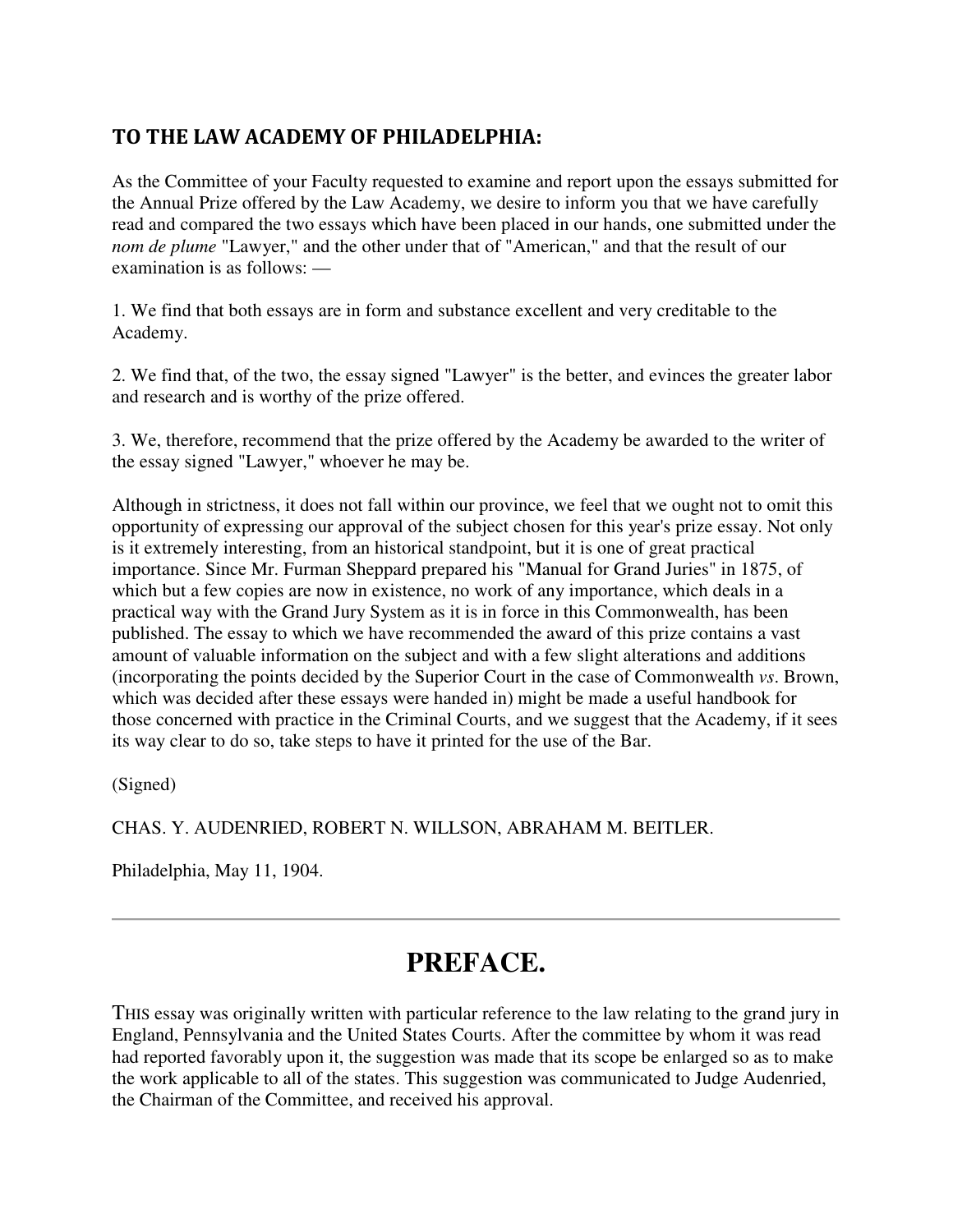In effecting this change it has been found necessary to make few alterations in the text. So far as the common law principles relating to the grand jury are in force in the various states, the law and the decisions thereon are generally uniform. In such states as have adopted a code of criminal procedure, the common law principles relating to the grand jury constitute an important part of the code, and the decisions thereunder, in such instances, will be found to be in harmony with the decisions at the common law. Only where the common law has been superseded by statute do we find any material conflict in the decisions, and this is due, in large measure, to differences in the constitutions or statutes of the various states. By adding the citations of the state court decisions in the foot notes, with occasional additions to the text where the rulings of the courts may be regarded as of local application only, the author trusts the work has been made of more general utility than when originally submitted to the committee.

While the subject of juries has received careful attention from legal writers, and within the scope of their work the law as to grand juries has been considered fully, sufficient attention has not been given to the historical growth of the grand jury. In this essay the origin, history and development of the grand jury have been, therefore, considered at length. The history of the grand jury is closely interwoven with that of the petit jury, while the judicial records during its infancy are very meagre and confusing.

In tracing its historical development, much must be left to surmise, and this necessarily has resulted in conflicting opinions. Where doubt has arisen, the author has endeavored to present the reasons upon which his conclusions are based, and in all cases has sought to treat his subject in the light of the conditions which he conceives existed at the period of which he treats. To present the matter as clearly as possible, the method has been adopted of showing the character of trial awarded with relation to the manner of instituting the prosecution. By so doing, it becomes possible to trace the development of the grand jury separate and apart from the petit jury and thus the likelihood of confusing the action of these bodies in the early stages of their existence is in large measure avoided.

The author desires to express his thanks to Carlyle H. Ross, Esq., of the Philadelphia Bar, for his valuable assistance in the preparation of the index to this book.

He also acknowledges his appreciation of the criticism and suggestions of John M. Gest, Esq., and his obligation to Luther E. Hewitt, Esq., Librarian of the Law Association, for his interest in the preparation of this work.

G. J. E., JR. March 20, 1906.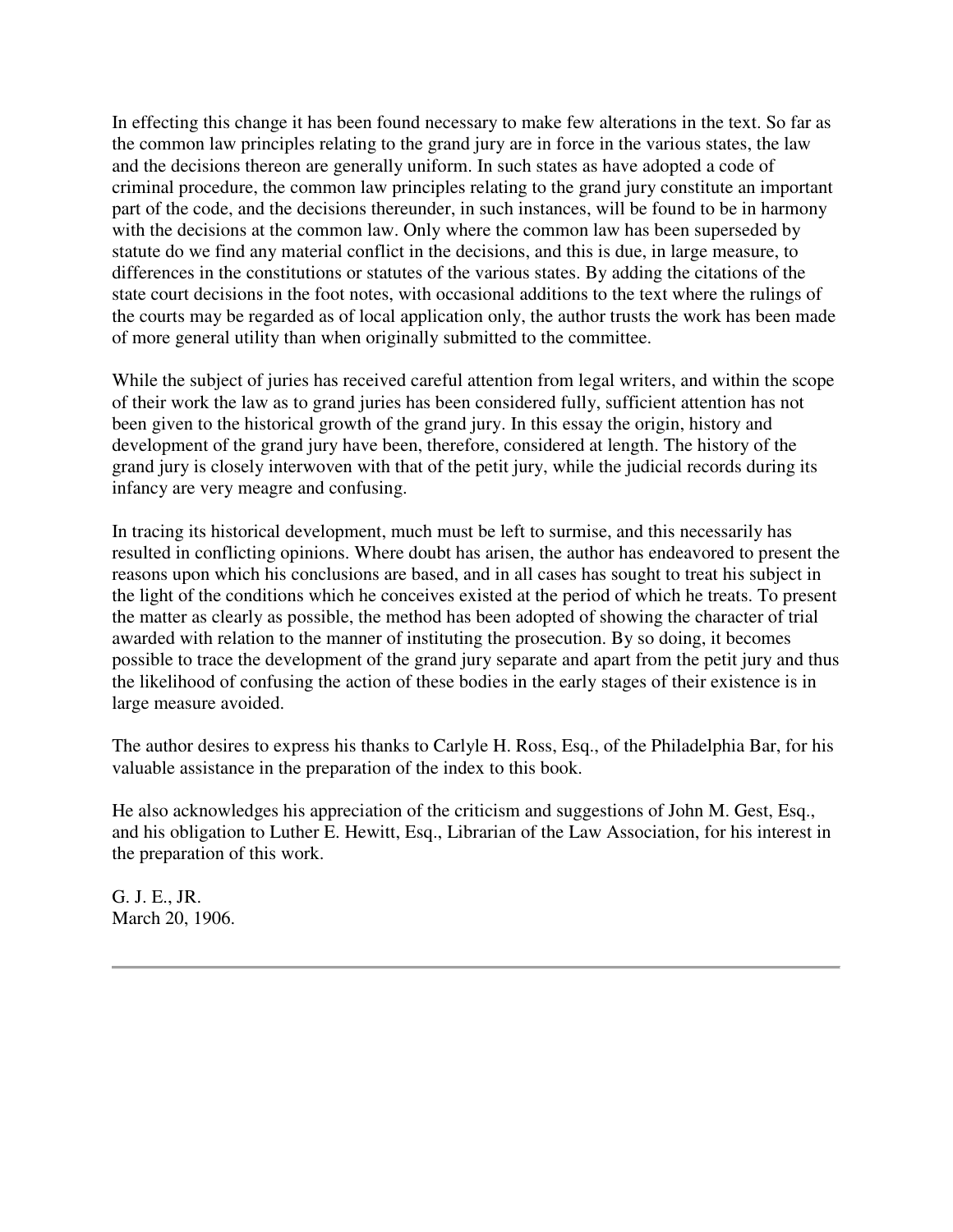## **THE GRAND JURY PART I ITS ORIGIN, HISTORY AND DEVELOPMENT.**

The grand jury is an institution of English-speaking countries, of historic interest by reason of the obscurity surrounding its origin, its gradual development, and the part it has played in some of the most stirring events in the history of the Anglo-Saxon race; of political interest by its effectual protection of the liberty of the subject from the arbitrary power of the government; of legal interest in that its power and action is utterly repugnant to "the experience and theory of English law."<sup>1</sup> It has been extravagantly praised as the "security of Englishmen's lives,"<sup>2</sup> the conserver of his liberties,**<sup>3</sup>** and the noblest check upon the malice and oppression of individuals and states;<sup>4</sup> it has been bitterly assailed as "purely mischievous"<sup>5</sup> and a "relic of barbarism."<sup>6</sup>

The origin of the grand jury has given rise to protracted discussion on the part of learned writers and has been productive of widely differing conclusions. Some have claimed to find traces of the institution among the Athenians,<sup> $\frac{7}{2}$ </sup> but if such an institution ever existed in Athens it had become extinct before the existence of Britain became known to the Mediterranean Countries. And although Athenian history makes mention of customs similar to the Norman appeal with the wager of battle and also of a trial by a large number of jurors, it is silent concerning a body whose duty was to accuse.

Other writers claim for the institution an Anglo-Saxon origin,<sup>8</sup> and in confirmation of their opinion point to the law of Ethelred II $<sup>9</sup>$  (A. D. 978-1016), while still others urge that juries were</sup> unknown to the Anglo-Saxons and were introduced into England by the Normans after the conquest.**<sup>10</sup>**

Strictly speaking there is no obscurity surrounding the origin of the "grand jury," for it was not until the 42nd year of the reign of Edward III (A. D. 1368) that the modern practice of returning a panel of twenty-four men to inquire for the county was established and this body then received the name "*le graunde inquest*."**<sup>11</sup>** Prior to this time the accusing body was known only as an inquest or jury, and was summoned in each hundred by the bailiffs to present offences occurring in that hundred. When, therefore, this method of proceeding was enlarged by the sheriff returning a panel of twenty-four knights to inquire of and present offences for the county at large, we see the inception of the grand jury of the present day. But while it is true that our grand jury was first known to England in the time of Edward the Third, it is nevertheless not true that it was an institution of Norman origin or transplanted into England by the Normans.

That the petit jury was a Norman institution and by them brought into England cannot well be doubted. Mr. Reeves**<sup>12</sup>** shows that the trial by twelve jurors was anciently in use among the Scandinavians, and became disused, but "was revived, and more firmly established by a law of Reignerus, surnamed Lodbrog, about the year A. D. 820. It was about seventy years after this law, that Rollo led his people into Normandy, and, among other customs, carried with him this method of trial; it was used there in all causes that were of small importance." At the time the Normans were using the Scandinavian *nambda*, the Anglo-Saxons were proceeding with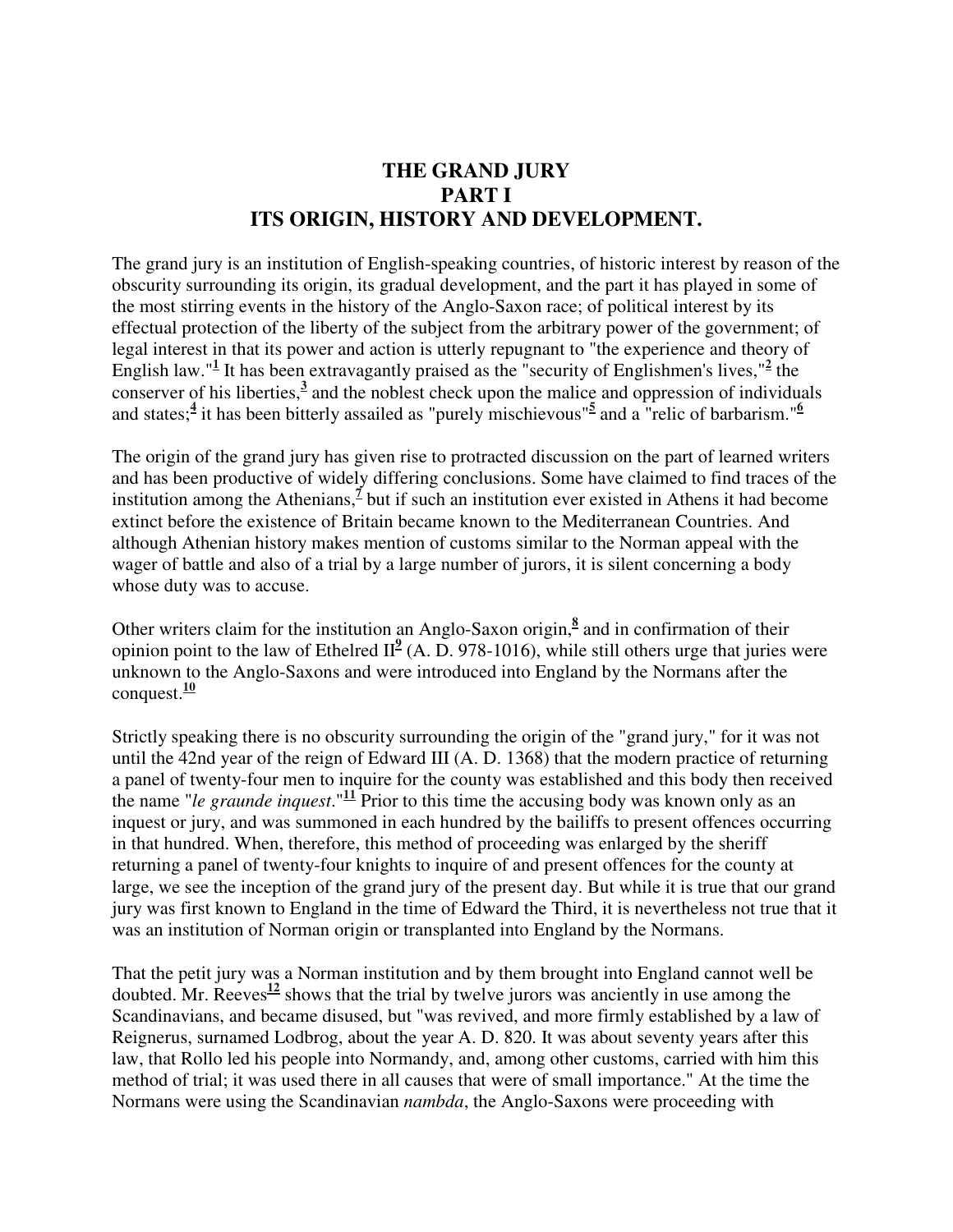*sectatores*, that is suitors of the court, to whom were referred all questions of law and of fact. The number of *sectatores* was indeterminate $\frac{13}{2}$  and we have no record that unanimity was required in their verdict. While, therefore, we see that in Normandy, the *nambda*, and in England, the *sectatores*, were performing similar functions in determining questions of fact, we further find their jurisdiction extending only to civil causes.

The ancient modes of bringing offenders to justice in Normandy and in England were as radically different as they are to-day.

The Norman method was by appeal, (from the French *appeler*, to call)<sup>14</sup> the direct individual accusation, the truth of which was determined by the wager of battle. The *nambda* took no cognisance of criminal pleas, and crimes, where no appellor appeared, went unpunished. The English method was designed to prevent the escape of any who had violated the law. This was sought to be accomplished first, by prevention through the system of frank pledge, by which in every tithing the inhabitants were sureties to the king for the good behavior of each other;**<sup>15</sup>** and, second, by prosecution instituted by the presentment of the twelve senior thanes in every hundred or wapentake, whose duty was, according to the law of Ethelred, to accuse such persons as they found had committed any crime.**<sup>16</sup>** There was also the hue and cry, which was raised when any offence was discovered and the offender was pursued until taken; if he escaped, then the hundred in which he was in frank-pledge was liable to be amerced.**<sup>17</sup>** Inasmuch as in this period all offences were regarded as of purely private concern, the offender could escape trial and punishment upon payment to the person wronged, or, if he was dead, to his next of kin, of a sum of money, varying in accordance with the enormity of the offence, and the rank of the person injured. This was known as the custom of *weregild*. **<sup>18</sup>** If, however, the defendant either could not or would not pay *weregild*, then the truth of the charges prosecuted by these methods was determined by compurgation, by the *corsned* or morsel of execration, or by the ordeal of fire or water.**<sup>19</sup>** Where the accused failed to clear himself by compurgation, which occurred when he failed to obtain the necessary number of persons who were willing to swear their belief in his innocence, he was obliged to purge himself by the ordeal. $\frac{20}{20}$ 

It will therefore be seen that the grand jury was not a Norman institution brought into England by the conquest, for an accusing body was wholly unknown among the Normans; and while the Normans did introduce the *nambda* into England, where its similarity to the *sectatores* caused it to firmly impress itself into the English customs,  $\frac{21}{1}$  in the land which sent it forth to England it gradually sank into disuse.**<sup>22</sup>**

The English system of frank-pledge, with the holding of the sheriff's tourn semi-annually in the county, and the court-leet or view of frank-pledge, annually in the hundred, when offenders appear to have been punished, $\frac{23}{2}$  were supplemented in their purpose of preventing crime and bringing offenders to justice by the accusing body of twelve thanes of each hundred as ordained by the law of Ethelred.**<sup>24</sup>** Whether this law created the accusing body or was merely declaratory of a custom then in use in parts of the kingdom with the intent to make it of universal application, is a matter of much doubt. It is more probable, however, that the statute of Ethelred was declaratory of the law then subsisting and this view is strengthened by the statement of Blackstone, $\frac{25}{25}$  that "the other general business of the leet and tourn was to present by jury all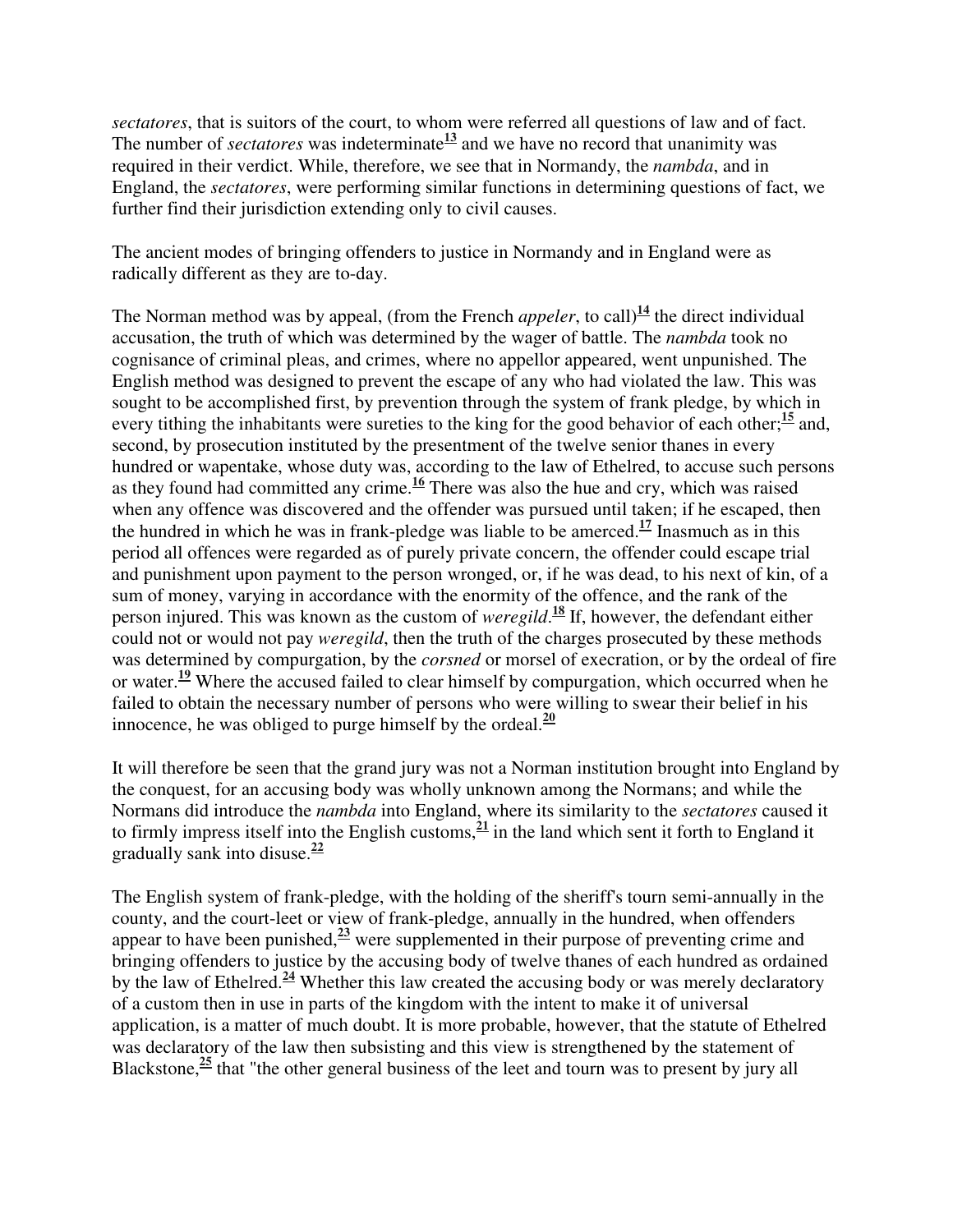crimes whatsoever that happened within their jurisdiction," although he cites no authority in support of his opinion.

That the accusing body was the result of a slow growth, eventually being confirmed by statute, would seem to receive support from the nature of the institution of frank-pledge. Twice each year the sheriff would visit each hundred in the county and keep a court leet where he would view the frank-pledges,**<sup>26</sup>** and as wrongdoers were at such times awarded punishment, it is manifest that some method must have been employed to make the offenders known. The principal thanes and freeholders of the hundred being responsible for their subordinates, would most naturally be the ones upon whom would devolve the duty of presenting the offenders. We see these customs substantially appearing in the law of Ethelred, which provides that a *gemot***<sup>27</sup>** that is, a meeting be held in every wapentake (hundred) and the twelve senior thanes go out and the reeve (sheriff) with them, to accuse those who have committed any offence.**<sup>28</sup>**

The statute would merely seem to have made secure that which the very nature of frank-pledge had of necessity previously brought forth. That it was but declaratory of the existing law would seem to be further verified by the fact that the statute was ordained as "frith-bot for the whole nation at Woodstock in the land of the Mercians, according to the law of the English,  $\frac{29}{2}$  thereby indicating such to have been the existing law in some parts of the kingdom at least. Whether the number composing this accusing body had by usage been fixed at twelve or whether it was first definitely fixed by the statute cannot be determined, but the statute is the only evidence we have of the number necessary to present offenders, until the time of Glanville, nearly two hundred years later. It is probable, however, that, like the *sectatores*, the number was indeterminate until the statute of Ethelred reduced it to a certainty, although there is one instance even as late as the reign of Henry III (A. D. 1221) where a presentment was made to the itinerant justices by seven jurors.**<sup>30</sup>** That the number should be fixed at twelve is perhaps due to the superstition of the period which tolerated the trial by the corsned and the ordeal, believing God would miraculously intervene to protect the innocent. Lord Coke**<sup>31</sup>** thinks "that the law in this case delighteth herself in the number of twelve .... and that number of twelve is much respected in holy writ, as twelve apostles, twelve stones, twelve tribes, &c."

The Norman conquest, while it brought into England the customs and laws of the conquerors, did not materially alter the Saxon laws and customs relating to the detection and punishment of crime. With them came the barbarous trial by battle, $\frac{32}{2}$  but they also brought what afterward became a blessing in the trial by jury.**<sup>33</sup>**

Under the Norman occupation the system of frank-pledge still continued, although not perhaps of its former importance now that the accusing body in each hundred regularly made its presentments, and its importance was still further lessened by the Norman appeal with its wager of battle. The appeal materially promoted the importance of the accusing body, for unless the appellor himself suffered the injury, there was no incentive to him to risk his life or liberty in the trial by battle, when the crime could equally well be presented by the inquest. $\frac{34}{3}$ 

In the period of one hundred years following the conquest, the Normans were actively engaged in introducing their laws and customs in the stead of the Saxon laws and customs. It is therefore of interest that at the close of this period, the accusing body should receive its second statutory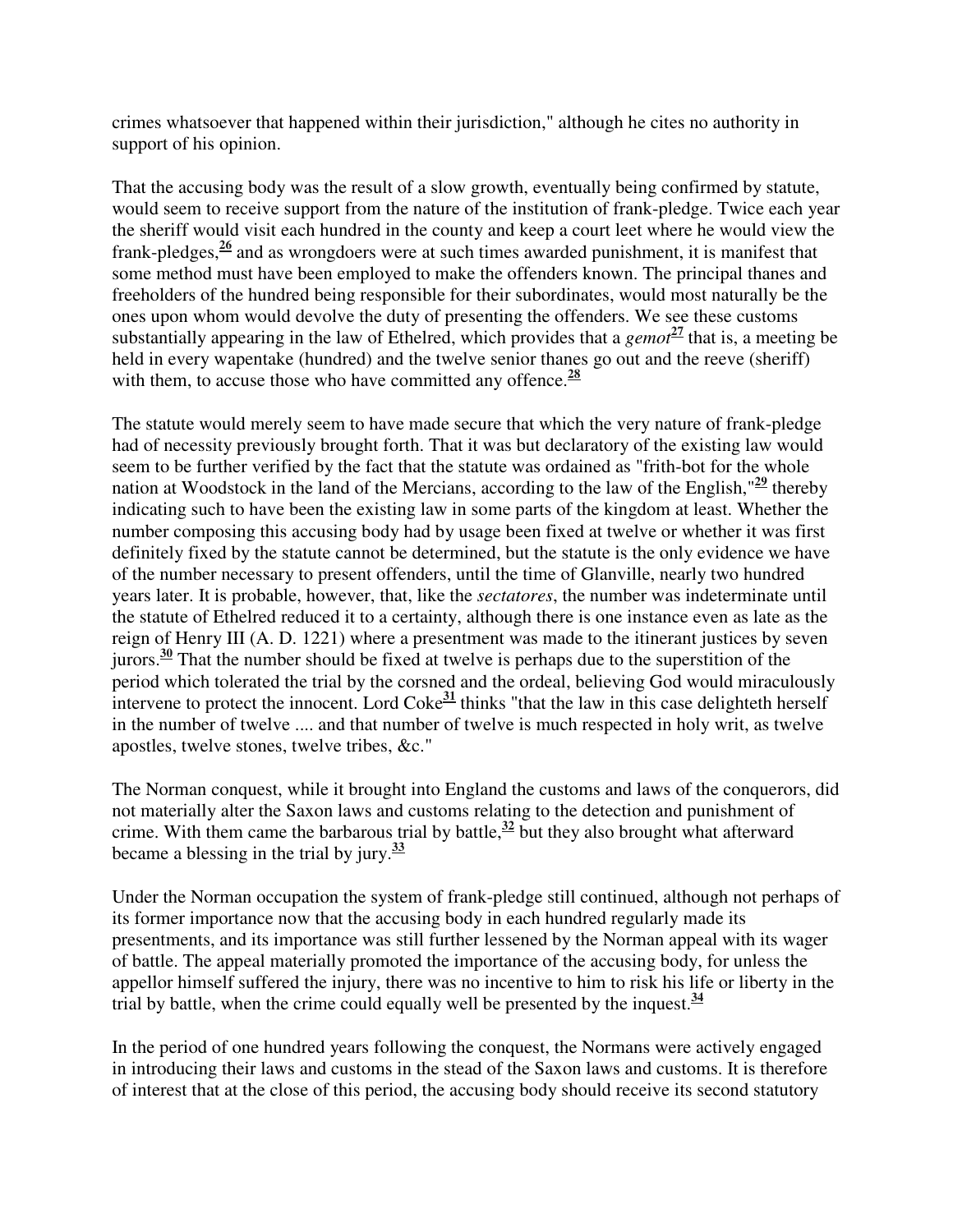confirmation and at the hands of a descendant of William the Conqueror. By the Assize of Clarendon A. D. 1166, it was enacted "that inquiry be made in each county and in each hundred, by twelve lawful men of the hundred and four lawful men of every township — who are sworn to say truly whether in their hundred or township there is any man accused of being or notorious as a robber, or a murderer or a thief, or anybody who is a harborer of robbers, or murderers or thieves, since the king began to reign. And this let the justices and the sheriffs inquire, each (officer) before himself."**<sup>35</sup>** All persons thus presented were to be tried by ordeal.

This statute marks an important change in the administration of the criminal law. Prior to this all offences were tried in the county or hundred courts, but now those offences named in the statute became offences against the peace of the king and were cognizable only in the itinerant courts which this same statute created. It is thought by some writers that these courts were not created by this statute,**<sup>36</sup>** but were first provided for by the statute of Northampton A. D. 1176, but it would rather seem that they were created by the Assize of Clarendon,  $\frac{37}{2}$  that of Northampton merely dividing the kingdom into six circuits as the Assize of 1179 subsequently divided the kingdom into four circuits.**<sup>38</sup>** The Assize of Clarendon marks still another important event in the history of the administration of the criminal law in England, for by reason of what was called "the implied prohibition" in this statute, (the statute provided for trial by the ordeal) compurgation in criminal cases disappears in the king's courts although it continued until a later period in the hundred courts where the sheriff presided.**<sup>39</sup>** The system of frank-pledge while itself falling into disuse, really formed the root of a broader scheme for administering justice.

The idea of itinerant justices was not in use among the Normans at the time of the conquest, nor does it seem to have ever been adopted in Normandy. Under the Saxon law the sheriff was the king's officer in the county, and was appointed each year. During his term, his authority in the county was supreme except when directed otherwise by the king.**<sup>40</sup>** It, therefore, was an easy matter in order to increase the influence of the crown, and to insure the administration of Norman laws and customs, to appoint sheriffs chosen by the king from the justices of the *curia regis*. **<sup>41</sup>** We consequently have the king's judicial officer acting in the capacity of sheriff and, in accordance with the Saxon custom, viewing the frank-pledges in each hundred of his county and blazing the way for the system of itinerant justices, who came into the county to hold the eyre and, like the sheriff, administered the pleas of the crown in each hundred. The inhabitants gathered before the itinerant justices as the frank-pledges gathered before the sheriff; and the twelve knights made their presentments to the justices in the same manner in which the twelve thanes had, under the Saxon law, presented offenders before the sheriff.

By the Assize of Northampton, A. D. 1176, the institution of the accusing body was again confirmed<sup> $42$ </sup> by the following provision: that "anyone charged before the king's justices with the crime of murder, theft, robbery or receipt of such offenders, of forgery, or of malicious burning, by the oaths of twelve knights of the hundred: if there were no knights, by the oaths of twelve free and lawful men, and by the oaths of four out of every vill in the hundred" should be tried by the ordeal.**<sup>43</sup>** If he failed in the ordeal, he lost a hand and foot and was banished. If he was acquitted by the water ordeal he still suffered banishment if accused of certain crimes.**<sup>44</sup>**

This statute divided the kingdom into six circuits and provided for holding an eyre in each county of the circuit of the justices not more than once in every seven years.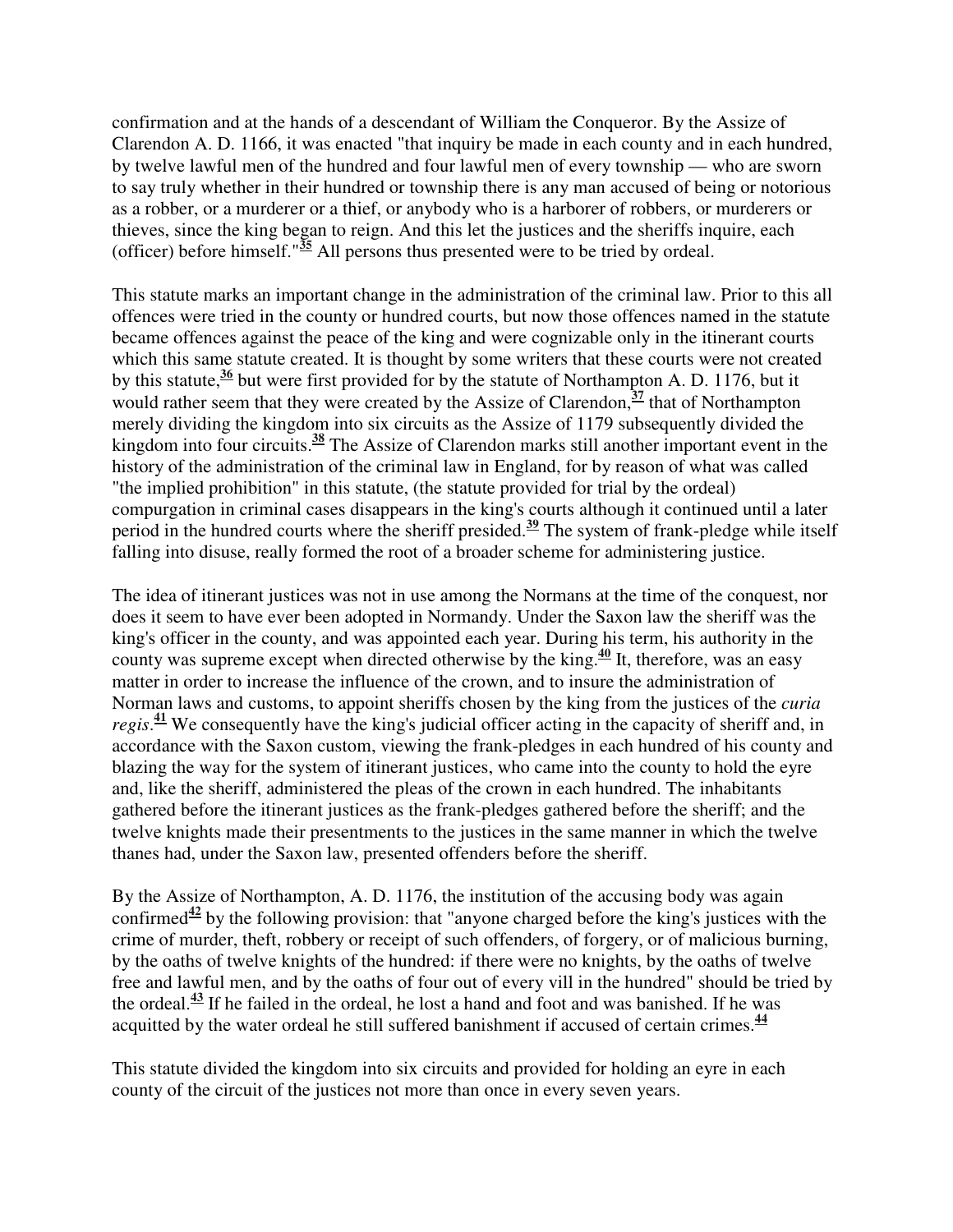The treatise of Glanville on the laws of England was written in the period 1180 to 1190, and is of great interest by reason of the light it throws upon this institution and the administration of justice relating to the pleas of the crown. The old Saxon custom of *weregild* lost its force with the coming of the Normal appeal and wager of battle, and, in the time of Glanville, when an appeal was once properly brought which concluded against the king's peace, the parties could not settle the dispute between them or be reconciled to each other except by the king's license.**<sup>45</sup>** Like the custom of *weregild*, the appeal was a personal action, and in those appeals which were cognizable in the king's courts, the king had an interest by virtue of the breach of the peace, but this right was only exercised when the battle was not waged.**45\*** When the appellee emerged victorious from the battle, he was wholly acquitted of the charge even against the king, for by his victory he purged his innocence against them all.**<sup>46</sup>**

In the time when Glanville wrote, there were two methods of instituting prosecutions, viz., by appeal at the suit of the person injured or his proper kinsman; and the accusation by the public voice, that is, the presentment by the accusing body that the defendant was suspected of certain offences.**<sup>47</sup>** If the appeal was properly brought, the trial by battle was usually awarded. Whether the appellee had the privilege of electing to do battle or submit to the ordeal, as in the latter part of the reign of King John he might elect between the battle and the country, does not appear. It is certain, however, that he was not entitled to demand the battle in all cases. If the appellor was upward of sixty years of age or was adjudged to have received a mayhem, he seems to have had the privilege of declining battle, and the defendant was then compelled to purge himself by the ordeal.**<sup>48</sup>** If the appellor was a woman and was entitled to make the appeal, the defendant was obliged to either abide by her proof or submit to the ordeal.**<sup>49</sup>** If the appeal failed, or before battle was awarded the appellor withdrew, the accusing body was asked if it suspected the man of any offence, and if it did he was obliged to clear himself by the ordeal, as though the presentment had been made against him upon suspicion in the first instance.**<sup>50</sup>**

Up to this time  $(A, D, 1190)$  we have no evidence of the petit jury being used in criminal cases,  $\frac{51}{2}$ and the fact that Glanville fails to make any reference to any mode of trial other than the ordeal upon presentments of the accusing body, and the battle upon appeals, may safely be taken as conclusive that the time had not yet arrived when a defendant was permitted to have the country pass upon questions affecting his life or his liberty. The accusing inquest seems, however, to have a somewhat wider scope than heretofore appears, for Glanville speaks of it as having authority to make inquisitions concerning nuisances and certain other matters.**<sup>52</sup>** In A. D. 1194, the fifth year of Richard I, the jurisdiction of the itinerant justices was further increased and certain capitula or articles of inquiry were delivered to them, which they were to make known to the accusing body, and to each article which concerned the hundred, this body was obliged to make answer.**<sup>53</sup>** The four men of each vill or township mentioned in the Assize of Clarendon and the Assize of Northampton are not referred to in these instructions to the justices, which one writer thinks would seem to indicate that the four men formed no part of the accusing body.<sup>54</sup>

With the year A. D. 1201, and the third of the reign of King John, we have the court rolls of the eyres which the itinerant justices held in the several hundreds of their respective districts, which the efforts of the Selden Society**<sup>55</sup>** are bringing to light, and many doubtful points by means thereof, are being cleared up. From these records we are enabled to obtain some idea of the instances in which this accusing body would exercise its right of presentment. They seem to have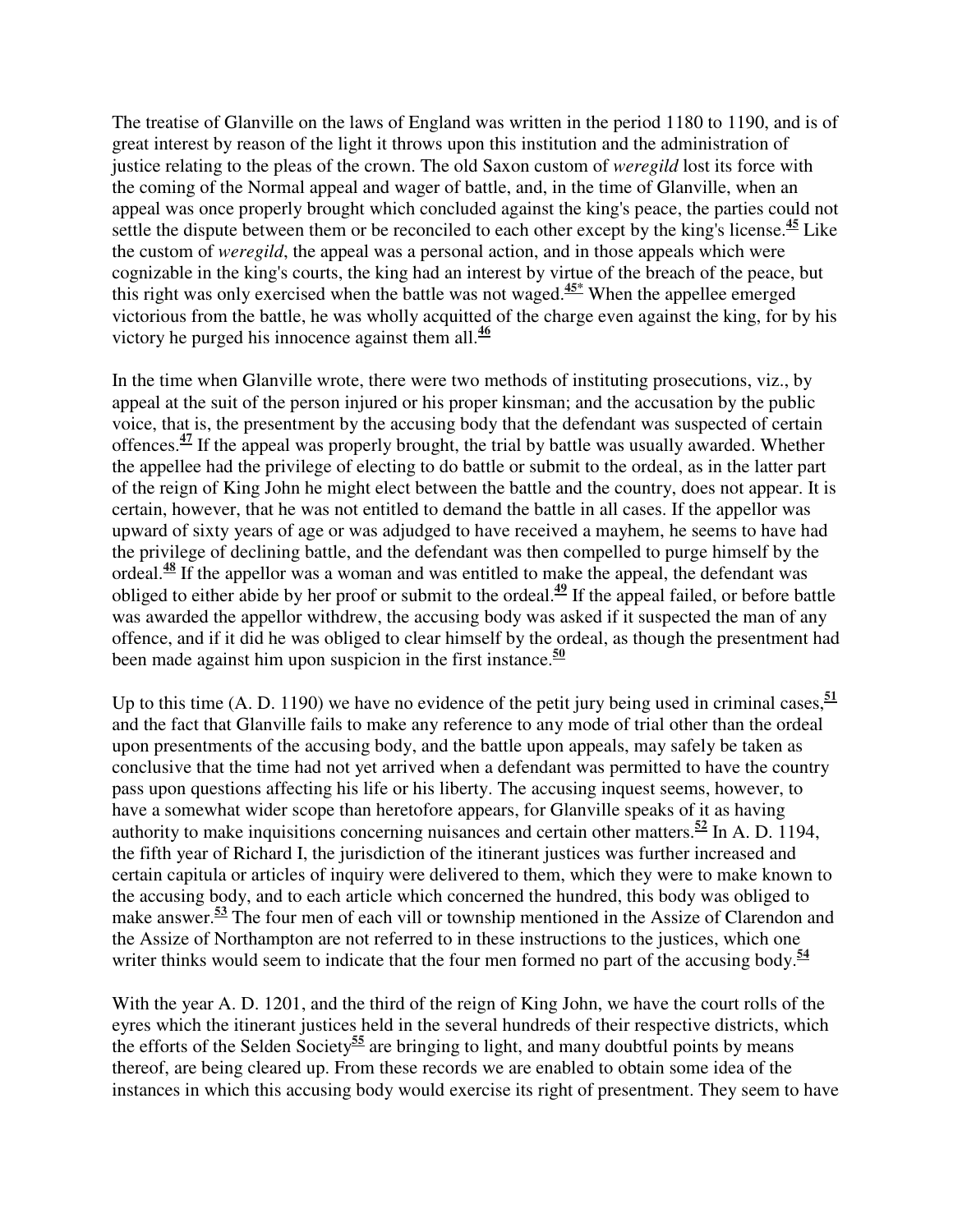presented where they had knowledge of, or suspected a person of an offence;**<sup>56</sup>** where a person was accused, <sup>57</sup> probably by some one appearing before them and there charging a person with an offence; where an appeal had been held to be null;**<sup>58</sup>** where an appeal had been made by a woman;**<sup>59</sup>** and apparently in all cases where appeals had been made concluding against the king's peace.**<sup>60</sup>** The inquest was required to answer fully concerning each article of the capitula;**<sup>61</sup>** and if they failed in this, they were accused of concealing the truth and were in the king's mercy and liable to be fined and imprisoned.<sup> $62$ </sup> In such case, therefore, it is very reasonable to suppose they would present all persons whom they suspected or knew had violated any of the articles with which they were charged, irrespective of the fact that some of those whom they presented may have been regularly appealed. The inquest was not restrained in any manner from making such presentments, nor does it appear that they were required to make presentment of such cases except where the appeal had failed. When we also consider that the eyre was held in the county only once in every seven years, it would be manifestly impossible for the freeholders of each hundred to remember who had been appealed within their hundred during the period, so that they might not present in such cases. Further than this, the manner of proceeding before the justices upon the appeals would seem to make it necessary in the interest of justice, that the inquest should also present those offences where appeals had been made.

In order to properly make his appeal, the appellor was required to raise the hue and cry, go to the king's sergeants, thence to the coroners of the county where his complaint was enrolled word for word, and lastly to the county court, where his complaint was similarly enrolled.<sup>63</sup> Then when the cause came before the justices, the appellor was heard and the appellee answered, after which the coroner's rolls were read, and if they or the majority of them agreed with the appellor and there were no good exceptions, then the appellee could choose how he would be tried.<sup> $64$ </sup> If the coroners' rolls disagreed, but were evenly divided, then the sheriff's roll was read, and accordingly as this showed, the trial was or was not awarded. If it happened that an appellor did not prosecute his appeal, there seems to have been no provision in the law for making known to the justices such complaint as contained in the rolls, yet it might well happen that the appellee was then confined in prison. It would consequently appear that if the inquest did not present the appellee where an appeal had been made, not only might a felony go unpunished, but an injury be done to the king in the concealment by the inquest of the breach of his peace.<sup> $65$ </sup> How, then, the accusing body could discriminate between appeals that were prosecuted, and those where the appellor defaulted, accusations and rumors, and present in all cases except where the appeal was prosecuted, particularly when they were organized, sworn, charged and went about the performance of their duties before the court was ready to hear the criminal pleas, cannot easily be perceived. It would seem more probable that they presented in all cases where they had either actual knowledge or public fame upon which to base their presentment, irrespective of the fact that an appeal was then pending.

Two instances of this are disclosed by the Selden Society**<sup>66</sup>** in their researches into the record rolls of the courts held by the itinerant justices in the reign of King John, in both of which the inquest made presentments of offences in which appeals had been made, and in both cases the inquest was adjudged in the king's mercy because the appeals were found to have concluded against the sheriff's peace and therefore were improperly presented in the king's court. This view we see supported by the proceedings in the modern case of Ashford *vs*. Thornton.**<sup>67</sup>** In this case the defendant was indicted for murder, tried and acquitted. The brother of the murdered woman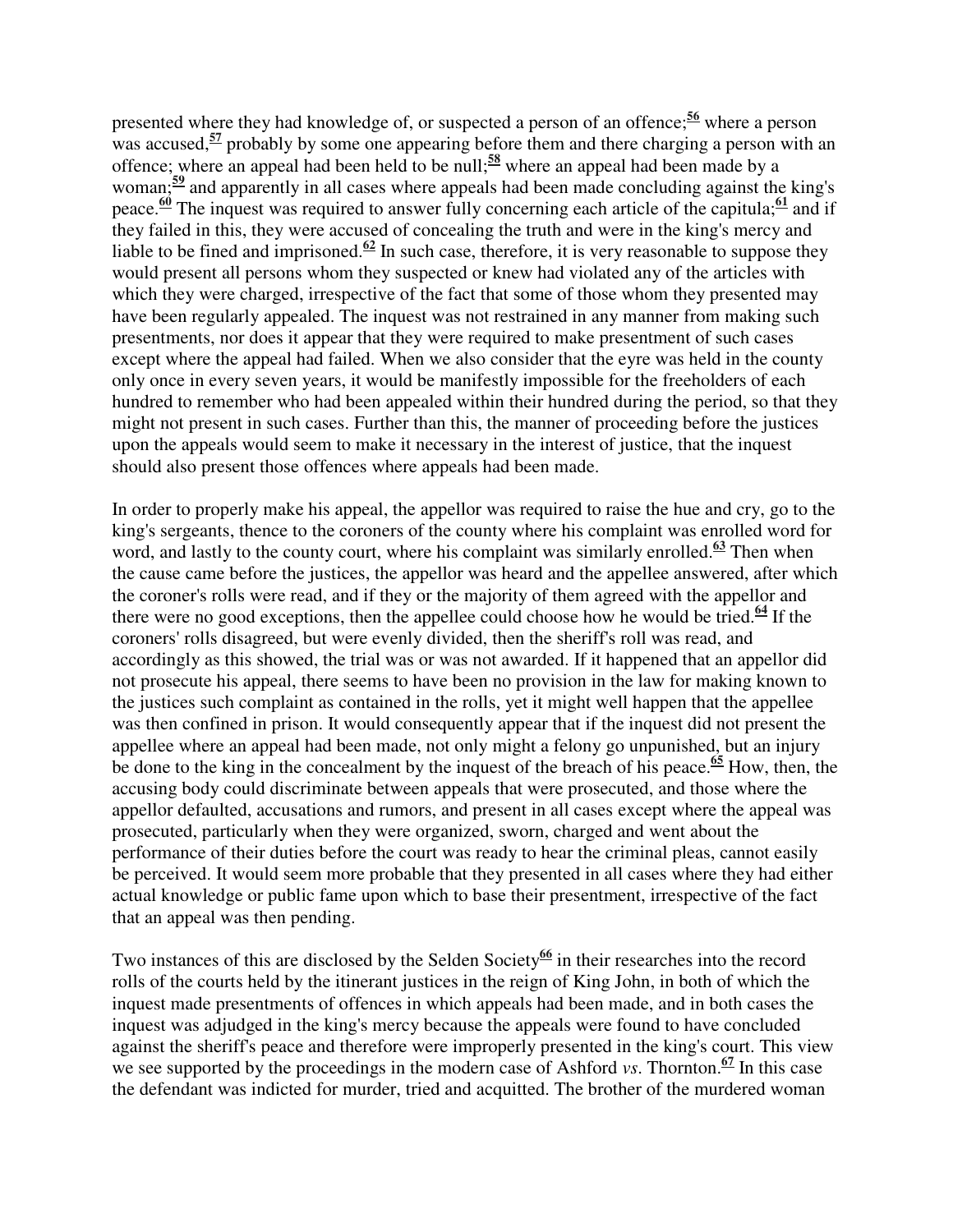then brought an appeal and the appellee elected to wage his battle, which the appellor declined. The attorney general thereupon caused the defendant to be immediately arraigned upon an indictment which had been found in the meantime for the felony at the king's suit, to which at once the defendant pleaded his former acquittal upon the indictment for murder, and the plea was adjudged sufficient.

The rolls of the courts held by the itinerant justices<sup>68</sup> reveal a practice which adds further burdens to the already difficult task of tracing the development of the accusing body. Where the inquest presented anyone either upon suspicion or accusation who had not been appealed, the presentment of the inquest does not appear to have been regarded as sufficiently conclusive in all cases to award the ordeal. In such cases, the justices asked the four neighboring townships if they suspected the defendant, and if they did, then he was obliged to purge himself by the ordeal. $\frac{69}{2}$ What the office of the four townships actually was, how they came to exercise this office, and in what instances they exercised it are purely matters of conjecture. Where an appeal was declared null or for some other cause failed and the inquest ignored the breach of the king's peace, the verdict of the inquest seems to have been conclusive,  $\frac{70}{2}$  and the four townships were not called upon, and this also seems to be true in many cases where the inquest presented upon suspicion or accusation. $\frac{71}{7}$ 

Glanville makes no reference to the four townships, and his silence is singular if the townships were called upon to officially act. It is also to be noted that he makes no reference to, or comment upon, the four freemen out of every vill in the hundred referred to in the Assize of Clarendon. If the statute had reference to criminal proceedings, this new appendage of the inquest was such a departure from the ancient law as to be the subject of comment. That this comment was not made, leaves but two conclusions to be drawn, either that it is a mistaken idea in holding this provision of the statute to relate to the accusing inquest, or that it remained a dead letter until after Glanville's period.

Whether or not the "four freemen out of every vill" and the "four townships" were identical, can only be a subject for conjecture. It remains, however, that the only jurist who wrote in the period A. D. 1166-1200, mentions neither, and the rolls of the courts held by the itinerant justices beginning with A. D. 1201, make reference only to the "four townships" being inquired of. Whatever may have been the purpose of this provision of the Assize of Clarendon, there seems to be no mention of the four freemen until Bracton's treatise was written, and then but little light is shed upon the capacity in which they were required to act. Bracton, however, shows that they formed no part of the inquest which presented the defendant.

The court rolls disclose that the four townships did not act until after the inquest had presented on suspicion. In discussing a presentment on suspicion Glanville states that the defendant was immediately thereafter to be taken into custody. He then continues: "The truth of the fact shall then be inquired into by means of many and various inquisitions and interrogations made in the presence of the justices, and that by taking into consideration the probable circumstances of the facts, and weighing each conjecture which tends in favor of the accused, or makes against him; because he must purge himself by the ordeal, or entirely absolve himself from the crime imputed to him." $\frac{72}{2}$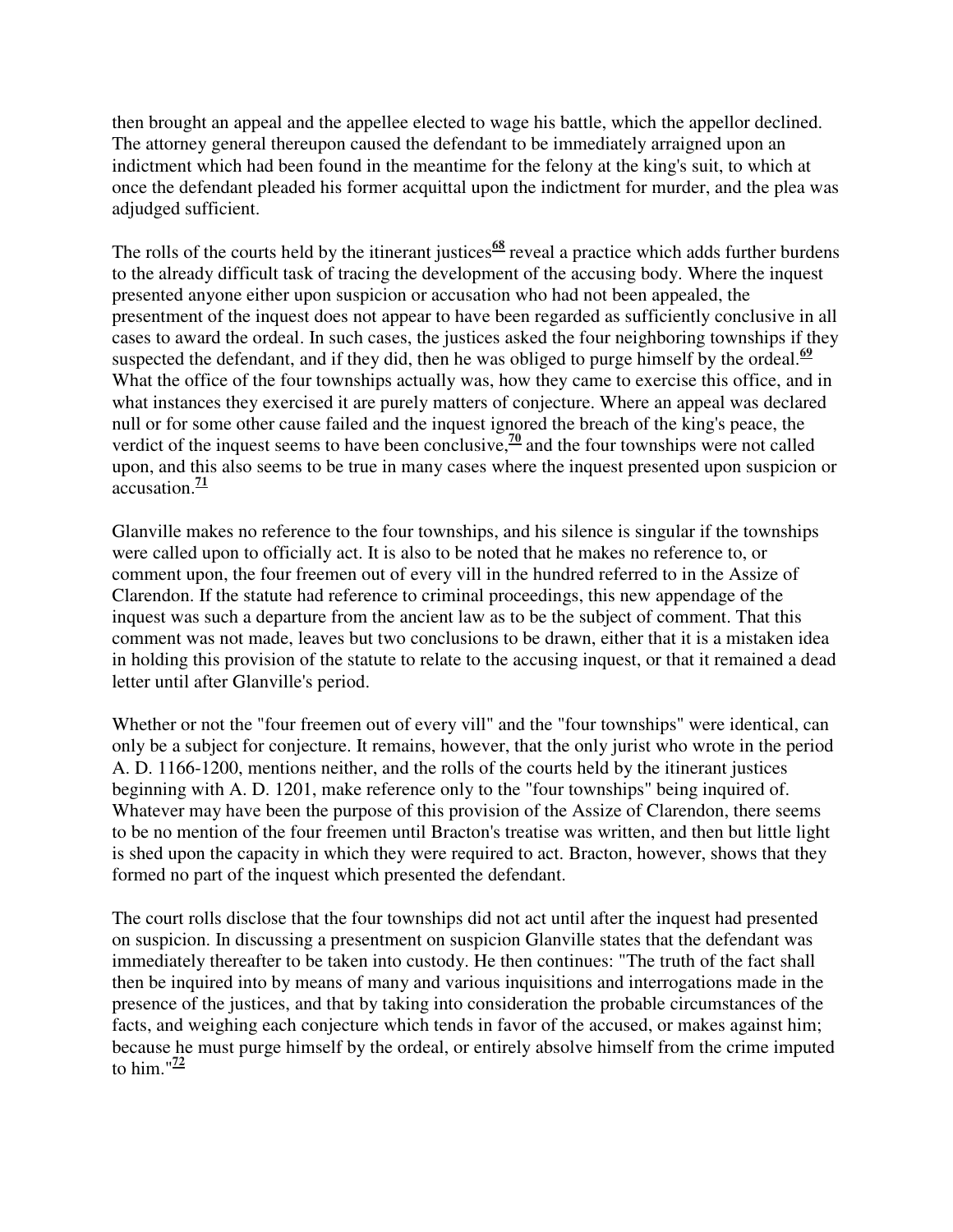If this paragraph could be taken as referring to the four townships, then they were only asked when the justice had a doubt concerning the presentment of the inquest; but that it does not would seem more likely in view of the fact that Glanville does not mention them. That it does not have reference to the four freemen out of every vill in the hundred may be regarded as equally conclusive by his omission to mention them, and particularly so in view of the fact that he was an itinerant justice from 1176 to 1180, a time when he must necessarily have been brought in close contact with them if they were called upon to act, and subsequently wrote his famous treatise.**<sup>73</sup>** That they were not brought into existence by the instructions of 1194 is equally well settled, for they are not referred to therein.<sup>74</sup> That they were not called upon in all cases has already been seen.**<sup>75</sup>** So far as the cases show, their power did not extend beyond confirming what the inquest had already presented, and they apparently could not nullify its presentment. It would therefore seem that no provision of law made their use obligatory, otherwise they must have acted in all cases; and when they were called upon to act, they were limited to a concurrence with what the inquest had presented, and if they did not concur, their verdict had no effect upon the result. The townships appear never to have acted until the inquest made its presentment.**<sup>76</sup>**

They did not act with the accusing jurors as a trial jury after the defendant had been presented, otherwise he was obliged to submit to two trials — the petit jury as thus composed, and the ordeal, and then too, the trial by jury in criminal cases had not yet come into use.<sup> $77$ </sup> It is therefore probable that it was optional with the justices whether or not they would inquire of the four townships, and they did this only to satisfy themselves whether the ill repute of the defendant was believed by others than the accusing body.

Mr. Forsyth<sup>78</sup> makes this comment upon the relation which the accusing body bore to the four townships: "We here see that the neighboring townships were associated with the jury in the inquest; and this was by no means an unusual practice. But they were not considered part of the jury, but seem rather to have assisted in the character of witnesses, and to have constituted part of the fama publica."

We have still to consider the methods of trial in force at this time in order to fully comprehend the duty of the inquest in this period.

The trial by battle was in force upon appeals properly brought, but the exceptions which might be taken to the appeal were becoming more numerous. The right of the appellee to decline battle and put himself upon the country is not mentioned by Glanville, nor does there seem to be a recorded instance of it until the early years of King John's reign.

The first instances where the accused was allowed to put himself upon the country, appear to have been the result of an application to the favor of the king and the payment to him of a sum of money for the issuance of a writ awarding an inquest.<sup>79</sup> These cases were, however, rare, and what few cases appear in the books give but little information concerning the instances in which the king would grant such a writ.**<sup>80</sup>** If wager of battle was declined and the king petitioned for a writ awarding an inquest, if granted, there was apparently no accusation made by the accusing body against such defendant for the breach of the king's peace; the verdict of the trying inquest being alone given and was conclusive.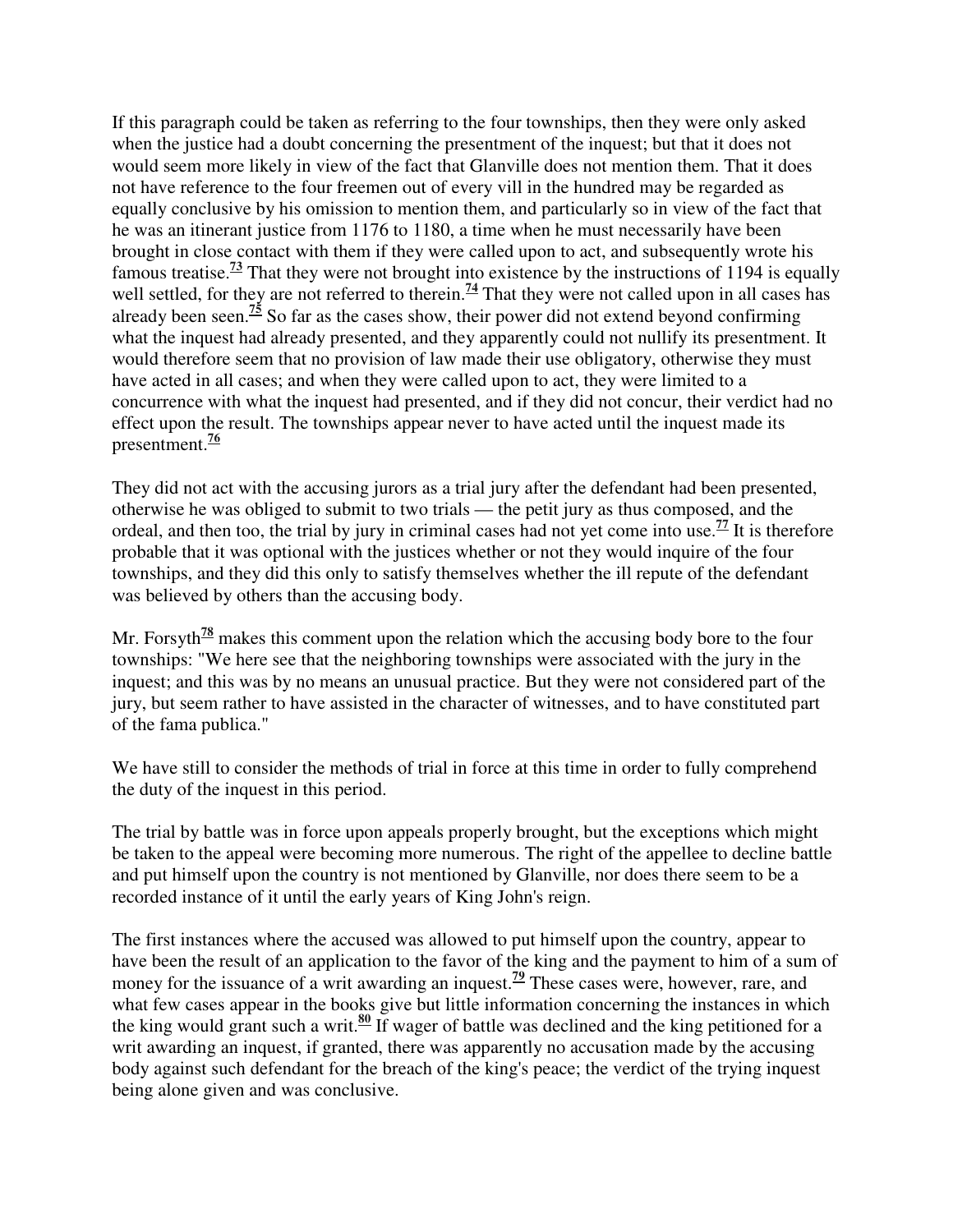It was provided by Article 36 of the Magna Charta of King John that writs awarding an inquest should no longer be sold, but be of right.<sup>81</sup> It may, however, be doubted whether this provision was intended to apply to writs thus sold awarding an inquest in criminal cases.<sup>82</sup> It is more probable that it was intended to apply to writs awarding an assize, for the statutes of Clarendon and Northampton had made provision for such an assize in determining property rights. So far as the inquisition to determine title to real property was concerned, this had become a fixed method of procedure which almost universally superseded the determination of such issue by the wager of battle. In criminal proceedings, however, the inquest was wholly foreign to their institutions and something seemingly to be shunned rather than encouraged.

The ordeal which in Glanville's time was generally awarded when the battle could not be waged, was in full vigor during this period up to the year 1215, when by the action of the Fourth Lateran Council of Innocent III, by which the clergy were expressly forbidden to participate in the ceremonies of the ordeal, the practice came to an end thereby opening the way for the trial by the country.**<sup>83</sup>**

It is said by Professor Thayer**<sup>84</sup>** that "the Assize of Clarendon, in 1166, with its apparatus of an accusing jury and a trial by ordeal is thought to have done away in the king's courts with compurgation as a mode of trial for crime; and now the Lateran Council, in forbidding ecclesiastics to take part in trial by ordeal, was deemed to have forbidden that mode of trial, as well in England as in all other countries where the authority of the Council was recognized. The judges would naturally turn to the inquest."

It is reasonable to suppose that the inquest would be adopted as the learned writer above quoted says, for the inquest was the only mode of trial remaining by which suspected persons might be tried.**<sup>85</sup>** But this the judges could not do unless authorized by the king. The next eyre was held in the years

1218-19, and the judges had started on their journey when the order of the king in council was sent to them in the following words: "When you started on your eyre it was as yet undetermined what should be done with persons accused of crime, the Church having forbidden the ordeal. For the present we must rely very much on your discretion to act wisely, according to the special circumstances of each case." The judges were then given certain general instructions: Persons charged with the graver crimes, who might do harm if allowed to abjure the realm, are to be imprisoned, without endangering life or limb. Those charged with less crimes, who would have been tried by the ordeal may abjure the realm. In the case of small crimes there must be pledges to keep the peace.**<sup>86</sup>**

This is one of the most important and interesting periods of English history, for at this time the signing of the Great Charter occurs, establishing the liberties of the people, and the system which was to be most potent in assuring these liberties according to the guaranties of the Charter, supplanted a custom that was brutal in the extreme.

Bracton, <sup>87</sup> who wrote clearly and at great length, in the reign of Henry III, sets forth with precision the various methods of prosecuting offenders against the law. He points out that where there was a certain accuser he might make his appeal or might sue, that is, make his accusation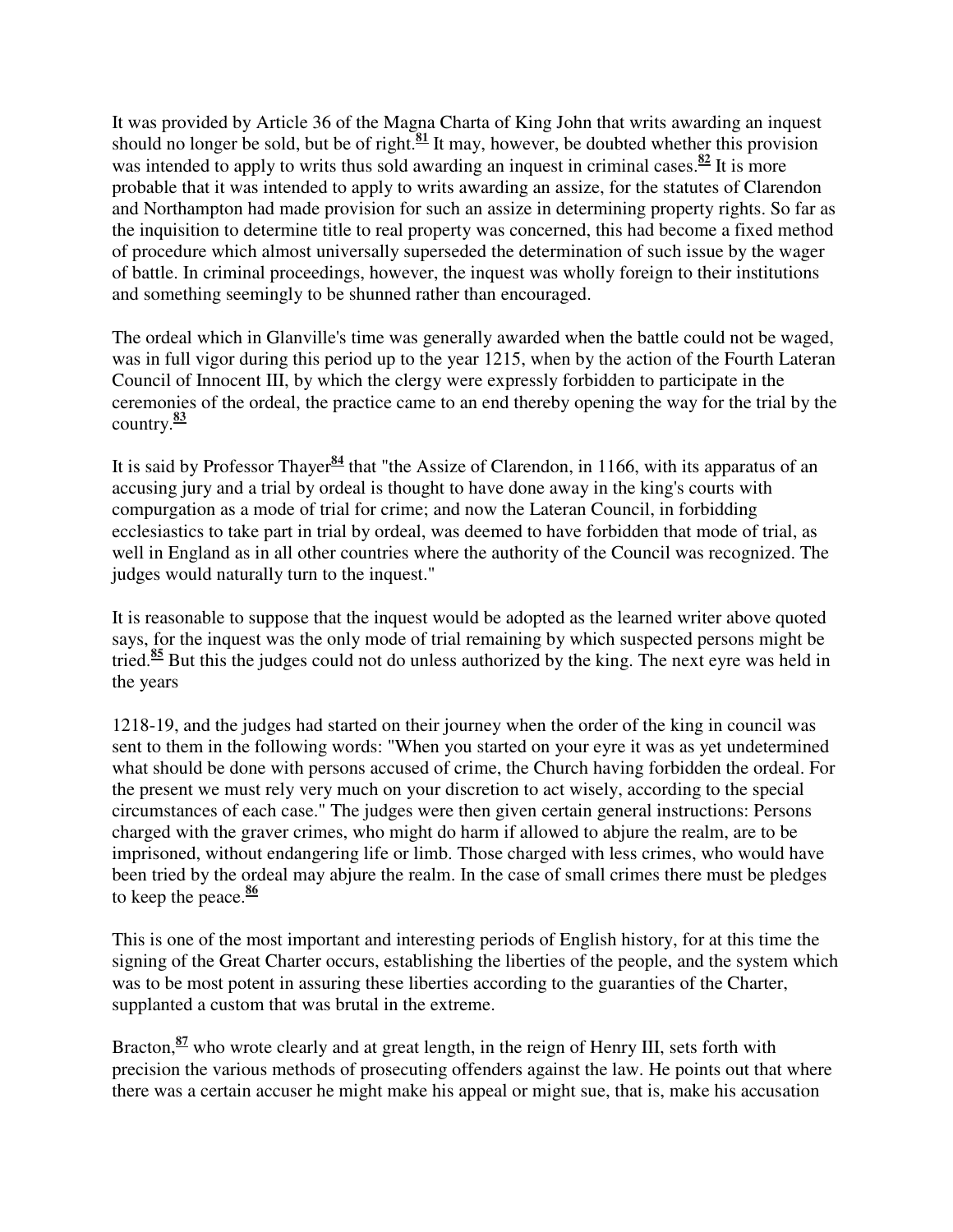before the inquest; that when the appeal had fallen, the king might sue on behalf of his peace; and finally the presentment which the inquest might make of persons not accused or appealed, but suspected by the inquest to be guilty by reason of public fame.**<sup>88</sup>** This is a lucid summing up of the methods then pursued, as has been heretofore shown, and may reasonably be assumed to have been the method in vogue at least since the Assize of Clarendon, and from possibly an earlier date. The workings of the system are described carefully and with much attention to detail.**<sup>89</sup>** When the justices proposed holding an eyre in any county "a general summons issues to appear before the justices itinerant and should issue at least fifteen days prior to their coming."

When the justices come the writs authorizing them to hold an *iter* are read, after which one of the older and more discreet of them sets forth the cause of their coming and what is the utility of their itineration, and what is the advantage if peace be observed. After this they go to a secret place and call four or six of the greater men, the *busones*, of the county to them and consult with them in turn and explain that the king has provided that all knights and others of the age of fifteen and upwards ought to swear that they will not harbor outlaws, etc., and will arrest, if possible, those whom they regard as suspected, without waiting for the mandate of the justices. Afterward the sergeants and bailiffs of the hundred are convoked and the inhabitants of the hundred are enrolled in order. The sergeants each shall pledge his faith "that he will choose from each hundred four knights who shall come forthwith before justices to perform the precept of the lord the king, and who shall forthwith swear that they will choose twelve knights or free and "legal men if knights cannot be found, who have no suit against any one and are not sued themselves, nor have any evil fame for breaking the peace, or for the death of a man or other misdeed," and the names of the twelve are placed in a schedule and delivered to the justices. Then the principal one shall make this oath: "Hear this ye justices that I will speak the truth concerning this which ye shall ask me on the part of the lord the king, and I will do faithfully that which you shall enjoin me on the part of the lord the king, and I will not for any one omit to do so according to my ability, so may God help me and these Holy Gospels of God.'**<sup>90</sup>** And afterward they shall each of them swear separately and by himself: 'The like oath which A. the first juror has here sworn, I will keep on my part so may God help me and these Holy,' etc."**<sup>91</sup>**

When this has been done the justices read to the accusing body the various articles, to which the inquest shall make true answers and have their verdict there by a certain day. It is said quietly to them that if they know of anyone in the hundred of evil repute, they shall seize him if possible, otherwise his name is to be secretly conveyed to the justices, that the sheriff may seize him and bring him before the justices.

"And the amercers (jurors) shall pledge their fealty to do this faithfully, that they will aggrieve no one through enmity nor show deference to any one through love, and that they will conceal those things which they have heard."**<sup>92</sup>** This would appear to be the first reference we have to the inquest observing a pledge of secrecy, that feature of the grand jury which has aroused the strongest criticism. The purpose of this provision would, however, seem to have been to prevent the escape of offenders who were presented by the inquest. The proceedings were not as they are at the present time to be kept secret from every one, for the justices had the power if they suspected the inquest, to inquire of each member separately or of the inquest generally, the causes which induced such action.**<sup>93</sup>**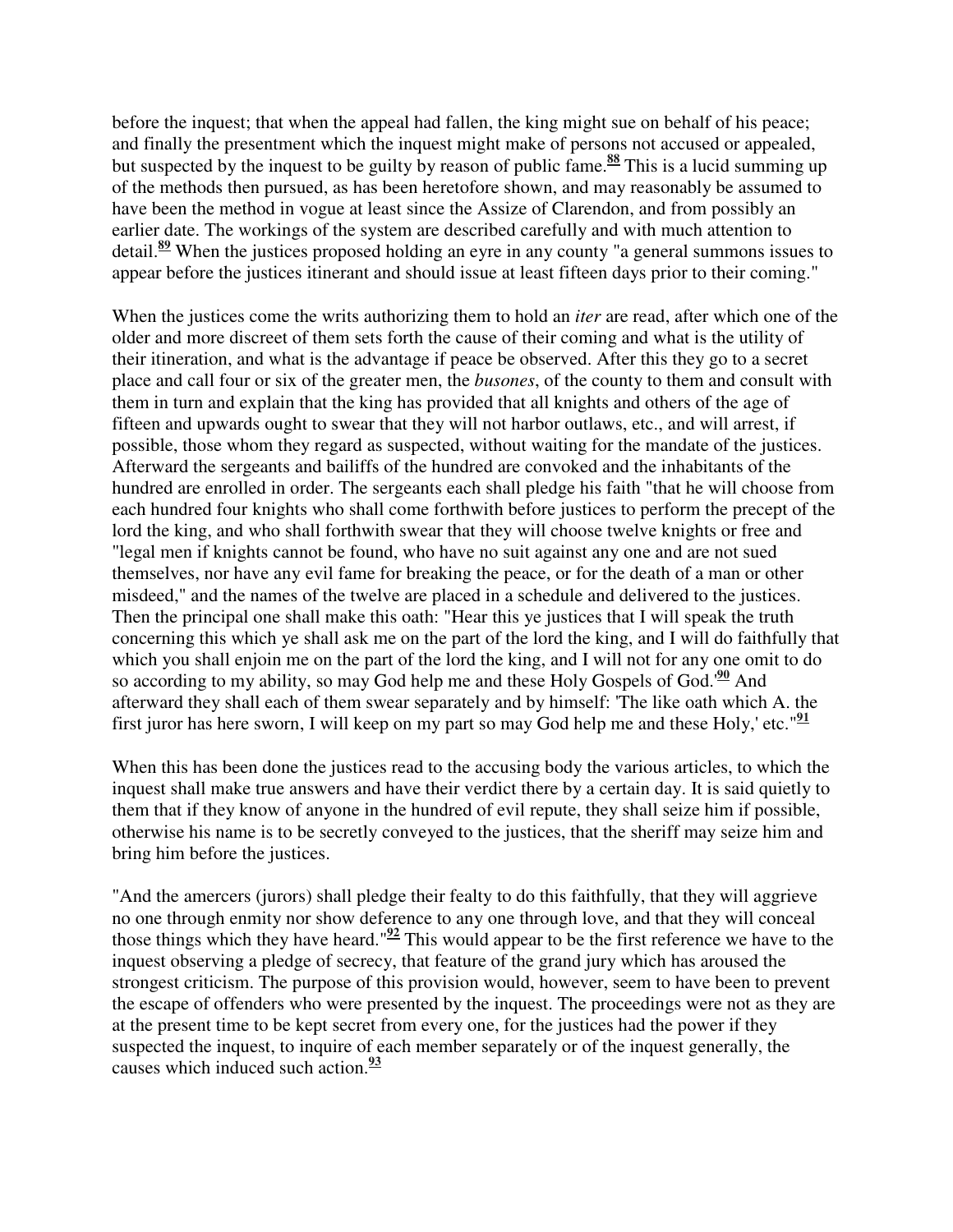We find that Bracton mentions but two kinds of trial in criminal cases, the battle and the country. It remains to consider how these trials were awarded in relation to the method of instituting the proceedings against the offender. If an appeal was made, after all exceptions to it had been disposed of, the appellee was entitled to choose the wager of battle or put himself upon the country, but if he chose the country he could not afterward retract and offer to defend himself by his body.<sup>94</sup> If the appellor was a woman, the appellee was compelled to put himself upon the country or be adjudged guilty; and if a man over the age of sixty years, or who had a mayhem, the appellee was obliged to put himself upon the country, unless the appellor was willing to wage battle, but with these exceptions it was optional with the appellee to choose the battle or the country, but he could only choose the battle if the appeal was of a felony.

Where the initial step in the prosecution was the presentment by the accusing body, or where the appeal failed and the defendant was presented by the inquest, then he had no alternative but to place himself upon the country.

Whether when a defendant placed himself upon the country, he placed himself upon the same jurors who accused him, has been a subject of wide discussion, and able authors express contrary opinions upon this point. Mr. Forsyth**<sup>95</sup>** says they "for a long time seem to have united the two functions of a grand jury to accuse, and a petit jury to try the accused." Mr. Reeves<sup> $96$ </sup> considers that the defendant put himself upon the same jury which indicted him and then the jury "under the direction of the justices .... were to reconsider their verdict and upon such review of the matter they were to give their verdict finally." Mr. Crabb<sup>97</sup> gives utterance to the same thought, but states that if the defendant "had suspicion of any of the jurors he might have them removed." Mr. Ingersoll<sup>98</sup> considers it doubtful that in Bracton's time the jury which tried offenders was composed of the same persons who had indicted him. Bracton<sup> $\frac{99}{2}$ </sup> describes the method of proceeding with the trial jury in the following language:

"In order that the proceeding to a judgment may be more safe and that danger and suspicion may be removed, let the justice say to the person indicted, that if he has reason to suspect any one of the twelve jurors he may remove him for just grounds. And let the same thing be said of the townspeople, that, if there have been any capital enmities between any of them and the person indicted, on account of covetousness to possess his land, as aforesaid, they are all to be removed upon just suspicion, so that the inquisition may be free from all suspicion. Twelve jurors therefore being present and four townspeople, each of the townspeople or all together, each holding up his hand shall swear in these words:**<sup>100</sup>**

"Hear this, ye justices, that we will speak the truth concerning those things, which ye shall require from us on the part of the lord the king, and for nothing will we omit to speak the truth, so God us help," &c.

This statement of the action of the petit jury, made when the institution was in its infancy, discloses several interesting facts. We see without question that an inquest had indicted the defendant before this body was required to determine the issue. We see now for the first time the four townspeople mentioned in the Assize of Clarendon, who apparently form a part of the trial jury. For while the accusing body consisted of but twelve jurors, the trying jury was not so limited, and instances will be seen where the trial jury consisted of twenty-four.**<sup>101</sup>** If, when the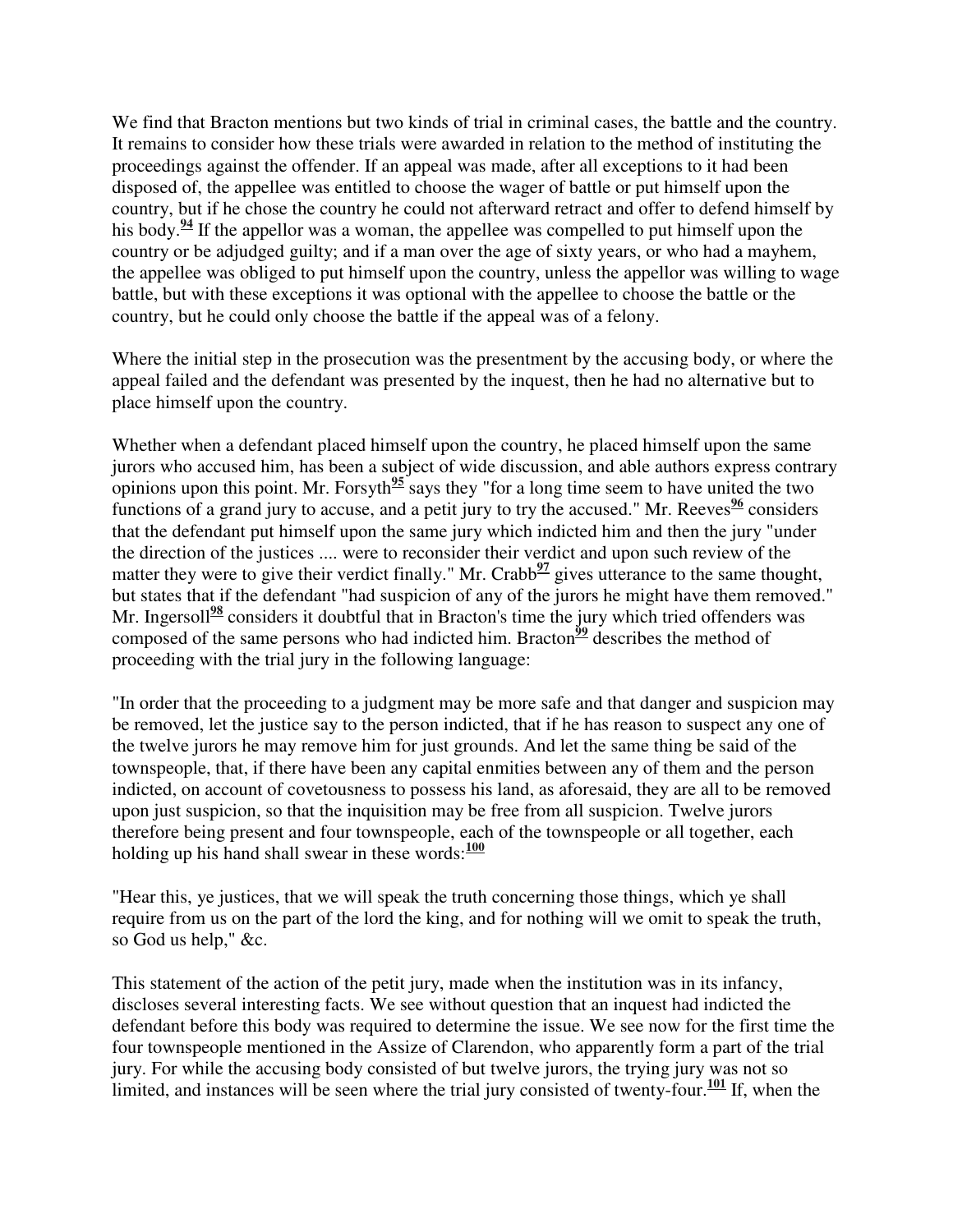oath was taken by the four townspeople, the twelve jurors were not then sworn, as may well be deduced from Bracton's statement,**<sup>102</sup>** then it would seem probable that the jurors were the same persons who had indicted the defendant, for they must have been sworn at some prior stage of this particular proceeding. If, however, by this paragraph, Bracton means to convey the idea that the entire sixteen were sworn at one time, then it might well be that the members of the trying jury differed from the accusing body. In either event the make up of the trying jury was changed by adding the four townspeople, while if it was the original accusing jury, charged with the trial of the defendant after they had indicted him, it might be still further and materially changed by challenges for cause.**<sup>103</sup>**

The theory that the entire sixteen were sworn at one time is strengthened by noting the difference in the oath taken by those acting as the accusing body and those who are to try the truth of the accusation.**<sup>104</sup>** The trial jurors merely swear that they will speak the truth as to the things required of them. This was in strict accord with their original character as witnesses of the facts of which they spoke the truth. The oath of the accusing juror was much more comprehensive, and required not only that the juror should speak the truth, but that he should do the things enjoined upon him on the part of the king and "not for any one omit to do so."

There is still another and what is perhaps the strongest argument that can be made against the trial jury being the same jury which accused. The accusing body was composed of twelve only, who presented all offenders.<sup>105</sup> In order that they might present, it was not necessary that all the jurors should be cognizant of the facts as will appear by the following statement by Bracton. Speaking of indicting upon common fame he says,  $\frac{106}{11}$  some one will probably say, or the greater part of the jurats, that they have learnt those things which they set forth in their verdict from one of the associate jurats." It is therefore very clear that the accusing body could indict upon the knowledge of one of their number. It is equally plain, and in this all writers apparently agree, that the trial jury was a jury of witnesses who had personal knowledge of the facts.**<sup>107</sup>** If the twelve of the trial jury did not agree, then the ancient doctrine of "afforciament," that is, the adding of jurors who were cognizant of the facts until twelve could be found who agreed upon a verdict was employed.<sup>108</sup> This was not done with the accusing body. It would consequently seem that the jury which tried was, in most cases, a different body from that which accused, for the accusing body found all indictments with no change in its make up, while the trial jury had not only four townspeople added to it, but the jurors themselves were subject to the defendant's challenge for cause. The record rolls<sup>109</sup> of the itinerant justices show two instances of a separate jury trying the offenders after they were indicted. The first was an appeal by a woman for the murder of her husband, and she having remarried and no appeal being made by her husband, it was adjudged that the country should inquire concerning the truth. "And the twelve jurors say that he is guilty of that death, and twenty-four knights (other than the twelve) chosen for this purpose say the same."<sup>110</sup> In the second case the defendant was taken on an indictment for theft, and it was adjudged the truth should be inquired of by the country. "And twenty-four knights chosen for the purpose, say the same as the said twelve jurors."**<sup>111</sup>** We consequently see that at a period forty years before Bracton's work was written, the use of two juries had been instituted, and within a period of thirty years after Bracton, the two juries were separate and distinct in cases involving life at least. $\frac{112}{112}$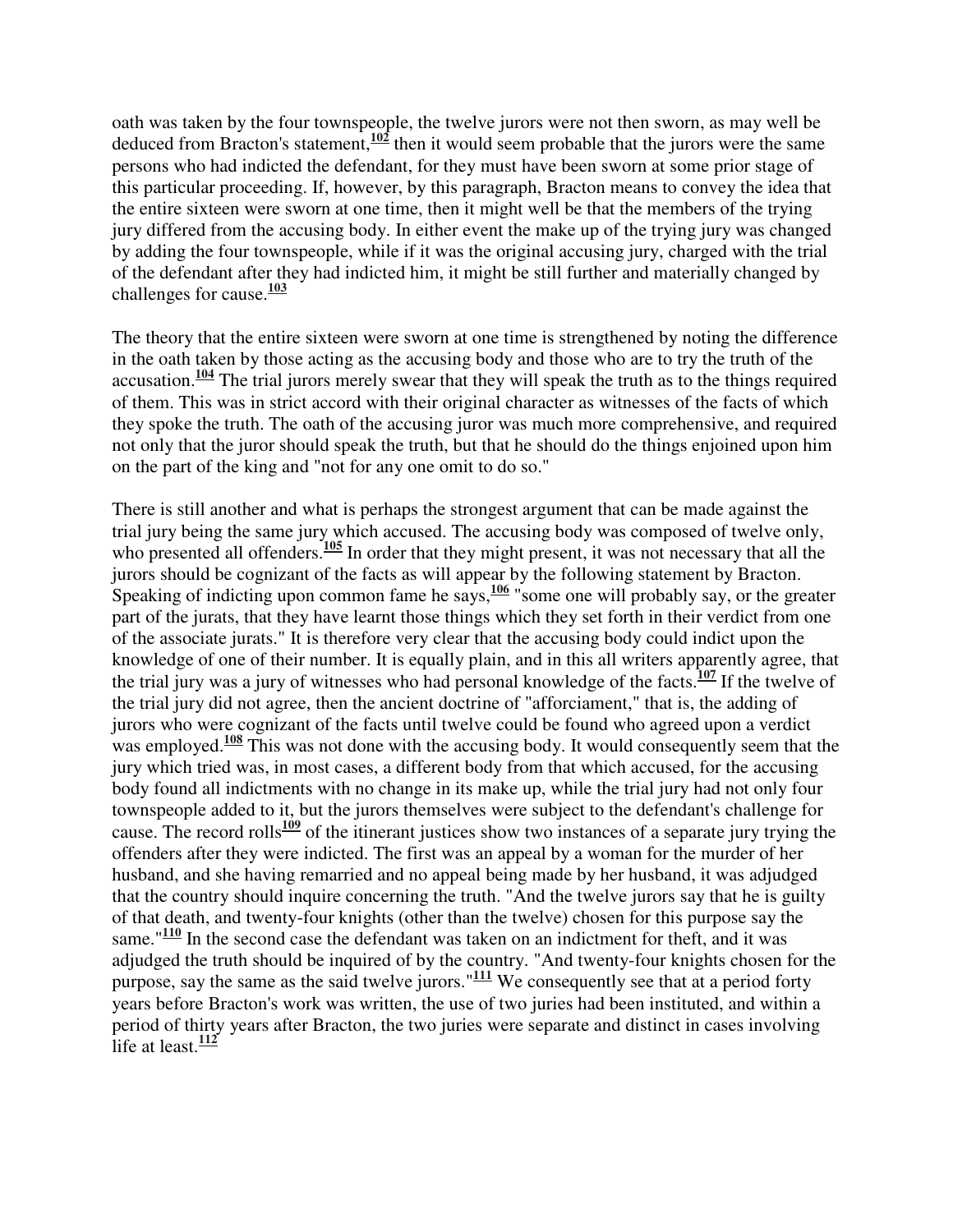In the three decades following the writing of Bracton's treatise, the accusing body suffered marked changes which are revealed by the pages of Britton. The number still continued at twelve, the method of summoning and organizing them was the same, but they now took this oath: "that they will lawful presentment make of such chapters as shall be delivered to them in writing and in this they will not fail for any love, hatred, fear, reward, or promise, and that they will conceal the secrets, so help them God and the Saints."<sup>113</sup> The presentments were made in writing and indented, the inquest keeping one part, the other being delivered to the justices.<sup>114</sup> An indictor could not serve upon the petit jury in offences punishable with death, if challenged by the defendant.**<sup>115</sup>** The inquest was required to present those whose duty it was to keep in repair bridges, causeways, and highways, for neglect of duty;<sup>116</sup> to inquire into the defects of gaols and the nature thereof, who ought to repair them, and who was responsible for any escapes which had occurred;**<sup>117</sup>** if any sheriff had kept in gaol those whom he should have brought before the justices;<sup>118</sup> and of all cases where the sheriff placed on the panel persons holding under "twenty" shillings to be on inquests and juries in the county."**<sup>119</sup>**

The inquest now corresponded, in general, with the modern inquest except in point of number. We find this change taking place in the time of Edward the Third, when the sheriff of the county, in addition to the twelve returned by the bailiffs for each hundred, returned a panel of twentyfour knights to inquire at large for the county, and this body was termed "*le graunde inquest*," not for the purpose of distinguishing it as the accusing body, but to distinguish it from the hundred inquests. This grand inquest seems to have its foundation solely in the action of the sheriff in returning such a panel,<sup>120</sup> for it was authorized by no statute, and apparently had no existence in prior custom. It, however, was destined to be permanent by reason of its jurisdiction over the entire county and the fact that its number of twenty-four was less unwieldy than the twelves of the many hundreds in the county.

Consequently while the influence of "*le graunde inquest*" grew, that of the hundred inquests declined, until finally they ceased to present offenders and filled the office of petit jurors only.**<sup>121</sup>** While we therefore see that the beginning of the "grand jury" as known to us, occurs in time within the mind of man, it is plain that this was but the new branch of a tree already firmly rooted among English institutions. It was distinctly a growth produced by the necessities of the times to which its origin relates, and would no more have been a deliberate creation of a Parliament of the fourteenth century than it would of the legislature to-day. Nor did this change, which was apparently without warrant of law, materially alter the ancient institution. The necessity that twelve should concur remained, and to-day in England and all of the states which have not by statute provided otherwise, twelve jurors are all that need be present upon the grand jury, but all must concur.**<sup>122</sup>** The increase in the number of jurors having occurred in a period when unanimity was requisite, if the increased number was authorized by law, undoubtedly the same principle, which required twelve jurors or twelve or even thirty-six compurgators (in such instances as compurgation had been allowed) to concur, must necessarily have required the twenty-four on the grand inquest to do likewise. That this was not required makes it quite probable that all over twelve were unlawfully upon the panel.**<sup>123</sup>**

With the coming of the grand inquest to inquire at large for the county, and the disappearance of the accusing bodies of the hundreds, we practically complete what may be termed the period of formation in the development of the grand jury. So far as we have considered it, we have found it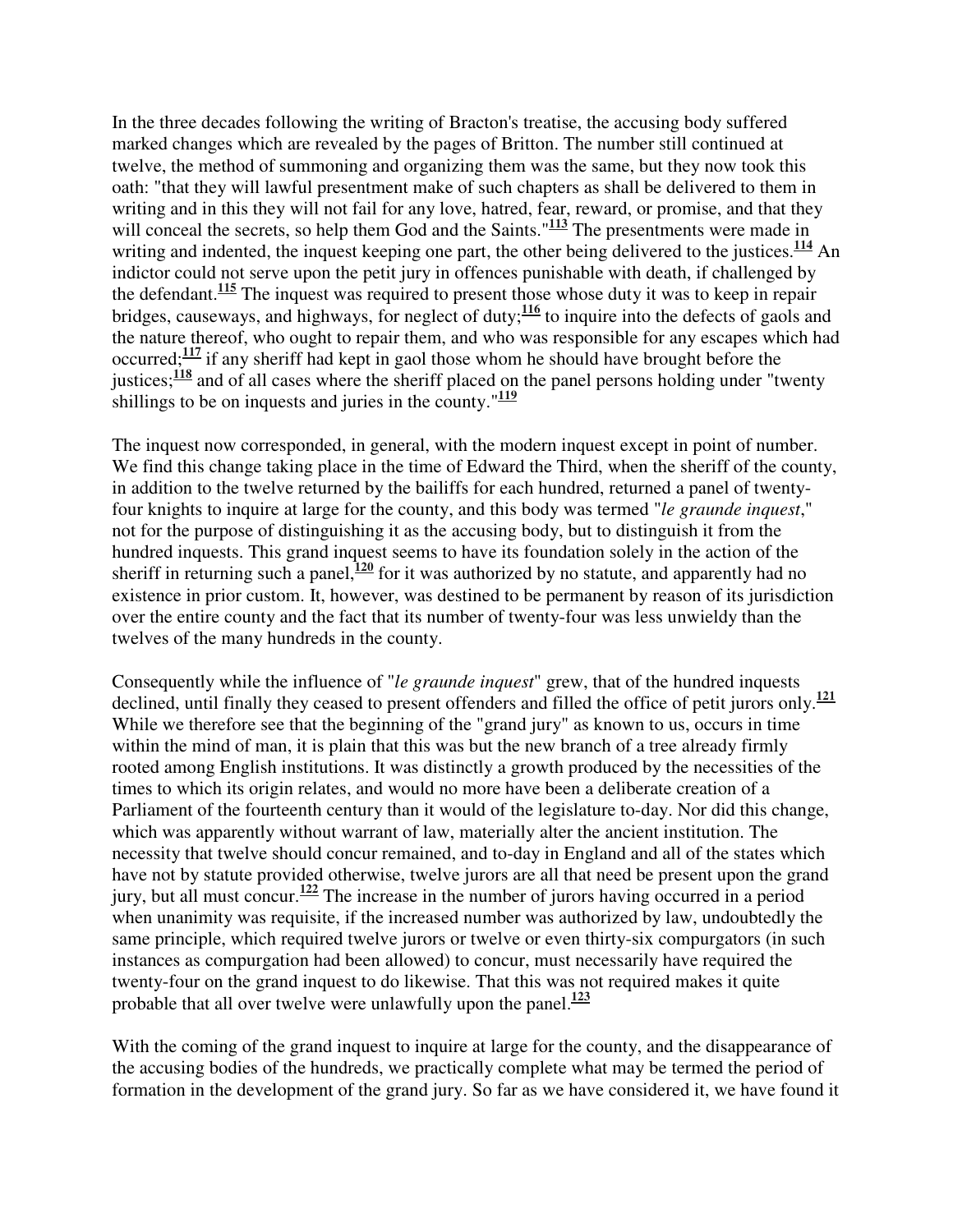to be an arm of the government, acting as a public prosecutor for the purpose of ferreting out all crime, the members of the inquest being at all times bound to inform the court either singly or collectively their reasons for arriving at their verdict and the evidence upon which it was based.**<sup>124</sup>** The seed, however, had been sown in Bracton's time, which was destined to change the grand jury from a mere instrument of the crown to a strong independent power which stood steadfast between the crown and the people in the defence of the liberty of the citizen.

In enjoining secrecy upon the inquest in Bracton's time, and in making it a part of the grand juror's oath as shown by Britton,**<sup>125</sup>** it was perhaps the idea of the crown that such a regulation would prevent knowledge of the action of the inquest from being conveyed to the defendant to allow his escape. That it was for no other purpose will be seen by the fact that the justices might still fully interrogate the jurors as to how they arrived at their verdict.**<sup>126</sup>** The power of interrogation does not appear to have been exercised by the justices in all cases, but only in such instances as the jury presented upon suspicion and the defendant must purge himself by the ordeal, although this practice continued after the ordeal was abolished. When the separate trial jury became finally established, there no longer existed any necessity for the justices to inquire of the presenting jury, for the ordeal no longer existed, while the truth of the matter was fully inquired of by the country. Further than this, it was more logical that the justices should make inquiry of the trial jurors whose competency rested upon their knowledge of the truth rather than the presentors, whose accusation neither determined the truth nor falsity of the charge and was not conclusive as in Glanville's time. When the grand inquest came to present for the county, their personal knowledge of the facts, in most cases, became more limited, and the practice at this time of requiring the grand inquest to divulge upon what ground their presentment was based, had probably fallen into disuse.

It was in this period that the independence of the grand jury became established. No longer required to make known to the court the evidence upon which they acted, meeting in secret and sworn to keep their proceedings secret by an oath which contained no reservation in favor of the government, selected from the gentlemen of the best figure in the county,**<sup>127</sup>** and without regard to their knowledge of any particular offence, the three centuries that followed the return of a panel of twenty-four knights, witnessed its freedom of action from all restraint by the court. The independence which the institution had attained was soon to be put to the severest tests, but protected by the cloak of secrecy and free from the control of the court as to their findings, they successfully thwarted the unjust designs of the government.

It was in the reign of Charles the Second that we find the two most celebrated instances of the fearless action of the grand jury in defending the liberty of the subject, although subjected to the strongest possible pressure from the crown. In 1681 a bill of indictment for high treason against Stephen College, the Protestant joiner, was submitted to a grand jury of the City of London. Lord Chief Justice North compelled the grand jury to hear the evidence in open court and of the witnesses produced it was said, "It is certainly true that never men swore more firmly in court than they did." The grand jury demanded that the witnesses be sent to them that they might examine them privately and apart, which the court permitted to be done. After considering the matter for several hours the grand jury ignored the bill. Upon being asked by the Lord Chief Justice whether they would give a reason for this verdict, they replied that they had given their verdict according to their consciences and would stand by it.**<sup>128</sup>** The foreman of this grand jury,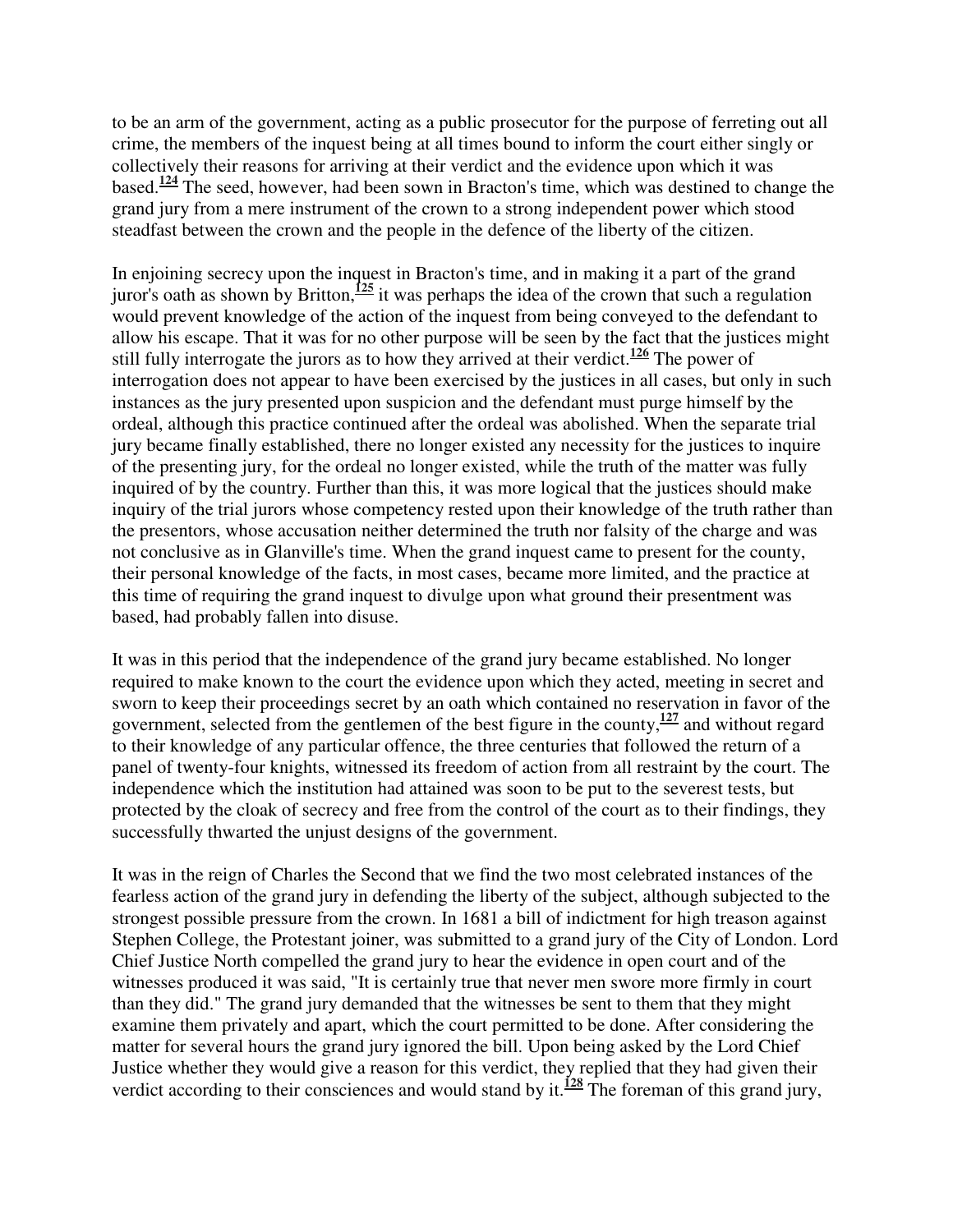Mr. Wilmore, was afterwards apprehended upon a false charge, examined before the Council, sent to the tower, and afterward forced to flee beyond the seas.**<sup>129</sup>**

In the same year an attempt was made to indict the Earl of Shaftesbury for high treason.**<sup>130</sup>** As in College's case, the grand jury desired to hear the evidence in private, but the king's counsel insisted that the evidence be heard in open court and Lord Chief Justice Pemberton assented. After hearing the evidence the grand jury desired that they might examine the witnesses apart in their chamber and the court granted the request. After again hearing the witnesses and considering their verdict they returned the bill "ignoramus," upon which "the people fell a hollowing and a shouting." This case is perhaps pointed out more often than any other as an instance of the independent action of the grand jury, and while it is not sought to minimize the action of the grand jurors, for their stand was a bold one in view of the strong pressure which was brought to bear upon them by the crown, still the side lights when thrown upon it disclose other facts which may have been potent in shaping the return of this body.**<sup>131</sup>** The Earl of Shaftesbury was a very powerful nobleman, with influential friends and adherents in the king's service, but his greatest strength, perhaps, lay in the regard in which he was held by the people. The sheriff who returned the grand jurors before whom the case was laid, was an open adherent of Shaftesbury, and it is reasonable to assume that the panel was composed wholly of those whose sympathies were inclined toward the Earl.<sup>132</sup> It is not strange, therefore, that the proceeding by the crown should meet with an ignominious defeat.

It was by reason of the failure of the crown to coerce grand juries to its oppressive purpose, that the king's officials sought a method whereby justice might be dispensed with results more agreeable to their royal master. The statute of 3 Henry VIII, C. 12, provided that the judges and justices should have power to reform the panel by taking out the names of improper persons and putting in others according to their discretion, and the sheriff was then bound to return the panel as reformed. This statute was enacted by reason of the abuse by the sheriffs of their power in the selection and returning of grand jurors resulting in packing the panels with those who would carry out the nefarious designs of the sheriff and those with whom he might be acting.**<sup>133</sup>**

This statute, Sir Robert Sawyer, the attorney general, sought to employ to carry out the wishes of the crown. The Court of Sessions endeavored to compel the sheriffs to return the panels as they directed, but the sheriffs refused. The king thereupon ordered that all the judges should attend on a certain day at the Old Bailey. Here the same proceeding was desired to be had, but the sheriffs demurred and desired to consult counsel. The court, however, urged that as all the judges were agreed as to such being the law, there could be no necessity for them to consult counsel, and thereupon the sheriffs returned the panel as directed.**<sup>134</sup>** Whatever change this may have produced in the success of state prosecutions, was in any event destined to be short lived, for the reign of Charles the Second ended four years later, his successor, James the Second, fled to France in 1688, and William of Orange ascended the throne and a more liberal policy of state has since ensued.

One of the last known instances of the court attempting to coerce a grand jury occurred in 1783, in Pennsylvania. Mr. Oswald, the printer of the *Independent Gazette*, criticised the conduct of the Supreme Court. The justices thereof, Chief Justice McKean and Judge Bryan ordered him to be indicted for libel, but the grand jury ignored the bill. The judges severely reproved them in open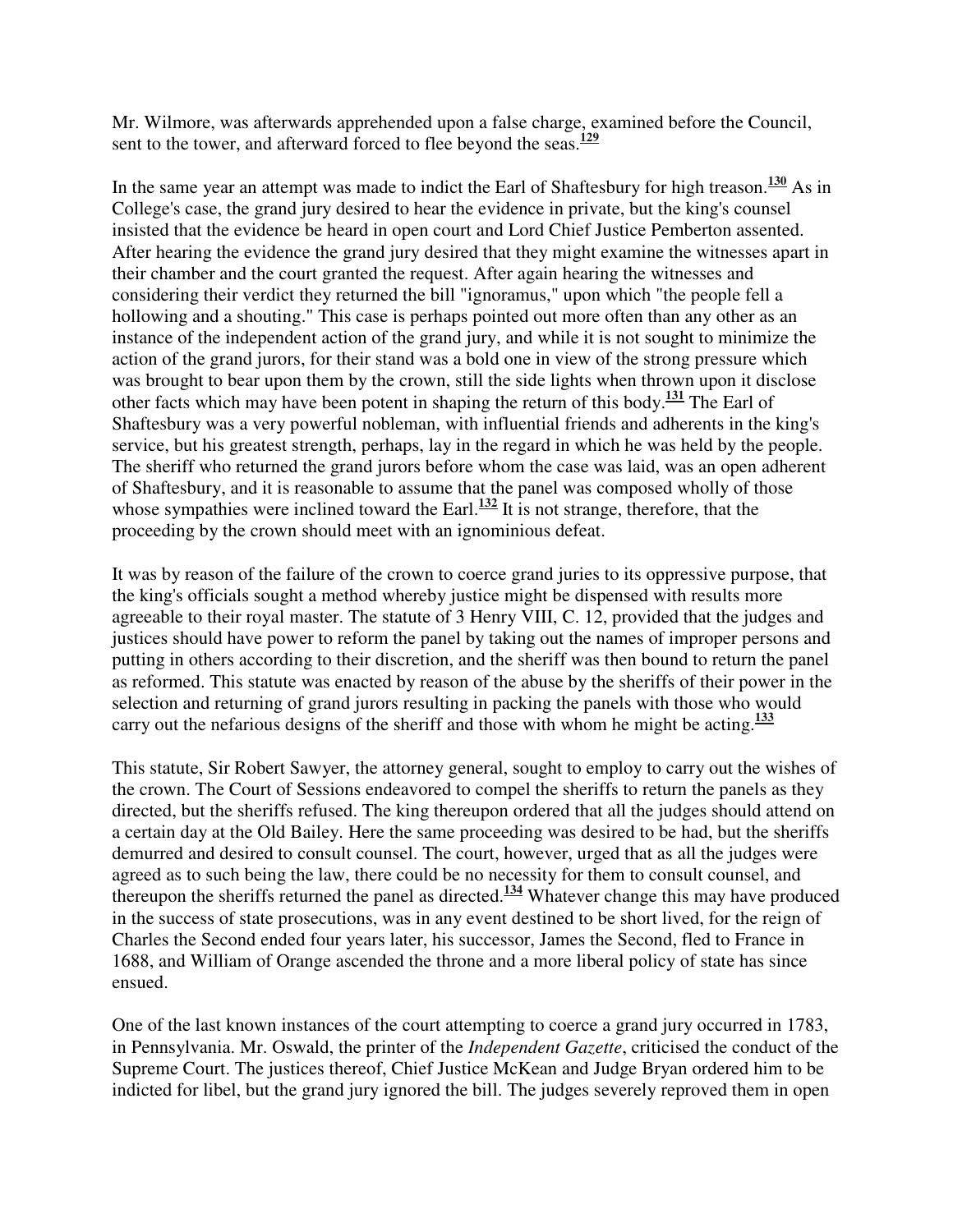court in an attempt to overawe the inquest and sent them back to reconsider the bill, but the jury refused to return an indictment.**<sup>135</sup>**

When the settlement of America was begun by Englishmen, they brought with them all the civil rights which they enjoyed in their native land, and with them came the grand jury.**<sup>136</sup>**

The institutions which they brought, naturally nourished in a land so far away from the mother country, and consequently removed from the attacks which were subsequently made by the crown upon the liberties of the people. For nearly one hundred years the colonies were allowed to exercise to the fullest extent a greater degree of civil rights than at any time had been permitted to the subject in England. The only restraint placed upon them was by the appointment of royal governors, but even then there were no state prosecutions like those being carried on in the mother country. Free from restraints which were there placed upon them, it was most natural that the grand jury should exercise their great power in a manner most calculated to insure the liberty and freedom of thought of the people. In New York in 1735, an attempt was made to indict John Peter Zenger, the editor and proprietor of a newspaper called the *Weekly Journal*, for libel because of the manner in which he held up to scorn the deeds of the royal governor, but the grand jury ignored the bill. He was then proceeded against by an information filed by the attorney general for the province, and after a trial in which he was defended by the Philadelphia lawyer, Andrew Hamilton, was triumphantly acquitted. **137**

The Constitution of the United States, as adopted by the states, contained no guaranty of presentment or indictment by a grand jury, but this omission was remedied by the passing of the first ten amendments, substantially a bill of rights, of which Article V provides: "No person shall be held to answer for a capital or otherwise infamous crime, unless on a presentment or indictment of a grand jury, except in cases arising in the land or naval forces,  $\frac{138}{120}$  or in the militia when in actual service in time of war or public danger;"....

This provision applies solely to offences against the United States and triable in the United States Courts,**<sup>139</sup>** and has reference not only to those offences which at common law were capital or infamous, but to such as might thereafter be made capital or infamous by legislation of Congress.**<sup>140</sup>** It has been held not to affect prosecutions brought by means of an information filed by the United States District Attorney in cases where the offence does not constitute a capital or otherwise infamous crime.**<sup>141</sup>** In this respect the Constitution of the United States assures to the citizen the same protection to his liberty which the laws of England afford to the subjects of the king.

The Fourteenth Amendment does not require the states to prosecute crimes by means of indictment or prohibit them from proceeding by information. The provision "due process of law" refers only to the prosecution of offences by regular judicial proceedings.**<sup>142</sup>**

It has, therefore, become usual both in England and the United States to proceed by information where the law gives that right, and has frequently been employed in cases where a bill has been submitted to, and ignored by, a grand jury.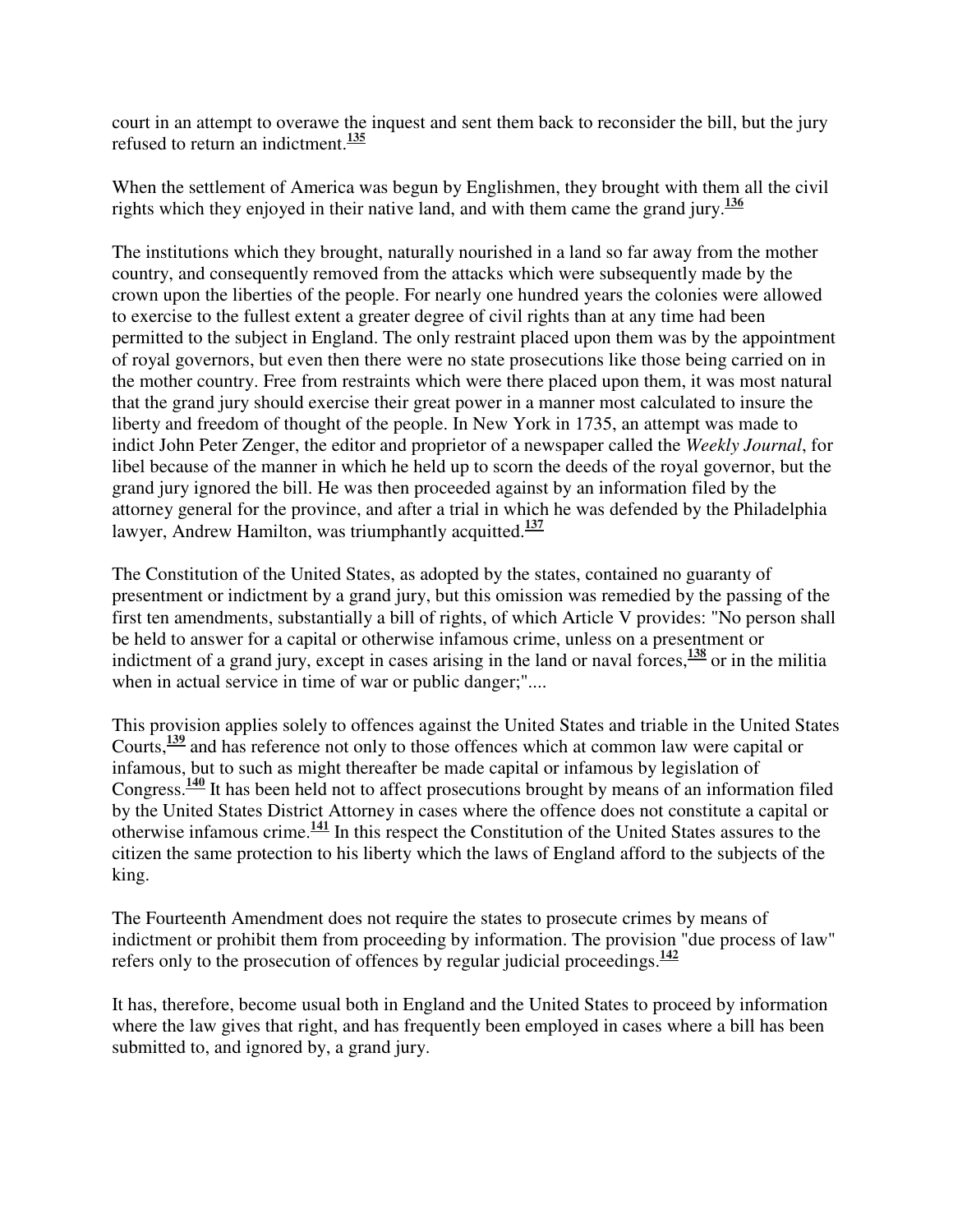The Constitution of Pennsylvania affords a still greater protection to the liberty of the citizen. Section 10 of the Declaration of Rights provides: "No person shall for any indictable offence, be proceeded against criminally, by information, except in cases arising in the land or naval forces or in the militia when in actual service in time of war or public danger, or by leave of the court for oppression or misdemeanor in office."

As all offences are indictable offences in Pennsylvania, the filing of an information has been very rarely employed, by reason of the limited class of cases to which it can be applied. The nature of this proceeding received judicial construction in an early Pennsylvania case<sup>143</sup> decided by Mr. Justice Shippen, who delivered the following opinion: "The present is the first instance, that we recollect, of an application of this kind in Pennsylvania; and on opening the case, it struck us to be within the 10th section of the ninth article of the constitution, which declares that no person shall for any indictable offense, be proceeded against criminally by information, except in cases that are not involved in the present motion. But, on consideration, it is evident that the constitution refers to informations, as a form of prosecution, to punish an offender, without the intervention of a grand jury; whereas an information, in the nature of a writ of quo warranto, is applied to the mere purpose of trying a civil right and ousting the wrongful possessor of an office." ....

Under the same statute the court made absolute a rule for an information where the proceeding was against a justice of the peace who was charged with a misdemeanor in office in taking insufficient bail.**<sup>144</sup>** But where a prosecutor appeared to be proceeding from vexatious motives, the court discharged the rule for an information.**<sup>145</sup>**

The grand jury of the present time is a wholly different institution from that originated by the Anglo-Saxons. The ancient institution was designed to aid the government in detecting and punishing crime; the tyranny of kings made it an instrument to defeat the government. Now it occupies the anomalous position of a public accuser, while at the same time it stands as a defender of the liberty of the people.

It remains to consider whether or not the grand jury is worthy to be retained among the institutions of a free government in this progressive age. The institution has been attacked with great vehemence by writers of acknowledged ability, both English and American, but at the same time it has been defended with equal vigor by men no less able. That the institution and its workings are open to criticism no one will question, but that the defects which are pointed out by its critics are of such a nature as to justify its abolition cannot be so readily conceded.

The attacks upon it are based principally on three grounds:

- 1. That it is now a useless institution.
- 2. Its irresponsibility.
- 3. Its secrecy of action.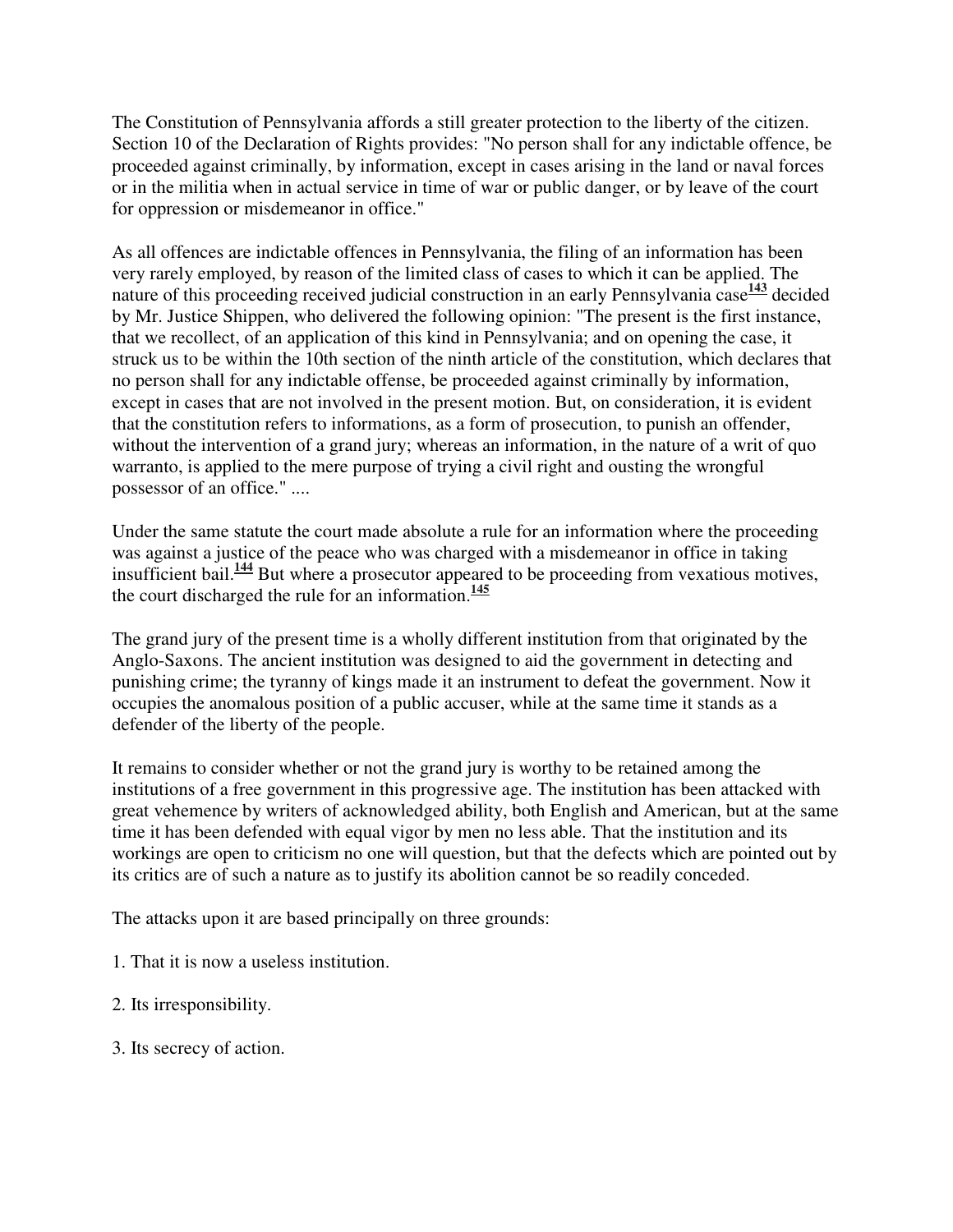It is well said by an English opponent of the institution,**<sup>146</sup>** "ten centuries of usage give a very striking respectability to any institution; and grand juries existed before the feudal law and have survived its extinction. They are perhaps the oldest of existing institutions; but if they are to continue, they must rest on their continuing utility, not on their antiquity, for future toleration."

It is urged with great earnestness and the argument contains much merit that the system which has been in force the past three hundred years of giving a defendant a preliminary hearing before a magistrate, makes the work of the grand jury in this class of cases superfluous.**<sup>147</sup>** In many instances this argument would seem to be well founded, since the finding of a true bill by the grand jury in cases returned to the district attorney by the committing magistrates would be but a ratification of the action of the magistrate, but it is not true in all cases. There are many cases of a trifling nature which are returned by the committing magistrates and when brought before the grand jury the indictments are ignored. In counties where the volume of business is small, it would be of little consequence if the grand jury found true bills even in these cases, but in counties where the volume of business is large, and this is particularly true of the great cities which frequently are coextensive with the boundaries of the county, it then becomes of vital importance that there should be a tribunal to sift from the great mass of cases those which are too trifling in their nature to require further prosecution. And this is a duty which could not well devolve upon a single officer, for unless testimony was heard by him there would be no feasable way to determine which cases should be prosecuted and which should be ignored. If evidence is therefore to be heard, it is wiser that it be heard and considered by a body impartially selected from the people, than by a single officer whose training would incline him to find those grounds upon which the prosecution might be sustained.

While in ignoring bills of indictment it frequently happens that defendants are set free who undoubtedly merit punishment, it is idle to charge that this is a defect in the system or a reason why it should be abolished, for the same result is of frequent occurrence where defendants are tried before petit juries, when the evidence is heard in open court. If, when the grand jurors hear only the evidence in favor of a prosecutor, given by witnesses summoned by the district attorney, and examined by him before the grand jury, they are unable to return a true bill, how can it reasonably be asserted that a petit jury, where the entire twelve must concur, would have found the defendant guilty when the grand jury, which usually exceeds this number, are unable to muster twelve who concur in finding the bill. To charge a grand jury with failure to act in furtherance of justice, under such circumstances, is an unwarranted imputation upon the judgment of intelligent men and is only made by writers who give the subject a superficial consideration.**<sup>148</sup>** That because the minority view the evidence in a different light from the majority is to say the majority have come to the wrong conclusion, is a proposition not recognized in this country. The defendant, no matter what the evidence against him may be, is presumed to be innocent until proven guilty, and if the prosecuting officer, with all the power he possesses within the sealed doors of the grand jury room, is unable to convince twelve out of those present, of the guilt of the defendant, he cannot well say that he could do more before the petit jury, where the defendant has the additional advantages of counsel and witnesses in his defence, and a trial judge who may be called upon to rule out incompetent and irrelevant evidence. There are undoubtedly many cases in which true bills are found where incompetent and irrelevant evidence has been given before the grand jury and formed the inducement to their action.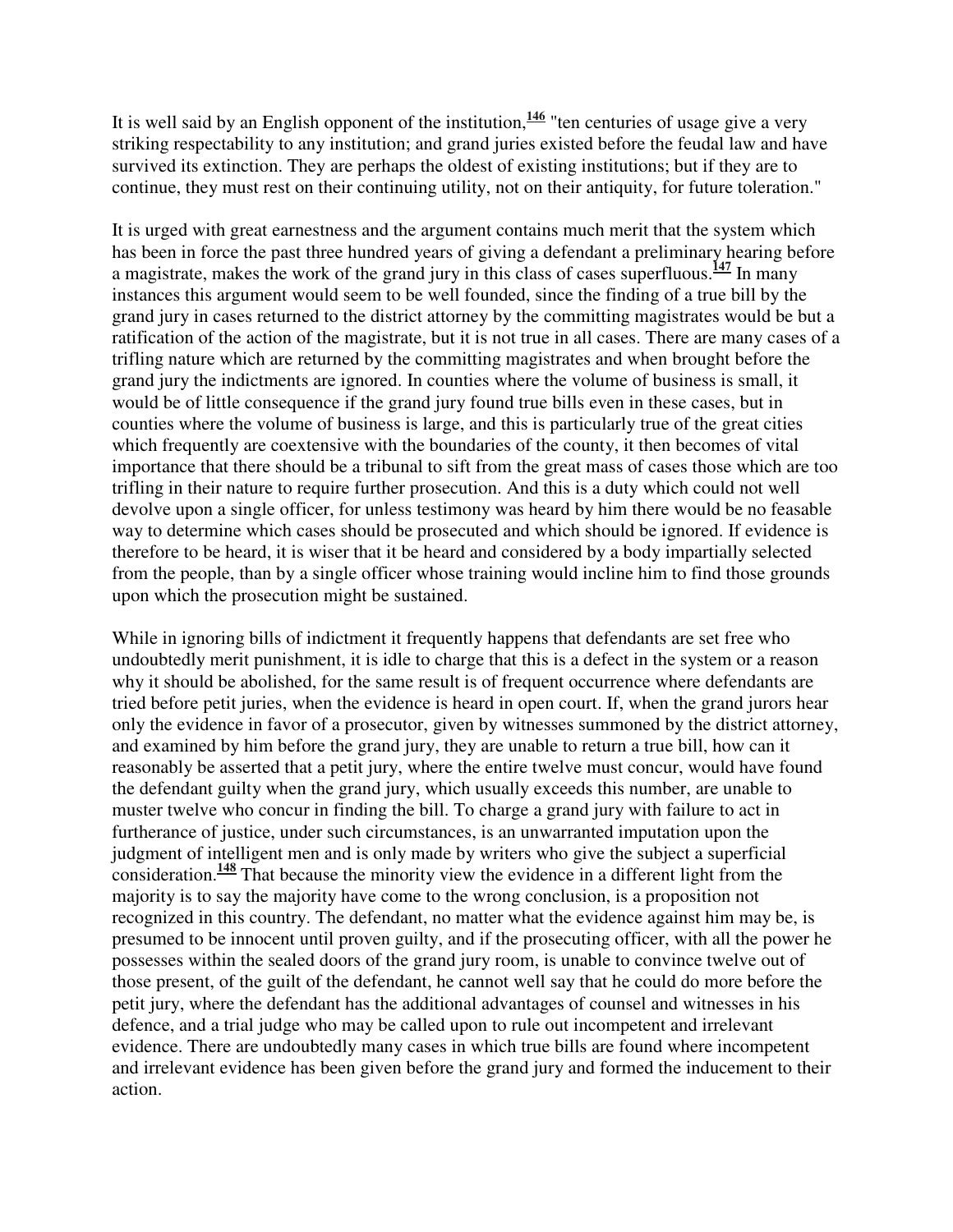The fact that sometimes they indict innocent persons is to be deplored, but as an argument in favor of the abolition of the institution is without merit. The right still remains for such defendant to establish his innocence before a petit jury, where he is aided by his counsel and may have witnesses in his behalf. If, in such cases, the prosecution was by information filed by the district attorney upon the return of the committing magistrate, there would be no possible chance of the innocent defendant escaping trial. Primarily the object of the grand jury is not to protect the innocent, for all accused persons are presumed innocent until the contrary be shown, but is to accuse those persons, who, upon the evidence submitted by the prosecutor, if uncontradicted, would cause the grand jurors to believe the defendant guilty of the offence charged.**<sup>149</sup>** When, therefore, the evidence is of such a nature as to justify the return of an indictment by the grand jury, it is only proper that whether innocent or guilty, the accused should be put upon his trial.

It is true that the grand jury ordinarily do but little more than review the judgment of the committing magistrate, and for this reason the institution is said to be useless. But it is eminently fitting that such a body should exist to review the judgment of such magistrates. It is absurd to contend that in a government such as ours, composed of a system of checks and balances, a committing magistrate is an individual whose discretion does not require review. They are chosen as a rule from men who have but little knowledge of the law and whose principal qualification is the political service rendered to their party and not the personal fitness of the individual for the office. In a large number of cases the warrant will be issued by a magistrate, known either to the prosecutor or his counsel, who invariably is selected because of the acquaintanceship. That a defendant who is committed or held in bail under such circumstances should be entitled to have the judgment of the magistrate reviewed by a tribunal sufficiently large and without personal interest in the case, is but a reasonable requirement. Not that the magistrate may have acted improperly or violated the terms of his oath, but that prosecutions which are or may have been begun under such conditions, shall be declared by an impartial body to be well founded in fact before a defendant shall be obliged to answer.

An English writer<sup>150</sup> discusses the subject in this language:

"The criminal who has been committed on the well considered opinion of the responsible magistrate is set at large by the influence of the random impressions of twenty-three irresponsible gentlemen. Such an enlargement is in itself a slander or a serious charge against the committing magistrate, and logically ought to be almost conclusive evidence of his unfitness to act either from malice or incapacity."

The English system of committing magistrates is of a somewhat different nature from that of Pennsylvania. They have there what are known as stipendiary magistrates, that is, men who are paid fixed salaries for their services, but are required either to be learned in the law or to be accompanied by a duly articled clerk.**<sup>151</sup>** If the logic of the writer above quoted is to be pursued to a conclusion, it means when the appellate court reverses the court below that that is conclusive evidence of the unfitness of such judge to fill his high office, notwithstanding he has adjudged correctly in the great majority of cases which have come before him.

If it be said the cases are not analogous in that the grand jurors are laymen who review the decision of a magistrate learned in the law, it may be answered that the laymen review not the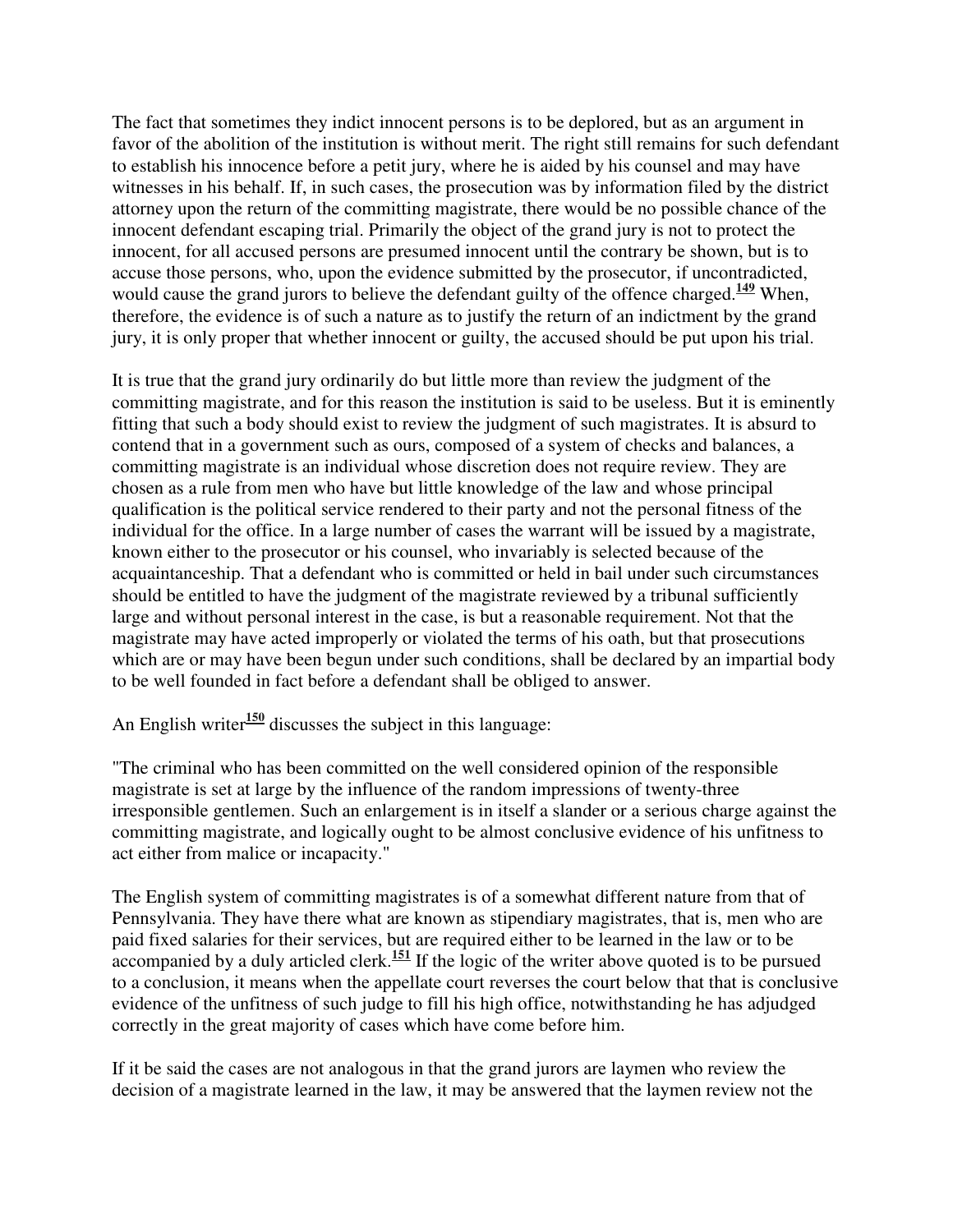law, but the facts of the case, and as to those facts all the legal learning which the magistrate may possess will not make him a better judge of the truth of the facts or the. credibility of the witnesses. As to the facts, he is but one layman against twenty-three, and all experience has taught that the latter body are far more apt to arrive at a correct conclusion. The same author who contends that the judgment of the stipendiary magistrate is superior to that of the twenty-three grand jurors would probably repel the assertion that the judge who presides at the trial is more likely to arrive at a correct conclusion upon disputed facts than the twelve jurors sworn to pass upon them, yet the two cases are precisely analogous. Upon all questions of fact, the composite make-up of the twelve or the twenty-three vests in such body a knowledge which no one man can possess and is more productive of correct findings. It is given neither to one man nor to any body of men to invariably arrive at correct conclusions, but because they at times may err, it affords no ground for saying that by reason of such error they are either ignorant, malicious or incompetent.

Upon this point an English writer<sup>152</sup> pertinently remarks, "Moreover the stipendiary magistrates" we have are not all such oracles of wisdom that we should conclude that the grand jury must always be wrong and the magistrate right upon the question of whether there is a prima facie case."

It is thought by one writer that the grand jury is a useless institution because it no longer occupies its original position, and by reason of this fact should be abolished.**<sup>153</sup>** Were we to apply this reasoning to the various branches of the law at the present day, to our courts, our institutions, and our procedure, nearly all must be swept away, for but little of it retains its original position. Things have changed with the progress of the centuries and it is the height of absurdity to contend that because the grand jury is no longer a power in the hands of unscrupulous persons to oppress those who hindered or interfered with their improper designs as it was in times past, it no longer occupies its original position and should be cast aside.

That the grand jury is an irresponsible body is admitted and it is this want of responsibility which the opponents of the institution seize eagerly upon in their endeavor to show why the institution should be abolished. An American writer<sup>154</sup> thus expresses his views: "The principal objection which can be urged against the grand jury, as now constituted, is the absolute personal irresponsibility of the individual juror attendant upon the performance of his duties. He is a law unto himself; no power can regulate him and no power can control him. He can be called before no earthly tribunal, except his own conscience, to account for his action. He can pursue an enemy for personal motives of revenge; he can favor a friend or political associate; he can advance and maintain before the jury by argument ideas that he would never father in any other place; he can shirk responsibility by voting to turn the guilty loose, pleading for mercy for the confessed criminal and the next moment cast his vote to indict the innocent, but friendless accused; ignoring in order to do so his oath and every distinction between hearsay and competent evidence. The state's attorney is powerless to protest against or prevent these insane antics upon the juror's part, and the court is as equally unable to prevent the denial of justice."

Undoubtedly it is within the power of a grand juror to act in the manner thus described, and that this is sometimes done will hardly be questioned. That, however, it is of such universal occurrence as to seriously affect the administration of justice and demand the abolition of the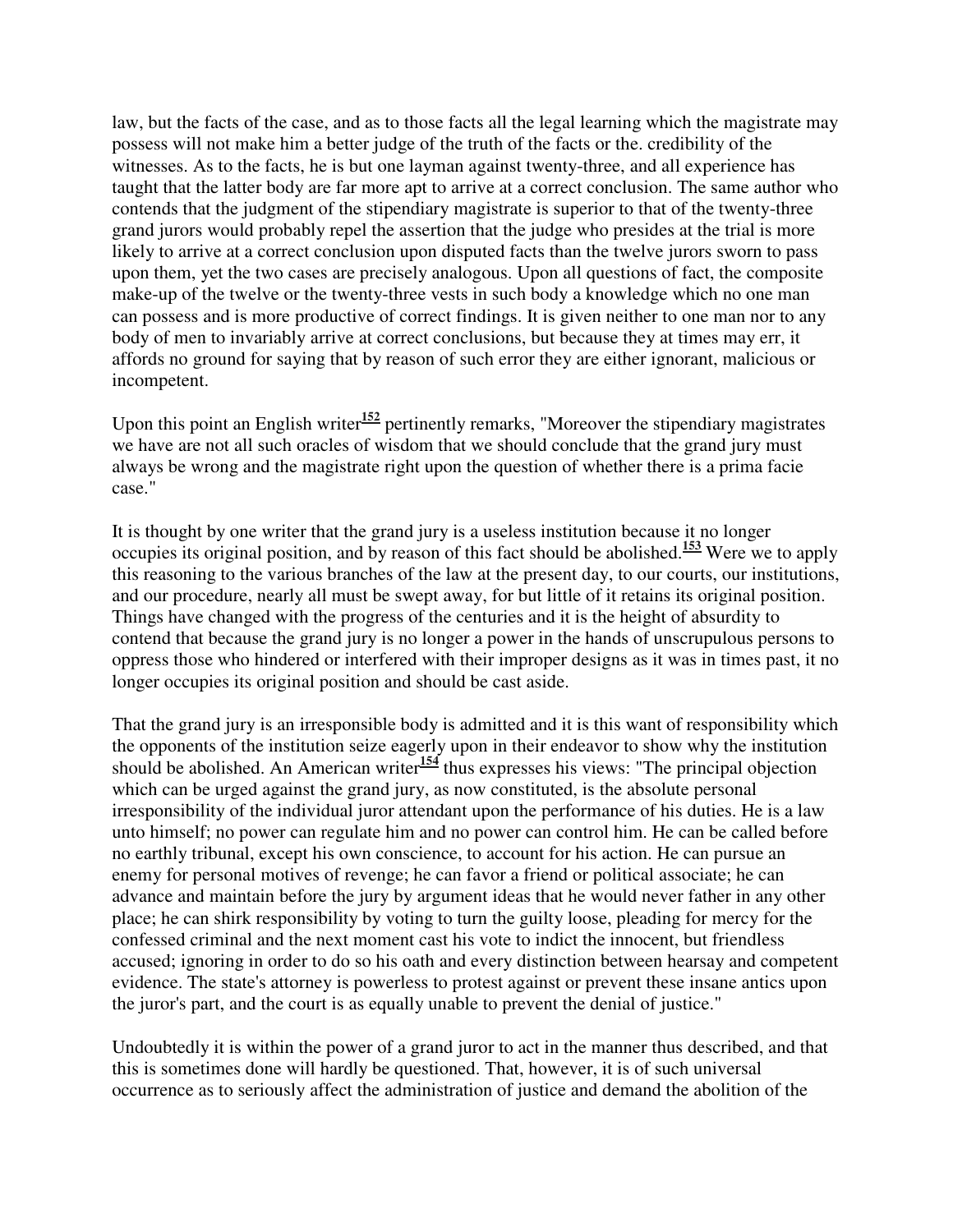institution is not the fact. To contend that it is, is to say that on every grand jury there are at least twelve men so lost to all sense of truth, honor and justice and so utterly oblivious to the requirements of their oath, that they will perjure themselves in order to do the will of a fellow juror.

We have only to turn back to early English history to see how the grand jury was so used for improper purposes that the statute of 3 Henry VIII, C. 12, was enacted, giving to the judges and justices the right to reform the panels of grand jurors returned by the sheriff, and then compelling the sheriff to make return of the panel so reformed. It is recited by the preamble of the above statute<sup>155</sup> "That many oppressions had been, by the untrue demeanor of sheriffs and their ministers, done to great numbers of the king's subjects, by means of returning at sessions holden for the bodies of shires, the names of such persons, as for the singular advantage of the said sheriffs and their ministers; by reason whereof many substantial persons (the king's true subjects) had been wrongfully indicted of divers felonies and other misbehaviour by their covin and falsehood; and also sometimes by labor of the said sheriffs, divers great felonies had been concealed, and not presented by the said persons, by the said sheriffs and their ministers partially returned, to the intent to compel the offenders to make fines, and give rewards to the said sheriffs and their ministers."

Lord Coke<sup>156</sup> also directs attention to this evil and points out the statutory remedy. In Scarlet's case,**<sup>157</sup>** one Robert Scarlet had unlawfully procured himself to be placed upon a panel of grand jurors and caused indictments to be found against innocent persons. The court suspected that something was wrong, and inquired of the inquest as to the evidence upon which the bills had been found, which disclosed the agency of Scarlet and brought punishment upon him.

At the present day it cannot justly be said that the grand jury is wholly irresponsible. It is true that they have great freedom of action and the reasons which induce their action cannot be inquired into.**<sup>158</sup>** But if they have acted from improper motives or been improperly influenced, and this could not be made to appear upon a motion to quash the indictment, it is still within the power of the district attorney with leave of court, to enter a nolle pros or submit the bill, without trial, to a petit jury and have a verdict of not guilty rendered thereon. On the other hand, if the grand jury improperly reject a bill, it is still competent for the district attorney to lay the matter before a subsequent grand jury, which may act otherwise.<sup>159</sup> The ability of the grand jurors to work harm by the abuse of their power is, therefore, more fancied than real.

Nor can there be said to be any more merit in the complaint that the secrecy surrounding the grand jury is an evil which should be done away with. They deliberate in secret, but the petit jury does likewise, and no one would contend for a moment that a petit jury should deliberate in public. What reason can then be advanced why a grand jury should deliberate in public? Nor would the hearing of the testimony in public be of any advantage unless counsel for the defence were permitted to cross-examine the witnesses produced, which would necessitate a judge being present, and such a course as this would neither be desirable nor productive of good. If the closed doors of the grand jury room are an incentive to perjury, the witness must also perjure himself before the petit jury to make his false testimony effective. And as only the witnesses for the prosecution are heard, it is very unlikely that a defendant would be set free by reason of the prosecution's witnesses committing perjury in his behalf.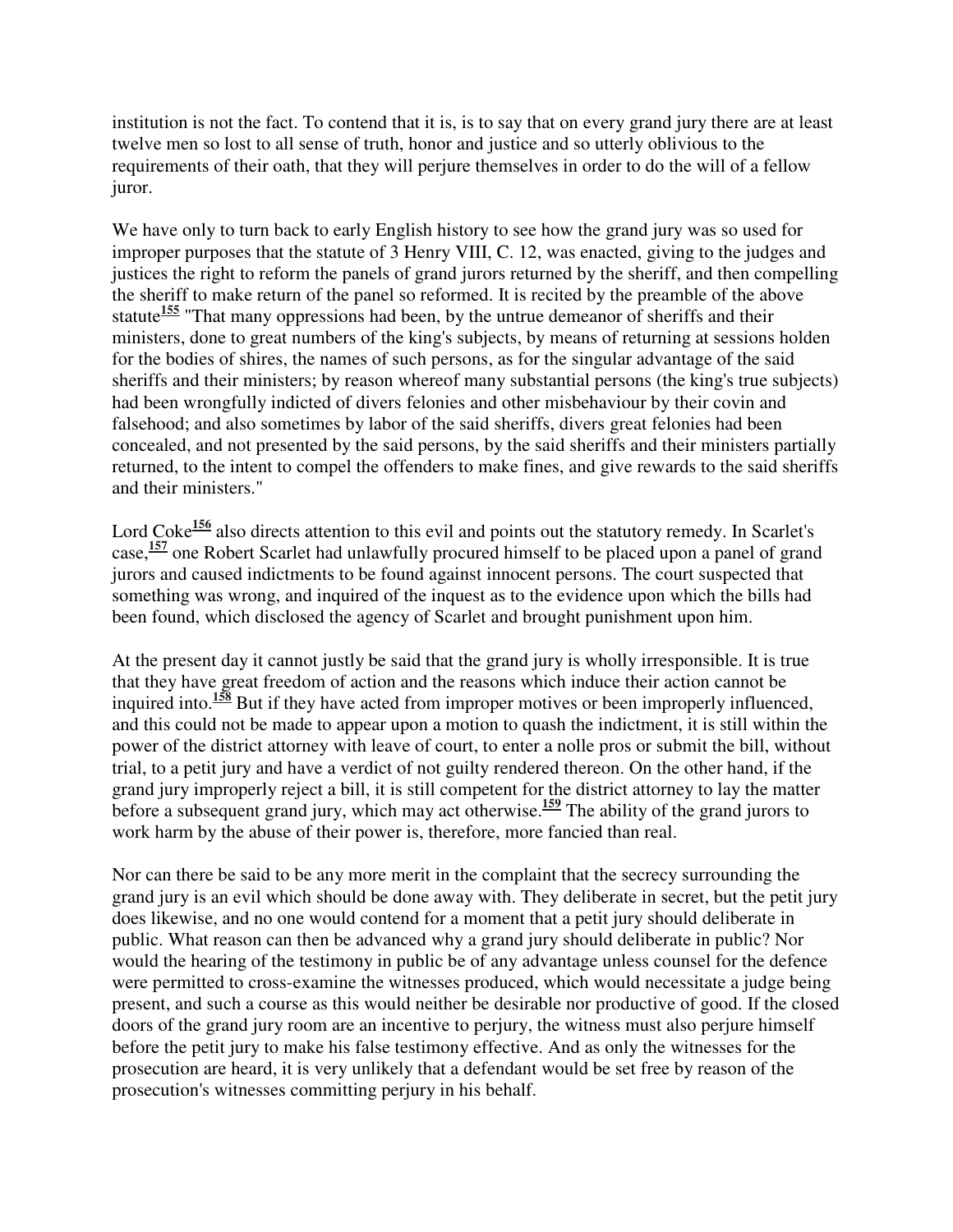The partisan feeling of the opponents and the defenders of the grand jury usually leads them into violent and unwarranted condemnation or rash and extravagant praise. Chief Justice Shaw,**<sup>160</sup>** of the Supreme Court of Massachusetts, in a charge to a grand jury in 1832, admirably set forth the conservative view of this institution. "In a free and popular government," he said, "it is of the utmost importance to the peace and harmony of society, not only that the administration of justice and the punishment of crimes should in fact be impartial, but that it should be so conducted as to inspire a general confidence, and that it will and must be so. To accomplish this, nothing could be better contrived than a selection of a body, considerably numerous, by lot, from amongst those, who previously and without regard to time, person, or occasion, have been selected from among their fellow citizens, as persons deemed worthy of this high trust by their moral worth, and general respectability of character. And although under peculiar states of excitement, and in particular instances, in making this original selection, party spirit, or sectarian zeal may exert their influence, yet it can hardly be expected that this will happen so frequently or so extensively, as seriously to affect the character or influence the deliberations of grand juries. Should this ever occur, to an extent sufficient to weaken the confidence now reposed in their entire impartiality, and thus destroy or impair the utility of this noble institution, it would be an event, than which none should be more earnestly deprecated by every lover of impartial justice, and every friend of free government.

"Were the important function of accusation placed in the hands of any individual officer, however elevated, it would be difficult to avoid the suspicion of partiality or favoritism, a disposition to screen the guilty or persecute the innocent. But the grand jury, by the mode of its selection, by its number and character, and the temporary exercise of its powers, is placed beyond the reach or the suspicion of fear or favor of being overawed by power or seduced by persuasion."

In some of the Western States the grand jury has either been abolished, or the constitution has been altered to permit this to be done.<sup>161</sup> In California, where the district attorney files an information in all cases of felony and misdemeanor, the statutes make provision for a grand jury and confer upon it greater inquisitorial power than has ever been conceded to it in those states which proceed with it according to the common law.<sup>162</sup>

The conservatism of the Eastern States has caused the retention of the grand jury among their institutions. Whether the policy of those states which have abolished it is a wise one or not cannot yet be determined. This can only be learned after the system which has supplanted it has stood the test through the coming years and emerged unscathed and with honor from great crises. But when it is proposed to turn aside from a course which has been followed for centuries to new and untried methods, the warning of Judge King<sup>163</sup> applies with great force: "Any and every innovation in the ancient and settled usages of the common law, calculated in any respect to weaken the barriers thrown around the liberty and security of the citizens, should be viewed with jealousy, and trusted with caution."

<sup>1.</sup> An Essay on the Law of Grand Juries, (E. Ingersoll, Philadelphia, 1849).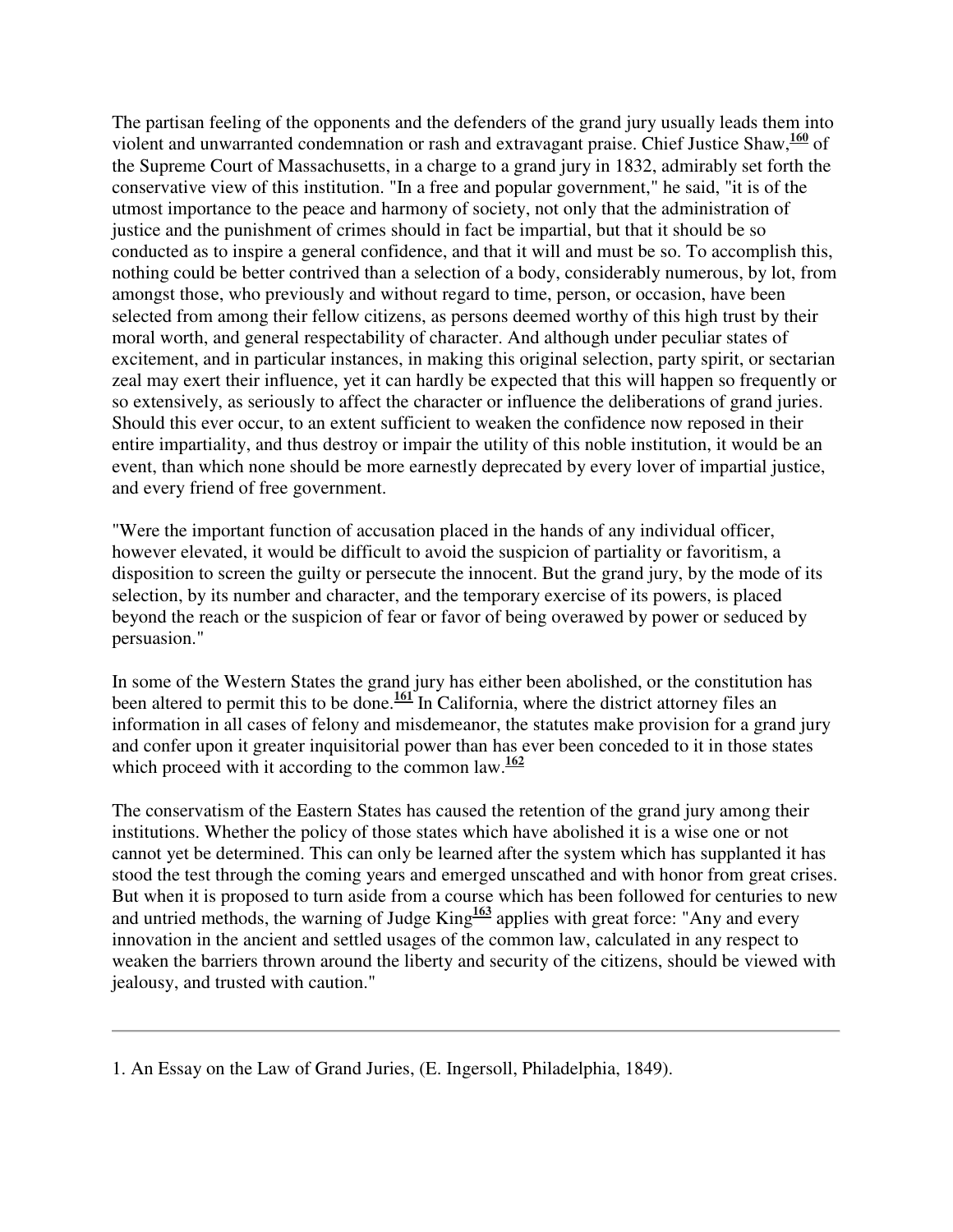2. The Security of Englishmen's Lives, etc., (Lord Somers, London, 1694).

3. 4 Bl. Com. 349; Judge King, in Case of Lloyd and Carpenter, 3 Clark (Pa.) 188.

4. Addison, App. 18.

5. Bentham — Rationale of Judicial Evidence, Vol. II, p. 312.

6. Grand Juries, 29 L. T. 21.

7. Jas. Wilson's Works, Vol. II. p. 361.

8. Crabb's Hist. Eng. Law, 35; Spence — Equitable Jurisdiction of the Court of Chancery, Vol. I, p. 63; Grand Juries and the Pleas of Criminals, (John Lascelles) Law Mag. & Rev. Vol. 4 (N. S.) 767; Grand Jury in Ireland, etc. (Wm. G. Huband) 5.

9. Wilkins Leges Anglo Saxonicae 117; Note to Grand Juries and the Pleas of Criminals (John Lascelles) Law Mag. & Rev. Vol. 4 (N. S.) 767.

10. 1 Reeves Hist. Eng. Law 23.

11. 3 Reeves Hist. Eng. Law 133; Growth of the Grand Jury System (J. Kinghorn) 6 Law Mag. & Rev. (4th S.) 367.

12. Hist. Eng. Law, Vol. I, p. 84.

13. 1 Reeves Hist. Eng. Law 22.

14. Bouvier's Law Dictionary (Rawle's Revision).

15. 1 Bl. Com. 114; Bouvier's Law Dictionary (Rawle's Revision); Growth of the Grand Jury System (J. Kinghorn) 6 Law Mag. & Rev. (4th S.) 367.

16. Wilkins Leges Anglo Saxonicae 117; The Grand Jury, etc., in Ireland (Wm. G. Huband) 11; Spence — Equitable Jurisdiction of the Court of Chancery, Vol. I, p. 63; Crabb Hist. Eng. Law 35.

17. 4 Bl. Com. 294.

18. For the amount to be paid as weregild, see Stubbs Select Charters, 65; Reeves Hist. Eng. Law 14 et. seq.

19. 4 Bl. Com. 414; 1 Reeves Hist. Eng. Law 15, 20, 21.

20. Forsyth Trial by Jury 159.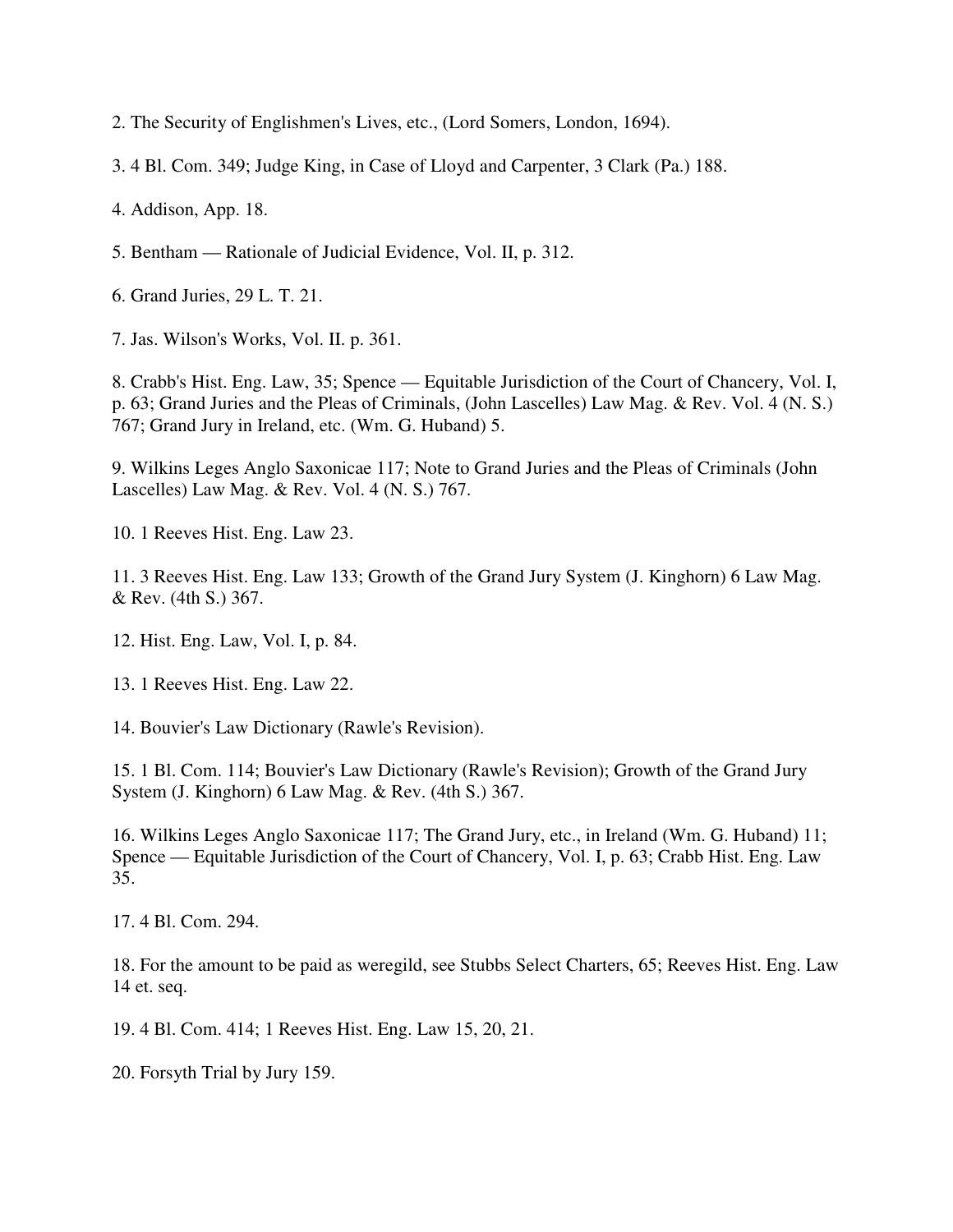21. An Essay on the Law of Grand Juries (E. Ingersoll, Philadelphia, 1849); Origin of Grand Juries (Hon. E. Anthony), 1 Chic. L. News, 20.

22. The Jury and Its Development, (Prof. J. B. Thayer), 5 Harv. L. Rev. 251.

23. 4 Bl. Com. 273.

24. Wilkins Leges Anglo Saxonicae 117.

25. 4 Bl. Com. 274.

26. 4 Bl. Com. 273.

27. Bouvier's Law Dictionary (Rawle's Revision).

28. Wilkins Leges Anglo Saxonicae 117.

29. Note to Grand Juries and the Pleas of Criminals, (John Lascelles), 4 Law Mag. & Rev. (N. S.) 767. Stubbs Select Charters 72.

- 30. Select Pleas of the Crown, (Selden Society) Case No. 162.
- 31. Coke on Littleton 155a.
- 32. The Older Modes of Trial, (Prof. J. B. Thayer) 5 Harv. Law Rev. 65.

33. Id. p. 45.

34. An Essay on the Law of Grand Juries, (E. Ingersoll, Philadelphia, 1849); Lesser, Hist. Jury System 136.

- 35. Lessor's Hist. Jury System 138.
- 36. Forsyth Trial by Jury 81.
- 37. 4 Bl. Com. 422.
- 38. Forsyth Trial by Jury 82.
- 39. The Older Modes of Trial, (Prof. J. B. Thayer) 5 Harv. L. Rev. 59.
- 40. Bl. Com. Book 1, p. 343; Bispham Equity (5th Ed.) Sec. 5.
- 41. Bispham Equity (5th Ed.) Sec. 5.
- 42. Lesser Hist. Jury System 140.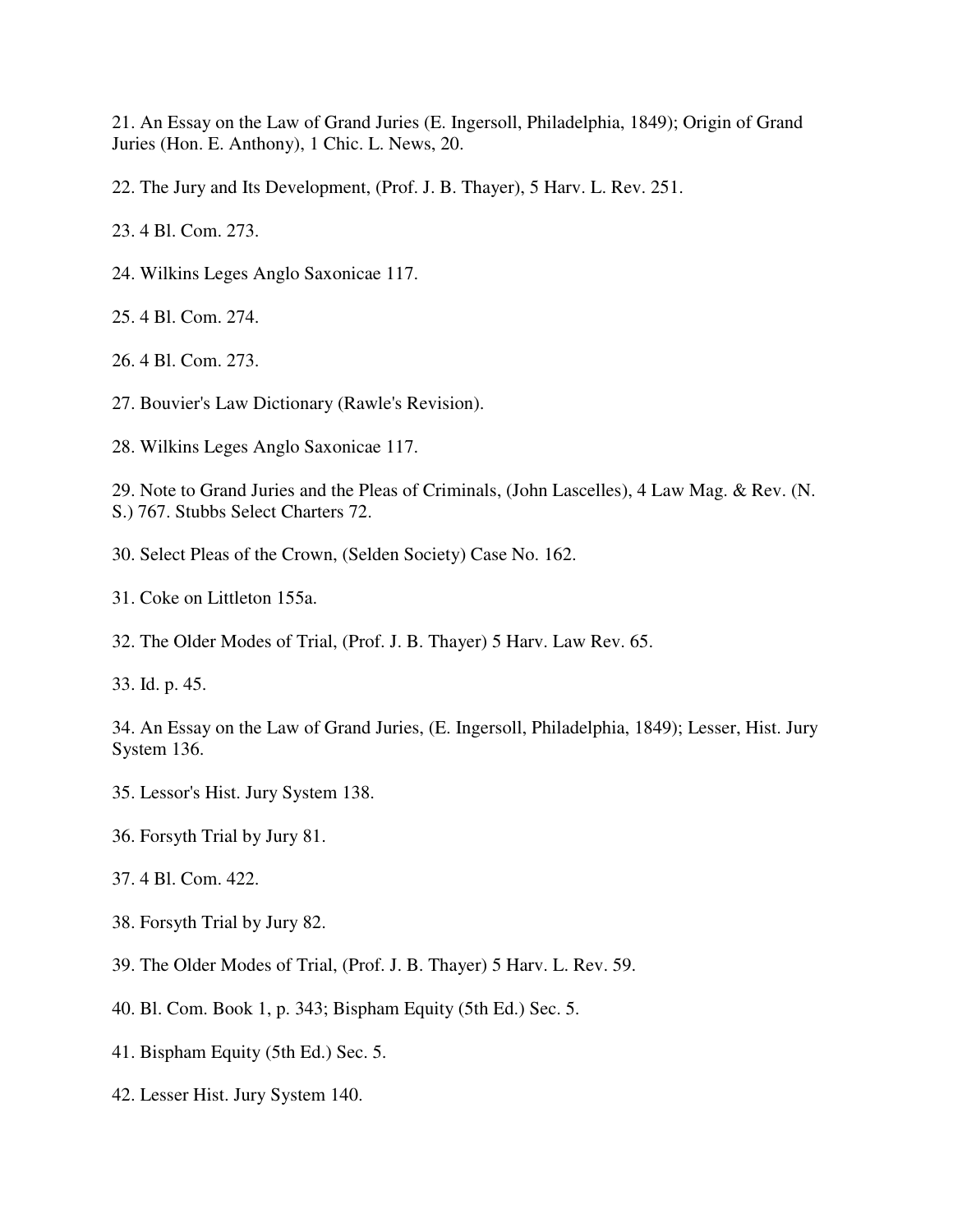43. The Older Modes of Trial (Prof. J. B. Thayer) 5 Harv. L. Rev. 64; Lesser Hist. Jury System 140.

- 44. Reeves Hist. Eng. Law, Vol. 1, p. 193.
- 45. Glanville (Beame's Translation Legal Classic Series) 282.
- 45\*. Britton (Legal Classic Series) 86.
- 46. Bracton de legibus, (Sir Travers Twiss ed.) Vol. II, 417.
- 47. Glanville (Beames Translation Legal Classic Series) 278; 1 Reeves Hist. Eng. Law 195.
- 48. Glanville (Beames Translation Legal Classic Series) 282.
- 49. Id. 287.
- 50. Bracton de legibus. Vol. II, p. 447, 448.
- 51. Hallam's Middle Ages, Vol. II, p. 176, 177; Palgrave English Commonwealth 269.
- 52. Glanville (Beames Translation Legal Classic Series) 194.
- 53. Bracton de legibus, Vol. II, p. 241; 1 Reeves Hist. Eng. Law 201.
- 54. The Grand Jury, etc., in Ireland (Wm. G. Huband) 11.
- 55. Select Pleas of the Crown.
- 56. Id. Cases No. 5, 6, 12, 57.
- 57. Id. Cases No. 10, 181.
- 58. Id. Case No. 13; Bracton de legibus, Vol. II, p. 449.
- 59. Select Pleas of the Crown, cases No. 68, 153.
- 60. Id. Cases No. 15, 21.

61. 2 Reeves Hist. Eng. Law 3; Bracton — de legibus, (Sir Travers Twiss ed.) Vol. II, 241.

62. Bracton — de legibus, Vol. 11, p. 239. A very curious analogy to this will be found in the laws of the State of Connecticut. By Gen. St. tit. 20, C. 12, Sec. 23, it is provided that a sworn grand juror shall forfeit \$2, if he "shall neglect to make seasonable complaint of any crime or misdemeanor committed within the town where he lives, which shall come to his knowledge." In Watson *v*. Hall, 46 Conn., 204, it was held that this must be construed to give him discretion as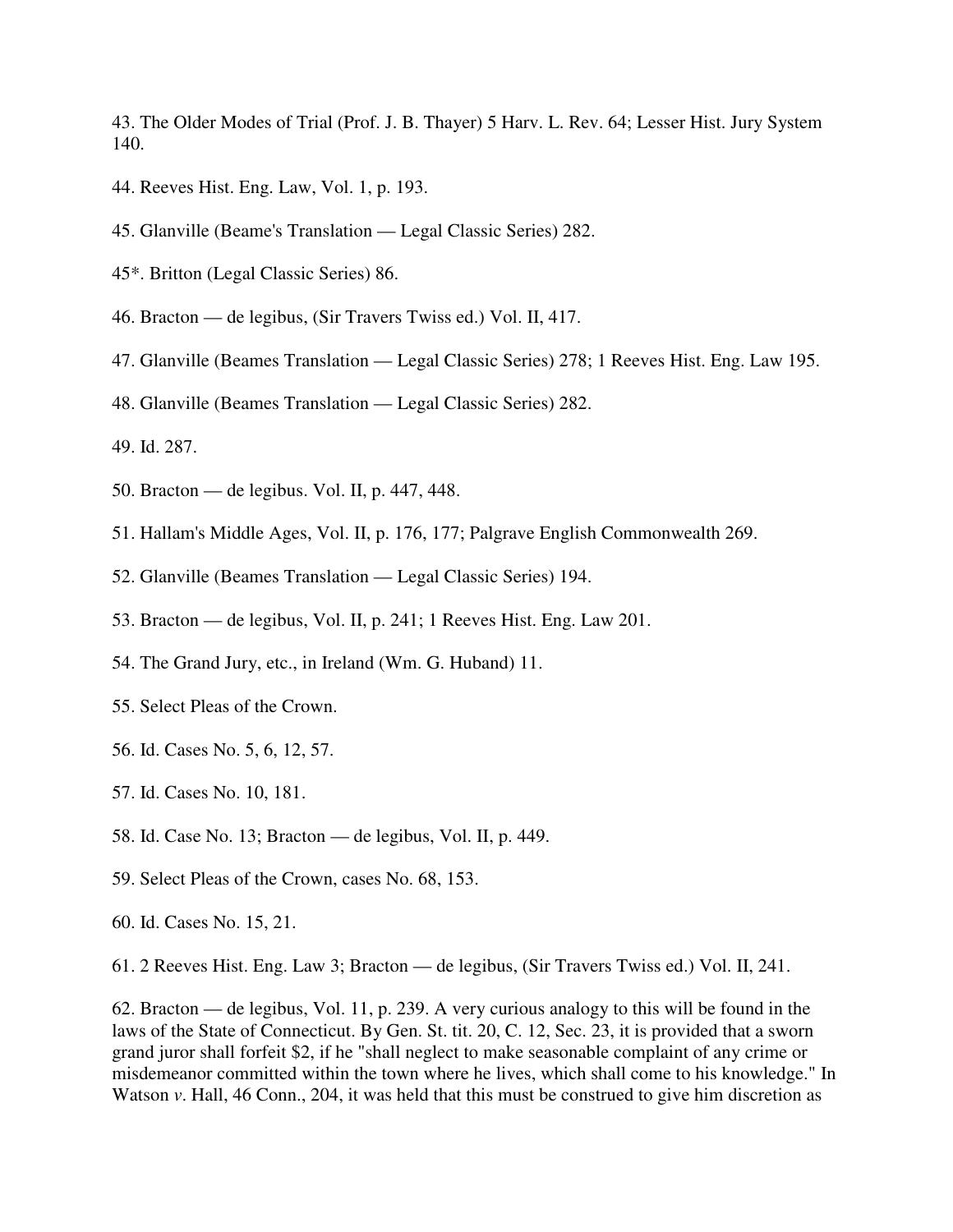to whether the offence is too trivial for a criminal prosecution, and he is not liable, if in good faith, he omits to complain.

63. Bracton — de legibus (Sir Travers Twiss ed.) Vol. II, p. 425.

64. Id. p. 431. This discloses a change in the law subsequent to the time when Glanville's Treatise was written, as the appellee was apparently at that time not permitted to choose the method of trial. Supra. 10.

65. Bracton — de legibus, (Sir Travers Twiss ed.) Vol. II, p. 449.

66. Select Pleas of the Crown, Cases No. 15, 21.

67. Ashford *v*. Thornton 1 B. & Ald 405. This was the last time an appeal was brought in England, the wager of battle being abolished in 1810 by Statute 59, Geo. III, C. 46.

68. Select Pleas of the Crown (Selden Society).

69. Id. Cases No. 5, 6, 10, 12, 57, 181.

70. Id. Case No. 13. This case is probably the first recorded instance of an "ignoramus." And see Case No. 153.

71. Select Pleas of the Crown, Cases No. 157, 170.

72. (Beames Translation — Legal Classic Series), p. 278.

73. This is doubted by eminent authors who attribute it to Hubert Walter, who was clerk to Glanville at the time he was Chief Justiciar. — See Pollock & Maitland Hist. Eng. Law, Vol. I, p. 164.

74. The Grand Jury, etc., in Ireland (Wm. G. Huband), p. 11.

75. Supra 14.

76. See generally the cases in Select Pleas of the Crown.

77. Lesser Hist. Jury System 142.

78. Trial by Jury, p. 166.

79. Lesser Hist. Jury System 142, 144; Forsyth Trial by Jury 166.

80 Select Pleas of the Crown.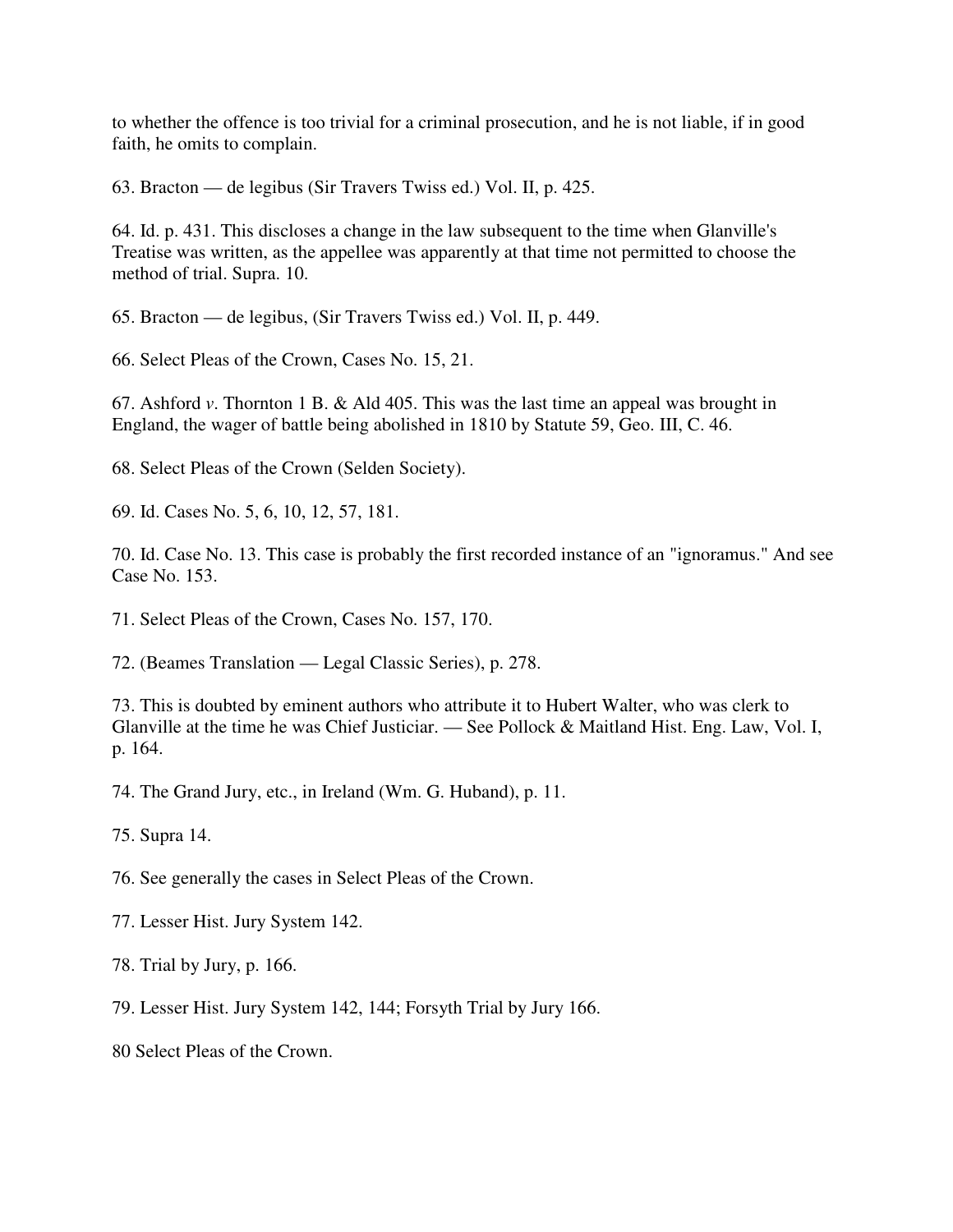81. Magna Charta of King John, Article 36, provided: "Nihil detur vel capiatur de cetero pro brevi inquisitionis de vita vel membris, sed gratis concedatur et non negatur." Stubbs Select Charters, p. 301. In the confirmation of the Great Charter by Henry III, in 1216, Article 36 of King John's Charter becomes Article 29: Stubbs Select Charters, p. 342.

82. But rather a contrary view is expressed by Professor J. B. Thayer in The Jury and its Development, 5 Harv. L. Rev. 265, although no reasons are given for the opinion he expresses.

83. Lesser Hist. Jury System 142, Note 24; Hallam's Middle Ages, Note to Chapter VIII; Stubb's Select Charters, p. 142.

84. The Jury and its Development, 5 Harv L. Rev. 265.

85. While trial by battle was still in use, it could only be used where an appeal had been properly brought.

- 86. Maitland Glou. Pleas XXXVIII.
- 87. de legibus (Sir Travers Twiss ed).
- 88. Bracton de legibus, Vol. II, p. 451.
- 89. Id. Vol. II, p. 235, et. seq.
- 90. Bracton de legibus, Vol. II, p. 239, (Sir Travers Twiss ed.).
- 91. Bracton de legibus, (Sir Travers Twiss ed.) Vol. II, p. 241.
- 92. Bracton de legibus, (Sir Travers Twiss ed.) p. 243.
- 93. Id. p. 453.
- 94. Id. p. 403.
- 95. Trial by Jury 164; but see Id. p. 170.
- 96. 2 Hist. Eng. Law 33.
- 97. Hist Eng. Law 162.
- 98. Essay on Law of Grand Juries (E. Ingersoll, Philadelphia, 1849).
- 99. de legibus, (Sir Travers Twiss ed.) Vol. II, p. 455.
- 100. Bracton de legibus, (Sir Travers ed.) Vol. II, p. 457.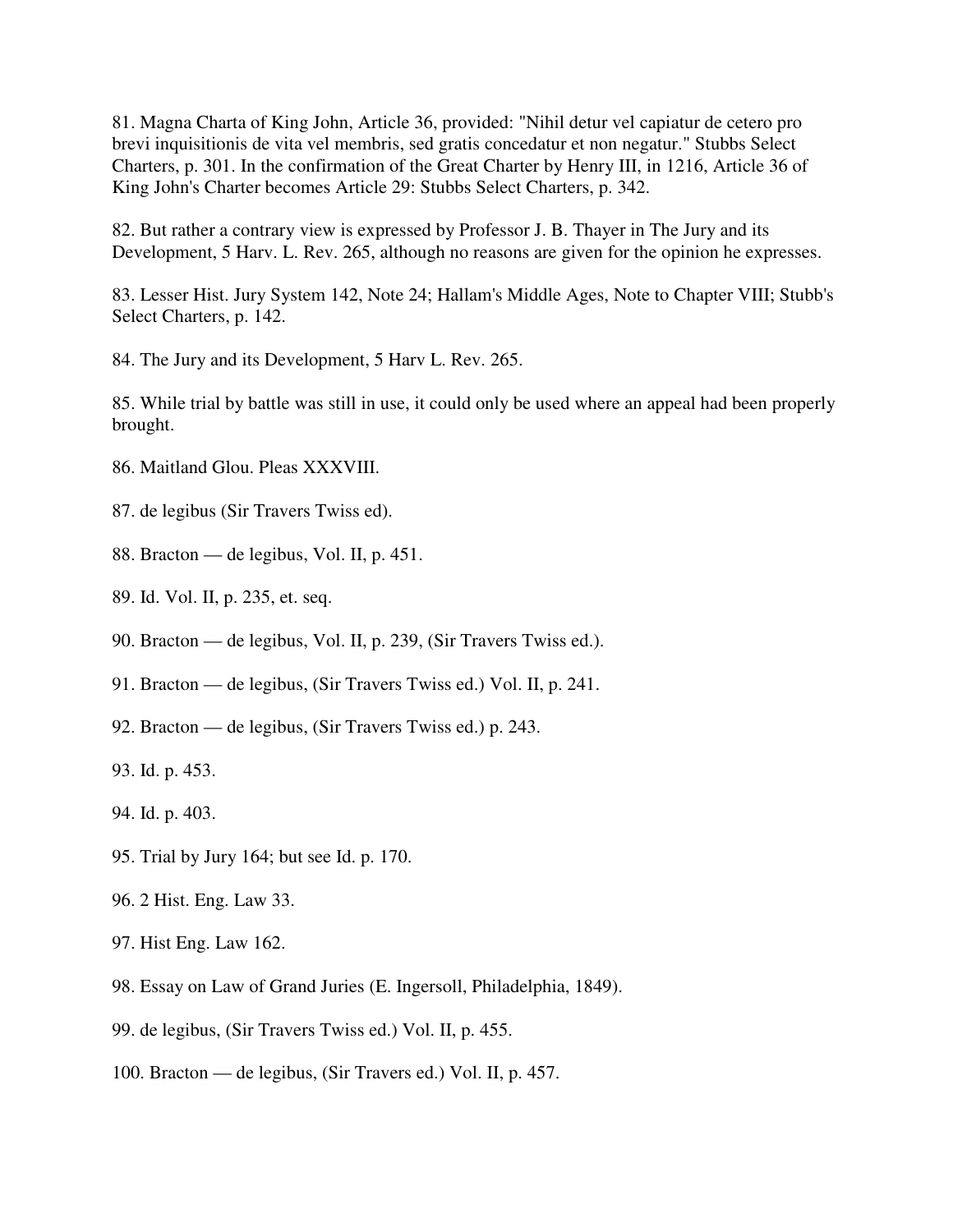101. Post 24, 25.

102. Supra. 22.

103. Bracton — de legibus, (Sir Travers Twiss ed.) Vol. II, p. 455. That a petit juror was a member of the grand jury which found the indictment, was made ground of challenge by 25 Edw. III, Stat. 5, Chap. 5. See Robert's Digest of British Statutes, p. xxx, also p. 346.

104. Compare the two oaths Supra. 20 and 22.

105. Supra. 6, 7, 9.

106. Bracton — de legibus, (Sir Travers Twiss ed.) Vol. II, p. 455.

107. Forsyth — Trial by Jury, 104; Lesser Hist. Jury System 104, 113; Hallam's Middle Ages, note to Chapter VIII.

108. Forsyth — Trial by Jury, 105; Lesser Hist. Jury System 113.

109. Select Pleas of the Crown (Selden Society), Cases No. 153, 157.

110. Id. Case No. 153.

111. Select Pleas of the Crown (Selden Society) Case No. 157.

112. Britton (Legal Classic Series) 25.

113. Britton (Legal Classic Series) 17.

114. Id. p. 19.

115. Id. p. 25.

116. Id. p. 65.

117. Id. p. 72.

118. Id. p. 74.

119. Id. p. 75.

120. King *v*. Fitch, Cro. Chas. 414. In this case it is said that "it is usual to have more than twelve *at the sheriff's pleasure,"* on an inquest of office.

121. 3 Reeves Hist. Eng. Law 133.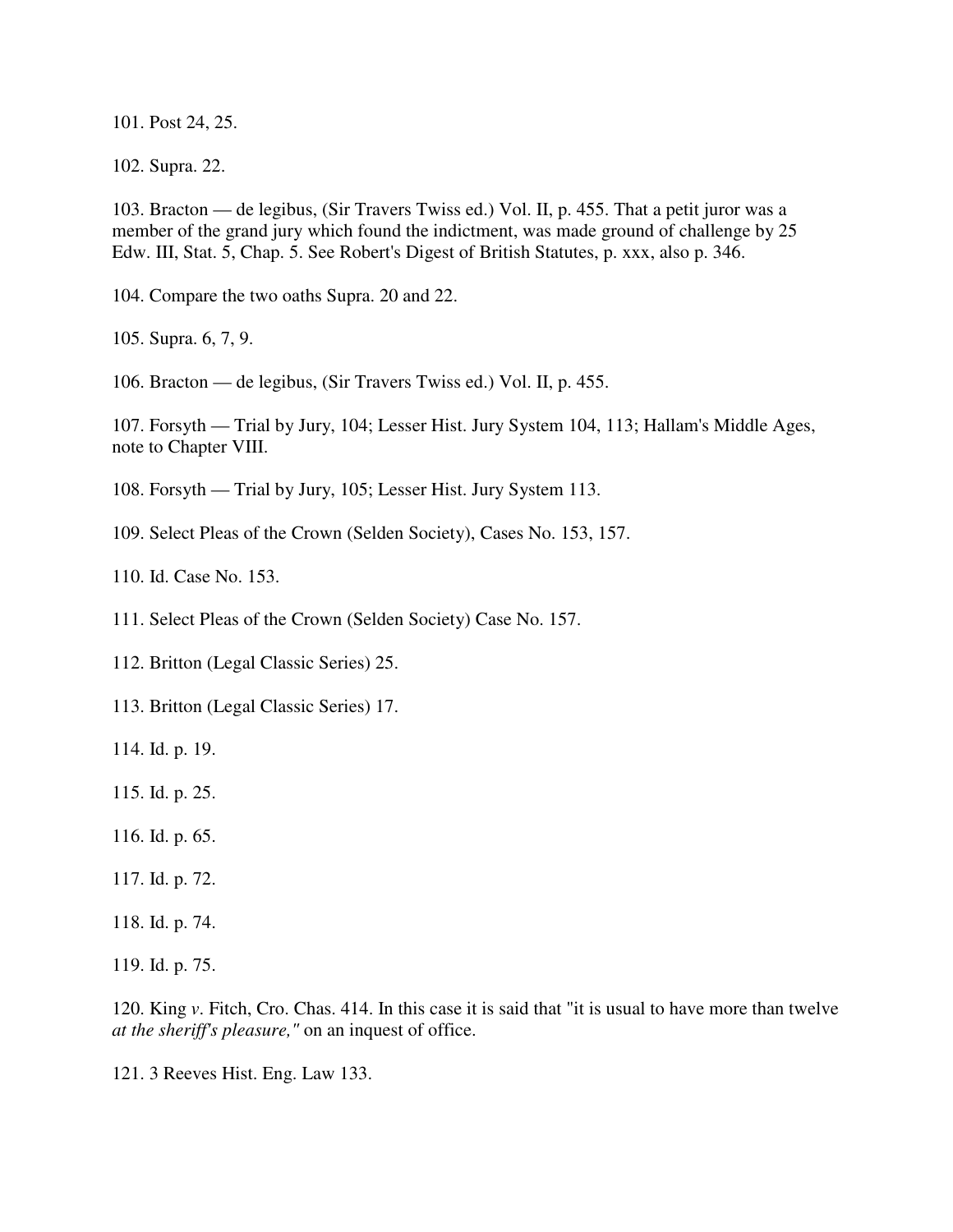122. Post 45, 46, 147.

123. Supra. 26.

124. Supra. 21. And see Forsyth Trial by Jury 171.

125. Britton (Legal Classic Series) 18.

126. Bracton — de legibus, (Sir Travers Twiss ed.) Vol. II, p. 455.

127. 4 Bl. Com. 302.

128. Growth of the Grand Jury System, (J. Kinghorn), 6 Law Mag. & Rev. (4th S.) 375. Note to College's Trial, 8 How. State Tr. 549.

129. Growth of the Grand Jury System, (J. Kinghorn) 6 Law Mag. & Rev. (4th S.) 373.

130. 8 How. St. Tr. 774.

131. For an interesting discussion of this ignoramus see Hallam's Const. Hist. England, Vol. II, p. 202 et seq.

132. Earl of Shaftesbury's Case, 8 How. St. Tr. 775. The following excerpt from the report of the proceedings shows the attitude of the sheriff toward the Earl:

Sheriff P. I desire the witnesses may be kept out of court, and called one by one.

L. C. J. It is a thing certainly, the king's counsel will not be afraid of doing; but sheriffs do not use to move anything of this nature in court, and therefore 'tis not your duty, Mr. Sheriff, to meddle with it.

Sheriff P. It was my duty last time my lord, and appointed.

Att. Gen (Sir Robert Sawyer). You were acquainted 'twas not your duty last time, and you appear against the king.

133. 4 Reeves Hist. Eng. Law 298.

134. North's Examen Part 3, Chap. 8. Growth of the Grand Jury System, (J. Kinghorn), 6 Law Mag, & Rev. (4th S.) 376.

135. Francis Hopkinson's Works, Vol. 1, p. 194. In Mississippi in 1902, in the case of Blau *v*. State, 34 So. 153, will be found an instance where the Court successfully coerced the grand jury into finding a true bill. A motion to quash was overruled. On appeal the judgment was reversed upon the ground of the improper influence exercised over the grand jury in the finding of the indictment.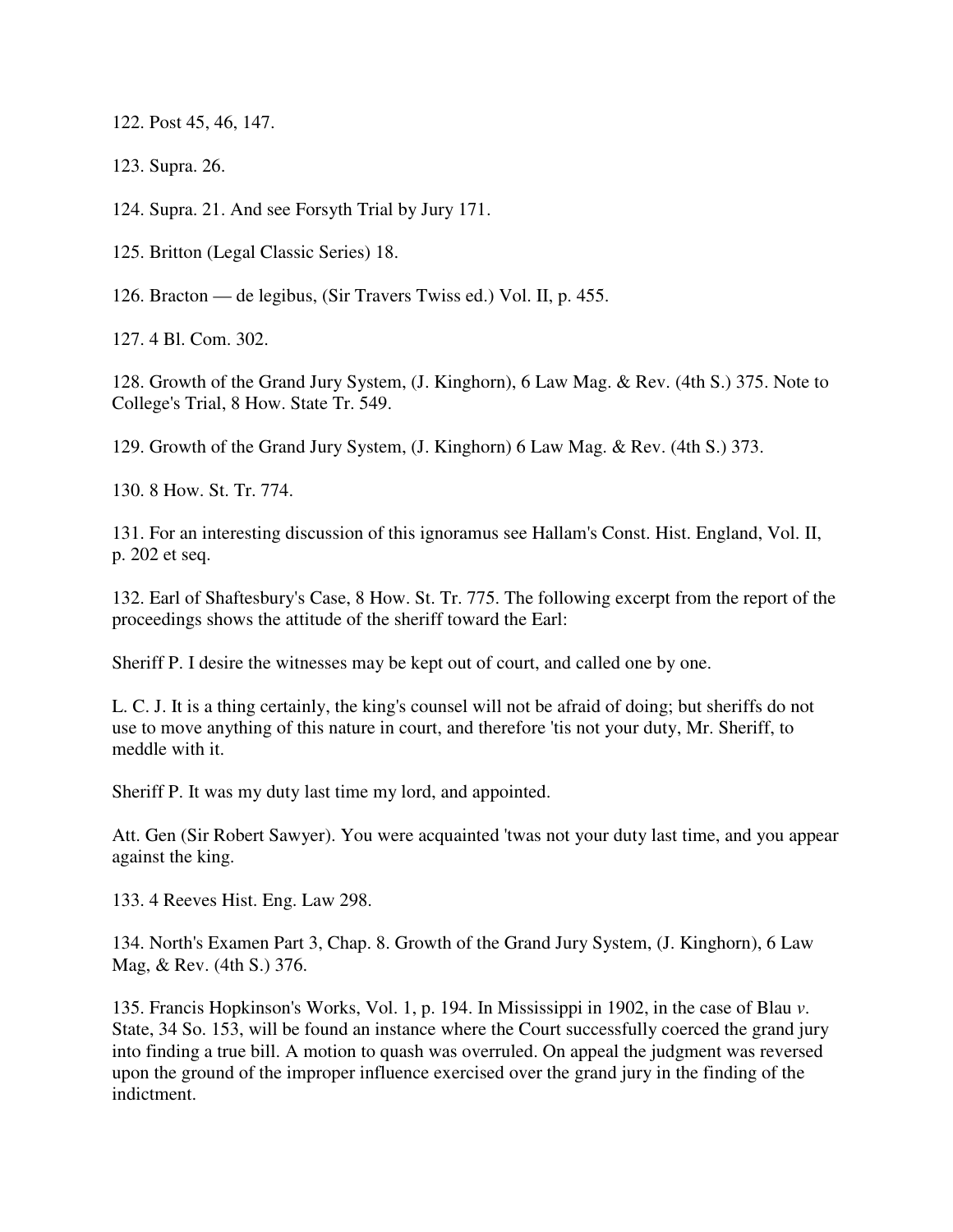136. Lesser Hist. Jury System 128. Details of the earliest use of the grand jury in the American Colonies are few and very unsatisfactory. In the New Haven colony, theocratic notions caused the inhabitants to dispense with trial by jury because no precedent for it could be found in the laws of Moses. Fiske — Beginnings of New England 314. In Boston in 1644, a certain Captain Keayne was tried for larceny by a jury and acquitted: Id. 129; while in Plymouth in 1651, a grand jury presented one Holmes for holding a disorderly meeting; Id. 218. In Pennsylvania, the early cases in which reference to a grand jury is made, have been collected by Hon. Samuel W. Pennypacker, in an address entitled Pennsylvania Colonial Cases. The first case cited is that of the Proprietor *v*. Charles Pickering, and arose in August, 1683: Pennsylvania Colonial Cases, p. 32. The case of Proprietor *v*. Mattson was founded upon an indictment by the grand jury charging the defendant with witchcraft: Id. p. 35. Two presentments by the grand jury in 1685 called attention to various public evils and suggested certain public improvements: Id. p. 71-72. In the case of Peter and Bridgett Cock *v*. John Rambo, the indictment, which was found in 1685, is reproduced entire. This indictment seems to have been read to the grand jury in open court at the request of counsel for the prosecution. The finding thereon was "Wee find this bill. John King, foreman." Id. p. 79. In 1703, in Pennsylvania, a grand jury presented a number of individuals for various offences: Watson's Annals of Philadelphia, Vol. I, p. 308; Fiske — The Dutch and Quaker Colonies in America, Vol. II, p. 382.

137. The Dutch and Quaker Colonies (John Fiske), Vol. II, pp. 290-299.

138. See Ex Parte Wildman, 29 Fed. Cas. 1232.

139. Hurtado *v*. California, 110 U. S. 516; Bollyn *v*. Nebraska, 176 U. S. 83; Twitchell *v*. Com. 7 Wall (U. S.) 321; Noles *v*. State, 24 Ala. 672; State *v*. Wells, 46 Iowa, 662; State *v*. Barnett, 3 Kan. 250; State *v*. Jackson, 21 La. Ann. 574; Jackson *v*. Wood, 2 Cow. (N. Y.), 819; Prescott *v*. State, 19 Ohio, 184; State *v*. Shumpert, 1 S. C., 85; Pitner *v*. State, 23 Tex. App. 366; State *v*. Keyes, 8 Vt, 57; State *v*. Nordstrom, 7 Wash., 506; State *v*. Baldwin, 15 Wash., 15. The powers of local government exercised by the Cherokee Nation are local powers, not created by the Constitution, and hence are not operated upon by Amendment V thereof, requiring a presentment by a grand jury in the case of a capital or other infamous crime; Talton *v*. Mayes, 163 U. S., 376.

140. U. S. *v*. Brady, 3 Cr. Law Mag. 69.

141. Mackin *v*. U. S., 117 U. S. 328; Ex Parte Wilson, 114 U. S. 417.

142. Hurtado *v*. California, 110 U. S. 516; Kalloch *v*. Superior Court, 56 Calif. 229; Rowan *v*. State, 30 Wis. 129.

143. Res. *v*. Wray, 3 Dall. (Pa.) 490.

144. Res. *v*. Burns, I Yeates (Pa.) 370.

145. Res. *v*. Prior, 1 Yeates (Pa.) 206.

146. Grand Juries 29 L. T. 21.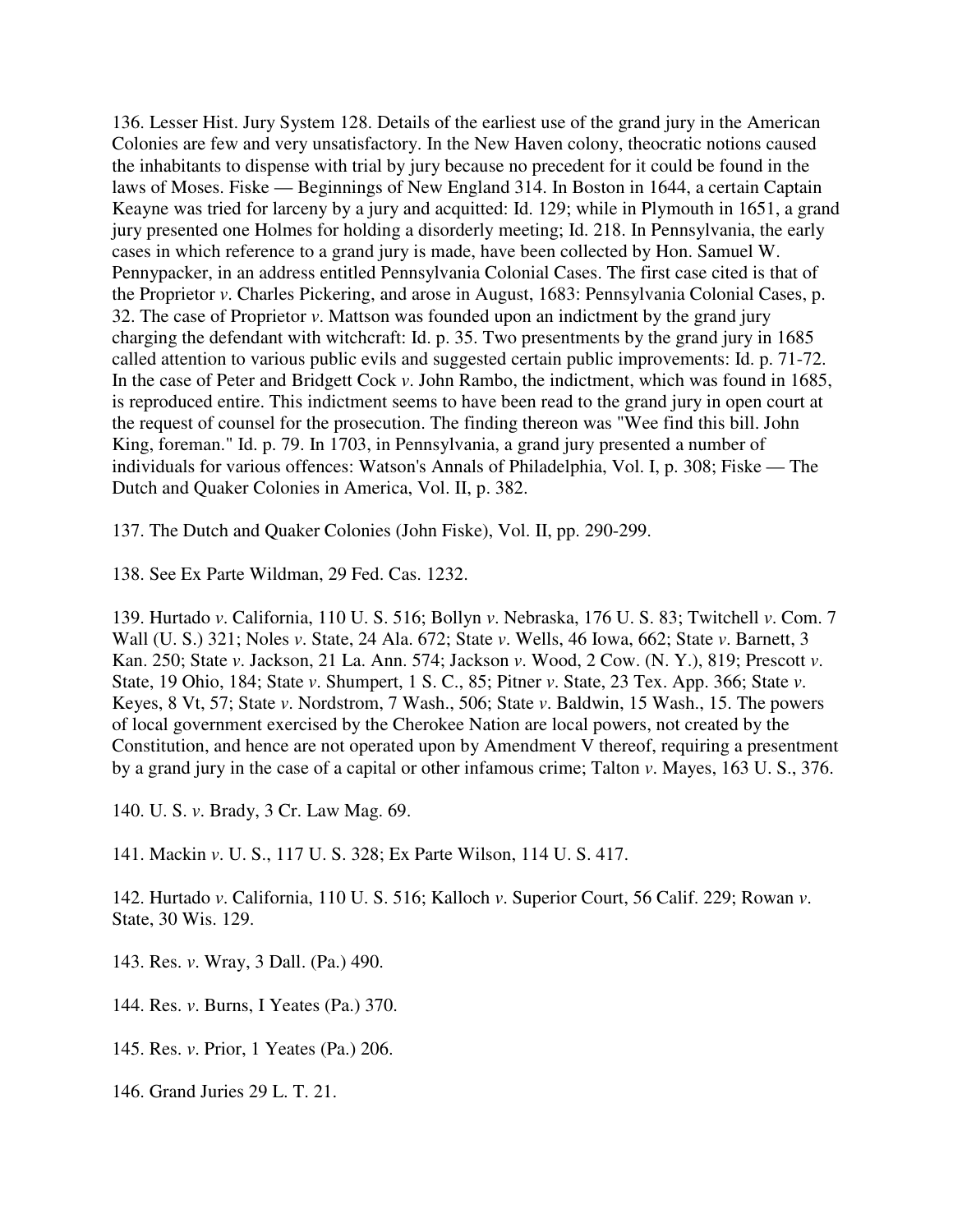147. Bentham — Rationale of Judicial Evidence, Vol. II, p. 312.

148. Hon. Daniel Davis, Attorney General of Massachusetts, speaking of his own experience says: "But the experience of thirty years furnishes an answer most honorable to the intelligence and integrity of that body of citizens from which the grand jury are selected; and that is, that they almost universally decide correctly:" Precedents of Indictments, p. 21.

149. Post 105, 141, 142.

150. Grand Juries 29 L. T. 21.

151. Id.

152. Grand Juries, 67 L. T. 381.

153. On Grand Juries, (E. E. Meek) 85 Law Times 395. The absurdity of this argument is brought to our attention in the case of Hurtado v. California, 110 U. S. 516, in which it was contended that the words "due process of law" as used in the Fourteenth Amendment to the Constitution of the United States was the equivalent of the phrase "law of the land" in the twenty-ninth chapter of Magna Charta and had acquired a fixed, definite, and technical meaning; and by reason of this amendment a State could not proceed against a defendant for felony except upon an indictment found by a grand jury. Mr. Justice Matthews who delivered the opinion of the Court meets this argument in this language:

"But to hold that such a characteristic is essential to due process of law would be to deny every quality of the law but its age, and to render it incapable of progress or improvement. It would be to stamp upon our jurisprudence the unchangeableness attributed to the laws of the Medes and Persians.

"This would be all the more singular and surprising in this quick and active age when we consider that, owing to the progressive development of legal ideas and institutions in England, the words of Magna Charta stood for very different things at the time of the separation of the American colonies from what they represented originally."

154. The Abolition of the Grand Jury, (C. E. Chiperfield) 5 Am. Law 487.

155. Hawk. PI. C. Book 2, Ch. 25, Sec. 32.

156. Co. Inst., Vol. III, p. 33.

157. 12 Co. 98.

158. Post 119, 166.

159. Post 112, 152.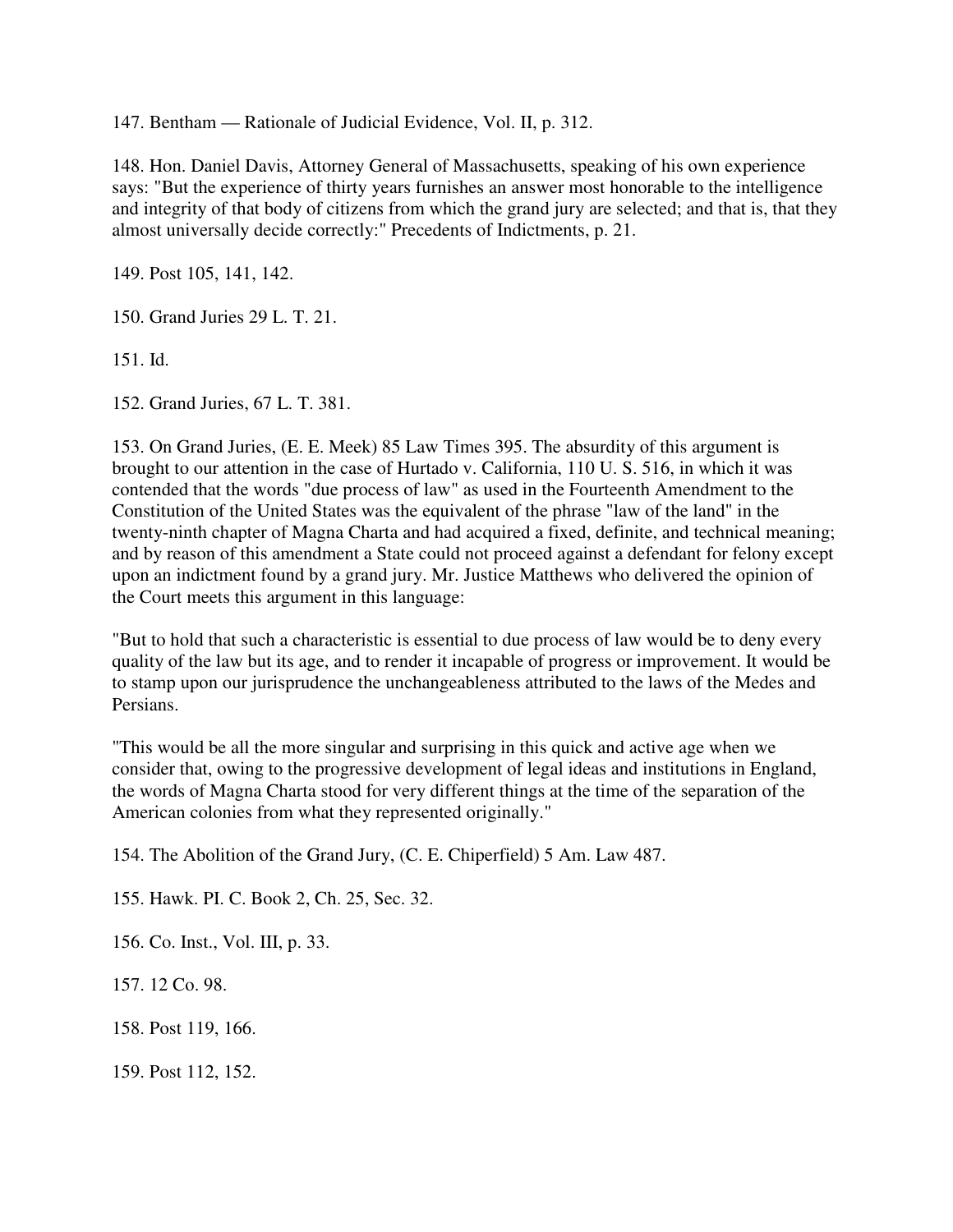160. Charge to Grand Jury, 8 Am. Jurist 216.

161. See Constitutions of Colorado, 1876, Art. II, Sec. 23; Illinois, 1870, Art. II, Sec. 8; Indiana, 1851, Art. VII, Sec. 17; Nebraska, 1875, Art. I, Sec. 10. See Thompson & Merriam on Juries, Sec. 471-2. In Michigan, How. Ann. St., Sec. 9554, dispenses with grand juries unless summoned by the order of the judge. See People *v*. Reigel, 78 N. W., 1017. As to Montana, see State *v*. King, 24 Pac., 265. Grand Juries abolished in Kansas by Act of Feb. 12, 1864, Sec. 7, and see Rice *v*. State, 3 Kan. 141. In Minnesota the people, by a large majority vote, have adopted a constitutional amendment abolishing the grand jury. The Literary Digest, Vol. 30, P. 50.

162. See Grand Juries in the United States, 7 Law Journal, 729. Penal Code Calif., Sec. 915-929. The Constitution of California, Art. I, Sec. 8, provides: "Offences heretofore required to be prosecuted by indictment, shall be prosecuted by information, after examination and commitment by a magistrate, or by indictment, with or without such examination and commitment, as may be prescribed by law. A grand jury shall be drawn and summoned at least once a year in each county."

163. Case of Lloyd and Carpenter. 3 Clark (Pa.) 188.

## PART II ORGANIZATION AND QUALIFICATIONS.

The grand jury is a body composed of not less than twelve<sup>1</sup> and not more than twenty-three persons;<sup>2</sup> and in the Federal courts it is provided by Act of Congress that the number shall not be less than sixteen nor more than twenty-three.**<sup>3</sup>** Twenty-four, however, are summoned, but never more than twenty-three are sworn, lest there be two full juries, one of whom is for finding a true bill, the other for ignoring it.<sup>4</sup> Where twenty-four were sworn the indictment was quashed,<sup>5</sup> and this decision is undoubtedly in accord with the reason of the rule.

If twenty-four are sworn and serve upon the panel, then the reason of the rule that there shall not be two full juries is violated, and while the jurors may be interrogated as to whether twelve concurred in finding the bill, they will not be permitted to make known how many either voted for or against it.<sup>6</sup> The law's requirement of secrecy concerning the manner in which the grand jury acts, therefore makes it imperative that the reason of the rule be adhered to strictly. If more than the number prescribed by law are sworn on the grand jury, even though all be regularly drawn, summoned and returned, it cannot legally act. **7** All on the panel in excess of the legal number are not bound by the oath and their presence in the grand jury room destroys its secrecy of action, and will vitiate the indictment. If more than the legal number of grand jurors are drawn, summoned, empaneled and sworn, but only the legal number actually serve, the defendant will in no manner be prejudiced thereby and an indictment found by such grand jury will be sustained.**<sup>8</sup>**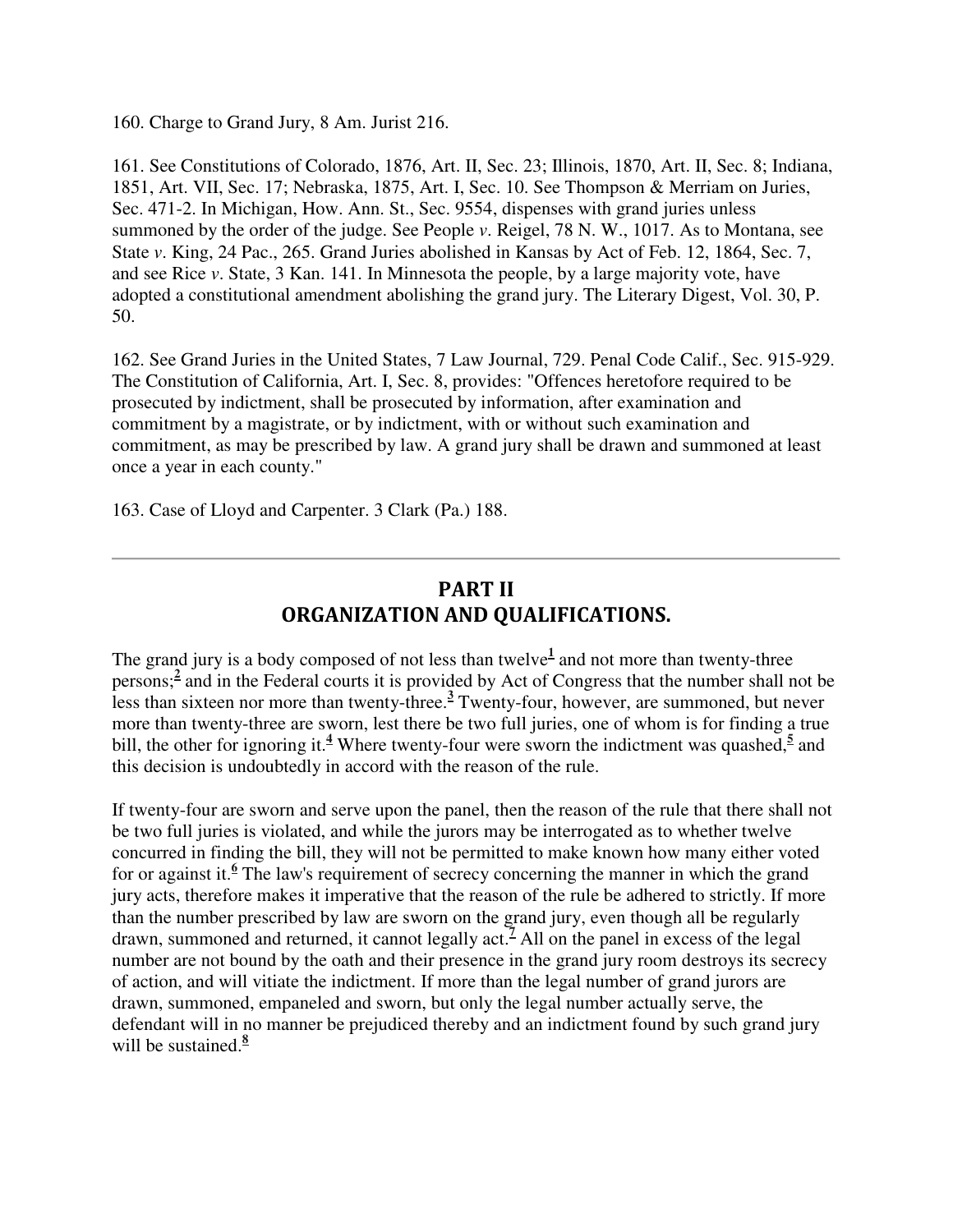While the presence of more than the maximum number of grand jurors will invalidate an indictment, the presence of less than the minimum number will not always work this result<sup>2</sup> unless there should be present less than the legal number required to find an indictment. The general rule seems to be that where the statute specifies a certain number shall constitute the grand jury and less than this number be empaneled, the grand jury is illegally constituted; but if the legal number be empaneled and afterward some of the grand jurors absent themselves, an indictment will be valid if found by the number of grand jurors required to concur in its finding. $\frac{10}{2}$ 

While the decisions upon this point are by no means uniform, the later cases hold that the grand jury having consisted of the prescribed number at the time it was empaneled, and thereby was a lawful body when formed, it remains a lawful body thereafter even though less than the minimum number remain, provided the number required to find a true bill are present at its finding. It must be remembered, however, that this question can only present itself where a statute has been enacted prescribing the minimum number of grand jurors necessary to form a legal grand jury and then providing that a number less than the minimum may find a true bill. This question could not arise with the common law grand jury. There the minimum number to constitute a lawful body is fixed at twelve, and this entire number must concur in order to find a true bill. If less than the minimum in such case be present, a bill found by such lesser number would be void.

The leading case upon this question is In re Wilson<sup> $10*$ </sup> where the United States Supreme Court refused to discharge upon a writ of habeas corpus a defendant who had been indicted by a grand jury consisting of fifteen persons, twelve concurring, where the statute provided that the grand jury should consist of not less than seventeen nor more than twenty-three, and requiring only the concurrence of twelve for the finding of a true bill. Mr. Justice Brewer, who delivered the opinion of the court in this case says:

"By petitioner's argument, if there had been two more grand jurors it would have been a legal body. If the two had been present, and had voted against the indictment, still such opposing votes would not have prevented its finding by the concurrence of the twelve who did in fact vote in its favor. It would seem, therefore, as though the error was not prejudicial to the substantial rights of the petitioner."

The manner of selecting and procuring the attendance of grand jurors is now wholly regulated by statute in the various states. While the statutes differ in the method provided for procuring the attendance of grand jurors, the general practice in many of the states is for the court to issue an order or precept<sup>11</sup> to the proper official<sup>12</sup> directing that a venire issue<sup>13</sup> which commands the persons charged with such duties $\frac{14}{1}$  to draw and summon a panel of grand jurors. The venire should be under the seal of the court,  $\frac{15}{15}$  although it has been held not to be void when issued without the seal.<sup>16</sup> If it is improperly tested the writ may be amended.<sup>17</sup>

In some states it is provided by statute that the grand jurors shall be drawn or summoned at a certain time prior to the session of the court. Where this requirement has been neglected or disregarded the indictment in some instances has been quashed;<sup>18</sup> in others it has been sustained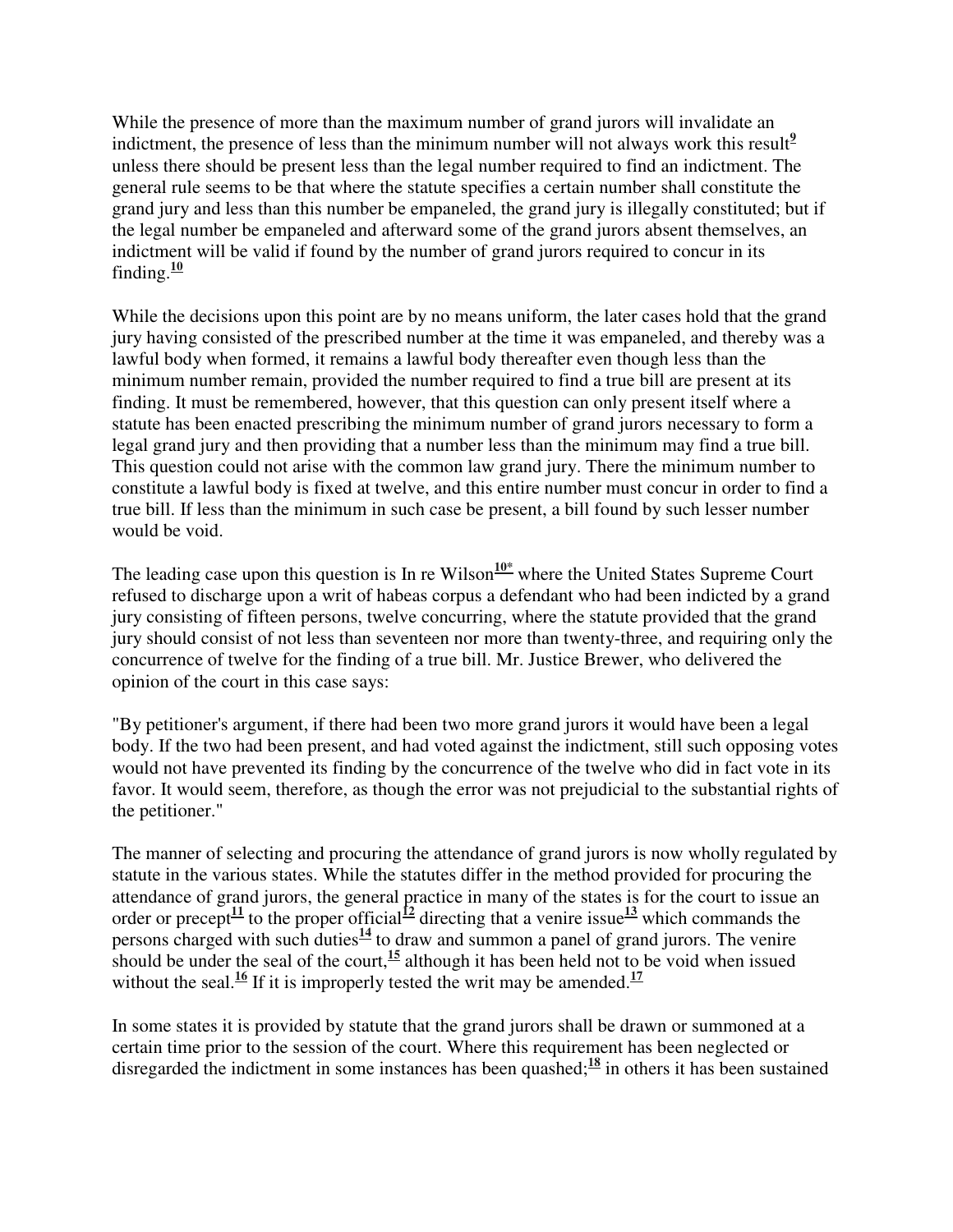upon the ground that this provision of the statute is but directory and a failure to comply with it will in no manner prejudice the defendant.<sup>19</sup>

A venire which directs the sheriff to summon good and lawful men is sufficient; it need not set forth the qualifications requisite to constitute them good and lawful grand jurors.<sup>20</sup> It should set forth correctly the names of the persons to be summoned; failure to observe this requirement affords good ground upon which a defendant may move to set aside the indictment. It has, however, been held that the omission of a middle name, the insertion of a wrong initial, the omission of an initial, or the mis-spelling of a name will in general be no ground for quashing an indictment, there being no proof that a person other than the one summoned bears the name as set forth in the writ and was the person designated thereby to be summoned as a grand juror. $\frac{21}{2}$ 

It is the duty of the officer charged with the execution of the venire to make a return thereto, showing the manner in which the command of the writ was obeyed and the authority by which he acted.**<sup>22</sup>** Should he fail to do so, an indictment will not be quashed for this reason, but the court will, on its attention being directed to the fact, order such officer to make a return, or sign such return if made and not signed.**<sup>23</sup>** The court has allowed it to be signed after verdict of guilty in a capital case.**<sup>24</sup>**

In this case it was said by Chief Justice Parker: "Here the return was duly made, except that the officer through inadvertence had omitted to affix his signature; and this he has now done, and we think properly, by the permission of the court. It is true, that in a capital case the court would not permit the prisoner to be prejudiced by an amendment, but they are not bound to shut their eyes to the justice of the case, when an error in matter of form can be rectified without any prejudice to him."

The return may be amended to accord with the facts.**<sup>25</sup>** Where it happens that less than the requisite number of persons are present to constitute a legal grand jury, it is ordinarily provided by statute how sufficient jurors shall be procured to bring that body up to the legal number. The court issues an order to the sheriff or other officer charged with the duty of summoning the jurors, directing the number to be returned<sup>26</sup> and whether they shall be summoned from the same or other panels of jurors,  $\frac{27}{27}$  from the body of the county  $\frac{28}{20}$  or from the bystanders.  $\frac{29}{21}$  If the judge should give to the sheriff the names of persons to be summoned as talesmen, while this is an irregularity, it has been held not sufficient to invalidate an indictment found by a grand jury so constituted<sup>30</sup> In the absence of a statute regulating the summoning of talesmen it has been held that a judge has no authority to issue a venire to supply any deficiency in the number of grand jurors, but that a tales should issue and by-standers be brought in.**<sup>31</sup>** Substitutes cannot be received for any part of the regular panel.**<sup>32</sup>**

Before talesmen can lawfully be summoned, the panel must be reduced below the number necessary to indict or form a legal grand jury,**<sup>33</sup>** and this must be shown affirmatively by the record which must also show that a formal order for summoning talesmen was made by the court. If this be not affirmatively shown by the record, it is an irregularity which may be taken advantage of by motion to quash.**<sup>34</sup>** A trial on the merits of the issue will cure such irregularity.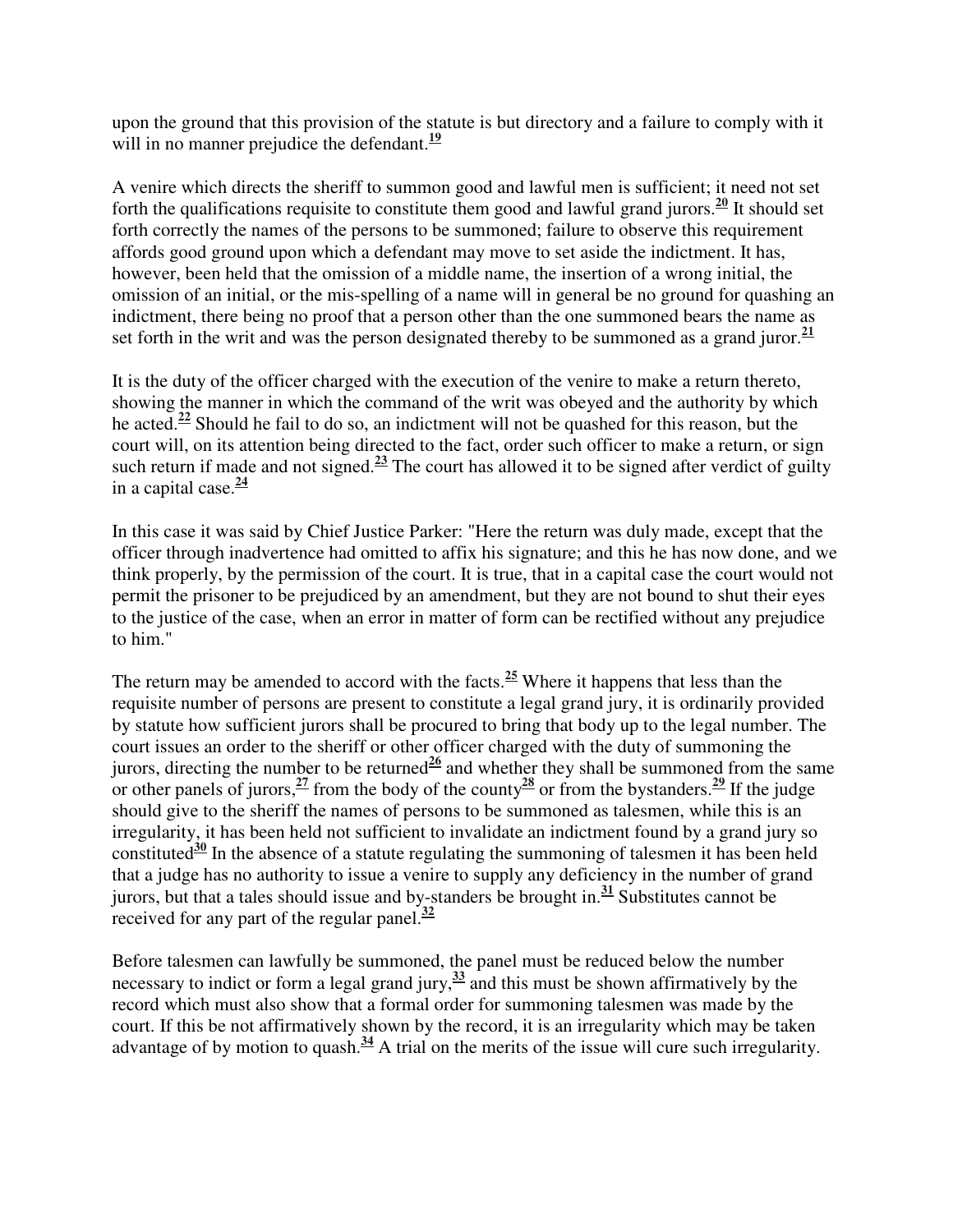A grand juror regularly drawn and summoned, but who does not appear until after the grand jury has been organized, sworn and charged, may in general be allowed to act with that body after the oath has been administered to them.**<sup>35</sup>** This, however, is within the discretion of the court, and the court may refuse to allow him to be sworn if there are sufficient jurors without him.**<sup>36</sup>**

At common law if the array was quashed, or all of the grand jurors challenged or absent, a tales could not issue, and it was necessary that a new venire should be awarded.**<sup>37</sup>** But under statutes enacted in the various states, talesmen may be summoned when all of the grand jurors are disqualified.**<sup>38</sup>** If, for any reason, a grand jury has not been drawn and summoned as required by statute, in some States the judge has the statutory power to enter an order directing the sheriff to summon a panel of grand jurors.<sup>39</sup> and should there be no statute giving such authority, there is an implied power in the court to direct that this be done.**<sup>40</sup>**

Should the order of the court direct that talesmen be selected from an improper class of persons, it has been held that an indictment found by a grand jury so constituted is invalid; otherwise where the order is regular and incompetent persons are selected by the sheriff in executing the  $\alpha$ rder<sup> $41$ </sup>

The manner of selecting and procuring the attendance of grand jurors in Pennsylvania is regulated by the Act of April 10th, 1867,<sup>42</sup> which provides for two jury commissioners who are elected for three years and cannot succeed themselves, one each being of the majority and minority parties. The jury commissioners and a judge, or a majority of them, meet at the county seat thirty days before the first term of the Court of Common Pleas, and place in the proper jury wheels the number of names designated by the Common Pleas Court at the preceding term. The wheels are then locked, sealed, with the separate seals of the jury commissioners and the sheriff,**<sup>43</sup>** and remain in the custody of the jury commissioners, while the sheriff has possession of the keys to the wheels.

To procure the drawing of a panel of grand jurors, a writ of venire facias is issued by the clerk of the Court of Quarter Sessions or Oyer and Terminer, upon the precept of the court, commanding the sheriff and jury commissioners to empanel, and the sheriff to summon a grand jury.**<sup>44</sup>** The panel of grand jurors is drawn from the wheel by at least one jury commissioner and the sheriff, who, before selecting or drawing jurors, take an oath that they will faithfully and impartially perform their duties.**<sup>45</sup>**

After the names of the jurors are drawn from the wheel they are to be inserted in the venire and such persons are then summoned to appear by the sheriff or his deputies. If a grand juror receives notice and attends the court, it has been held to be of no consequence how he was summoned. His attendance in obedience to the command of the writ cures any defect in the manner of summoning.**<sup>46</sup>** The sheriff makes his return to the venire, showing the persons summoned as grand jurors, but it has been held that it is not necessary for the sheriff and jury commissioners to make an affidavit to their return that the jurors were drawn and returned according to law.<sup>47</sup>

The grand jury may be summoned to meet prior to the holding of the regular terms of court if the judges of such court deem it expedient, and may be detained for an additional week if the business of the court, in the opinion of the judges, requires it.**<sup>48</sup>**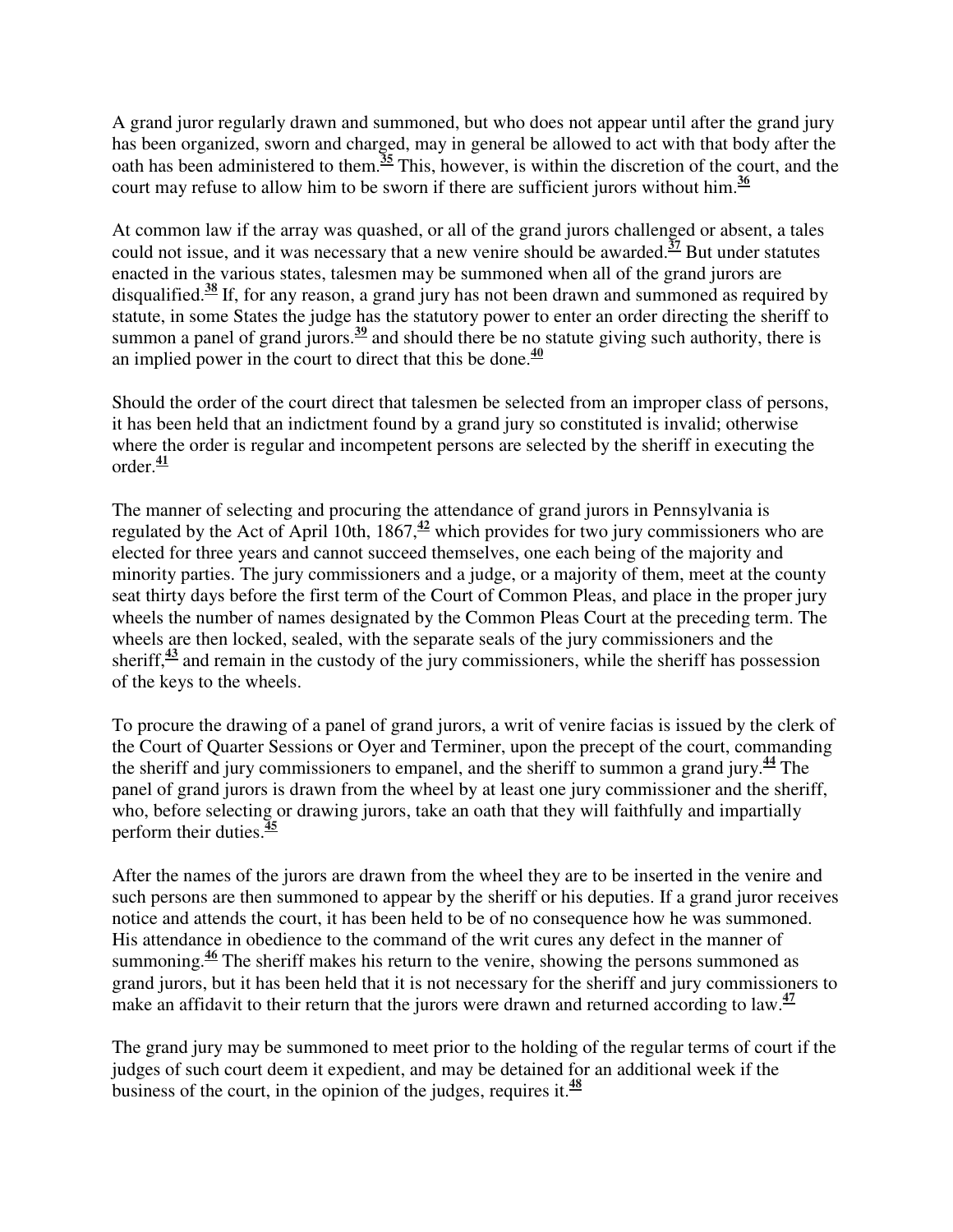Where the panel by reason of the failure of grand jurors to appear, or through challenges or other cause, is reduced below the number necessary to indict, a *tales de circumstantibus* may issue.**<sup>49</sup>** The number of talesmen who may be summoned by this writ, has not been defined by law, but as the full grand jury consists of twenty-three, it would seem that talesmen might lawfully be summoned until the grand jury contained its full number.<sup>50</sup> In Commonwealth *v*. Morton,<sup>51</sup> the panel was reduced to eleven jurors, and on a tales being issued, two talesmen were brought in, were sworn and acted with the grand jury in the finding of indictments. This proceeding was sustained by Judge Allison.

In the Federal courts, the selection and drawing of grand jurors is regulated by the Act of June 30, 1879,**<sup>52</sup>** which provides that grand jurors shall be drawn from a box containing at the time of each drawing, the names of not less than three hundred persons, the names having been placed in the box by the clerk of the court and a commissioner, appointed by the judge of such court, and being a citizen of good standing, residing in the district and a well known member of the political party opposing that of which the clerk is a member. The clerk and the commissioner shall each place one name in the box alternately until the necessary number of names has been placed therein.**<sup>53</sup>** The right is reserved to the court to order the grand jurors to be drawn from the wheels used by the State authorities in drawing jurors to serve in the highest court of the state.**<sup>54</sup>**

When the grand jurors have been drawn, a venire issues from the clerk's office to the marshal, directing him to summon twenty-four persons to serve as grand jurors. The names of the persons thus drawn from the box are inserted in the venire and are thereupon summoned by the marshal. If it happens that less than sixteen appear, or having appeared the number is depleted by challenge or other cause to less than the legal requirement, in such case the court orders the marshal to summon, either immediately or for a day fixed, a sufficient number of persons to complete the grand jury, and these persons are taken from the body of the district and not from the by-standers.**<sup>55</sup>**

This statute, like the Pennsylvania statute,**<sup>56</sup>** does not define whether the number to be summoned shall make the panel sixteen or twenty-three. This, however, would seem to be largely within the discretion of the court,<sup>57</sup> for there being no limitation of the number to be summoned, no objection can well be made where the additional jurors do not increase the panel beyond the legal number. While it is thus necessary that sixteen should be present to constitute a legal grand jury, it is only necessary that twelve should concur in order to find a true bill or make a valid presentment.**<sup>58</sup>**

Where less than seventeen and more than twelve were present and a true bill was found, the defendant tried on the merits, convicted and sentenced, it was held by the United States Supreme Court upon habeas corpus proceedings based upon an alleged illegal detention that this was not such a defect as would vitiate the entire proceeding, even although the defendant had no knowledge of it until after sentence had been imposed upon him.**<sup>59</sup>** If, however, exception should be taken to an indictment found by a grand jury so constituted, either by plea in abatement or motion to quash, the objection should be sustained, for the indictment thus found is the finding of a grand jury not constituted in the manner provided by law.**<sup>60</sup>** This defect will be cured, however, by the plea of the general issue.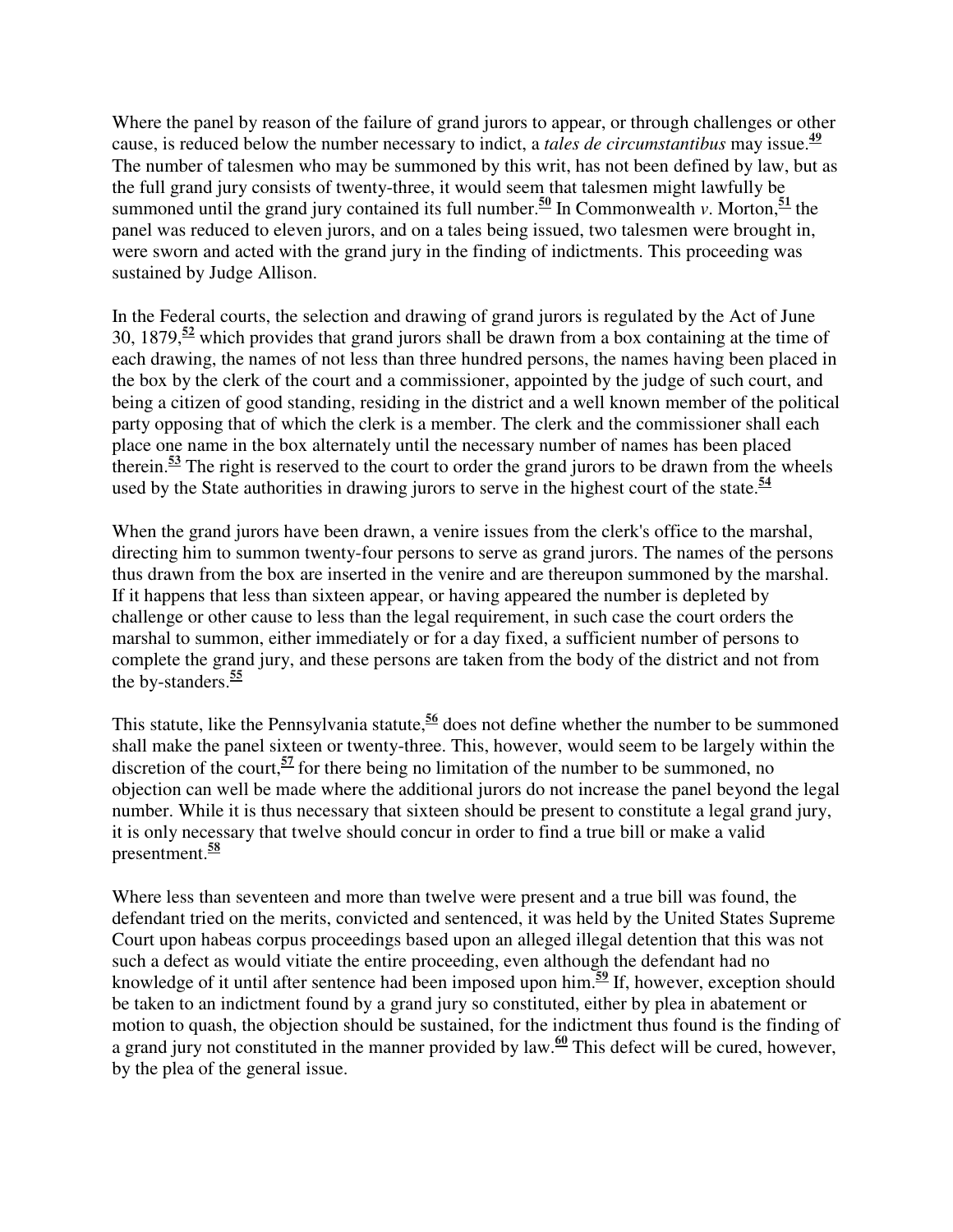Where in the venire for a panel of grand jurors the court directed that they should be summoned from a certain part of the district,**<sup>61</sup>** as may be done under authority of the Revised Statutes of the United States, Section 802, it was held that this was not in conflict with the Sixth Amendment to the Constitution of the United States which provides: "In all criminal prosecutions, the accused shall enjoy the right to a speedy and public trial, by an impartial jury of the state and district wherein the crime shall have been committed. ..."

In England<sup> $62$ </sup> grand jurors are selected and summoned in accordance with the provisions of the statute 6, Geo. IV, c. 50 as amended. The clerk of the peace causes warrants, precepts and returns to be printed in the form set out in the schedule annexed to the statute. These precepts are then sent by the clerk to the church wardens and overseers of every parish and the overseers of every township, who are required to prepare an alphabetical list of every man residing in their respective parishes or townships who is qualified and liable for grand jury service, with his place of abode, title, quality, calling or business. A copy of such list when prepared is affixed to the principal door of every church and chapel on the first three Sundays of September. The justices of the peace then hold a special session during the last seven days of September of each year, when the lists are produced and names either added or stricken from the list, but no name can either be added or removed unless the justice first gives notice to the party whose name it is proposed to add or remove from the list. The lists are returned to the quarter sessions and kept by the clerk of the peace. The jurors are selected from this list by the sheriff, who thereupon summons them to appear.

Where the provisions of the statute under which grand jurors are selected and drawn are but directory, the court will not quash an indictment upon the ground of irregularity in the selection or drawing when it does not appear that such irregularity will prejudice the defendant.**<sup>63</sup>**

In the selection and drawing of grand jurors the absence of any particular officer designated to participate in the proceedings will not ordinarily invalidate the selection and drawing thus made, a majority of those directed to perform such duty being present and legally competent to act.**<sup>64</sup>** The duty thus imposed upon any person by statute cannot be delegated by him to another;<sup>65</sup> it is wholly personal and when disregarded may be successfully relied upon by a defendant for setting aside an indictment returned against him.

Where grand jurors have been selected by officers de facto, it has been held that this cannot be availed of by a defendant for the purpose of invalidating the indictment. The acts of such officers as to third persons are as valid as the acts of officers de jure.**<sup>66</sup>**

An indictment found by a de facto grand jury has been sustained.**<sup>67</sup>**

This doctrine was carried to the extreme limit in New York in the case of People *v*. Petrea,  $\frac{67*}{67*}$ where the act under which the grand jurors were selected was unconstitutional, but the Court of Appeals held that the indictment had been found by a de facto grand jury and was therefore valid.

In discussing the case Andrews, J. says: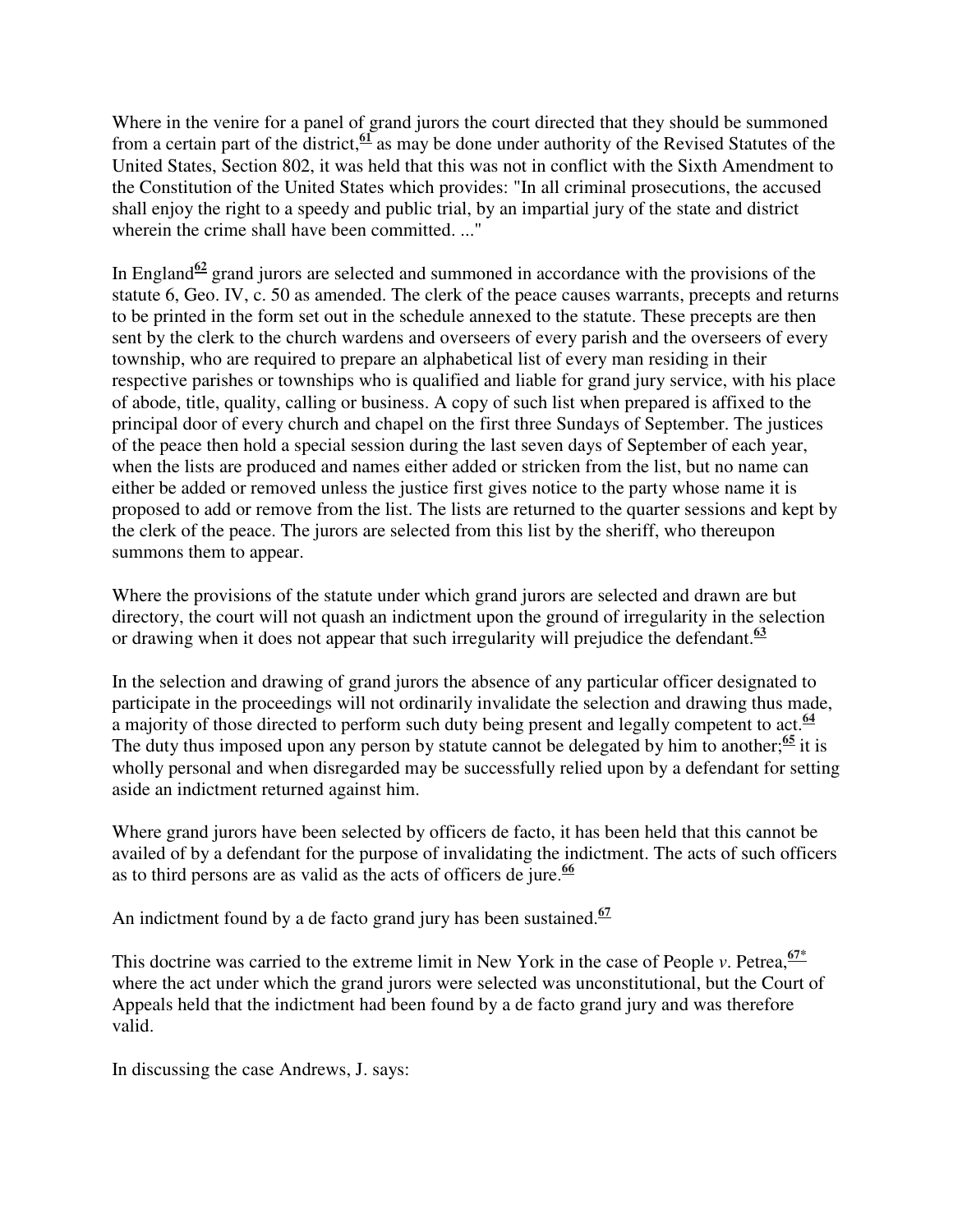"We are of opinion that no constitutional right of the defendant was invaded by holding him to answer to the indictment. The grand jury, although not selected in pursuance of a valid law, were selected under color of law and semblance of legal authority. The defendant, in fact, enjoyed all the protection which he would have had if the jurors had been selected and drawn pursuant to the general statutes. Nothing could well be more unsubstantial than the alleged right asserted by the defendant under the circumstances of the case. He was entitled to have an indictment found by a grand jury before being put upon his trial, an indictment was found by a body, drawn, summoned and sworn as a grand jury before a competent court and composed of good and lawful men. This we think fulfilled the constitutional guaranty. The jury which found the indictment was a de facto jury selected and organized under the forms of law. The defect in its constitution, owing to the invalidity of the law of 1881, affected no substantial right of the defendant. We confine our decision upon this point to the case presented by this record, and hold that an indictment found by a jury of good and lawful men selected and drawn as a grand jury under color of law, and recognized by the court and sworn as a grand jury, is a good indictment by a grand jury within the sense of the Constitution, although the law under which the selection was made, is void."

After grand jurors have been drawn they must be summoned to attend at court. This duty, unless other persons be designated by statute, devolves upon the sheriff and his deputies, and should they for any reason be disqualified, then upon the coroner.**<sup>68</sup>**

In the conduct of legal proceedings the presumption is that official acts have been performed in the manner prescribed by law. When the sheriff selects and summons grand jurors, he will be presumed to have complied with every requirement of the law in the selection, summoning and return of a panel of legal jurors<sup> $69$ </sup> in the absence of evidence to the contrary. In the case of Wilson *v*. People,<sup> $70$ </sup> Chief Justice Thacher said: "We are not permitted to presume in the silence of the record, that the court adopted an illegal method in convening the grand jury." The burden of proof rests upon anyone who alleges irregularity in the drawing" or return of the panel or who alleges that a grand juror is personally disqualified from serving.<sup> $11$ </sup>

The qualifications of grand jurors are in general the same as at the common law. In Bracton's time no persons could be grand jurors unless they were "free and loyal men who have no suit against anyone, and are not sued themselves, nor have evil fame for breaking the peace or for the death of a man or other misdeed," and be of the hundred in which they were chosen.<sup>72</sup> In the Sixteenth Century a grand juror must be a "freeman, and a lawful liege subject, and, consequently neither under an attainder of any treason or felony, nor a villain, nor alien, nor outlawed, whether for a criminal matter, or as some say, in a personal action," all of whom were to be of the same county, $\frac{73}{2}$  and they need not be freeholders.<sup> $74$ </sup> A similar view is expressed by Mr. Chitty,<sup> $75$ </sup> who adds, "this necessity for the grand inquest to consist of men free from all objections existed at common law,  $\frac{76}{2}$  and Lord Coke says,  $\frac{77}{2}$  "if the indictment be found by any persons that are outlawed, or not the king's lawful liege people, or not lawfully returned, or denominated by any, viz.: by all or any of these, that then the indictment is void." Perhaps the earliest statute relating to the qualifications of grand jurors was II Hen. IV. C. 9, which, after setting forth the classes of persons who were disqualified from acting as grand jurors, provided that if an indictment should be presented by a grand jury containing a single disqualified person, it was wholly void.**<sup>78</sup>**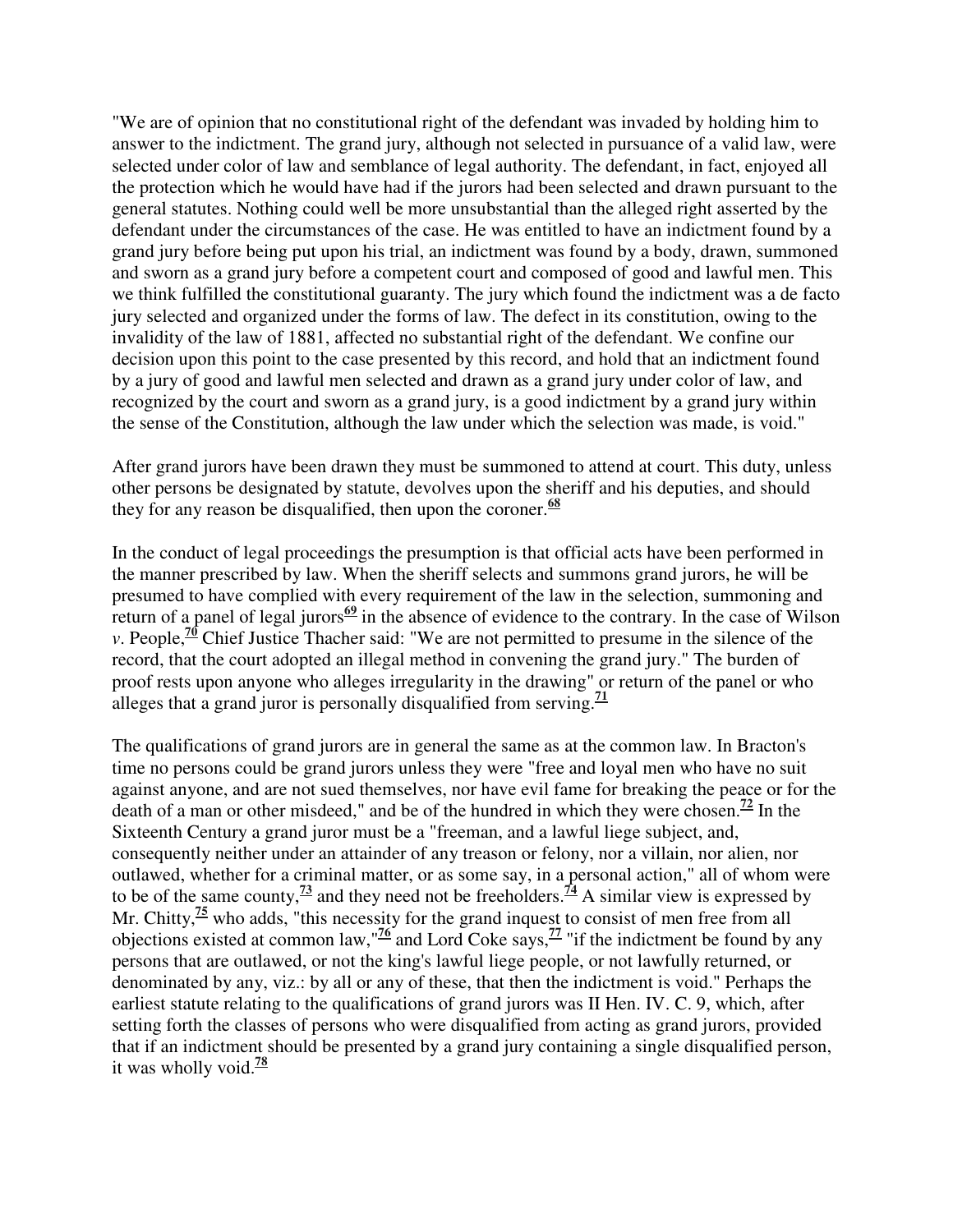Blackstone omits all reference to the qualifications of grand jurors except to say, "they are usually gentlemen of the best figure in the county," and considers they should be freeholders.**<sup>79</sup>**

In England<sup> $79*$ </sup> at the present day the qualifications of grand jurors are defined with great minuteness. The statute 6, Geo. IV. c. 50, provides that a grand juror shall be between twentyone and sixty years of age, having in his own name or in trust for him in the same county "ten pounds by the year above reprizes, in lands or tenements, whether of freehold, copyhold, or customary tenure, or of ancient demesne, or in rents issuing out of any such lands or tenements, or in such lands, tenements, and rents taken together, in fee simple, fee tail, or for the life of himself or some other person, or who shall have within the same county twenty pounds by the year above reprizes, in lands or tenements, held by lease or leases for the absolute term of twenty-one years, or some longer term, or for any term of years determinable on any life or lives, or who being a householder shall be rated or assessed to the poor rate, or to the inhabited house duty in the county of Middlesex, on a value of not less than thirty pounds, or in any other county on a value of not less than twenty pounds, or who shall occupy a house containing not less than fifteen windows."

In Pennsylvania there are no statutes defining the qualifications of grand jurors, beyond the provision that only sober, intelligent and judicious persons shall be chosen,**<sup>80</sup>** and, as the common law is a part of the law of the state, their competency would be determined in accordance therewith, but they are not required to be freeholders. It would also seem that a grand juror, like a petit juror, must stand indifferent between the commonwealth and the accused.**<sup>81</sup>**

In many states, a grand juror is required to be a freeholder;**<sup>82</sup>** in others a freeholder or householder.**<sup>83</sup>** In Tennessee**<sup>84</sup>** he need not have a freehold in the county in which he is summoned, while in West Virginia,**<sup>85</sup>** although a grand juror is required to be a freeholder, the court has refused to quash an indictment upon the ground that a member of the grand jury finding the indictment did not possess this qualification.

In Arkansas,**<sup>86</sup>** and South Carolina,**<sup>87</sup>** it has been held that grand jurors are not required to be freeholders.

In North Carolina the rule which prevailed in Bracton's time that a grand juror must have no suit against any man nor himself be sued seems to be in force. Thus it has been held there was no error in quashing an indictment on the ground that one of the grand jurors was, at the time it was found, a party to an action pending in the same county,<sup>88</sup> and it is not necessary to show that such juror participated in the deliberations and finding of the grand jury.**<sup>89</sup>** In Louisiana a grand juror who is charged with any crime or offence cannot legally serve.<sup>90</sup>

In some states a grand juror must be a qualified voter, either for candidates for office, to impose a tax, or regulate the expenditure of money in a town.**<sup>91</sup>**

Where a statute provided that jurors should be selected only from the persons who had paid their taxes for the preceding year, an indictment found by a grand jury containing three persons who had not paid such taxes was quashed.**<sup>92</sup>**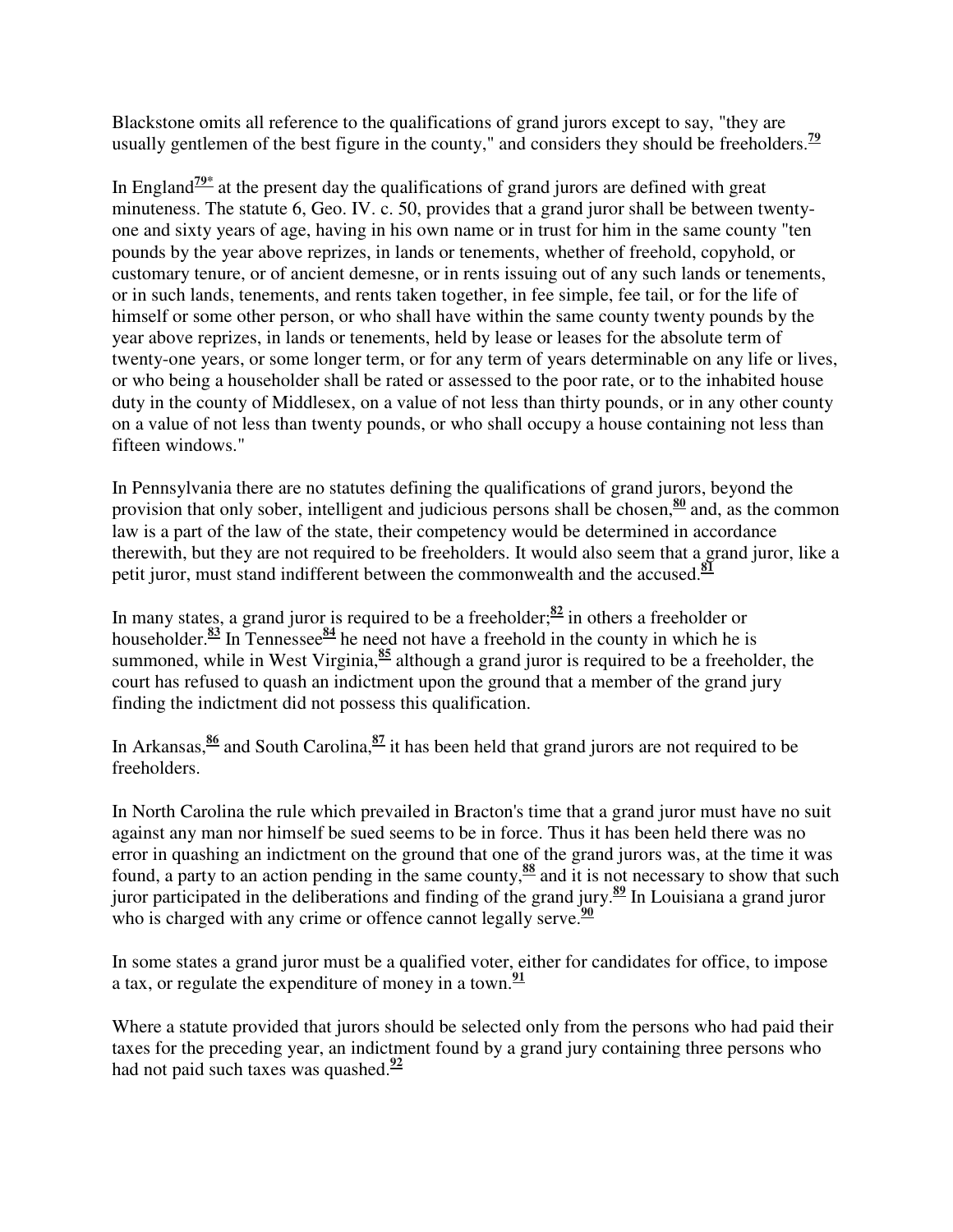In the State of Washington, although it is provided by statute that women shall be qualified electors, they are not competent to serve as grand jurors under a statute providing that grand jurors shall be drawn from the qualified electors.**<sup>93</sup>**

In the Federal courts the qualifications of grand jurors, except where otherwise provided by the Revised Statutes, are determined according to the law of the state in which such court is located.**<sup>94</sup>** Congress, however, has provided that no person shall be summoned as a grand juror in a court of the United States more than once in two years,**<sup>95</sup>** nor shall any person be a grand juror who has been engaged in rebellion against the United States.<sup>96</sup>

The common law provided that no alien should be a grand juror,  $\frac{97}{2}$  and, consequently, an alien accused of an offence has no right to demand that he be indicted by a grand jury *de medietate linguae***<sup>98</sup>** although he may demand that a jury de medietate be summoned for his trial.**<sup>99</sup>**

Where a person is accused of an offence, he has a right to take advantage of every irregularity in the proceedings on the part of the officers appointed to administer the law, of their personal disqualifications, and of the personal disqualifications of the grand jurors, providing he does so at the proper time. There are three separate stages at which a defendant may object to the manner in which the grand jury has been constituted and the members constituting it.

- 1. Before the grand jurors are sworn.**<sup>100</sup>**
- 2. After they have been sworn, but before the defendant is indicted.**<sup>101</sup>**
- 3. After the defendant has been indicted.**<sup>102</sup>**

Where the right of challenge exists it has been held that a refusal by the court to allow a prisoner, criminally charged, to challenge the grand jury, renders the jury incompetent to sit in his case, and the indictment worthless and insufficient,**<sup>103</sup>** but there is no duty imposed upon the court having jurisdiction of the cause to notify the defendant of this right.**<sup>104</sup>**

When it is proposed to make objection to the grand jurors before they have been sworn, the objection may be either to the array<sup>105</sup> or to the personal qualifications of any juror.<sup>106</sup>

The challenge to the array may be made for irregularity in making the original selection; $\frac{107}{107}$ keeping the jury wheels in an improper place or in the custody of an improper person, or in failing to lock and seal the wheels in the manner provided by statute;**<sup>108</sup>** irregularity in the venire, in drawing and summoning the grand jurors, $\frac{109}{10}$  in the list $\frac{110}{10}$  or in the return.

The array will be quashed if it appear that the persons charged with making the selection of grand jurors failed to take the oath which it was prescribed by statute should be taken before any selection was made.<sup>112</sup> It has also been held a good cause for challenge to the array as being in violation of the rights guaranteed by the Fourteenth Amendment to the Constitution of the United States, where the officers, whose duty it was to select and summon the grand jurors, excluded from the panel, members of the negro race.**<sup>113</sup>** That negroes were denied the right to vote, although qualified electors, will not be ground for quashing an indictment where the statute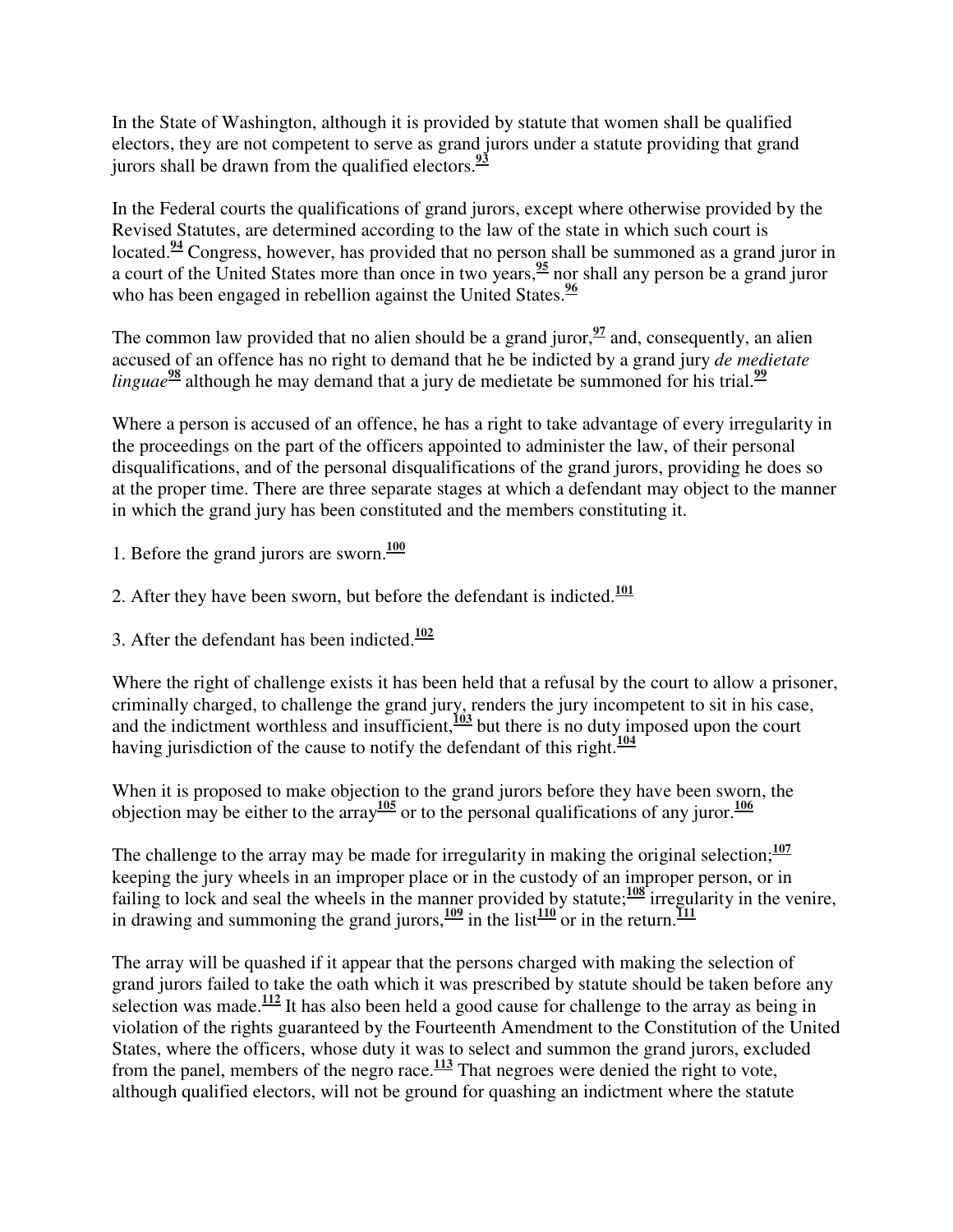provided that grand jurors should be selected from the qualified electors and the persons prevented from voting were lawfully registered as qualified electors in the registration book from which the selection of grand jurors was made.<sup> $114$ </sup> A white man, however, has no right to complain where negroes are excluded by statute from the grand jury, since the Fourteenth Amendment to the Constitution of the United States has given him no rights which he did not possess before its adoption.**<sup>115</sup>**

While advantage may be taken of any defects or irregularities in the foregoing instances, the court will not quash the array because the sheriff was not present during the entire time in which the selection of jurors was being made; that the selection was spread over a period of several weeks; that the duty of writing the names was done by a clerk in their presence and by their order; because of mere carelessness in keeping the names before being placed in the wheel, or in the keeping of the wheel after being properly locked and sealed.**<sup>116</sup>** And it has also been held that the array will not be quashed where the defendant alleges a failure to comply with the provisions of a statute in the drawing and selection of grand jurors but neither alleges nor proves that fraud, corruption or partiality was shown.**<sup>117</sup>**

The court will not quash an indictment upon the ground that the jury commissioners broke open the jury box (the key being lost) and drew the grand jury therefrom;**<sup>118</sup>** because names drawn were laid aside in the erroneous belief that such persons had removed from the county;<sup>119</sup> that the record does not show the taking of the oath by the sheriff and his deputies before summoning the jurors;**<sup>120</sup>** that the grand jurors were not drawn or summoned at the time prescribed by statute, the provisions of the statute being for the convenience of the jurors and not for the benefit of the defendant;**<sup>121</sup>** or that the grand jurors were selected from the registries of voters instead of the poll books, the two lists being identical as to names. **122**

The challenge to the panel of grand jurors is made by a motion to quash the array, which motion can only be made where the objection is to irregularity in selecting and empaneling the grand jury based upon some one or more of the grounds heretofore named, and does not extend to the competency of the individual juror.<sup>123</sup> A challenge to the array must be supported by an affidavit setting forth the facts upon which the challenge is based<sup>124</sup> and be substantiated by evidence.<sup>125</sup>

The motion may be made at any time before the defendant pleads to the indictment,**<sup>126</sup>** although a contrary view was taken in United States *v*. Butler,  $\frac{127}{127}$  where it was held that a challenge to the array of the grand jury cannot be made after it is organized and enters upon its duties, but this ruling has been somewhat modified.**<sup>128</sup>** In the Federal courts the law now is, that if the defendant was arrested and held in bail, or in any other manner had knowledge that proceedings would be instituted against him before the session of the grand jury at which he was indicted, then he must move to quash the array and make his challenge to the polls before the grand jury is sworn;

but if he was indicted without knowledge that the grand jury either was or intended taking any action against him, then he might, before pleading to the indictment, file a plea in abatement, or move to quash the indictment for the same reasons as would have supported a motion to quash the array or challenges to the polls for statutory or common law disqualifications,  $\frac{129}{129}$  but not for favor. The courts of some of the states have adopted a similar rule.**<sup>130</sup>**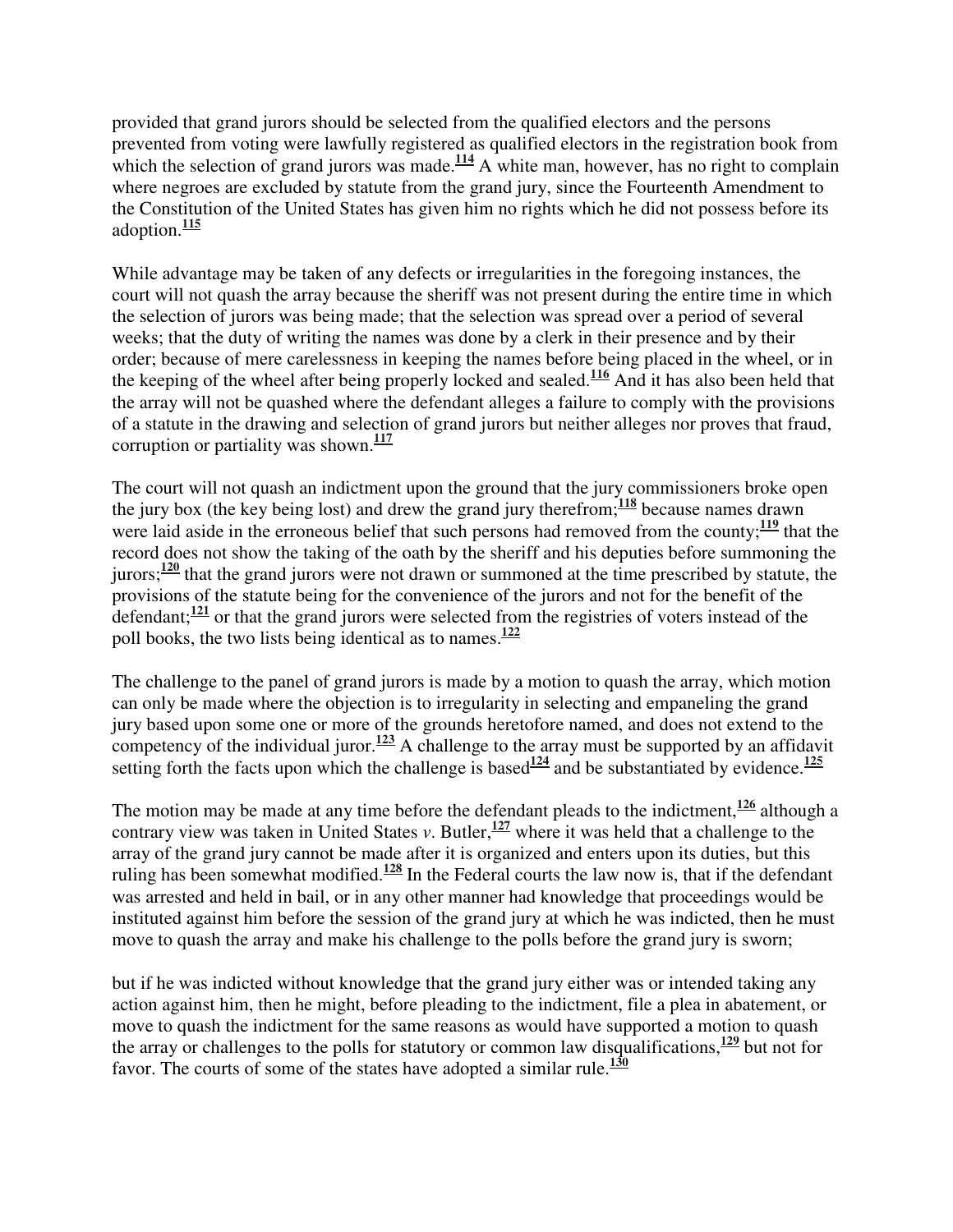Where a challenge is made to the array but the objection is to only a portion of the grand jurors, it will be overruled and the defendant left to challenge the individual jurors for cause.**<sup>131</sup>**

The right to determine the time and manner of making objections to the qualifications of grand jurors is vested in the legislature, and while it has the power to enact laws designating the time and specifying how such objection shall be made, it has no power to wholly take away the right of objecting.**<sup>132</sup>**

It is necessary in order to make a challenge, either to the array or to the polls of the grand jury, that the person proposing to make the challenge shall show that he is under prosecution.**<sup>133</sup>** In Iowa**<sup>134</sup>** it was decided that the challenge could not be made where a defendant was held to await the action of a subsequent grand jury, and the grand jury then sitting, of its own motion examined into the offence and returned an indictment. At first sight this ruling would appear to deprive the defendant of a substantial right, but a close inspection of the decision shows that no allegation was made by defendant that the grand jury which found the indictment was not a legal body nor did the defendant allege the disqualification of any member thereof. He was therefore indicted by a body unobjectionable in every respect which acted on its own motion and not on the return of the magistrate.

The state's attorney cannot challenge the panel<sup>135</sup> although he may challenge the individual jurors for favor or for cause.**<sup>136</sup>** Where a challenge is made by the state, whether authorized or not, and is afterward withdrawn, this cannot be assigned as error by a defendant.**<sup>137</sup>**

The defendant must express a desire to challenge; if he fail to demand at the proper time the privilege of exercising this right he cannot afterward complain.**<sup>138</sup>** If a time is designated by statute when the challenge shall be made, if the defendant does not avail himself of his right at that time he will be held to have waived the privilege. It is no ground for subsequently pleading in abatement or moving to quash, that he was, at the time designated for challenging the grand jurors, confined in prison, friendless, without counsel or funds, or that he was not apprised of his right to challenge. He is presumed to know the law and abide by it; if he should not, his misfortune will afford him no redress.**<sup>139</sup>** The challenge may be made by an attorney as *amicus curiae* or as representing accused persons awaiting the action of the grand jury.**<sup>140</sup>** It may be made by a defendant at a later time than that fixed by statute where he was confined in the jail of another county and thereby deprived of exercising his right to challenge at the proper time.**<sup>141</sup>** If the defendant declines to challenge when the opportunity is offered, he thereby waives his right**<sup>142</sup>** and cannot afterward question the validity of the indictment upon any ground going to the competency of the grand jurors and which could have been raised by challenge.

The exclusion of a grand juror on a challenge, or for cause, extends only to the particular case in which he was challenged.<sup>143</sup>

In some of the states, statutes have been enacted exempting certain classes of persons from jury service. In many instances exempt persons have served upon grand juries and this has led to attacks upon the indictments found by such grand juries upon the theory that the exempt person was not a legal juror. A distinction, however, is to be noted between disqualifications and exemptions; the former vitiate the proceedings if attacked before issue joined; the latter are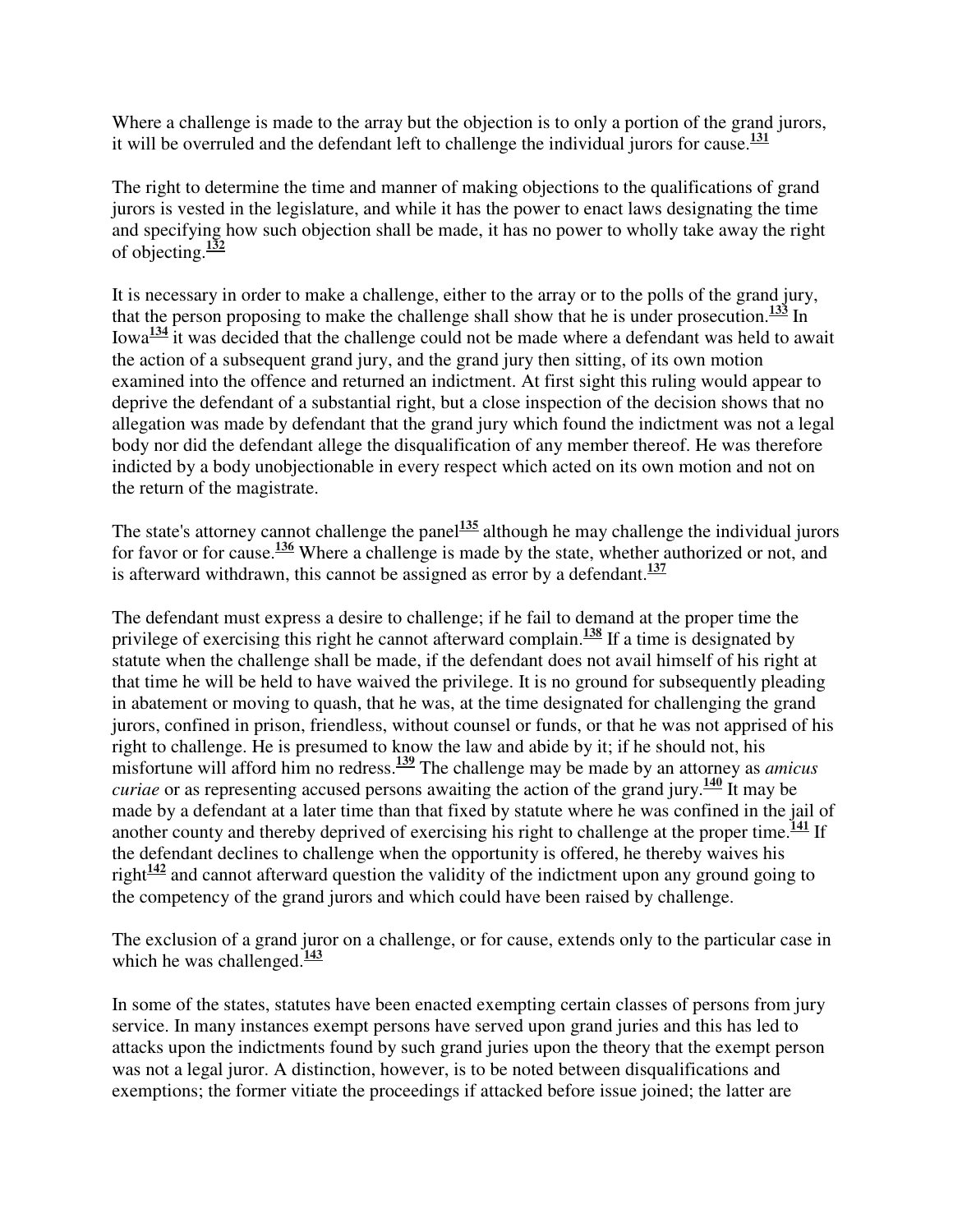privileges which may be waived by the persons entitled to the benefit thereof and an indictment will not be quashed because an exempt person served as a grand juror.<sup>144</sup>

Under a Florida statute providing that persons "under sixty years shall be liable to serve and are hereby made competent jurors," a person over that age was held not a competent juror.<sup>145</sup> In other states having similar statutes the weight of authority is to the contrary.**<sup>146</sup>**

Section 1671 R. S. U. S. provides: "All artificers and workmen employed in the armories and arsenals of the United States shall be exempted, during the time of service, from service as jurors in any court."

Objections to the personal qualifications of a grand juror may be divided into two classes.**<sup>147</sup>**

1. Those where the disqualification is imposed by statute or by the common law, to which exception may be taken at any time before the defendant pleads to the indictment.**<sup>148</sup>**

2. Those where the juror does not stand indifferent between the state and the accused and may be challenged for favor,**<sup>149</sup>** but in this case unless the right of challenge is exercised before the indictment is found it cannot thereafter be exercised.

With the exception of the provisions of the United States Revised Statutes that no person shall be a grand juror who has been engaged in rebellion against the United States,**<sup>150</sup>** which has been held to be an absolute disqualification;  $\frac{151}{20}$  or a person who has served as a grand juror within two years**<sup>152</sup>** which has been held to be a disqualification which can only be taken advantage of by challenge,**<sup>153</sup>** the grand jurors in the Federal courts may be challenged for the same causes as a grand juror serving in the highest court of the state within which such Federal court may be located.**<sup>154</sup>**

In the case of Crowley *v*. United States, <sup>155</sup> it was held that a disqualification of a grand juror imposed by statute is a matter of substance and cannot be regarded as a mere defect or imperfection within the meaning of Section 1025 R. S. U. S.

The challenge to grand jurors for favor was a common law right,**<sup>156</sup>** but if not exercised before an indictment is found, the right is wholly gone,  $\frac{157}{2}$  notwithstanding a defendant may have had no knowledge that he was charged with any offence. It was perhaps first used in the United States on the trial of Aaron Burr for treason in 1807.

In that case, "the grand jury being reduced to sixteen, Colonel Burr claimed the right to challenge for favor. This challenge he admitted was not a peremptory challenge and good cause must be shown to support it."**<sup>158</sup>**

The authors of a well known work upon juries comment upon challenges to grand jurors in the following language,**<sup>159</sup>** "If it is to be conceded that the right of challenging grand jurors existed at common law, it would seem clear that consistency requires that this right should embrace all kinds of challenge, namely: to the array, for cause, and peremptory. Perhaps the best evidence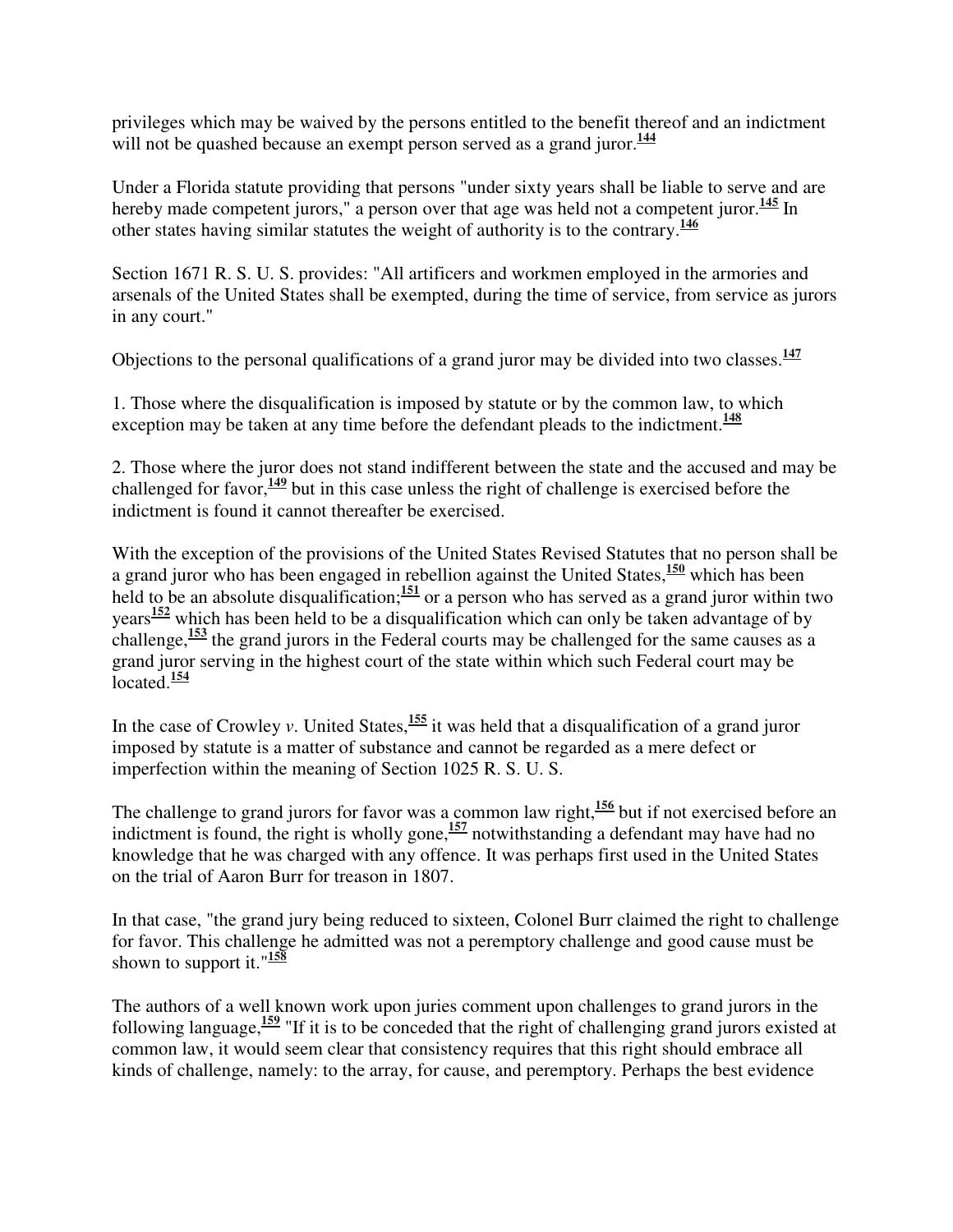that a challenge of any sort to grand jurors is anomalous, is found in the fact that no court was ever sufficiently bold to allow peremptory challenges to grand jurors."

Their criticism, however, will be seen to be without merit when we consider that the grand jury in criminal cases is of much greater antiquity than the petit jury,  $\frac{160}{100}$  the qualifications of which were clearly defined. If any person was returned thereon who was not qualified, the only manner in which the disqualification could be made known and taken advantage of, was by an objection made before the justices. A defendant could not peremptorily challenge a grand juror in the majority of cases since he would have no notice that they were considering an accusation against him until presentment was actually made. In the time of Bracton and Britton peremptory challenges were wholly unknown, while both writers describe with great care the objections which may be made to the competency of the jurors.

In 1811 on Sheridan's Trial,**<sup>161</sup>** Mr. Justice Osborne refused to permit grand jurors to be challenged, holding that "In the case of a grand juror, the objection is to be relied upon, in the form of a plea. Therefore, I think that there does not exist by the common law, the right to challenge a grand juror." Since that time this has been the uniform English practice.

That the right to challenge grand jurors for cause or for favor has been but seldom used, cannot be made an argument against its existence. It is firmly established in the common law and can only be destroyed by legislative enactment.

If a grand juror is disqualified when drawn and summoned but becomes qualified before service as such, an indictment found by the grand jury of which he is a member will be sustained;**<sup>162</sup>** but where a grand juror though competent when drawn and summoned was incompetent when a true bill was found, the indictment was quashed.**<sup>163</sup>**

A grand juror may be challenged for favor who has conscientious scruples against capital punishment,**<sup>164</sup>** for while the grand jury is usually not sworn in any particular cause, it may be necessary for them to consider a bill charging a capital offence. A similar ruling was made in the case of United States *v*. Reynolds where a grand juror had conscientious scruples against indicting persons charged with the crime of polygamy.<sup>165</sup> In this case it was said: "A person who upon his conscience could not find indictments under a law, would not make a good juryman to enforce that law. And if all members or a majority of a grand jury had like scruples, that ancient and venerable body would not only become useless, but also an absolute hindrance to the enforcement of the law. A party having these conscientious scruples would, if sworn upon the grand jury, have to commit moral perjury. He upon oath, admits that his conscience forbids his aiding in the enforcement of a specific law, yet as a grand juryman he swears to go counter thereto, and enforce the law."

A challenge may be made where a grand juror has formed and expressed an opinion as to the guilt or innocence of the accused**<sup>166</sup>** but this only applies where such grand juror is not the prosecutor;<sup>167</sup> or where he has any personal or financial interest in the result of the finding of the grand jury;**<sup>168</sup>** or that he is an alien;**<sup>169</sup>** or not a qualified elector**<sup>170</sup>** or freeholder**<sup>171</sup>** or householder.**<sup>172</sup>** But it has been held not to be a ground for challenge that a grand juror belonged to a particular political party and was a strong partisan;**<sup>173</sup>** that he had previously issued a warrant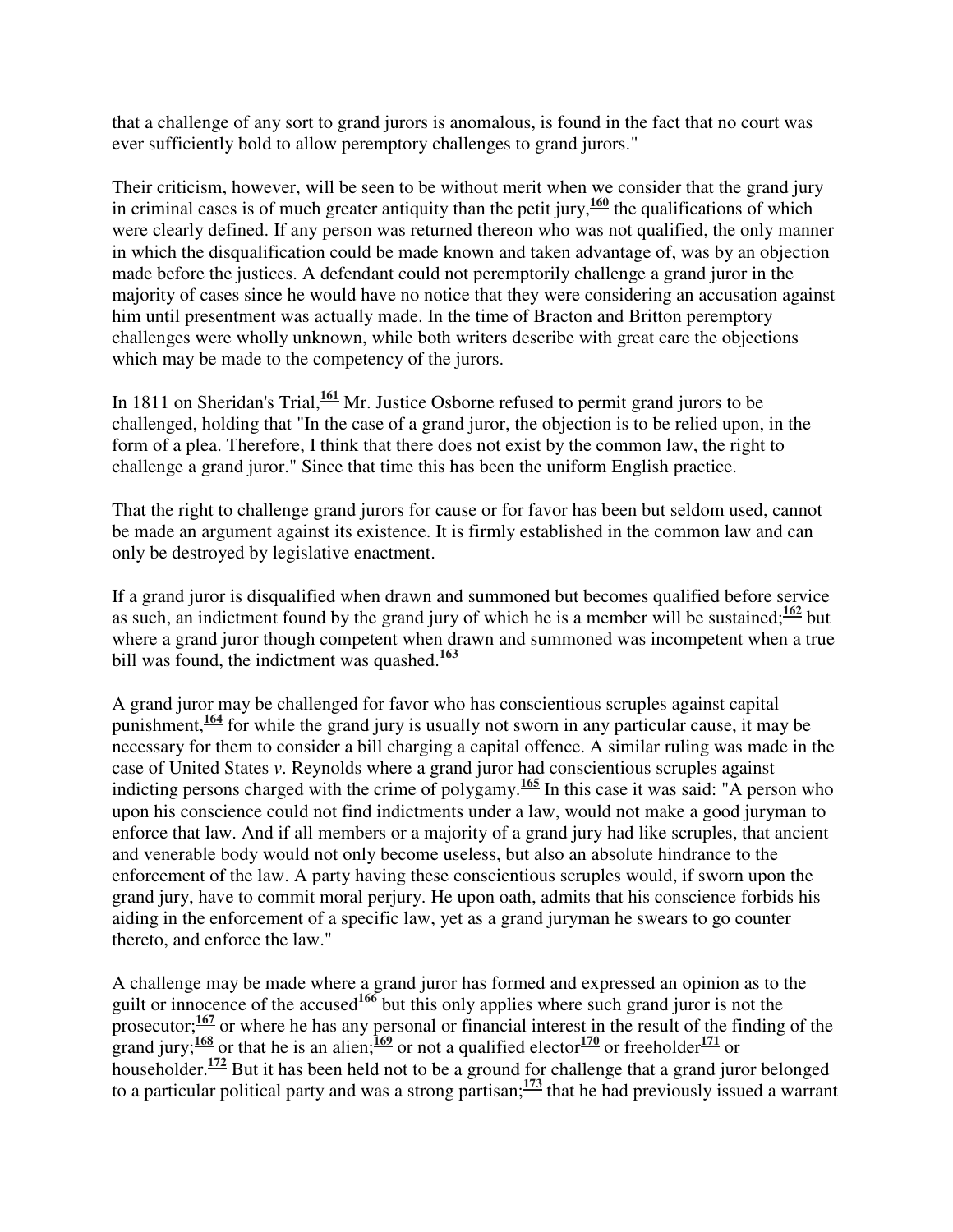for the arrest of the defendant and had expressed an opinion as to his guilt,**<sup>174</sup>** that a grand juror was a tax payer and acted on a grand jury which found an indictment against the township supervisors for neglecting to repair a township road;**<sup>175</sup>** that he was the magistrate who committed the defendant;**<sup>176</sup>** that he was a civil officer**<sup>177</sup>** or special police officer,**<sup>178</sup>** or that he was a member of an association the object of which was to detect crime; <sup>179</sup> that he has subscribed funds for the suppression of crime;<sup>180</sup> or that his name was absent from the last assessment roll of the county from which he is summoned.**<sup>181</sup>**

Where the prosecutor is returned upon the grand jury without his agency or instigation the better opinion is that the challenge for favor should not be sustained for as a lawful member of that body a presentment could be made upon knowledge which he might communicate to them as to this particular offence.

Where a grand juror admits that he has formed an opinion as to the guilt or innocence of the accused but declares that his opinion would not preclude him from passing on the question impartially as presented by the evidence,**<sup>182</sup>** or where the evidence of the alleged forming and expressing of opinion is not clear, a challenge will not be sustained.<sup>183</sup>

If a case be submitted to the grand jury which considered a former bill against the same defendant, the question at once arises whether or not they are competent to again pass upon the question by reason of their expressed opinion as to the guilt of the accused in finding the former indictment. There are but few decisions upon this point and the better view seems to be that the grand jurors may be challenged upon the ground that they have formed and expressed an opinion upon the matter to come before them.**<sup>184</sup>**

The reason for this is best expressed in the language used by Stockton, J., in the case of State *v*. Gillick:<sup>185</sup> "The juror challenged was as much disqualified from taking any part in the consideration of the charge against the defendant, by reason of the opinion formed by him from the evidence given under oath in the grand jury room, and by his action thereon, as if that opinion had been formed from rumor, or had been induced by malice or ill-will. It is the preconceived opinion, that renders a grand jury incompetent, and not the sources from which that opinion is formed or derived. A juror who has formed or expressed an opinion, is set aside, because he is supposed not to be indifferent to the result of the matter to be tried. Such an opinion, in the presumption of law, is not less the effect of partiality and prejudice operating on the mind of the juror, than it is the efficient agent to produce such partiality and prejudice on his mind, perhaps without his consciousness."

Upon this principle a plea in abatement has been sustained where it was made to appear that one of the grand jurors who found the indictment had served on a petit jury which formerly convicted the defendant of the same offence.**<sup>186</sup>** A precisely opposite view was taken in a case where one of the grand jurors had been a member of the coroner's jury which found that the deceased was murdered by the accused.<sup>187</sup>

An indictment will not be set aside upon the ground that a grand juror was related to the prosecutor by blood or marriage,**<sup>188</sup>** although defendant could have availed himself of this fact by challenge before indictment found.**<sup>189</sup>**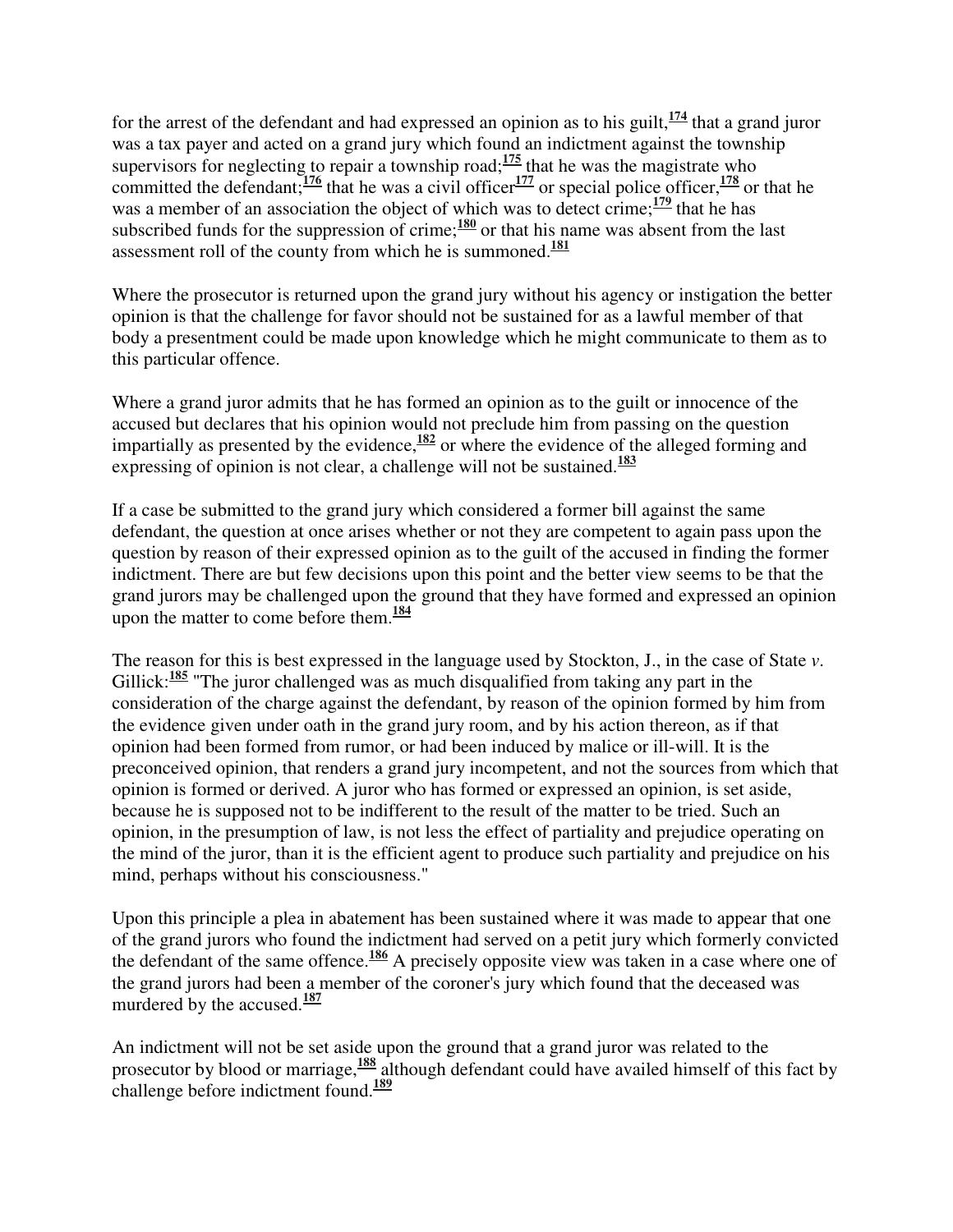In Tennessee,**189\*** Section 5085 of the Code, provides that if any member of the grand jury is connected by blood or marriage with the person charged, he shall not be present or take part in the consideration of the charge. A defendant pleaded in abatement that one of the grand jurors was related to him within the prohibited degree by affinity and the plea was sustained and the indictment quashed. The appellate court, however, reversed the judgment of the court below and in its opinion said: "But the provision is merely directory, as the next section, which provides for supplying the vacancy during the investigation, clearly shows. No doubt, either the state or the defendant might make the objection, and it is the duty of the juror to conform to the requirement. But if, through inadvertence, a relation or connection of the person charged does actually participate in the finding, it is not seen how his relationship could have prejudiced such person."

That one of the grand jurors making presentment of an indictment for not making and opening a road through a town was a taxable inhabitant of the town, cannot be used as an objection to the validity of the indictment by the town as a defendant, since his interest would be favorable to the defendant.**<sup>190</sup>**

A person is not disqualified from serving as a grand juror by reason of his absence from his domicile, there being no intention to change the domicile;**<sup>191</sup>** but should he remove after being summoned but before serving as a grand juror, he thereby becomes incompetent to act.<sup>192</sup>

A grand juror is not disqualified because of his religious belief.**<sup>193</sup>**

When a challenge was made for favor it has been held to be against public policy to permit the grand juror to be examined upon his *voir dire* to establish the favor, but the court was willing that it should be proved by other evidence.<sup> $194$ </sup> "A due regard for public policy as well as for the interests of justice and the nature of the inquiry, forbids that grand jurors should be polled and tried in this manner. If the prisoner have evidence to purge the panel, let him produce it."**<sup>195</sup>**

That this was the law was recognized by Colonel Burr **<sup>196</sup>** upon his trial, who, after announcing his intention to challenge for favor said to the Chief Justice (Marshall): "It would, of course, be necessary to appoint triers to decide, and before whom the party and the witnesses to prove or disprove the favor must appear." The same method of determining a challenge for favor was pursued in Pennsylvania.**<sup>197</sup>**

While peremptory challenges to grand jurors are not allowed,<sup>199</sup> a practice bordering closely upon this was permitted upon Lewis' trial<sup>200</sup> where the attorney for the Crown took exception to some of the grand jurors and stood them aside, the court permitting it, although it had previously in another case refused to permit such a proceeding. A somewhat similar proceeding was taken in a case in a United States court,**<sup>201</sup>** the court of its own motion excusing certain of the grand jurors and substituting other qualified persons in their stead. No objection was made to this procedure by counsel for defendant although they were then present, but the question being afterward raised the court sustained its action.

This action, however, is open to severe criticism and such a practice should not be permitted to continue. If upheld, it places within the power of the court the ability to so mold the grand jury that it may be deprived of its independence of action. **<sup>202</sup>** The statutes and the common law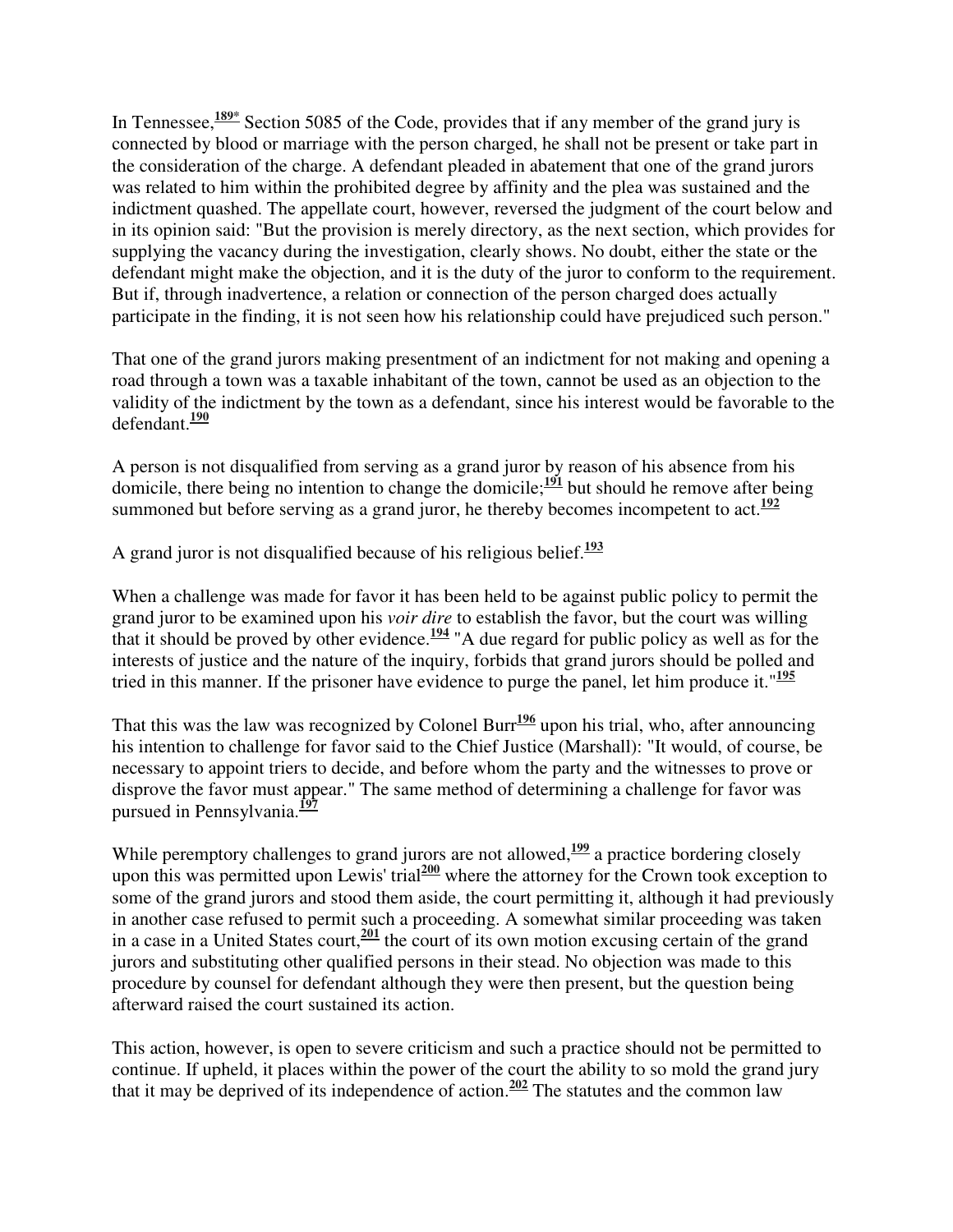prescribe the way in which a grand jury shall be constituted and what shall disqualify any person from acting as a grand juror, and it would seem that where there is no statute giving the court the power on its own motion to remove persons who are duly qualified in order to substitute others, such an act is done without warrant of law, and a grand jury thus made up is illegally constituted.

The general tendency, however, is to preserve to grand jurors the right to act unless in some manner they are not competent. Thus where a district attorney in good faith but through a misunderstanding excluded a legally competent grand juror, who had been duly sworn, from the grand jury room during the consideration of a certain case by the grand jury, the court sharply criticised the action of the district attorney.**<sup>203</sup>**

In England the rule is now firmly established that the court cannot lawfully order a grand juror to withdraw himself from the panel in a particular case, <sup>204</sup> and inasmuch as all objections to the qualifications of a grand juror must be taken by plea in abatement**<sup>205</sup>** this rule would seem to apply even although the juror was not competent.

It is ordinarily within the province of the court to excuse a grand juror upon application and showing sufficient reason why he should not serve.**<sup>206</sup>** And where the record does not show the reason for excusing such person, it will be presumed that the excuse was sufficient.**<sup>207</sup>** The court may of its own motion dismiss a grand juror for cause**<sup>208</sup>** and may fill the vacancy with a qualified juror<sup>209</sup> or a talesman.<sup>210</sup> The grand jury as thus constituted is a legal body, although the foreman be not again appointed nor the oath re-administered to him or to the other members as a body.**<sup>211</sup>**

In Arkansas where more than sixteen persons were selected and summoned and the record showed that only sixteen were empaneled, it was held that it would be presumed that the grand jurors in excess of the legal number were excused from serving.**<sup>212</sup>**

After the grand jury has been sworn, but before indictment found, a defendant may still either challenge the array or the polls**<sup>213</sup>** (except in states where the statute otherwise provides) for the same causes and with the same effect as if the right of challenge had been exercised before the oath was administered,**<sup>214</sup>** reasonable excuse being shown in the Federal courts for failure to act before the grand jury was fully organized.**<sup>215</sup>**

After the defendant has been indicted he may except to the array or to the individual jurors for any cause which would disqualify except for favor.<sup>216</sup> In the Federal courts this right is limited to those cases where the defendant shows good cause why he could not raise the objection either before the grand jury was sworn or before it found the indictment.**<sup>217</sup>** The objection, however, cannot be raised by challenge either to the array or to the polls but must be raised by a motion to quash the indictment, and in the Federal courts may also be raised by a plea in abatement,**<sup>218</sup>** or by leave of court a defendant may file two or more pleas in abatement.**<sup>219</sup>** It cannot be raised by demurrer unless the defect appears upon the face of the indictment.**<sup>220</sup>**

The accused cannot afterward plead in abatement the same grounds or facts upon which he has challenged the array of the grand jury.**<sup>221</sup>**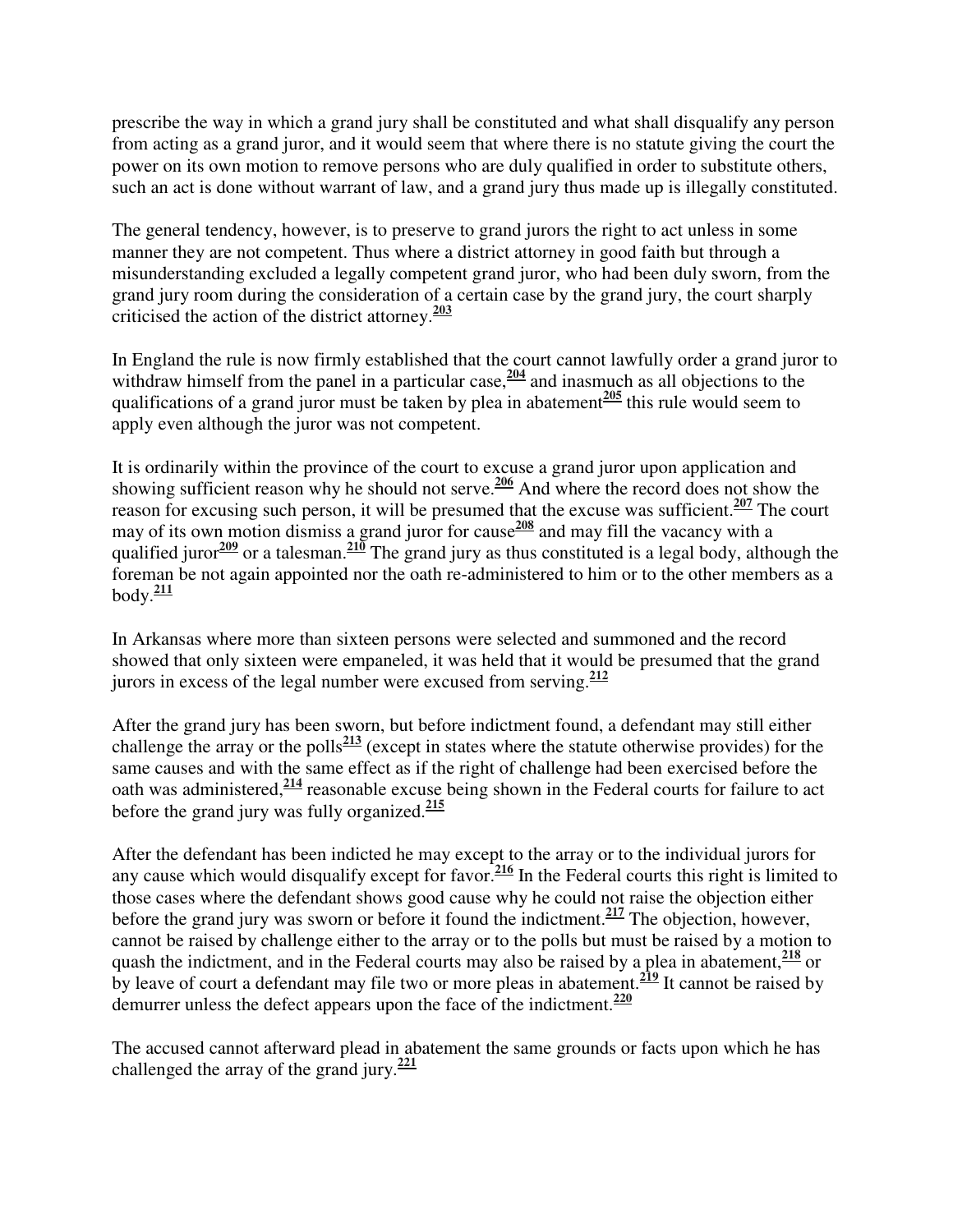The courts do not look with favor, at the present time, upon objections to the grand jury which are based merely upon the ground of irregularity in its organization, the defendant having suffered no prejudice thereby,**<sup>222</sup>** and the Federal courts are averse to quashing an indictment upon such a ground and will not do so unless the defendant take advantage of such irregularity at each stage of the proceedings.**<sup>223</sup>**

Where the defendant before pleading to the indictment does not object to the array or to the polls of the grand jury, he will be held to have waived his right and cannot afterward raise the objection upon a motion in arrest of judgment,**<sup>224</sup>** and it is too late to move to quash the array after the defendant has been arraigned, pleaded "not guilty" and four jurymen have been selected.**<sup>225</sup>**

It has been held that the presence of one disqualified person upon the panel of grand jurors will vitiate the indictment found by it,**<sup>226</sup>** but this is subject to the qualification that the defendant had no opportunity to challenge the disqualified juror before indictment found, and raises the objection either by motion to quash or by plea in abatement before pleading to the indictment. After a trial on the merits, the objection cannot be raised on a motion in arrest of judgment.**<sup>227</sup>**

While the right is thus reserved in general to a defendant to take advantage of irregularities in the organization of the grand jury, such irregularity cannot be availed of by a person who attacks the grand jury in a collateral proceeding.**<sup>228</sup>** It has therefore been held that in a proceeding to punish a witness for defying the authority of the grand jury, he cannot in such collateral proceeding question its regularity;**<sup>229</sup>** and similarly, a person cannot refuse to testify before a grand jury upon the ground that it was not empaneled in accordance with the law.**<sup>230</sup>**

When the grand jurors have appeared in court in answer to the summons, they are then empaneled.**<sup>231</sup>** This has been judicially determined to mean the final act of the court ascertaining who should be sworn immediately preceding the administration of the oath to the grand jurors.<sup>232</sup> In the absence of any statutory provision prescribing the time when the grand jury shall be organized, it would seem that it may be empaneled at any time during the term for which it was summoned.**<sup>233</sup>** If, however, the grand jury is not formed in accordance with such statute then the indictments are void.**<sup>234</sup>**

Where persons summoned as "trial jurors" were empaneled as a grand jury the indictment was set aside.**<sup>235</sup>**

The record must show the empaneling of the grand jury otherwise the indictment may be set aside,**<sup>236</sup>** but this need not be repeated in the record of each indictment found.**<sup>237</sup>** If the indictment recites the empaneling and the record shows its return into court, this will be sufficient,**<sup>238</sup>** but if the only evidence of the empaneling be the endorsement on the indictment "a true bill" and the foreman's signature, the indictment will be quashed. **239**

In the absence of statutory authority, the same judge cannot organize two successive grand juries with general powers at the same term.<sup>240</sup> If the first grand jury be illegally empaneled, the court may, during the term, discharge it and empanel another according to law.**<sup>241</sup>** But the second grand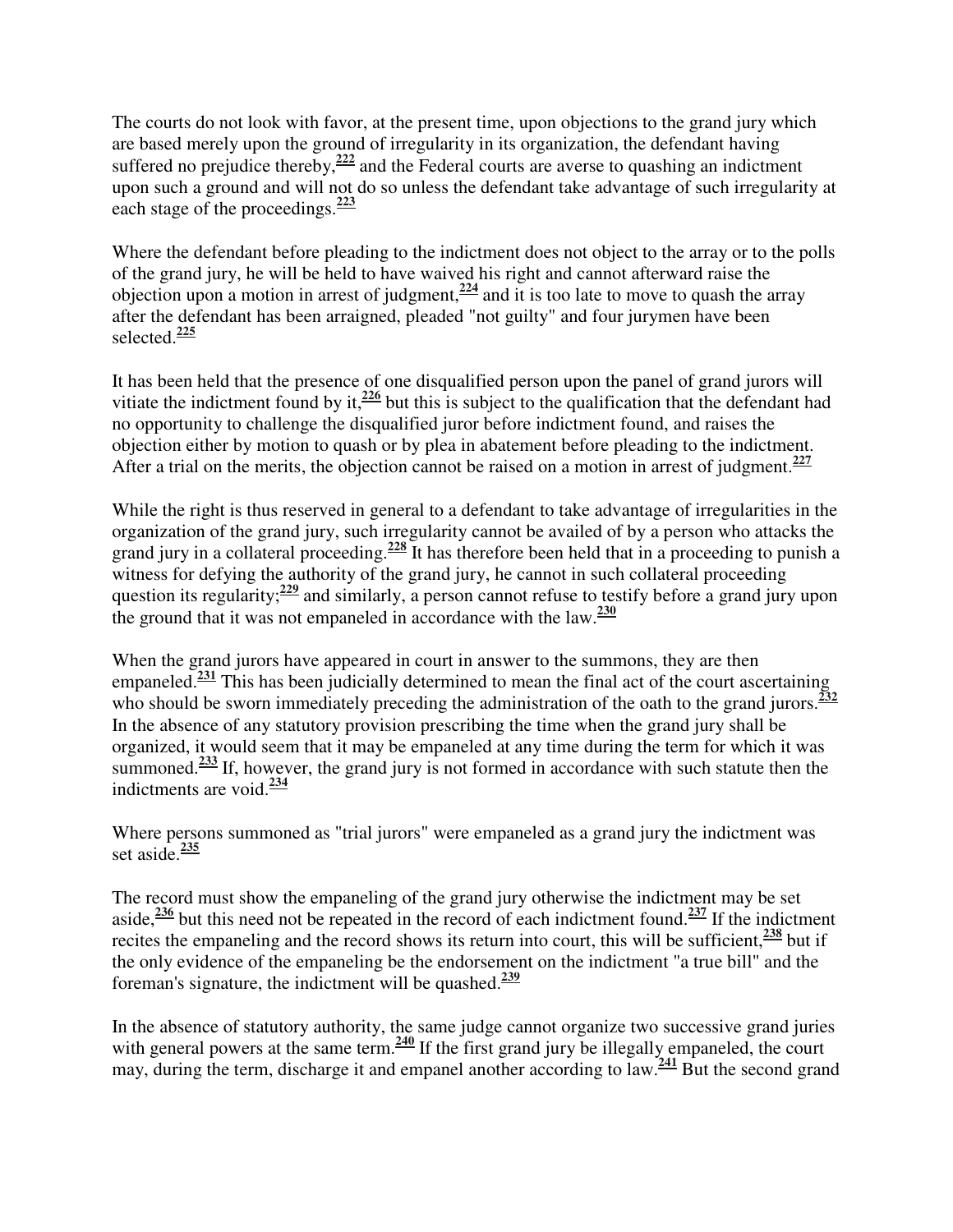jury cannot be legally empaneled while the first grand jury continues to be recognized as a legal body and before it is set aside.**<sup>242</sup>**

Should a court without authority of law empanel a grand jury, it has been held that all indictments found by the body so constituted are void.**<sup>243</sup>**

Where a statute is enacted changing the manner of drawing and summoning grand jurors and repealing former statutes, a grand jury drawn while the prior statutes are in force may lawfully be empaneled and act after the repealing statute becomes effective.**<sup>244</sup>** And where a territory is admitted as a state, the territorial laws relating to the authority of the grand jury to act and the powers conferred upon it which were in force before its admission, remain in effect after its admission, as to offences committed prior thereto.**<sup>245</sup>**

After any challenges to the array or to the polls have been disposed of, the foreman is then selected from the persons summoned.<sup>246</sup> In no case should he be illiterate for his duties are important and require knowledge and ability, but an indictment will not be invalidated because the foreman could not write his name.**<sup>247</sup>**

In England, the United States Courts and in many of the state courts, the foreman is appointed by the court.<sup>248</sup> In some states he is selected by the grand jury from their number; $\frac{249}{2}$  in others they are permitted to make selection subject to the approval of the court,**<sup>250</sup>** or the court may direct them to choose their foreman.**<sup>251</sup>** If he should afterward be excluded from the grand jury by reason of disqualification or other cause, the court may appoint his successor,**<sup>252</sup>** and if he is but temporarily disqualified from serving by reason of sickness, absence or the like, then a foreman *pro tem*. may be named,**<sup>253</sup>** who lawfully exercises all the powers, and must perform all the duties, which devolve upon the regularly appointed foreman.

The appointment of the foreman should be noted upon the minutes of the court and such entry is sufficient evidence of his appointment;<sup>254</sup> although this has been held not to be material where the indictment was indorsed by the foreman and returned into court.**<sup>255</sup>**

If the record shows that one person has been appointed foreman and an indictment is returned signed by another as foreman, in the absence of proof to the contrary the court will presume that the foreman named in the record has been regularly discharged and the other appointed in his stead.**<sup>256</sup>**

An indictment endorsed "a true bill" and returned upon the authority of the whole grand jury was sustained although no foreman had been appointed.**<sup>257</sup>**

The clerk of the grand jury is usually one of that body, who is selected by his fellow jurors after they have been sworn and have retired to their room. In his absence or inability to act, another juror may be named to act in his stead.

When the foreman of the grand jury has been appointed, but one step more is required to complete its organization and fit it to enter upon the performance of its duties, and that is the administration of the oath.**<sup>258</sup>** The foreman is first sworn alone and afterward the grand jurors,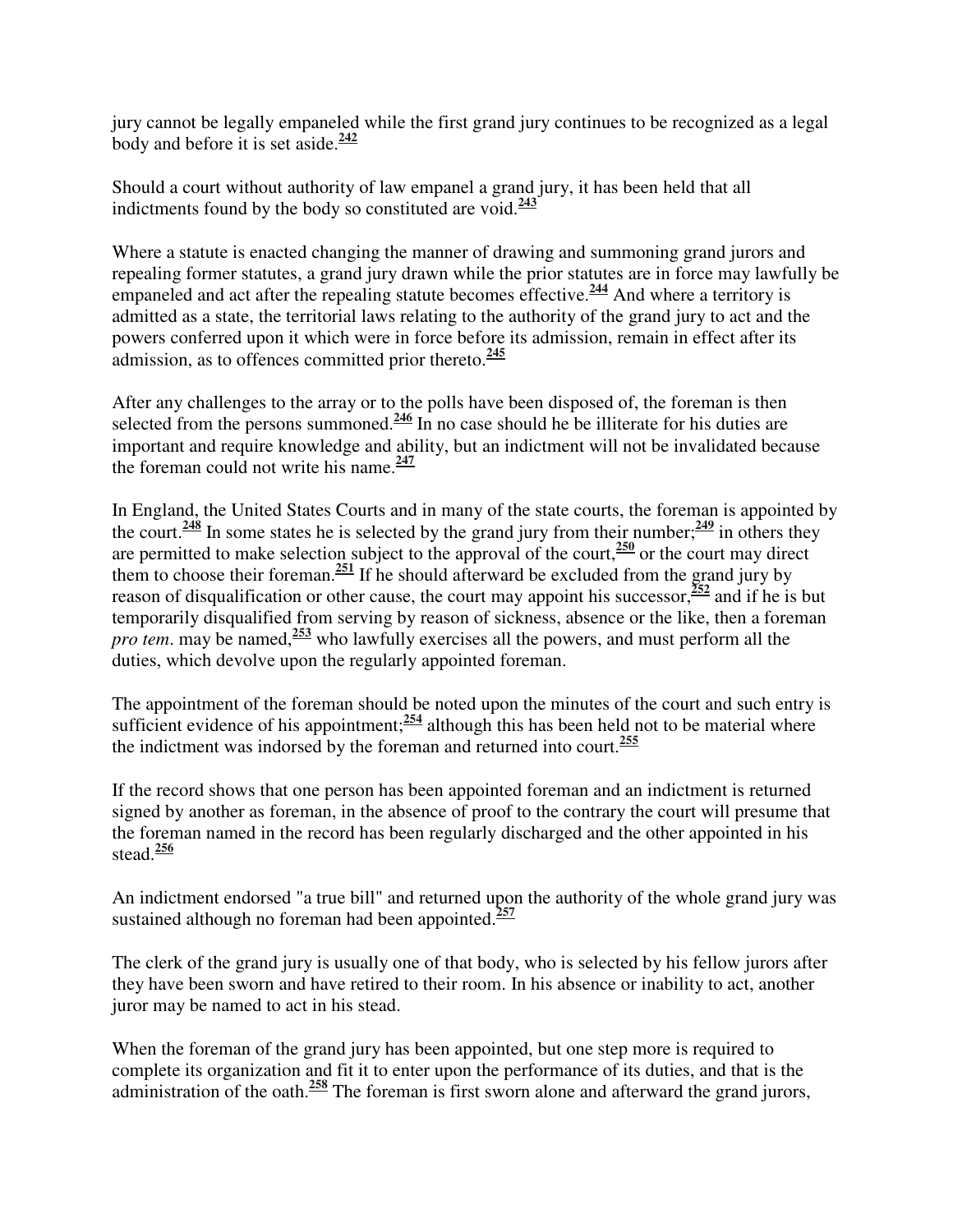three at a time come forward and take the oath, and such of them as will not take an oath are allowed to affirm,**<sup>259</sup>** until all have either been sworn or affirmed.**<sup>260</sup>** This was the common law method of administering the oath and in some jurisdictions has now given place to the custom of swearing the grand jurors as a body after the administration of the oath to the foreman; in others, it is provided by statute that the full oath shall be administered to the first two grand jurors whose names appear upon the list, and then the balance of the panel shall be sworn with the short form of oath.**260\***

The method of administering the oath has been discussed by Chief Justice Johnson in the case of Brown *vs*. State $\frac{261}{2}$  in the following language:

"The form of oath required to be administered to the grand jurors is of ancient origin, and it is necessary that it should be observed, at least in substance; but the mode or order of administering it is purely a matter of practice, and must of necessity be governed by circumstances. .... It is conceived to be entirely a matter of practice as to the number that shall be sworn at a time, and that such practice is regulated alone by considerations of convenience."

The panel need not be complete when the oath is administered, but the full oath must be administered to those who are added after part have been sworn.**<sup>262</sup>**

If a form of oath be prescribed by statute, it should be substantially complied with.**<sup>263</sup>**

The minutes of the court must show that the grand jury was sworn; $\frac{264}{11}$  it is not sufficient that the indictment sets forth that the grand jurors were duly sworn.**<sup>265</sup>** If regularly sworn but this fact be inadvertently omitted from the record, the defect may be cured and the record amended *nunc pro tunc*. **<sup>266</sup>** The record must show that the foreman was sworn.**<sup>267</sup>**

1. Ostrander *v*. State, 18 Iowa, 435; State *v*. Green, 66 Mo., 631; State *v*. Clayton, 11 Rich. Law (S. C.) 581; Pybos *v*. State, 3 Humph. (Tenn.) 49; State *v*. Kopp, 34 Kan., 522; State *v*. Brainerd, 56 Vt, 532; State *v*. Perry, 29 S. E., 384. The record must show that the grand jury consisted of twelve men or the judgment will be reversed. Carpenter *v*. State, 4 How. (Miss.) 163.

2. 4 Bl. Com. 302. In Utah the statute provides that a grand jury must consist of twenty-four. Brannigan *v*. People, 3 Utah, 488.

3. R. S. U. S. Sec. 808; 1 Whart. Cr. Laws, Sec. 463a. In Reynolds *v*. U. S., 98 U. S. 145, it was held that Sec. 808 of the Revised Statutes applied only to circuit and district courts of the United States; territorial courts being governed by the territorial laws then in force.

4. 1 Whart. Cr. Law, Sec. 465, (7th ed.).

5. People *v*. King, 2 Caines (N. Y.) 98; Com. *v*. Salter, 2 Pears. (Pa.) 461; Com. *v*, Leisenring, Id. 466; In Com. *v*. Dietrich, 7 Pa. Supr. Ct. Rep. 515, a presentment of the grand jury was signed by the twenty-four grand jurors, but this question was not raised until after a trial on the merits. In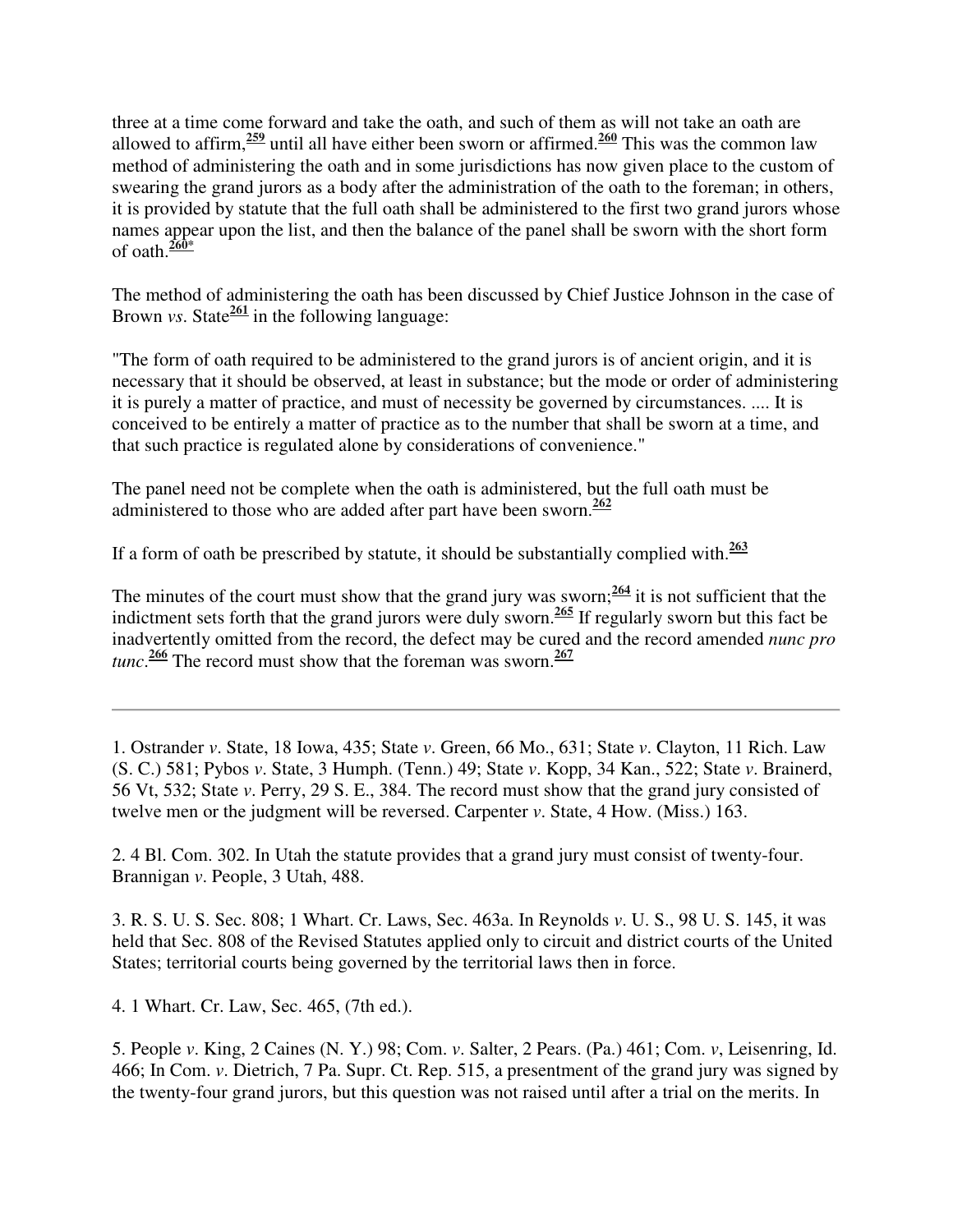his opinion, Rice, P. J., says, "Its action was none the less valid because it was preceded by the unanimous presentment of a former grand jury." See King *v*. Marsh, 1 N. & P. 187.

6. Post 118, 121, 166.

7. Harding *v*. State, 22 Ark. 210; People *v*. Thurston, 5 Calif. 69; Keech *v*. State, 15 Fla. 591; Downs *v*. Com. 92 Ky. 605; Com. *v*. Wood, 2 Cush. (Mass.) 149; Miller *v*. State, 33 Miss. 356; Box *v*. State, 34 Miss. 614; People *v*. King, 2 Caines (N. Y.) 98; Com. *v*. Salter, 2 Pears (Pa.) 461; Com. *v*. Leisenring, Id. 466; Lott *v*. State, 18 Tex. App. 627; Wells *v*. State, 21 Id. 594; Harrell *v*. State, 22 Id. 692; Ex Parte Reynolds, 34 S. W. 120; Ex Parte Ogle, 61 S. W. 122; Ogle *v*. State, 63 S. W. 1009.

8. Turner *v*. State, 78 Ga. 174; Crimm *v*. Com., 119 Mass. 326; State *v*. Watson, 104 N. C. 735; State *v*. Fee, 19 Wis. 562. And see Wallis *v*. State, 54 Ark. 611; Leathers *v*. State, 26 Miss, 73.

9. People *v*. Simmons, 119 Calif. 1; State *v*. Perry, 29 S. E. 384. But see State *v*. Cooley, 75 N. W. 729.

10. Gladden *v*. State, 12 Fla. 562; Straughan *v*. State, 16 Ark. 37; In re Wilson, 140 U. S. 575. And see Post 56, 147.

10\*. In re Wilson, 140 U. S. 575.

11. This need not be entered of record unless directed by statute: Mesmer *v*. Com., 26 Gratt. (Va.) 976. A verbal order is sufficient; U. S. *v*. Reed, 27 Fed Cas. 727. Where an indictment is found by a grand jury summoned by a sheriff without precept, the indictment will be quashed: Nicholls *v*. State, 5 N. J. Law 539; Chase *v*. State, 20 N. J. Law 218; State *v*. Cantrell, 21 Ark. 127. But see Hess *v*. State, 73 Ind. 537. In McGuire *v*. People, 2 Parker Cr. Rep. (N. Y.) 148, it was held that if no precept issued the defendant could avail himself of such irregularity after verdict. Where a statute authorized the sheriff to summon grand jurors without precept, but he neglected to have a grand jury in court on the first day of the term, it was held that the judge could issue a precept to the sheriff, directing him to produce a grand jury at a later day; the statute did not take from the court the right to issue its precept: Challenge to Grand Jury, 3 N. J. Law Jour. 153. That the order was not served upon the sheriff is not error, he having regularly summoned a grand jury; People *v*. Cuitano, 15 Calif. 327.

12. That the venire was issued by a person not legally qualified to act was held not a good objection in arrest of judgment: Peters *v*. State, 11 Tex. 762.

13. State *v*. Lightbody, 38 Me. 200. A venire need not issue: Bird *v*. State, 14 Ga. 43; Boyd *v*. State, 46 Tenn. (6 Cold.) I; Robinson *v*. Com. 88 Va. 900; Combs *v*. Com., 90 Va. 88.

14. Conner *v*. State, 25 Ga. 515. That the venire is not addressed to the proper officer will not avail a defendant where the writ was actually received and executed by the proper person: State *v*. Phillips, 2 Ala. 297.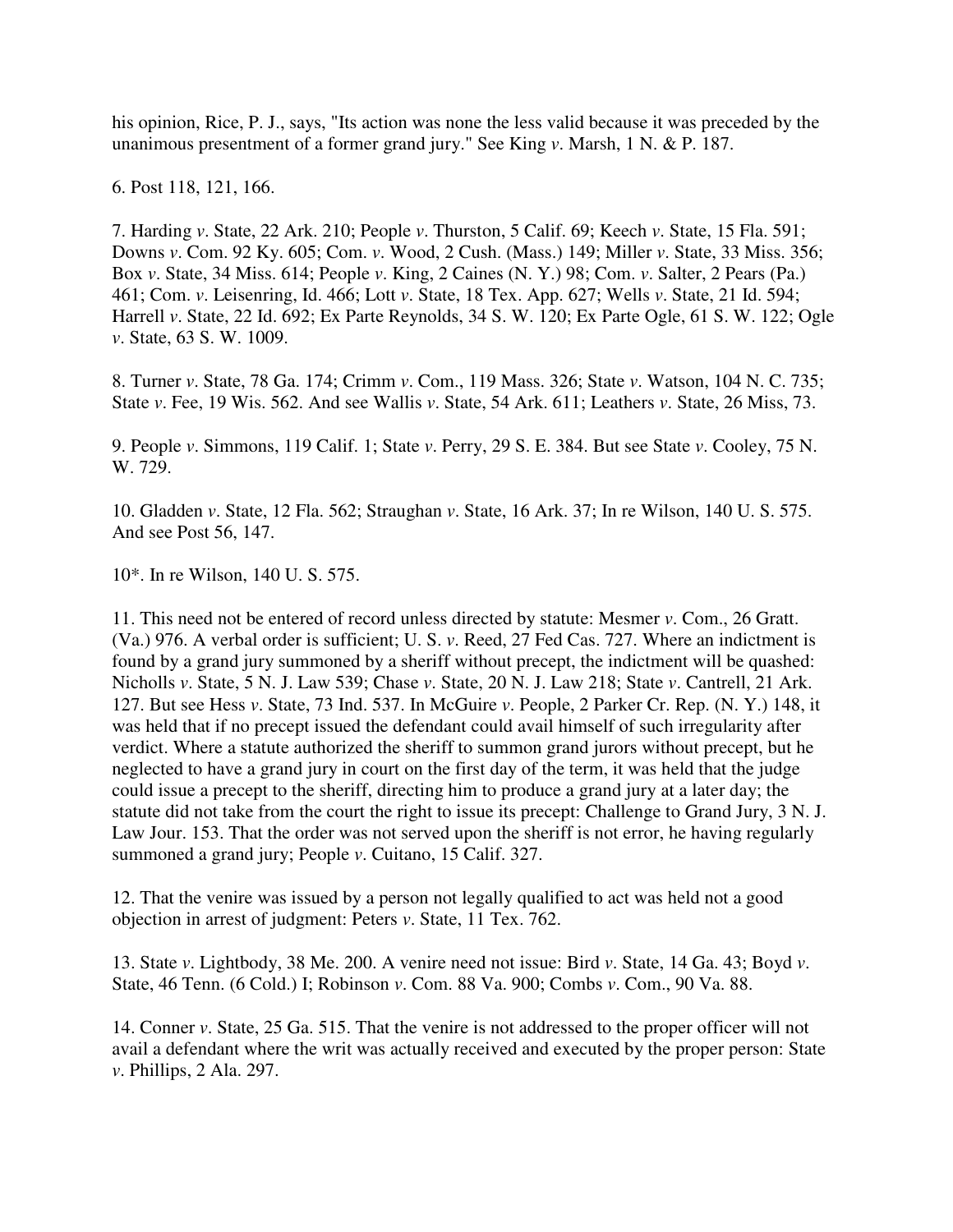15. State *v*. Lightbody, 38 Me. 200; State *v*. Fleming, 66 Me. 142; People *v*. McKay, 18 Johns (N. Y.) 212.

16. Maher *v*. State, 1 Port. (Ala.) 265; Bennett *v*. State, 1 Martin & Yerger (Tenn.) 133; State *v*. Bradford, 57 N. H. 188.

17. People *v*. The Justices, 20 Johns (N. Y.) 310; Davis *v*. Com. 89 Va. 132. In State *v*. Bradford, 57 N. H. 188, it was held that the venire need not bear teste of the chief, first or senior justice.

18. State *v*. Lauer, 41 Neb. 226; Thorpe *v*. People, 3 Utah, 441.

19. State *v*. Smith, 67 Me. 328; State *v*. Smith, 38 S. C. 270.

20. State *v*. Alderson, 10 Yerg. (Tenn.) 523. And see Welsh *v*. State, 96 Ala. 92; Stewart *v*. State, 98 Ala. 70.

21. Rampey *v*. State, 83 Ala. 31; State *v*. Armstrong, 167 Mo. 257; State *v*. McNamara, 3 Nev. 70; State *v*. Van Auken, 68 N. W. 454. See Turner *v*. State, 78 Ga., 174. In Nixon *v*. State, 68 Ala. 535, a juror regularly drawn was falsely personated by another person of the same surname, who was sworn as a member of the grand jury and a plea in abatement was sustained.

22. State *v*. Rickey, 9 N. J. Law, 293; Challenge to Grand Jury, 3 N. J. Law Jour. 153; Chase *v*. State, 20 N. J. Law 218; State *v*. Clough, 49 Me. 573. And see State *v*. Powers, 59 S. C. 200. It is not necessary that the return should show that the sheriff served the writ upon the jury commissioners, the record showing that the writ issued and that the commissioners acted in accordance therewith: State *v*. Derrick, 44 S. C. 344.

23. Com. *v*. Chauncey, 2 Ashm. (Pa.) 101; State *v*. Derrick, 44 S. C. 344.

24. Com. *v*. Parker, 2 Pick (Mass.) 550.

25. Rampey *v*. State, 83 Ala. 31; State *v*. Clough, 49 Me. 573.

26. Kilgore *v*. State, 74 Ala. 1; Levy *v*. Wilson, 69 Calif. 105. No precept need issue to summon talesmen as grand jurors: State *v*. Pierce, 8 Iowa 231.

27. State *v*. Gurlagh, 76 Iowa 141; State *v*. Silvers, 82 Iowa 714; State *v*. Jacobs, 6 Tex. 99.

28. Keech *v*. State, 15 Fla. 591; Jenkins *v*. State, 35 Fla. 737; State *v*. Garhart, 35 Iowa 315; Montgomery *v*. State, 3 Kan. 263; See Chartz *v*. Territory, 32 Pac. 166. The court may order that the deficiency be filled either from the list furnished by the county commissioners, by drawing from the box or from the body of the county: Jones *v*. State, 18 Fla. 889; Dukes *v*. State, 14 Fla. 499; Newton *v*. State, 21 Fla. 53. In Finley *v*. State, 61 Ala. 201; Couch *v*. State, 63 Ala. 163 and Benson *v*. State, 68 Ala. 513, it was held that talesmen must be summoned from the qualified citizens of the county and not from the by-standers.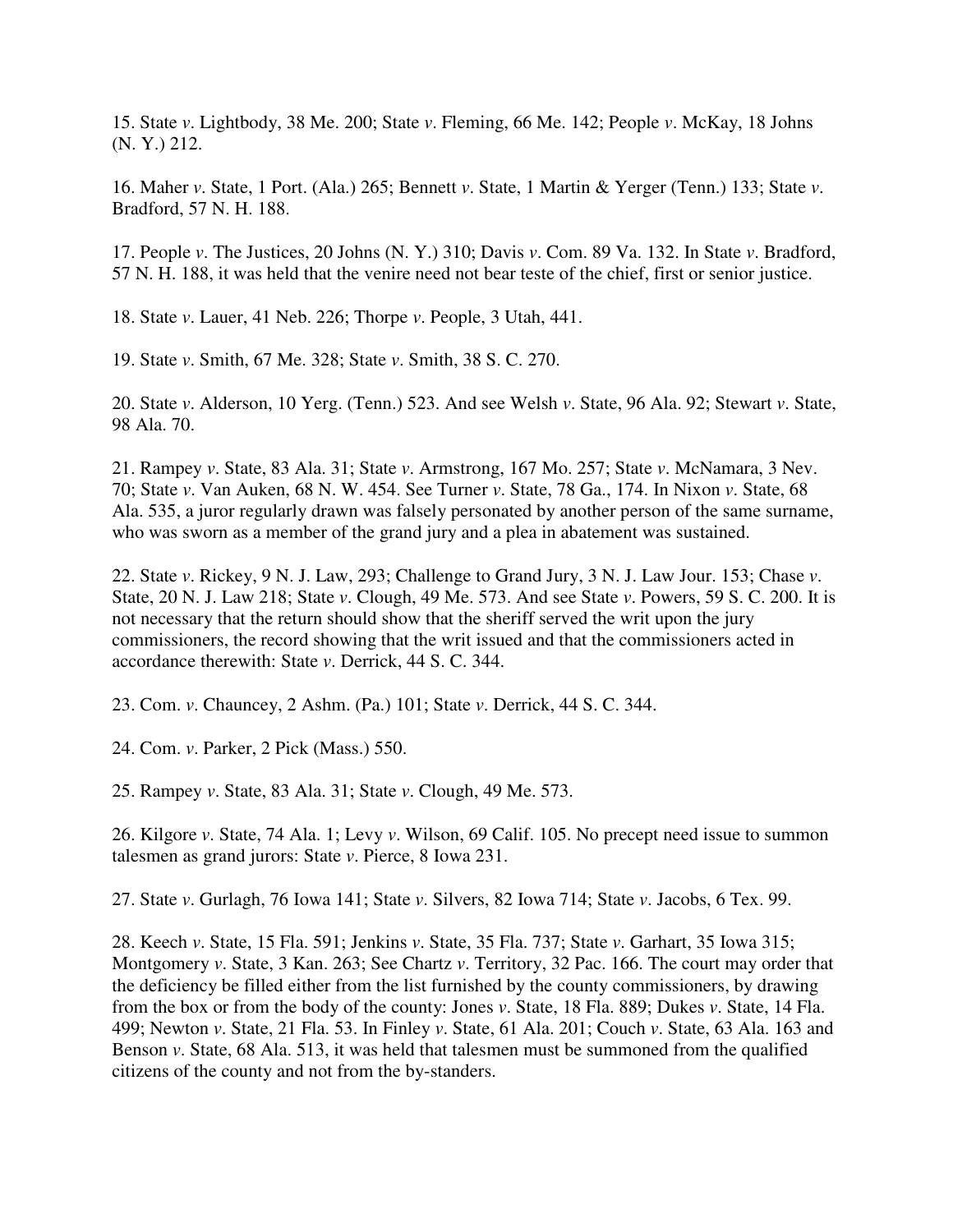29. State *v*. Swim, 60 Ark. 587; Winter *v*. Muscogee Railroad Co., 11 Ga. 438; Nealon *v*. People, 39 Ill. App. 481; Dorman *v*. State, 56 Ind. 454; Dowling *v*. State, 5 Smedes & M. (Miss.) 664; Portis *v*. State, 23 Miss. 578; Yelm Jim *v*. Territory, 1 Wash. T. 63; Watt *v*. Territory, Id. 409.

30. State *v*. Copp., 34 Kan. 522. And see State *v*. Keating, 85 Md. 188; Runnels *v*. State, 28 Ark. 121.

31. State *v*. Symonds, 36 Me. 128.

32. Rawls *v*. State, 8 Smedes & M. (Miss.) 599. If a grand juror regularly drawn is falsely personated by another person of the same surname, who is sworn as a member of the grand jury in place of the other, this is good ground for a plea in abatement: Nixon *v*. State, 68 Ala. 535.

33. Cross *v*. State, 63 Ala. 40; Berry *v*. State Id. 126; Blevins *v*. State, 68 Ala. 92; Boyd *v*. State, 98 Ala. 33; State *v*. Garhart, 35 Iowa 315; Jewell *v.* Com., 22 Pa. 94; Harris *v*. State, 13 So. Rep. 15, and see Winter *v*. Muscogee Railroad Co., 11 Ga. 438; Beasley *v*. People, 89 Ill. 571. Talesmen may be added to the grand jury after it has been empanelled: State *v*. Mooney, 10 Iowa 506.

34. Jewell *v*. Com. 22 Pa. 94. In State *v*. Miller, 53 Iowa 84, the court made a verbal order and on appeal Judge Beck says: "The sheriff in this case was orally directed to fill the panel. The order upon which this direction was based, we will presume was entered of record, for doubtless the law so requires and the record before us does not show to the contrary."

35. State *v*. Fowler, 52 Iowa 103; In re Wadlin, 11 Mass. 142; Findley *v*. People, 1 Manning (Mich.) 234. In State *v*. Froiseth, 16 Minn. 313, where a juror appeared after the grand jury had duly entered upon its duties, was sworn but no charge delivered to him or again to the grand jury as a whole, McMillan, J., concludes his opinion with this language: "But it may not be improper to say, that in cases where a sufficient number of grand jurors upon the regular panel appear and are sworn and charged, the admission of others of the regular panel appearing afterwards, is a matter addressed to the discretion of the court, and in such cases when they are admitted, or where additional jurors are summoned after the organization of the jury, to supply any deficiency which may occur, in view at least of the oath prescribed, the charge should be repeated."

36. State *v*. Froiseth, 16 Minn. 313; Findley *v*. People, 1 Manning (Mich.) 234.

- 37. Dowling *v*. State, 5 Smedes & M. (Miss.) 664.
- 38. State *v*. Smith, 88 Iowa, 178.
- 39. State *v*. Brooks, 9 Ala. 9; Hester *v*. State, 103 Ala. 83; Newton *v*. State, 21 Fla. 53.
- 40. Straughan *v*. State, 16 Ark. 37; Wilburn *v*. State, 21 Ark. 198.
- 41. Oliver *v*. State, 66 Ala. 8.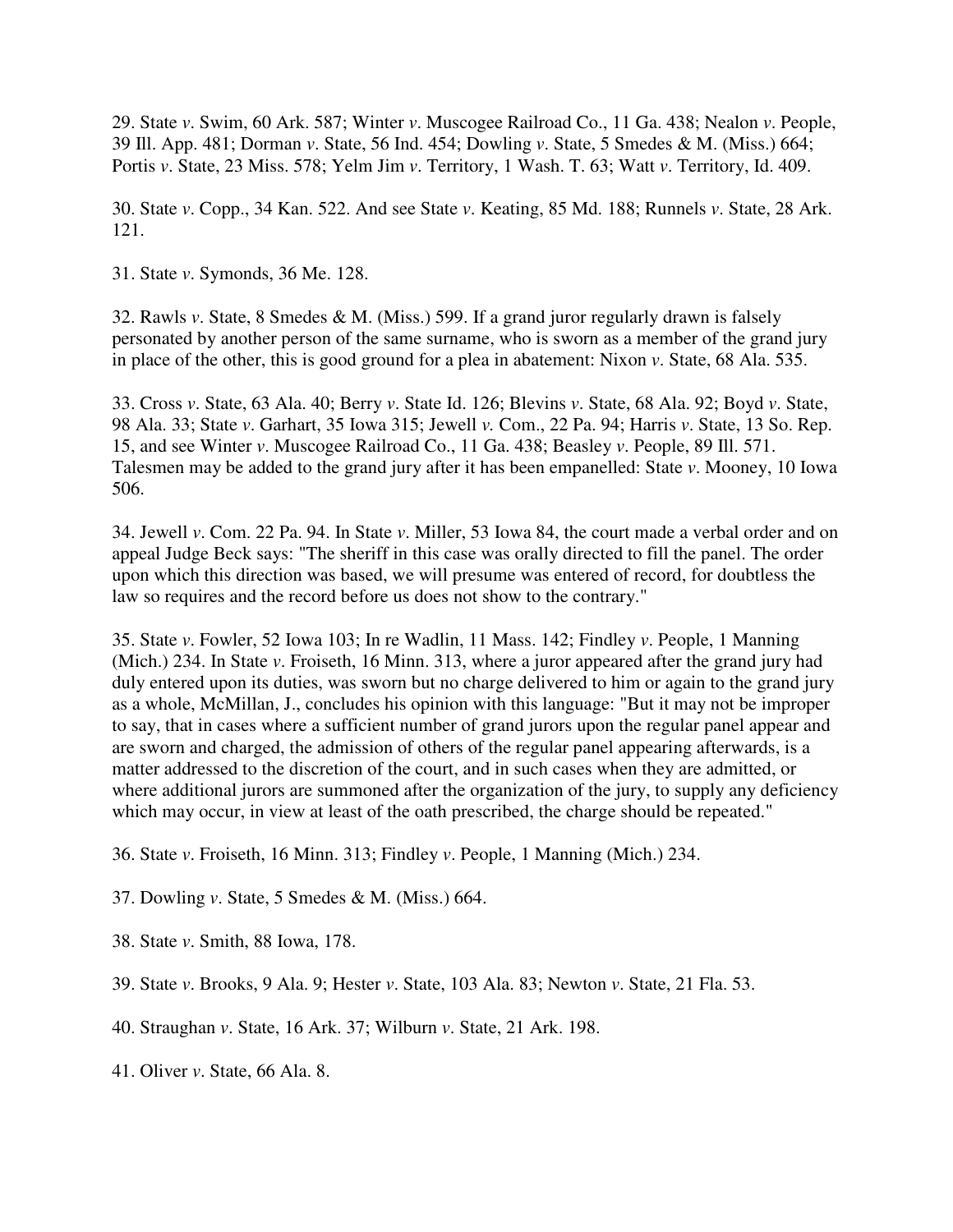42. Pamph. Laws 62; Section 8 of this Act was held to be directory; Com. *v*. Zillafrow, 207 Pa. 274.

43. Com. *v*. Delamater, 2 Dist. Rep. (Pa.) 562.

44. If separate writs of venire issue from the Courts of Quarter Sessions and Oyer and Terminer, the judges shall order the sheriff to return one and the same panel to both writs. Act April 14, 1834, Sec. 110, P. L. 360.

45. Act April 14, 1834, Sec. 87, P. L. 357; Act April 10, 1867, P. L. 62. In Philadelphia, the proceedings for drawing and summoning grand jurors are regulated by the Acts of March 31, 1843, P. L. 123; April 20, 1858, P. L. 354; April 13, 1859, P. L. 595; and March 13, 1867, P. L. 420. The persons eligible for jury duty are returned by the assessors in each ward. The Supreme Court Justices (when sitting in Philadelphia) and Judges of the Common Pleas Courts with the sheriff, constitute a board to superintend the selection and drawing of jurors. Any two of the judges and the sheriff form a quorum. Before December 10, in each year, the board selects sufficient jurors to serve on grand and petit juries for the ensuing year, the names, etc., of those selected being written on slips of paper and placed in the wheel, which is then locked and kept by the sheriff in his exclusive custody. A list of the names placed in the wheel are certified to each court by the members of the board then present, where it is filed. At least three weeks before the beginning of each term the board draws from the wheel sufficient names to constitute the panels of grand and petit jurors for the several courts, and a list of the names, etc., of such jurors is certified to the respective courts and to the sheriff.

46. Com. *v*. Salter, 2 Pears. (Pa.) 461; Sylvester *v*. State, 72 Ala. 201; Hughes *v*. State, 54 Ind. 95.

47. Com. *v*. Salter, 2 Pears, (Pa.) 461.

48. Penna. Act March 18, 1875, Sec. 1, P. L. 28; Com. v. Smith, 4 Pa. Sup. Ct. Rep. 1. See State *v*. Davis, 126 N. C. 1007; State *v*. Battle, 126 N. C. 1036.

49. Penna. Act March 31, 1860, Sec. 41, P. L. 439; Com. *v*. Morton, 34 L. I. (Pa.) 438.

50. Post 56. And see note 57.

51. 34 L. I. (Pa.) 438.

52. This act is mandatory, but an intention to carry out its provisions in good faith is all that is required: U. S. *v*. Ambrose, 3 Fed. Rep. 283. See U. S. *v*. Greene, 113 Fed. Rep. 683, where many points arising under this act were decided.

53. U. S. *v*. Rondeau, 16 Fed. Rep. 109.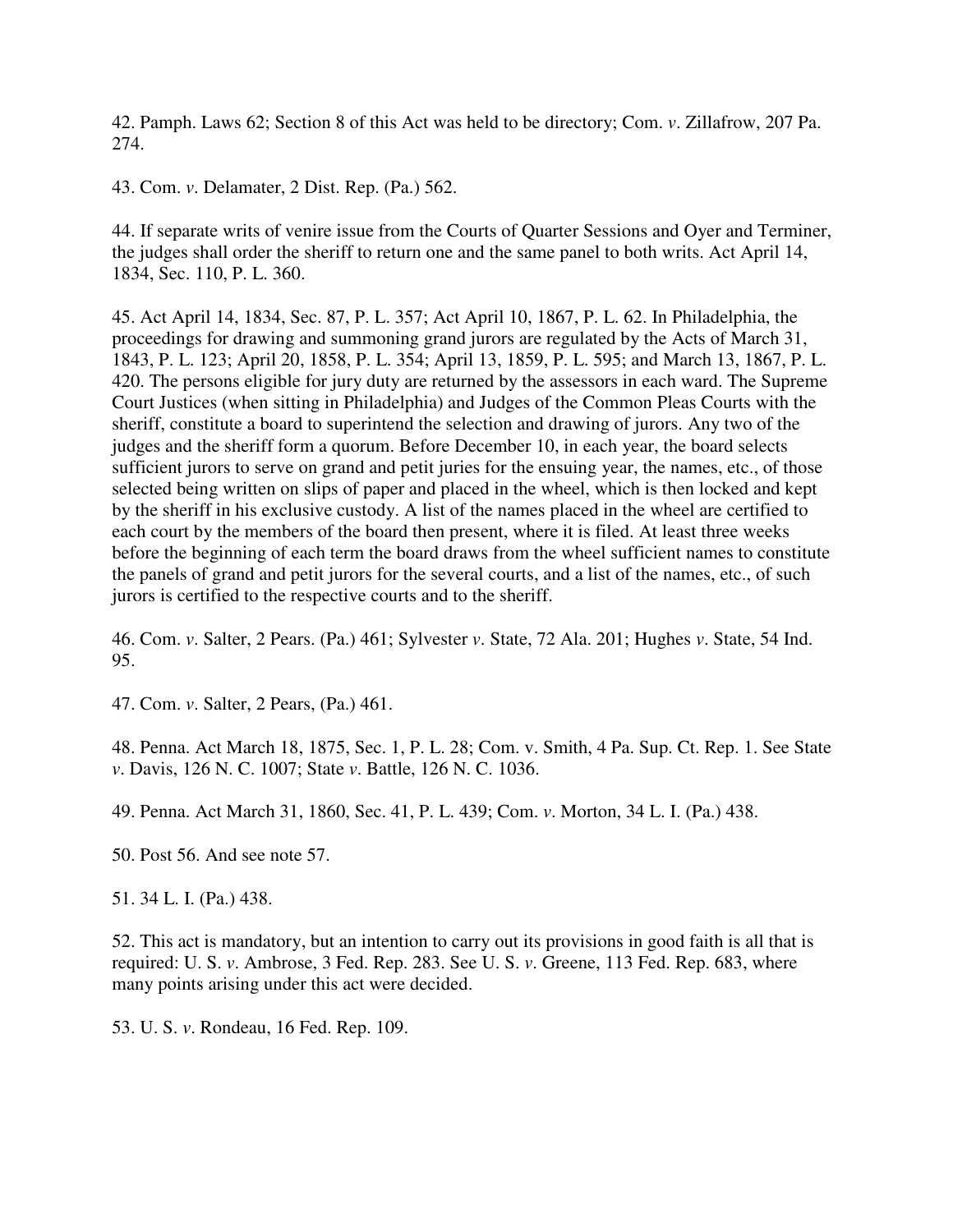54. Act June 30, 1879, 21 Stat. L. 43; R. S. U. S. Sec. 800-801; U S. *v*. Reed, 27 Fed. Cas. 727; U. S. *v*. Richardson, 28 Fed. Rep. 61. The clause of Sec. 801, R. S. U. S., relating to Pennsylvania was repealed by Act June 30, 1879.

55. R. S. U. S. Sec. 808.

56. Act March 31, 1860, Sec. 41, P. L. 439

57. In U. S. *v*. Eagan, 30 Fed. Rep. 608, Judge Thayer says, "Undoubtedly the court may determine of how many persons up to twenty-three the grand jury shall consist."

58. 1 Whart. Cr. Law, Sec. 463a (7th ed.).

59. In re Wilson, 140 U. S. 575, and see State *v*. Swift, 14 La. Ann. 827; CONTRA Doyle *v*. State, 17 Ohio 222.

60. State *v*. Hawkins, 10 Ark. 71; Doyle *v*. State, 17 Ohio 222; Barron v. People, 73 Ill. 256; Norris House *v*. State, 3 G. Greene (Iowa) 513; State *v*. Cooley, 75 N. W. 729, and see Brannigan *v*. People, 3 Utah 488.

61. U. S. *v*. Ayres, 46 Fed. Rep. 651; People *v*. Reigel, 78 N. W. 1017. See Williams *v*. State, 61 Ala. 33. In Finley *v*. State, 61 Ala. 201, Ulmer *v*. State, Id. 208, Couch *v*. State, 63 Ala. 163, and Benson *v*. State, 68 Ala. 513, will be found instances where the writ directed the sheriff to summon a grand jury from only a portion of the persons from whom the statute provided it should be drawn, and a grand jury thus constituted was held not a legal grand jury.

62. Chitty's English Statutes, Vol 6, Tit. Juries.

63. Bales *v*. State, 63 Ala. 30; State *v*. Carney, 20 Iowa 82; Johnson *v*.

State, 33 Miss. 363; State *v*. Haywood, 73 N. C. 437; State *v*. Martin, 82 N. C, 672; Com. *v*. Zillafrow, 207 Pa. 274.

64. Stevenson *v*. State, 69 Ga. 68; Roby *v*. State, 74 Ga. 812; Smith *v*. State, 90 Ga. 133.

65. Levy *v*. Wilson, 69 Calif. 105; State *v*. Conway, 35 La. Ann. 350; State *v*. Taylor, 43 Id. 1131; Preuit *v*. People, 5 Neb. 377; Challenge to grand jury, 3 N. J. Law Jour. 153; State *v*. McNamara, 3 Nev. 70. A deputy clerk may perform the duty imposed upon the clerk of the Circuit Court to draw from the box the names of the persons to serve as grand jurors: Willingham *v*. State, 21 Fla. 761. But in Dutell *v*. State, 4 G. Greene (Iowa) 125, it was held that a deputy sheriff could not legally compare the list of grand jurors where that duty was by statute imposed upon the sheriff: And see State *v*. Brandt, 41 Iowa 593. Where a new constitution imposed upon a superior judge the duties performed by the county judge, the superior judge succeeds to the duties of the county Judge in drawing jurors: People *v*. Gallagher, 55 Calif. 462.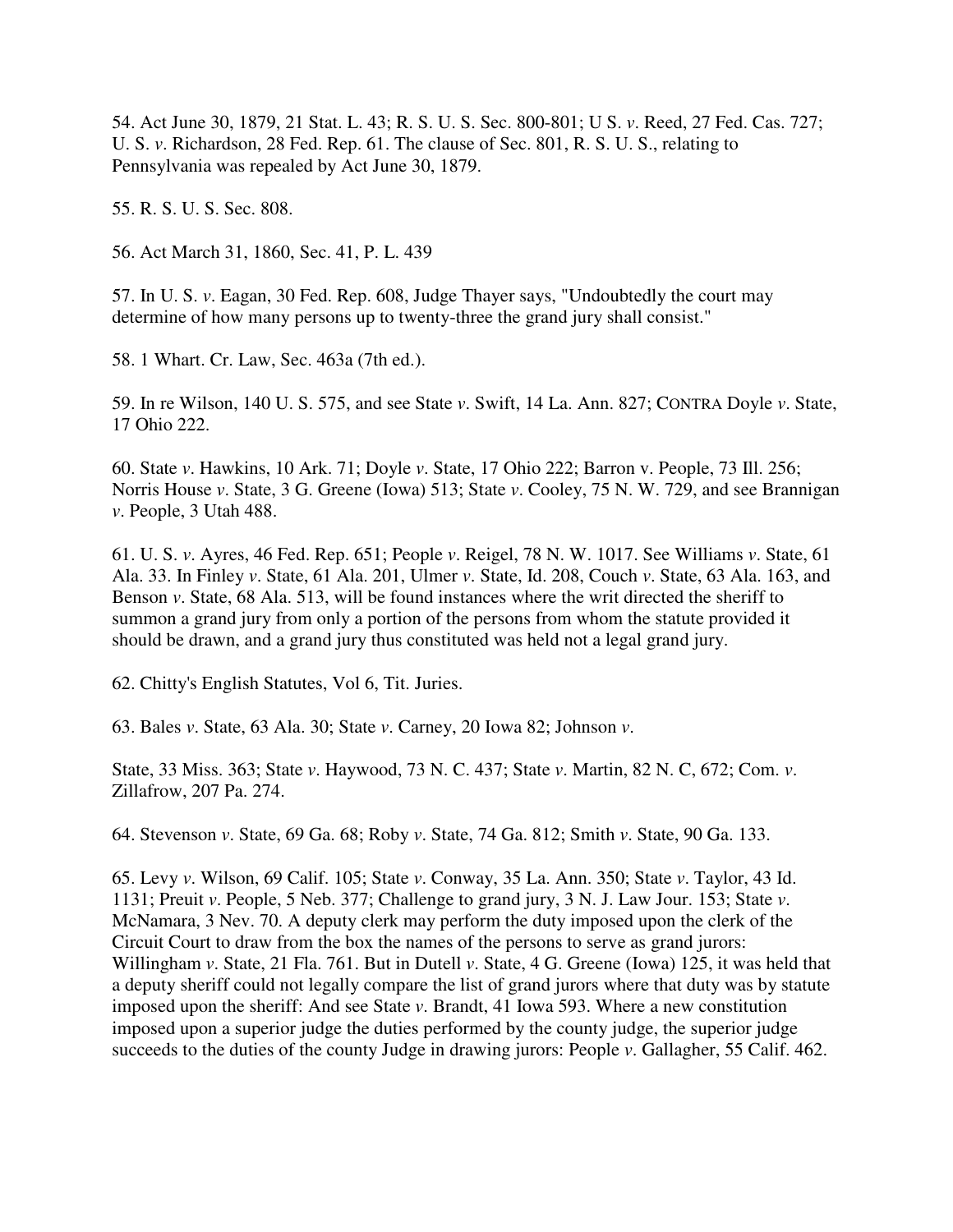66. Durrah *v*. State, 44 Miss. 789; Dolan *v*. People, 64 N. Y. 485; State *v* Krause, 1 Ohio, N. P. 91.

67. State *v*. Marsh, 13 Kan. 596; People *v*. Petrea, 92 N. Y. 128; People *v* Morgan, 95 N. W. 542.

67\*. 92 N. Y. 128.

68. State *v*. Williams, 5 Port. (Ala.) 130; Bruner *v*. Superior Court, 92 Calif. 239; Conner *v*. State, 25 Ga. 515; Com. *v*. Graddy, 4 Metcalf (Ky.) 223.

69. Dowling *v*. State, 5 Smedes & M. (Miss.) 664. The list of grand jurors returned by the sheriff is not evidence that such jurors are returned and qualified according to law: State *v*. Ligon, 7 Port (Ala.) 167. And see State *v*. Congdon, 14 R. I. 267.

70. 3 Colo. 325.

71. State *v*. Haynes, 54 Iowa 109; State *v*. McNeill, 93 N. C. 552 CONTRA Beason *v*. State, 34 Miss. 602.

72. Bracton — de legibus (Sir Travers Twiss ed.) Vol. 11, p. 235.

73. 2 Hawk. PI. C. Ch. 25, Sec. 16.

74. Id. Ch. 25, Sec. 19.

75. 1 Chitty Cr. Law, 307.

76. Id. 309.

77. 3 Inst. 33.

78. 2 Hawk. PI. C. Ch. 25, Sec. 28; 1 Chitty Cr. Law, 309: and see U. S. *v*. Hammond, 26 Fed. Cas. 99; Com. *v*. Smith, 10 Bush (73 Ky.) 476; State *v*. Jones, 8 Rob. (La.) 616; State *v*. Parks, 21 La. Ann. 251; State *v*. Rowland, 36 La. Ann. 193; Barney *v*. State, 12 Smedes & M. (Miss.) 68; State *v*. Duncan, 7 Yerg. (Tenn.) 271.

79. 4 Bl. Com. 302.

79\*. Chitty's English Statutes, Vol 6, Tit. Juries.

80. Act April 10, 1867, P. L. 62. The Act of April 20, 1858, Sec. 2, P. L. 354, which applies only to Philadelphia, provides that the grand jurors shall be "sober, healthy and discreet citizens."

81. Com. *v*. Clark, 2 Browne (Pa.) 325; Rolland *v*. Com., 82 Pa. 306; Com. *v*. Cosler, 8 Luz. Leg. Reg. (Pa.) 97.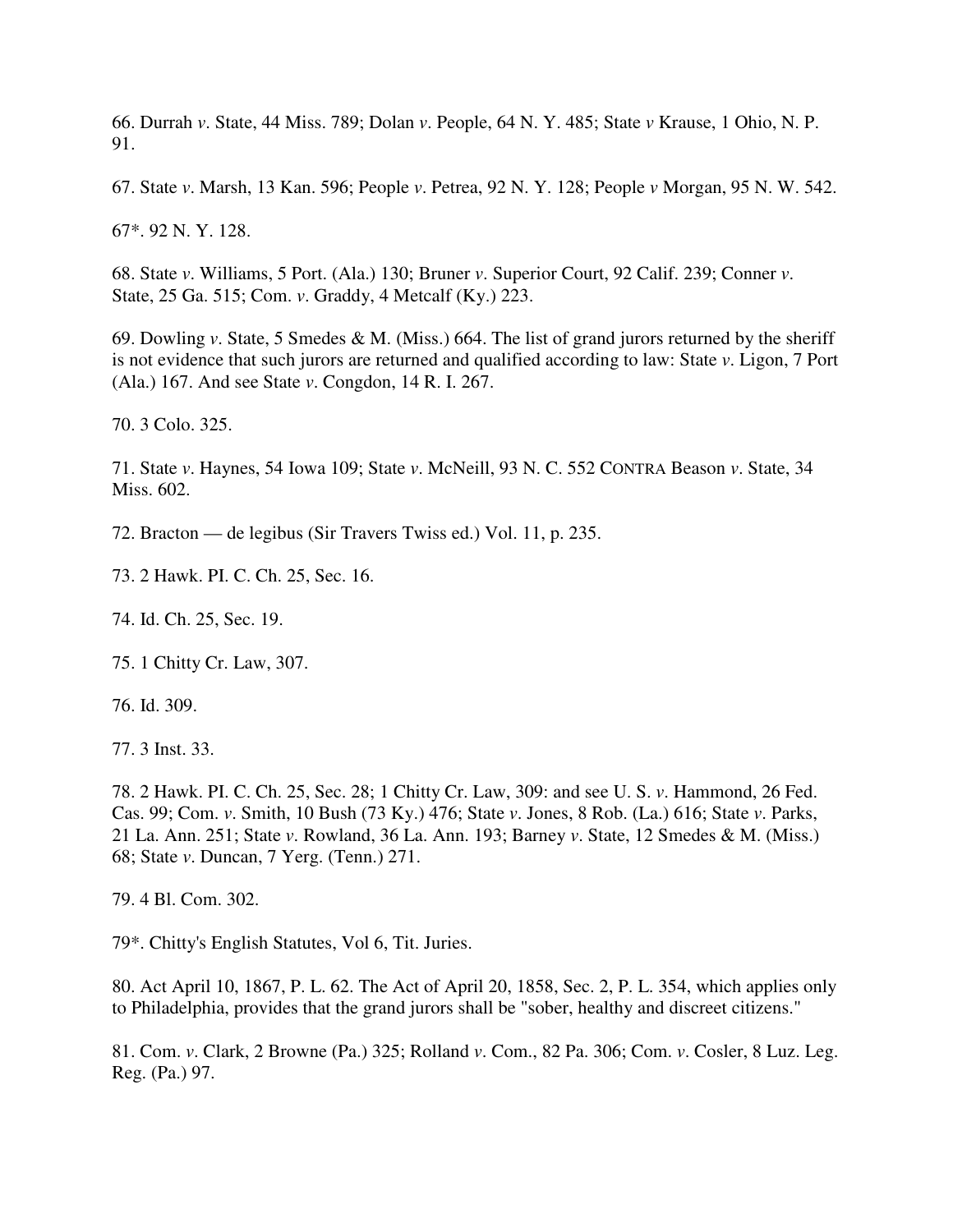82. Fowler *v*. State, 100 Ala. 96; State *v*. Herndon, 5 Blackf. (Ind.) 75; Wills *v*. State, 69 Ind. 286; State *v*. Rockafellow, 6 N. J. Law 332; State *v*. Motley, 7 Rich. Law (S. C.) 327; Moore *v*. Com. 9 Leigh. (Va.) 639; Com. *v*. Cunningham, 6 Gratt. (Va.) 695.

83. State *v*. Brown, 10 Ark. 78; State *v*. Brooks, 9 Ala. 9; Barney *v*. State, 12 Smedes & M. (Miss.) 68; Jackson *v*. State, 11 Tex. 261; Stanley *v*. State, 16 Tex. 557.

84. State *v*. Bryant, 10 Yerg. 527.

85. State *v*. Henderson, 29 W. Va. 147.

- 86. Palmore *v*. State, 29 Ark. 248.
- 87. State *v*. Williams, 35 S. C. 344.
- 88. State *v*. Liles, 77 N. C. 496; State *v*. Smith, 80 Id. 410. But see State *v*. Edens, 85 Id. 522.
- 89. State *v*. Smith, 80 N. C. 410.
- 90. State *v*. Thibodeaux, 48 La. Ann. 600.
- 91. Adams *v*. State, 28 Fla. 51.1; State *v*. Davis, 12 R. I. 492; State *v*. Congdon, 14 R. I. 267.
- 92. State *v*. Durham Fertilizer Co., 111 N. C. 658. But see Cubine *v*. State, 73 S. W. 396.

93. Harland *v*. Territory, 13 Pac. 453; Rumsey *v*. Territory, 21 Pac. 152.

94. R. S. U. S. Sec. 721. U. S. *v*. Clune, 62 Fed. Rep. 798.

95. R. S. U. S. Sec. 812; U. S. *v*. Reeves, 27 Fed. Cas. 750. But this can only be taken advantage of by challenge to the jurors before indictment found. It cannot be raised by motion to quash or plea in abatement.

96. R. S. U. S. Sec. 820. This provision was repealed by the Act of Congress, June 30, 1879, 21 Stat. L. 43, but the revision committee apparently by mistake included this provision in the Revised Statutes as Sec. 820, and it was re-enacted by Congress. U. S. *v*. Gale, 109 U. S. 65; U. S. *v*. Hammond, 26 Fed. Cas. 99.

97. And see Reich *v*. State. 53 Ga. 73; State *v*. Haynes, 54 Iowa, 109; State *v*. Guillory, 44 La. Ann. 317; Territory *v*. Harding, 6 Mont. 323; Territory *v*. Clayton, 8 Id. 1; Com. *v*. Cherry, 2 Va. Cas. 20. In State *v*. Cole, 17 Wis. 674, the juror was a qualified elector of Wisconsin, but was not a citizen of the United States.

98. 2 Hawk. PI. C. Ch. 43, Sec. 36; 2 Hale, P. C. 271; 1 Chitty Cr. Law 309; Bac. Abr. Juries E. 8; Trials per Pais (Giles Duncombe) Vol. 1, p. 246; 1 Whart. Cr. Law, Sec. 473, (7th ed.).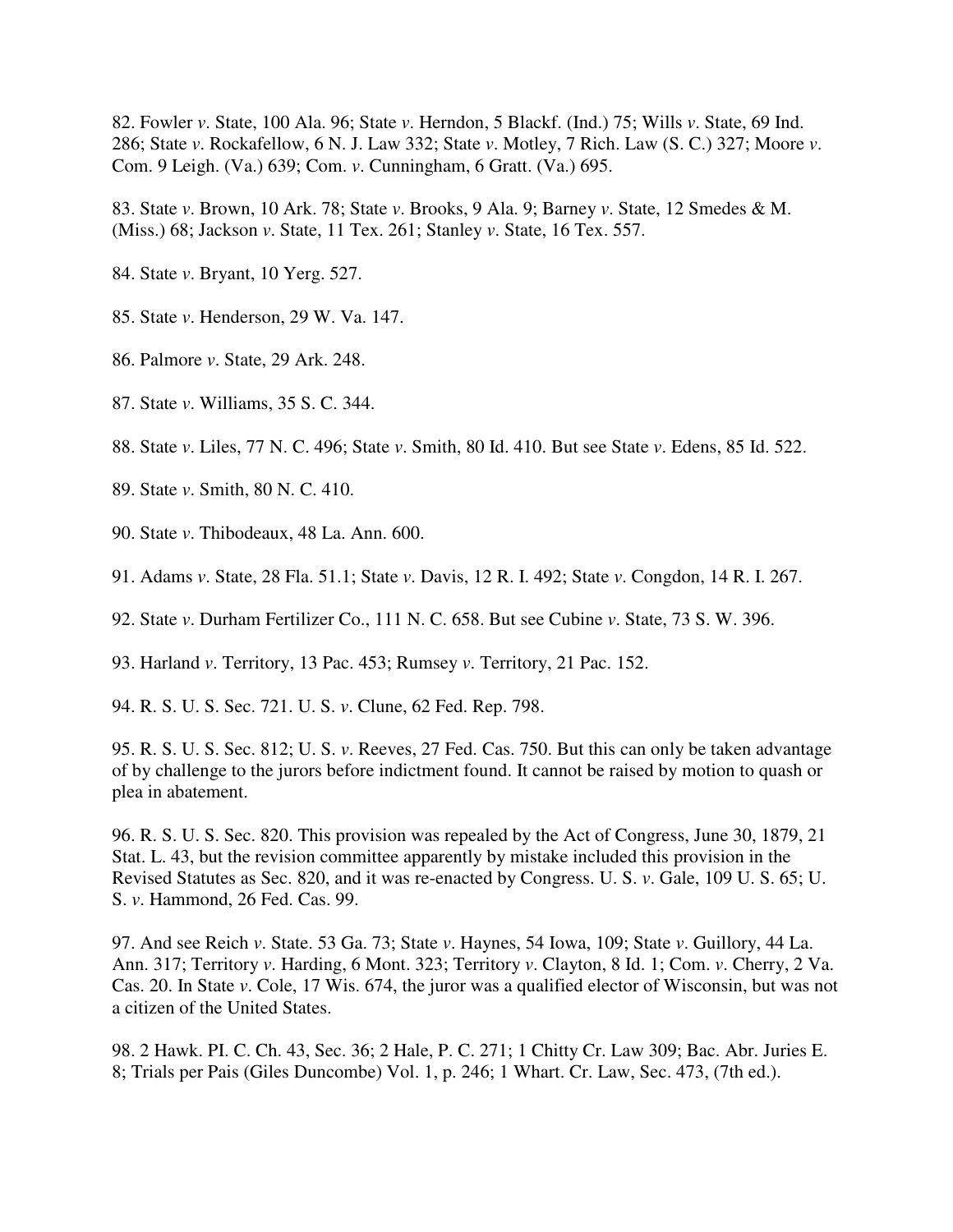99. 4 Bl. Com. 352; Res. *v*. Mesca, 1 Dall. 73; Roberts Digest of British Statutes, 346. The Act of April 14, 1834, Sec. 149, P. L. 366, provides that no jury de medietate shall be allowed in Pennsylvania. In the District of Columbia a foreigner is not entitled to be tried by a jury de medietate; U. S. *v*. McMahon, 26 Fed. Cas. 1131.

100. If the objection is not raised before the grand jurors are sworn, it cannot thereafter be availed of on a motion to set aside the indictment: Moses *v*. State, 58 Ala. 117; State *v*. Ingalls, 17 Iowa 8; State *v*. Pierce, 90 Id. 506; State *v*. Gibbs, 39 Id. 318; Bellair *v*. State, 6 Blackf. (Ind.) 104; State *v*. Hensley, 7 Blackf. (Ind.) 324; State *v*. Welch, 33 Mo. 33; State *v*. Rickey, 10 N. J. Law 83; Lienberger *v*. State, 21 S. W. 603; State *v*. Ames, 96 N. W. 330. See People *v*. Borgstrom, 178 N. Y. 254. Under Code Sec. 2375 of Miss., objections to the qualifications of grand jurors must be made before they are empaneled; they cannot be made afterward. The Texas code of Cr. Proc. 1895, Sec. 397, contains the same provision: Barber *v*. State, 46 S. W. 233; Carter *v*. State, 46 Id. 236. And see as to Mississippi Head *v*. State. 44 Miss. 731; Dixon *v*. State, 20 So. 839.

101. See generally cases in Note 148, page 73.

102. In Alabama by Code Sec. 4445, it is provided that no objection shall be made to any indictment on a ground going to the formation of the grand jury except that the jurors were not drawn in the presence of the proper officers. See Boulo *v*. State, 51 Ala. 18; Weston *v*. State, 63 Id. 155; Phillips *v*. State, 68 Id. 469; Billingslea *v*. State, Id. 486; Murphy *v*. State, 86 Ala. 45. In Linehan *v*. State, 21 So. 497, it was held that this provision was not repealed by the Act of February 28, 1887, regulating the drawing and formation of grand juries. And see Compton *v*. State, 23 So. 750; Stoneking *v*. State, 24 So. 47. The Act of February 21, 1887, was repealed by the Act of March 2, 1901: Edson *v*. State, 32 So. 308.

103. People *v*. Romero, 18 Calif. 89; State *v*. Osborne, 61 Iowa 330; State *v*. Warner, 165 Mo. 399; People *v*. Wintermute, 46 N. W. 694.

104. People *v*. Borgstrom, 178 N. Y. 254. In People *v*. Romero, 18 Calif. 89, Judge Baldwin said in his opinion reversing the judgment of the court below: "If the prisoner were refused the privilege of challenging the grand jury in and by the Court of Sessions, the indictment is insufficient and worthless; it is not, in other words, a legal indictment, because not found by a body competent to act on the case; but to have this effect, the prisoner must have applied for leave or requested permission to appear and challenge the jury. It was not the duty of the Court of Sessions to bring him into court for the purpose of exercising this privilege. It is the prisoner's business to know when the court meets, and if he desires to challenge the jury, to apply, if in custody, to the court, to be brought into court for that purpose; and if he fails to do this, he waives his privilege of excepting to the panel or any member."

105. U. S. *v*. Gale, 109 U. S. 65; Gibbs *v*. State, 45 N. J. Law 379; Territory *v*. Young, 2 N. Mex. 93; Huling *v* State, 17 Ohio St. 583; Reed *v*. State, 1 Tex. App. 1; Green *v*. State, Id. 82; Van Hook *v*. State, 12 Tex. 252; State *v*. White, 17 Tex. 242; Cook *v*. Territory, 4 Pac. 887; Stanley *v*. U. S. 33 Pac. 1025. In some States it is now provided by statute that no challenge to the panel shall be allowed: State *v*. Davis, 41 Iowa 311; Carpenter *v*. People, 64 N. Y. 483; People *v*.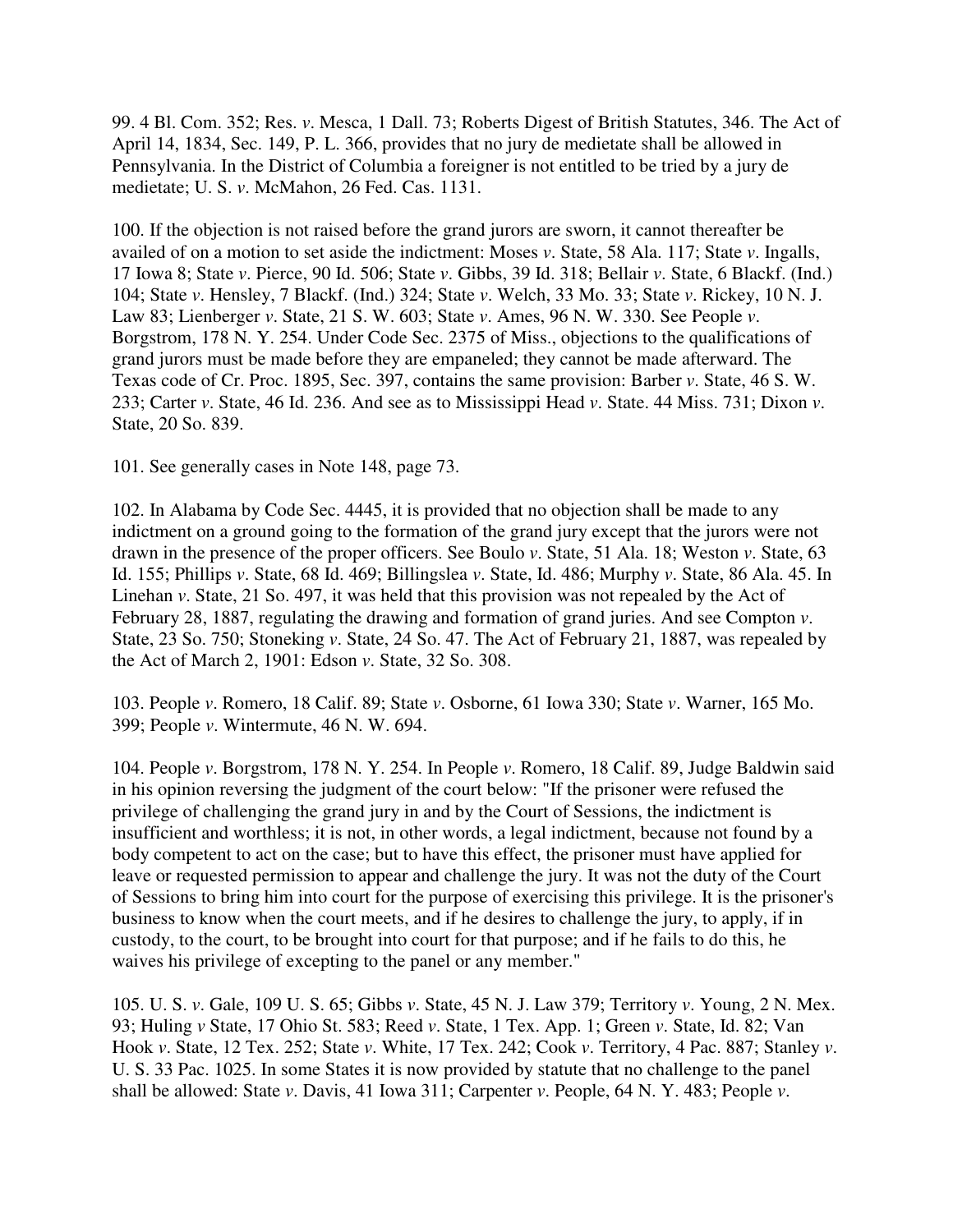Borgstrom, 178 N. Y. 254; State *v*. Fitzhugh, 2 Ore. 227. And see People *v*. Reigel, 78 N. W. 1017.

106. Rolland *v*. Com., 82 Pa. 306; Delaware River Road, 5 Dist. Rep. (Pa.) 694; In re Bridge in Nescopeck, 3 Luz. Leg. Reg. (Pa.) 196; State *v*. Herndon, 5 Blackf. (Ind.) 75.

107. Wells *v*. State, 94 Ala. 1; State *v*. Howard, 10 Iowa 101; Clare *v*. State, 30 Md. 163; Avirett *v*. State, 76 Md. 510; Green *v*. State, I Tex. App. 82. See also cases in note 108. CONTRA People *v*. Jewett, 3 Wend. (N. Y.) 314, where it appeared the jurors selected were in every respect qualified. And see People *v*. Petrea, 92 N. Y. 128.

108. Brown *v*. Com., 73 Pa. 321; Id. 76 Pa. 319; Rolland *v*. Com., 82 Pa. 306; Ins. Co. *v*. Adams, 110 Pa. 553; Klemmer *v*. R. R. Co., 163 Pa. 521; Com. *v*. Delamater, 2 Dist. Rep. (Pa.) 562.

109. U. S. *v*. Antz, 16 Fed. Rep. 119; Com. *v*. Salter, 2 Pears. (Pa.) 461; U. S. *v*. Reed, 27 Fed. Cas. 727; Freel *v*. State, 21 Ark. 212; Williams *v*. State 69 Ga. 11; Dixon *v*. State, 3 Iowa 416; State *v*. Howard, 10 Id. 101; State *v*. Beckey, 79 Id. 368; State *v*. Texada, 19 La. Ann. 436; State *v*. Underwood, 28 N. C. 96; State *v*. Duncan, Id. 98; State *v*. Hart, 15 Tex. App. 202; Whitehead *v*. Com., 19 Gratt. (Va.) 640; State *v*. Cameron, 2 Chand. (Wis.) 172. CONTRA People v. Fitzpatrick, 30 Hun. (N. Y.) 493; People *v*. Hooghkerk, 96 N. Y. 149.

110. Edmonds *v*. State, 34 Ark. 720.

111. Com. *v*. Chauncey, 2 Ashm. (Pa.) 101.

112. State *v*. Bradley, 32 La. Ann. 402; Campbell *v*. Com., 84 Pa. 187; Kendall *v*. Com., 19 S. W. 173. And see State *v*. Flint, 52 La. Ann. 62. An indictment will not be quashed nor will judgment be arrested in a capital case upon the ground that although the jury commissioners had taken the oath of office prescribed by the Constitution before entering upon their duties, it had not been filed in the prothonotary's office as provided by the Constitution: Com. *v*. Valsalka, 181 Pa. 17.

113. Neal *v*. Delaware, 103 U. S. 370; Carter *v*. Texas, 177 U. S. 442; Whitney *v*. State, 59 S. W. 895; Rogers *v*. Alabama, 192 U. S. 226.

114. Dixon *v*. State, 20 So. 839.

115. Com. *v*. Wright, 79 Ky. 22.

116. Com. *v*. Lippard, 6 S. & R. 395. And see Com. *v*. Valsalka, 181 Pa. 17; U. S. *v*. Greene, 113 Fed. Rep. 683.

117. Ex Parte McCoy, 64 Ala. 201; State *v*. Champeau, 52 Vt. 313. And see State *v*. Skinner, 34 Kan. 256; State *v*. Donaldson, 43 Kan. 431.

118. Long *v*. State, 103 Ala. 55.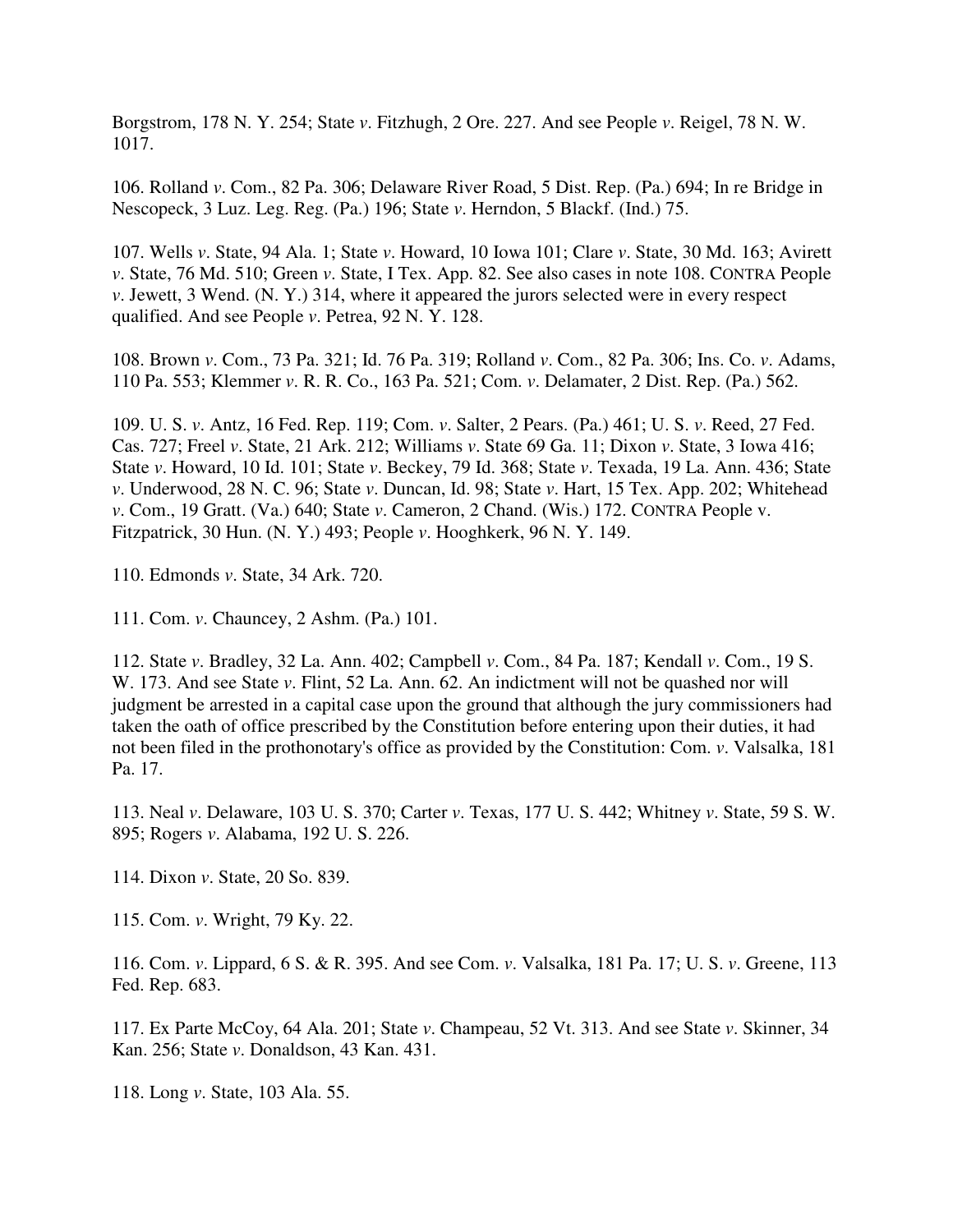119. State *v*. Wilcox, 104 N. C. 847.

120. State *v*. Clifton, 73 Mo. 430.

121. Johnson *v*. State, 33 Miss. 363; State *v*. Mellor, 13 R. I. 666.

122. Downs *v*. State, 78 Md. 128.

123. People *v*. Southwell, 46 Calif. 141; People *v*. Goldenson, 76 Id. 328; U. S. *v*. Blodgett, 35 Ga. 336; Dixon *v*. State, 3 Iowa 416; Barney *v*. State, 12 Smedes & M. (Miss.) 68; Chase *v*. State, 46 Id. 683; People *v*. Jewett, 3 Wend. (N. Y.) 314; Huling *v*. State, 17 Ohio St. 583; State *v*. Jacobs, 6 Tex. 99; Van Hook *v*. State, 12 Id. 252; State *v*. White, 17 Tex. 242; Reed *v*. State, 1 Tex. App. 1; Green *v*. State, Id. 82; Smith *v*. State, Id. 133; Cook *v*. Territory, 4 Pac. 887.

124. McClary *v*. State, 75 Ind. 260.

125. State *v*. Gillick, 10 Iowa 98; Hart *v*. State, 15 Tex. App. 202.

126. 1 Whart. Cr. Law 468; Carter *v*. Texas, 177 U. S. 442; Wilson *v*. People, 3 Colo, 325; Miller *v*. State, 69 Ind. 284; Pointer *v*. State, 89 Ind. 255; State. *v*. Belvel, 89 Iowa 405; State *v*. Kouhns, 103 Id. 720; State *v.* Herndon, 5 Blackf. (Ind.) 75; State *v*. Texada, 19 La. Ann. 436; State *v*. Hoffpauer, 21 Id. 609; State *v*. Watson, 31 Id. 379; State *v*. Thomas, 19 Minn. 484; Clare *v*. State, 30 Md. 163; State *v*. Welch, 33 Mo. 33; People *v*. Robinson, 2 Parker Cr. Rep. (N. Y.) 235; State *v*. Sears, 61 N. C. 146; Com. *v*. Freeman, 166 Pa. 332; Com. *v*. Shew, 8 Pa. Dist. Rep. 484; State *v*. Jeffcoat, 26 S. C. 114; Thomason *v*. State, 2 Tex. App. 550. Under Texas Code, the proper time to object to the array is before the grand jurors have been interrogated as to their qualifications: Reed *v*. State, 1 Tex. App. 1; Grant *v*. State, 2 Id. 163. An objection to the manner of empaneling cannot be made after indictment found: Carter *v*. State, 46 S. W. 236.

127. 25 Fed. Cas. 213. And sec People *v*. Moice, 15 Calif. 329; People *v*. Arnold, Id. 476; State *v*. Howard, 10 Iowa 101.

128. U. S. *v*. Gale, 109 U. S. 65.

129. Carter *v*. Texas, 177 U. S. 442; Wolfson *v*. U. S., 101 Fed. Rep. 430; U. S. *v*. Reeves, 27 Fed. Cas. 750; U. S. *v*. Jones, 31 Fed. Rep. 725; U. S. *v*. Hammond, 26 Fed. Cas. 99; U. S. *v*. Blodgett. 30 Fed. Cas. 1157; Agnew *v*. U. S., 165 U. S. 36; U. S. *v*. Palmer, 27 Fed. Cas. 410.

130. People *v*. Beatty, 14 Calif. 566; People *v*. Hidden, 32 Id. 445: People *v*. Geiger, 49 Id. 643; Turner *v*. State, 78 Ga. 174; Musick *v*. People, 40 Ill. 268; Mershon *v*. State, 51 Ind. 14; Dixon *v*. State, 3 Iowa 416; State *v*. Hinkle, 6 Id. 380; State *v*. Ostrander, 18 Id. 435; State *v*. Reid, 20 Id. 413; State *v*. Gibbs, 39 Id. 318; State *v*. Ruthven, 58 Id. 121; Logan *v*. State, 50 Miss. 269; Patrick *v*. State, 16 Neb. 330; Territory *v*. Clayton, 19 Pac. 293.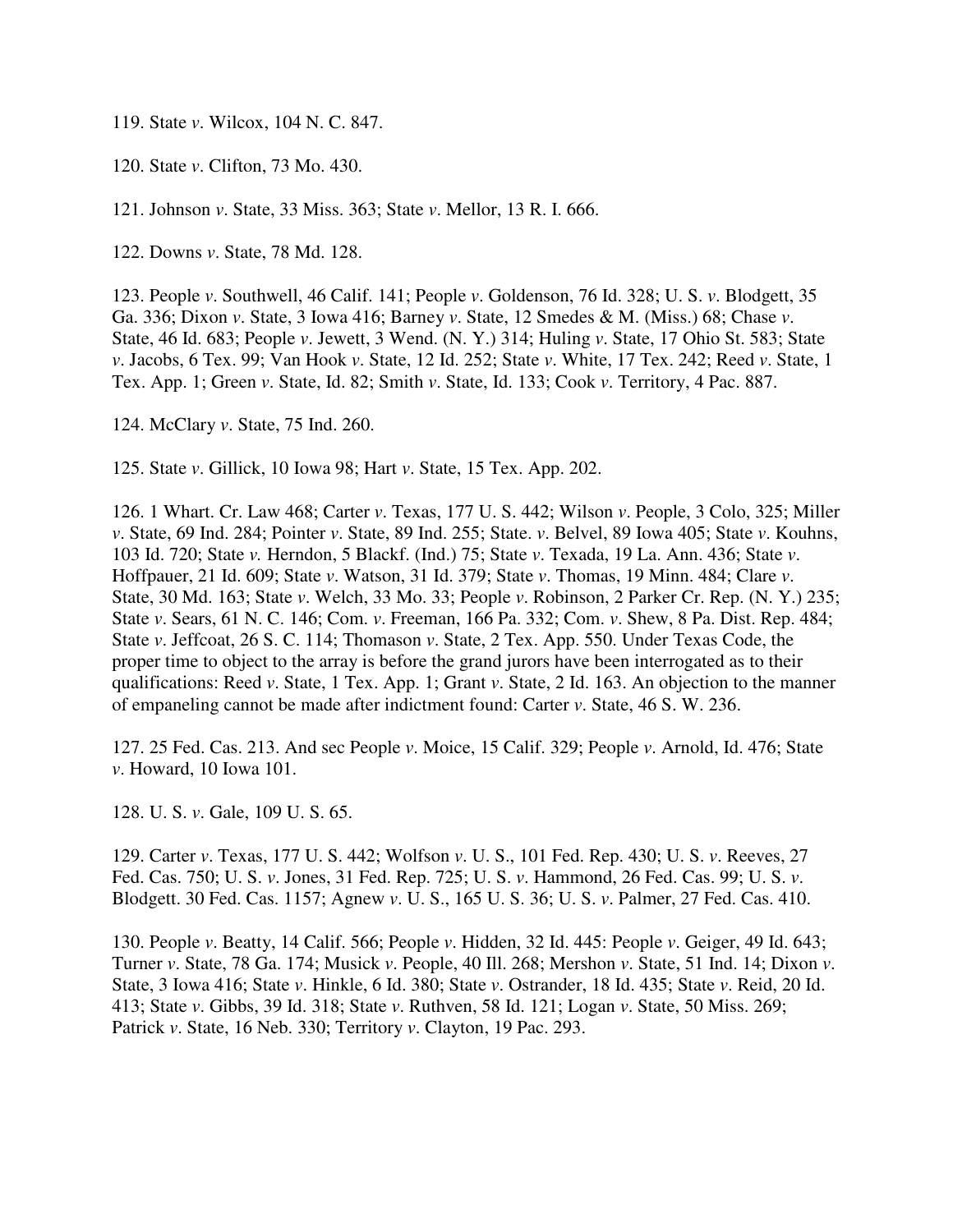131. U. S. *v*. Richardson, 28 Fed. Rep. 61; U. S. *v*. Rondeau, 16 Fed. Rep. 109; People *v*. Simmons, 119 Calif. 1; McElhanon *v*. People. 92 Ill. 369; State *v*. Furco, 51 La. Ann. 1082; Foust *v*. Com., 33 Pa. 338; Rolland *v*. Com., 82 Pa. 306; Bowen *v*. State, 24 So. 551.

132. Palmore *v*. State, 29 Ark. 248. And see People *v*. Glen, 173 N. Y. 395, where the court in discussing the effect of the words *but in no other* except the two instances specified in Sec. 313 of the Code of Criminal Procedure says: "That the legislature has the undoubted right to regulate mere matters of procedure in all actions and proceedings, both criminal and civil, is too well established to require either discussion or citation of authority. But it is equally clear that no legislative enactment can be permitted to deprive the citizen of any of his constitutional rights."

133. 2 Hawk. PI. C. c. 25, Sec. 16; I Chitty Cr. L. 309; Hudson *v*. State, 1 Blackf. (Ind.) 317; Thayer *v*. People, 2 Doug. (Mich.) 417. And see State *v*. Davis, 22 Minn. 423.

134. State *v*. Chambers, 87 Iowa 1.

135. Keitler *v*. State, 4 G. Greene (Iowa) 291.

136. Challenge to Grand Jury, 3 N. J. Law Jour. 153. But see CONTRA as to Iowa, where in the case of Keitler *v*. State, 4 G. Greene 291, Greene, J., said: "While the Code expressly confers the right of challenge upon the defendant, it is entirely silent as to the state or private prosecutor, and hence it must be inferred that the object of the law was to limit this right exclusively to defendants."

137. State *v*. Gut, 13 Minn, 341.

138. Ross *v*. State, 1 Blackf. (Ind.) 390; Maher *v*. State, 3 Minn. 444; State *v*. Hinckley, 4 Id. 345; State *v*. Hoyt, 13 Id. 132; Kemp *v*. State, 11 Tex. App. 174; Brown *v*. State, 32 Tex. Cr. Rep. 119; Webb *v*. State, 40 S. W. 989; Barber *v*. State, 46 S. W. 233; Barkmann *v*. State, 52 S. W. 69. See Reed *v*. State, 1 Tex. App. 1; State *v*. Taylor, 171 Mo. 465; Territory *v*. Ingersoll, 3 Mont. 454.

139. Maher *v*. State, 3 Minn. 444; State *v*. Hinckley, 4 Id. 345; State *v*. Taylor, 171 Mo. 465; Kemp *v*. State, 11 Tex. App. 174; Barber *v*. State, 46 S. W. 233; Barkmann *v*. State, 52 S. W. 69.

140. Challenge to Grand Jury, 3 N. J. Law Jour. 153.

141. Russell *v*. State, 33 Ala. 366.

142. People *v*. Phelan, 123 Calif. 551.

143. State *v*. Hughes, 1 Ala. 655. And see People *v*. Manahan, 32 Calif. 68.

144. State *v*. Brooks, 9 Ala. 9; State *v*. Adams, 20 Iowa 486; Slagel *v*. Com., 5 Ky. Law. Rep. 545; State *v*. Stunkle, 41 Kan. 456; State *v*. Quimby, 51 Me. 395; State *v*. Wright, 53 Me. 328; Owens *v*. State, 25 Tex. App. 552. And see the cases cited in note 146.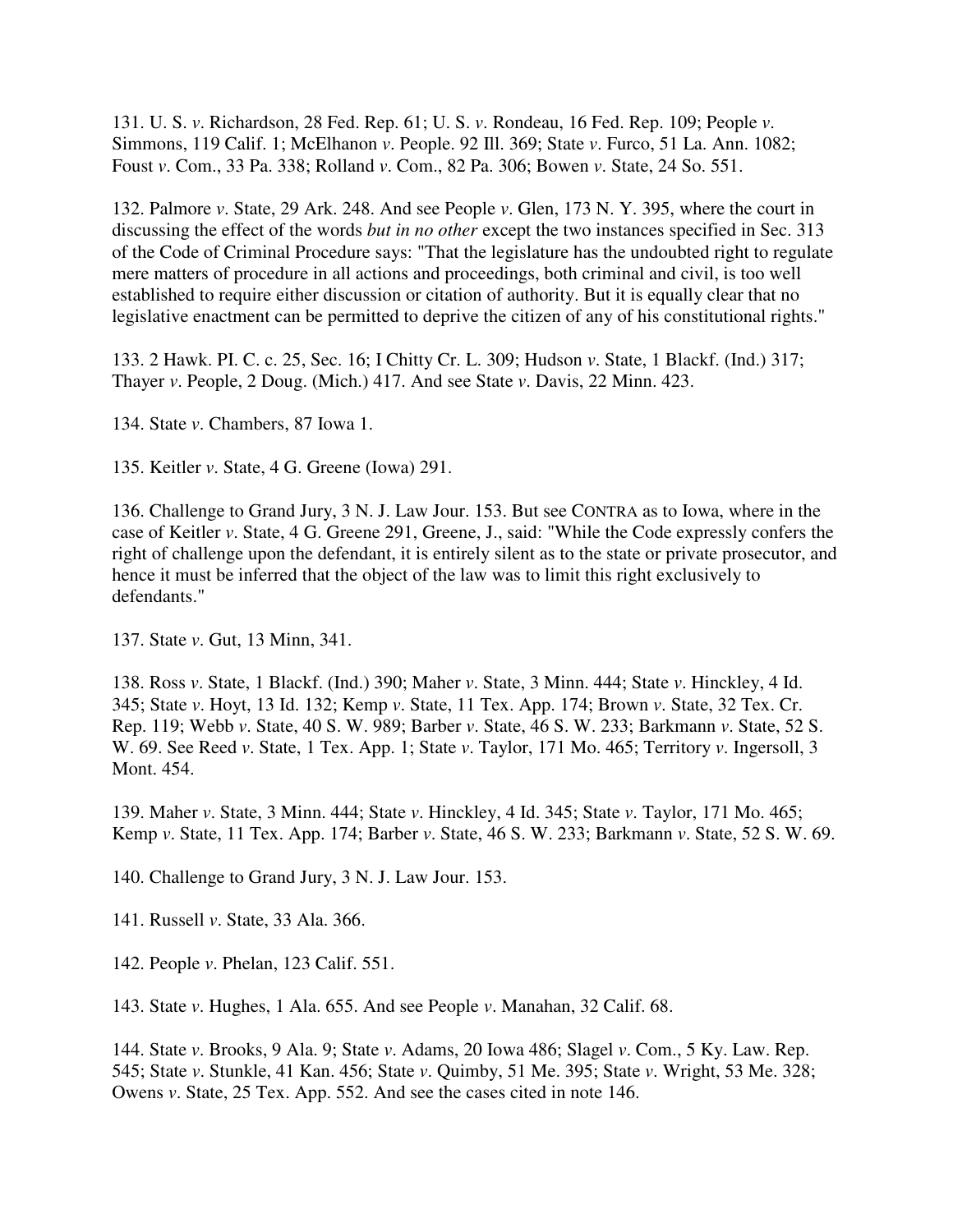145. Kitrol *v*. State, 9 Fla. 9. The decision in this case was rested wholly upon the words of the statute, Forward, J., saying:

"Had the statute ended where it says '*shall he liable to serve*,' then we might with propriety say, the statute leaves it a question of privilege with the Juror; but the statute goes further; it declares that such persons are *competent* jurors, &c. It follows that if such persons are competent, others not possessed of such qualifications are not competent.

"It was evidently the intention of the legislature to secure, for the protection of the citizen whose rights might be affected, a grand jury composed of members possessing certain qualifications, *defined by the law*. In giving this statute such a construction we carry out that intention. We are therefore of the opinion that a person *over sixty years* of age is not, under the statute, a *competent* grand juror."

146. Spigener *v*. State, 62 Ala. 383; Loeb *v*. State, 75 Ga. 258; Carter *v*. State, Id. 747; Jackson *v*. State, 76 Ga. 551; Davidson *v*. People, 90 Ill. 221 State *v*. Miller, 2 Blackf. (Ind.) 35; Booth *v*. Com., 16 Gratt. (Va.) 519; State *v*. Edgerton, 69 N. W. 280.

147. U. S. *v*. Williams, 28 Fed. Cas. 666.

148. Crowley *v*. United States, 194 U. S. 461; State *v*. Herndon, 5 Blackf. (Ind.) 75; State *v*. Griffice, 74 N. C. 316; McTigue *v*. State, 63 Tenn. 313. In the following cases it was held that the objection must be made before indictment found: State *v*. Hamlin, 47 Conn. 95; State *v*. Felter, 25 Iowa 67; State *v*. Harris, 38 Id. 242; Com. *v*. Smith, 9 Mass. 107; Lacey *v*. State, 31 Tex. Cr. Rep. 78; People *v*. Jewett, 3 Wend. (N. Y.) 314. This ruling, however, was criticized in Newman *v*. State, 14 Wis. 393, Judge Cole saying: "We think these cases are unsound in reason and principle; and that the current of authorities is the other way."

149. Rolland *v*. Com., 82 Pa. 306; Com. *v*. Cosler, 8 Luz. Leg. Reg. 97; Com. *v*. Craig, 19 Pa. Sup. Ct. 81; U. S. *v*. Jones, 31 Fed. Rep. 725; U. S. *v*. White, 28 Fed. Cas. 572; State *v*. Ames, 96 N. W. 330.

150. R. S. U. S. Sec. 820.

151. U. S. *v*. Hammond, 26 Fed. Cas. 99.

152. R. S. U. S. Sec. 812. For a similar ruling under Rev. St. 5164 of Ohio see Roth *v*. State, 3 Ohio Cir. Ct. Rep. 59, where upon issue joined on plea in abatement the court excluded defendant's evidence showing that a grand juror had previously served within two years from the time at which the indictment was found. The Circuit Court on appeal held this to be error and reversed the judgment of the lower court. See State *v*. Elson, 45 Ohio St. 648; State *v*. Ward, 60 Vt. 142.

153. U. S. *v*. Reeves, 27 Fed. Cas. 750. In Roth *v*. State, 3 Ohio Cir. Ct. Rep. 59, the appellate court sustained the objection to the indictment that a grand juror had served as a petit juror within two years in violation of the Ohio statute. The point that the question should have been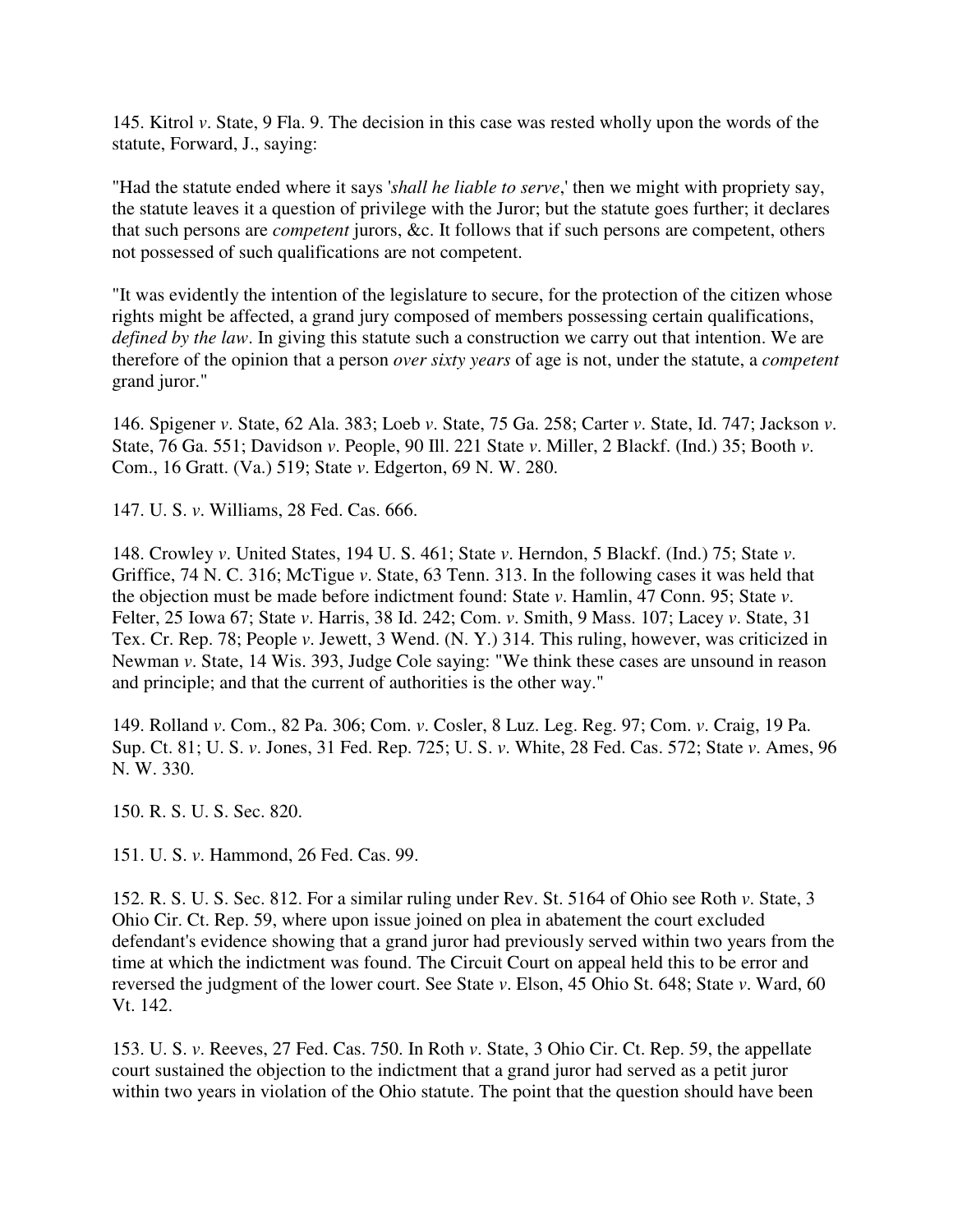raised by challenge and that it could not be raised by plea in abatement does not seem to have been considered in this case. CONTRA U. S. *v*. Clark, 46 Fed. Rep. 633; State *v*. Brown, 28 Ore. 147.

154. U. S. *v*. Reed, 27 Fed. Cas. 727; U. S. *v*. Clune, 62 Fed. Rep. 798.

155. 194 U. S. 461. In this case Mr. Justice Harlan discusses in an admirable manner the question as to when a plea in abatement may be filed.

156. But see contra Sheridan's Trial, 31 How. St. Tr. 567.

157. The challenge must be made before the grand jury is sworn: State *v*. Ames, 96 N. W. 330. In the case of State *v*. Hamlin, 47 Conn. 95, it was doubted whether the members of a grand jury could be challenged for favor before they were sworn.

158. U. S. *v*. Aaron Burr, 25 Fed. Cas. 55.

159. Thompson & Merriam on Juries, Sec. 513.

160. Supra. 10.

161. 31 How. St. Tr. 567.

162. Collins *v*. State, 31 Fla. 574; and see State *v*. Perry, 29 S. E. 384.

163. State *v*. Wilcox, 104 N. C. 847.

164. Jones *v*. State, 2 Blackf. (Ind.) 475; Gross *v*. State, 2 Ind. 329.

165. U. S. *v*. Reynolds, I Utah 226.

166. Com. *v*. Clarke, 2 Browne (Pa.) 325; U. S. *v*. White, 28 Fed. Cas. 572; U. S. *v*. Aaron Burr, 25 Fed. Cas. 55; U. S. *v*. Jones, 31 Fed. Rep. 725; U. S. *v*. Clune, 62 Fed. Rep. 798; State *v*. Hamlin, 47 Conn. 95; State *v*. Hinkle, 6 Iowa 380; State *v*. Gillick, 7 Id. 287; State *v*. Osborne, 61 Id. 330; State *v*. Shelton, 64 Id. 333; State *v*. Billings, 77 Id. 417; People *v*. Jewett, 3 Wend. (N. Y.) 314; In re Annexation to Borough of Plymouth, 167 Pa. 612. CONTRA State v. Clarissa, 11 Ala. 57; People *v*. District Court, 29 Colo. 83; Musick *v*. People, 40 Ill. 268; Com. *v*. Woodward, 157 Mass. 516. In Betts *v*. State, 66 Ga. 508, in delivering the opinion of the court, Speer, J., said: "To hold that a grand juror was subject to challenge *propter affectum* would lead to endless embarrassments in criminal proceedings. We presume it rarely occurs that a crime, especially of great magnitude, does not elicit an expression of opinion from that class of citizens who make up the grand jury; to allow this expression to disqualify and vacate an indictment would entail endless delay and embarrassment in the prosecution of crime, and too often secure immunity to the criminal."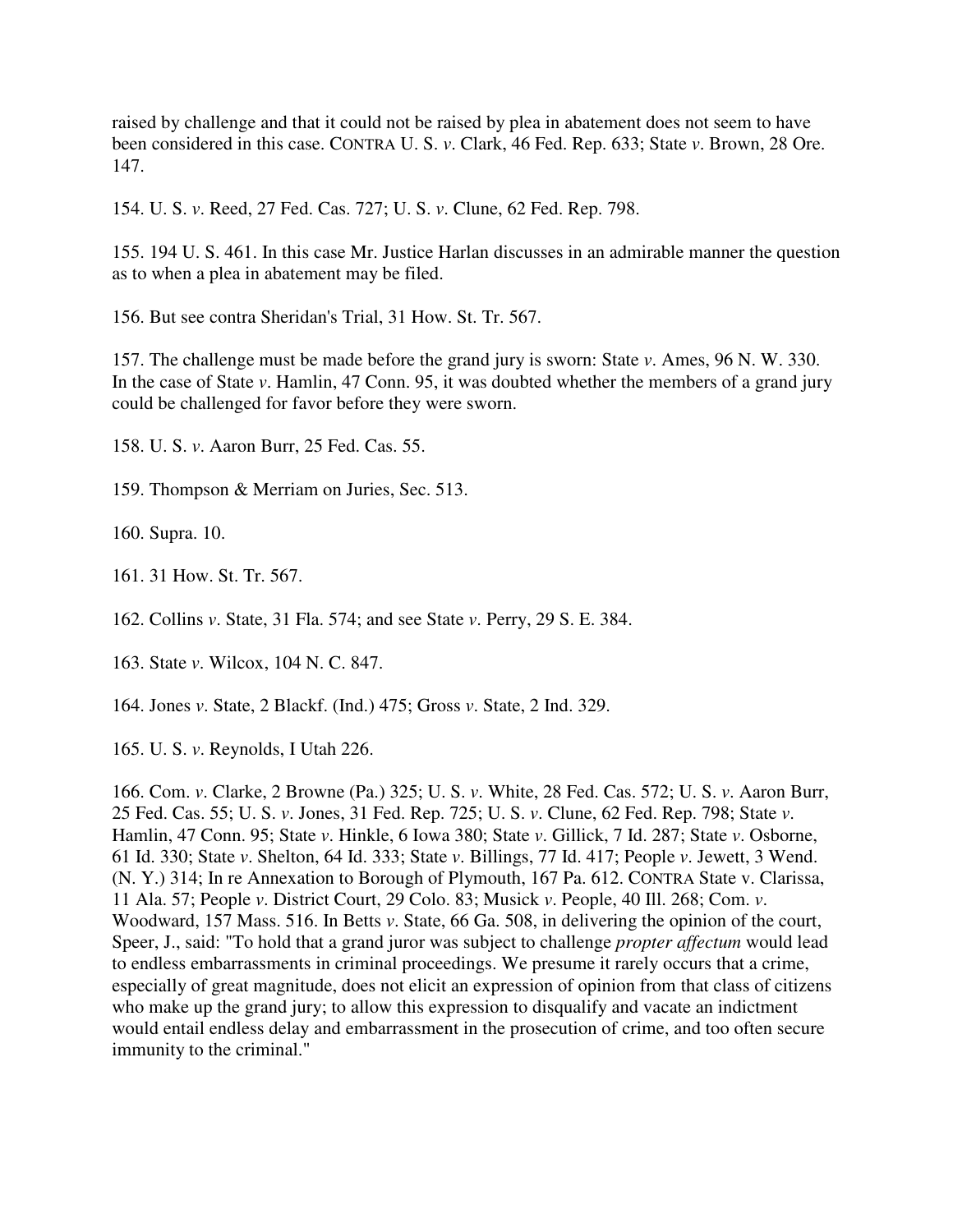The Supreme Court of Georgia, however, appears to have weakened in this view in the next year, since in the cases of Williams *v*. State, 69 Ga. 11 and Lee *v*. State, Id. 705, the court intimated that if a defendant could except to a grand juror at all on the ground that he had formed and expressed an opinion, it should be done before a true bill was found.

167. The prosecutor is disqualified by statute to act as a grand juror: State *v*. Holcomb, 86 Mo. 371; State *v*. Williamson, 106 Mo. 162; State *v*. Millain, 3 Nev. 409; People *v*. Smith, 76 N. W. 124.

168. Rolland *v*. Com., 82 Pa. 306; Delaware River Road, 5 Dist. Rep. (Pa.) 694; In re Bridge in Nescopeck, 3 Luz. Leg. Reg. (Pa.) 410; In re County Bridge, 3 Luz. Leg. Reg. (Pa.) 196; Fisher *v*. State, 93 Ga. 309. But see State *v*. Brainerd, 56 Vt. 532.

169. Supra. 63, 64, note 97.

170. Supra. 63.

171. State *v*. Bleekley, 18 Mo. 428. Supra. 62.

172. Supra. 62.

173. U. S. *v*. Eagan, 30 Fed. Rep. 608.

174. U. S. *v*. Belvin, 46 Fed. Rep. 381; U. S. *v*. Williams, 28 Fed. Cas. 666; In re Tucker, 8 Mass. 286. CONTRA People *v*. Smith, 76 N. W. 124. In 1 Whart. Cr. Law, Sec. 469, the ruling as set forth in the text is severely criticised. But while it is true that if the accuser corruptly causes himself to be placed upon the grand jury a challenge should be sustained and the panel purged, yet if he was returned without his agency or instigation, the challenge should not be sustained, for as a lawful member of that body a presentment could be made upon knowledge which he might communicate to them.

175. Com. *v*. Bradney, 126 Pa. 199; Penna. Act April 16, 1840, Sec. 6, P. L. 411; and see State *v*. New fane, 12 Vt. 422.

176. U. S *v*. Palmer, 27 Fed. Cas. 410; State *v*. Chairs, 68 Term. 196.

177. Com. *v*. Rudd, 3 Ky. Law Rep. 328; Com. *v*. Pritchett, 74 Ky. 277; Owens *v*. State, 23 Tex. App. 552; Com. *v*. Strother, 1 Va. Cas. 186.

178. Com. *v*. Hayden, 163 Mass. 453.

179. Musick *v*. People, 40 Ill. 268. See Com. *v*. Craig, 19 Pa. Superior Ct. 81.

180. Koch *v*. State, 32 Ohio St. 353.

181. U. S. *v*. Benson, 31 Fed. Rep. 896; State *v*. Harris, 97 N. W. 1093.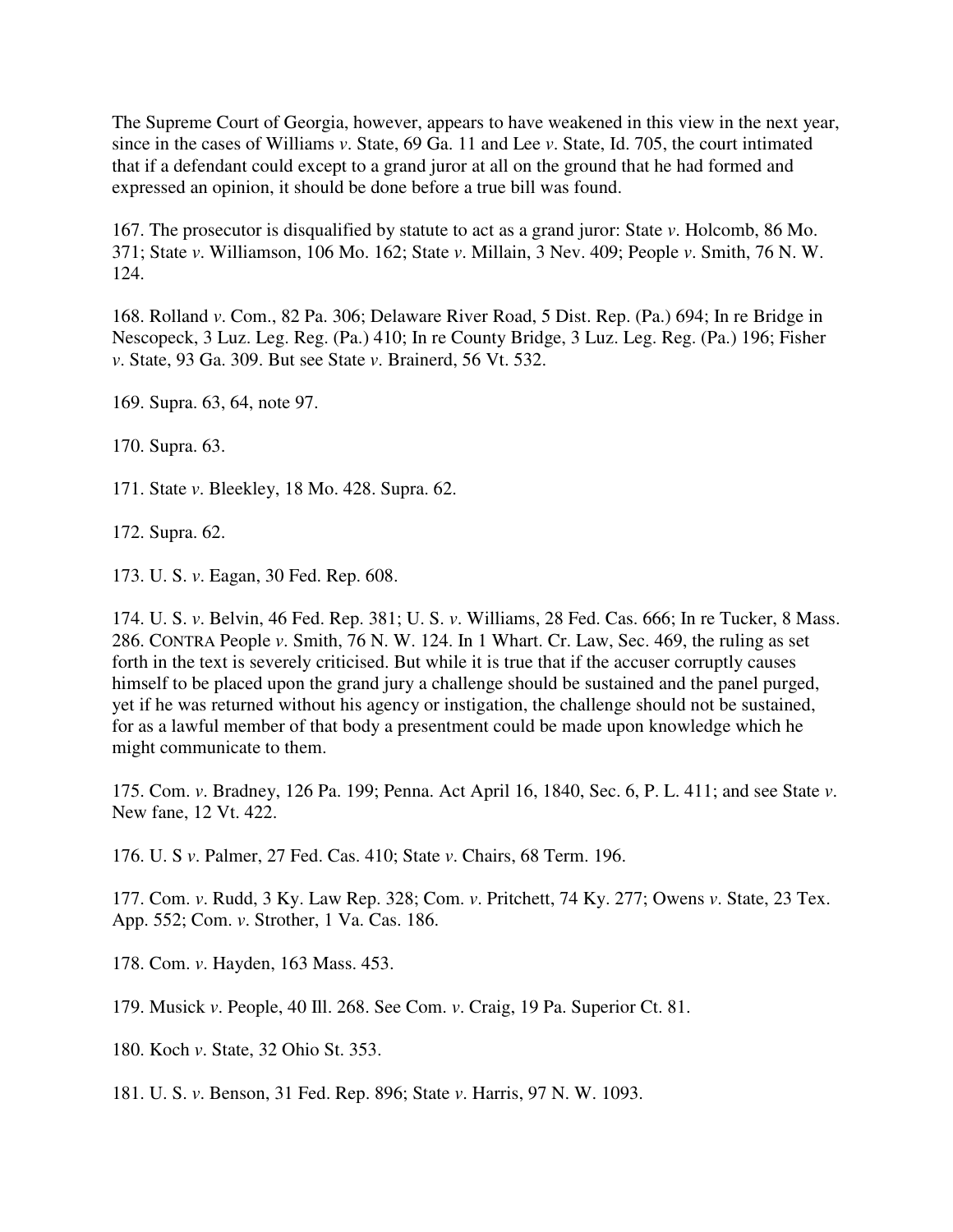182. State *v*. Hinkle, 6 Iowa 380; State *v*. Shelton, 64 Id. 333; State *v*. Billings, 77 Id. 417.

183. State *v*. Billings, 77 Iowa 417.

184. In State *v*. Osborne, 61 Iowa, 330, this question arose under Section 4261 of the Code and was considered at length by Beck, J., who says: "In the absence of any statute so providing, the prisoner ought to be permitted to exercise the right to challenge the jurors at any time before they consider the case, upon information gained that they are lawfully subject to challenge on account of matters arising after a prior challenge had been made. A different rule would defeat the very purpose of the statute, namely, to secure a fair and unprejudiced grand jury, to whom the charge shall be submitted. In the case before us, after the first indictment was set aside, the rights of the prisoner were no other or different from what they were when the first challenge was made. He had a right to an unprejudiced grand jury. The proceedings resulting in the first indictment stood for nothing. The prisoner should have been permitted to fully exercise his right to challenge the jurors. There was ground for believing, nay, for *knowing*, that the jurors had formed and expressed an opinion of the prisoner's guilt, for they had heard the evidence, and upon their oaths returned an indictment against him. But, it is said, they gained the knowledge of the facts, and expressed their opinion of his guilt, acting as grand jurors. This does not change the case. Suppose one of the grand jurors had been upon a coroner's jury, or had been upon a jury before whom an accomplice had been tried and convicted. In each case the juror would have gained knowledge of the facts, and expressed an opinion of the prisoner's guilt, under circumstances substantially the same as existed in this case. It will not be claimed that he would not be the subject of challenge. It is also said that no prejudice resulted from refusing defendant the right to make the challenge, as he was convicted, and thus shown to be guilty; and that we must presume another grand jury would have found an indictment against him. The facts stated may all be admitted, but we cannot exercise a presumption of a prisoner's guilt in order to sustain proceedings resulting in his conviction. Such a rule would in effect declare that a verdict cures all violations of law and irregularities in criminal trials. In People *v*. Hansted, 135 Calif. 149. it was said by McFarland, J.: "It is clear that grand jurors who have examined the charge against one accused of a crime, and found and presented an indictment against him for such crime, thus officially declaring their conviction upon the evidence before them that he is probably guilty, are disqualified from again passing upon a second charge against him for the same offence." But see People *v*. Northey, 77 Calif. 618.

185. 7 Iowa 287. Compare with the language of the court in People *v*. Northey, 77 Calif. 618.

186. U. S. *v*. Jones, 31 Fed. Rep. 725. And see People *v*. Landis, 139 Calif. 426. The case of State *v*. Cole, 19 Wis. 129, raises this question and presents a contrary ruling, but no reason is given for the ruling and the judgment was reversed on other grounds. And see State *v*. Wilcox, 104 N. C. 847, where the court held that the grand juror was competent and was bound by his oath to communicate to his fellow jurors the knowledge he had acquired while serving upon the petit jury.

187. Betts *v*. State, 66 Ga. 508; Lee *v*. State, 69 Ga. 705. It is interesting to note that the ruling in both of these cases is at variance with the illustration used by Judge Beck in his opinion in the case of State *v*. Osborne, 61 Iowa 330. Supra. page 79. Note 184.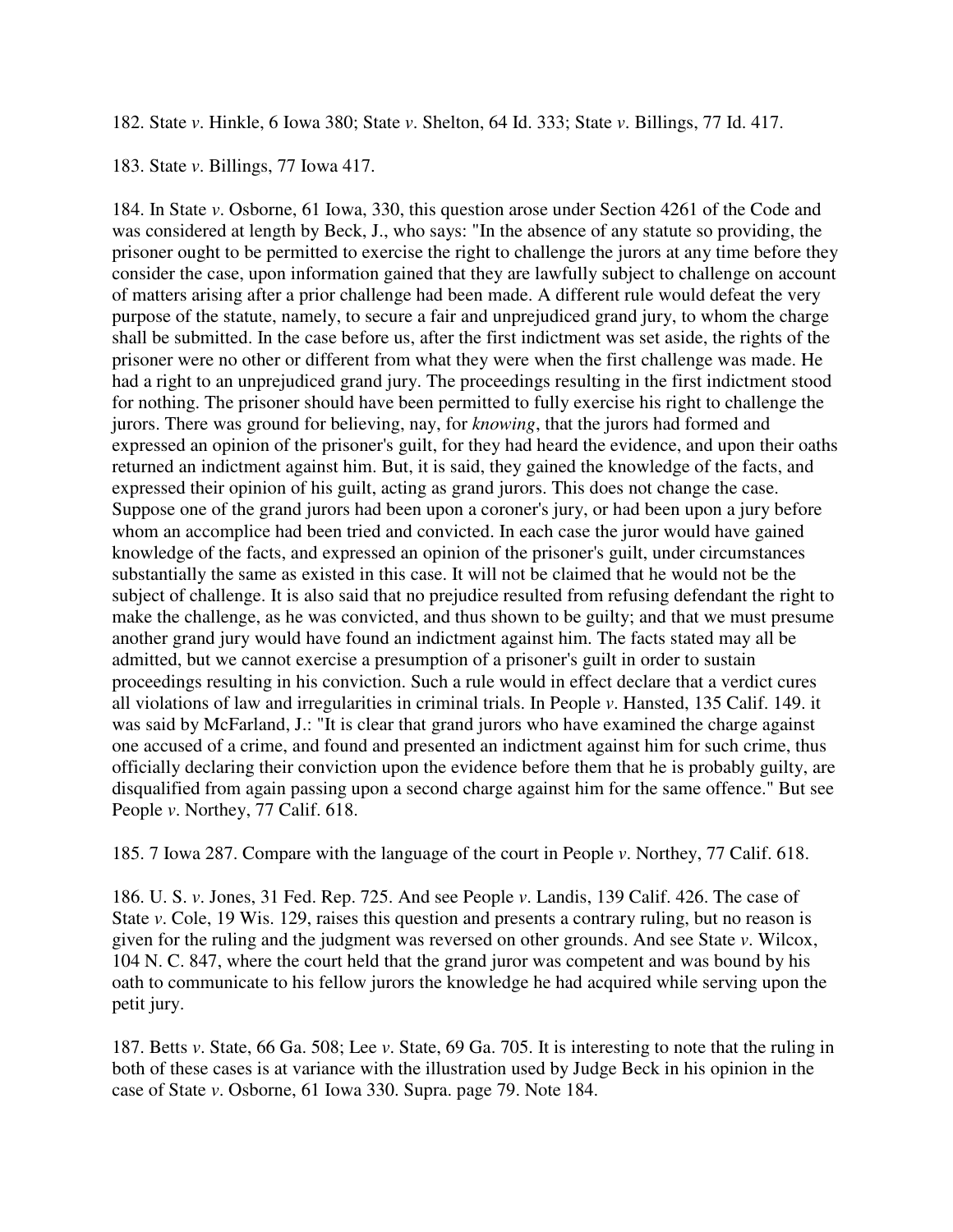188. State *v*. Russell, 90 Iowa 569; State *v*. Sharp, 110 N. C. 604; State *v*. Easter, 30 Ohio St. 542; Simpson *v*. State, 34 S. E. 204. And see State *v*. McNinch, 12 S. C. 89; Shope *v*. State, 32 S. E. 140.

189. Lascelles *v*. State, 90 Ga. 347.

189\*. State *v*. Maddox, 1 Lea (Tenn.) 671.

190. State *v*. Newfane, 12 Vt. 422. See Com. *v*. Ryan, 5 Mass. 90; Com. *v*. Brown, 147 Mass. 585.

191. State *v*. Alexander, 35 La. Ann. 1100; Harless *v*. U. S., 1 Morris (Iowa) 169; State *v*. Carlson, 62 Pac. 1016.

192. State *v*. Wilcox, 104 N. C. 847; and see State *v*. Kouhns, 103 Iowa 720.

193. Com. *v*. Smith, 9 Mass. 107; State *v*. Wilson, 2 McCord, (S. C.) 393.

194. Brown *v*. Com., 76 Pa. 319. And see Territory *v*. Hart, 14 Pac. 768. The Act of Congress of March 22, 1882, relating to the Territory of Utah provided that in prosecutions for bigamy, polygamy or unlawful cohabitation under any statute of the United States it should be cause for challenge that a proposed juror was himself living in the practice of bigamy, polygamy or unlawful cohabitation with more than one woman, and allowing the juror to be examined upon his oath as to such matters. This was held to apply to grand jurors in Clawson *v*. U. S., 114 U. S. 477. In the case of State *v*. Hughes, I Ala. 655, the court refused to allow counsel for defendant to ask grand jurors before they were sworn "whether they had formed and expressed an opinion as to the guilt or innocence of the prisoner"

195. Brown *v*. Com. 76 Pa. 319. In Com. *v*. Craig, 19 Pa. Superior Ct. 81, upon motion to quash upon the ground of favor, the court permitted the examination of the grand juror whom it was alleged did not stand indifferent. The grand jurors were examined on their voir dire: State *v*. Billings, 77 Iowa 417; Jones *v*. State, 2 Blackf. (Ind.) 475.

196. U. S *v*. Aaron Burr, 25 Fed. Cas. 56.

197. Com. *v*. Clarke, 2 Browne (Pa.) 323.

[198. There was no note 198.]

199. Jones *v*. State, 2 Blackf. (Ind.) 475. In this case Stevens, J. said:

"There is no statute or sanctioned practice in this state, authorizing a prisoner to peremptorily challenge grand jurors; and it is believed that no such practice exists in England. The common law requires grand jurors to be good and lawful freeholders, and the English statutes require several additional qualifications; and Chitty in his treatise on criminal law, when speaking of these qualifications of grand jurors, says that a prisoner, who is at the time under a prosecution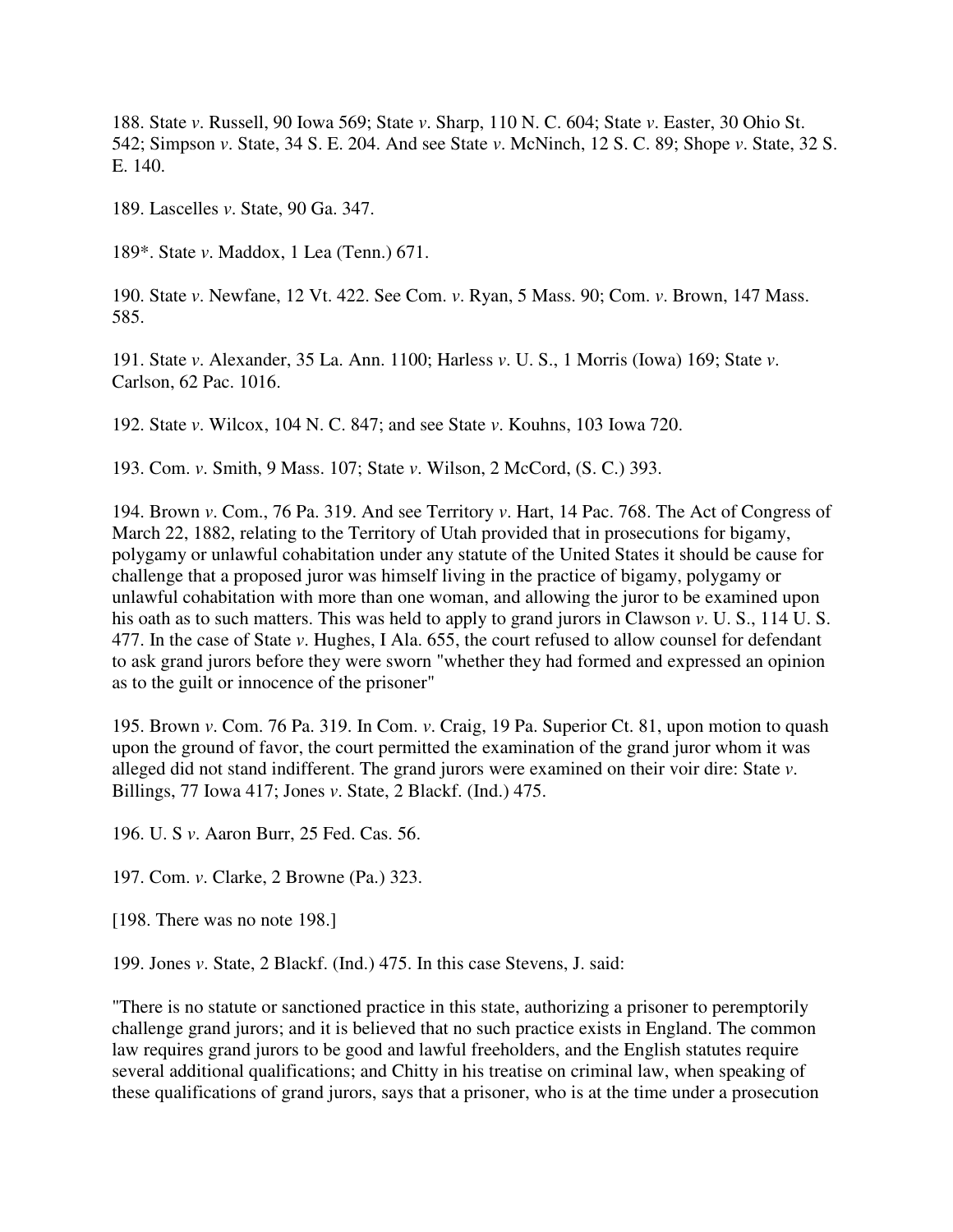for an offence about to be submitted to the consideration of a grand jury, may challenge any of the grand jurors, who lacks any of these qualifications required by the common and statute laws. Chitty refers to Hawkins' Pleas of the Crown, where it is said that a challenge to grand jurors is very properly limited to persons who are, at the time, under a prosecution for an offence about to be submitted to a grand jury. By these authorities it is clear, that in England, these challenges are limited to one certain class of cases, and then only for cause."

200. 7 How. St. Tr. 249.

201. U. S. *v*. Jones, 69 Fed Rep. 973. And see also Territory *v*. Barth, 15 Pac. 673; People *v*. Hidden, 32 Calif. 445; State *v*. Drogmond, 55 Mo. 87. In State *v*. Bowman, 73 Iowa 110, where the grand jury was empaneled in the absence of several persons drawn to serve as jurors, they failing to be present by reason of the judge stating to them that they would not be wanted and an indictment was found in their absence, the court held that the grand jury was illegally constituted and the indictment was quashed. And see Baker *v*. State, 23 Miss. 243.

202. O'Byrne *v*. State, 51 Ala. 25; Finley *v*. State, 61 Ala. 201; Keitler *v*. State, 4 G. Greene (Iowa) 291; Portis *v*. State, 23 Miss. 578.

203. Com. *v*. Bradney, 126 Pa. 199.

204. Bac. Abr. Indict. C. In Vermont, in the case of In re Baldwin, 2 Tyler 473, the Supreme Court held that they had no power to order a grand juror to withdraw from the panel in any particular case, although it was one of a complaint against himself.

205. Supra. 75.

206. Denning *v*. State, 22 Ark. 131; People *v*. Hidden, 32 Calif. 445; Mills *v*. State, 76 Md. 274; Portis *v*. State, 23 Miss. 578; State *v*. Bradford, 57 N. H. 188; State *v*. Ward, 60 Vt. 142; State *v*. Schieler, 37 Pac. 272. But see CONTRA Smith *v*. State, 19 Tex. App. 95; Watts *v*. State, 22 Id. 572; Drake *v*. State, 25 Id. 293; Trevinio *v*. State, 27 Id. 372.

207. Burrell *v*. State, 129 Ind. 290; Cotton *v*. State, 31 Miss. 504, and see Wallis *v*. State, 54 Ark. 611.

208. In re Ellis, 8 Fed Cas. 548; People *v*. Leonard, 106 Calif. 302; State *v*. Bradford, 57 N. H. 188; State *v*. Jacobs, 6 Tex. 99; Com. *v*. Burton, 4 Leigh. (Va.) 645; State *v*. Brooks, 48 La. Ann. 1519; Territory *v*. Barth, 15 Pac. 673. CONTRA Keitler *v*. State, 4 G. Greene (Iowa) 291.

209. Denning *v*. State, 22 Ark. 131; State *v*. Reisz, 48 La. Ann. 1446; Mill *v*. State, 76 Md. 274; State *v*. Wilson, 85 Mo. 134; State *v*. Thomas, 61 Ohio St. 444; Jetton *v*. State, 19 Tenn. 192; People *v*. Lee, 2 Utah 441; Com. *v*. Burton, 4 Leigh (Va.) 645. In Peters *v*. State, 08 Ala. 38; the court directed the sheriff to add two new members to the jury without first making an order discharging two who were incapacitated by illness from serving and it was held that the grand jury was illegally constituted. And see Ramsey *v*. State, 21 So. 209; Portis *v*. State, 23 Miss. 578.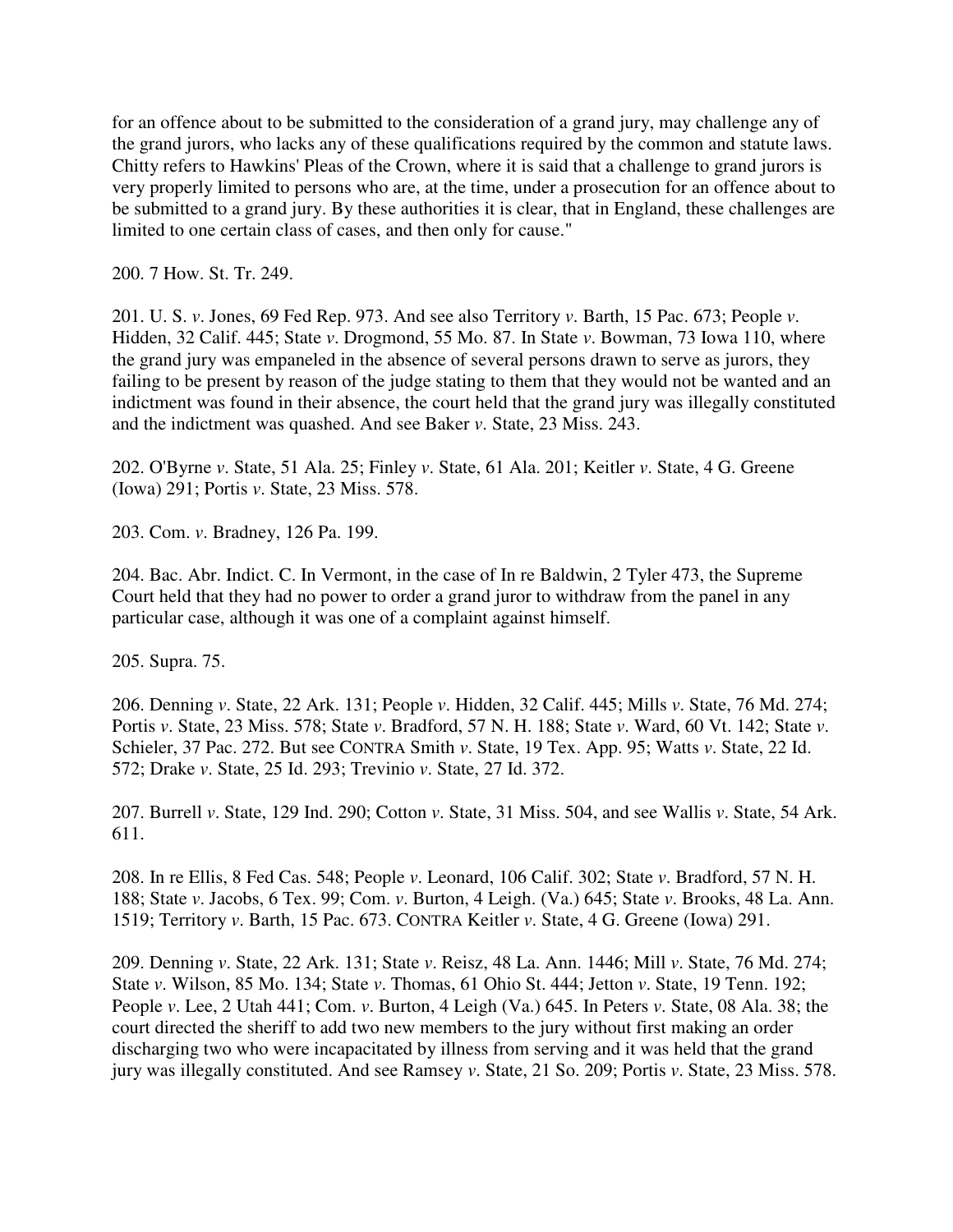210. Germolgez *v*. State, 99 Ala. 216; State *v*. Fowler, 52 Iowa 103; State *v*. Ward, 60 Vt. 142.

211. State *v*. Thomas, 61 Ohio St. 444.

212. Wallis *v*. State, 54 Ark. 611.

213. People *v*. Colmere, 23 Calif. 632; State *v*. Hamlin, 47 Conn. 95; U. S. *v*. Blodgett, 35 Ga. 336; Hudson *v*. State, 1 Blackf. (Ind.) 317; Ross *v*. State, Id. 390; Jones *v*. State, 2 Id. 475; Mershon *v*. State, 51 Ind. 14; Com. *v*. Smith, 9 Mass. 107; Com. *v*. Clark, 2 Browne (Pa.) 323; Lacy *v*. State, 31 Tex. Cr. Rep. 78; Territory *v*. Hart, 14 Pac. 768. See State *v*. Clarissa, 11 Ala. 57.

214. State *v*. Hamlin, 47 Conn. 95.

215. U. S. *v*. Blodgett, 30 Fed. Cas. 1157; Agnew *v*. U. S., 165 U. S. 36.

216. Fenalty *v*. State, 12 Ark. 630; Barney *v*. State, 12 Smedes & M. (Miss.) 68; State *v*. Larkin, 11 Nev. 314; Rolland *v*. Com., 82 Pa. 306. CONTRA Lee *v*. State, 45 Miss. 114. In Com. *v*. Smith, 9 Mass. 107, it was held that after indictment filed, no objection of irregularity in the empaneling of the grand jury would be received as a plea to such indictment. In Boyington *v*. State, 2 Port (Ala.) 100, it was held too late to except to the qualifications of a grand juror after indictment filed and accepted in court.

217. Carter *v*. Texas, 177 U. S. 442; Wolf son *v*. U. S., 101 Fed. Rep. 430; U. S. *v*. Reeves, 27 Fed. Cas. 750; U. S. *v*. Jones, 31 Fed. Rep. 725; Agnew *v*. U. S., 165 U. S. 36.

218. Carter *v*. Texas, 177 U. S. 442; U. S. *v*. Reeves, 27 Fed. Cas. 750; U. S. *v*. Gale, 109 U S. 65; Agnew v. U. S., 165 U. S. 36. And see Mershon *v*. State, 51 Ind. 14; State *v*. Seaborn, 15 N. C. 305; State *v*. Ward, 60 Vt. 142. In Lee *v*. State, 45 Miss. 114, it was held that the competency or qualifications of the grand jury cannot be questioned by plea in abatement, the empaneling being conclusive as to these facts. And see Durrah *v*. State, 44 Miss. 789; Head *v*. State; Id. 731. See also Supra. 64. Note 100.

219. U. S. *v*. Richardson, 28 Fed. Rep. 61.

220. State *v*. Brandon, 28 Ark. 410; Williams *v*. State, 60 Ga. 88; Jackson *v*. State, 64 Ga. 344; State *v*. Hart, 29 Iowa 268; State *v*. Vincent, 91 Md. 718; Com. *v*. Church, 1 Pa. 105; Com. *v*. Smith, 27 S. W. 810; Fisher *v*. U. S., 31 Pac. 195.

221. Meiers *v*. State, 56 Ind. 336; McClary *v*. State, 75 Ind. 260.

222. Woodward *v*. State, 33 Fla. 508; State *v*. Glascow, 59 Md. 209; Cox *v*. People, 80 N. Y. 500.

223. Wolfson *v*. U. S., 101 Fed. Rep. 430; U. S. *v*. Eagan, 30 Fed. Rep. 608.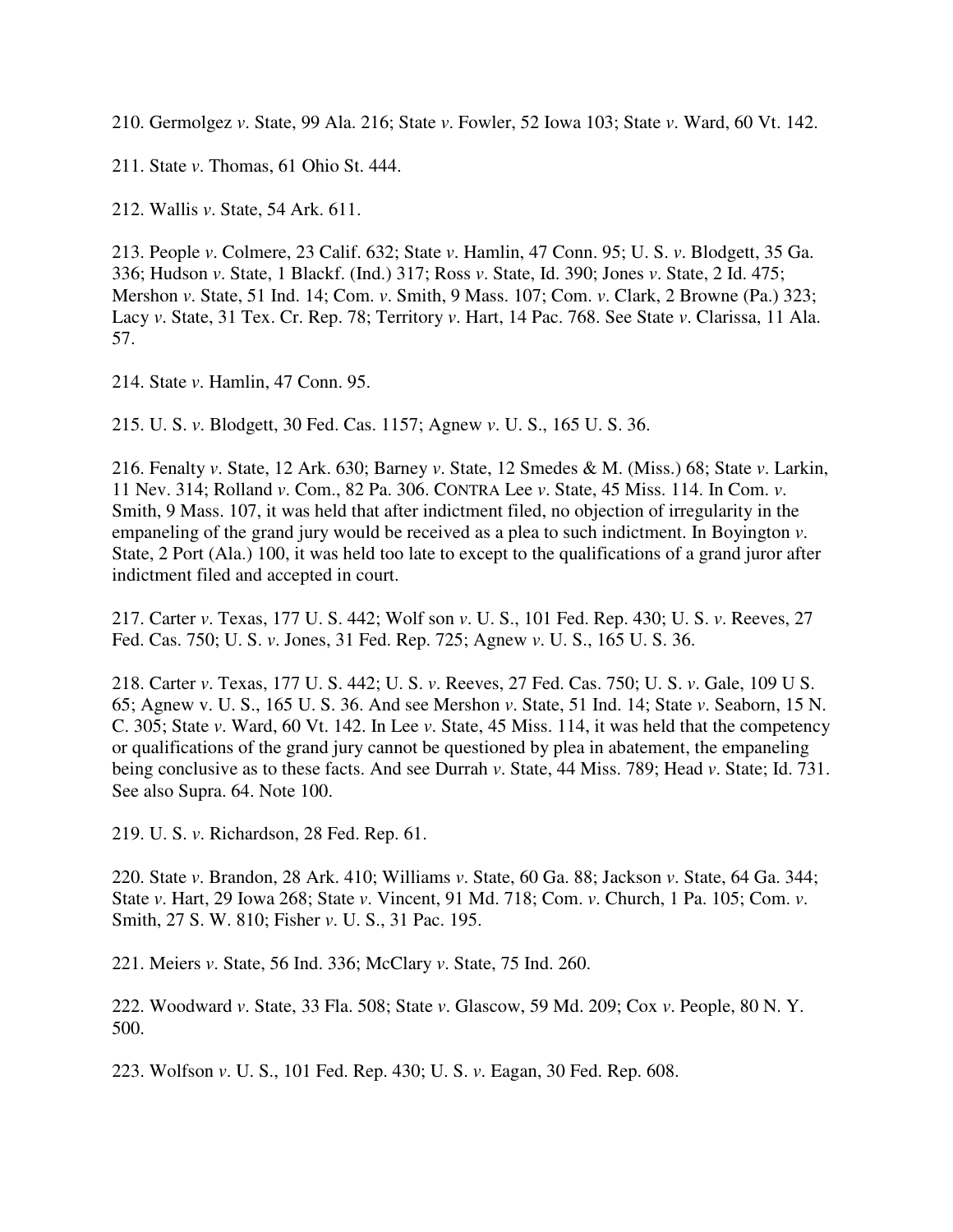224. State *v*. Clarissa, 11 Ala. 57; Horton *v*. State, 47 Id. 58; Sanders *v*. State, 55 Id. 183; Shropshire *v*. State, 12 Ark. 190; Fenalty *v*. State, Id. 630; Stewart *v*. State, 13 Id. 720; Dixon *v*. State, 29 Id. 165; Wright *v*. State, 42 Id. 94; Carpenter *v*. State, 62 Id. 286; People *v*. Hidden, 32 Calif. 445; Terrell *v*. State, 9 Ga. 58; Miller *v*. State, 69 Ind. 284; State *v*. Wash. 33 La. Ann. 896; State *v*. Griffin, 38 Id. 502; McQuillen *v*. State, 8 Smedes & M. (Miss.) 587; State *v*. Borroum, 25 Miss. 203; Green *v*. State, 28 Id. 687; State *v*. Smallwood, 68 Mo. 192; State *v*. Clifton, 73 Mo. 430; State *v*. Rand, 33 N. H. 216; People *v*. Robinson, 2 Parker Cr. Rep. (N. Y.) 235; People *v*. Griffin, 2 Barb. (N. Y.) 427; State *v*. Martin, 2 Ired. (N. C.) 101; State *v*. Seaborn, 15 N, C. 305; Com. *v*. Chauncey, 2 Ashm. (Pa.) 90; State *v*. Motley, 7 S. C. 327; State *v*. Washington, 28 Tenn. 626; Ellis *v*. State, 92 Id. 85; Robinson *v*. Com. 88 Va. 900; Territory *v*. Armijo, 37 Pac. 1117; Territory *v*. Barrett, 42 Pac. 66; Barber *v.* State, 46 S. W. 233. The same ruling was made in Dyer *v*. State, 79 Tenn. 509, even though a plea in abatement had been filed before general issue pleaded and was not acted upon.

225. Com. *v*. Freeman, 166 Pa. 332. And see Com. *v*. Shew, 8 Pa. Dist. Rep. 484.

226. U. S. *v*. Hammond, 26 Fed. Cas. 99; Com. *v*. Smith, 73 Ky. 476; State *v*. Rowland, 36 La. Ann. 193; Barney *v*. State, 12 Smedes & M. (Miss.) 68; State *v*. Duncan, 7 Yerg. (Tenn.) 271.

227. Johnson *v*. State, 62 Ga. 179; State *v*. Carver, 49 Me. 588; Clare *v*. State, 30 Md. 163; Territory *v*. Romero, 2 N. Mex. 474; State *v*. Lamon, 10 N. C. 175; State *v*. Martin, 24 Id. 101; State *v*. Haywood, 94 N. C. 847; State *v*. Vogel, 22 Wis. 471. But see State *v*. Parks, 21 La. Ann. 251; State *v*. Rowland, 36 Id. 193.

228. State *v*. Noyes, 87 Wis. 340.

229. In re Gannon, 69 Calif. 541. But see In re Lester, 77 Ga. 143.

230. Ex Parte Hammond, 91 Calif. 545.

231. In U. S. *v*. Wilson, 28 Fed. Cas. 725, it was held that although the Act of Congress, July 20, 1840 (5 Stat. 394) provided for the adoption in the Federal courts of the methods of the highest courts of the respective states "in so far as such mode may be practicable," the Federal court sitting in Ohio had authority in its discretion to adopt the mode of empaneling grand juries practiced in the inferior courts of the State.

232. State *v*. Ostrander, 18 Iowa 435.

233. Perkins *v*. State, 92 Ala. 66; Jackson *v*. State, 102 Ala. 167; Meiers *v*. State, 56 Ind. 336. Where the statute provided that the grand jury should be empaneled on the first day of the term, this provision was held to be merely directory and that if empaneled on a subsequent day it was legally constituted: State *v*. Davis, 14 La. Ann. 678; State *v*. Dillard, 35 Id. 1049.

234. Yelm Jim *v*. Territory. 1 Wash. T. 63; Stokes *v*. State, 24 Miss. 621. The court has refused to quash where the formality of drawing the names as provided by statute was disregarded: Workman *v*. State, 36 Tenn. 425. Where a statute provided a method for the convening of grand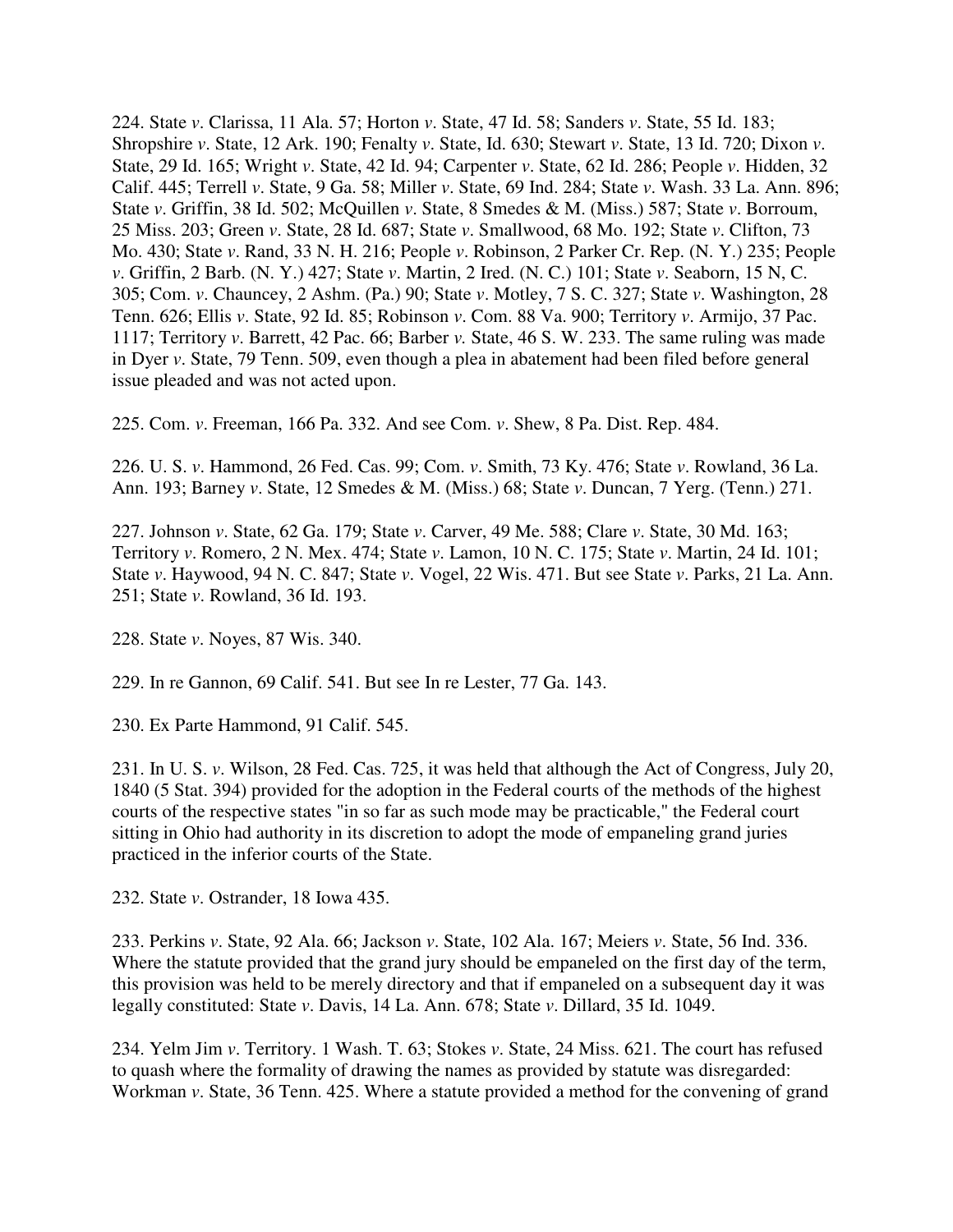jurors it was held that the empaneling of a grand jury summoned prior to its passage was legal: Bell *v*. State, 42 Ind. 335. And see State *v*. Wiltsey, 103 Iowa 54.

235. People *v*. Earnest, 45 Calif. 29.

236. Parker *v*. People, 13 Colo. 155; App *v*. State, 90 Ind. 73. But see Turns *v*. Com., 47 Mass. 224.

237. Parker *v*. People, 13 Colo. 155.

238. Stout *v*. State, 93 Ind. 150.

239. Parmer *v*. State, 41 Ala. 416.

240. O'Brien *v*. State, 91 Ala. 16.

241. Meiers *v*. State, 56 Ind. 336.

242. State *v*. Jacobs, 6 Tex. 99. The discharge of the former grand jury will be presumed: State *v*. Dusenberry, 112 Mo. 277; State *v*. Overstreet, 128 Id. 470.

243. Ex Parte Farley, 40 Fed. Rep. 66; O'Brynes *v*. State, 51 Ala. 25; State *v*. Doherty, 60 Me. 504; Stevens *v*. State, 3 Ohio St. 453. And see Davis *v*. State, 46 Ala. 80; Finnegan *v*. State, 57 Ga. 427.

244. Bell *v*. State, 42 Ind. 335; State *v*. May, 50 Ind. 170; State *v*. Graff, 97 Iowa 568; State *v*. Wiltsey, 103 Iowa 54; In re Tillery, 43 Kans. 188; Broyles *v*. State, 55 S. W. 966. CONTRA Clark *v*. U. S., 19 App. D. C. 295.

245. State *v*. Rock, 57 Pac. 532.

246. In State *v*. Texada, 19 La. Ann. 436, it was held that the statute relating to the drawing of grand jurors makes it essential that the foreman should be selected from the whole venire.

247. State *v*. Tinney, 26 La. Ann. 460.

248. The court may appoint a talesman selected from the by-standers as foreman of the grand jury: State *v*. Brandt, 41 Iowa 593.

249. 1 Whart. Cr. Law, Sec. 466; Revised Statutes Maine, Ch. 135; Sec. 4; Revised Laws Massachusetts, Ch. 218, Sec. 7; Revised Statutes Florida, Sec. 2809.

250. Blackmore *v*. State, 8 S. W. 940.

251. Lung's Case, 1 Conn. 428.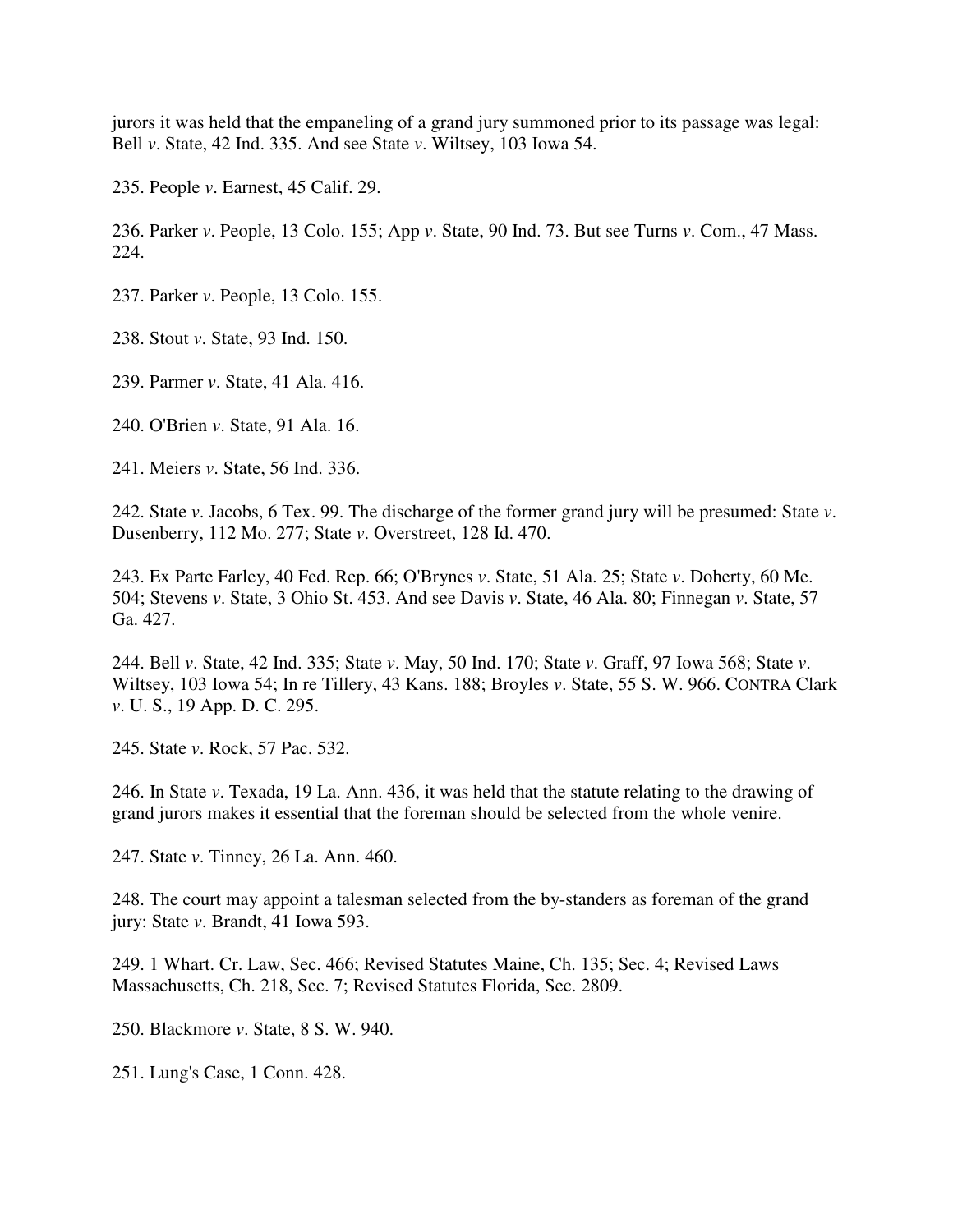252. U. S. *v*. Belvin, 46 Fed. Rep. 381.

253. Com. *v*. Noonan, 38 Leg. Int. (Pa.) 184.

254. Byrd *v*. State, 1 How. (Miss.) 247; Woodsides *v*. State, 2 How. (Miss.) 655.

255. People *v*. Roberts, 6 Calif. 214. And for a similar ruling see State *v*. Gouge, 80 Tenn. 132, in the absence of plea in abatement and proof to sustain the allegations thereof.

256. Mohler *v*. People, 24 Ill. 26; State *v*. Collins, 65 Tenn. 151.

257. Friar *v*. State, 3 How. (Miss.) 422; Peter *v*. State, Id. 433; And see Yates *v*. People, 38 Ill. 527.

258. The grand jury is not complete and organized for business until sworn: Ridling *v*. State, 56 Ga. 601. The oath may be administered under the direction of the court by any officer authorized generally to administer oaths: Allen *v*. State, 77 Ill. 484.

259. Where an indictment is based on the affirmations of some of the grand jurors it will be quashed unless it appears they were legally entitled to serve on their mere affirmation: State *v*. Harris, 7 N. J. Law 361; and where found on the affirmation of Quakers it must appear that they had conscientious scruples against taking an oath: State *v*. Fox, 9 N. J. Law 244.

260. 1 Whart. Cr. Law, Sec. 466.

260\*. Revised Statutes Maine, Ch. 135, Sec. 2; Revised Laws Massachusetts, Ch. 218, Sec. 5; Wisconsin Statutes, Ch. 116, Sec 2547.

261. 10 Ark. 613.

262. Brown *v*. State, 10 Ark. 607. And see State *v*. Furco, 51 La. Ann. 1082.

263. Ashburn *v*. State, 15 Ga. 246. CONTRA West *v*. State, 6 Tex. App. 485.

264. The minutes of the court are not the exclusive mode of proving that the grand jury had been duly empanelled and sworn: State *v*. Stuart, 35 La. Ann. 1015.

265. Abram *v*. State, 25 Miss. 589; Foster *v*. State, 31 Id. 421; Russell *v*. State, 10 Tex. 288; Pierce *v*. State, 12 Id. 210. In People *v*. Rose, 52 Hun. (N. Y.) 33, it appeared that the oath was informally administered, but it was held that the facts thus shown did not impeach the recital of the indictment that the oath was duly administered.

266. Baker *v*. State, 39 Ark. 180; State *v*. Folke, 2 La. Ann. 744.

267. Roe *v*. State, 2 So. 459.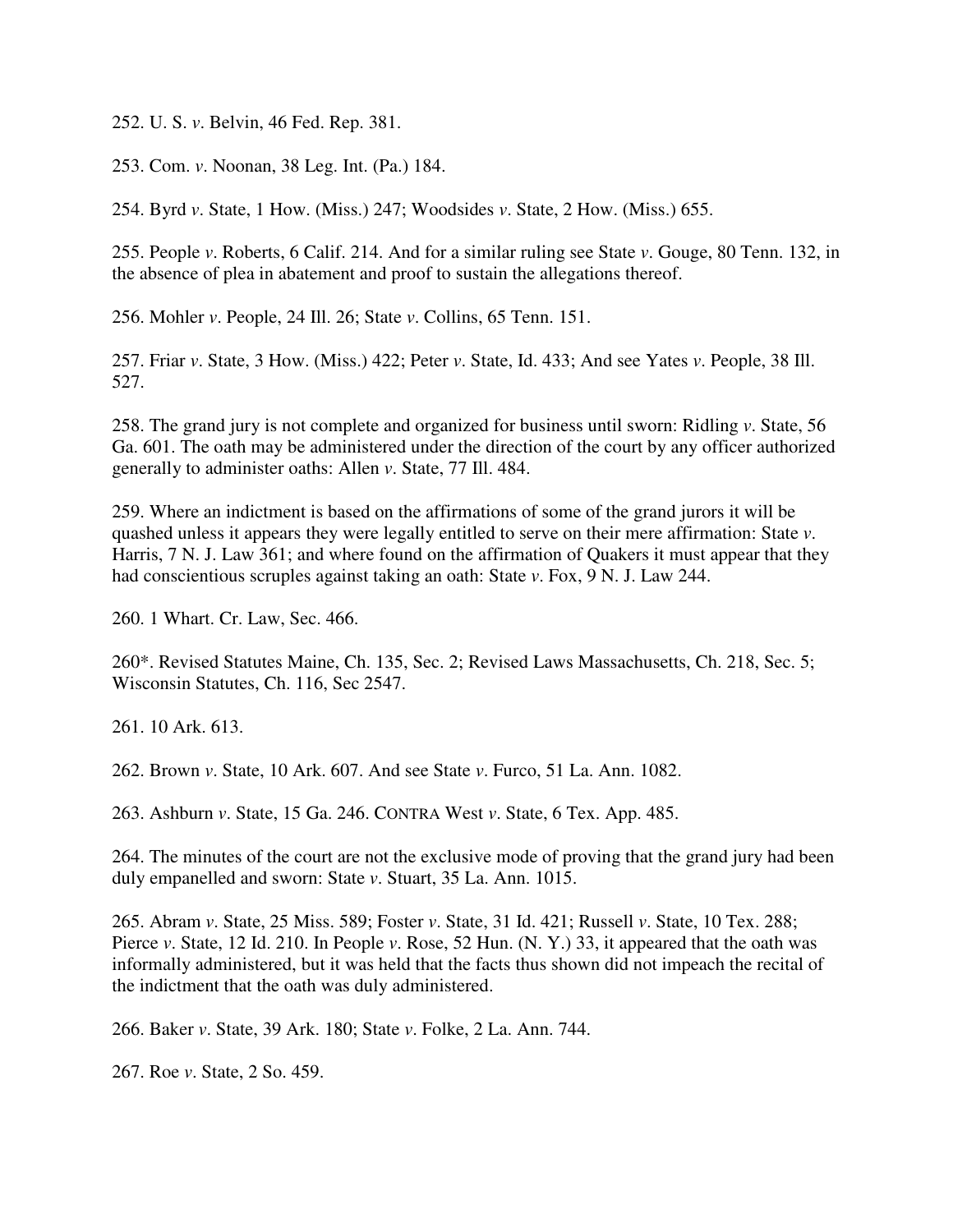## PART III THE OATH POWERS AND DUTIES OF GRAND JURORS.

"The oath of a grand juryman," says Judge Wilson,<sup>1</sup> "is the commission under which he acts." This statement, while undoubtedly a correct exposition of the law as then understood. is in our modern jurisprudence not sufficiently comprehensive, and is subject to the qualification that, coupled with additional statutory powers, and duties within the bounds prescribed by statutes or as defined by the courts, it forms his commission.

The oath as administered to the foreman of the grand jury<sup>1\*</sup> is generally in the following language: "You, as foreman of this inquest, for the body of the County of do swear, (or affirm) that you will diligently inquire, and true presentment make, of such articles, matters, and things as shall be given you in charge or otherwise come to your knowledge, touching the present service; the commonwealth's counsel, your fellows' and your own you shall keep secret; you shall present no one for envy, hatred or malice; neither shall you leave any one unpresented for fear, favor or affection, hope of reward or gain, but shall present all things truly as they come to your knowledge, according to the best of your understanding (so help you God.)"

This oath the balance of the grand jurors pledge themselves to observe in these words: "The same oath (or affirmation) which your foreman hath taken, on his part, you and every of you, shall well and truly observe, on your part (so help you God)."

The grand juror's oath is of great antiquity. When in the time of Ethelred II. the twelve Thanes went out, they "swore upon the relic that was given them in hand that they would accuse no innocent man nor conceal any guilty one."**<sup>2</sup>** In Bracton's time the oath and pledge bound the grand jurors to similar action.<sup>3</sup> But while the powers of the grand jury were much broader than they are today, the oath of the grand juror was narrower in its scope. "I will speak the truth concerning this *which ye shall ask me*,"<sup>4</sup> the grand juror swore, and if the oath was his commission, then the limits of his powers were denned by those things concerning which the king's justice should ask. The oath proper, as usually referred to, in no wise resembles the present day oath, but at the conclusion of the reading of the capitula by the justices as to which the grand jurors had sworn to speak the truth, they pledged themselves to do faithfully those things which the justices required of them, to aggrieve no one through enmity, nor defer to any one through love, and to conceal what they had heard.<sup>5</sup> This was undoubtedly, in the nature of a supplemental oath and contains the elements of the oath of the present day.

In the time of Britton<sup>6</sup> but one oath was taken, containing all the elements of the two oaths taken in Bracton's time, and more generally conforming to the oath now administered. In a book printed in the time of Oliver Cromwell, $<sup>7</sup>$  the oath taken by the foreman of the grand jury is given</sup> as follows: "Ye shall truly inquire, and due presentment make of all such things as you are charged withall on the Queen's behalf, the Queen's councell, your owne, and your fellowes, you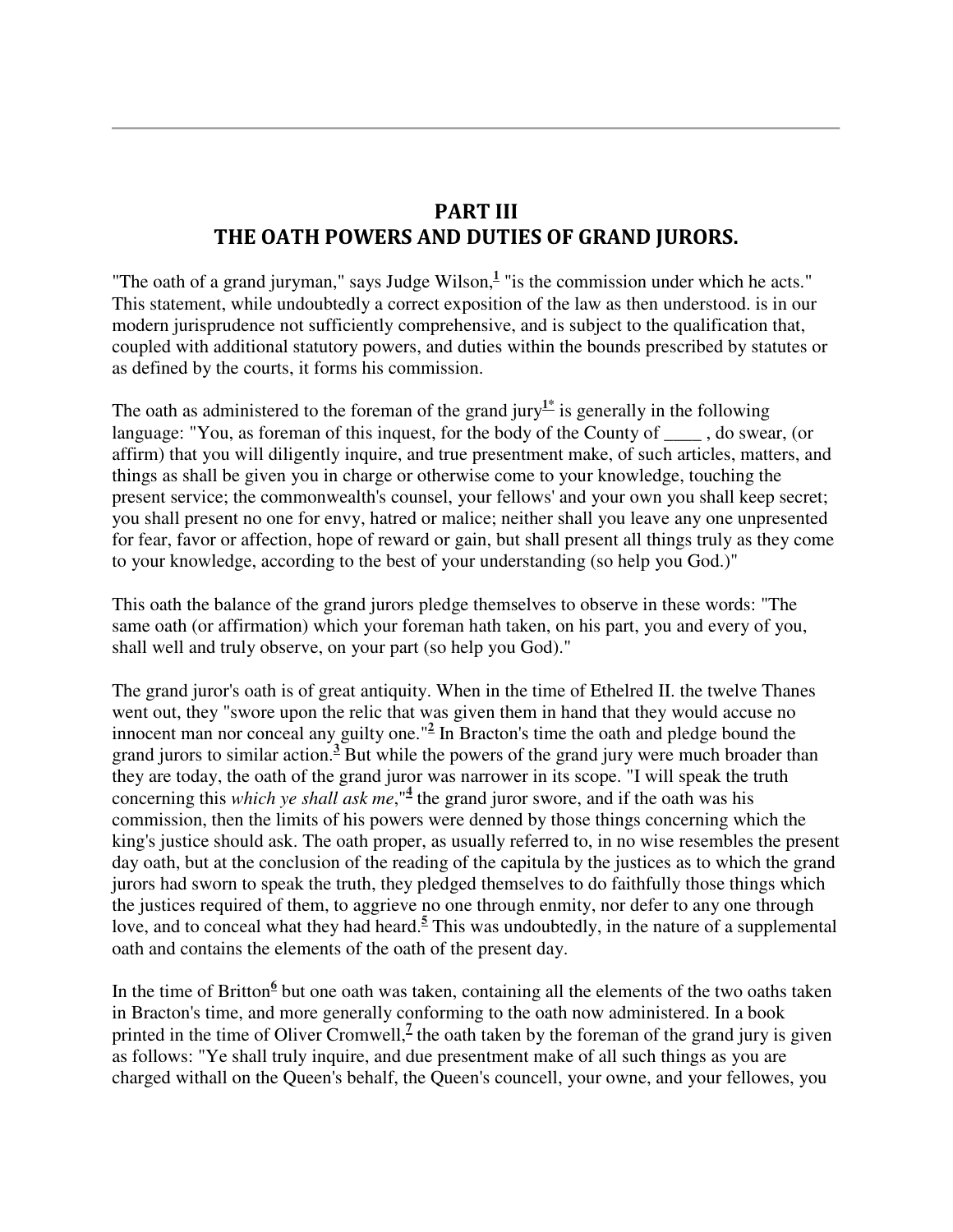shall well and truly keepe; and in all other things the truth present, so help you God, and by the contents of this Booke."

It will be noted that this oath, like the one taken by the grand jurors in Bracton's time, places a limitation upon the power of the grand jury. They are charged to present "all such things as you are charged withall on the Queen's behalf," so that if their oath be regarded as their commission and denning the bounds within which they could lawfully act, they were prevented from making presentment of anything with which they had not been charged. But in practice no such restriction was placed upon them. They were regarded as an arm of the government to bring wrong-doers to justice, and in this respect they exercised the broadest and most unlimited powers.

The view was taken in the early history of the Federal courts that grand juries, on their own motion, institute all proceedings whatsoever.**<sup>8</sup>** This view received strong support from Judge Wilson,<sup>9</sup> at that time one of the justices of the United States Supreme Court, who remarks that the grand jurors' oath "assigns no limits, except those marked by diligence itself, to the course of his inquiries: why, then, should it be circumscribed by more contracted boundaries? Shall diligent inquiry be enjoined? And shall the means and opportunities of inquiry be prohibited or restrained?"

The same broad view of the right of the grand jury to act was taken by Mr. Bradford, Attorney General of the United States in 1794, in a letter to the secretary of state.<sup>10</sup> In this he recognized the right of a prosecutor to personally appear before the grand jury with his witnesses and make his complaint directly to them without the necessity of it passing through any intermediate tribunal.<sup>11</sup> This, however, is not now the law in the Federal courts.<sup>12</sup>

In Pennsylvania, a somewhat narrower view of the power of the grand jury was taken. Judge Addison in his very learned charges to grand juries says: "The matters which, whether given in charge or of their own knowledge, are to be presented by the grand jury, are all offences within the county. To grand juries is committed the preservation of the peace of the county, the care of bringing to light for examination, trial and punishment, all violence, outrage, indecency and terror, everything that may occasion danger, disturbance or dismay to the citizens. Grand juries are watchmen, stationed by the laws to survey the conduct of their fellow-citizens, and inquire where and by whom public authority has been violated, or our constitution or laws infringed." But the grand jury is not to summon witnesses except under the supervision of the court.<sup>13</sup> This effectually limits them to such matters as arc within their own knowledge or may be given them in charge by the court or by the district attorney.

The first duty imposed upon the grand jurors by their oath is that they will "diligently inquire and true presentment make." Judge Addison, in his charge to the grand jury at September Sessions, 1792, said, "the accurate interpretation, in its true extent, of the diligent inquiry and true presentment which the grand jury is sworn to make, has not been precisely agreed on by learned men."**<sup>14</sup>** Four years earlier, however, these words had received a judicial interpretation in Pennsylvania,**<sup>15</sup>** in a case pending before the grand jury. A grand juror asked what was meant by the words "diligently inquire," to which Chief Justice McKcan replied, "The expression meant, diligently to inquire into the circumstances of the charge, the credibility of the witnesses who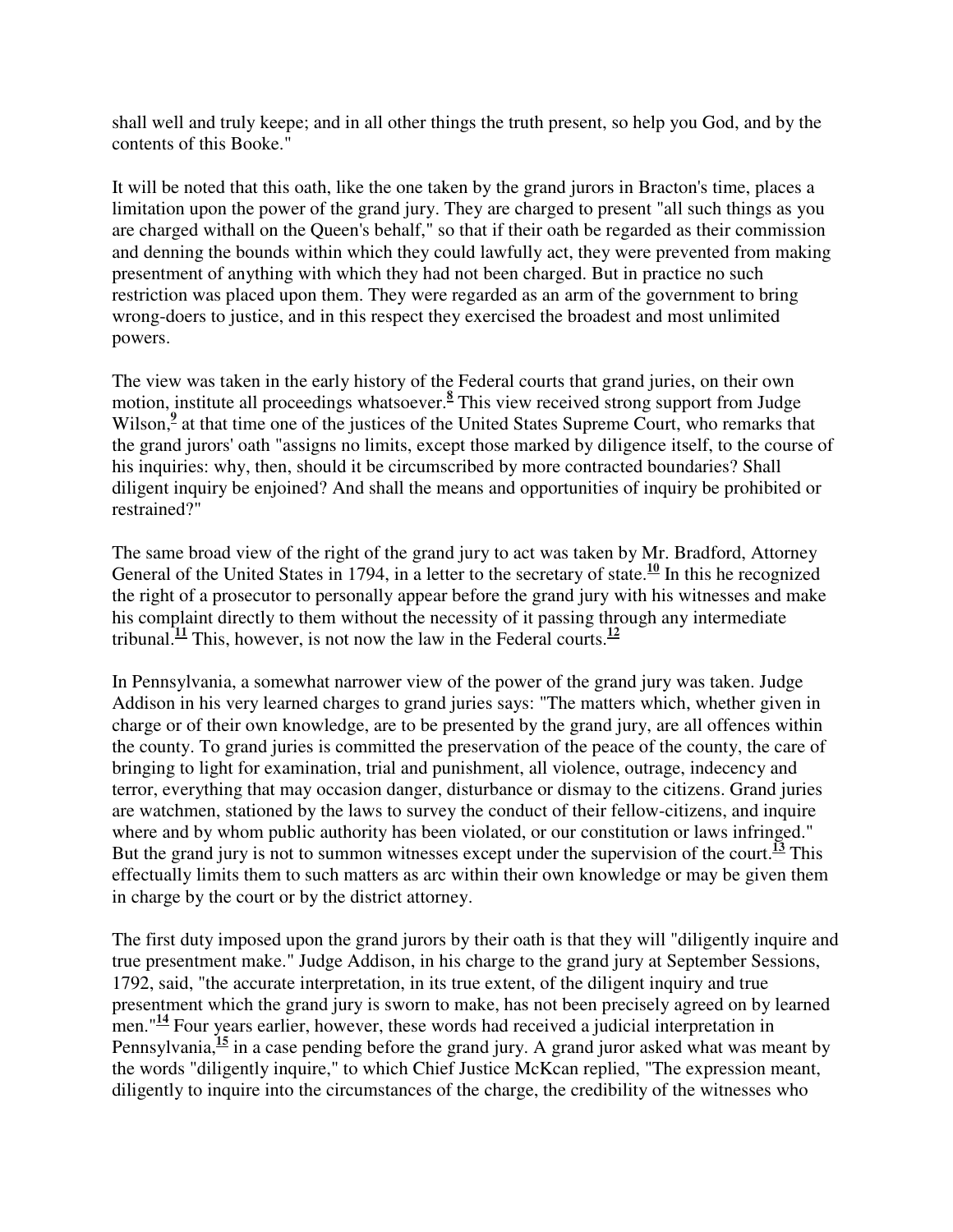support it, and from the whole, to judge whether the person accused ought to be put upon his trial. For (he added) though it would be improper to determine the merits of the cause, it is incumbent upon the grand jury to satisfy their minds, by a *diligent inquiry*, that there is a probable ground for the accusation, before they give it their authority, and call upon the defendant to make a public defense."

In his charge to the grand jury in the Circuit Court for the District of Maryland in 1836, Chief Justice Taney, of the United States Supreme Court, said,**<sup>16</sup>** "But in our desire to bring the guilty to punishment, we must still take care to guard the innocent from injury; and every one is deemed to be innocent until the contrary appears by sufficient legal proof. You will, therefore, in every case that may come before you, carefully weigh the testimony, and present no one, unless in your deliberate judgment, the evidence before you is sufficient in the absence of any other proof, to justify the conviction of the party accused."

The difference in the extent of the powers of grand jurors in the Federal courts and in the courts of Pennsylvania and other states is reflected in the wider range which the Federal judges give to this clause of the oath. The construction placed upon these words in the Federal courts is probably most fully and clearly expressed by Chief Justice Chase**<sup>17</sup>** in the following language: "You must not be satisfied by acting upon such cases only as may be brought before you by the district attorney, or by members of your body to whom knowledge of particular offences may have come. Your authority and your duty go much further. You may and you should, summon before you, officers of the government, and others whom you may have reason to believe possess information proper for your action, and examine them fully."

But in making diligent inquiry neither the Federal nor the state grand jury is wholly unrestrained. They may only inquire and present within the extent of their powers as will be hereafter treated of, $\frac{18}{18}$  and according to the well established principles of law. A grand jury may only inquire into offences occurring within its territorial jurisdiction,  $\frac{19}{12}$  and not barred by the statute of limitations;<sup>20</sup> but within such jurisdiction they may investigate into every crime known to the law,**<sup>21</sup>** and which comes before them in one of the methods provided by law. They may investigate a crime committed after they are empaneled.**<sup>22</sup>**

In making their inquiries, the grand jurors are not permitted to summon witnesses for the defence either upon their own motion<sup>23</sup> or at the request of the defendant or his counsel,<sup>24</sup> nor will the court allow the defendant's witnesses to go before the grand jury,**<sup>25</sup>** either with or without the consent of the district attorney;**<sup>26</sup>** nor may any witnesses appear before or send any communication to them, pertaining to a matter then pending before the grand jury, except upon the previous order of the court.**<sup>27</sup>** In Connecticut, the extraordinary method is in force of allowing the defendant to be present during the examination of witnesses before the grand jury,  $\frac{28}{2}$  but his counsel will not be admitted to their deliberations. **29**

If the grand jurors are not satisfied with the evidence presented by such witnesses as they have heard, they may ask that additional testimony be submitted to them.**<sup>30</sup>** This request should be made to the court, who has the sole power of ordering that process issue to produce any additional evidence before the grand jury;**<sup>31</sup>** but in the United States courts it is sufficient if application be made to the district attorney, who may direct that process issue.**<sup>32</sup>** Ordinarily the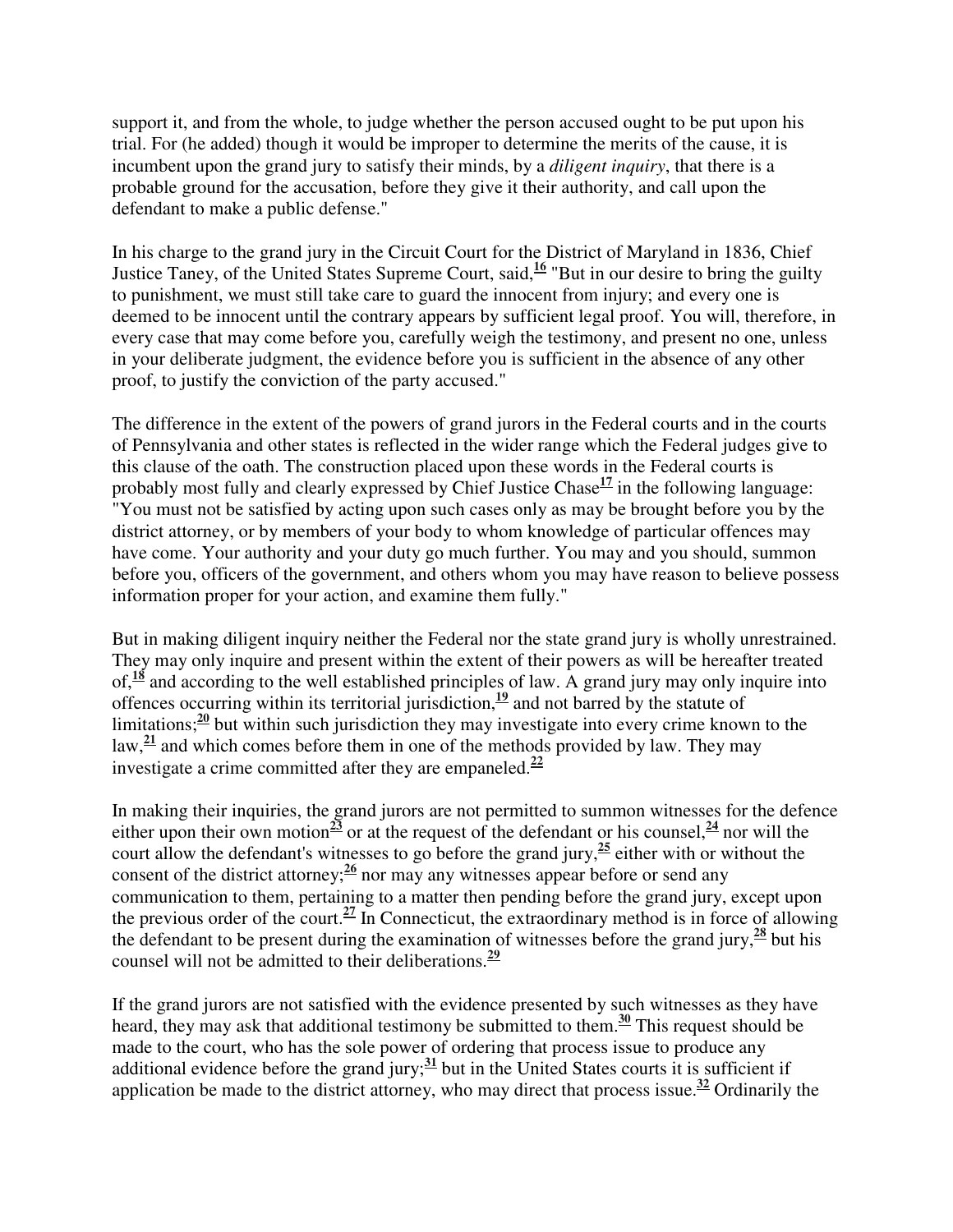grand jury cannot on their own motion summon witnesses to appear before them,  $\frac{33}{2}$  for they usually have neither the right to issue the necessary process to command their attendance nor the power to punish if witnesses refuse to appear.

In Tennessee the grand jury is vested by statute with broad inquisitorial powers in certain cases, and in such instances they may send for witnesses without an order of court.**<sup>34</sup>**

In Missouri<sup>35</sup> and Maryland<sup>36</sup> a grand jury is vested with similar authority. But the powers conferred on grand juries by such statutes being in derogation of the common law, cannot be extended beyond the express provisions of the statute itself.**<sup>37</sup>**

When they have heard all the evidence which can be produced, they are then prepared to make their presentment. It was formerly thought in England that the grand jury should present "in case there be probable evidence," $\frac{38}{36}$  but this rule is now altered.<sup>39</sup> In the Federal courts<sup>40</sup> the rule there prevailing is thus stated by Mr. Justice Field,**<sup>41</sup>** "To justify the finding of an indictment the grand jury must believe that the accused is guilty. They should be convinced that the evidence before them, unexplained and uncontradicted, would warrant a conviction by a petit jury.<sup> $42$ </sup> This is now the law in Pennsylvania,**<sup>43</sup>** although formerly the English rule obtained.**<sup>44</sup>** The same rule is recognized in New York,**<sup>45</sup>** Massachusetts**<sup>46</sup>** and Virginia,**<sup>47</sup>** and has been adopted in California by statute.**<sup>48</sup>**

In making diligent inquiry and true presentment, the grand jury is restricted to "*such articles, matters and things as shall be given you in charge or otherwise come to your knowledge, touching the present service*."**<sup>49</sup>** This clause of the oath is the grant of power to the grand jury, but the extent of the powers under this grant have not received a like construction in the various jurisdictions. It has been the tendency in Pennsylvania<sup>50</sup> to restrict this power within the narrowest lines, while the Federal courts, like the English courts, permit a very wide exercise of it. The first view is set forth in a celebrated opinion rendered by Judge King**<sup>51</sup>** in 1845. After describing how the ordinary mode of instituting prosecutions is by arrest on a warrant based upon an affidavit, with a subsequent binding over of the defendant or holding him in bail to answer at court, and detailing the subsequent steps whereby a bill charging the offence is submitted by the district attorney to the grand jury, and which is either returned a true bill or ignored, he then describes the extraordinary modes of criminal procedure which may be pursued, in the following words:

"The first of these is, where criminal courts of their own motion call the attention of grand juries to and direct the investigation of matters of general public import, which, from their nature and operation in the entire community, justify such intervention. The action of the court on such occasions, rather bear on things than persons; the object being the suppression of general and public evils, affecting in their influence and operation communities rather than individuals and therefore, more properly the subject of general than special complaint. Such as great riots that shake the social fabric, carrying terror and dismay among the citizens; general public nuisances affecting the public health and comfort; multiplied and flagrant vices tending to debauch and corrupt the public morals, and the like. In such cases the courts may properly in aid of inquiries directed by them, summon, swear, and send before the grand jury, such witnesses as they may deem necessary to a full investigation of the evils intimated, in order to enable the grand jury to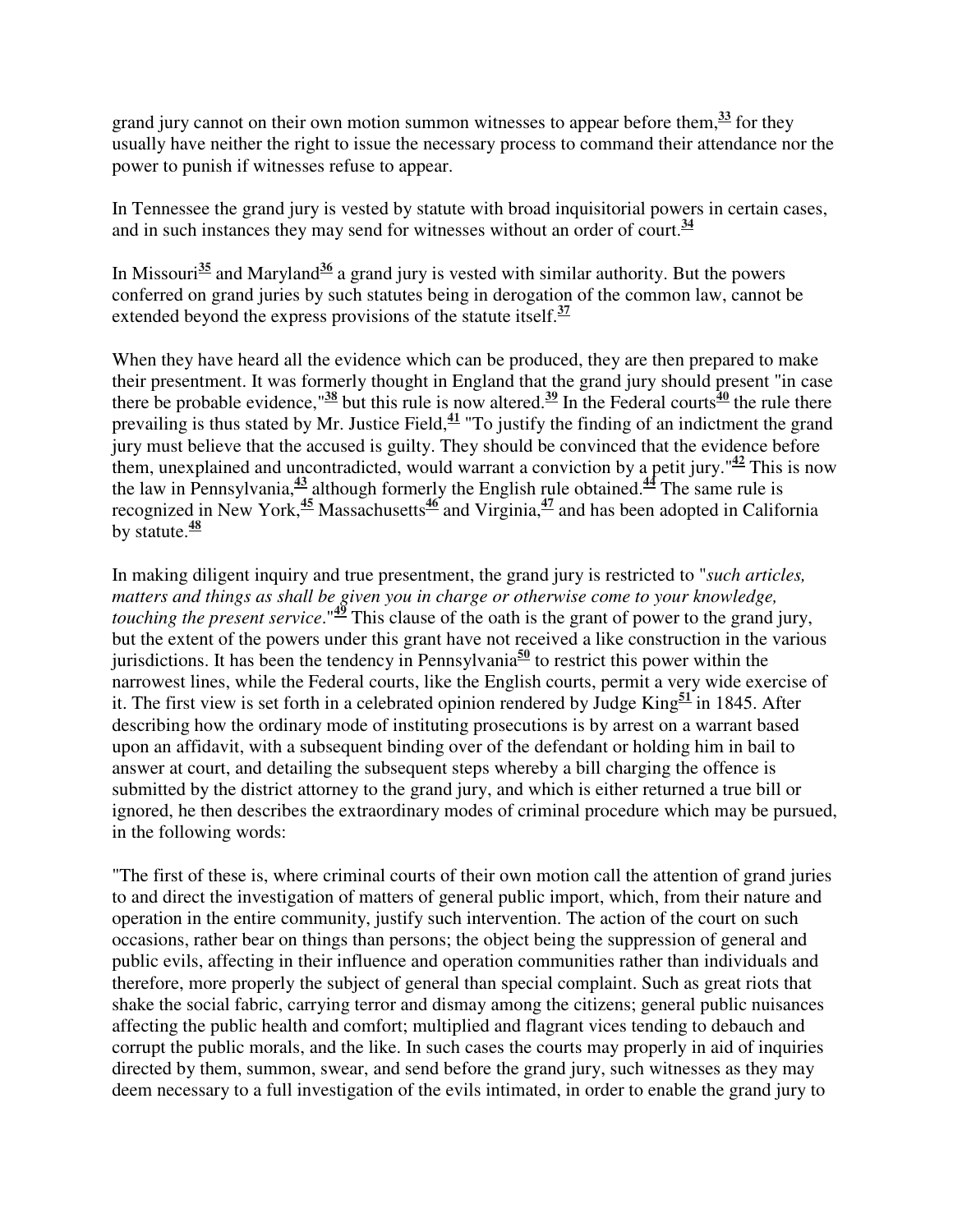present the offence and the offenders. But this course is never adopted in case of ordinary crimes, charged against individuals. Because it would involve, to a certain extent, the expression of opinion by anticipation, on facts subsequently to come before the courts for direct judgment; and because such cases present none of those urgent necessities which authorize a departure from the ordinary course of justice. In directing any of these investigations, the court act under their official responsibilities, and must answer for any step taken, not justified by the proper exercise of a sound judicial discretion.

"Another instance of extraordinary proceedings, is where the attorney general ex-officio prefers an indictment before a grand jury, without a previous binding over or commitment of the accused. That this can be lawfully done is undoubted. And there are occasions where such an exercise of official authority would be just and necessary, such as where the accused has fled the justice of the state, and an indictment found, may be required previous to demanding him from a neighboring state, or where a less prompt mode of proceeding might lead to the escape of a public offender. In these, however, and in all other cases, where this extraordinary authority is exercised by an attorney general, the citizen affected by it is not without his guarantees. Besides, the intelligence, integrity, and independence, which always must be presumed to accompany high public trust, the accused unjustly grieved by such a procedure, has the official responsibility of the officer to look to. If an attorney general should employ oppressively, this high power, given to him only to be used when positive emergencies or the special nature of the case requires its exercise, he might be impeached and removed from office for such an abuse. The court, too, whose process and power is so misapplied, should certainly vindicate itself, by protecting the citizen. In practice, however, the law officer of the commonwealth always exercises this power cautiously; generally under the direction of the court, and never unless convinced that the general public good demands it.

"The third and last of the extraordinary modes of criminal procedure known to our penal code, is that which is originated by the presentment of a grand jury. A presentment, properly speaking, is the notice taken by a grand jury of any offence from their own knowledge or observation, without a bill of indictment being laid before them at the suit of the commonwealth. Like an indictment, however, it must be the act of the whole jury, not less than twelve concurring on it. It is, in fact, as much a criminal accusation as an indictment, except that it emanates from their own knowledge, and not from the public accuser, and except that it wants technical form. It is regarded as instructions for an indictment. That a grand jury may adopt such a course of procedure, without a previous preliminary hearing of the accused, is not to be questioned by this court."

The other view was expressed in an equally able manner by Mr. Justice Field<sup> $52$ </sup> in 1872:

"Your oath requires you to diligently inquire and true presentment make, 'of such articles, matters and things as shall be given you in charge, or otherwise come to your knowledge touching the present service.'

"The first designation of subjects of inquiry are those which shall be given you in charge; this means those matters which shall be called to your attention by the court, or submitted to your consideration by the district attorney. The second designation of subjects of inquiry are those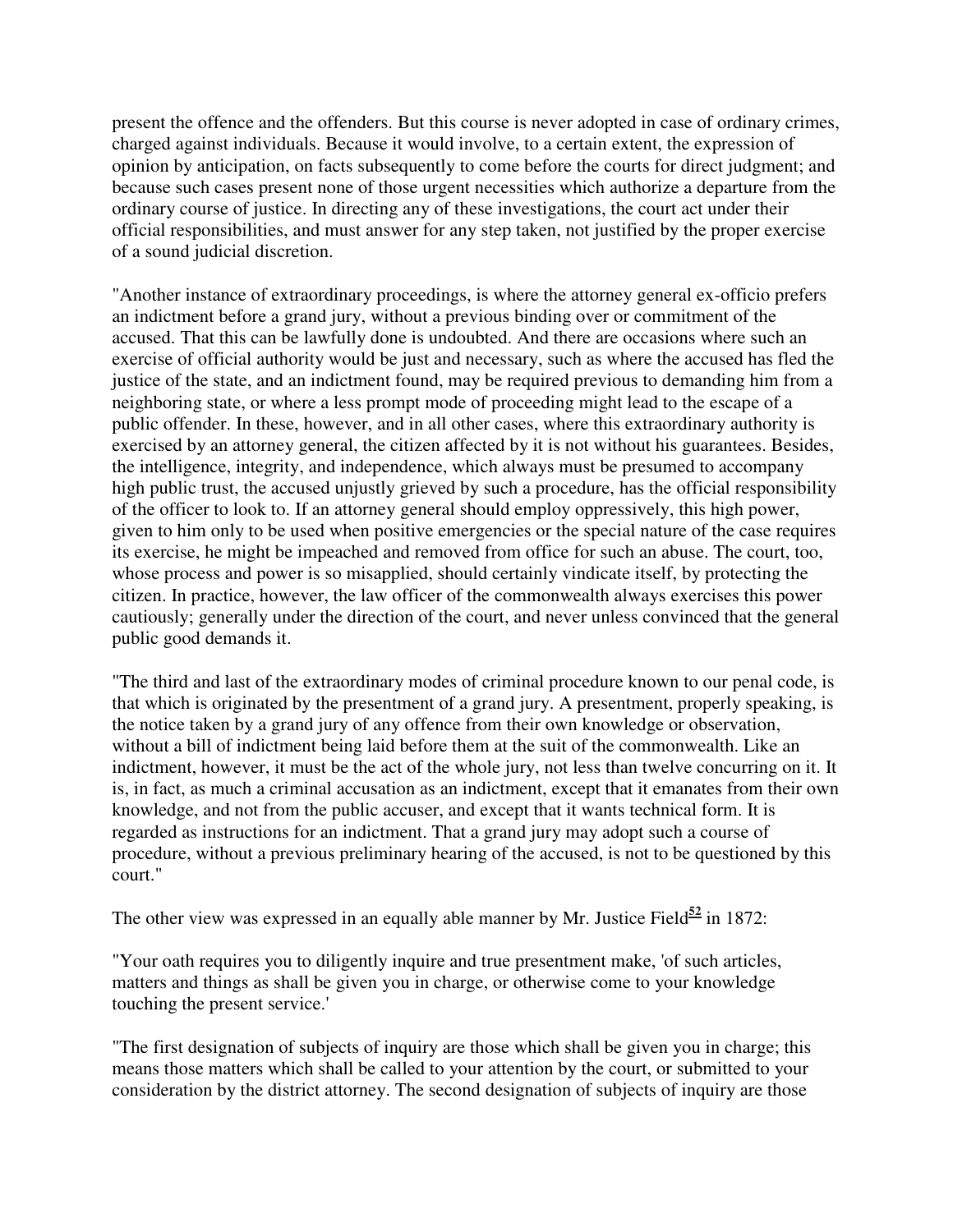which shall otherwise come to your knowledge touching the present service; this means those matters within the sphere of and relating to your duties which shall come to your knowledge, other than those to which your attention has been called by the court or submitted to your consideration by the district attorney.

"But how come to your knowledge?

"Not by rumors and reports**<sup>53</sup>** but by knowledge acquired from the evidence before you, or from your own observations. Whilst you are inquiring as to one offence, another and different offence may be proved, or witnesses before you may, in testifying, commit the crime of perjury.

"Some of you, also, may have personal knowledge of the commission of a public offence against the laws of the United States, or of facts which tend to show that such an offence has been committed, or possibly attempts may be made to influence corruptly or improperly your action as grand jurors. If you are personally possessed of such knowledge, you should disclose it to your associates; and if any attempts to influence your action corruptly or improperly are made, you should inform them of it also, and they will act upon the information thus communicated as if presented to them in the first instance by the district attorney.

"But unless knowledge is acquired in one of these ways, it cannot be considered as the basis for any action on your part.

"We, therefore, instruct you that your investigations are to be limited: —

"First. To such matters as may be called to your attention by the court: or

"Second. May be submitted to your consideration by the district attorney: or

"Third. May come to your knowledge in the course of your investigations into the matters brought before you, or from your own observations: or

"Fourth. May come to your knowledge from the disclosures of your associates.

"You will not allow private prosecutors to intrude themselves into your presence, and present accusations. Generally such parties are actuated by private enmity, and seek merely the gratification of their personal malice.

"If they possess any information justifying the accusation of the person against whom they complain, they should impart it to the district attorney, who will seldom fail to act in a proper case. But if the district attorney should refuse to act, they can make their complaint to a committing magistrate, before whom the matter can be investigated, and if sufficient evidence be produced of the commission of a public offence by the accused, he can be held to bail to answer to the action of the grand jury."

It will consequently be seen from the opinions of Judge King and Mr. Justice Field that the powers of the grand jury in Pennsylvania and the Federal courts coincide in these particulars: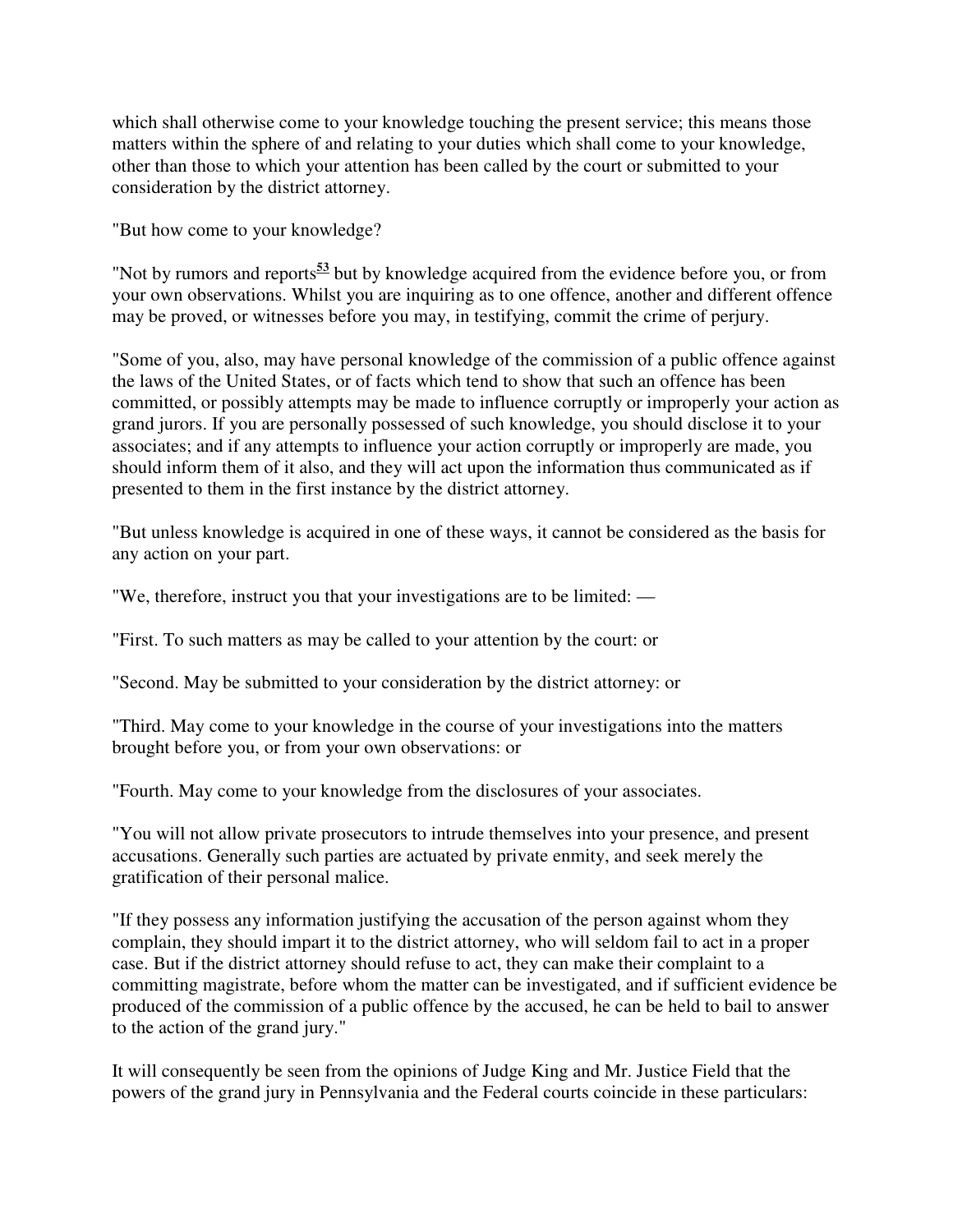1. That they may present such matters as are given them in charge by the district attorney, by means of bills submitted to them based upon the return of the committing magistrate, or with the investigation of which they are specially charged by the court.**<sup>54</sup>**

2. That they may present such matters as are within the actual knowledge of one of the grand jurors, the facts of which are communicated by him to his fellow jurors.

3. That they may present where the district attorney, upon his official responsibility, submits a bill to the grand jury without a previous commitment or binding over, in cases where the defendant is a fugitive from justice, and when emergencies may require that he should act promptly.

But the Federal grand juries have the additional power of presenting such offences as come to their knowledge while they are investigating other matters, through the testimony of the witnesses appearing before them.<sup>55</sup> This method of procedure has been held to be unlawful by the Supreme Court of Pennsylvania.**<sup>56</sup>**

The right of the district attorney to prefer a bill of indictment to the grand jury upon his official responsibility and without leave of court is now firmly established both in the Federal courts**<sup>57</sup>** and in the courts of Pennsylvania,**<sup>58</sup>** but this right has invariably been stoutly opposed by defendants, and the exercise of it may well be the subject of criticism in view of the very weak foundation upon which the decisions have been made to rest. The inherent weakness of it is perhaps best observed in the fact that the district attorney rarely exercises the right without first obtaining leave of court,**<sup>59</sup>** and those decisions which are most frequently quoted as sustaining the right invariably contain the proviso, "with leave of court."

Treating of the right of the attorney general to thus act upon his official responsibility without leave of court, Judge King says, <sup>60</sup> "that this can be lawfully done is undoubted," and his ability and learning make his opinion of great weight. But he cites no authority in support of the doctrine which he states so positively, and in the case of Commonwealth *v*. English,  $\frac{61}{61}$  Judge Pratt, while he cites and follows the doctrine thus laid down, admits that the opinion of Judge King upon this point may be considered obiter dictum." In the cases of McCullough *v*. Commonwealth, $\frac{62}{5}$  and Brown *v*. Commonwealth,  $\frac{63}{5}$  while the right of the district attorney, with the leave of court, to send in bills of indictment to the grand jury without any prior prosecution has been distinctly affirmed, the right of this officer to do so without leave of court is nowhere shown.

In the case of Rowand *v*. Commonwealth,  $\frac{64}{9}$  the assignments of error unfortunately failed to raise this point, and raised only questions which were then well settled. The grand jury in this case ignored the bill and the district attorney without leave of court sent a new bill to a subsequent grand jury, which returned a true bill. Judge White in his opinion in the court below upon a motion to quash the indictment said, "I doubt not the power of the court, on cause shown upon affidavit, to direct a bill to be sent back to be reconsidered by the same or a subsequent grand jury. But in the absence of such direction by the court, I doubt the legality, and very much condemn the practice of sending up the same bill (or one just like it, based on the same information) to a subsequent grand jury, after it has been ignored by one grand jury. Ordinarily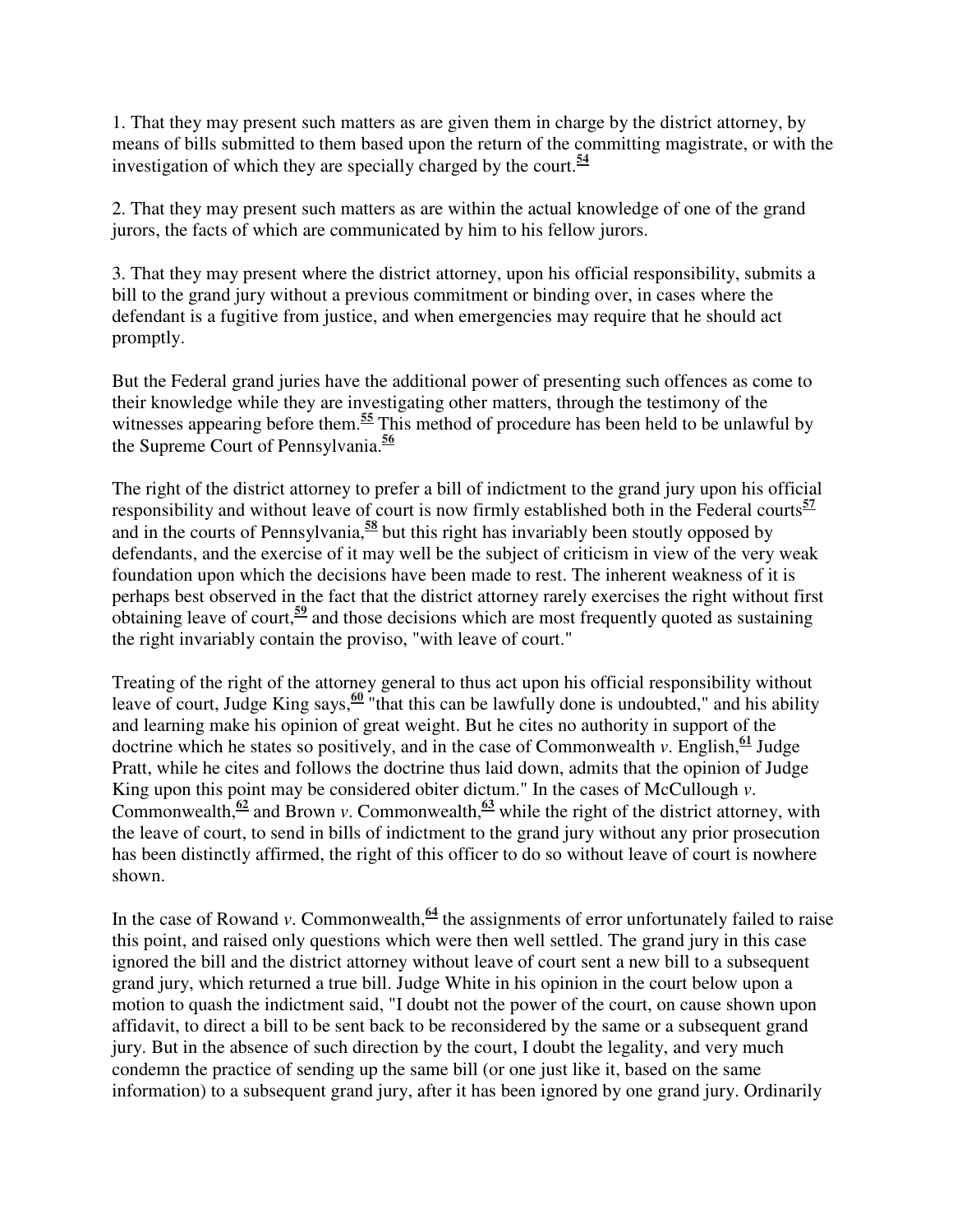an ignoramus should be the end of the case. If I were acting on my own judgment I would quash these, *but as I have been informed that the course pursued in these cases has been always sustained by this court, I shall conform to that practice and refuse these motions*."

Mr. Justice Woodward, who delivered the opinion of the Supreme Court, said, "But principles have been long settled which require that the action of the district attorney in these cases shall be sustained," and he rests this statement upon the dictum of Judge King. He further says, "While, however, the possession of this exceptional power by prosecuting officers cannot be denied, its employment can only be justified by some pressing and adequate necessity, when exercised without such necessity it is the duty of the Quarter Sessions to set the officer's act aside."

If, as the learned judge says, the possession of this exceptional power by prosecuting officers cannot be denied, then surely it must rest upon some clearly defined authority. But he relies upon a statement for which the author thereof, cites no authority. This question not having been raised by the assignments of error, the opinion of the court upon this point must consequently be regarded as obiter dictum.

This question was directly involved in a case before Judge Pratt,**<sup>65</sup>** who states, "After the most careful examination of the text books and reports, I have been able to find but few adjudicated cases on the subject, and no one case reported where this authority has been conceded to the attorney general or to the district attorney, without some qualification; only, perhaps in the case of Brown *v*. Commonwealth, 26 P. F. Smith, 319." He, however, attempts to show that the powers now claimed for the district attorney are those which were formerly possessed by the attorney general and were the same as those which Blackstone states<sup>66</sup> were possessed by the attorney general for the crown.

An examination of the authority cited shows that the attorney general only exercised this authority by *informations* filed in the Court of King's Bench for "such enormous misdemeanors as peculiarly tend to disturb or endanger his government, or to molest or affront him in the regular discharge of his (the king's) royal functions."**<sup>67</sup>** But neither Blackstone nor any of the other English authorities concede the right of the attorney general, ex-officio, to lay before the grand jury an indictment. The right of the attorney general or the district attorney to exercise this power of proceeding by information is swept away by the Constitution of Pennsylvania, which provides that no information shall be filed for an indictable offence.**<sup>68</sup>**

That he may exercise the same power over indictments that at common law he exercised with regard to informations cannot be conceded, when by constitutional provisions he can no longer exercise such power in filing informations and it never existed in connection with indictments and has not been extended to them by statute. In the absence of clear evidence of this authority to so act, it would appear improper to permit the exercise of this high power except by leave of court.

In Commonwealth *v*. Sheppard,<sup>69</sup> Rice, P. J., said: "In such cases, that is, where the indictment is sent up by the district attorney without first obtaining the leave of the court, the discretion of the court may be invoked, and is exercisable upon motion to quash. If the court refuses to quash,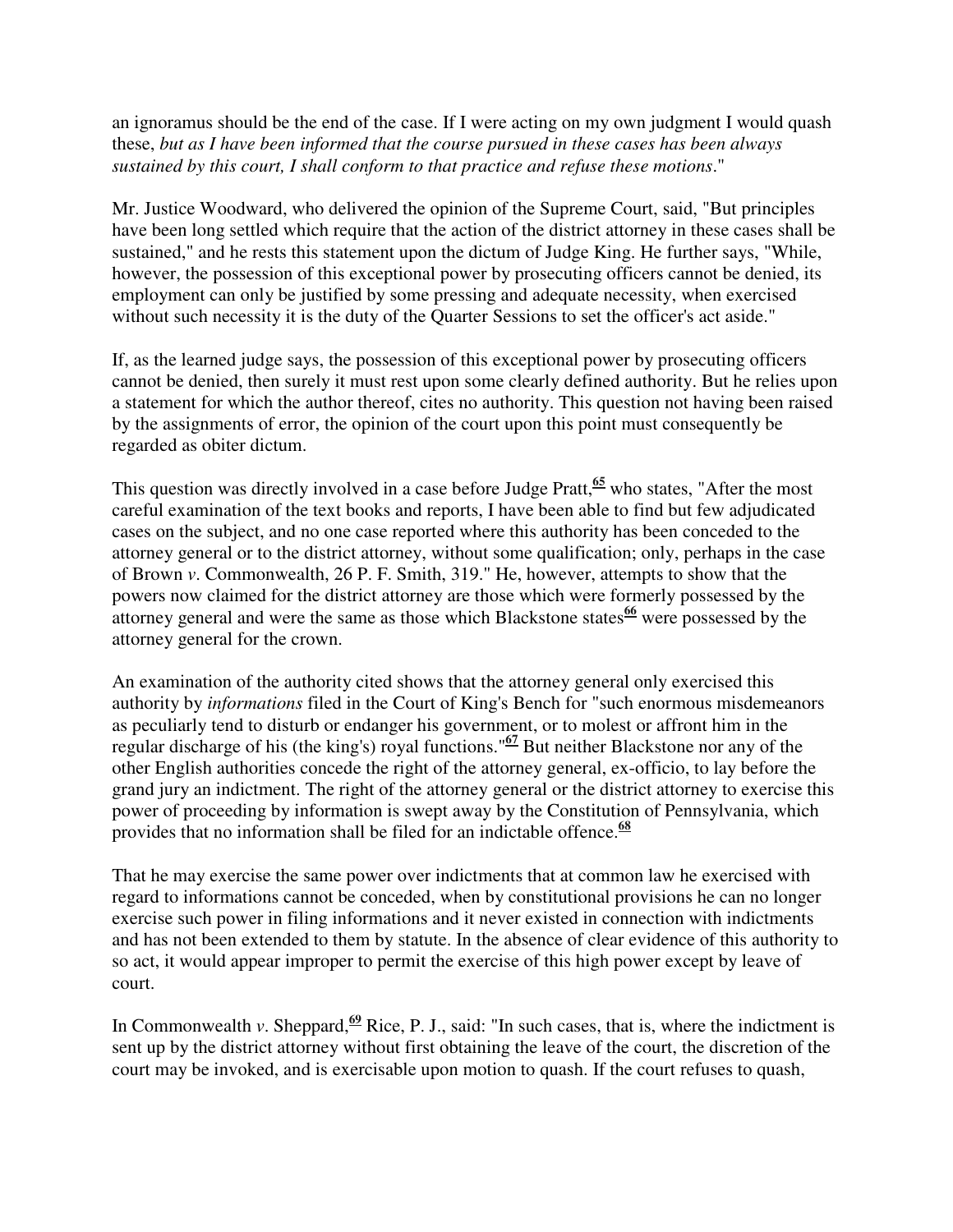this, ordinarily, is equivalent to giving its sanction. If the court sustains the motion to quash, this is tantamount to refusing its approval of the action of the district attorney."

Where the district attorney first obtains leave of court to send a bill of indictment to the grand jury without previous arrest and binding over, the court will overrule a motion to quash the indictment.**<sup>70</sup>** When, however, the initial step in the prosecution is the laying of the district attorney's bill before the grand jury, it is necessary that it should possess some special earmark by which it is to be known as his official act other than merely affixing his signature thereto.<sup>71</sup>

The courts, having thus sustained the right of the district attorney to send a bill of indictment to the grand jury on his official responsibility alone, have had no hesitation in supporting the right of the district attorney to send to the grand jury indictments charging offences which were not included in the original informations made before the magistrate, and his right to so do may now be regarded as settled.**<sup>72</sup>**

In the Federal courts a defendant may be proceeded against by information in cases where the offence is not "a capital or otherwise infamous crime,"**<sup>73</sup>** but it has been held that the right to file an information is not a prerogative of the prosecutor's office and the district attorney must first obtain leave of court<sup> $\frac{74}{4}$ </sup> The court may direct before granting leave that the accused be brought into court to show cause why the information should not be filed against him.<sup> $75$ </sup> This right to proceed by information is in addition to the right to lay an indictment before the grand jury and may be and sometimes is used when the grand jury has ignored a bill.**<sup>76</sup>** The provisions of the United States Revised Statutes<sup> $77$ </sup> authorizing the prosecution of certain offences either by indictment or by information do not preclude the prosecution by information of such other offences as may be so prosecuted without violating the constitution and United States statutes.**<sup>78</sup>**

In some of the states provision has likewise been made for the prosecution of offences other than capital or other infamous crimes by information, while in other states even capital crimes may be prosecuted by information.

In the exercise of their power, the grand jury has frequently acted as the defender of the liberty of the press in attempted prosecutions for libel; and have stood as a shield between courageous editors who have boldly endeavored to expose official wrong doing, and the persons who have been stung into action by the exposures thus made. Two instances, however, have occurred in Pennsylvania where the public press has made sharp attacks upon the grand jury. The grand jurors made inquiry of the court as to what redress they had or what action could be taken. Judge Ludlow advised them that as an official body they had no redress and could take no action against the persons responsible for the publication. **79**

The grand juror's oath enjoins upon him "the commonwealth's counsel, your fellows and your own you shall keep secret." We have seen how the pledge of secrecy was enjoined upon the grand jury in the time of Bracton, and how it became a part of their oath prior to the time of Britton. The purpose of enjoining secrecy upon the inquest has been a theme for much discussion and has produced many diverse views. Mr. Christian considers that its purpose was to prevent a defendant from contradicting the testimony produced before the grand jury by subornation of perjury;**<sup>80</sup>** while others hold that its purpose was to prevent the grand jurors from being overawed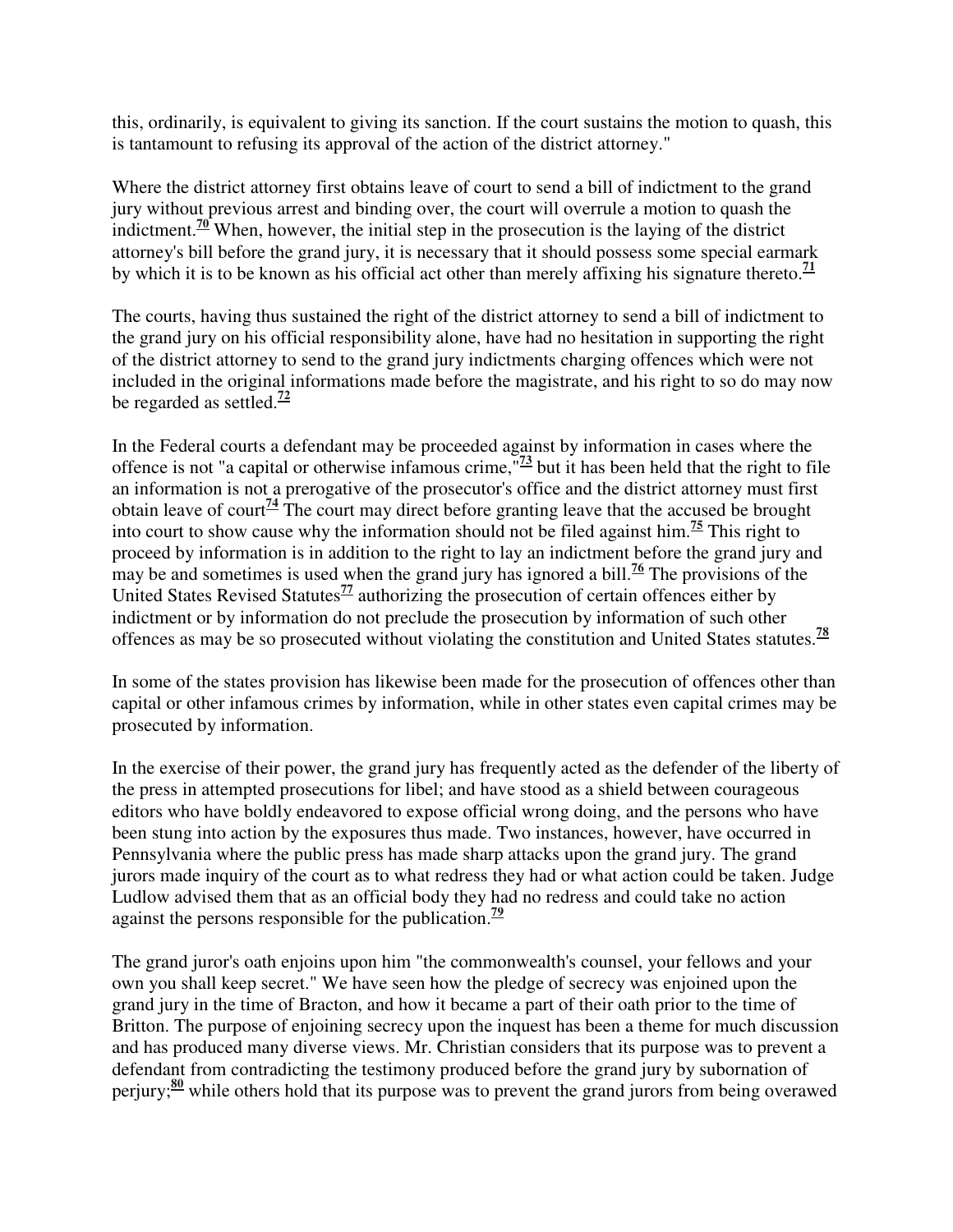by the power and high connections of those whom they should present.**<sup>81</sup>** Both of these views are attacked vigorously by Mr. Bentham<sup>82</sup> and Mr. Ingersoll,  $\frac{83}{2}$  the latter of whom concedes the propriety of the secrecy in the time of Bracton that the offender might not escape, while contending that in the present day aspect of the institution it no longer has any purpose to serve and should be abolished.

While it would seem, without doubt, that its original purpose was that no offender should escape, it could not be insisted upon by the grand jurors as a matter of right. They were originally bound to disclose to the court the grounds upon which the inquest had acted and the part each juror had taken in it. When the right to deliberate and keep the manner in which each juror had voted secret, first became a prerogative of the grand jury, cannot be determined. In Scarlet's case<sup>84</sup> we have what is perhaps the last recorded instance of the court being informed by the grand jurors how any matter had come to their knowledge. Subsequent to this, (we see the crown exercising its alleged right to compel the grand jury to hear the evidence in open court, although it did not attempt to deny them the right to deliberate in the privacy of their own room, nor when they refused to divulge why they had ignored a bill did the court take any steps to compel them to do so. And the last instance where the grand jury were even obliged to hear the evidence in public seems to have been in Lord Shaftesbury's case,<sup>85</sup> where the grand jury so stoutly asserted their right to hear the evidence only within their own room.

A very remarkable case, savoring of the methods pursued in England in Lord Shaftesbury's case arose in North Carolina**<sup>86</sup>** in 1872. One Joseph R. Branch was charged with having committed an affray and with assault on one, Spier Whitaker. The case was heard by the grand jury, the witnesses being Whitaker and one Hardy, and the grand jury offered to return the bill "not a true bill" which the court refused to receive. The court thereupon directed the grand jurors to be seated in the jury box and in open court examined the same witnesses before them. The judge then charged that if the testimony was believed, a true bill should be returned. The grand jury accordingly returned a true bill. The defendant moved to quash the indictment, which motion was refused and an appeal was then taken to the Supreme Court which reversed the ruling of the lower court. In his opinion Pearson, C. J., says:

"There is nothing in our law books, and no tradition of the profession to show that such has ever been the practice or the course of the courts in this state; and we are of opinion that the ruling of his honor is an innovation not warranted by the law of the land.

"The power of the judge to require a grand jury to come into open court and have the witnesses for the state examined, is not only opposed to immemorial usage, but is not sustained either by principle or authority."

It was by reason of this requirement of secrecy that in England the view obtained that a grand juror not only could not be compelled to reveal in evidence what had transpired in the grand jury room, but under no circumstances would be allowed to voluntarily do so.<sup>87</sup> This doctrine, however, received its first test in a case mentioned by Mr. Christian,  $\frac{88}{3}$  where a member of a grand jury heard a witness testify before a petit jury contrary to what he had testified before the grand inquest. "He immediately communicated the circumstances to the judge, who upon consulting the judge in the other court, was of opinion that public justice in this case required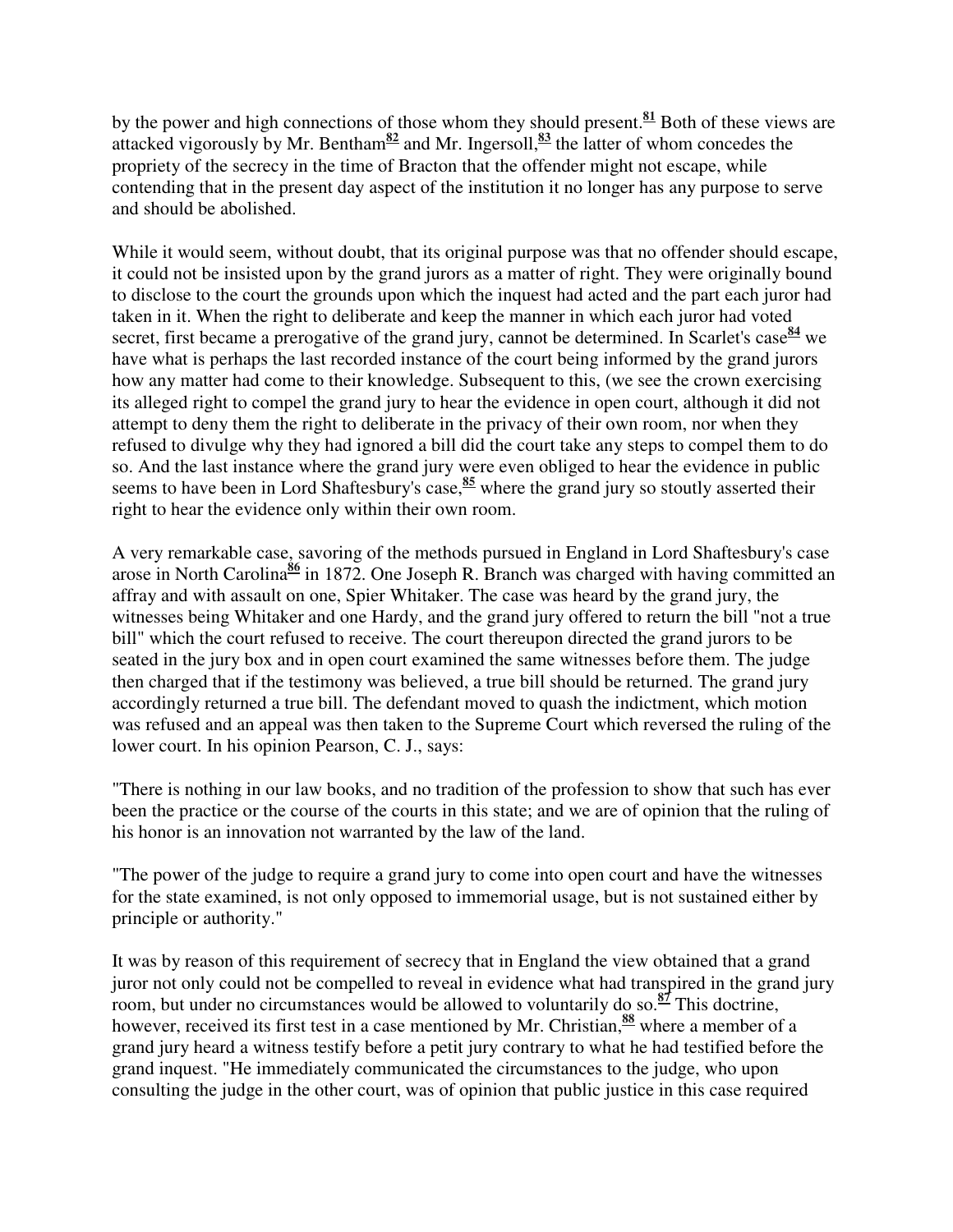that the evidence which the witness had given before the grand jury should be disclosed; and the witness was committed for perjury to be tried upon the testimony of the gentlemen of the grand jury."**<sup>89</sup>**

The same view was taken by Mr. Justice Huston in a Pennsylvania case.<sup>90</sup> "That part of the oath," he says, "as well as the whole of the proceeding, was intended to punish the guilty, without risk to those who, in performance of their duty, took a part in the proceeding; but it never was intended to punish the innocent or obstruct the course of justice."

The tendency is to permit grand jurors to testify where it will not be revealed how any member of the jury voted.**<sup>91</sup>**

Thus it has been held that a grand juror may testify as to who was the prosecutor upon a certain bill of indictment;<sup>92</sup> that twelve jurors concurred in the finding;<sup>93</sup> that a witness had testified to a different state of facts when before the grand jury; $\frac{94}{4}$  that the presentment was made upon facts not within the personal knowledge of any of the grand jurors;  $\frac{95}{2}$  that for the protection of public or private rights, any person may disclose in evidence what transpired before a grand jury.**<sup>96</sup>**

In Iowa<sup>97</sup> affidavits of the grand jurors were received on motion to quash the indictment to show that the judge visited the grand jury during its deliberation and directed that an indictment should be returned against a certain person for a certain offence and an indictment was so found under the express instructions of the court.

The court has permitted the record to go in evidence to the jury to prove the time when a witness testified before the grand jury.**<sup>98</sup>** But a grand juror cannot testify to facts that would impeach the finding of the grand jury<sup>99</sup> or disclose how any juror voted or what they said during their investigations.**<sup>100</sup>**

Where a statute provided "no grand juror shall disclose any evidence given before the grand jury," it was held not a violation of the act to state that a certain person, naming him. had testified before the grand jury, and the subject matter upon which he testified.<sup>101</sup> Nor is it a violation of the grand juror's oath of secrecy to report to the court the fact that a witness refuses to testify.**<sup>102</sup>** If the grand jurors are not required to take an oath of secrecy, they may be examined as witnesses touching matters which came to their knowledge while acting as grand jurors.**<sup>103</sup>**

This provision of secrecy not only surrounds the grand jurors, but also includes their clerk if he be not one of their number,**<sup>104</sup>** and the district attorney.**<sup>105</sup>** They may or may not be permitted to testify accordingly as a grand juror may or may not testify.**<sup>106</sup>** But it does not include witnesses who testify before the grand jury; they may be compelled to disclose the testimony given by them. $\frac{107}{102}$ 

It has been held that it is not a contempt of court for a grand juror to refuse to testify how he voted on the finding of a certain indictment; the court had no authority to require such disclosure**<sup>108</sup>** and in refusing to answer the juror was acting strictly within his legal rights. In fact had he so testified in response to the question out, he would have been guilty of a violation of his oath.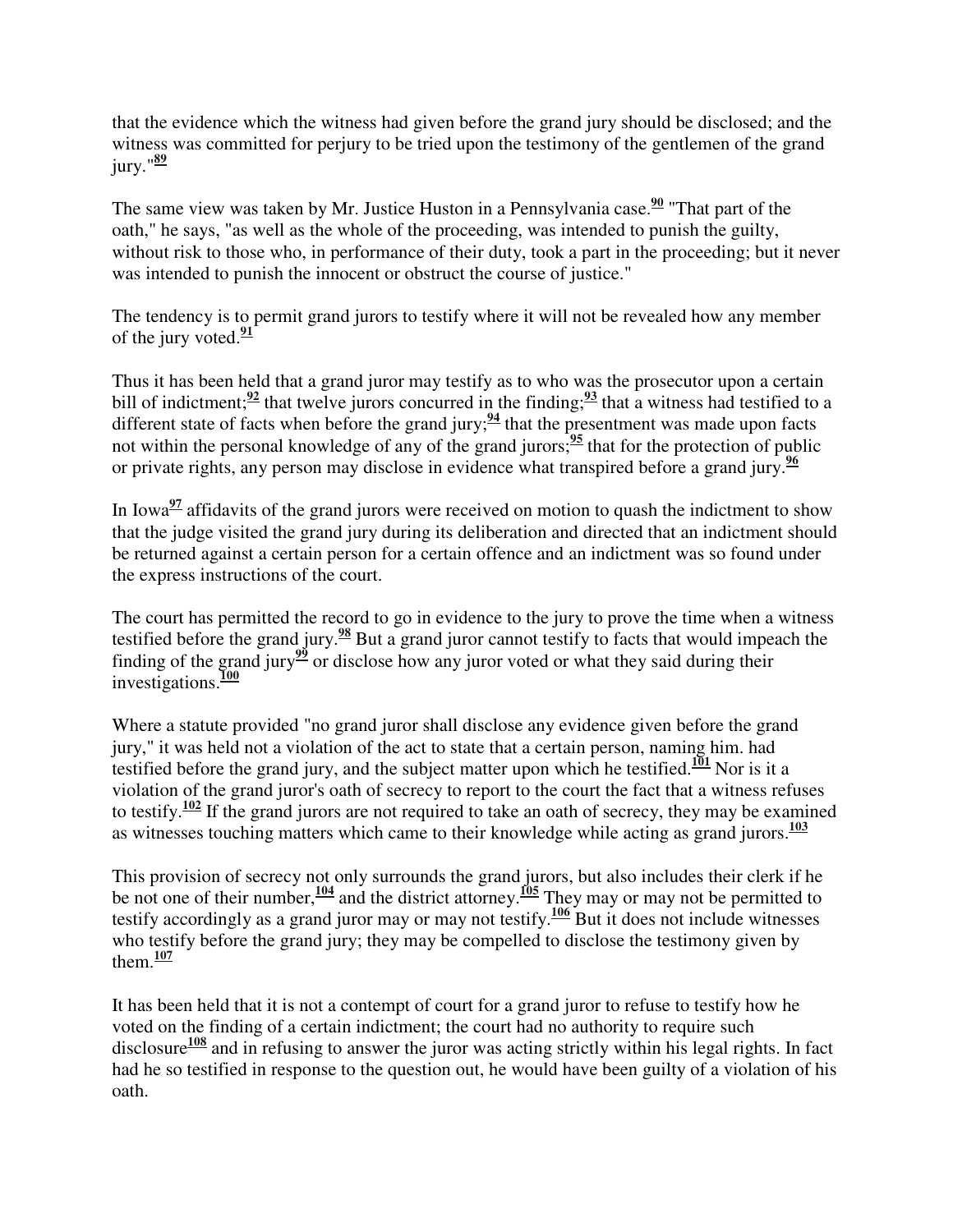The remaining portion of the grand juror's oath does not require special consideration. It is clear and unmistakable in its terms and, consequently, has never been made the subject of judicial inquiry.

In addition to the powers vested in them by their oath and the common law, grand jurors have in many instances other duties imposed upon them by statute. In many states grand jurors are required by statute to examine into the condition of jails, asylums and other public institutions; examine the books and accounts of the various public officials in the county, fix the tax rate, and have a general supervision over public improvements. **109**

The Pennsylvania statutes impose upon a grand jury certain duties which relate to matters of the general public good within the county. Thus it is essential that the grand jury should pass upon the proposition to incorporate a borough within the county,  $\frac{110}{2}$  and the court will not review a question of fact as to the incorporation of such borough when the grand jury considers the incorporation necessary.**<sup>111</sup>** No public buildings may be erected within the county unless two successive grand juries have approved of the erection of such buildings, <sup>112</sup> and likewise no county bridge may be erected unless two successive grand juries shall determine that it is necessary.<sup>113</sup>

In Connecticut<sup>114</sup> the town meeting chooses annually not less than two nor more than six grand jurors who are charged to "diligently inquire after and make complaint of all crimes and misdemeanors that shall come to their knowledge, to the court having cognizance of the offence, or to some justice of the peace in the town where the offence is committed," and they have power to require the person who informs them of the offence to make a proper information under oath and ad minister to them the oath of a witness. In Georgia**<sup>115</sup>** they are authorized to act as a board of revision of taxes, and examine statements of the county liabilities and fix the rate of tax necessary to discharge such liabilities. They are also required to ascertain the condition of the county treasury. In Mississippi<sup>116</sup> they are obliged to examine the tax collectors' books and accounts. In Alabama<sup>117</sup> and Tennessee<sup>118</sup> they must investigate the sufficiency of the bonds of all county officers, while in Vermont<sup> $119$ </sup> grand jurors are charged by statute with the duty of arresting persons having liquor for sale contrary to law, and may do so without a warrant; must seize the liquor, and may arrest intoxicated persons who have committed a breach of the peace.

Grand jurors are in general not called to be sworn in any cause, <sup>120</sup> but are sworn to inquire into all crimes which have been committed within the county.<sup> $121$ </sup> If, therefore, when the oath is administered it embraces one or more persons by name whose cases are about to be laid before the grand jury and in respect to which the oath is administered and nothing more, no evidence can be given under it in support of any accusation against others.**<sup>122</sup>**

1. Jas. Wilson's Works, Vol. II, p. 365.

1\*. No statutory form of oath has been adopted by the United States, nor is any form of oath prescribed by statute in the states of New Jersey, Pennsylvania, Maryland, Delaware, North Carolina, South Carolina, Louisiana, and the Territory of Hawaii.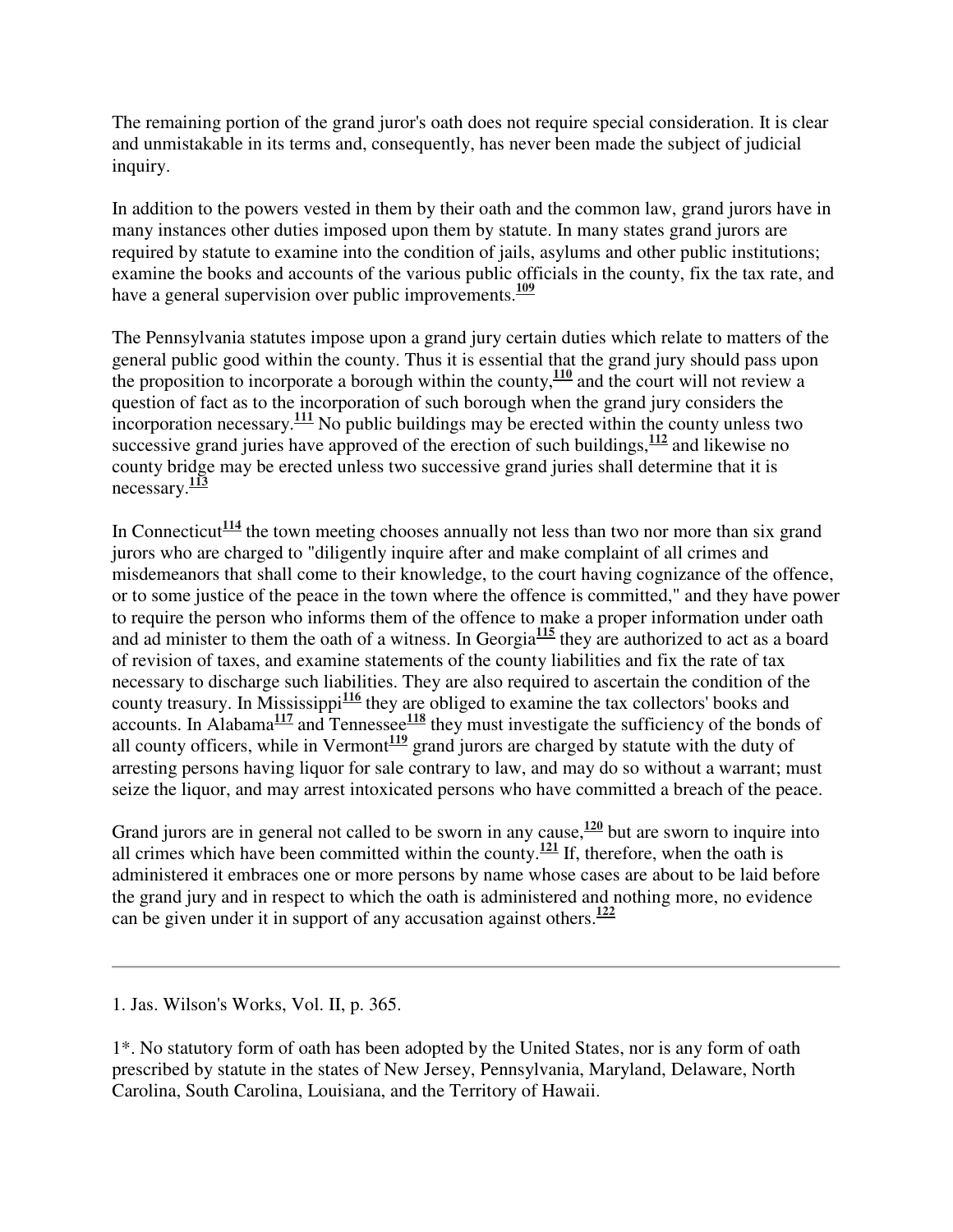The oath adopted by statute in all other states and territories is given as follows:

MAINE Revised Statutes, Chapter 135, Sec. 2: "You, as grand jurors of this county of ——, solemnly swear, that you will diligently inquire and true presentment make of all matters and things given you in charge. The state's counsel, your fellows and your own, you shall keep secret. You shall present no man for envy, hatred or malice; nor leave any man unpresented for love, fear, favor, affection or hope of reward; but you shall present things truly as they come to your knowledge, according to the best of your understanding. So help you God."

NEW HAMPSHIRE. Public Statutes, Chapter 253, Sec. 5, with slight changes, prescribes the same oath as used in Maine.

VERMONT. Statutes, Chapter 233, Sec. 5418, prescribes with slight changes the same oath as used in Maine, but concludes with the added words, "According to the laws of this state.''

MASSACHUSETTS. Revised Laws, Chapter 218, Sec. 5, prescribes with slight changes the same oath as used in Maine.

RHODE ISLAND. General Laws, Chapter 227, Sec. 34, provides "diligently inquire and true presentment make of all such crimes and misdemeanors cognizable by this court as shall come to your knowledge," but otherwise is the same as the oath used in Maine.

CONNECTICUT. General Statutes, Title 54, Chapter 281, Sec. 4795: "You solemnly swear by the name of the ever living God, that you will diligently inquire after, and due presentment make, of all breaches of law that shall come to your knowledge, according to your charge; the secrets of the cause, your own, and your fellows', you will duly observe and keep; you will present no man from envy, hatred, or malice; neither will you leave any man unpresented, from love, fear, or affection, or in hope of reward; but you will present cases truly, as they come to your knowledge, according to the best of your understanding, and according to law; so help you God."

NEW YORK. Code Criminal Procedure, Sec. 245, with slight changes, prescribes the same oath as used in Maine.

VIRGINIA. Code, Tit. 53, Chapter 195, Sec. 3980: "You shall diligently inquire, and true presentment make, of all such matters as may be given you in charge, or come to your knowledge, touching the present service. You shall present no person through prejudice or ill will, nor leave any unpresented through fear or favor, but in all your presentments you shall present the truth, the whole truth, and nothing but the truth, so help you God."

GEORGIA. Penal Code, 1895, Sec. 825, prescribes substantially the form of oath contained in the text with this change, viz: "The state's counsel, your fellows', and your own, you shall keep secret, unless called upon to give evidence thereof in some court of law in this state."

FLORIDA. Revised Statutes, 1892, Sec. 2808, prescribe substantially the same form of oath as used in Georgia.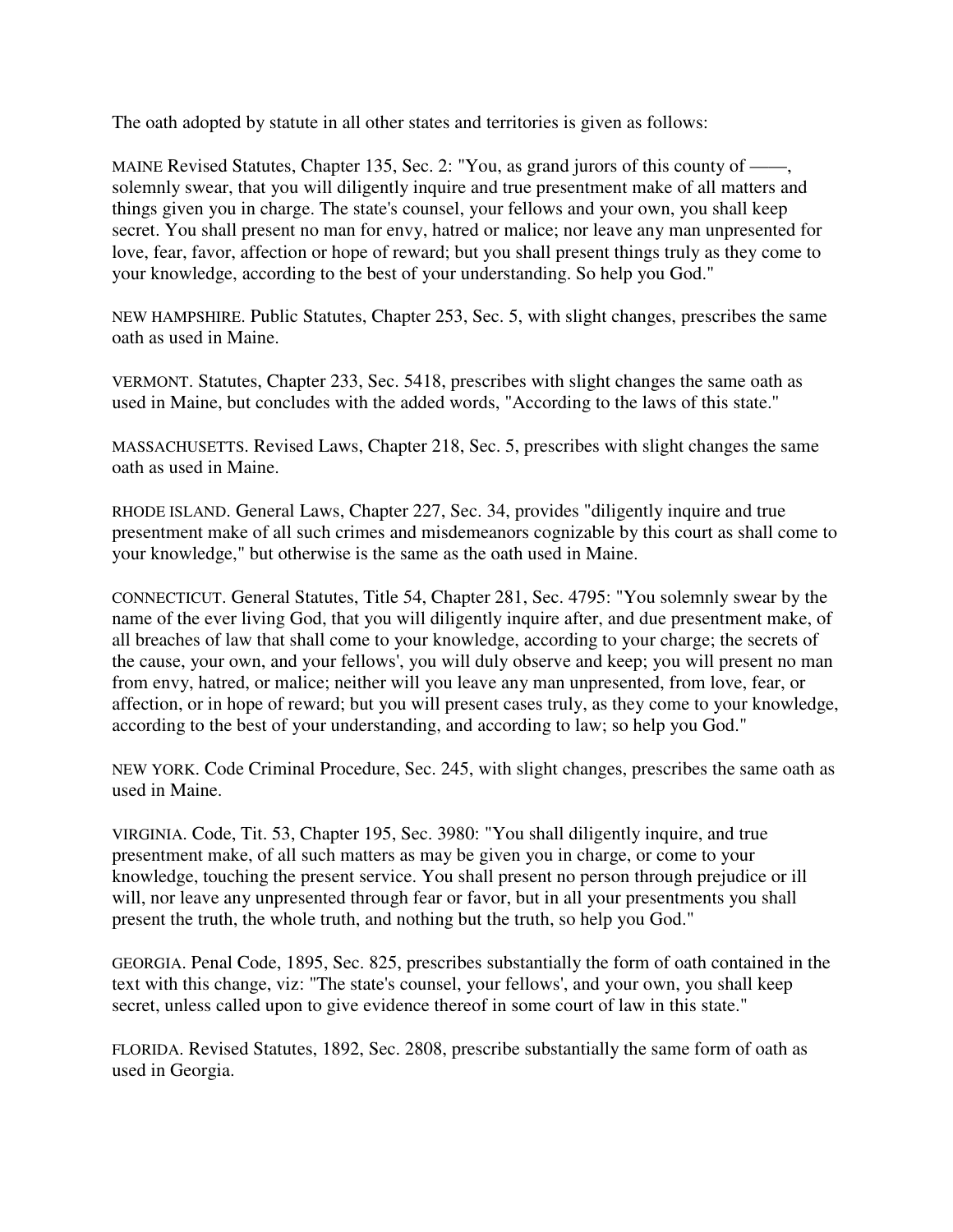TEXAS. Code Cr. Proc. 1897, Art. 404, substantially the same as the Maine oath except in this, viz: "The state's counsel, your fellows', and your own you shall keep secret, unless required to disclose the same in the course of a judicial proceeding in which the truth or falsity of evidence given in the grand jury room, in a criminal case, shall be under investigation.''

ALABAMA. Code 1896, Sec. 5024, prescribes a form of oath similar to the oath in the text, but makes particular reference to offences "committed or triable within the county."

TENNESSEE. Code, Sec. 5833, prescribes substantially the same oath as used in Alabama.

KENTUCKY. Statutes, Chapter 74, Sec. 2250: "Saving yourselves, you do swear that you will diligently inquire of, and present all treasons, felonies, misdemeanors, and breaches of the penal laws which shall have been committed or done within the limits of the jurisdiction of this county, of which you have knowledge or may receive information."

MISSISSIPPI. Code, Sec. 2372, prescribes substantially the form given in the text.

WEST VIRGINIA. Code, Chapter, 157, Sec. 5, prescribes substantially the same form of oath as used in Virginia.

OHIO. Revised Statutes, Sec. 7191, prescribes the form given in the text, but beginning, "Saving yourself and fellow jurors;" preserving secrecy "unless called on in a court of justice to make disclosures;" and concluding, "you shall present the truth, the whole truth and nothing but the truth, according to the best of your skill and understanding."

INDIANA. Code Crim. Proc., Sec. 1721: "You and each of you, do solemnly swear that you will diligently inquire, and true presentment make, of all felonies and misdemeanors, committed or triable, within this county, of which you shall have or can obtain legal evidence; that you will present no person through malice, hatred or ill-will, nor leave any unpresented through fear, favor or affection, or for any reward, or the promise or hope thereof, but in all your indictments you will present the truth, the whole truth, and nothing but the truth; and that you will not disclose any evidence given or proceeding had before the grand jury, so help you God."

ILLINOIS. Statutes, Chapter 78, Sec. 18, prescribes substantially the form set forth in the text.

MICHIGAN. Howell's Ann. Stat, Sec. 9491, prescribes substantially the same form as used in Maine.

WISCONSIN. Statutes, Chapter 116, Sec. 2547, prescribes substantially the same oath as used in Maine.

MISSOURI. Revised statutes 1899, Sec. 2489, prescribes a form substantially the same as used in Indiana.

NEBRASKA. Compiled statutes, Sec. 8139, prescribes the same oath as used in Ohio.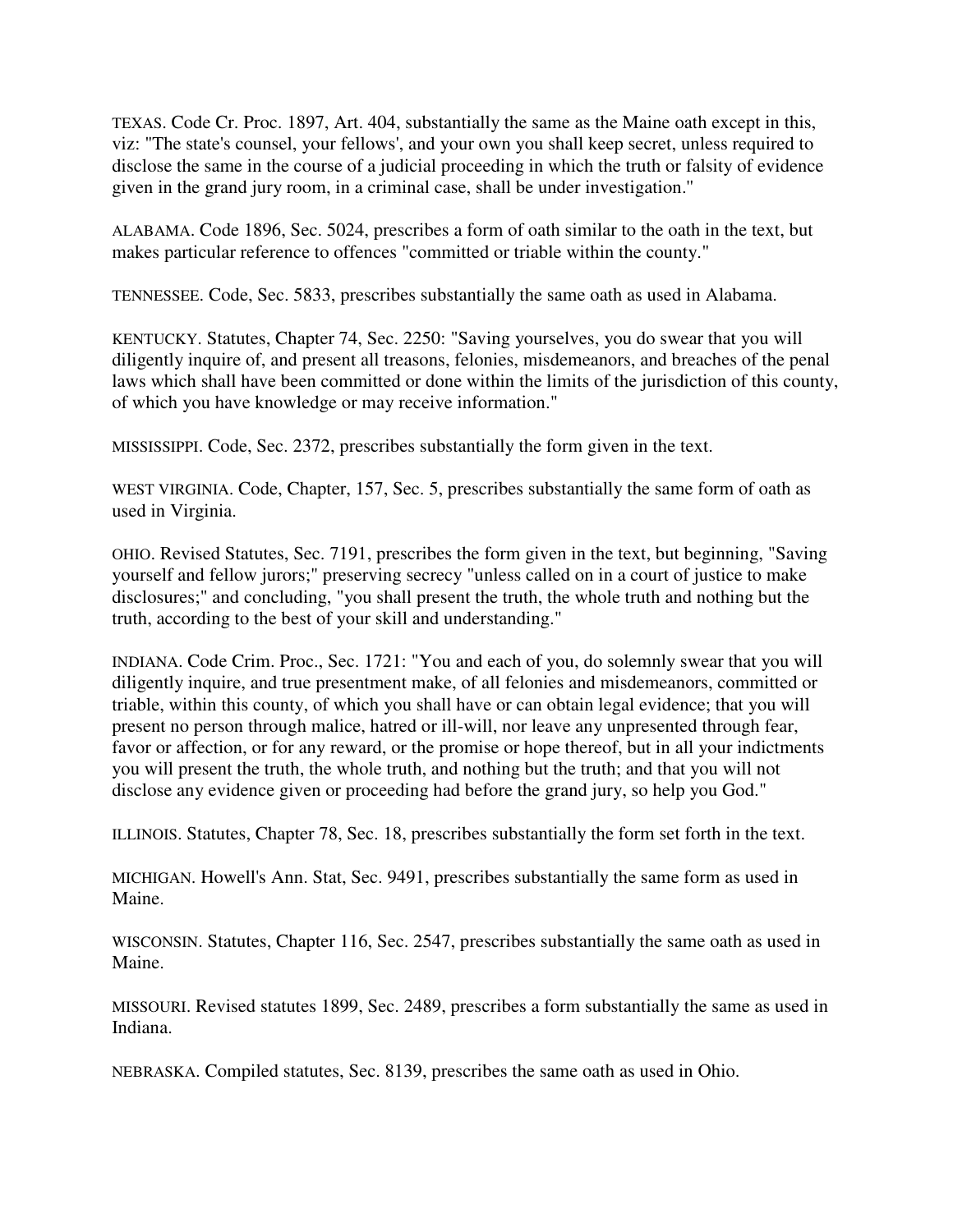KANSAS. General Statutes 1897, Chapter 102; Sec. 97, prescribes substantially the same oath as used in Indiana.

MINNESOTA. General Statutes, Sec. 5641, prescribes substantially the same oath as used in Indiana.

ARKANSAS. Statutes, Chapter 49, Sec. 2041, prescribes substantially the same oath as used in Kentucky.

IDAHO. Penal Code, Sec. 5293: "You, as foreman of the grand jury, will diligently inquire and true presentment make, of all public offences against the State of Idaho, committed or triable, within this county, of which you shall have or can obtain legal evidence. You will keep your own counsel, and that of your fellows, and of the government, and will not, except when required in the course of judicial proceedings, disclose the testimony of any witness examined before you, nor anything which you or any other grand juror may have said, nor the manner in which you or any other grand juror may have voted on any matter before you. You will present no person through malice, hatred, or ill will, nor leave any unpresented through fear, favor or affection, or for any reward or the promise or hope thereof; but in all your presentments you will present the truth, the whole truth, and nothing but the truth, according to the best of your skill and understanding, so help you God.''

NEVADA. Compiled Statutes, Sec. 4158, prescribes a form of oath substantially the same as the oath used in Indiana.

COLORADO. Ann. Statutes, 1891, Chapter 73, Sec. 2617, prescribes substantially the same oath as given in the text.

UTAH. Revised Statutes 1898, Sec. 4708, prescribes substantially the same oath as used in Idaho.

CALIFORNIA. Penal Code, Sec. 903, prescribes substantially the same oath as used in Idaho.

OREGON. Code, Section 1271, prescribes the following form of oath:

"You and each of you, as grand jurors for the county of ——, do solemnly swear that you will diligently inquire into, and true presentment or indictment make, of all crimes against this state, committed or triable within this county, that shall come to your knowledge; that the proceedings before you, the counsel of the state, your own counsel, and that of your fellows, you will keep secret; that you will indict no person through envy, hatred, or malice, nor leave any person not indicted through fear, favor, affection, or hope of reward, but that you will indict, according to the truth, upon the evidence before you, and the laws of this state; so help you God."

WASHINGTON. Code, Section 6809 prescribes substantially the same oath as used in Vermont.

WYOMING. Revised Statutes, Sect. 5282: "You, as foreman of this grand inquest, do solemnly swear (or affirm) that you will diligently inquire and true presentment make of all such matters and things as shall be given you in charge, or otherwise come to your knowledge touching the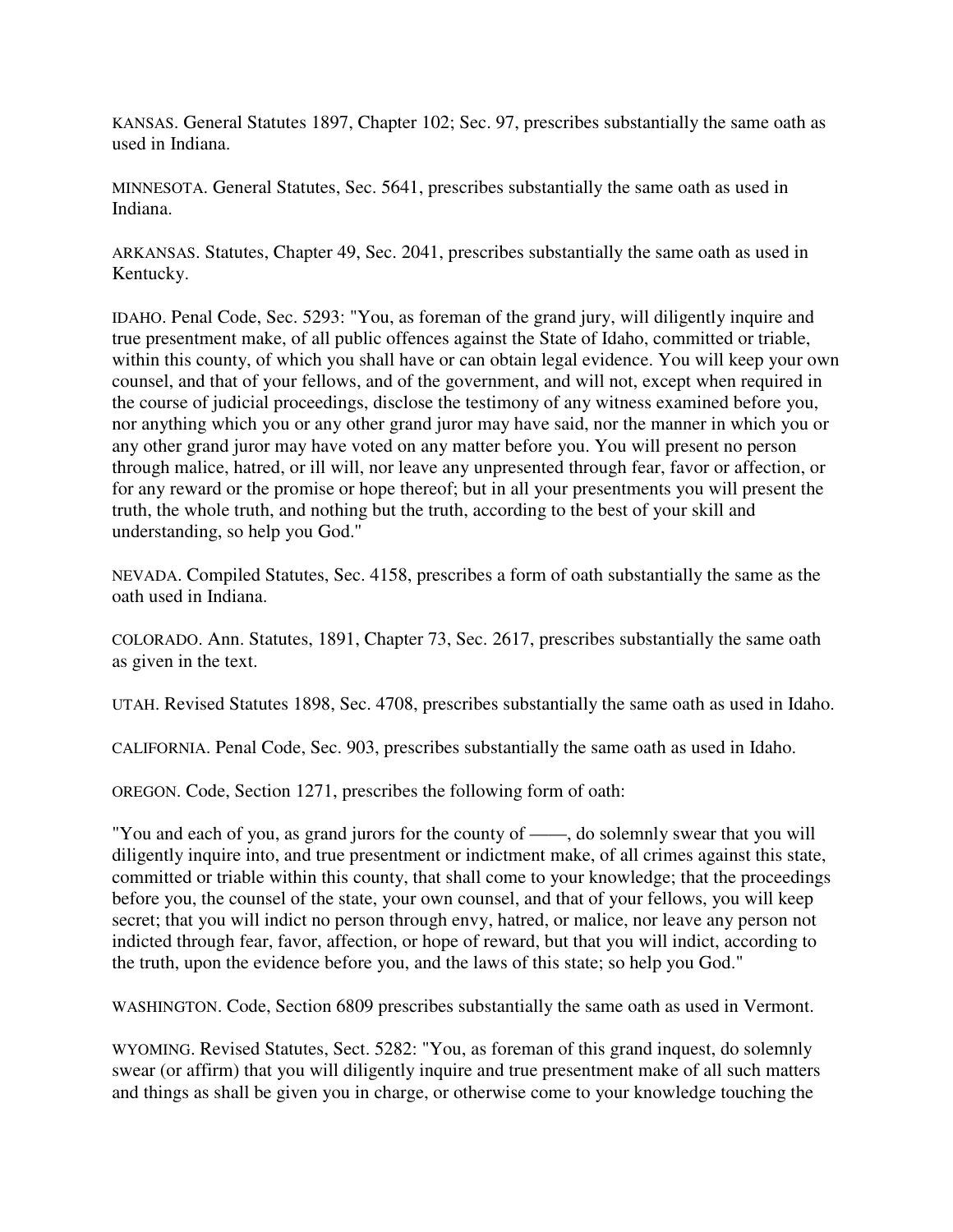present service. The counsel of the state, your own and your fellows, you shall keep secret unless called on in a court of justice to make disclosures. You shall present no person through malice, hatred or ill will, nor shall you leave any person unpresented through fear, favor or affection, or for any reward or hope thereof; but in all your presentments you shall present the truth, the whole truth and nothing but the truth, according to the best of your skill and understanding."

MONTANA. Penal Code, Sec. 1761: "You, and each of you, do solemnly swear (or affirm) that you will diligently inquire into and true presentment make, of all public offences against the laws of this state, committed or triable by indictment in this county, of which you have or can obtain legal evidence, you will present no one through hatred, malice or ill will, nor leave any unpresented through fear, favor or affection, or for any reward, or the promise or hope thereof; but in all your presentments you will present the truth, the whole truth and nothing but the truth, according to the best of your skill and understanding, so help you God."

NORTH DAKOTA. Revised Code 1895, Sec. 8004, prescribes substantially the same oath as used in Idaho.

SOUTH DAKOTA. Revised Code Criminal Proc., Sec. 177, prescribes the same oath as used in North Dakota.

IOWA. Code 1897, Sect. 5249: "You, as foreman of the grand jury, shall diligently inquire and true presentment make of all public offences against the people of this state, triable on indictment within this county, of which you have or can obtain legal evidence; you shall present no person through malice, hatred or ill will, nor leave any unpresented through fear, favor or affection, or for any reward or the promise or hope thereof, but in all your presentments you shall present the truth, the whole truth and nothing but the truth, according to the best of your skill and understanding."

ARIZONA. Code Crim. Proc. Sec. 800, prescribes substantially the same oath as used in Idaho.

NEW MEXICO. Compiled Laws 1897, Sec. 967, prescribes substantially the same oath as used in Iowa.

INDIAN TERRITORY. Statutes Cr. Proc., Chapter 20, Sec. 1418: "Saving yourselves and fellow jurors, you do swear that you will diligently inquire of and present all treasons, felonies, misdemeanors and breaches of the penal laws over which you have jurisdicton, of which you have knowledge or may receive information."

OKLAHOMA. Revised Statutes 1903, Sec. 5329, prescribes substantially the same oath as used in Idaho.

2. Wilkin's Leges Angliæ Saxonicæ 117.

3. Bracton — de legibus, (Sir Travers Twiss ed.) Vol. II, pp. 237-243.

4. Id.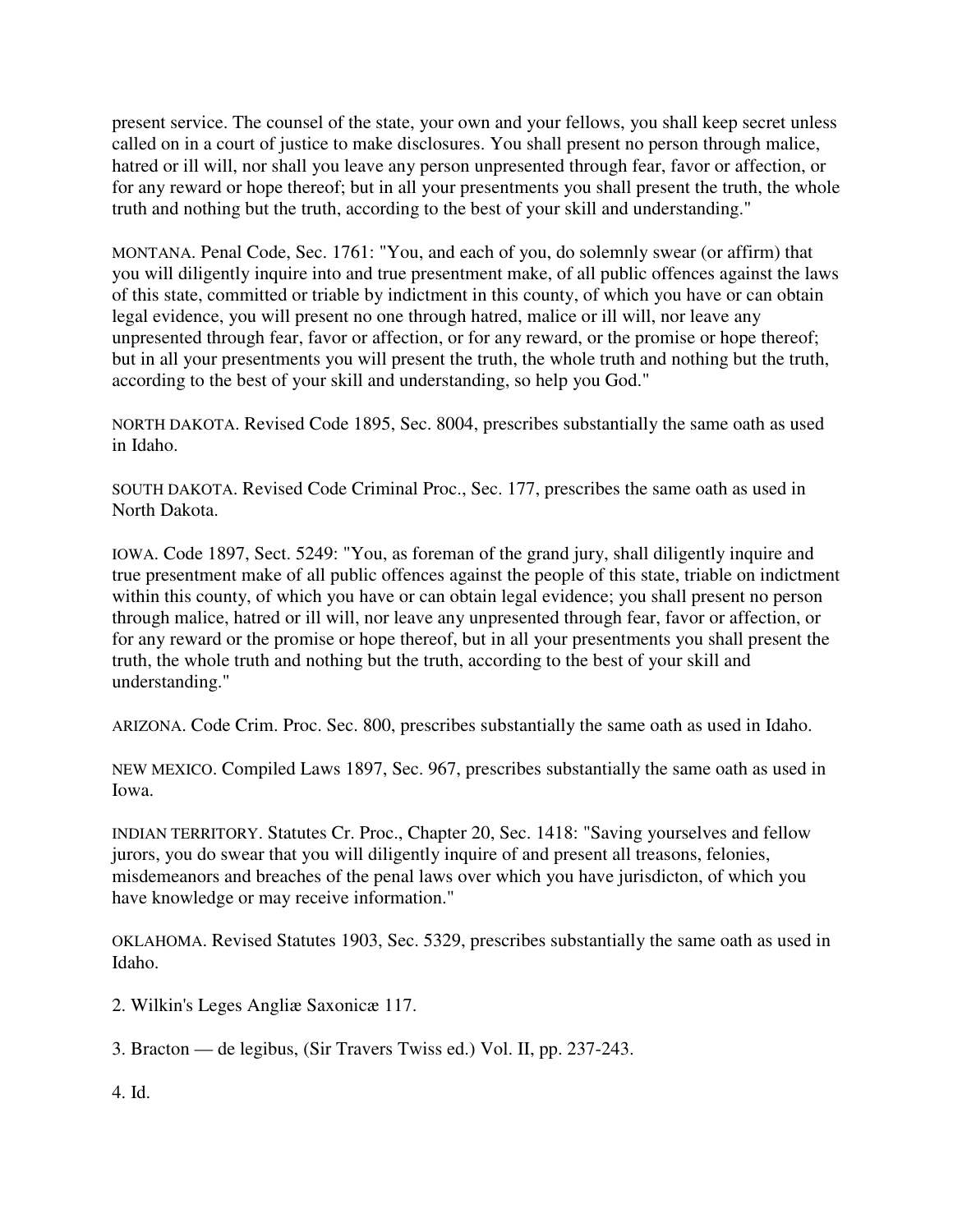5. Supra. 20, 21.

6. Britton (Legal Classic Series) p. 17.

7. Book of Oaths (London, 1649) 206.

8. 1 Whart. Cr. Law, Sec. 453 (7th ed.).

9. Jas. Wilson's Works, Vol. II, p. 365.

10. Opinions of Attorneys General 22. And see 1 Whart. Cr. Law, Sec. 453 (7th ed.).

11. In State *v*. Stewart, 45 La. Ann. 1164, decided in 1893, the grand jury were considering a bill against the defendant when a person, without being summoned appeared before the grand jury and gave his version of the case. A true bill was returned and the defendant sought to quash the indictment upon the ground that the indictment had been found at the instance of this witness. The court overruled the motion. In bis opinion on appeal by the state on other grounds it was said by McEnery, J.: "It is complained by the defendant that one S. A. Morgan, the leading state witness, went without summons or request before the grand jury and gave his own version of the case against defendant, and instituted this prosecution. The witness had the undoubted right to go before the grand jury voluntarily and disclose his knowledge of facts in the case. As a good citizen it was his duty to do so. No one can be excused for withholding knowledge of a crime from the public until he is summoned to give his testimony of its commission." As to this decision it is sufficient to say that. it is contrary to the law as laid down by the courts of every other state.

12. Mr. Justice Field's Charge to Grand Jury, 30 Fed. Cas. 992. And see Welch *v*. State, 68 Miss. 341; Wilson *v*. State, 70 Miss. 595; McCullough *v*. Com. 67 Pa. 30.

13. Addison App. 47; Mr. Justice Field's Charge to Grand Jury, 30 Fed. Cas. 992.

14. Addison, App. 38.

15. Res. *v*. Shaffer, 1 Dall. 236.

16. 30 Fed. Cas. 998.

17. Charge to Grand Jury, 30 Fed Cas. 980.

18. Post 106 et. seq.

19. People *v*. Beatty, 14 Calif. 566; Ward *v*. State, 2 Mo. 120; State *v*. Overstreet, 128 Mo. 470; People *v*. Green, 1 Utah 11; Beal *v*. State, 15 Ind 378; Rutzell *v*. State, 15 Ark. 67.

20. People *v*. Beatty, 14 Calif. 566; State *v*. Overstreet, 128 Mo. 470.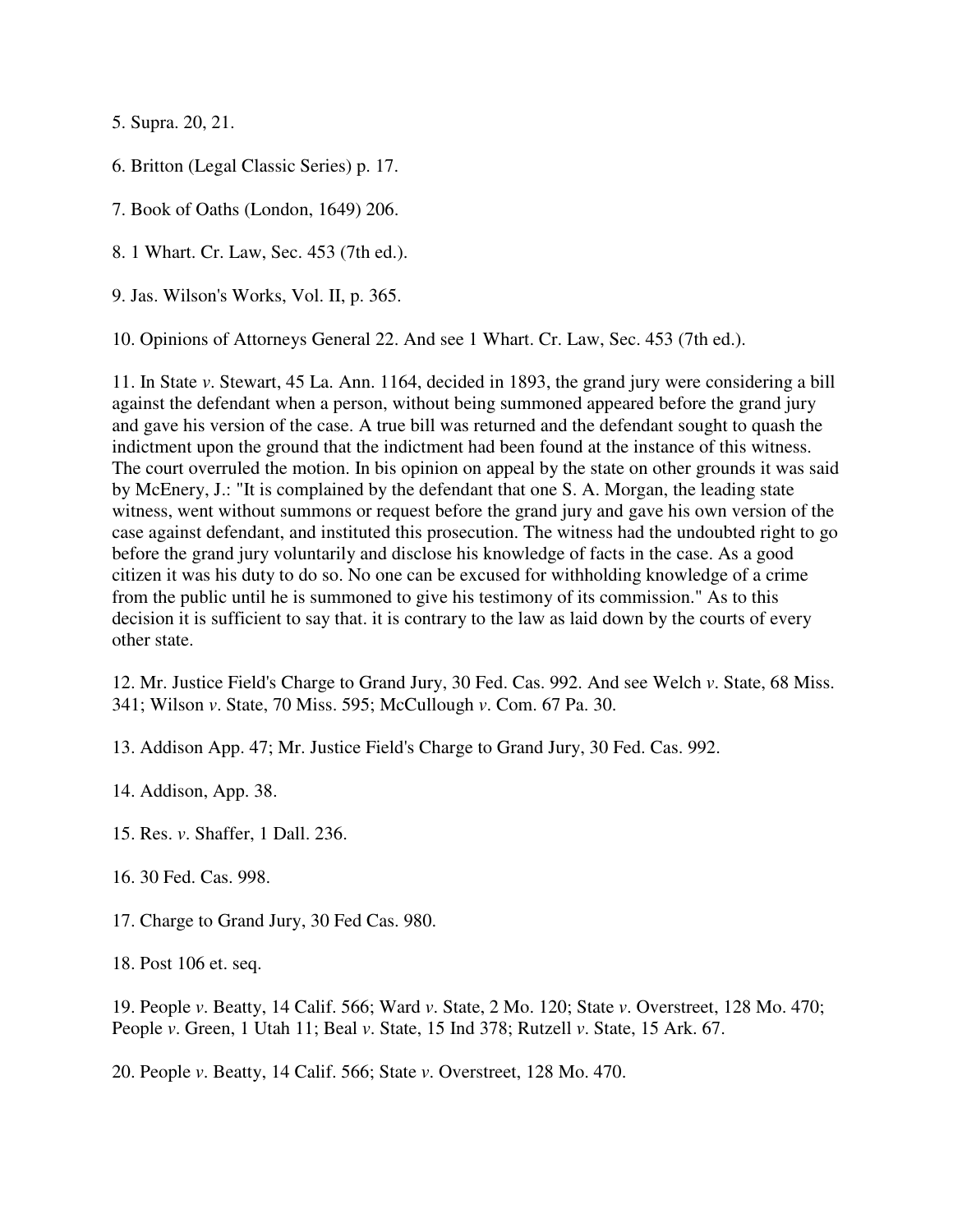21. Territory *v*. Corbett, 3 Mont. 50.

22. People *v*. Beatty, 14 Calif. 566; Com. *v*. Gee, 60 Mass. 174; Allen *v*. State, 5 Wis. 329. But see Stark *v*. Bindley, 52 N. E. 804.

23. 1 Chitty Cr. Law 317; U. S. *v*. Terry, 39 Fed. Rep. 355.

24. Res. *v*. Shaffer, 1 Dall. 236; U. S. *v*. Lawrence, 26 Fed. Cas 886

25. U. S. *v*. Palmer, 27 Fed. Cas. 410; People *v*. Goldenson, 76 Calif. 328 But see Lung's Case, 1 Conn. 428; In re Morse, 87 N. Y. Sup. 721.

26. U. S. *v*. Blodgett, 30 Fed Cas. 1157. In U. S. *v*. White, 28 Fed. Cas. 588, the court intimated that witnesses for the defence may be sent to the grand jury with the consent of the district attorney.

27. Mr. Justice Field's Charge to the Grand Jury, 30 Fed. Cas. 992.

28. State *v*. Fasset, 16 Conn. 457. And see State *v*. Walcott, 21 Conn. 272; State *v*. Hamlin, 47 Conn. 95.

29. Lung's Case, 1 Conn. 428.

30. 1 Chitty Cr. Law 317; Dickinson's Quarter Sessions, (5th ed.) 156-158.

31. The process is issued by the clerk of the court: O'Hair *v*. People, 32 Ill. App. 277; Baldwin *v*. State, 126 Ind. 24.

32. And see O'Hair *v*. People, 32 Ill. App. 277; 1 Whart Cr. Law Sec. 490. But see contra Warner *v*. State 81 Tenn. 52.

33. In re Lester, 77 Ga. 143.

34. State *v*. Smith, 19 Tenn. 99; Deshazo *v*. State, 23 Tenn. 275; State *v*. Parrish, 27 Tenn. 80; Doebler *v*. State, 31 Tenn. 473; Robeson *v*. State, 50 Tenn. 266; State *v*. Adams, 70 Tenn. 647; State *v*. Estes, 71 Tenn. 168; State *v*. Barnes, 73 Tenn, 398; State *v*. Staley, 71 Tenn. 565; Glenn *v*. State, 31 Tenn. 19; Garret *v*. State, 17 Tenn. 389. But see State *v*. Lee, 87 Tenn. 114; State *v*. Lewis, Id. 119, for instances, where the inquisitorial power was illegally exercised. Where the grand jury is not specially vested with this authority, the general rule in Tennessee appears to be that the witness should be summoned to appear before the court to give evidence to the grand jury: State *v*. Butler, 16 Tenn. 83.

35. Ward *v*. State, 2 Mo. 120.

36. Blaney *v*. State, 74 Md. 153. This authority is not based upon any statute of Maryland.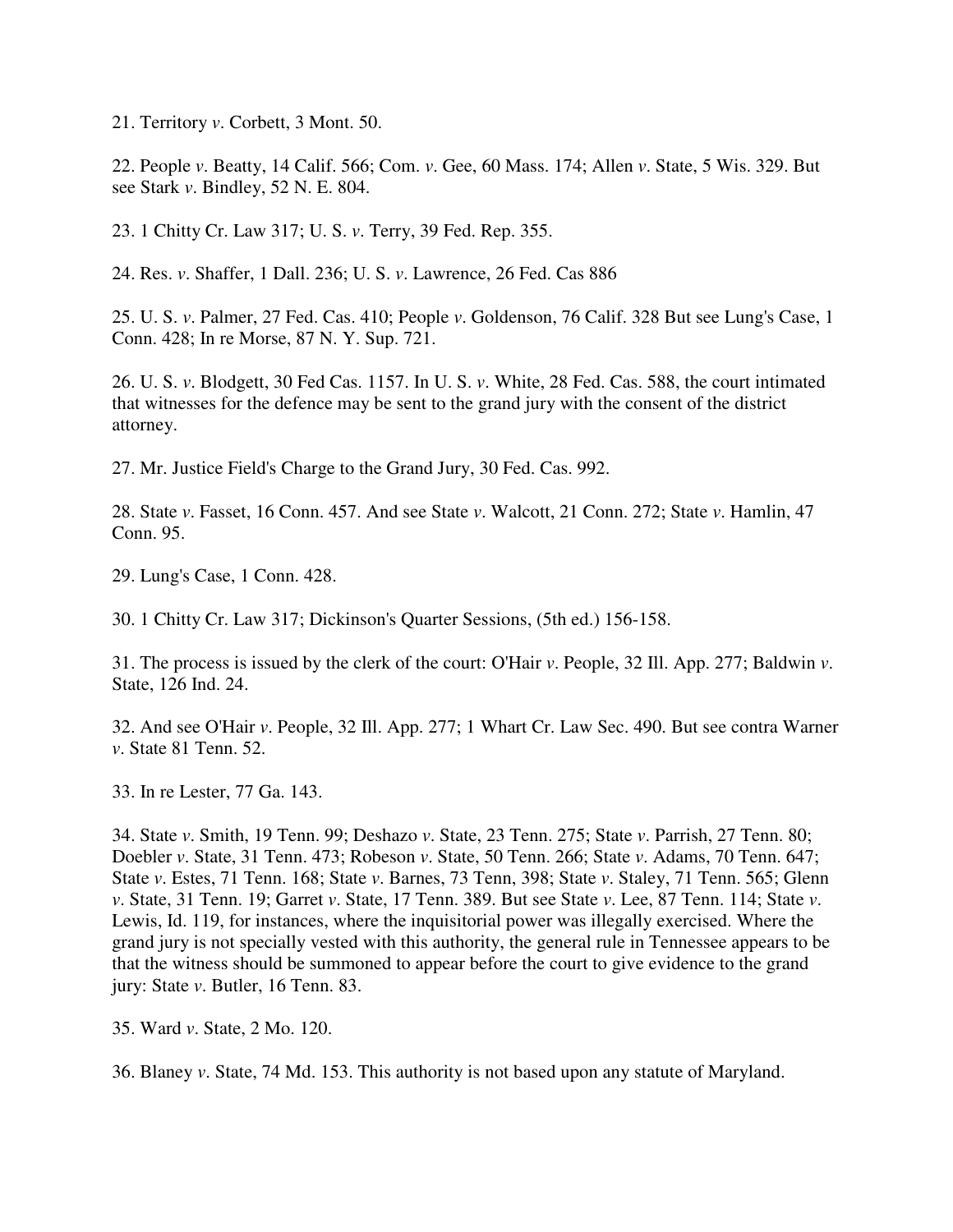37. Deshazo *v*. State, 23 Tenn. 275; Harrison *v*. State, 44 Tenn. 195; Robeson *v*. State. 50 Tenn. 266; State *v*. Adams, 70 Tenn. 647.

38. 1 Chitty Cr. Law 317; 2 Hale PI. C. 157; 1 Whart. Cr. Law, Sec. 492. And see Co. Inst. Vol. II, p. 384.

39. 1 Chitty Cr. Law 317.

40. In re Grand Jury, 62 Fed. Rep. 840.

41. Charge to Grand Jury, 30 Fed. Cas. 992; and see Chief Justice Shaw's Charge to Grand Jury, 8 Am. Jurist 218.

42. In re Grand Jury, 62 Fed. Rep. 840; People *v*. Hyler, 2 Parker Cr. R. (N. Y.) 570. And see 4 Bl. Com. 303; Sir John Hawles, 4 State Trials 183; Lord Somers on Grand Juries, etc. In People *v*. Lindenborn, 52 N. Y. Sup. 101, it was held that the presumption of innocence must be overcome before an indictment can legally be found. In Com. *v*. Dittus, 17 Lanc. Law Rev. (Pa.) 127, although three respectable witnesses testified to the facts, the grand jury ignored the bill. Judge Landis criticised their action as being equivalent to the trial of the cause. As they, however, are the exclusive judges of the credibility of the witnesses, this criticism would seem unwarranted.

43. 1 Whart. Cr. Law Sec. 491; 7 Smith's Laws 687; 1 Hopkinson's Works, 194; James Wilson's Works, Vol. II, p. 365.

44. Res. v. Shaffer, 1 Dall. 236; Add. App. 39.

45. People *v*. Hyler, 2 Parker, Cr. R. (N. Y.) 570.

46. Davis Precedents of Indictments, 25.

47. Davis Criminal Law in Va. 426.

48. Penal Code, Sec. 921, People *v*. Tinder, 19 Calif. 539.

49. Supra. 95.

- 50. McCullough *v*. Com. 67 Pa. 30.
- 51. Case of Lloyd and Carpenter, 3 Clark (Pa.) 188.

52. Charge to Grand Jury, 30 Fed. Cas. 992.

53. It is of interest to note the change in the law as thus laid down by Mr. Justice Field from that prevailing in the time of Glanville and Bracton. Then the accusing body was generally obliged to present upon rumor alone. See Supra, part 1, generally.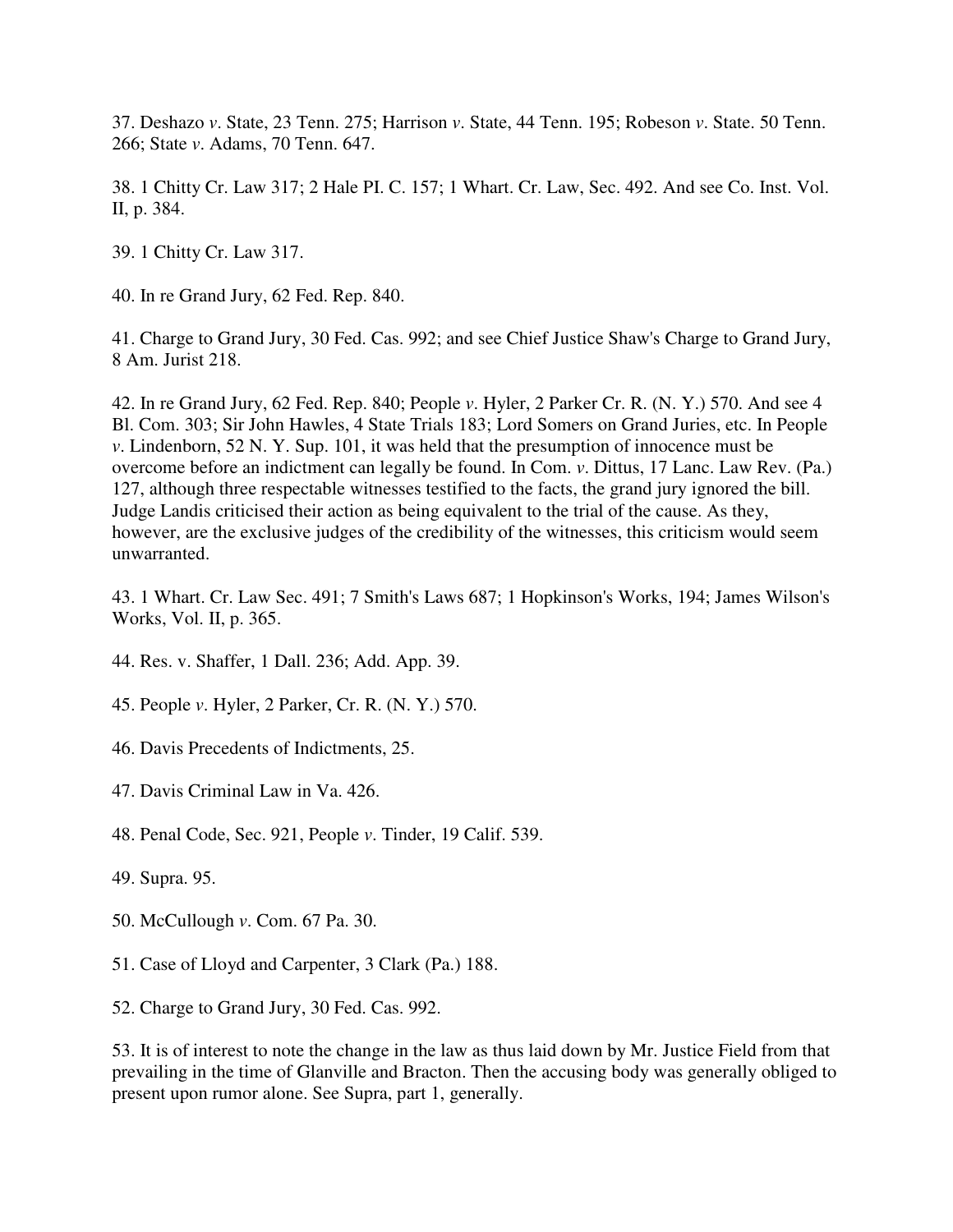54. For instances where the grand jury has been directed to investigate into matters specially submitted to them by the court, see Hartranft's Appeal, 85 Pa. 433; Com. *v*. Green, 126 Pa. 531; Com. *v*. Hurd, 177 Pa. 481; Charge to Grand Jury, 5 Dist. Rep. (Pa.) 130; Com, *v*. Kulp, 17 Pa. C. C. Rep. 561; Bucks County Grand Jury, 24 Pa. C. C. Rep. 162; Com. *v*. Wilson, 2 Chester Co. Rep. (Pa.) 164.

55. Supra. 108, 109.

56. Com. *v*. Green, 126 Pa. 531; Com. *v*. McComb, 157 Pa. 611. And see State *v*. Love, 4 Humph. (Tenn.) 255; Harrison *v*. State, 4 Cold (Tenn.) 195.

57. U. S. *v*. Fuers, 25 Fed. Cas. 1223; U. S. *v*. Thompkins, 28 Fed. Cas. 89.

58. Rowand *v*. Com. 82 Pa. 405; Com. *v*. Clemmer, 190 Pa. 202; Com. *v*. Beldham, 15 Pa. Superior Ct. 33; Com. *v*. Brown, 23 Pa. Superior Ct. 470; Com. *v*. Delemater, 2 Dist. Rep. (Pa.) 562; Com. *v*. Whitaker, 25 Pa. C. C. 42; Com. *v*. Reynolds, 2 Kulp (Pa.) 345; Com. *v*. Shupp, 6 Kulp (Pa.) 430; Com. *v*. Schall, 6 York Leg. Rec. 24; Com. *v*. English 11 Phila. (Pa.) 439; Com. *v*. Simons, 6 Phila. (Pa.) 167; Com. *v*. Wetherold, 2 Clark (Pa.) 476. Case of Lloyd and Carpenter, 3 Clark (Pa.) 188; Com. *v*. Green, 126 Pa. 531: In this latter case the court granted leave to the district attorney to lay an indictment before the grand jury. In Com. *v*. Jadwin, 2 Law T. (N. S.) 13, a defendant was discharged at the preliminary hearing by the magistrate and the district attorney subsequently laid a bill before the grand jury upon his official responsibility which was returned a true bill. The court quashed the indictment. See also Com. *v*. Moister, 3 Pa. C. C. 539; Com. *v*. Shubel, 4 Pa. C. C. 12.

59. Com. *v*. Sheppard, 20 Pa. Superior Ct. 417.

60. Case of Lloyd and Carpenter, 3 Clark (Pa.) 188 .

61. 11 Phila. (Pa.) 439.

62. 67 Pa. 30. In this case the indictment was based upon the return of a constable. In Com. *v*. Pfaff, 5 Pa. Dist. Rep. 59, it was held that an indictment based on a constable's return should not be sent to the grand jury without special leave of court.

63. 76 Pa. 319.

64. 82 Pa. 405. In New York under Code Cr. Proc., Sec. 270, a bill once ignored by the grand jury cannot again be resubmitted without leave of court: People *v*. Warren, 109 N. Y. 615.

65. Com. *v*. English, 11 Phila. (Pa.) 439.

66. 4 Bl. Com. 309.

67. U. S. *v*. Shepard, 27 Fed. Cas. 1056.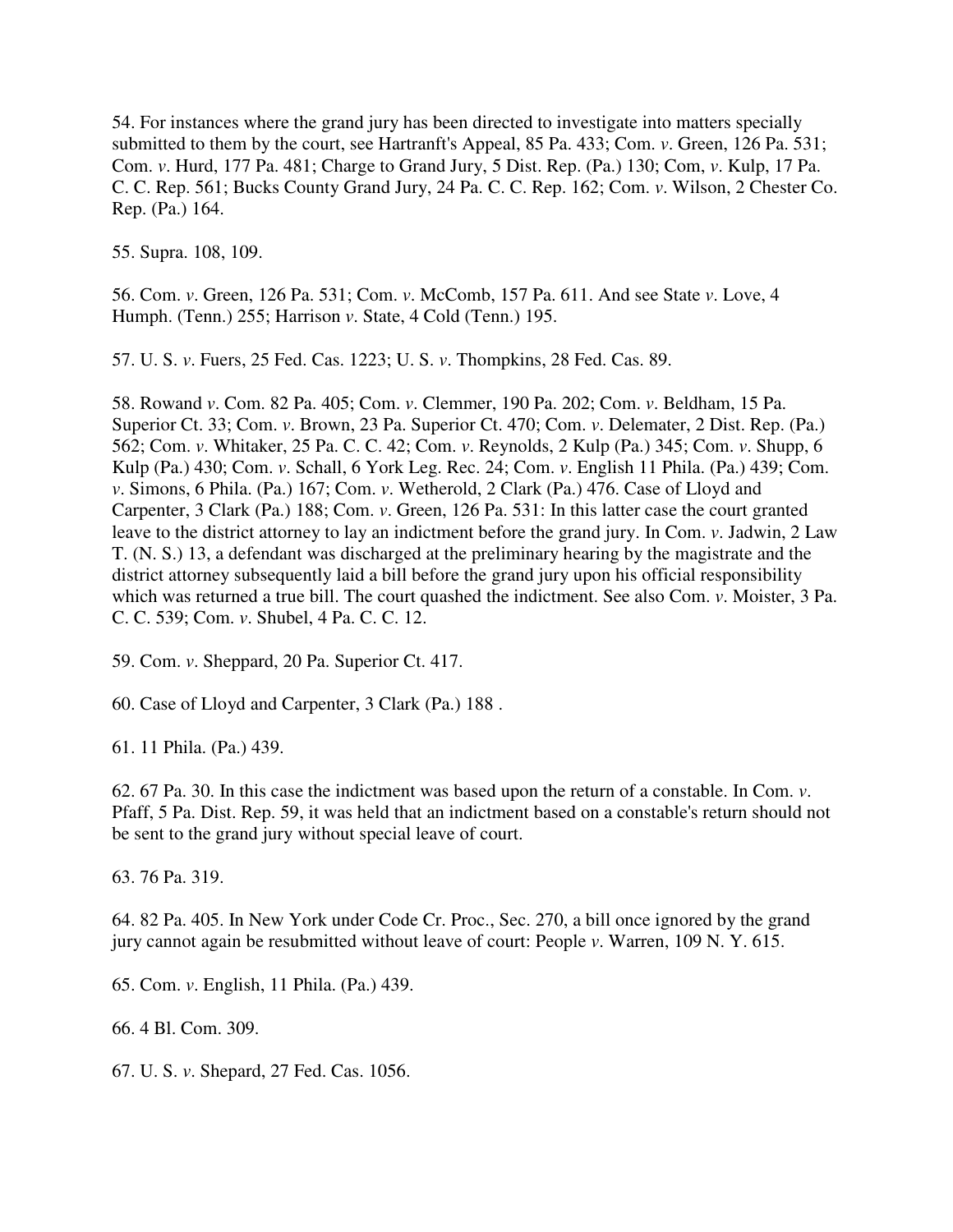68. Art. I, Sec. 10.

69. 20 Pa. Superior Ct. 417. And see Com. *v*. Brown, 23 Pa. Superior Ct. 470.

70. Com. *v*. Leigh, 38 L. I. (Pa.) 184; Com. *v*. Taylor, 12 Pa. C. C. Rep. 326; Com. *v*. Fehr, 2 Northampton Co. Rep. 275; Davidson *v*. Com. 5 Cen. Rep. 484; Com. *v*. Bredin, 165 Pa. 224. In Com. *v*. New Bethlehem Borough, 15 Pa. Superior Ct. 158, Rice, P. J., says: "It is undoubtedly true that the court has discretionary and revisory powers over what are called district attorney bills, and where the sanction of the court to sending up such a bill has been obtained by deception, whether wilful or unintentional, it may revise its action even after the return of an indictment."

71. Com. *v*. Griscom, 36 Pitts. L. J. (Pa.) 332. But see Com. *v*. Brown, 23 Pa. Superior Ct. 470.

72. Com. *v*. Simons, 6 Phila. (Pa.) 167; Harrison *v*. Com. 123 Pa. 508. See Com. *v*. Hughes, 11 Pa. Co. Ct. Rep. 470, where an indictment was quashed upon the ground that it was for a different offense than that set out in the affidavit upon which the prosecution was based.

73. Cons. U. S. Amend. V.

74. U. S. *v*. Smith, 40 Fed. Rep. 755; and see Walker *v*. People, 22 Colo. 415; State *v*. De Serrant, 33 La. Ann. 979.

75. U. S. *v*. Smith, 40 Fed. Rep. 755; U. S. *v*. Shepard, 27 Fed. Cas. 1056.

76. Ex Parte Moan, 65 Calif. 216; State *v*. Ross, 14 La. Ann. 364; State *v*. Vincent, 36 La. Ann. 770; State *v*. Whipple, 57 Vt. 637. CONTRA State *v*. Boswell, 104 Ind. 541; Richards *v*. State, 22 Neb. 145. A defendant may be prosecuted by information after a nolle pros. is entered on a bill of indictment: Dye *v*. State, 130 Ind. 87.

77. Sec. 1022.

78. Ex Parte Wilson, 114 U. S. 417.

79. Grand Jury *v*. Public Press, 4 Brews. (Pa.) 313; and see Act June 16, 1836, P. L. 23.

80. 4 Bl. Com. 126, Christian's Note. The same reason for the requirement of secrecy is given in the case of Crocker *v*. State, Meigs (19 Tenn.) 127.

81. Huidekoper *v*. Cotton, 3 Watts (Pa.) 56.

82. Rationale of Judicial Evidence, Vol. II, p. 312.

83. An Essay on the Law of Grand Juries (Phila. 1849).

84. 12 Co. 98.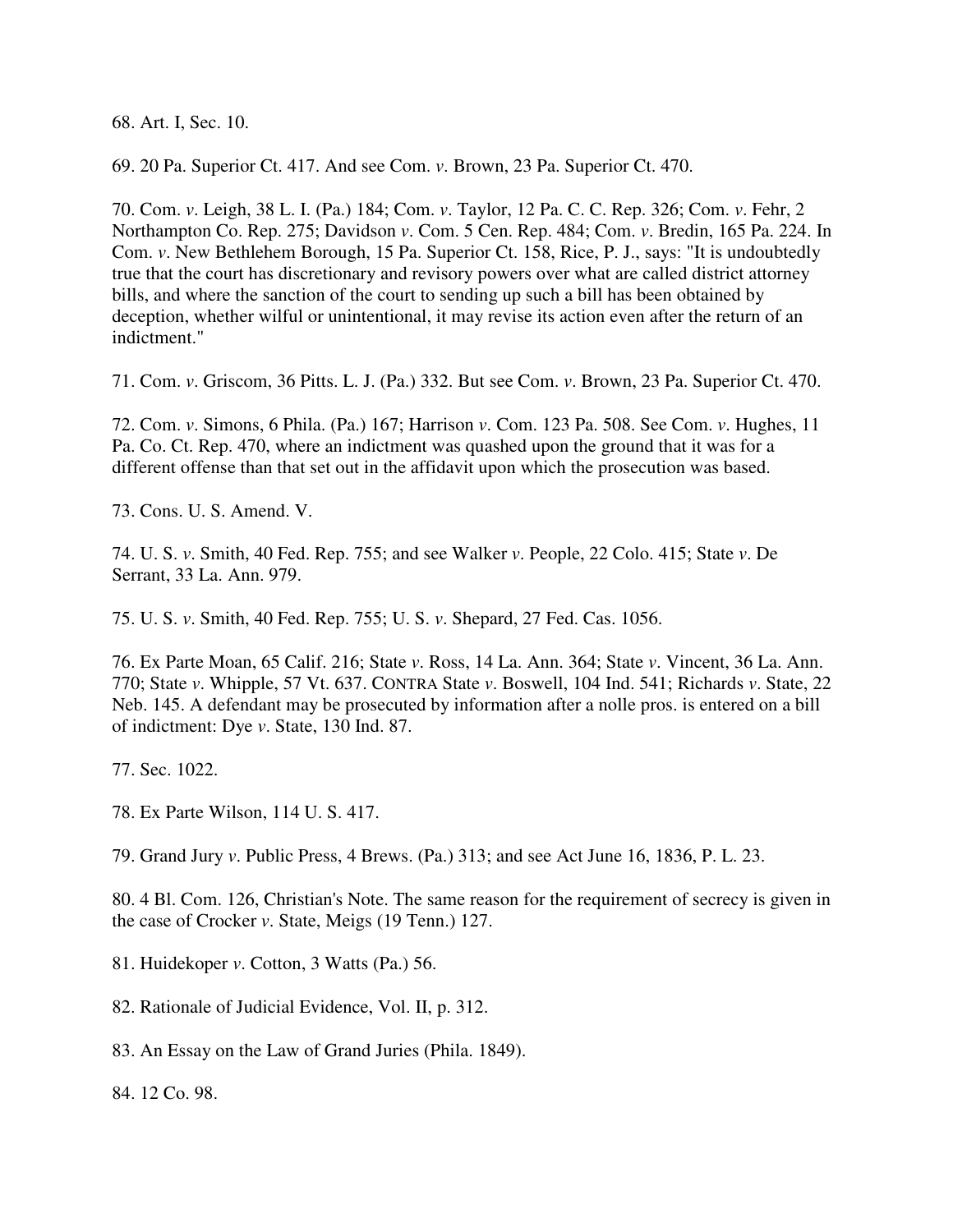85. 8 How. St. Tr. 774. Another instance of the grand jury hearing the evidence in public will be found in The Poulterer's Case, 9 Coke 55b.

86. State *v*. Branch, 68 N. C. 186.

87. Grand Jurors as Witnesses (M. W. Hopkins) 21 Cen. L. J. 104.

88. 4 Bl. Com. 126, Christian's Note.

89. That a witness who testifies falsely before the grand jury may be indicted for perjury upon the testimony of the grand jurors or by them of their own knowledge, see I Chitty Cr. Law 322; U. S. *v*. Charles, 25 Fed. Cas. 409; R. *v*. Hughes, 1 Car. & K. 519; People *v*. Young, 31 Calif. 563; State *v*. Fassett, 16 Conn. 457; State *v*. Offutt, 4 Blackf. (Ind.) 355; Com. *v*. Hill, 11 Cush. (Mass.) 137; Huidekoper *v*. Cotton, 3 Watts (Pa.) 56; State *v*. Terry, 30 Mo. 368; Crocker *v*. State, Meigs (Tenn.) 127; Thomas *v*. Com. 2 Robinson (Va.) 795.

90. Huidekoper *v*. Cotton, 3 Watts (Pa.) 56.

91. Grand Jurors as Witnesses (M. W. Hopkins) 21 Cen. L. J. 104.

92. Huidekoper *v*. Cotton, 3 Watts (Pa.) 56.

93. 1 Greenleaf on Evidence Sec. 252; Low's Case, 4 Greenl. (Me.) 439; Territory *v*. Hart, 7 Mont. 489; State *v*. Logan, 1 Nev. 509; People *v*. Shattuck, 6 Abb. (N. Y.) 33; State *v*. Horton, 63 N. C. 595. But see Gitchell *v*. People, 146 Ill. 175; Shoop *v*. People, 45 Ill. App. 110; Hooker *v.*  State, 56 Atl. 390; State *v*. Baker, 20 Mo. 338.

94. U. S. *v*. Porter, 27 Fed. Cas. 595. Fotheringham *v*. Adams Ex. Co., 34 Fed. Rep. 646; Burnham *v*. Hatfield, 5 Blackf. (Ind.) 21; Perkins *v*. State, 4 Ind. 222; Kirk *v*. Garrett, 84 Md. 383; Com. *v*. Mead, 12 Gray (Mass.) 167; Com. *v*. Hill, 11 Cush. (Mass.) 137; State *v*. Broughton, 7 Ired. (N. C.) 96; Gordon *v*. Com. 92 Pa. 216. And see Rocco *v*. State, 37 Miss. 357. CONTRA. I Greenleaf on Evidence, Sec. 252; Imlay *v*. Rogers, 2 Halst. (N. J.) 347.

95. Com. *v*. Green, 126 Pa. 531; Com. *v*. McComb, 157 Pa. 611; Com. *v*. Kulp. 5 Pa. Dist. Rep. 468. But see State *v*. Davis, 41 Iowa, 311.

96. U. S. *v*. Farrington, 5 Fed. Rep. 343; Burdick *v*. Hunt, 43 Ind. 381; Hunter *v*. Randall, 69 Me. 183; Jones *v*. Turpin, 6 Heisk. (Tenn.) 181.

97. State *v*. Will, 97 Iowa 58. And see Contra. Hall *v*. State, 32 So. 750.

98. Virginia *v*. Gordon, 28 Fed. Cas. 1224.

99. U. S. *v*. Terry, 39 Fed. Rep. 355; U. S. *v*. Reed, 27 Fed. Cas, 727; R. *v*. Marsh, 6 Ad. & El. 236; Spigener *v*. State, 62 Ala. 383; Ex Parte Sontag, 64 Calif. 525; State *v*. Hamlin, 47 Conn. 95; Simms *v*. State, 60 Ga. 145; Gilmore *v*. People, 87 Ill. App. 128; State *v*. Gibbs, 39 Iowa 318;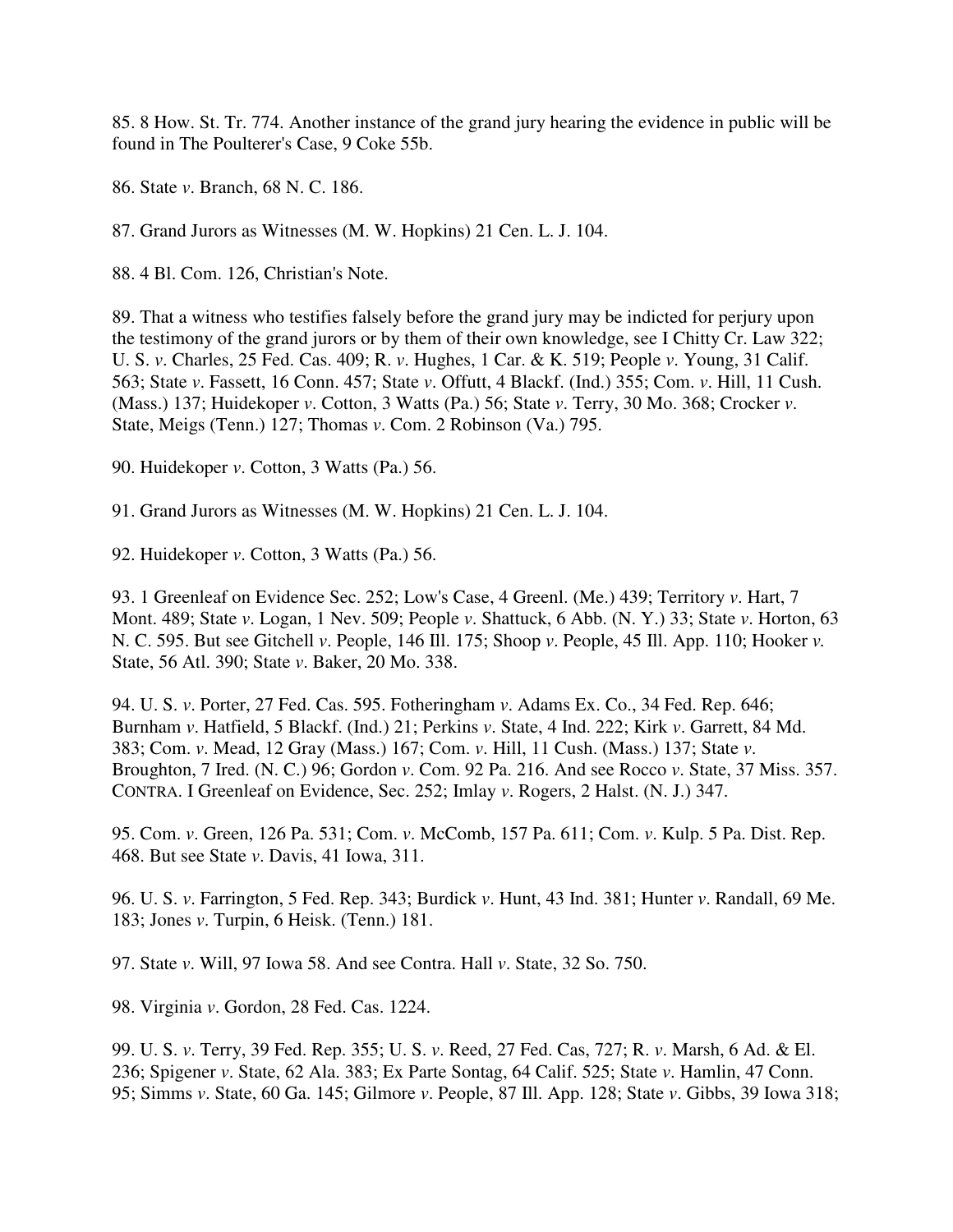State *v*. Davis, 41 Iowa 311; State *v*. Mewherter, 46 Iowa 88; Com. *v*. Skeggs, 66 Ky. 19; State *v*. Beebe, 17 Minn, 241; State *v*. Baker, 20 Mo. 338; State *v*. Hamilton, 13 Nev. 386; People *v*. Hulbut, 4 Denio (N. Y.) 133; People *v*. Briggs, 60 How. Pr. Rep. (N. Y.) 17; Ziegler *v*. Com. 22 W. N. C. (Pa.) 111; Com. *v*. Twitchell, 1 Brews. (Pa.) 551; State *v*. Oxford, 30 Tex. 428.

100. U. S. *v*. Farrington, 5 Fed. Rep. 343; U. S. *v*. Kilpatrick, 16 Fed. Rep. 765; Stewart *v*. State, 24 Ind. 142; State *v*. Lewis, 38 La. Ann. 680; Com. *v.* Twitchell, I Brews. (Pa.) 551.

101. State *v*. Brewer, 8 Mo. 373. CONTRA. State *v*. Baker, 20 Mo. 338; Beam *v*. Link, 27 Mo. 261. And see Ex Parte Schmidt, 71 Calif. 212; Hinshaw *v*. State, 47 N. E. 157.

102. People *v*. Kelly, 21 How. Prac. Rep. (N. Y.) 54; In re Archer, 96 N. W. 442; Heard *v*. Pierce, 8 Cush. (Mass.) 338.

103. Granger *v*. Warrington, 8 Ill. 299.

104. Trials per Pais (Giles Duncombe) Vol. II, p. 387; 1 Greenleaf on Evidence, Sec. 252; State *v*. McPherson, 87 N. W. 421.

105. Com. *v*. Twitchell, 1 Brews. (Pa.) 551; 1 Greenleaf on Evidence, Sec. 252; McLellan *v*. Richardson, 13 Me. 82; 1 Bost. Law Rep. 4; Jenkins *v*. State, 35 Fla. 737. And see State *v*. Grady, 84 Mo. 220, where the prosecuting attorney was required to testify. The attorney general on plea in abatement cannot stipulate what the evidence was: People *v*. Thompson, 8l N. W. 344.

106. 1 Greenleaf on Evidence, Sec. 252.

107. People *v*. Young, 31 Calif. 563; People *v*. Northey, 77 Calif. 618: People *v*. Naughton, 38 How. Prac. Rep. 430.

- 108. Ex Parte Sontag, 64 Calif. 525.
- 109. See Thompson and Merriam on Juries, Sec. 473-474.
- 110. Act April 1, 1834, P. L. 163; Act June 2, 1871, P. L. 283; Act May 26, 1891, P. L. 120.
- 111. Millville Borough, 10 Pa. C. C. Rep. 321.
- 112. Act April 15, 1834, P. L. 539; Act June 1, 1883, P. L. 58.
- 113. Act April 29, 1891, P. L. 31; Pequea Creek Bridge, 68 Pa. 427.
- 114. General Statutes 1875, p. 241, Sec. 1; p. 531, Sec. 2, 3, 4, 5. Smith *v*. State, 19 Conn. 493.
- 115. Code 1873, Sec. 3919; Sec. 510; Sec. 3920.
- 116. Revised Code 1880, Sec. 1675.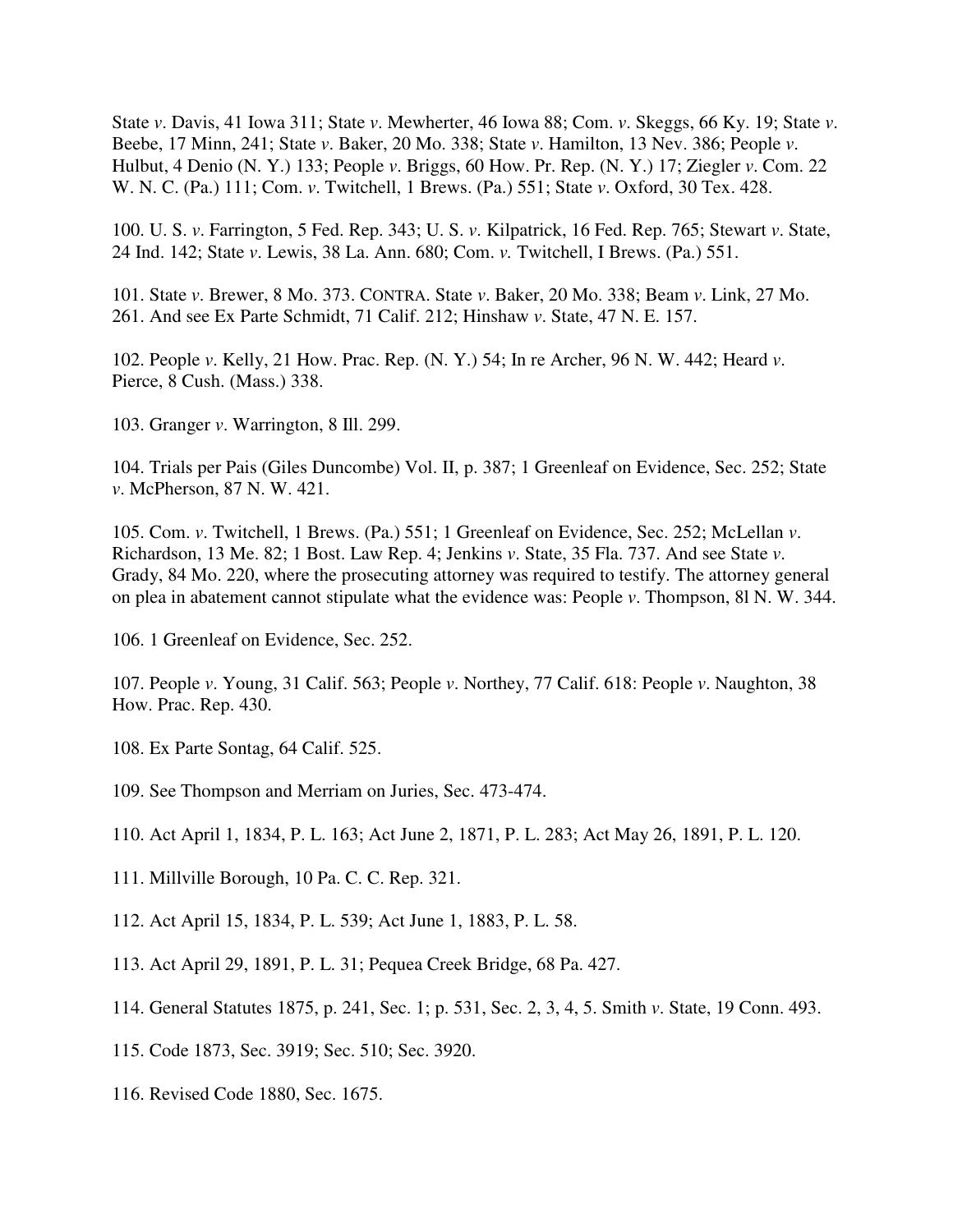117. Code 1876, Sec. 4767-68.

118. Statutes 1871, Sec. 5079.

119. General Statutes 1862, p. 596, Sec. 25; p. 600, Sec. 33.

120. U. S. *v*. Reeves, 27 Fed. Cas. 750. In Indiana, St. 1825, p. 21, authorizing special sessions of the Circuit Court, does not warrant the finding of an indictment at the special term against any other person than the one for whose trial the court was convened: Wilson *v*. State, 1 Blackf. (Ind.) 428.

121. Addison, App. 36.

122. U. S. *v*. Reed, 27 Fed. Cas. 727. And see Wilson *v*. State, 1 Blackf. (Ind.) 428. CONTRA. In re County Commissioners, 7 Ohio N. P. 450.

## PART IV HOW THE GRAND JURY TRANSACTS BUSINESS AND ITS RELATION TO THE COURT.

When the grand jurors have been duly empaneled and sworn, the court delivers to them a charge ordinarily in relation to their duties and those matters concerning which they may be called upon to investigate.<sup>1</sup> At times the court may thus commit specially to their care, matters of great public importance.**<sup>2</sup>** Judge Addison, in his charges to grand juries, availed himself of the opportunity in that early stage of our Federal government, to inculcate in the citizens through the medium of the grand jury, a better knowledge of our political institutions, the theory of government, the relations between the government and its subjects, and the subjects with each other. Other eminent jurists have used it as a means of communication with the public. Judge Wilson expressed the same thought when he said:<sup>3</sup> "The grand jury are a great channel of communication, between those who make and administer the laws, and those for whom the laws are made and administered."

In the press of business at the present day, it is rare, in the absence of some event of great public importance which the court deems it necessary the grand jury should consider, for the court to do more than deliver a brief charge as to the duties of the grand jury.

While it is usual for the court to charge the grand jury only when they first enter upon their duties, it may at any time during their period of service, deliver a supplementary charge or charges to them upon any particular matter, or upon any special matter which the district attorney may be prepared to send before them, or may direct them to investigate any matters of grave importance to the public welfare. This is usually done by the court upon its own motion or at the request of the grand jury and probably would be done upon motion of the district attorney. Whether it will be done upon motion of counsel for a defendant whose case will be considered by the grand jury, has not been settled.**<sup>4</sup>**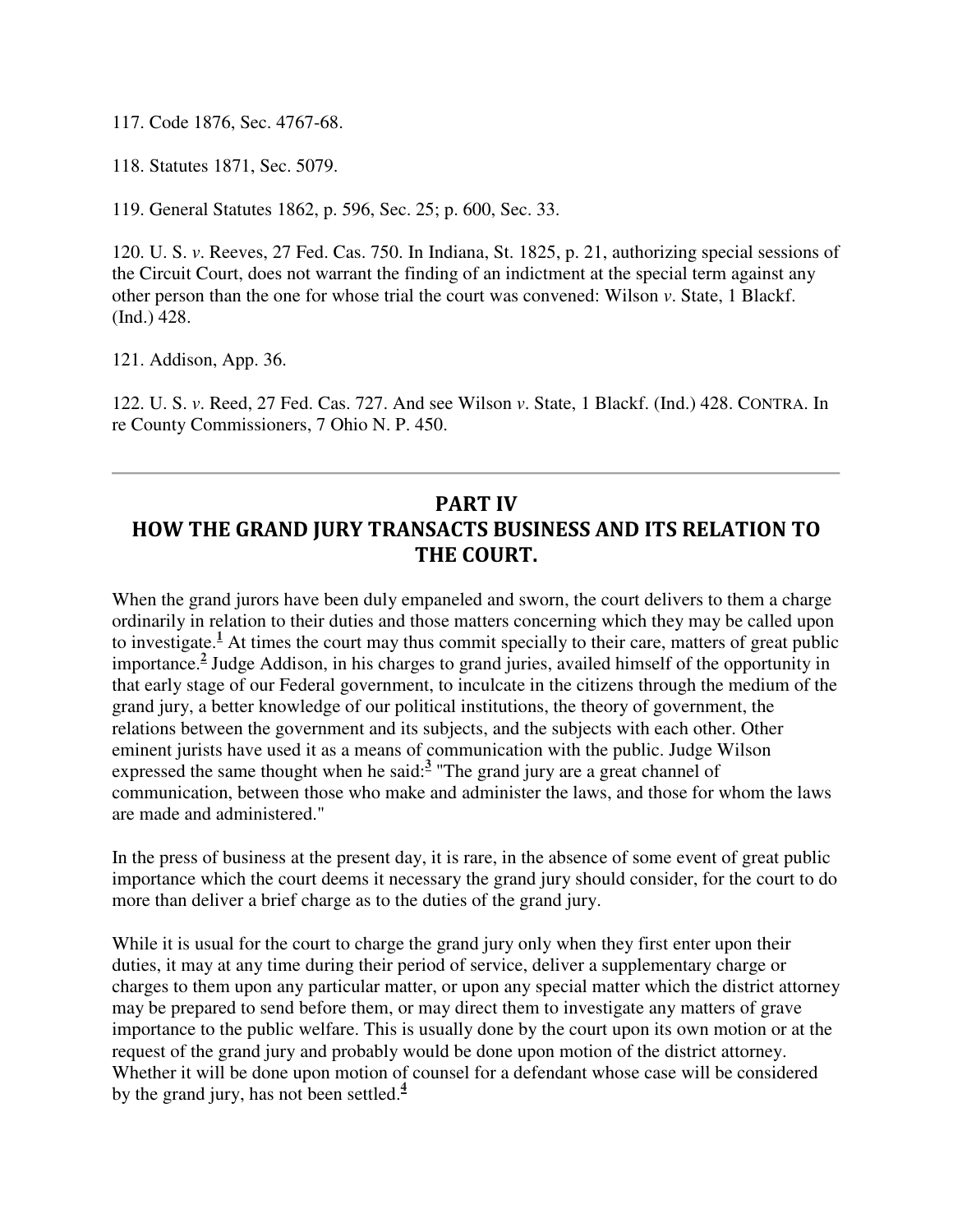This question first arose in this country upon the trial of Aaron Burr.**<sup>5</sup>** In the report of the trial the following appears:

"Mr. Burr called up the motion for a supplemental charge to the grand jury, in support of which he had, on yesterday, submitted a series of propositions, with citations of authorities.

"The Chief Justice (Marshall) stated that he had drawn up a supplemental charge, which he had submitted to the attorney for the United States, with a request that it should also be put into the hands of Col. Burr's counsel; that Mr. Hay had, however, informed him that he had been too much occupied to inspect the charge with attention, and deliver it to the opposite counsel; but another reason was, that there was one point in the charge which he did not fully approve. He should not, therefore, deliver his charge at present, but should reserve it until Monday. In the meantime Col. Burr's counsel could have an opportunity of inspecting it, and an argument might be held on the points which had produced an objection from the attorney for the United States."

It does not appear in the report of the case that this charge was ever delivered. The same case discloses, however, that a communication on the part of the defendant was actually sent to the grand jury by the Chief Justice:

"Mr. McRae hoped that notice of his communication would be sent to the grand jury.

"Mr. Martin hoped that Col. Burr's communication also would go along with it. The Chief Justice was unwilling to make the court the medium of such communications. The Chief Justice subsequently reduced the communications to writing and sent them to the grand jury."

What would seem to be the true rule in such instances was laid down by Judge Cranch, who said;<sup>6</sup> "The court may in its discretion, give an additional charge to the grand jury, although they should not ask it; and when they do ask it, the court may, perhaps, be bound to give it, if it be such an instruction as can be given without committing the court upon points which might come before them to be decided on the trial in chief. When an instruction to the grand jury is asked either by the accused or the prosecutor, it is a matter of discretion with the court to give the instruction or not, considering the extent of the prayer, and all the circumstances under which it is asked."

The fact that a portion only of the grand jurors were specially advised, at their request, as to the law governing the case then under consideration, will not invalidate an indictment found by such grand jury. $\frac{7}{7}$ 

The charge of the court delivered to the grand jury will not, in general, be ground for setting aside the indictment even though highly inflammatory language be used,<sup>8</sup> unless the court should so charge with relation to a specific case to come before them.**<sup>9</sup>** If the charge be in general terms, no matter how impolitic its delivery may be, a defendant can hardly complain that he was prejudiced thereby. Should the court urge the finding of a particular indictment or in any manner endeavor to influence the finding of the grand jury, a bill so found will be quashed.<sup>10</sup>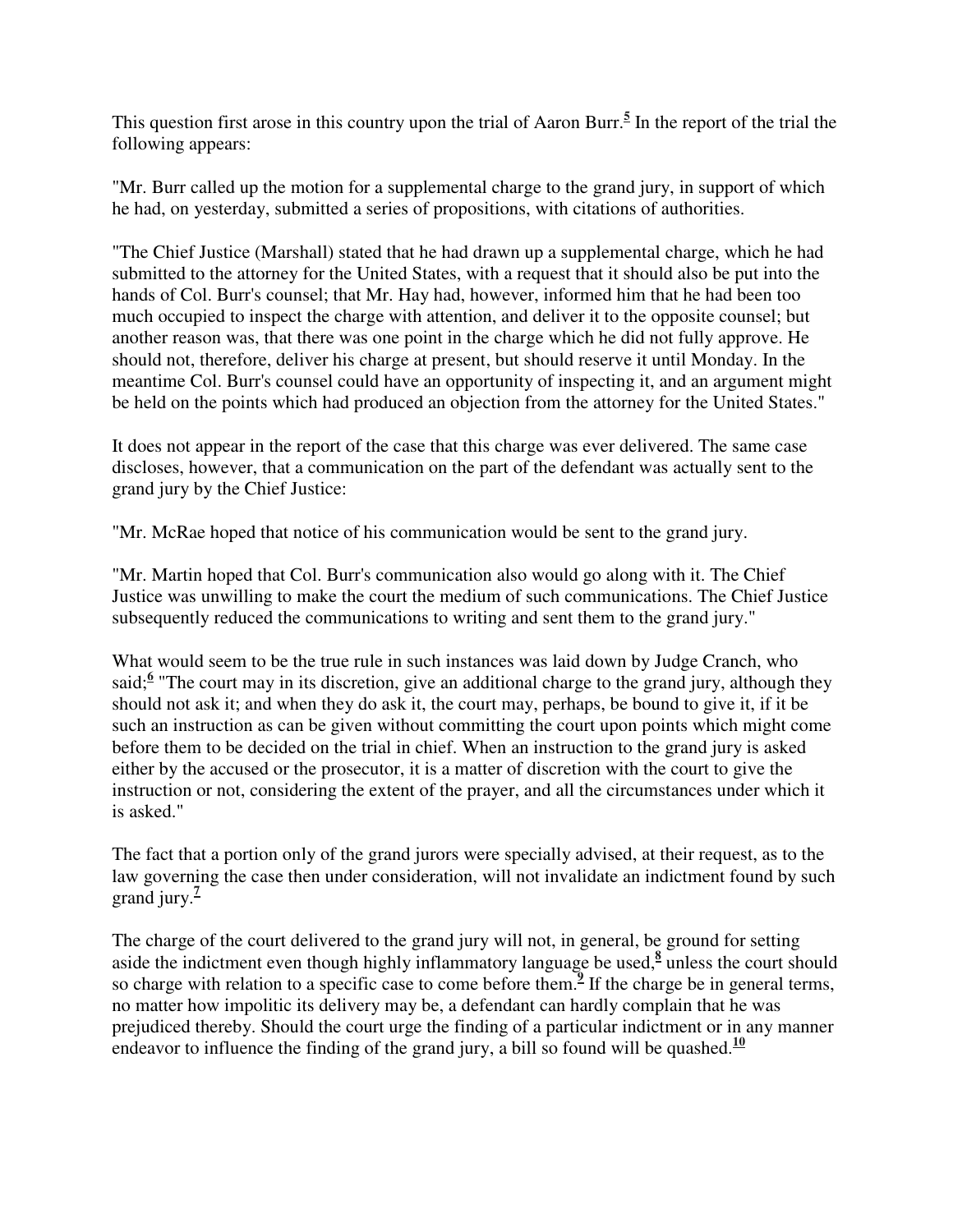When the court has charged the grand jury as to their duties, the jurors then retire to their room to consider the matters which may come before them. They are there attended by the district attorney<sup>11</sup> or one of his assistants, who aids them in examining the witnesses and advises them upon questions of law.<sup>12</sup> At common law the grand jurors conducted the examination of witnesses themselves, not permitting the attorney for the crown to enter the room, and receiving their instructions as to the law directly from the court. In order that the crown officer might know what evidence was given to the grand jury and perhaps with a view of overawing the grand inquest when they should retire to deliberate, they were in several instances in state prosecutions required to hear the evidence in open court, although after so hearing it they were never denied the right to again hear the witnesses in private.**<sup>13</sup>** In 1794 upon the indictment of Hardy and others for treason, the grand jury requested the attendance of the solicitor for the crown for the purpose of managing the evidence, for which leave of court was first obtained.<sup>14</sup>

It is the general custom at the present day in all jurisdictions to permit the district attorney to attend the grand jury,**<sup>15</sup>** but he has no right to be present during the deliberations of the grand jurors<sup>16</sup> and should withdraw if requested to do so;<sup>17</sup> nor is it proper for him to attempt to control or influence the action of the grand jury<sup>18</sup> or to say what effect should be given to the testimony adduced before them.**<sup>19</sup>** But the fact that the district attorney was present during the deliberations of the grand jury and the taking of the vote is at most an irregularity and no ground for quashing the indictment $\frac{20}{1}$  in the absence of any averment and proof that the defendant was thereby prejudiced;**<sup>21</sup>** likewise where after certain persons had testified in a particular case the district attorney said: "I suppose you do not want to hear any more."**<sup>22</sup>** If the district attorney should participate in the deliberations of the grand jury, or make any effort to influence their finding, the indictment will be quashed. $\frac{23}{2}$  Private counsel for the prosecution have no right to be present in the grand jury room to examine witnesses and the district attorney cannot authorize such action.**<sup>24</sup>**

The relation which should be maintained between the district attorney and the grand jury is well stated by Mr. Justice Clark:**<sup>25</sup>**

"The district attorney is the attendant of the grand jury: it is his duty as well as his privilege to lay before them matters upon which they are to pass, to aid them in their examination of witnesses, and to give them such general instructions as they may require. But it is his duty during the discussion of the particular case, and whilst the jurors are deliberating upon it, to remain silent. It is for the jury alone to consider the evidence and to apply it to the case in hand, any attempt on the part of the district attorney to influence their action or to give effect to the evidence adduced, is in the highest degree improper and impertinent. Indeed, it is the better practice and the jurors have an undoubted right to require, that he should retire from the room during their deliberations upon the evidence and when the vote is taken whether or not an indictment shall be found or a presentment made."

The tendency of the modern cases is to hold that it is the "right" of the district attorney to be present to examine the witnesses and conduct the case for the government. $\frac{26}{3}$  That it was not his right at common law was conceded by the abandonment of hearing the evidence in public when the grand jury refused to indict in Lord Shaftesbury's case.**<sup>27</sup>** In the absence of any statute which grants this right to him, it would seem that the common law rule is still in force and that the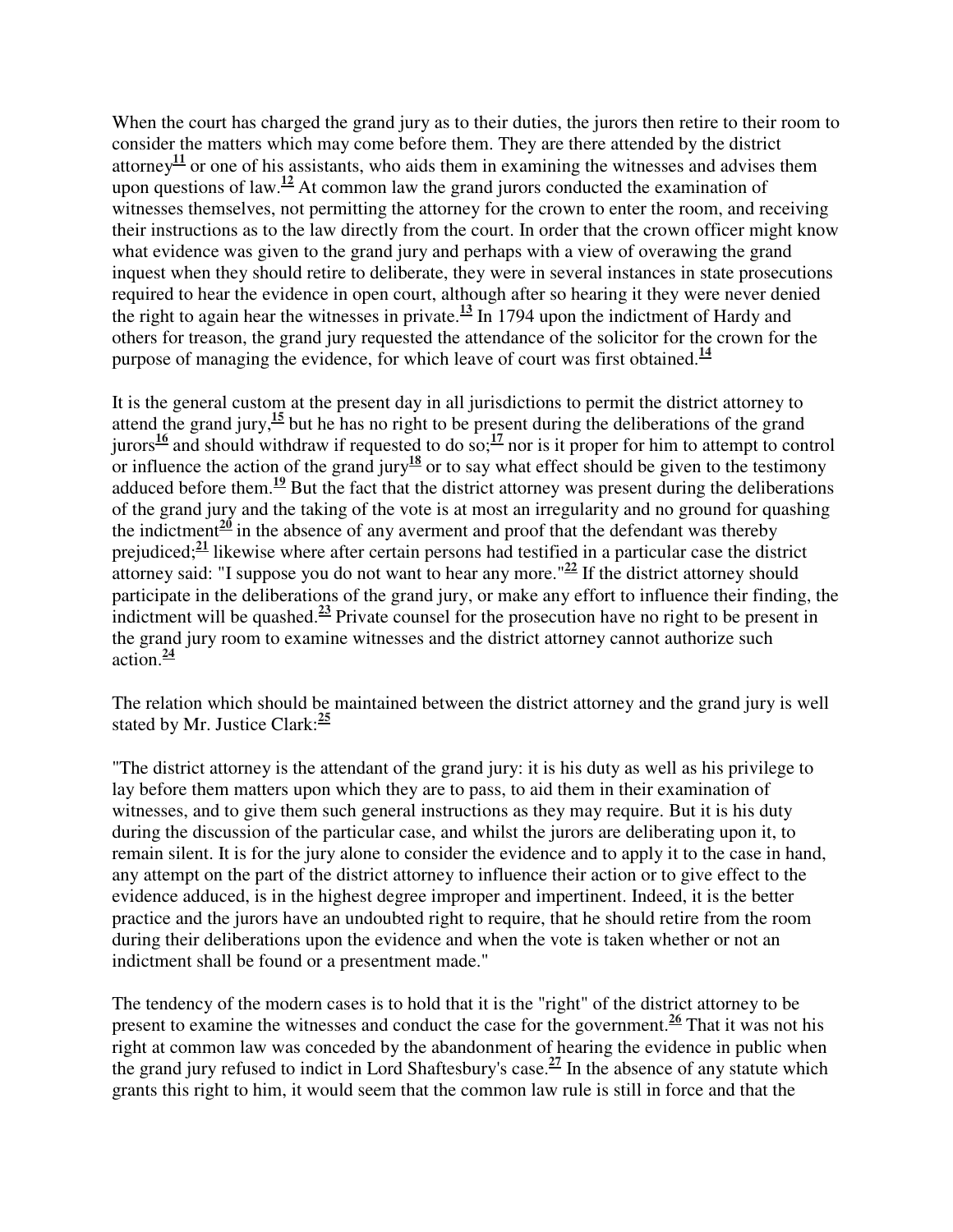presence of the district attorney in the grand jury room, even for the purpose of examining witnesses, is not by reason of his right, but as a matter of grace on the part of the grand jury.

The Pennsylvania statute under which the office of district attorney was created provides:**<sup>28</sup>** "The officer so elected shall sign all bills of indictment, and conduct in court all criminal or other prosecutions." This statute does not expressly give him the power to conduct proceedings before the grand jury; can this authority be said to be implied by it? That the grand jury is in court although not in open court will admit of no question. The direction therefore that the district attorney shall conduct *in court* all criminal proceedings, would seem to be ample authority to conduct all parts of the prosecution from the time it first comes into court, usually on the return of the magistrate, until the case is finally disposed of, either by the acquittal, or conviction and sentence of the defendant.**28\***

There are two ways in which a grand jury may act in order to put a defendant upon his trial.

- I. By presentment.**<sup>29</sup>**
- II. By indictment.

A presentment is the notice taken by a grand jury of any offence from their own knowledge or observation upon which the officer of the court must afterwards frame an indictment before the party presented can be put to answer it.**<sup>30</sup>**

The Constitution of the United States provides:**<sup>31</sup>** "No person shall be held to answer for a capital or otherwise infamous crime, unless on a presentment or indictment of a grand jury." The provision is in the disjunctive and Chief Justice Marshall makes the pertinent inquiry,**<sup>32</sup>** "Is it the indictment or presentment he is to answer?" Judge Addison expresses the opinion**<sup>33</sup>** that a defendant under this provision may be required to plead to the presentment without a formal indictment based upon the presentment being submitted to the grand jury and returned a true bill by them. His view undoubtedly receives strong support from the use of the conjunction *or* in this clause; but opposed to it is the practice at common law, which has been universally adopted in this country, of framing an indictment upon the presentment and submitting it to the grand jury for their action. Chief Justice Marshall observes<sup> $\frac{34}{4}$ </sup> that the indictment "is precisely the first" presentment, corrected in point of form .... to be considered as one and the same act, and that the second is only to be considered as an amendment of the first."

Irrespective of the question of the right of the government to require a defendant to plead to and be tried upon a presentment without an indictment being founded upon it, the lack of "technical form" in the presentment makes it necessary that it should serve only as the basis of an indictment, otherwise in many instances a defendant would escape by the failure of the presentment to properly charge an offence against the statutes.

An indictment is a written accusation of one or more persons of a crime or misdemeanor, preferred to and presented upon oath by a grand jury. **35**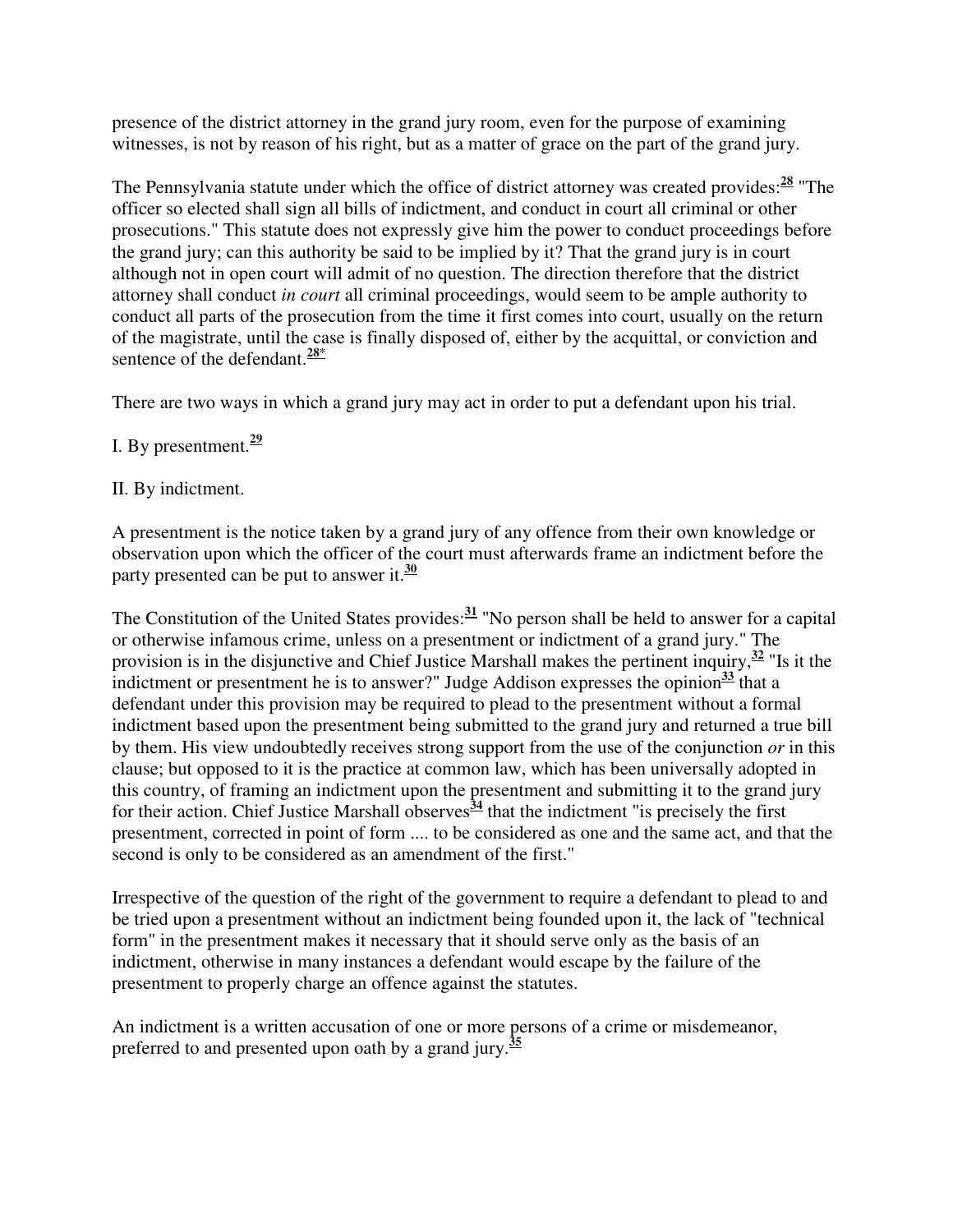In Pennsylvania as a legal presentment can only be made where the offence charged is within the personal knowledge of at least one of the grand jurors, and the presentment is the result of his disclosure of knowledge to his associates, it follows that there are no witnesses to testify before the grand jury in support of it,  $\frac{36}{9}$  although it sometimes happens when an indictment has been framed upon the presentment and is sent to the grand jury that witnesses are sent before them in support of its averments.**<sup>37</sup>**

Where the indictment is not based upon the former presentment of a grand jury, it is necessary that witnesses should testify in support thereof; if the indictment be found without hearing evidence it will be quashed.**<sup>38</sup>**

In Georgia it has been held that an indictment founded on a presentment of the grand jury need not again be sent before them for their action upon it.**<sup>39</sup>**

If an indictment has been quashed or nolle prossed, a new indictment for the same offence may be found by the same grand jury which returned the former one without hearing evidence in support of the second bill. $\frac{40}{2}$ 

In order to procure the attendance of witnesses to testify in support of any bill which may be sent before the grand jury, a subpoena is issued by the district attorney and served upon such persons as are not bound by recognizance to appear.**<sup>41</sup>** Those who are so bound to appear and testify are required to be produced by their bondsmen upon whom notice is duly served. If the witness cannot be produced the bond will be forfeited and a bail piece issued to bring the witness into court. If the witness is not bound by recognizance and fails to appear after being subpoenaed, an attachment may issue to compel his attendance upon motion of the district attorney. If it is necessary that books or papers be produced in evidence before the grand jury, a subpoena duces tecum may issue but it should particularly describe the books and papers wanted, $\frac{42}{12}$  and if there is any question as to whether or not the books or papers so produced are relevant or material, they may be submitted to the inspection of the court.**<sup>43</sup>**

A witness before the grand jury who refuses to testify upon the ground that his evidence may tend to convict him of a crime, is not guilty of contempt<sup> $\frac{44}{3}$ </sup> but if the question propounded to the witness does not disclose upon its face that it will have such tendency and the witness fails to clearly show to the court how it will have such effect, he may be punished for a contempt if he refuses to answer after being directed to do so by the court.**<sup>45</sup>**

While a witness cannot be compelled to testify as to matters which would tend to incriminate him, there is no duty imposed upon the grand jury to inform a witness, who is prepared to so testify, of his constitutional privilege.**<sup>46</sup>** This ruling is based upon the theory that every person is bound to know the law and any failure through ignorance or otherwise to claim the constitutional privilege will be deemed a waiver of it.

A witness duly summoned before the grand jury cannot refuse to be sworn or refuse to testify without sufficient excuse. The grand jury may ask the advice and assistance of the court in such case and if the witness still prove recalcitrant he may be punished for contempt.**<sup>47</sup>**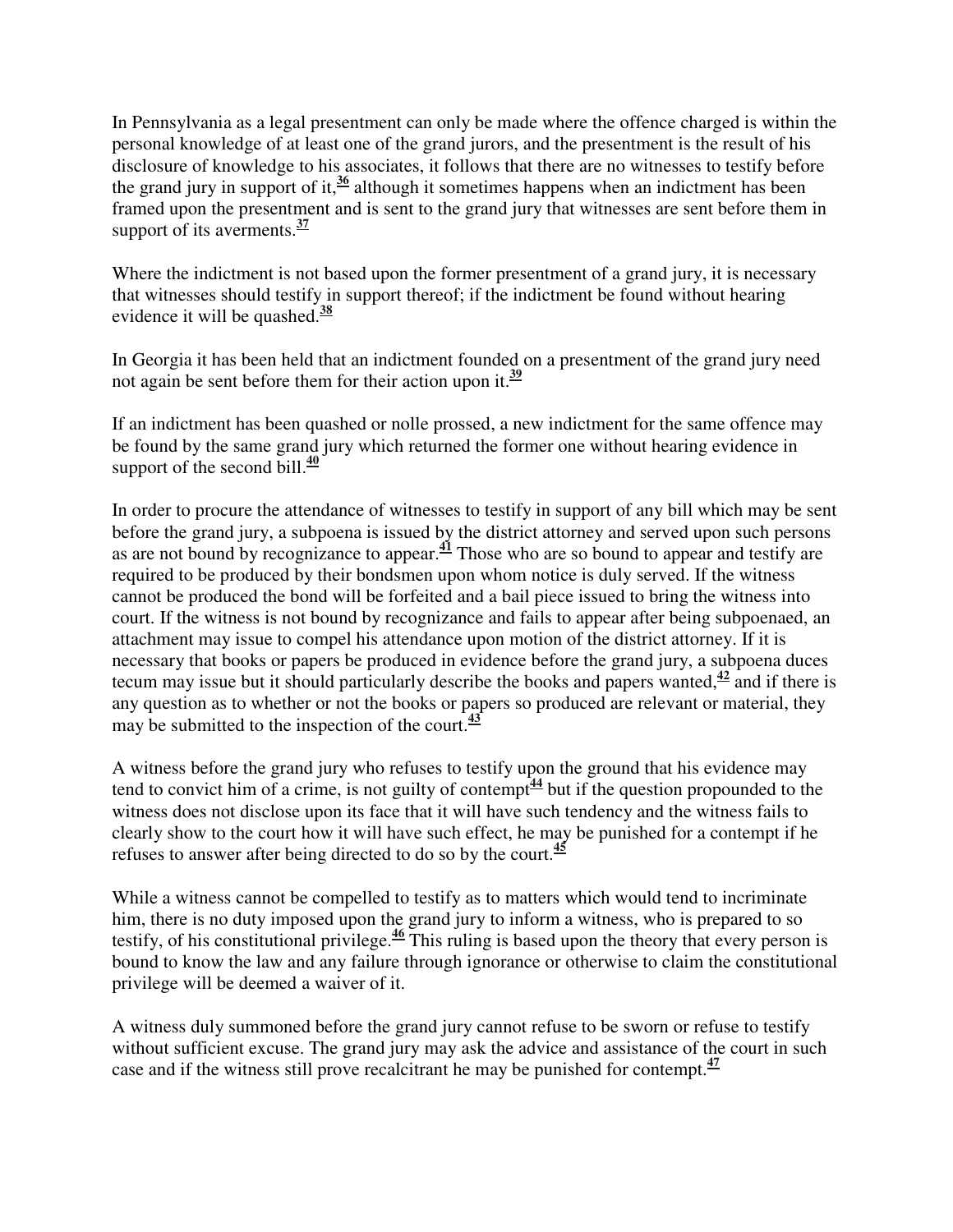The bills are sent or brought into the grand jury room by the district attorney and delivered to the foreman. The indictment ought to be signed by the district attorney**<sup>48</sup>** before being submitted to the grand jury,**<sup>49</sup>** but should he fail to do so the court will not quash upon that ground after the grand jury find a true bill, but will permit him to affix his signature to the bill in court, and the motion to quash will then be overruled.<sup>50</sup> The district attorney's signature constitutes no part of the indictment. It is only necessary as evidence to the court that he is officially prosecuting the accused in accordance with the duty imposed upon him by statute.**<sup>51</sup>** In the Federal courts the signature of the district attorney may be affixed by one of his assistants acting under a general authority conferred upon him by the district attorney.**<sup>52</sup>**

An indictment signed by a person designating himself as "solicitor general" when there was no such state officer was held to be invalid.**<sup>53</sup>**

Upon the back of the bill, the names of the witnesses should be endorsed by the district attorney,**<sup>54</sup>** and in Pennsylvania**<sup>55</sup>** it is provided by statute that "no person shall be required to answer to any indictment for any offence whatever, unless the prosecutor's name, if any there be, is endorsed thereon."**<sup>56</sup>** Where no prosecutor is proved to exist, then the defendant must plead without the name of a prosecutor being endorsed on the indictment.**<sup>57</sup>**

In Mississippi,  $\frac{58}{2}$  Ohio,  $\frac{59}{2}$  Tennessee<sup>60</sup> and Virginia<sup>61</sup> it is also necessary that the name of the prosecutor be endorsed on the bill. In Arkansas,**<sup>62</sup>** Florida,**<sup>63</sup>** Kentucky**<sup>64</sup>** and Missouri**<sup>65</sup>** the prosecutor's name must be endorsed in cases of trespass not amounting to felony.

In Alabama,**<sup>66</sup>** the statute requiring the name of the prosecutor to be endorsed on the indictment has been held to be merely directory and the omission of such endorsement will not invalidate the indictment.

In North Carolina**<sup>67</sup>** the prosecuting officer may, in his discretion, endorse the governor of the state as prosecutor on indictments whenever public interest may require it; and in Mississippi<sup>68</sup> it has been held that the foreman of the grand jury may be endorsed as the prosecutor.

In Massachusetts<sup> $69$ </sup> the practice is in vogue of omitting the names of witnesses from the indictment, the grand jury making a general return of the names of the witnesses examined by them but without in any manner indicating the bills upon which they testified. In the case of Commonwealth *vs*. Knapp,<sup>70</sup> counsel for the defendant applied to the court for a list of the witnesses appearing before the grand jury. The court granted the application, Judge Wilde, before whom the application was made saying that such a request had never been refused.

In Mississippi, $\frac{71}{1}$  the names of the witnesses need not be returned with the indictment.

Before the witnesses summoned to attend the grand jury are permitted to testify, they must be sworn. At common law the witnesses were all sworn in open court at the one time,  $\frac{72}{1}$  and this practice is followed in the Federal courts at the present time, the witnesses there being sworn by the clerk.**<sup>73</sup>** But this method of procedure is open to the objection that the grand jury have no accurate knowledge as to whether or not a particular witness has been sworn.<sup>74</sup> In some jurisdictions it is customary to summon a justice of the peace as a grand juror, and the witnesses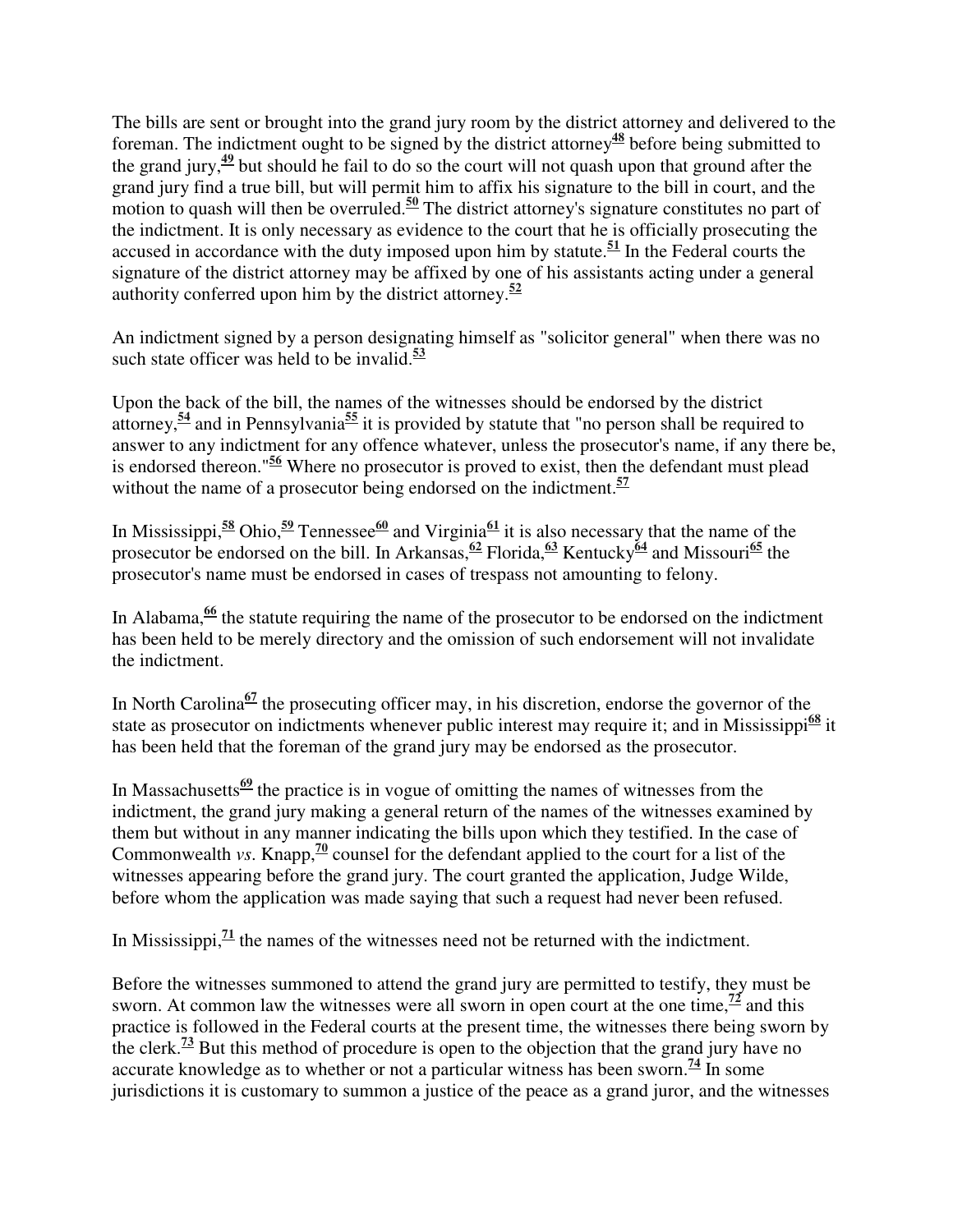are sworn in the grand jury room by him.**<sup>75</sup>** But in Pennsylvania**<sup>76</sup>** it is provided by the act of March 31.1860: —

"The foreman of any grand jury, or any member thereof, is hereby authorized and empowered to administer the requisite oaths or affirmations to any witnesses whose names may be marked by the district attorney on the bill of indictment."

The inconvenience resulting from swearing witnesses in open court who, subsequently, were to appear before the grand jury, and the ease with which an unsworn witness might present himself and testify have caused similar statutes to be adopted in almost every state.

The power of a grand juror to administer the oath<sup> $77$ </sup> is limited to those cases where the name may be marked on the bill of indictment.**<sup>78</sup>** The presence of the district attorney in the grand jury room during the examination of witnesses should, however, make this clause free from controversy, for if the name of the witness be not endorsed on the bill when he comes to be sworn, it can then and there be done by that officer. The question, however, did arise in the case of Jillard *v*. Commonwealth**<sup>79</sup>** where the defendant sought to take advantage of the swearing and examining of certain witnesses whose names were not marked upon the indictment, by a plea in bar, but it was held that at most it was only ground for a motion to quash.<sup>80</sup> It need not appear by the indictment or otherwise that the witnesses who testified before the grand jury were sworn or affirmed.**<sup>81</sup>** The presumption is that the grand jury complied with all the requirements of the law before finding a true bill.

Where the grand jury find a true bill and one or more of the witnesses upon whose testimony the bill was found were not sworn, if objection be taken before the defendant pleads, the indictment will be quashed.<sup>82</sup> If a motion to quash be not made and the defendant pleads, the objection has been held to have been waived and cannot be raised by a motion in arrest of judgment.**<sup>83</sup>** This may now be considered as the English rule although the decisions have not been uniform.**<sup>84</sup>** In Rex *v*. Dickinson,<sup>85</sup> where none of the witnesses before the grand jury had been sworn at all, while a motion in arrest of judgment was overruled, the twelve judges unanimously made application for a pardon.

While it is usual for the district attorney to conduct the examination, any of the grand jurors may fully interrogate a witness.**<sup>86</sup>** But it is not lawful for one witness to be interrogated by another witness who may happen to be in the room, nor will more than one witness at a time be permitted to be in the grand jury room and an indictment will be quashed if it be shown that this was permitted.**<sup>87</sup>**

An indictment will likewise be quashed where a person, other than a grand juror is present in the grand jury room during their deliberations**<sup>88</sup>** and participates in the voting.**<sup>89</sup>** But where a stenographer in the employ of the district attorney was present and took notes of the testimony of a witness, it was held that such stenographer was an assistant to the district attorney and the court refused to quash the indictment.**<sup>90</sup>**

Neither the defendant nor any of his witnesses will be permitted to appear before the grand jury.**<sup>91</sup>** Upon this point Chief Justice McKean thus expresses himself:**<sup>92</sup>**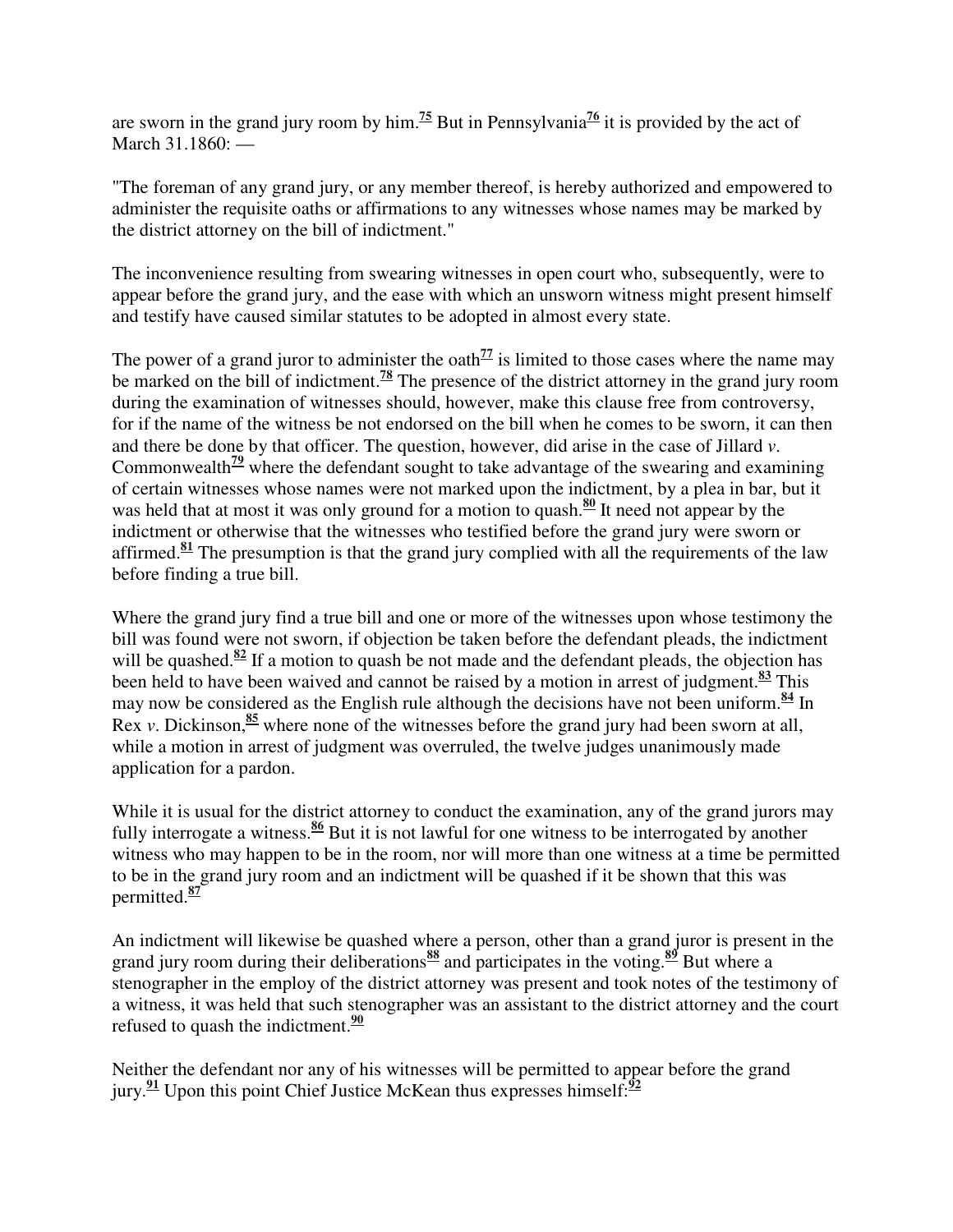"Were the proposed examination of witnesses on the part of the defendant to be allowed, the long established rules of law and justice would be at an end. It is a matter well known and well understood, that by the laws of our country, every question which affects a man's life, reputation or property, must be tried by twelve of his peers; and that their unanimous verdict is alone, competent to determine the fact in issue. If then you undertake to inquire, not only upon what foundation the charge is made, but, likewise, upon what foundation it is denied, you will in effect usurp the jurisdiction of the petty jury, you will supersede the legal authority of the court, in judging of the competency and admissibility of witnesses, and having thus undertaken to try the question, that question may be determined by a bare majority, or by a much greater number of your body, than the twelve peers prescribed by the laws of the land. This point has, I believe, excited some doubts upon former occasions; but those doubts have never arisen in the mind of any lawyer, and they may easily be removed by a proper consideration of the subject. For the bills, or presentments, found by a grand jury, amount to nothing more than an official accusation, in order to put the party accused upon his trial: till the bill is returned, there is therefore, no charge from which he can be required to exculpate himself; and we know that many persons against whom bills were returned, have been afterwards acquitted by a verdict of their country."

The same question was considered by Judge Addison<sup>93</sup> whose opinion is well expressed in the following language:

"But if witnesses, brought forward by the accused person, were to be heard in his defence before the grand jury, and they should find the charge true, this would approach so near to a conviction, that the traversing of the indictment afterwards, and the trial by the traverse jury, would appear nugatory, and might be abolished. The finding of the bill would raise such an opinion and presumption of the guilt of the accused person, as must be a bias in the minds of all men; and the prisoner could not come before the traverse jury with a hope of that impartiality in his judges, which the constitution of a jury trial supposes him to expect."

The duty of the grand jury is to determine whether or not the evidence presented by the state raises a prima facie presumption of the guilt of the defendant, or, in other words, is the evidence for the prosecution sufficient to sustain a conviction. If it is, then a true bill should be returned; if not, the bill should be ignored. With this intermediate stage of the prosecution a defendant has no concern except that it shall be according to law. He has secured to him the constitutional right of trial by jury and not trial by grand jury, and until he shall have been indicted he is not called upon to make defence. Until he is thus called upon to face a petit jury he is neither entitled nor will he be permitted to present any evidence in his own behalf.

In the Federal courts it was formerly held that the defendant's witnesses might go before the grand jury with the consent of the district attorney; $\frac{94}{7}$  but it is now held that the district attorney cannot give permission to the defendant to send witnesses in his own behalf before the grand jury.**<sup>95</sup>** Only in the event that the testimony of any of defendant's witnesses is essential to make out a case for the government will this rule be departed from.

In the hearing of the testimony of the witnesses appearing before them, the grand jury should be governed by the ordinary rules of evidence and no indictment should be found upon evidence, which, before the petit jury and uncontradicted, would not support a conviction.<sup> $\frac{6}{5}$ </sup> It is the duty of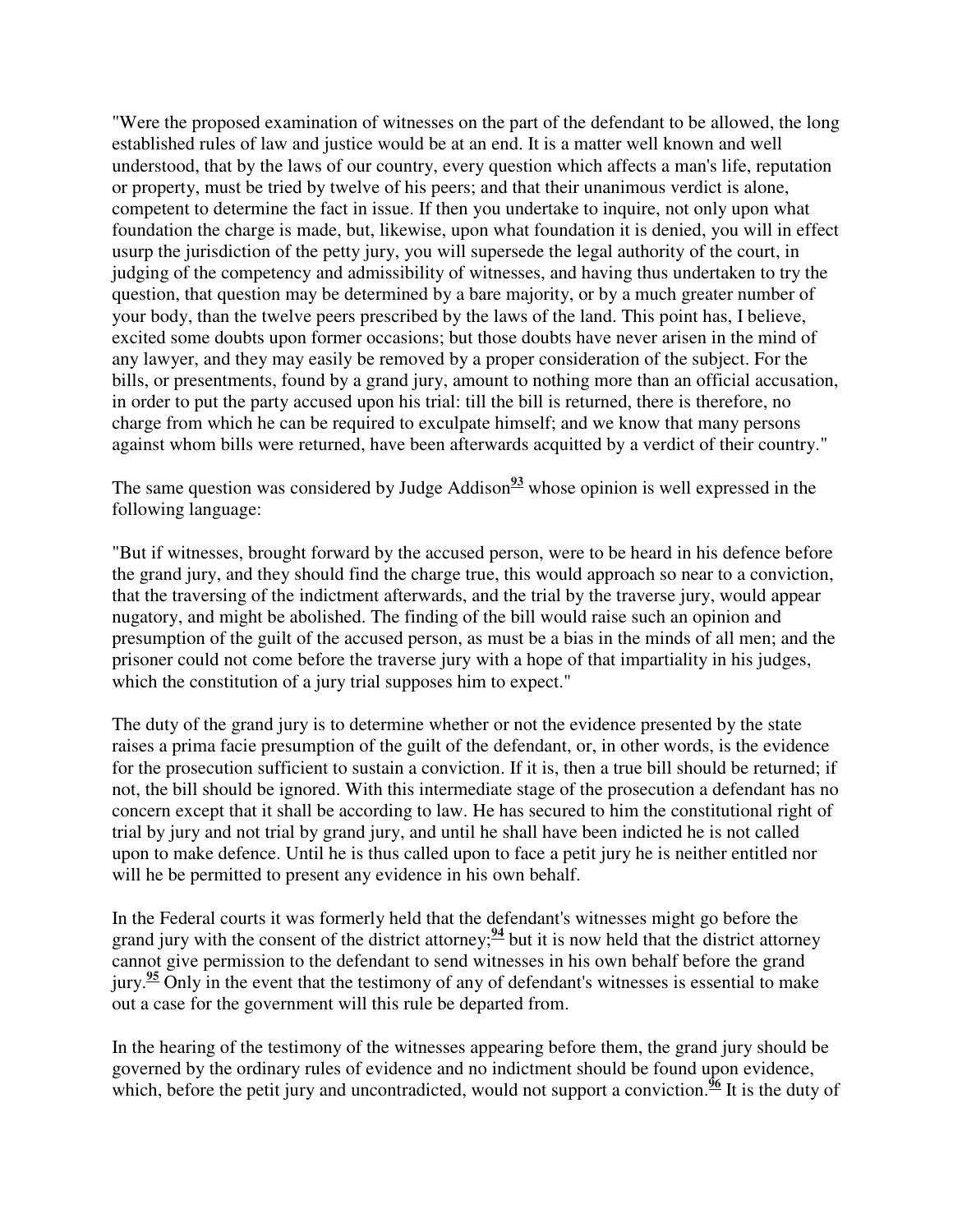the district attorney to permit the grand jury to receive no incompetent evidence,  $\frac{97}{2}$  but the restriction which prohibits him from taking any part in their proceedings after adducing all the evidence for the government, would likewise prevent him from expressing his opinion as to the insufficiency of the evidence to warrant a conviction. While it is the duty of the district attorney not to proceed further when he knows the evidence insufficient to convict, it is at the same time the exclusive province of the grand jury to determine the sufficiency of the evidence to justify the indictment. Should an indictment be found upon insufficient evidence, it is within the province of the district attorney to enter a nolle pros which he may do with leave of court. In this manner he would leave the grand jurors to arrive at their own conclusions without interference from him, while at the same time he could observe the duty imposed upon him by his oath, and relieve the defendant from an unsupported accusation. But while he expresses no opinion as to the sufficiency or insufficiency of the evidence to justify the finding of a true bill, he should advise them as to the legal requirement.

The grand jury should, therefore, receive only the best evidence which can be procured, being admissible evidence before the petit jury.**<sup>98</sup>** They should not receive hearsay or irrelevant evidence, but if they do receive it, this will not of course be sufficient ground for quashing the indictment, $\frac{99}{2}$  and cannot be availed of on motion in arrest of judgment.<sup>100</sup>

In North Carolina<sup>101</sup> it was held that an indictment would be quashed where it was found upon the testimony of interested or incompetent witnesses.

Where a paper is sent before the grand jury it should be relevant to the matter then under consideration, although its materiality may not appear.**<sup>102</sup>** When a subpoena duces tecum has issued, the court will decide whether the books, papers and documents ordered to be produced are relevant and material, and whether or not they are privileged communications.**<sup>103</sup>**

Where the grand jury suspect that a witness has been tampered with by the prisoner, they will not be permitted to receive in evidence his written examination before the committing magistrate in lieu of his parol testimony.**<sup>104</sup>**

An indictment found upon the evidence of a person who is an incompetent witness by reason of his conviction of an infamous crime will be quashed $\frac{105}{2}$  as will one founded upon the testimony of a witness who has been convicted of perjury.**<sup>106</sup>** But where an indictment was found upon the uncorroborated evidence of an accomplice the court refused to quash.**<sup>107</sup>** The court has also refused to quash where an indictment has been found after the defendant voluntarily testifies before the grand jury.**<sup>108</sup>**

In England an indictment for treason will be quashed unless it is founded on the evidence of two witnesses to the same overt  $\text{act}^{\frac{109}{100}}$  but the rule is otherwise in the Federal courts.<sup>110</sup>

It would seem, however, where the grand jury find an indictment either upon the evidence of a single witness who is incompetent, or after hearing the evidence of more than one witness, one of whom is incompetent, that it should be quashed if these facts be made to appear.<sup>111</sup> While an opposite view has been taken in some of the states,**<sup>112</sup>** it can hardly be said that their position is well founded in reason. If the grand jury should not be permitted to receive evidence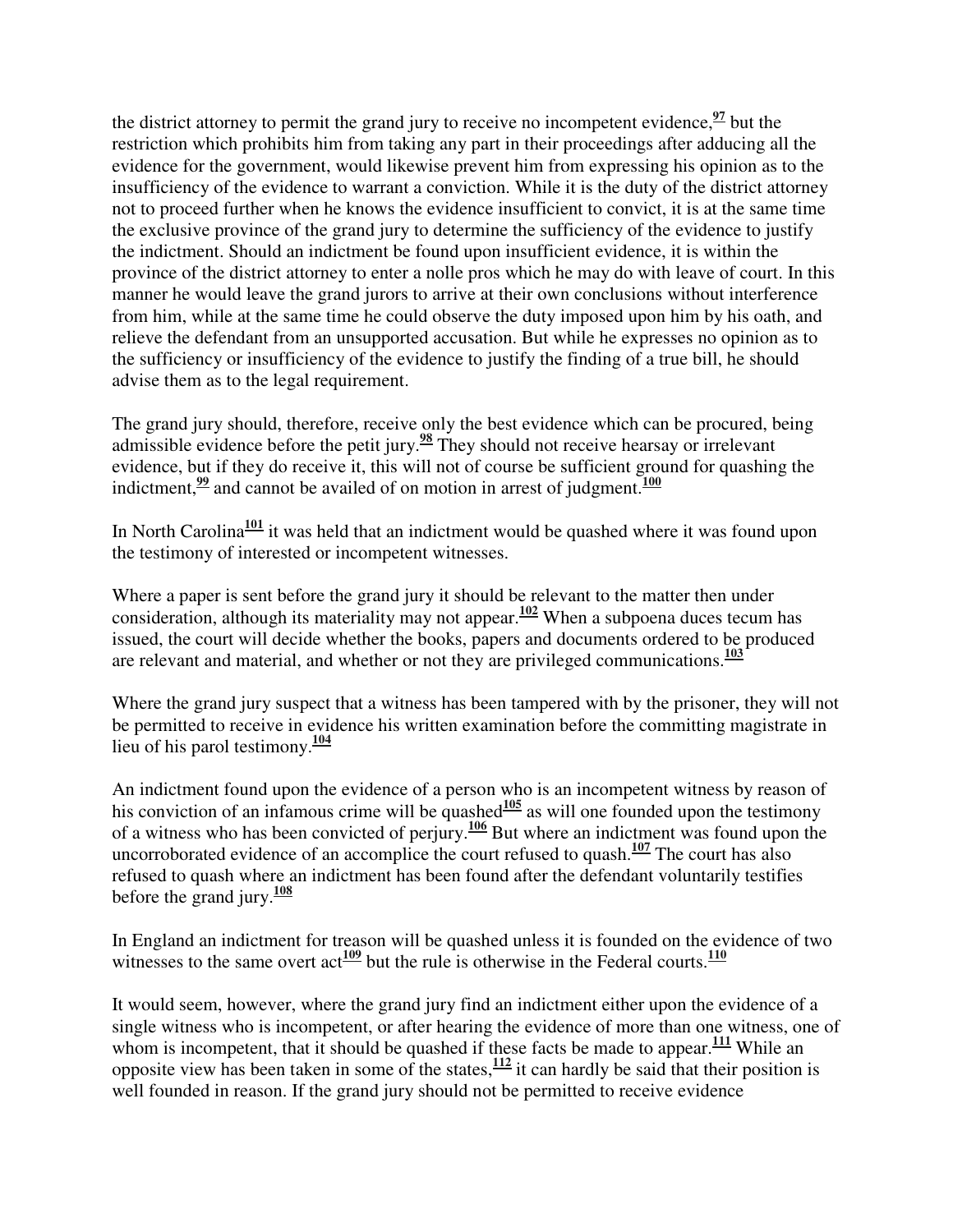inadmissible before a petit jury, if they do receive it the indictment should be quashed upon the same theory which prompts the award of a new trial when the trial judge against the objection of counsel permits an incompetent witness to testify. If, as the courts have said, it is impossible to say what effect the testimony of the incompetent witness may have had toward influencing the verdict of the petit jury,  $\frac{113}{2}$  which hears the evidence in the presence of the judge, how much more strongly the same reason applies where an incompetent witness testifies before the grand jury and his evidence is heard in secret.

The same reason which has moved the court to quash an indictment when it was based upon the testimony of a single person and he incompetent, $\frac{114}{114}$  should also apply in cases where there is more than one witness some of whom are and one or more of whom are not competent. It may well be that the testimony of the incompetent witness formed the principal evidence against the defendant, or it may have been the necessary connecting link in the chain of circumstances, without which the grand jury would have ignored the bill, and it would be manifestly unjust to compel a defendant to answer to an indictment found in such a manner. That the tendency of the cases in general may be said to accord with this view will be seen in the fact that although other witnesses were examined at the same time, an indictment was quashed where the defendant was compelled to testify against himself,**<sup>115</sup>** and where an unsworn witness testified before the grand jury.**<sup>116</sup>**

The ground upon which the contrary view is based is that the court will not inquire whether or not the evidence was sufficient to justify the finding.**<sup>117</sup>** But this can hardly be said to be either an accurate or an adequate reason. If the witness be incompetent, then to sustain the indictment the court must assume that it was found upon the evidence of the competent witnesses only and that the evidence of the incompetent witness was disregarded; if this be not assumed, then we have the condition of an indictment being sustained although founded wholly or in part on incompetent evidence. While in sustaining the indictment all intention to weigh the evidence is disclaimed, in assuming the sufficiency of the evidence the court necessarily weighs it in favor of the commonwealth. If the sufficiency of the evidence be not assumed, then the court should not permit the indictment to stand.**<sup>118</sup>**

After the grand jury have had all the evidence in the particular case under investigation presented to them, they are then prepared to consider the bill and endorse thereon their finding. They may find a true bill as soon as they have heard enough evidence to convince them that a prima facie case has been made out but they must not ignore a bill until they have examined all the witnesses, for the last examined may supply the evidence necessary to make out the case.<sup>119</sup> If twelve or more, but not exceeding twenty-three, agree to find the bill, the return was anciently at common law "billa vera," but now the return is expressed in English, "a true bill."**<sup>120</sup>** If less than twelve agree to find the bill, it is then said to be ignored, and while anciently the return was "ignoramus," it is now "ignored," or what is a better return "not found."<sup>121</sup> But if an indictment be found with less than twelve grand jurors concurring, the finding is bad $\frac{122}{2}$  and a motion in arrest of judgment will be sustained.**<sup>123</sup>**

A grand jury may find a true bill as to one or more counts of an indictment,  $\frac{124}{124}$  but the finding is bad if they return a true bill as to part of a count and ignore the balance of the same count:**<sup>125</sup>** and if the bill charges more than one person, they may find the bill true as to some of the defendants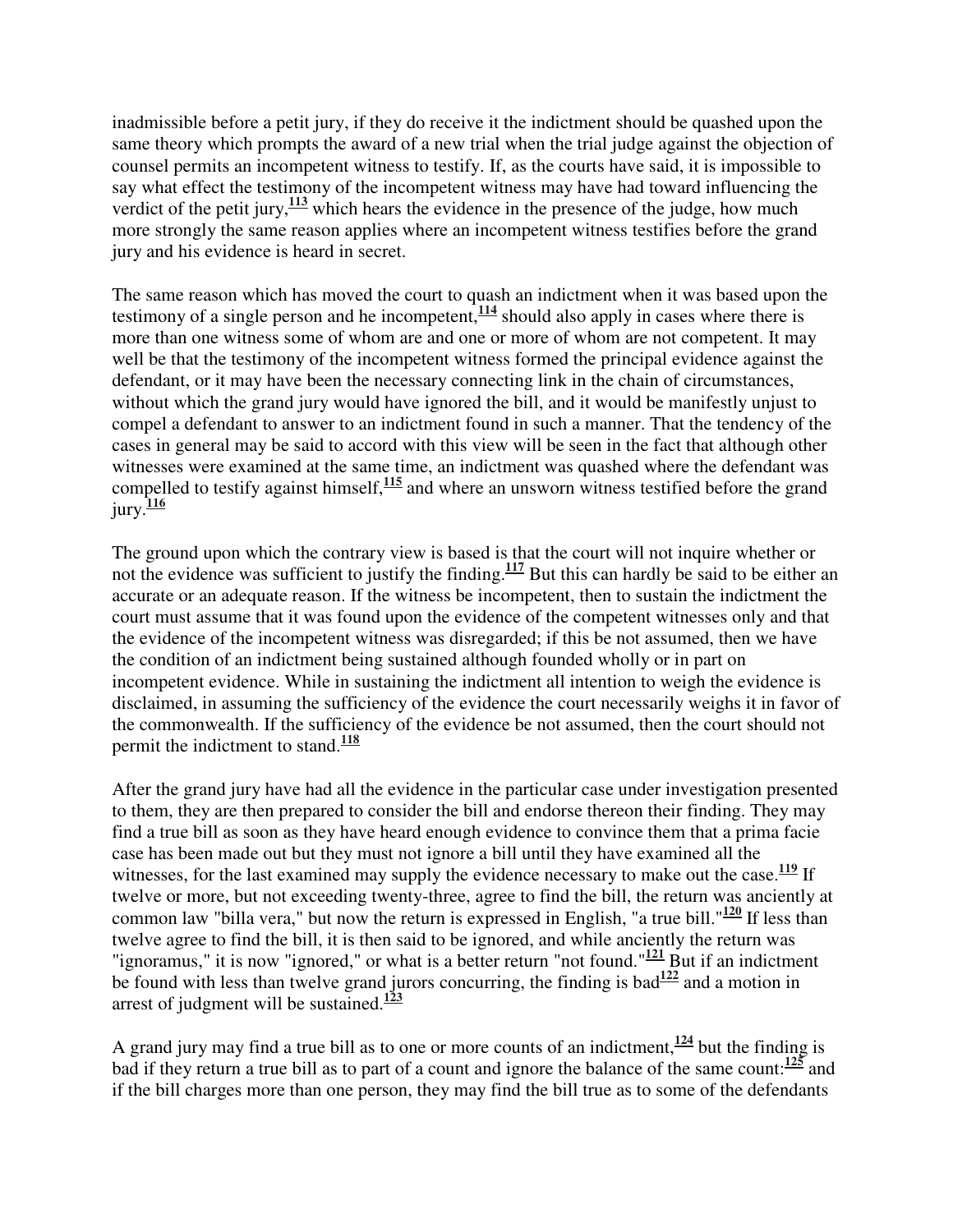and ignore it as to the balance.**<sup>126</sup>** And where the grand jury upon a bill for murder find "billa vera se defendo" the finding is bad;**<sup>127</sup>** and so where the bill charges murder and the jury find for manslaughter only;<sup>128</sup> or where the finding avers that the offense was committed while the defendant was insane.**<sup>129</sup>** Where the finding is incomplete or insensible it is bad.**<sup>130</sup>**

The finding of the grand jury is then endorsed on the bill accordingly as they may have acted, and this return must be signed by the foreman<sup>131</sup> or the foreman pro tem., $\frac{132}{132}$  as the case may be. In some states it is not essential to the validity of the indictment that it should be signed by the foreman,**<sup>133</sup>** but the ruling in these cases is not to be commended. It is at variance with the common law rule, and if the signature be omitted, there is nothing upon the bill to attest the fact that the finding was duly authorized or placed thereon by a competent person.

A variance between the name of the foreman as shown by the record of his appointment and by the attestation of the finding on the bill is, in general, immaterial.**<sup>134</sup>** It is not material where the signature of the foreman may be placed,<sup>135</sup> and if he omit to add his official title and merely affix his signature to the finding it has been held that such endorsement can only relate to his official act as foreman and the indictment will be sustained.<sup>136</sup> And likewise if he sign his surname and use the initials of his Christian name only $\frac{137}{27}$  or abbreviate his Christian name.<sup>138</sup>

The omission of the words "a true bill" has been held in some states not fatal to the indictment<sup>139</sup> although the weight of authority is to the contrary, if advantage be taken, before verdict, of the omission of such finding.**<sup>140</sup>**

It has been said "the endorsement is parcel of the indictment, and the perfection of it,**<sup>141</sup>** but the name of the offence thus endorsed thereon forms no part of the finding of the grand jury.<sup>142</sup>

The foreman must thus attest the return even though he voted in a manner opposite to the majority of the jurors. And it was held to be proper for him to so attest the return, notwithstanding he had been directed by the court to take no part in the consideration of that particular bill.**<sup>143</sup>**

It is no ground of objection to the finding of the grand jury that they had at first voted to ignore the bill and afterwards reconsidered their decision and without hearing any additional evidence voted to return a true bill.**<sup>144</sup>** After the grand jury have found a true bill and presented it, they cannot thereafter vote to ignore the bill and recall it.**<sup>145</sup>**

While it is the usual course, if the bill be found, for the foreman to endorse thereon "a true bill" with his name and "foreman" annexed, it has been held a sufficient return where the endorsement was simply "a bill" without the word "true,"<sup>146</sup> and signed by the foreman. The endorsement of the words "true bill" omitting the letter "a" is likewise a sufficient return.**<sup>147</sup>** And it has been held that judgment would not be arrested because the words "a true bill" were printed on the back of the bill when it was sent to the grand jury room. $\frac{148}{148}$ 

Where there is no endorsement of their finding and the name of the foreman only is written thereon, or where the return is not signed at all, a motion to quash the indictment or a plea in abatement will be sustained.**<sup>149</sup>** The court, however, has refused to arrest the judgment where the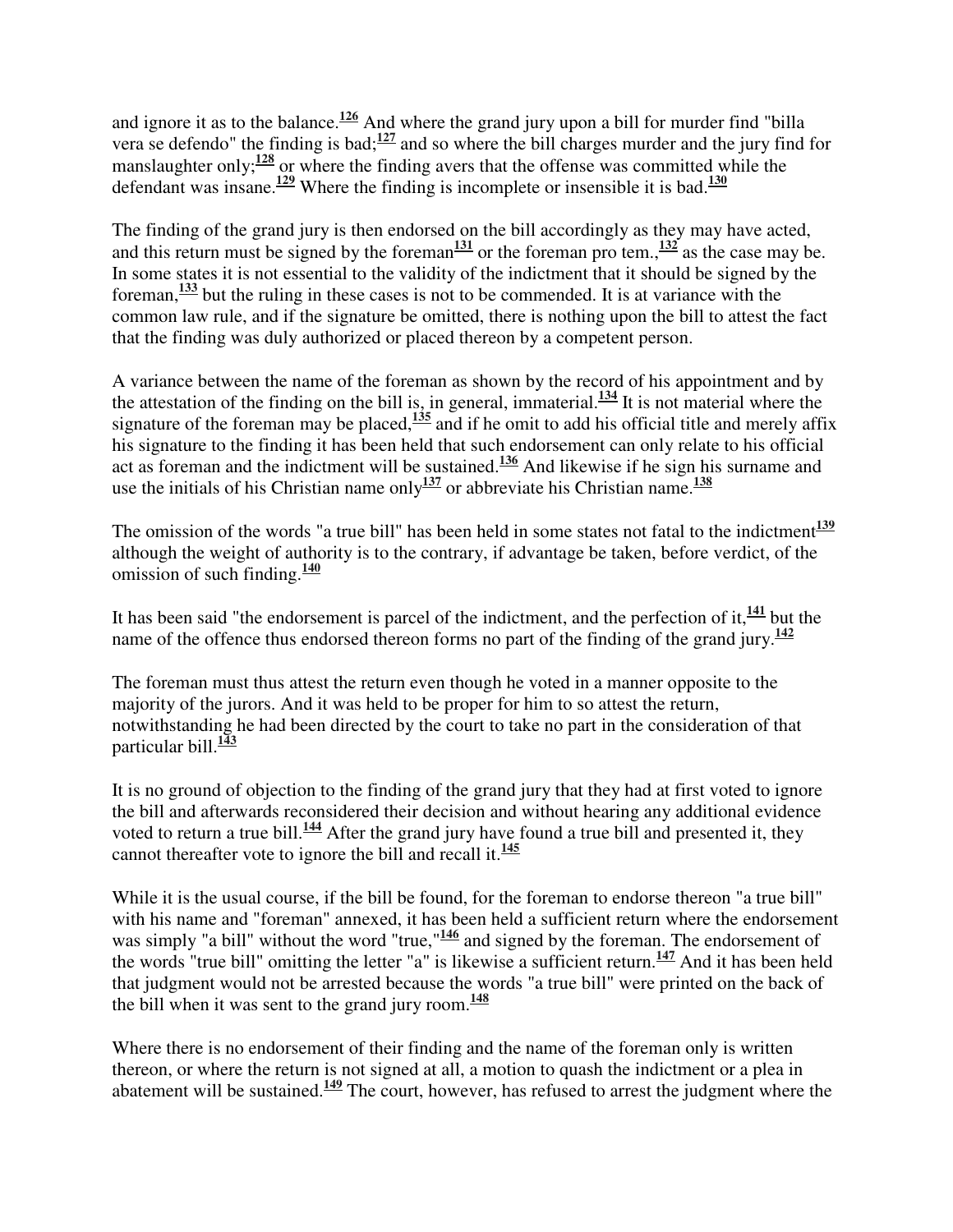endorsement, instead of being upon the bill, was upon the envelope in which the bill was enclosed.**<sup>150</sup>**

Where a statute sets forth the manner in which the foreman of the grand jury shall endorse the indictment, if the act be not substantially complied with, the indictment must be quashed.<sup>151</sup>

The indictment never alleges the organization and action of the grand jury. The signature of the foreman vouches for the regularity of the proceedings after the jury is empaneled, and the records of the court show the venire**<sup>152</sup>** and the appointment of the foreman.**<sup>153</sup>** It has been held that the indictment need not show when it was found, **<sup>154</sup>** although it is now the usual practice for the foreman to endorse upon the bill the date of its finding.

Where a bill contained ten counts and the grand jury found a true bill and returned it with the endorsement "a true bill on both counts," the finding was held to be bad.**<sup>155</sup>**

If the grand jury return an indictment against a defendant by the initials of his Christian name only, a plea in abatement will be sustained unless the indictment shows that his name is not known to them otherwise than as set out.**<sup>156</sup>** And where the grand jury set forth in the indictment that the names of the persons from whom the defendant had received certain contributions were unknown to them, but on the trial it appeared that the names were known to the grand jurors, the court directed a verdict for the defendant.**<sup>157</sup>**

Should they happen to ignore a bill, a new bill charging the same offence may be submitted to the same or a subsequent grand jury; but in England a new bill cannot be sent before the same grand jury although it may be found by a subsequent one. **158**

The practice of submitting a new bill to the same or a subsequent grand jury has nothing in it to commend it, while it has been very severely criticised. That such, however, is the law is undoubted<sup>159</sup> and Mr. Justice Woodward says,<sup>160</sup> "If the question were an open one, there would be little doubt as to the rule it would be the duty of this court to lay down. On principle, the return of 'ignoramus' made on an indictment by a grand jury ought to be the end of the prosecution originating in the information returned by the committing magistrate. The defendant has complied with the conditions of his recognizance. The prosecution has failed with the failure of the bill. The sureties of the defendant are released, and he is entitled to be discharged.**<sup>161</sup>** In analogy to the rules by which other judicial proceedings are governed, this ought to be the end of the case founded on the complaint he was called on in the first instance to answer."

It has therefore been held to be error, where, after a grand jury had ignored a bill, a defendant was held in bail to answer the same charge without a new prosecution being instituted.**<sup>162</sup>**

Where the grand jury ignored the bill and an application was made to the court by private counsel for the prosecutor for leave to send a new bill before the next grand jury, the court held that in the absence of any allegations of irregularity or fraud it had no jurisdiction to review the proceedings of the grand jury or direct the sending of a new bill to the next grand jury.**<sup>163</sup>**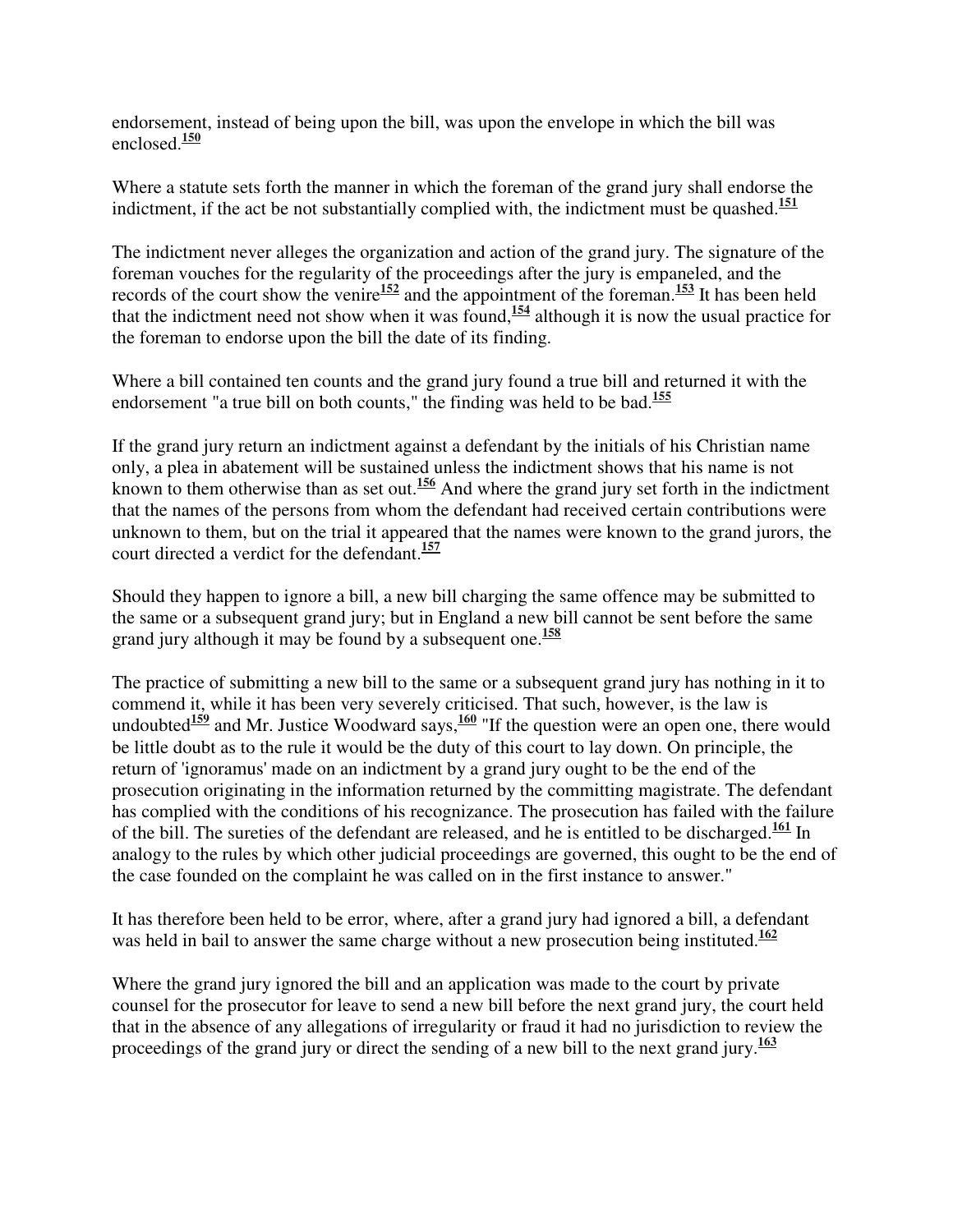In some states, it has been provided by statute that a bill once ignored shall not again be submitted to the grand jury except by leave of court;<sup>164</sup> but this has been construed not to apply to a bill charging a different offence arising out of the same assault<sup>165</sup> nor to a case where the grand jury on their own motion find an indictment which has once been dismissed.**<sup>166</sup>**

When the grand jurors have completed their findings, they are prepared to return into court and make their presentment. They therefore proceed from their room to the court room where they were empaneled, and the names of the grand jurors being called, those present answer thereto. They are then asked by the crier if they have agreed upon any bills and bade to present them to the court.**<sup>167</sup>** The indictments having been brought in by the foreman,**<sup>168</sup>** they are handed by him to the crier, who asks if they agree that the court shall amend matter of form altering no matter of substance. To this the grand jury signify their assent. This assent it has been said was necessary to be had at common law in order that clerical errors in the indictment might be corrected; without the consent of the grand jury, the court was powerless to make any alteration in the bill as found, and with it, cannot alter the indictment in matter of substance.**<sup>169</sup>**

In Pennsylvania,**<sup>170</sup>** in view of the act of March 31, 1860, which allows the court for any formal defect appearing oh the face of the indictment to forthwith cause such defect to be amended, it would seem no longer necessary to obtain the assent of the grand jury to the making of a change which the law directs shall be made. And this would also seem to be the law in the Federal courts.**<sup>171</sup>**

Where it becomes necessary to alter an indictment in matter of substance, the bill may be resubmitted to the same grand jury which originally found it, if they are then in session, and they may find a true bill in its altered form without hearing any further evidence.**<sup>172</sup>** If the grand jury which found the bill has been discharged, then the altered bill, or what is better, a new bill may be submitted to a subsequent grand jury,**<sup>173</sup>** but, in either event they cannot find a true bill unless evidence is heard in support thereof. In Ex Parte Bain<sup>174</sup> the district attorney amended the indictment in matter of substance by leave of court and without re-submitting the bill to the grand jury. The defendant was tried, convicted and sentenced to the penitentiary. Upon habeas corpus proceedings, the defendant was discharged, the United States Supreme Court holding, "Upon an indictment so changed the court can proceed no farther. There is nothing (in the language of the Constitution) which the prisoner can be held to answer. A trial on such an indictment is void. There is nothing to try."

If the grand jury after hearing the evidence find a true bill without it being read to them, it has been held not to afford ground for setting aside the indictment so found.<sup>175</sup> It is difficult, however, to reconcile this decision with the ruling in Ex Parte Bain. It can hardly be said that the finding of a bill, the contents of which are unknown to the grand jurors, is any more their finding than the bill altered in substance after presentment. The grand jury have no knowledge of the nature of the charge to which they give their sanction. They may vote to find a true bill upon the evidence they have heard, while the allegations of the bill to which their sanction has apparently been given may present a totally different offence, and which, if known to the grand jurors upon hearing the evidence, they would have ignored. But the reading of the entire bill may be dispensed with providing the material portions of the bill charging the offence be read to the grand jury.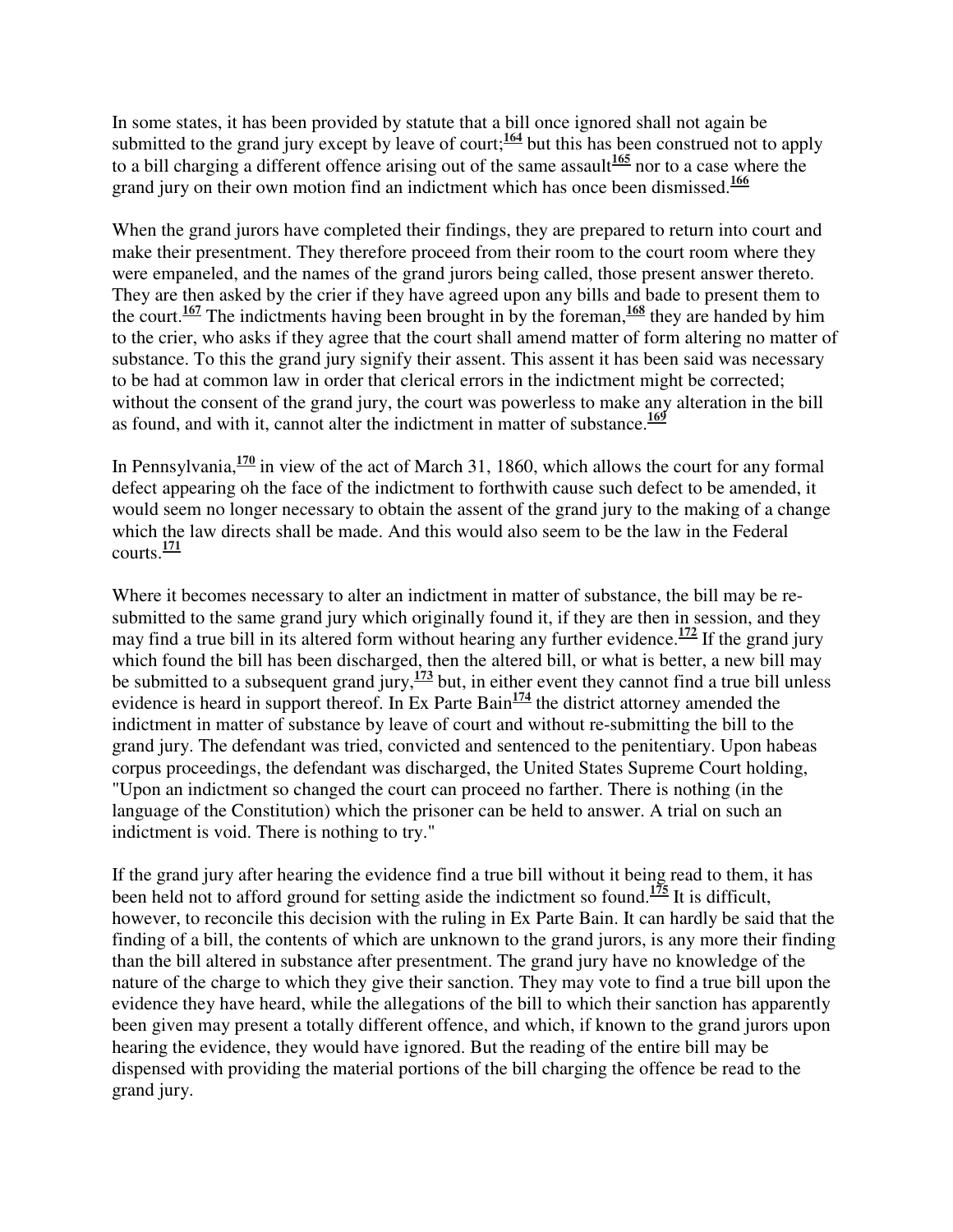They are not required to read in open court their finding upon the various bills of indictment presented by them.<sup>176</sup> The handing of the bill to the crier or clerk and the entry made by him on the records is a sufficient publication of the finding of the grand jury.**<sup>177</sup>** And where indictments, when found, were sent into court by the district attorney or a messenger and they were neither presented by the grand jury or a member thereof, the court refused to quash, the indictments having been recorded by the clerk.**<sup>178</sup>**

The finding of the grand jury should be recorded by the clerk of the court and a failure to do this cannot be excused by the defendant pleading not guilty, and a motion in arrest of judgment will be sustained upon this ground.**<sup>179</sup>** And where several persons are indicted in the one bill and the finding is recorded as to one only, the court will sustain the indictment against the defendant as to whom the finding was properly recorded, and quash as to the other defendants.**<sup>180</sup>**

When the finding of the grand jury has been recorded, the bills of indictment should be filed. In some states the statutes make provision for the filing of indictments. Such provisions, however, may in general be regarded as directory**<sup>181</sup>** and courts are disinclined to invalidate an indictment where the statute has not been complied with. $\frac{182}{15}$  If the date of the filing has not been endorsed on the indictment, the court may thereafter direct that the actual date of filing be endorsed thereon.**<sup>183</sup>**

When the grand jurors have completed all the duties which will devolve upon them, it is now customary for them to prepare a written report of their work, which is signed by their foreman and handed to the court crier with the indictments. In this report they frequently take occasion to discuss various matters affecting the public welfare, criticise public officials, act as censors of the morals of the community, and make recommendations which it is impracticable and impossible to carry into effect.

That they are acting outside of their duties as grand jurors in making such presentments will hardly be doubted. As the official accuser for the government, their duty is to present persons not things. That this practice should be continued upon the ground that it calls to the public eye abuses in the administration of government or the existence of vice in the community, is a proposition which rests upon no logical basis. If they have any evidence of the things which they thus set forth, it is their duty to the public and to themselves under their oath, to present the individuals guilty of such offences.<sup>184</sup> If they have no personal knowledge of the facts, they are then proceeding in a manner contrary to law.**<sup>185</sup>** If they know the things which they present, they should present individuals; if they do not know, they are committing a wrong in making broad accusations, which, while they cannot be sustained, grievously injure those to whom they indirectly apply.

This practice received severe condemnation over seventy years ago at the hands of Honorable Daniel Davis<sup>186</sup> then Attorney General for the State of Massachusetts, who says:

"The practice, not uncommon in some parts of the United States, of bringing forward, in the form of presentments, what are denominated public grievances, relative to the political or moral state of the country, is altogether extra-official, and may be and has been adopted and pursued for purposes foreign to, and inconsistent with, the nature of the institution; and perhaps it is not too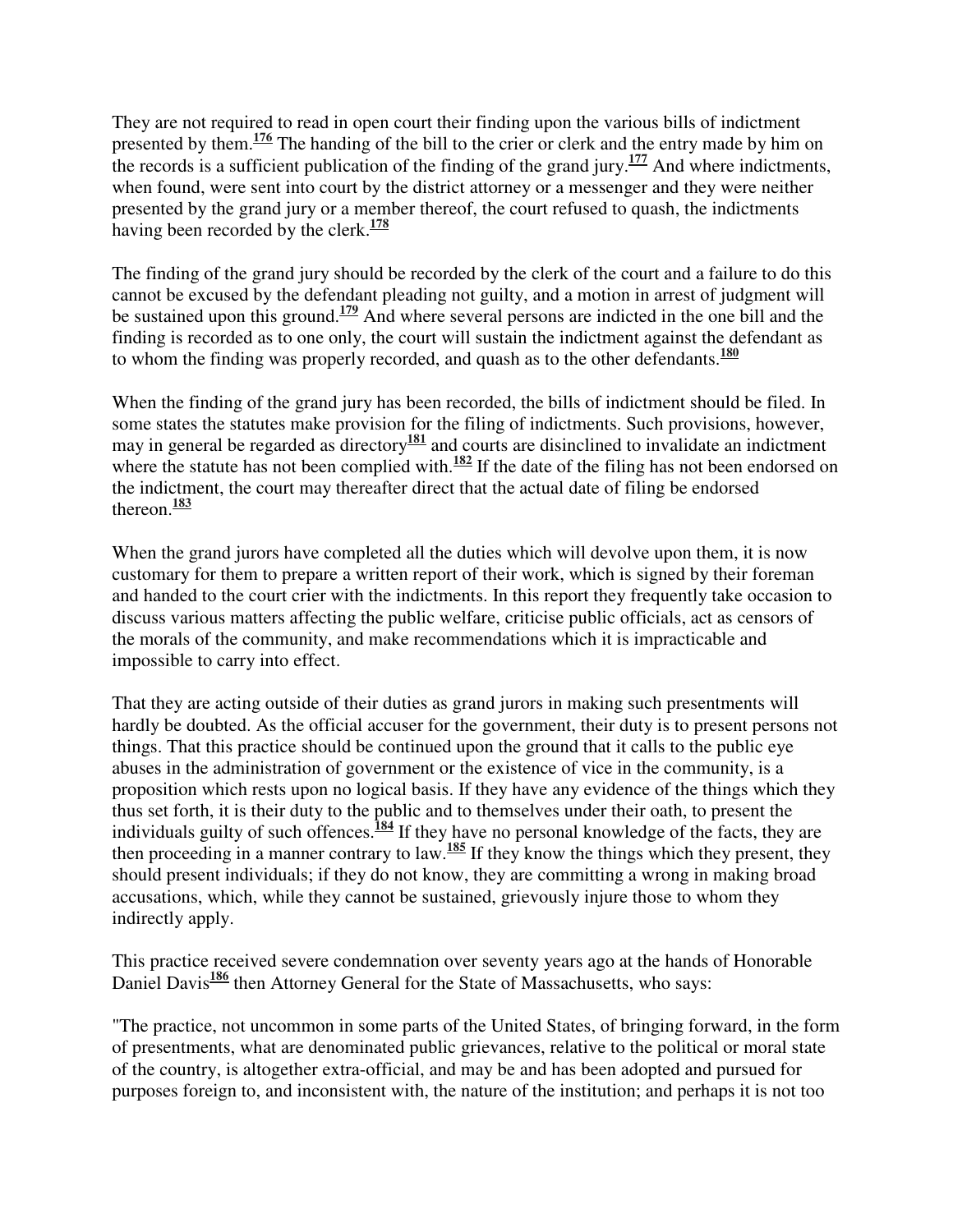much to assert, that the opportunity has been used and perverted to party purposes, and with an intention to produce an effect upon public measures and the public mind. Whenever this shall be the case it is to be considered in the same light as any other usurpation or abuse of the judicial authority. It may, with the same propriety, be exercised by any other branch of the judicial power, by the court, or the traverse jury, as well as the grand jury."

In the case of Rector *v*. Smith,  $\frac{186*}{180*}$  the grand jury made a written report to the court wherein libellous statements were made relating to the conduct of a person then in public office. An action for libel was begun against the clerk of the grand jury who had brought the report into court and there read it.

An answer was filed by the defendant who claimed the report was a privileged communication, to which answer the plaintiff demurred but the demurrer was overruled by the lower court. On appeal, the Supreme Court affirmed the judgment and expressly ruled that the report was not a privileged communication. In delivering the opinion of the court, Balwin, J., says:

"The grand jury have no power, nor is it their privilege or duty to present any person for a criminal offence except by indictment. If the misconduct of an officer does not amount to a crime, and is not of such magnitude as will justify the jury in finding an indictment, their powers over the offence complained of, are at an end. .... A report by a grand jury, presents nothing upon which the court can act, unless it is in reference to the condition of the prison. The court can take no jurisdiction over the complaint charged by such report. Nor can a person thus presented have an opportunity to show himself innocent of the matters complained of. With this view of the question we conclude that the report presented by the defendant as a juror, was not a privileged communication, and that he cannot plead this in bar of plaintiff's right to recover."

When the grand jury in their presentment thus go beyond their lawful authority, whether they refer to persons by name, title, or by innuendo, or to any particular matter or thing, it becomes a serious question whether or not their presentment should be permitted to stand. Clearly in such instance they have exceeded their authority, and in such event their presentment rests upon no legal foundation. There would consequently seem to be no valid reason why a motion to quash or dismiss the presentment, or strike it, or the objectionable part thereof, from the files should not be made. If the grand jurors have exceeded their authority in making such presentment, it is clearly invalid and illegal and may be subjected to attack either by the attorney for the state or by the person or persons to whom the presentment may relate, in the same manner as any presentment or indictment may be attacked. This course has been pursued in Georgia<sup>186\*\*</sup> where the grand jury made a presentment reflecting upon the judges of the Superior Court. The attorney general moved to expunge the presentment from the minutes which was accordingly done.

After submitting their report they are then discharged from further service by the court, and go out and mingle with their fellow citizens and their identity as grand jurors is forever lost.**<sup>187</sup>** But a grand jury cannot legally dissolve itself**<sup>188</sup>** or dismiss or excuse any of its members.**<sup>189</sup>** This is the prerogative of the court alone and until the court takes such action, the existence of the grand jury continues during the balance of the statutory period for which it was summoned.<sup>190</sup> It may be dismissed from time to time during the period for which it was convened and again summoned back to duty when any matters are to be laid before it; $\frac{191}{20}$  or it may adjourn upon its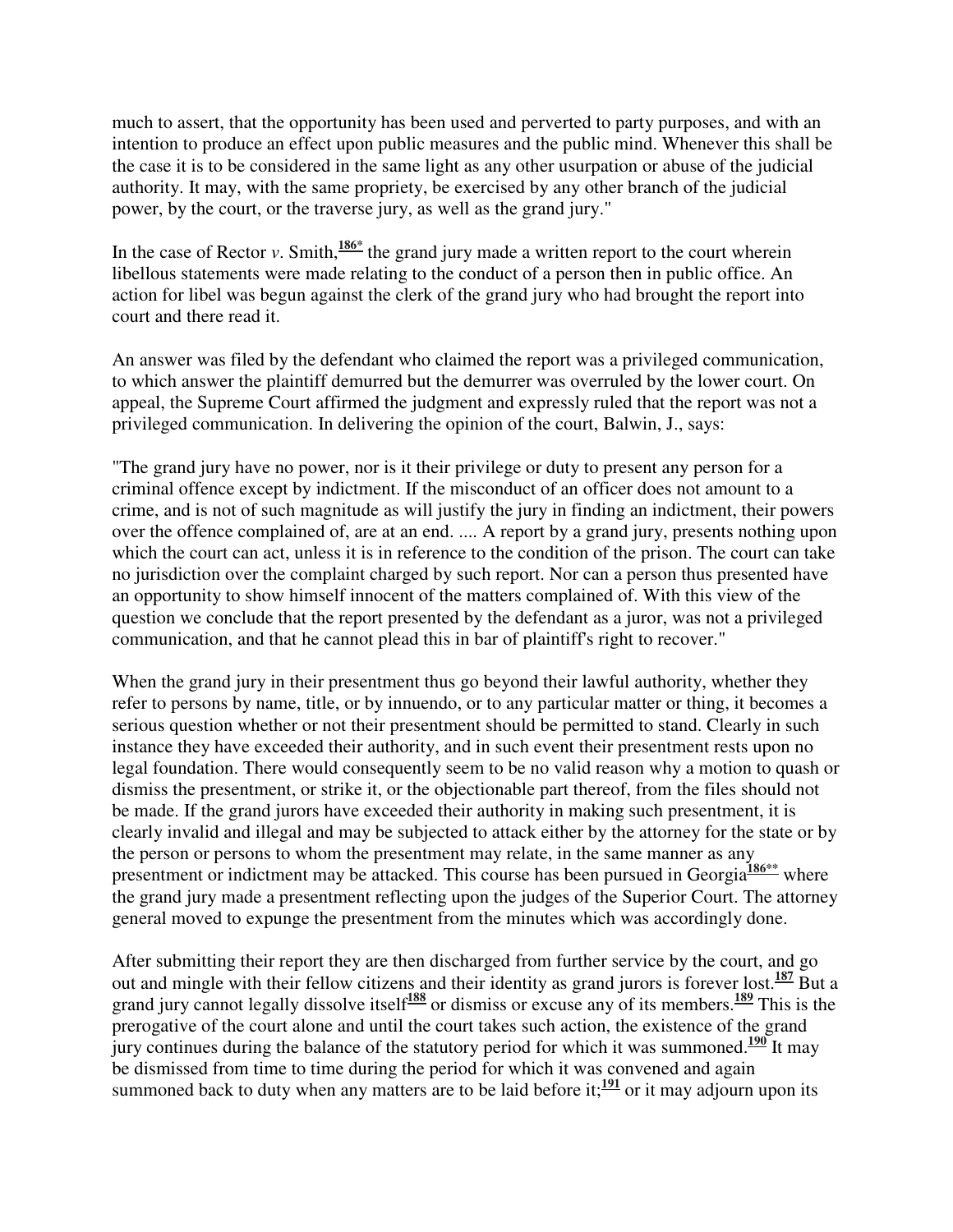own motion and again reconvene and act whether court is in session or not.**<sup>192</sup>** But when the record shows that the grand jury has been discharged, it will be presumed to have been legally and properly discharged.**<sup>193</sup>**

Whether or not the members of the grand jury may be again re-assembled after once being discharged is a matter as to which there is considerable difference of opinion. Two learned writers hold<sup>194</sup> that "When an emergency arises, requiring the presence of a grand jury after the regular body has been discharged, in the absence of statutory authority to summon a new panel, the court should set aside the order of discharge and re-assemble the previous grand jury."**<sup>195</sup>** But a contrary and what would seem the better opinion, is held by Hon. Daniel Davis,**<sup>196</sup>** who says: "When the grand jury have finished their business and been unconditionally discharged, they cannot be re-summoned and reorganized. No grand jury can be created or brought into existence but in the manner directed by the statutes of the state."

It would seem that grand jurors in such cases are analogous to petit jurors, who, upon being discharged from further service and having separated, cannot again be reassembled. The statutes provide a method for selecting and summoning grand jurors and the requirements of these statutes must be strictly followed. When, therefore, the grand jurors have been discharged, their official capacity at once comes to an end and they are but ordinary citizens. To set aside the order of discharge would not restore them to their former official position. Their official capacity having once terminated, it can only be again created by the method provided by statute.<sup>197</sup> If there is no statute which provides for setting aside the order of discharge and the reassembling of the grand jury with the same power as before its discharge, a grand jury thus called back to duty would not be lawfully organized.**<sup>198</sup>**

The order of discharge cannot be collaterally attacked.<sup>199</sup> When the grand jurors are in session or during the time they retain their official position their oath restrains them from disclosing to any one out of the grand jury room that which transpires therein, and it is likewise unlawful for any one to approach a grand juror and attempt in any manner to influence his action. When actually engaged in his duties as a grand juror he is prohibited from holding communication with any one except the court, the district attorney, such witnesses as are sent before the grand jury by the district attorney, and his fellow jurors. It is improper for any one else to send communications to the grand jurors, or for them to receive them, whether with a view to influence the action of the grand jury or not.**<sup>200</sup>** If any person outside the grand jury room has knowledge of any matter proper for their consideration, he should lay such information before the district attorney who will act accordingly, but he must not attempt to have any direct communication with them.

This question arose in Pennsylvania in the case of Commonwealth *v*. Crans,  $\frac{201}{20}$  where the defendant sent a communication to the grand jury, giving his views upon certain subjects which were liable to come before them, and Judge Parsons, there said, "if they (the grand jurors) are to be instructed previous to their retiring by the judge who presides, it necessarily follows they are not to be instructed after they retire to their rooms by any one else. Individuals have no more right to appear before them to discuss matters, or send them letters relative to subjects which are before them, or which may come before them, than they would have to communicate with a petit jury after a charge had been delivered from the bench, in relation to a case which had just been tried."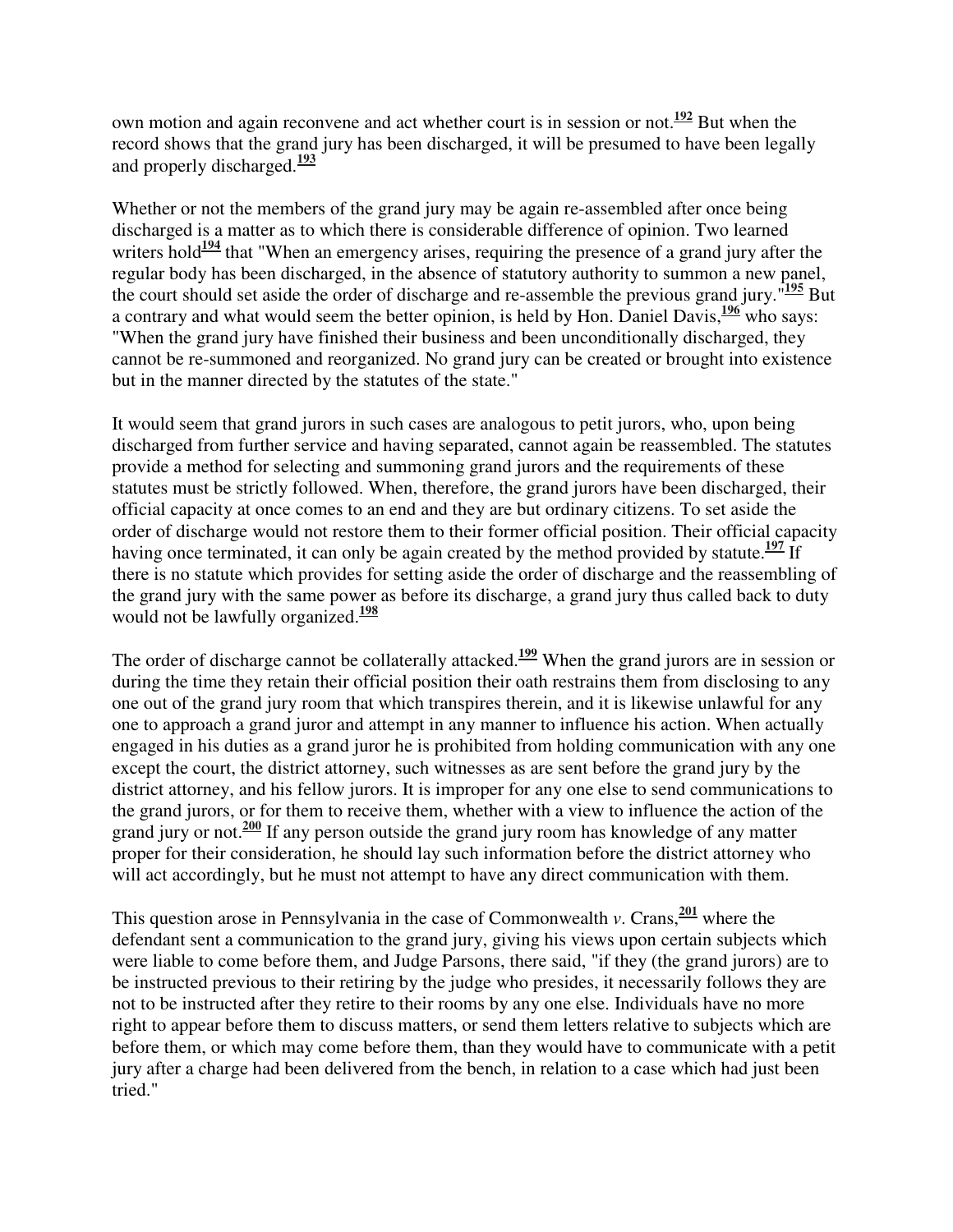From the time the grand jurors are summoned until finally discharged, they bear an official relation to the court, and while all jurists agree that they are under the control of the court, none have expressed a well defined opinion as to how far the authority of the court over the grand jurors extends, or to what extent they are independent of the court. $\frac{202}{ }$ 

In the days of Bracton and Britton and for a long period thereafter, such a question as this would have been easy to determine. Then, the grand jury was but an instrument wholly under the control of the justices and acting in such manner as they should direct. If the justices so desired, the grand jurors would hear the evidence (when it became customary for them to hear evidence) in open court. If they heard any evidence in private or acted as they then most usually did, upon their own knowledge, or upon hearsay, it was optional with the justices to compel them to disclose how they obtained knowledge of the facts which the jurors set forth in their presentment, and the court was at liberty to set this presentment aside. And it would seem that where a false presentment was made the jurors were liable either to be fined or be imprisoned at the pleasure of the king's justices, and likewise, if the grand jurors refused to present when directed to do so by the justices.

The causes which tended to make the grand jury to a certain extent independent of the court have been heretofore fully considered,**<sup>203</sup>** and while the court at various times thereafter endeavored to compel juries to do their will as we have seen occurred in Pennsylvania,**<sup>204</sup>** the practice of punishing them by fine or imprisonment for refusal to act in accordance with the wishes of the justices was brought to an end long prior thereto by the resolute action of Sir Hugh Windham.**<sup>205</sup>** In this case the grand jurors refused to find a bill for murder although they were satisfied that the deceased came to his death at the hands of the defendant. The chief justice thereupon fined eleven of them, among whom was Sir Hugh Windham, and bound them over until the King's Bench should determine the matter. The court relieved them of the fine although holding that the grand jury should have found a bill for murder. The chief justice was afterward accused in Parliament by Sir Hugh, and was obliged to acknowledge that the fining was unlawful.

That the grand jury from that time has been absolutely free from the control of the court in their findings, there can be no question, and Judge King said,**<sup>206</sup>** when discharging a prisoner upon habeas corpus proceedings: "I rejoice that our judgment is not conclusive of the subject; the sole effect of this decision, is that in the present state of the evidence we see no sufficient cause to hold the defendant to bail. It is still competent for the proper public officer to submit the case to the grand jury; that respectable body are entirely independent of us; they may form their own view of the prosecutor's case, and may if their judgment so indicates, place the defendant on his trial."

But aside from the independence which they possess in regard to their finding, in what respect, if any, are they independent of the control of the court. Dr. Wharton states:**<sup>207</sup>** "When the grand jury are in session, they are completely under the control of the court," and in the case of State *v*. Cowan**207\*** the court said: "The grand jury are under the control of the court. And it is the province and duty of the court to see that the finding is proper in point of law; and if not, the court may recommit an improper or imperfect finding, and may, if necessary, exercise the power of compelling a proper discharge of duty on the part of the grand jury."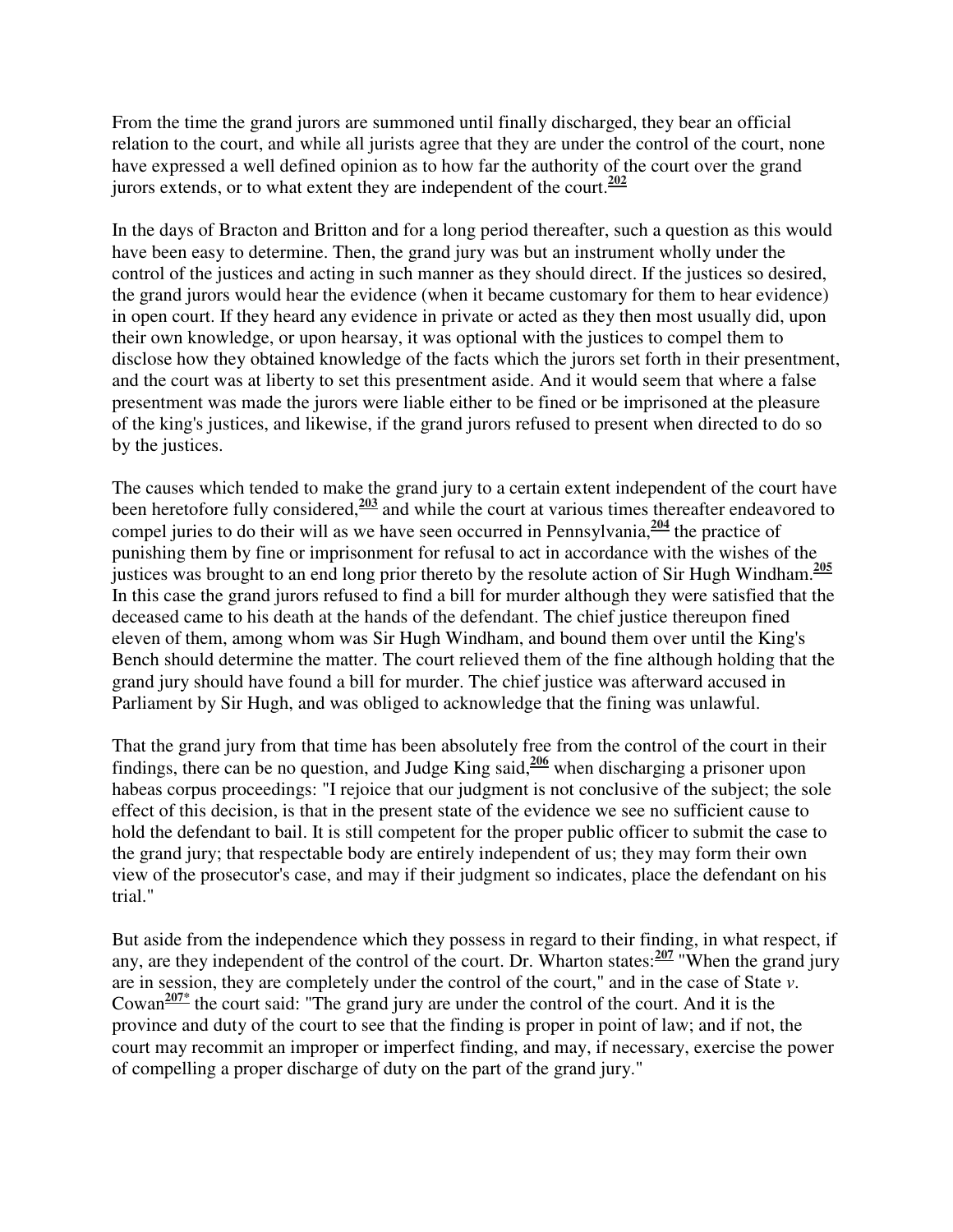It was said by Judge Parsons**<sup>208</sup>** that the grand jury "have no power to compel the appearance of a witness, none to attach him for contempt should he refuse to testify, and even on bills pending before them, it became necessary to pass a special law to authorize them to swear witnesses endorsed on the bills." While they are thus unable to take any legal action on matters not within their own knowledge except with the assistance of the court, the court cannot compel them to receive the witnesses subpoenaed, and while it may recommit to them an imperfect finding,**<sup>209</sup>** it cannot compel them to alter it if they refuse.

Within their own room they are supreme in their action;<sup>210</sup> within the court room, they are subject to the control of the judge in the same manner as any other officer of the court, $\frac{211}{10}$  but even in the court room, the judge has no authority over the grand jurors in any matter which is in their discretion.

In Pennsylvania**<sup>212</sup>** a person can only be committed for contempt where the offence is actually committed in the presence of the court, although fines may be imposed for contempts not committed in open court, but in the event of the grand jurors in their own room acting contrary to the instructions of the court all that the judge could do would be to discharge the jurors from further service.

A different rule prevails in the Federal courts, for the judges may commit for contempt where the offence was not committed in their presence. Thus in Summerhayes case**<sup>213</sup>** the court sentenced a grand juror to six months imprisonment for contempt in disregarding his oath and the instructions of the court by revealing to persons outside the grand jury room matters which had transpired therein, relating to such persons. And in Ellis' case**<sup>214</sup>** on motion of the prosecuting attorney, the court fined Ellis, who was foreman of the grand jury, thirty dollars, discharged him from the grand jury and ordered that execution issue to collect the fine.

A different and rather better view was taken by the court of King's Bench**<sup>215</sup>** which refused to attach a grand juror for certain acts done by him while acting in his official capacity, although they will attach one who had been a grand juror for acting as such after he has been dismissed.

The grand jury has jurisdiction over its own members for any presentable offence which may be committed by a grand juror while acting as such. Thus in Pennsylvania the grand jurors presented one of their number for drunkenness, he being present in the grand jury room in a drunken condition and sleeping by the fire while the inquest performed its duties, and the court held the presentment proper if the jury believed the drunkenness to have been voluntary.**<sup>216</sup>**

Unlike the private prosecutor a grand juror comes ordinarily unwillingly in obedience to the command of the law to act as an official accuser. If, while so acting, he should disregard his oath and maliciously procure the indictment of any person or persons for some alleged offence, the law affords no redress to the person whom he has wronged. No inquiry can be made as to what he said or how he voted; the veil of secrecy surrounding the acts of grand jurors presents a most complete barrier to any investigation into the motive which inspired his action. Even though it were possible to make such investigation, considerations of public policy would require that no action should be maintained against a grand juror for any act done in his official capacity. The fact that he was liable to answer to a defendant for his official acts, would operate as a powerful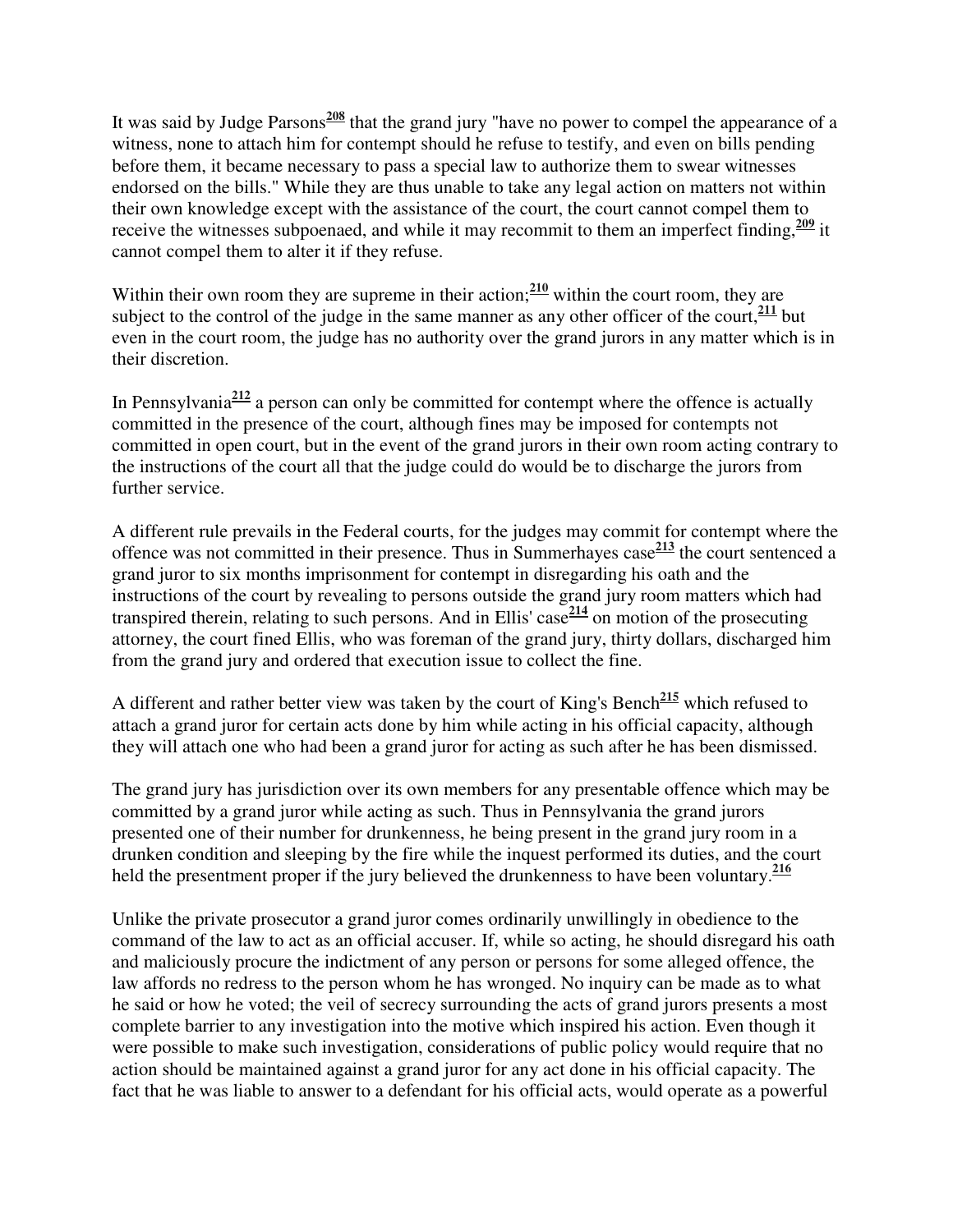deterrent to finding a true bill in many cases. The law, therefore, affords a grand juror the most unqualified indemnity for his official acts. "During the whole of their proceedings the grand jury are protected in the discharge of their duty and no action or prosecution can be supported against them in consequence of their finding, however it may be dictated by malice, or destitute of probable foundation."**<sup>217</sup>**

1. While it is the duty of the court to charge the grand jury, it will not invalidate an indictment should this be omitted: Stewart *v*. State, 24 Ind. 142; Com. *v*. Sanborn, 116 Mass. 61; State *v*. Froiseth, 16 Minn. 313; Clair *v*. State, 40 Neb. 534; Cobb *v*. State, Id. 545; State *v*. Edgerton, 69 N. W. 280; State *v*. Furco, 51 La. Ann. 1082. And see State *v*. Will, 97 Iowa 58; State *v*. Turlington, 102 Mo. 642. Nor will a conviction be disturbed: Porterfield *v*. Com. 91 Va. 801.

2. In re Citizens Association, 8 Phila. (Pa.) 478.

3. Jas. Wil son's Works, Vol. II, p. 366.

4. See Post 126.

5. U. S. *v*. Aaron Burr, 25 Fed. Cas. 63.

6. U. S. *v*. Watkins, 28 Fed. Cas. 419.

7. State *v*. Edgerton, 69 N. W. 280.

8. Parker *v*. Territory, 52 Pac. 361; Clair *v*. State, 28 L. R. A. 367; S. C. 40 Neb. 534.

9. State *v*. Turlington, 102 Mo. 642.

10. Blau *v*. State, 34 So. 153; State *v*. Will, 97 Iowa 58. And see Hall *v*. State, 32 So. 750; People *v*. Glen, 173 N. Y. 395.

11. Byrd *v*. State, 1 How. (Miss.) 247. A county attorney is in effect the assistant to the attorney for the commonwealth and may lawfully conduct the examination of witnesses before the grand jury: Franklin *v*. Com. 48 S. W. 986. The district attorney may be present to assist the grand jury in disposing of township applications for bridge appropriations under Act of April 16, 1870, (P. L. 1199): In re Bridge Appropriations, 9 Kulp (Pa.) 427.

12. U. S. *v*. Cobban, 127 Fed. Rep. 713; Shattuck *v*. State, 11 Ind. 473. The powers and duties of the grand jury do not cease because there may happen to be no district attorney: State *v*. Gonzales, 26 Tex. 197. And see U. S. *v*. McAvoy, 26 Fed. Cas. 1044.

13. Supra. 28, 29, 117.

14. Growth of the Grand Jury System (J. Kinghorn) 6 Law Mag. & Rev. (4th S.) 380.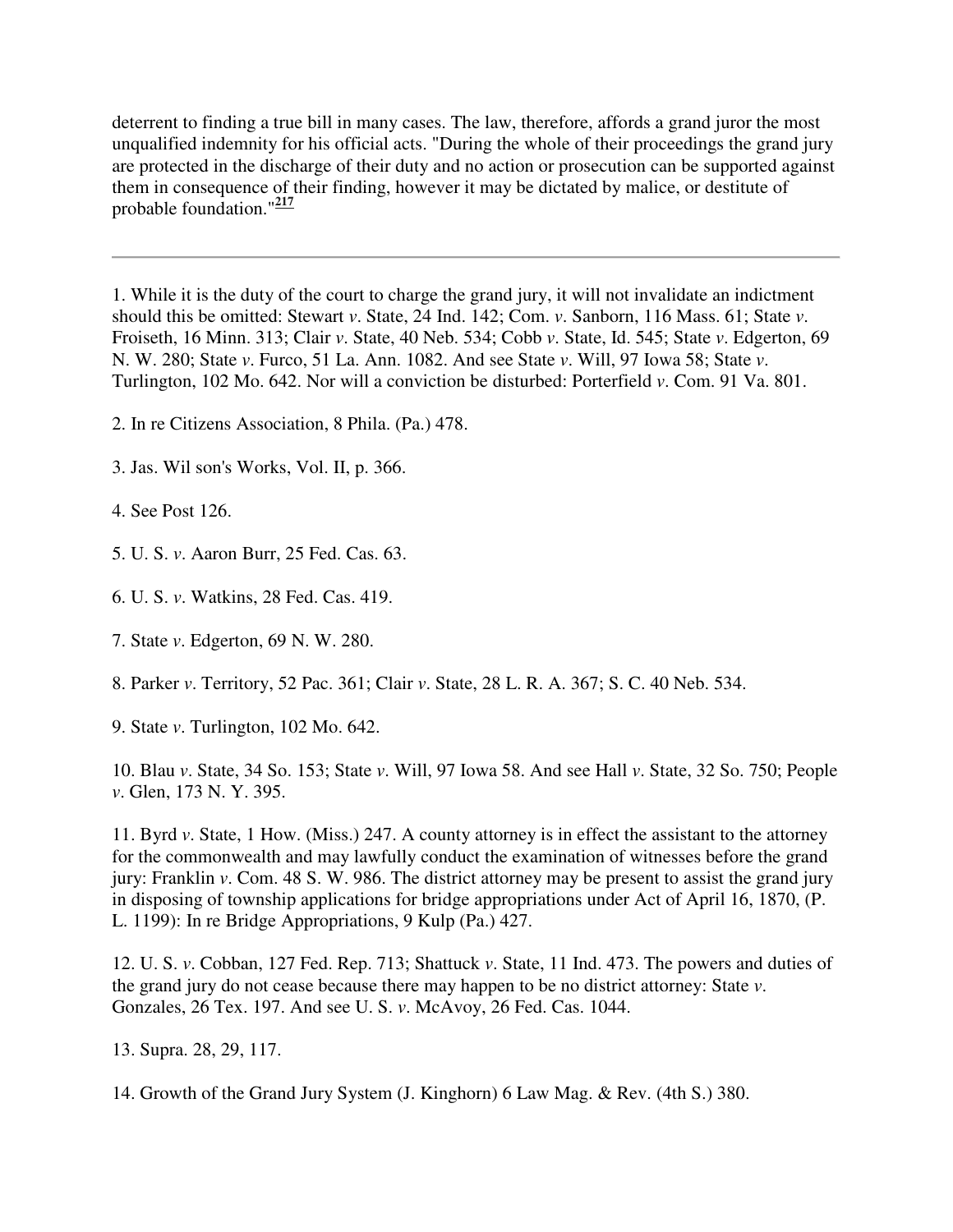15. Charge to Grand Jury, 30 Fed. Cas. 992; Ex Parte Crittenden, 6 Fed. Cas. 822; In re District Attorney U. S., 7 Fed. Cas. 745; U. S. *v*. Edgerton, 80 Fed. Rep. 374; Shattuck *v*. State, 11 Ind. 473; Shoop *v*. People, 45 Ill. App. 110; State *v*. Adam, 40 La. Ann. 745; State *v*. Aleck, 41 La. Ann. 83; People *v*. O'Neill, 107 Mich. 556; Com. *v*. Salter, 2 Pears. (Pa.) 461; State *v*. Mickel, 65 Pac. 484; State *v*. McNinch, 12 S. C. 89; State *v*. Baker, 33 W. Va. 319. See Anonymous 7 Cow. (N. Y.) 563. Where the county attorney is disqualified, an attorney appointed to prosecute a case may lawfully appear before the grand jury: State *v*. Kovolosky, 92 Iowa, 498. And see State *v*. Gonzales, 26 Tex. 197; U. S. *v*. Cobban, 127 Fed. Rep. 713.

16. Charge to Grand Jury, 30 Fed. Cas. 992; Lung's Case, 1 Conn. 428; Rothschild *v*. State, 7 Tex. App. 519.

17. In re District Attorney U. S., 7 Fed. Cas. 745.

18. Com. *v*. Frey, 11 Pa. C. C. Rep. 523.

19. Com. *v*. Frey, 11 Pa. C. C. Rep. 523; Com. *v*. Bradney, 126 Pa. 199.

20. Com. *v*. Twitchell, I Brews. (Pa.) 551; U. S. *v*. Terry, 39 Fed. Rep. 355; Com. *v*. Bradney, 126 Pa. 199. And see Regent *v*. People, 96 Ill. App. 189.

21. U. S. *v*, Terry, 39 Fed. Rep. 355.

22. Com. *v*. Salter, 2 Pears. (Pa.) 461.

23. Com. *v*. Bradney, 126 Pa. 199; CONTRA Hall *v*. State, 32 So. 750. And see as to the presence of other officers in the grand jury room, Post 139, Note 90. An indictment was quashed where private counsel entered the grand jury room while they were deliberating and advised them as to their duty: State *v*. Addison, 2 S. C. 356. And see Miller *v*. State, 28 So. 208.

24. Durr *v*. State, 53 Miss. 425; People *v*. Scannell, 72 N. Y. Sup. 449; State *v*. Heaton, 56 Pac. 843. But see Wilson *v*. State, 51 S. W. 916, where private counsel was present on the invitation of the district attorney and examined the witnesses, but was not present when the grand jury was deliberating. And see People *v*. Bradner, 44 Hun (N. Y.) 233; Blevins *v*. State, 68 Ala. 92. This forms no ground for reversing a judgment: State *v*. Whitney, 7 Ore. 386.

25. Com. *v*. Bradney, 126 Pa. 109.

26. In re District Attorney U. S., 7 Fed. Cas. 745; Com. *v*. Salter, 2 Pears. (Pa.) 461.

27. Supra. 117.

28. Act May 3, 1850, P. L. 654.

28\*. See the discussion in State *v*. Warner, 165 Mo. 413 of the authority of the district attorney in the conduct of criminal prosecutions.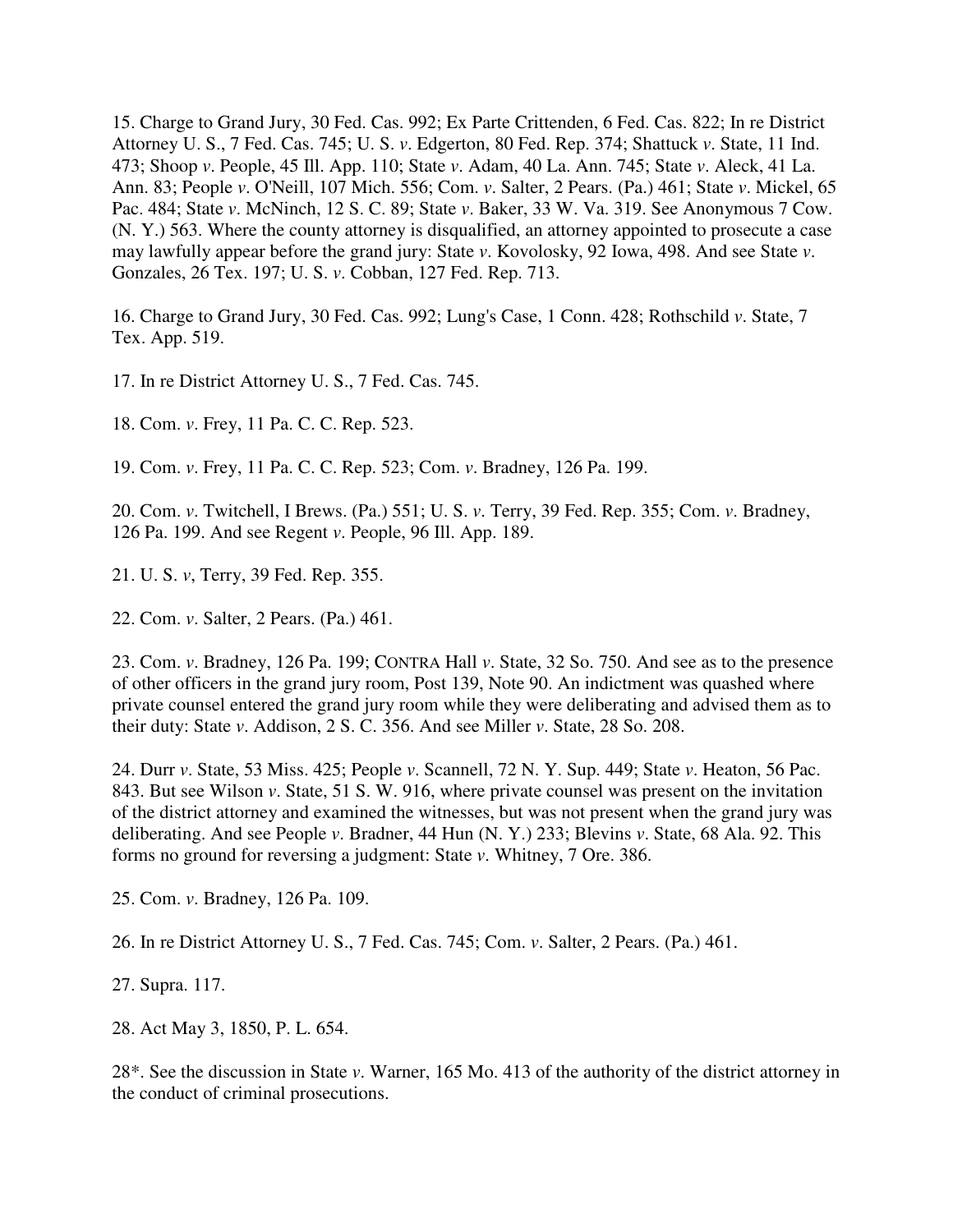29. In California the constitution of 1879 omits all reference to "presentments," and consequently a "presentment'' by a grand jury is unauthorized: In re Grosbois, 109 Calif. 445. In Georgia, Code Sec. 4632, obliterates the distinction between presentments and indictments: Groves *v*. State, 73 Ga. 205.

30. 4 Bl. Com. 301; Mr. Justice Field's Charge to Grand Jury, 30 Fed. Cas. 992. And see Collins *v*. State, 13 Fla. 651. In Com. *v*. Towles, 5 Leigh (Va.) 743, the defendant was obliged to answer to the presentment of the grand jury and was tried thereon. For a similar case see Smith *v*. State, 1 Humph. (Tenn.) 396.

31. Amendment V.

32. U. S. *v*. Hill, 26 Fed. Cas. 315.

33. Addison, App. 38.

34. U. S. *v*. Hill, 26 Fed. Cas. 315.

35. 4 Bl. Com., 301. The court may order an indictment to be sent *to* the grand jury without a previous presentment: U. S. *v*. Madden, 26 Fed. Cas. 1138; U. S. *v*. Thompkins, 28 Fed. Cas. 89.

36. See State *v*. Love, 4 Humph. (Tenn.) 255; State *v*. Cain, 1 Hawks (N. C.) 352; State *v*. Richard, 50 La. Ann. 210.

37. In Com. *v*. Hayden, 163 Mass. 453, it was held that an indictment is not void because it was found by the grand jury after hearing testimony by one of the grand jurors, since the grand jury may properly act upon the personal knowledge of any of its members. In North Carolina, where a bill is found upon the evidence of a grand juror, he must be regularly sworn as a witness and be noted as such: State *v*. Cain, 1 Hawks 352. And see In re Gardiner, 64 N. Y. Sup. 760.

38. State *v*. Grady, 84 Mo. 220. And see State *v*. Cain, 1 Hawks. (N. C.) 352.

39. Nunn *v*. State, 1 Kelly 243

40. Com. *v*. Woods, 10 Gray (Mass.) 477; State *v*. Peterson, 61 Minn. 73; Whiting *v*. State, 48 Ohio St. 220. CONTRA State *v*. Ivey, 100 N. C. 539. See Mclntire *v*. Com., 4 S. W. 1.

41. At common law the committing magistrate before whom the case was heard, in default of bail, can commit the witnesses to await the next term of court: 2 Hale, PI. C. 52, 282; Bennet *v*. Watson, 3 M. & S. 1.

42. U. S. *v*. Hunter, 15 Fed. Rep. 712.

43. Id. In re Archer, 96 N. W. 442.

44. In re Morse, 87 N. Y. Sup. 721; See People *v*. Kelly, 12 Abb. Pr. Rep. (N. Y.) 150.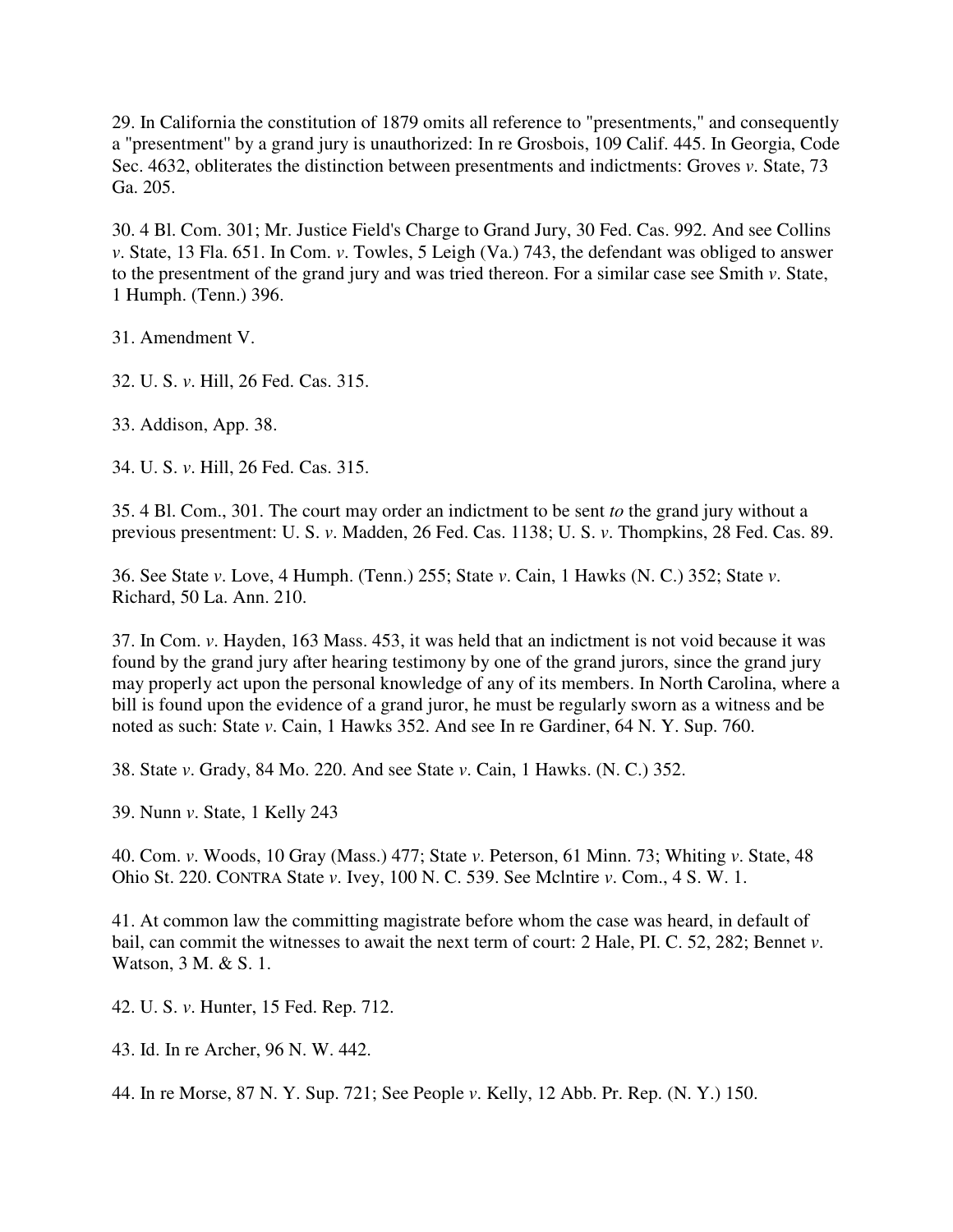45. In re Rogers, 129 Calif. 468. And see Wheatley *v*. State, 114 Ga. 175.

46. State *v*. Comer, 157 Ind. 611.

47. Heard *v*. Pierce, 8 Cush. (Mass.) 338; In re Harris, 4 Utah 5.

48. Penna. Statute, May 3, 1850, P. L. 654.

49. Fout *v*. State, 3 Hayw. (Tenn.) 98; Hite *v*. State, 9 Yerg. (Tenn.) 198; Teas *v*. State, 7 Humph. (Tenn.) 174; Jackson *v*. State, 4 Kan. 150. CONTRA Ward *v*. State, 22 Ala. 16; Harrall *v*. State, 26 Ala. 53; McGregg *v*. State, 4 Blackf. (Ind.) 101; Thomas *v*. State, 6 Mo. 457; Keithler *v*. State, 10 Smedes & M. (Miss.) 192; Anderson *v*. State, 5 Ark. 444; State *v*. Vincent, 1 Car. Law R. 493.

50. Com. *v*. Lenox, 3 Brews. (Pa.) 249; And see Com. *v*. Browr, 23 Pa. Superior Ct. 470. That the prosecuting officer's signature is not essential to the validity of an indictment. See Joyner *v*. State, 78 Ala. 448; Watkins *v*. State, 37 Ark. 370; People *v*. Butler, 1 Idaho 231; State *v*. Wilmoth, 63 Iowa 380; State *v*. Williams, 107 La. 789; Com. *v*. Stone, 105 Mass. 469; State *v*. Reed, 67 Me. 127; State *v*. Murphy, 47 Mo. 274; State *v*. Vincent, 1 Car. Law R. 493; Brown *v*. Com. 86 Va. 466. CONTRA Heacock *v*. State, 42 Ind. 393; State *v*. Bruce, 77 Mo. 193; Fout *v*. State, 3 Hayw. (Tenn.) 98; State *v*. Lockett, 3 Heisk (Tenn.) 274.

51. U. S. *v*. McAvoy, 26 Fed. Cas. 1044.

52. U. S. *v*. Nagle, 27 Fed. Cas. 68; State *v*. Coleman, 8 S. C. 237. And see Com. *v*. Brown, 23 Pa. Superior Ct. 470; Reynolds *v*. State, 11 Tex. 120; State *v*. Gonzales, 26 Tex. 197.

53. Teas *v*. State, 7 Humph. (Tenn.) 174. And see State *v*. Salge, 2 Nev. 321.

54. Harriman *v*. State, 2 Greene (Iowa) 270; Andrews *v*. People, 117 Ill. 195; Bartley *v*. People, 156 Ill. 234. It has been held that if this be omitted it will not be fatal to the indictment: U. S. *v*. Shepard, 27 Fed. Cas. 1056; State *v*. Scott, 25 Ark. 107; People *v*. Naughton, 38 How. Pr. (N. Y.) 430.

55. Act March 31, 1860, Sec. 27, P. L. 427. Memorial of Citizens Association, 8 Phila. (Pa.) 478.

56. U. S. *v*. Mundell, 27 Fed. Cas. 23; U. S. *v*. Helriggle, 26 Fed. Cas. 258; U. S. *v*. Shackelford, 27 Fed. Cas. 1037; U. S. *v*. Hollinsberry, 26 Fed. Cas. 345. The omission of the name of the prosecutor is not good ground for a motion in arrest of judgment: U. S. *v*. Jamesson, 26 Fed. Cas. 585; U. S. *v*. Lloyd, 26 Fed. Cas. 986; nor for general demurrer to the indictment; U. S. *v*. Sandford, 27 Fed. Cas. 952.

57. U. S. *v*. Dulany, 25 Fed. Cas. 922; U. S. *v*. Lloyd, 26 Fed. Cas. 986; Tenorio *v*. Territory, 1 N. M. 279; King *v*. Lukens, 1 Dall. (Pa.) 5. And see Wortham *v*. Com., 5 Randolph (Va.) 669.

58. Peter *v*. State, 3 How. 433; Cody *v*. State, Id. 27; Moore *v*. State, 13 Smedes & M. 259; Kirk *v*. State, Id. 406.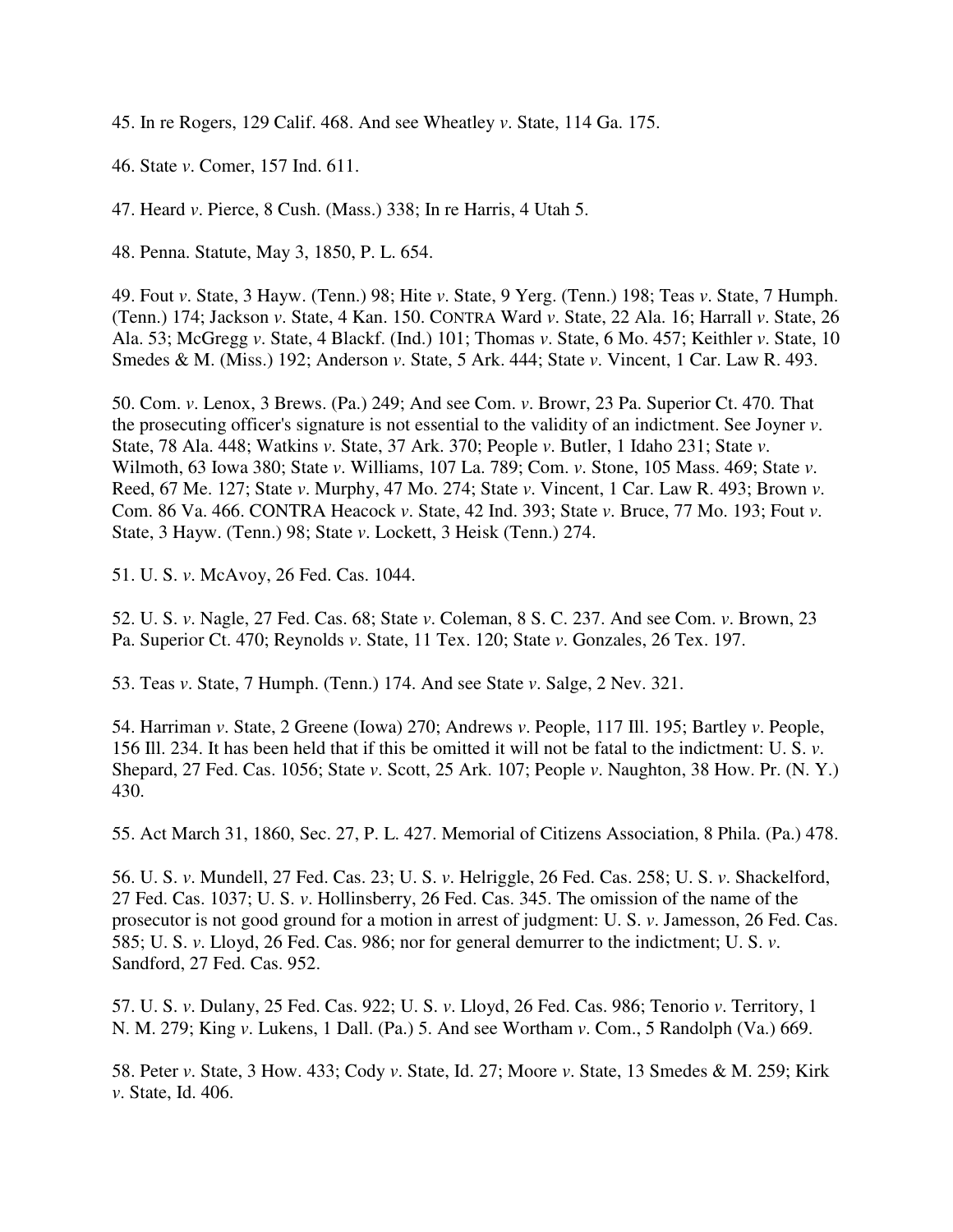59. Statutes, Sec. 7207.

60. Code (1898), Sec. 7058. If omitted the objection may be raised at any stage of the proceedings: Medaris *v*. State, 10 Yerg. 239. See, however, Rodes *v*. State, 10 Lea. 414, where the court holds that the policy of the law has changed and rules to the contrary. If the bill is founded on a presentment, the prosecutor's name may be omitted: State *v*. McCann, 1 Meigs 91. A married woman is incompetent as a prosecutrix: Moyers *v*. State, 11 Humph. 40; Wattingham *v*. State, 5 Sneed, 64; and a husband is incompetent as a prosecutor against his wife: State *v*. Tankersley, 6 Lea. 582.

61. Code, Sec. 3991. Haught *v*. Com. 2 Va. Cas. 3; Com. *v*. Dove, Id. 29. But see Thompson *v*. Com., 88 Va. 45.

62. State *v*. Brown, 10 Ark. 104; State *v*. Stanford, 20 Ark. 145. And see State *v*. Harrison, 19 Ark. 565; State *v*. Scott, 25 Ark. 107; State *v*. Denton, 14 Ark. 343. The name of a prosecutor need not be endorsed on an indictment for passing counterfeit coin: Gabe *v*. State, 1 Eng. 540.

63. Towle *v*. State, 3 Fla. 202.

64. Bartlett *v*. Humphreys, Hardin, 513; Com. *v*. Gore, 3 Dana 474. And see Allen *v*. Com, 2 Bibb 210.

65. Rev. Code 1899, Sec. 2515. For cases within the statute see State *v*. McCourtney, 6 Mo. 649; State *v*. Hurt, 7 Mo. 321; McWaters *v*. State, 10 Mo. 167; State *v*. Joiner, 19 Mo. 224. Cases not within the statute see State *v*. Rogers, 37 Mo. 367; State *v*. Goss, 74 Mo. 592; Lucy *v*. State, 8 Mo. 134; State *v*. Moles, 9 Mo. 694; State *v*. Roberts, 11 Mo. 510; State *v*. Allen, 22 Mo. 318; State *v*. Sears, 86 Mo. 169. The endorsement may be written on the face of the bill: Williams *v*. State, 9 Mo. 270.

66. State *v*. Hughes, 1 Ala. 655; Molett *v*. State, 33 Ala. 408; Hubbard *v*. State, 72 Ala. 164.

67. State *v*. English, 1 Murphy, 435.

68. King *v*. State, 5 How. 730.

69. 1 Whart. Cr. Law, Sec. 479. (7th ed.)

70. 9 Pick (Mass.) 498.

71. King *v*. State, 5 How. 730.

72. In North Carolina this method of swearing witnessses has not been abrogated by Act 1879, c. 12: State *v*. Allen, 83 N. C. 680. If the witness is not sworn in open court the indictment will be quashed: State *v*. Kilcrease, 6 S. C. 444; Gilman *v*. State, 20 Tenn. 59.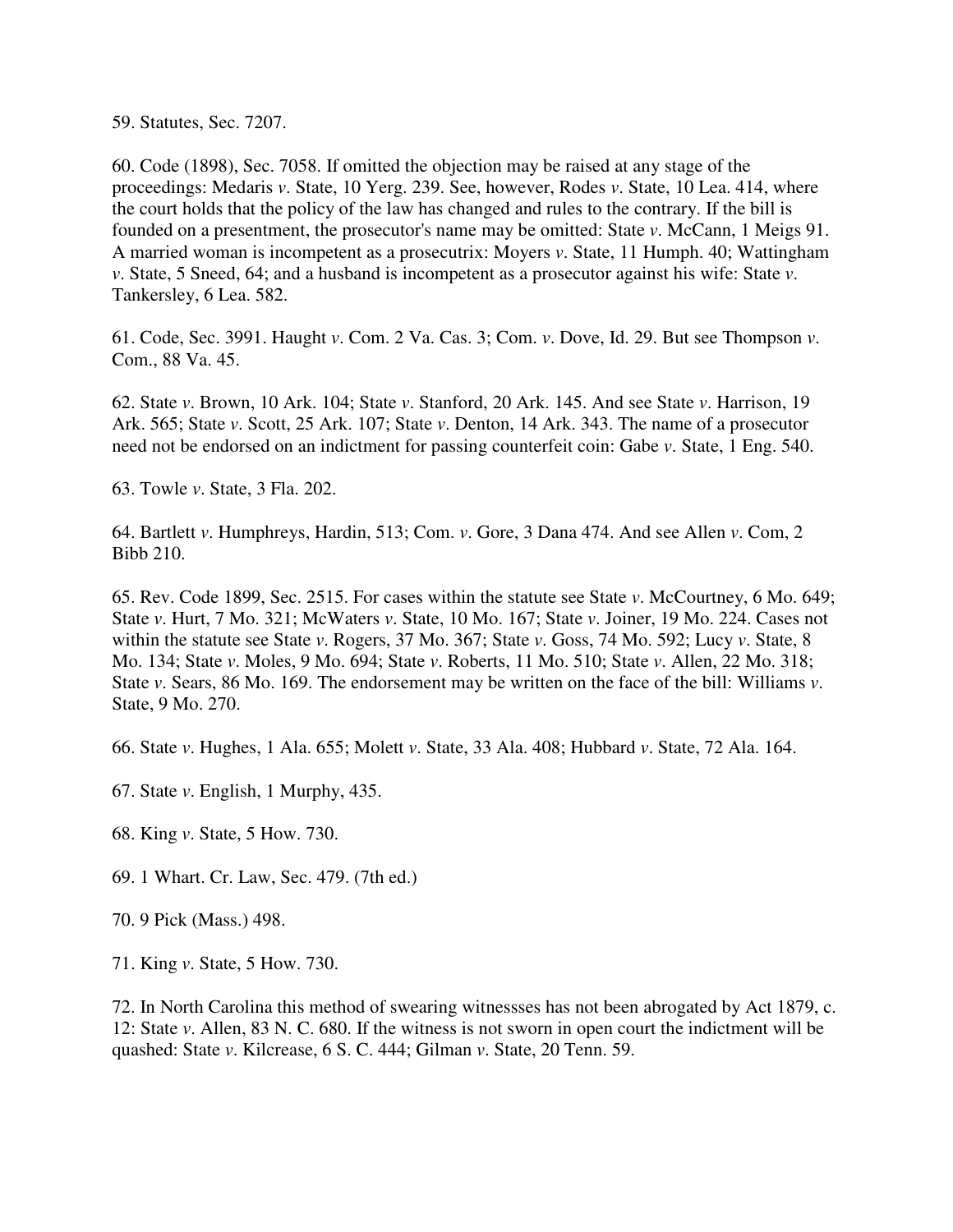73. And see State *v*. White, 88 N. C. 698. It is not necessary that the judge should be upon the bench if his absence be but temporary: Jetton *v*. State, 19 Tenn. 192.

74. See Duke *v*. State, 20 Ohio St. 225, where the statute provided against this contingency.

75. State *v*. Fassett, 16 Conn. 457. And see 1 Whart. Cr. Law, Sec. 488. (7th ed.)

76. Sec. 10, P. L. 433.

77. The witnesses may be sworn by the foreman of the grand jury: Bird *v*. State, 50 Ga. 585; State *v*. White, 88 N. C. 698. In Tennessee he cannot swear them in case of a felony: Ayrs *v*. State, 5 Cold. 26.

78. Com. *v*. Price, 3 Pa. C. C. Rep. 175; Jillard *v*. Com., 26 Pa. 169; Com. *v*. Wilson, 9 Pa. C. C. Rep. 24.

79. 26 Pa. 169; s. c. 13 L. I. (Pa.) 132. This case arose under the Act of April 5, 1826, which is similar in its provisions to the Act of March 31, 1860, Sec. 10, P. L. 433.

80. Com. *v*. Wilson, 9 Pa. C. C. Rep. 24; Com. *v*. Schall, 9 Lanc. Law Rev. (Pa.) 332; Com. *v*. Frescoln, 11 Id. 161; State *v*. Roberts, 2 Dev. & Bat. (N. C.) 540; King *v*. State, 5 How. (Miss.) 730; Gilman *v*. State, I Humph. (Tenn.) 59.

81. Com. *v*. Salter, 2 Pears. (Pa.) 461; King *v*. State, 5 How. (Miss.) 730; Gilman *v*. State, 1 Humph. (Tenn) 59. They will be presumed to have been sworn: Com. *v*. Rovnianek, 12 Pa. Superior Ct. 86.

82. U. S. *v*. Coolidge, 25 Fed. Cas. 622; Joyner *v*. State, 78 Ala. 448; Ashburn *v*. State, 15 Ga. 246; In re Lester, 77 Ga. 143. CONTRA State *v*. Easton, 113 Iowa 516, upon the ground that the failure to administer the oath was not one of the grounds of objection designed by the statute.

83. Rex *v*. Dickinson, Russ. & Ry. Crown Cases 401; Reg. *v*. Russell, I C. & M. 247; 1 Whart. Cr. Law, Sec. 489 (7th ed.)

84. Id.

85. Russ. & Ry. Crown Cas. 401.

86. An indictment will not be set aside because the clerk of the grand jury was a practicing attorney and asked the witness some questions at the request of the foreman: State *v*. Miller, 95 Iowa 368.

87. U. S. *v*. Edgerton, 80 Fed. Rep. 374; Com. *v*. Dorwart, 7 Lanc. Bar (Pa.) 121; And see State *v*. Fertig, 98 Iowa, 139. CONTRA Bennett *v*. State, 62 Ark. 516; Mason *v*. State, 81 S. W. 718; State *v*. Wood, 84 N. W. 503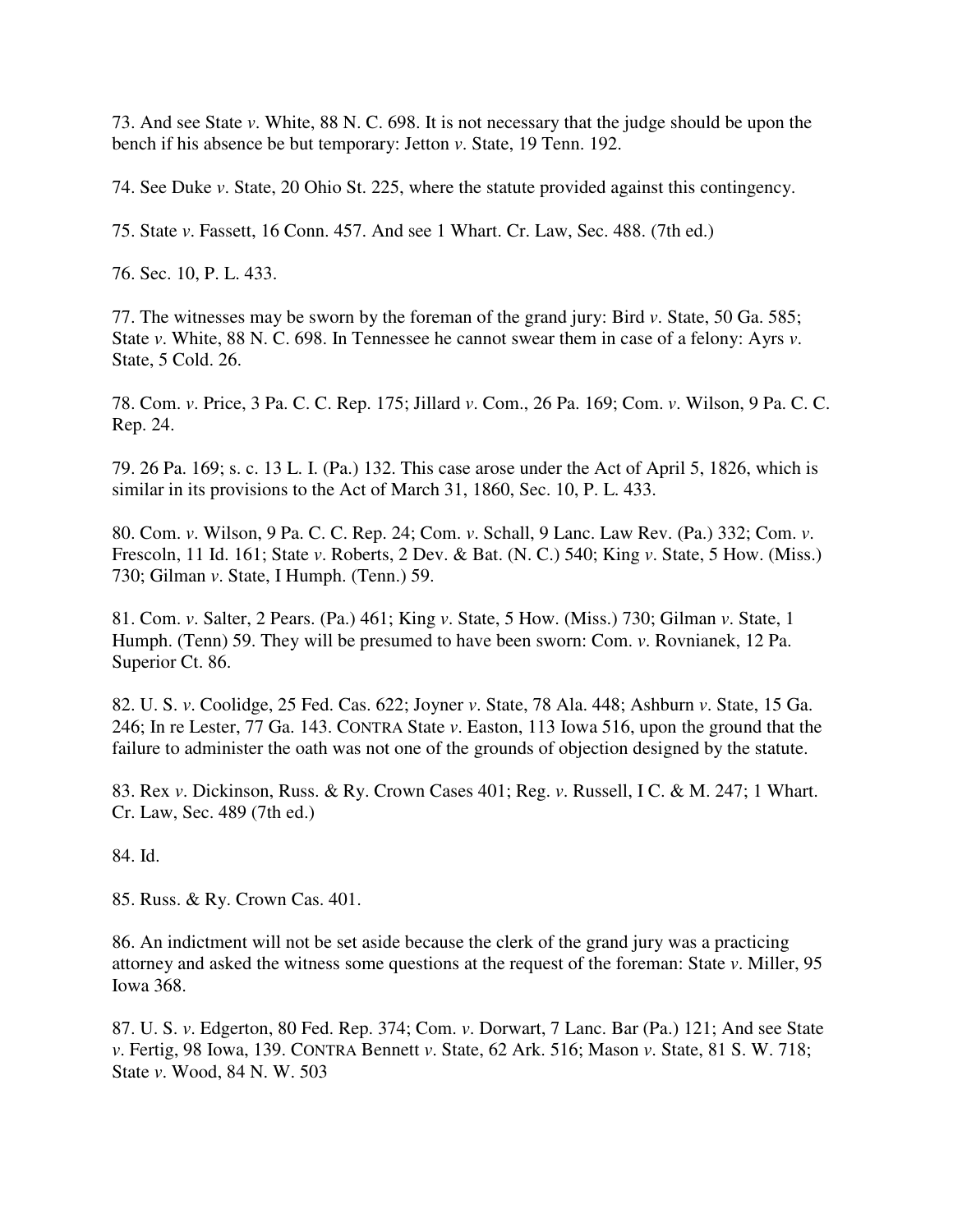88. State *v*. Watson, 34 La. Ann. 669; State *v*. Clough, 49 Me. 573; Wilson *v*. State, 70 Miss. 595; People *v*. Metropolitan Traction Co., 50 N. Y. Sup. 1117; Rothschild *v*. State, 7 Tex. App. 519; Doss *v*. State, 28 Id. 506. And see Sims *v*. State, 45 S. W. 705. A judgment will not be reversed upon the ground that a stranger was in the room during the deliberations of the grand jury where no objection was made to such irregularity before trial: State *v*. Justus, 11 Ore. 178.

89. State *v*. Fertig, 98 Iowa 139; Territory v. Staples, 26 Pac. 166; State *v*. Tilly, 8 Baxt. (Tenn.) 381.

90. U. S. *v*. Simmons, 46 Fed. Rep. 65; State *v*. Brewster, 42 L. R. A. 444; State *v*. Bates, 148 Ind. 610; Thayer *v*. State, 138 Ala. 39; And see Courtney *v*. State, 5 Ind. App. 356. CONTRA State *v*. Bowman, 90 Me. 363. And see as to the presence of other officers in the grand jury room: State *v*. Kimball, 29 Iowa 267; Richardson *v*. Com., 76 Va. 1007; State *v*. District Court, 55 Pac. 916; Cross *v*. State, 78 Ala. 430; Bennett *v*. State, 62 Ark. 516; Raymond *v*. People, 30 Pac. 504; State *v*. Bacon, 77 Miss. 366. See as to presence of interpreter: People *v*. Ramirez, 56 Calif. 533; People *v*. Lem Deo, 132 Calif. 199.

91. Supra. 103. CONTRA In re Morse, 87 N Y. Sup 721.

92. Res *v* Shaffer, 1 Dall (Pa.) 236.

93. Addison, App. 41.

94. U. S. *v*. White, 28 Fed. Cas. 588.

95. Supra, 103.

96. Supra, 105, 141; People *v*. Stern, 68 N. Y. Sup. 732; People *v*. Harmon, 69 N. Y. Sup. 511.

97. 2 Hawk. PI. C. c. 25, s. 138-139. Davis' Precedents of Indictments, 25; 1 Whart. Cr. Law, Sec. 493 (7th ed.); Denby's Case, 1 Leach C. C. 514.

98. 1 Chitty Cr. Law, 319; 1 Whart. Cr. Law, Sec. 493 (7th ed.); U. S. *v*. Reed, 27 Fed. Cas. 727; U. S. *v*. Kilpatrick, 16 Fed. Rep. 765; Sparrenberger *v*. State, 53 Ala. 481; Washington *v*. State, 63 Ala. 189; Bryant *v*. State, 79 Ala. 282; People *v*. Sellick, 4 N. Y. Cr. Rep. 329; People *v*. Strong, 1 Abb. Prac. Rep. (N. S.) 244. The court will not pass upon the sufficiency of the evidence heard by the grand jury: Stewart *v*. State, 24 Ind. 142; Com. *v*. Minor, 89 Ky. 555; State *v*. Lewis, 38 La. Ann. 680. And see U. S. *v*. Cobban, 127 Fed. Rep. 713; State *v*. Fowler, 52 Iowa 103; People *v*. Lauder, 82 Mich. 109; State *v*. Logan, 1 Nev. 509; Hope *v*. People, 83 N. Y. 418; Morrison *v*. State, 41 Tex. 516; Cotton *v*. State, 43 Tex. 169; Terry *v*. State, 15 Tex. App. 66; Carl *v*. State, 28 So. 505; Hall *v*. State, 32 So. 750; Mclntire *v*. Com., 4 S. W. 1. But see People *v*. Metropolitan Traction Co., 50 N. Y. Sup. 1117.

99. U. S. *v*. Jones, 69 Fed. Rep. 973; State *v*. Fasset, 16 Conn. 457; People *v*. Lauder, 82 Mich. 109; State *v*. Dayton, 23 N. J. Law 49; People *v*. Molineux, 58 N. Y. Sup. 155; Wadley *v*. Com. 35 S. E. 452; Buchanan *v.* State, 52 S. W. 769; Territory *v*. Pendry, 22 Pac. 760. But see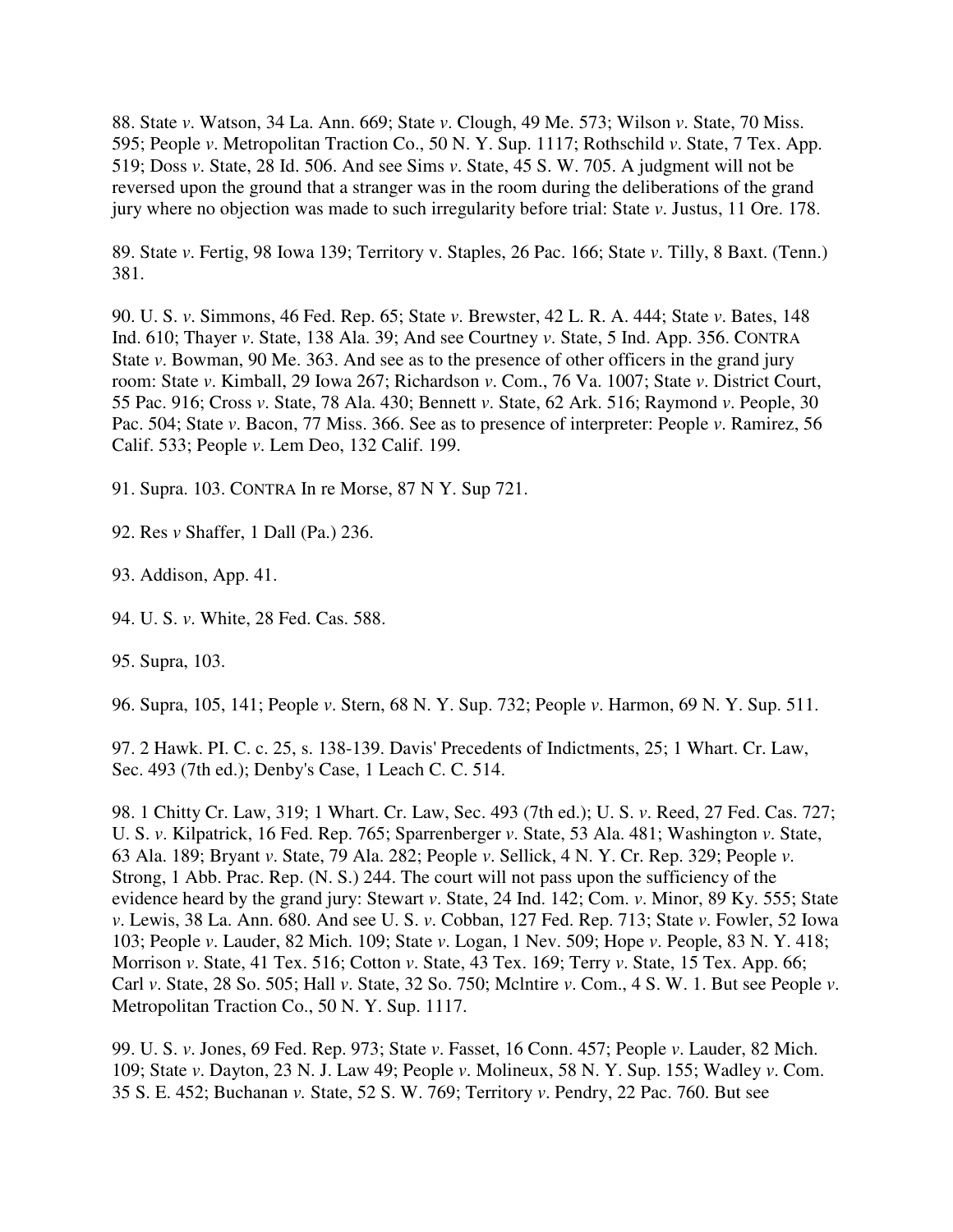CONTRA State *v*. Robinson, 2 Lea (Tenn.) 114; People *v*. Metropolitan Traction Co., 50 N. Y. Sup. 1117.

100. Com. *v*. Spattenhover, 8 Luz. Leg. Reg. 101. In this case the defendant's wife was called as a witness against her husband before the grand jury which found the indictment.

101. State *v*. Fellows, 2 Hayw. 340.

102. U. S. *v*. Aaron Burr, 25 Fed. Cas. 68.

103. U. S. *v*. Hunter, 15 Fed. Rep. 712; Hartranft's Appeal, 85 Pa. 433.

104. Denby's Case, 1 Leach C. C. 514. In California the depositions of witnesses taken before a magistrate upon a criminal charge may be used before a grand jury: People *v*. Stuart, 4 Calif. 218. And see State *v*. Marshall, 74 N. W. 763; Hope *v*. People, 83 N. Y. 418.

105. 2 Hawk. PI. C. Ch. 25, Sec. 145; 1 Whart. Cr. Law, Sec. 493. (7th ed.)

106. The Penna. Act of May 23, 1887, Sec. 2, P. L. 158, provides that a person convicted of perjury shall not be a competent witness for any purpose except in cases of violence done or attempted to be done to his person or property.

107. King *v*. Dodd., 1 Leach C. C. 155.

108. People *v*. King, 28 Calif. 265; State *v*. Trauger, 77 N. W. 336; People *v*. Willis, 52 N. Y. Sup. 808; Lindsay *v*. State, 24 Ohio Cir. Ct. Rep. 1; State *v*. Comer, 157 Ind. 611; People *v*. Lauder, 82 Mich. 109; State *v.* Hawks, 56 Minn. 129. And see People *v*. Hayes, 59 N. Y. Sup. 761. CONTRA People *v*. Singer, 18 Abb. N. C. 96; State *v*. Froiseth, 16 Minn. 296.

109. 1 East's PI. C. 128. In 1 Chitty Cr. Law 320, it is said that it will be sufficient if there is one witness to one overt act and another witness to another overt act.

110. The Constitution of the United States, Art. Ill, Sec. 3, provides, "No person shall be *convicted* of treason unless on the testimony of two witnesses to the same overt act." At common law one witness was sufficient to support a conviction in cases of treason: 1 East PI. C. 128.

111. People *v*. Price, 2 N. Y. Sup. 414; People *v*. Briggs, 60 How. Pr. (N. Y.) 17; State *v*. Lanier, 90 N. C. 714. This common law principle is recognized in New York by the provisions of Cr. Code, Sec. 256, providing "the grand jury can receive none but legal evidence," and in People *v*. Metropolitan Traction Co, 50 N. Y. Sup. 1117, the indictment was dismissed upon the ground that the grand jury had been allowed to receive illegal evidence.

112. Bloomer *v*. State, 3 Sneed (Tenn.) 66; State *v*. Tucker, 20 Iowa 508; Com. *v*. Minor, 89 Ky. 555. And see 1 Whart. Cr. Law, Sec. 493 (7th ed.); U. S. *v*. Brown, 24 Fed. Cas. 1273; U. S. *v*. Smith, 27 Fed. Cas. 1186.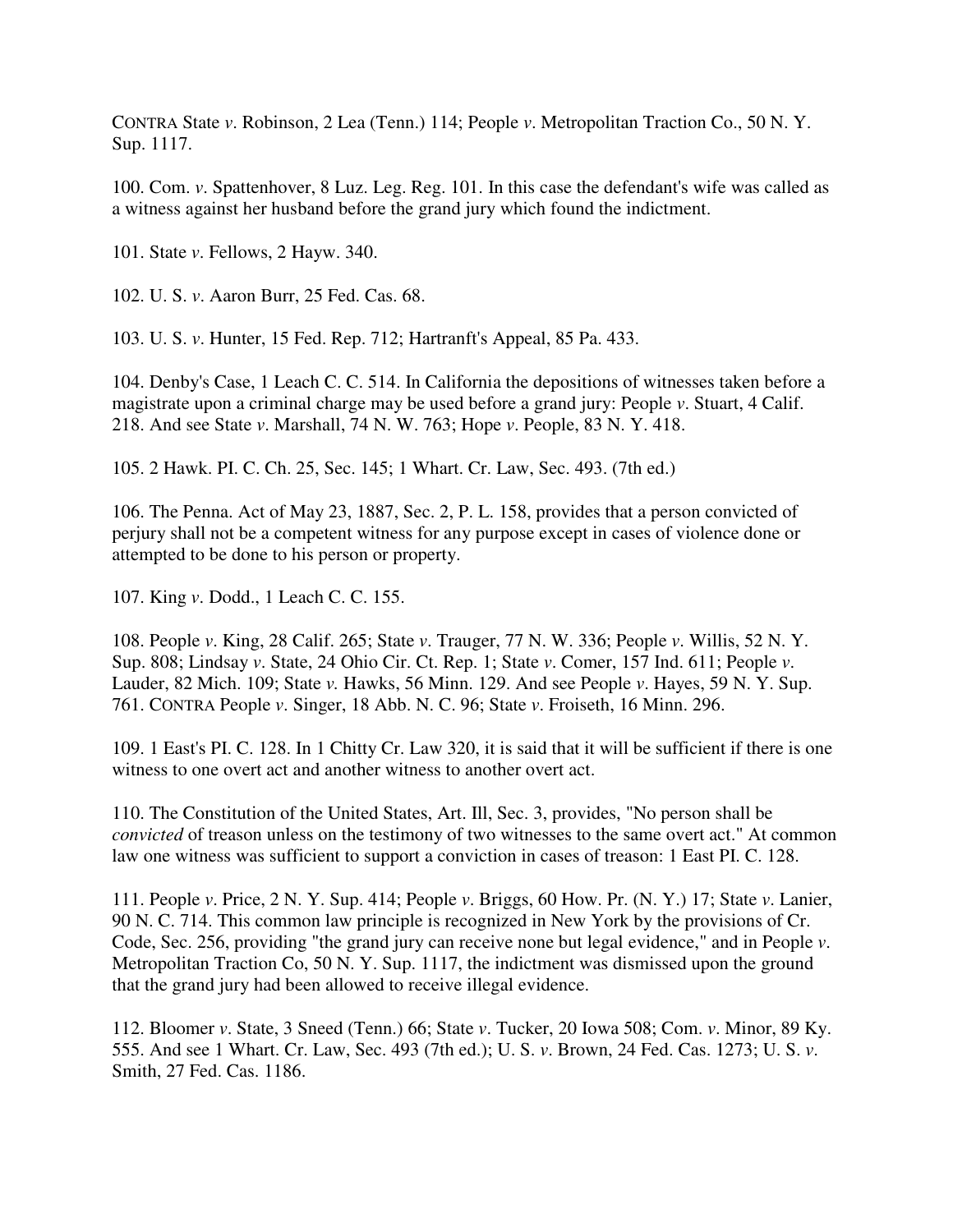113. Grier *v*. Homestead Borough, 6 Pa. Superior Ct. 542; Rahlfing *v*. Heidrick, 4 Phila. (Pa.) 3; Railway Co. *v*. Johnson, 55 Kan. 344; Mussey *v*. Mussey, 68 Me. 346; Hamblett *v*. Hamblett, 6 N. H. 333; Sherman *v*. Railroad Co., 106 N. Y. 542; Penfield *v*. Carpenter, 13 Johns. (N. Y.) 350.

114. State *v*. Fellows, 2 Hayw. (N. C.) 340; and see Lennard *v*. State, 30 S. E. 780.

115. U. S. *v*. Edgerton, 80 Fed. Rep. 374; State *v*. Froiseth, 16 Minn. 296; State *v*. Gardner, 88 Minn. 130. And see Counselman *v*. Hitchcock, 142 U S. 547; State *v*. Frizell, 111 N. C. 722. CONTRA U. S. *v*. Brown, 24 Fed. Cas 1273. In State *v*. Krider, 78 N. C 481, the indictment was quashed where the grand jury examined each of two persons against the other in order to obtain a true bill against both.

116. U. S. *v*. Coolidge, 25 Fed. Cas. 622. In Com. *v*. Price, 3 Pa. C. C Rep. 175, where a witness testified before the grand jury without being legally sworn, Judge Sittser quashed the indictment, saying: "We cannot tell whether the grand jury found the indictment upon the testimony of this witness alone or upon that of others, nor can we inquire into that."

117. Turk *v*. State, 7 Hammond (Ohio) part 2, p. 240; People *v*. Hulbut, 4 Denio (N. Y.) 133; State *v*. Logan, 1 Nev. 509; State *v*. Boyd, 2 Hill (S C.) 288. In New York even though illegal evidence was introduced before the grand jury, if legal evidence was also presented, which if unexplained, would warrant a conviction, the indictment must be sustained: People *v*. Winant, 53 N. Y. Sup. 695. See people *v*. Metropolitan Traction Co., 50 N. Y. Sup. 1117; People *v*. Molineux, 58 N. Y. Sup. 155.

118. See remarks of Judge Sittser in Com. *v*. Price, 3 Pa. C. C. Rep. 175.

119. Com. *v*. Ditzler, 1 Lanc. Bar. (Pa.) Aug. 28, 1869. After an indictment has been dismissed and the case again referred to the grand jury, they need not hear all the witnesses: Mclntire *v*. Com., 4 S. W. 1.

120. Where a bill is erroneously returned endorsed, "a true bill,'' it may be shown on motion to quash that the grand jury voted to ignore the bill and their clerk was directed to endorse it "not a true bill;" State *v*. Horton, 63 N. C. 595.

121. 4 Bl. Com. 305; 1 Chitty Cr. Law 324.

122. People *v*. Roberts, 6 Calif. 214; People *v*. Butler, 8 Id. 435; People *v*. Gatewood, 20 Id. 146; People *v*. Hunter, 54 Id. 65; Lung's Case, 1 Conn. 428; State *v*. Ostrander, 18 Iowa, 435; State *v*. Shelton, 64 Iowa, 333; Donald *v*. State, 31 Fla. 255; State *v*. Copp, 34 Kan. 522; Wells *v*. Com. 15 Ky. Law Rep. 179; Low's Case, 4 Greenl. (Me.) 439; Barney *v*. State, 12 Smedes & M. (Miss.) 68; State *v*. McNeill, 93 N. C. 552; State *v*. Barker, 107 Id. 913; Turk *v*. State, 7 Ham. (Ohio) part 2, p. 240; In re Citizens Assn., 8 Phila. (Pa.) 478; State *v*. Williams, 35 S. C. 344; State *v*. Brainerd, 56 Vt. 532; Fitzgerald *v*. State, 4 Wis. 395. In English *v*. State, 31 Fla. 340, the court held that Stat. 4015, Sec. 5 (1891) was unconstitutional upon the ground that it authorized the finding of an indictment upon the concurrence of eight grand jurors. And see State *v*. Hartley,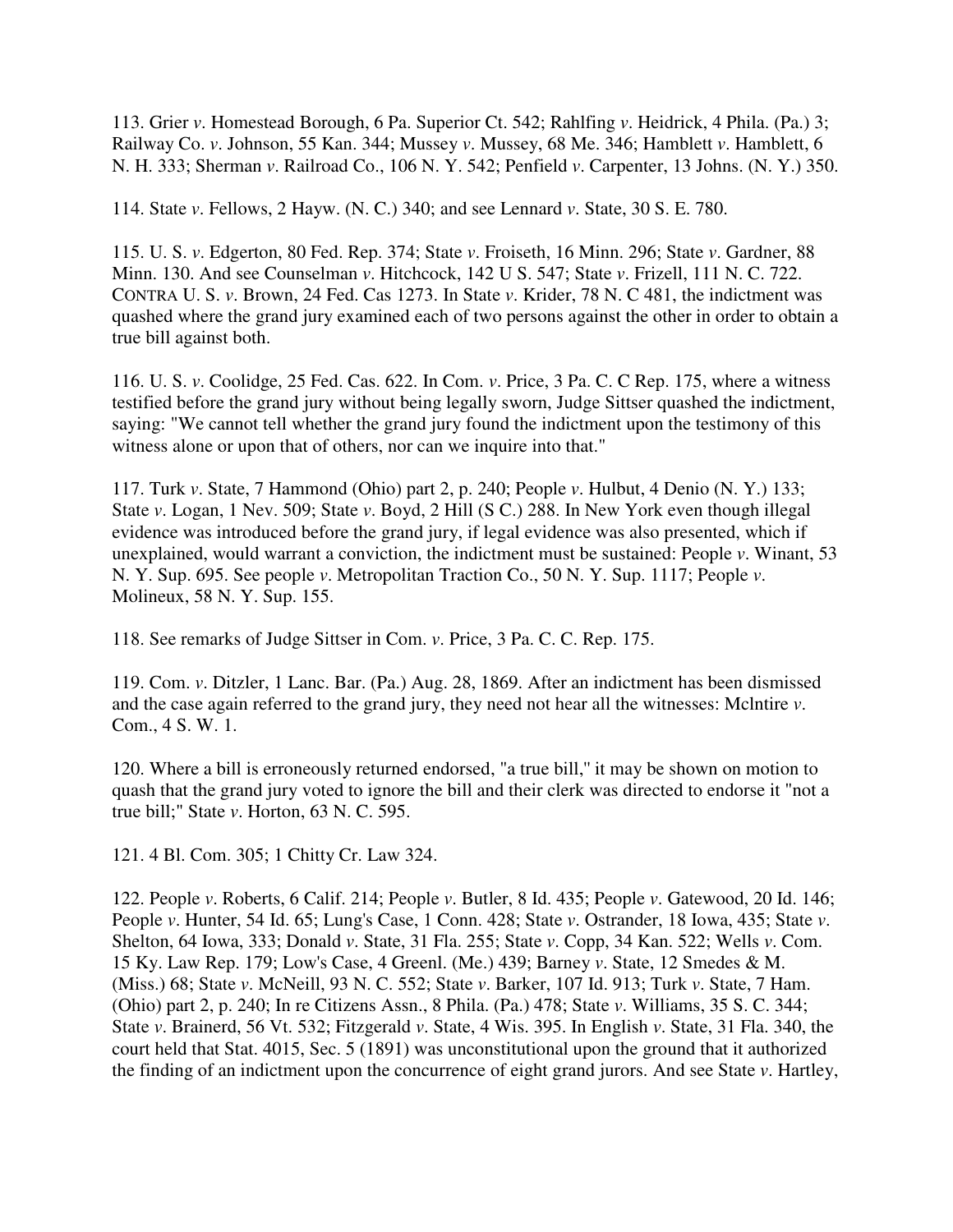40 Pac. 372. A grand jury of seven persons does not conflict with amendments V and XIV of the U. S. Constitution: Hausenfluck *v*. Com. 85 Va. 702.

123. 2 Hawk. PI. C. Ch. 25, Sec. 16; 2 Hale PI. C. 161; R. S. U. S., Sec. 1021; Clyncard's Case, Cro. Eliz. 654; Sayer's Case, 8 Leigh (Va.) 722.

124. 1 Chitty Cr. Law 323; 1 Whart. Cr. Law., Sec. 504 (7th ed.); Rex. *v*. Fieldhouse, 1 Cowper 325.

125. 1 Chitty Cr. Law 322; 1 Whart. Cr. Law, Sec. 504 (7th ed.); 2 Hale PI. C. 162; King *v*. Ford, Yelv. 99; Shouse *v*. Com. 5 Pa. 83; Com. *v*. Keenan, 67 Pa. 203; Com. *v*. Grossly, 12 Lanc. Bar (Pa.) 52; State *v*. Wilhite, 11 Humph. (Tenn.) 602; State *v*. Creighton, 1 N. & McC. (S. C.) 256; State *v*. Wilburne, 2 Brevard (S. C.) 296. And see Hall's Case, 3 Gratt (Va.) 593.

126. 1 Chitty Cr. Law 323; 2 Hale PI. C. 158; 1 Whart. Cr. Law Sec. 504 (7th ed.)

127. Powle's Case, 2 Rolle Rep. 52. In U. S. *v*. Elliott, 25 Fed. Cas. 1003, the grand jury made a presentment that the defendant acted in self-defence and the court thereupon ordered his discharge from custody.

128. 2 Hale PI. C. 158; State *v*. Cowan, 1 Head (Tenn.) 280; Compare People *v*. Nichol, 34 Calif. 211, where on an indictment for murder, the grand jury found a true bill for murder in the second degree.

129. Reg. *v*. Hodges, 8 Car. & P. 195.

130. 2 Hawk. PI. C. Ch. 25, Sec. 2; 1 Chitty Cr. Law 323; 1 Whart. Cr. Law, Sec. 505 (7th ed.); R. *v*. Cooke, 8 C. & P. 582; U. S. *v*. Levally, 36 Fed. Rep. 687; Frisbie *v*. U. S., 157 U. S. 160.

131. U. S. *v*. Plumer, 27 Fed. Cas. 561; Com. *v*. Sargent, Thach. Cr. Cas. 116; Com. *v*. Ditzler, 1 Lanc. Bar. (Pa.) Aug. 28, 1869; Com. *v*. Diffenbaugh, 3 Pa. C. C. Rep. 299. That the foreman's name was signed by the clerk will not invalidate the indictment, it appearing that it was done at the foreman's request and in his presence: Benson *v*. State, 68 Ala. 544.

132. White *v*. State, 93 Ga. 47; State *v*. Collins, 6 Baxt. (Tenn.) 151.

133. McGuffie *v*. State, 17 Ga. 497; Com. *v*. Ripperdon, Litt. Sel. Cas. (Ky.) 194; Com. *v*. Walters, 6 Dana (Ky.) 200; State *v*. Cox, 6 Ired. (N. C.) 440; State *v*. Calhoon, 1 Dev. & Bat. (N. C.) 374; State *v*. Creighton, 1 N. & McC. (S. C.) 256; Pinson *v*. State, 23 Tex. 579; State *v*. Flores, 33 Tex. 444; Robinson *v*. State, 24 Tex. App. 4; State *v*. Hill, 35 S. E. 831.

134. State *v*. Stedman, 7 Port. (Ala.) 495; State *v*. Taggart, 38 Me. 298; Com. *v*. Hamilton,:5 Gray (Mass.) 480; Geiger *v*. State, 25 Ohio Cir. Ct. Rep. 742; State *v*. Calhoon, 1 Dev. & Bat. (N. C.) 374; State *v*. Collins, 3 Dev. (N. C.) 117. And see People *v*. Roberts, 6 Calif. 214; Deitz *v*. State, 123 Ind. 85; Green *v*. State, 4 Pickle (Tenn.) 614.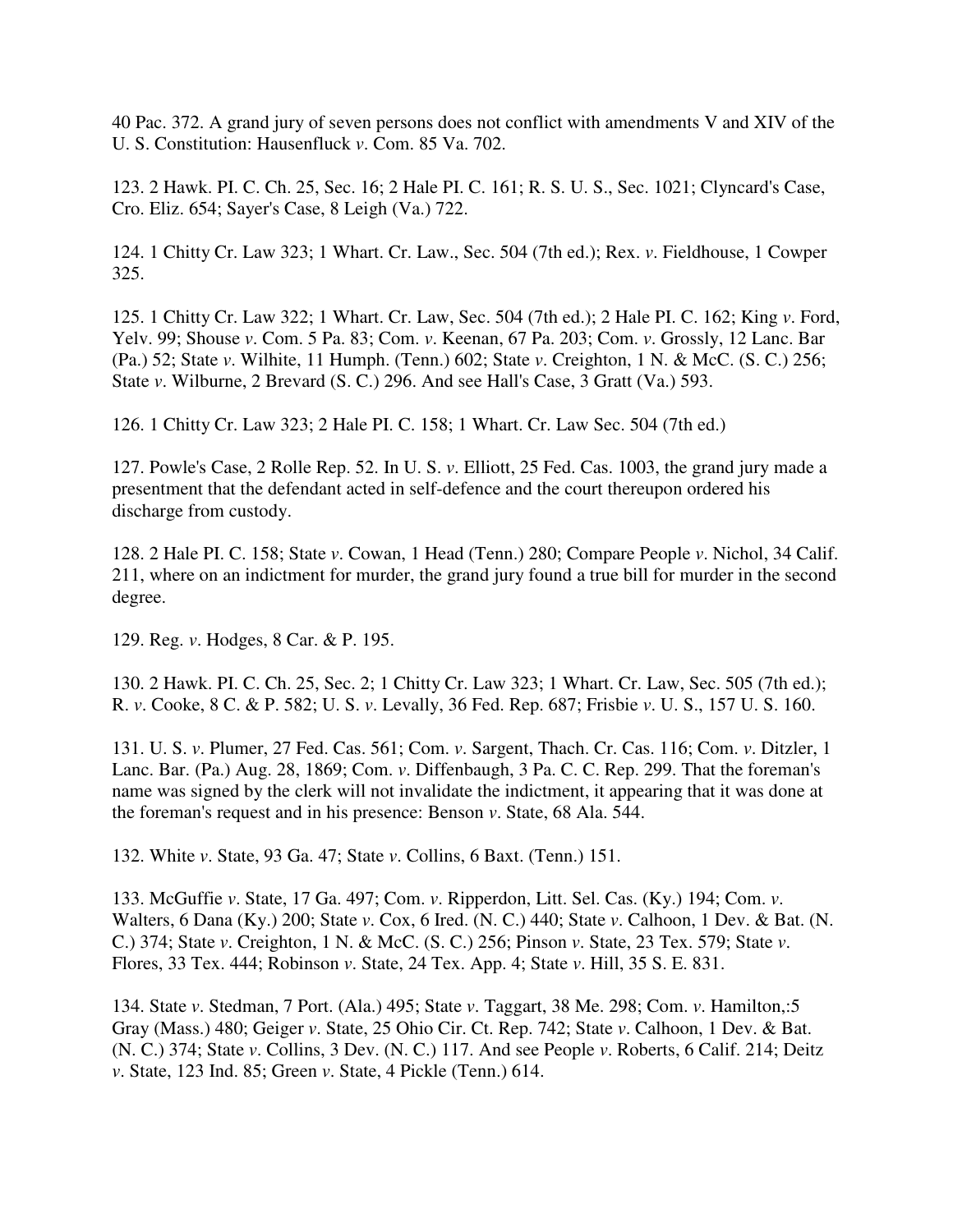135. Goodman *v*. People, 90 Ill. App. 533; State *v*. Bowman, 103 Ind. 69; Overshiner *v*. Com. 2 B. Mon. (Ky.) 344; Blume *v*. State, 56 N. E. 771; State *v*. Shippey, 10 Minn. 223.

136. McGuffie *v*. State, 17 Ga. 497; State *v*. Chandler, 2 Hawks (N. C.) 439; State *v*. Brown, 31 Vt. 602. And see State *v*. Sopher, 35 La. Ann. 975; Whiting *v*. State, 48 Ohio St. 220.

137. Wassels *v*. State, 26 Ind. 30; Zimmerman *v*. State, 4 Ind. App. 583; State *v*. Groome, 10 Iowa 308; State *v*. Granville, 34 La. Ann. 1088; Com. *v*. Gleason, 110 Mass. 66.

138. Studstill *v*. State, 7 Ga. 2; State *v*. Folke, 2 La. Ann 744.

139. Com. *v*. Smyth, 11 Cush. (Mass.) 473; State *v*. Freeman, 13 N. H. 488; Price *v*. Com. 21 Grat. (Va.) 846; White *v*. Com. 29 Id. 824; State *v*. Hill, 35 S. E. 831. And see State *v*. Magrath, 44 N. J. Law 227, where the indictments were drawn after the investigation by the grand jury.

140. Alden *v*. State, 18 Fla. 187; Gardiner *v*. People, 3 Scam. (Ill.) 83; Nomaque *v*. People, Breese (Ill.) 109; Johnson *v*. State, 23 Ind. 32; Cooper *v*. State, 79 Ind. 206; State *v*. Buntin, 123 Ind. 124; Denton *v*. State, 155 Ind. 307; Com. *v*. Walters, 6 Dana (Ky.) 290; Oliver *v*. Com., 95 Ky. 372; State *v*. Logan, 104 La. 254; Webster's Case, 5 Greenl. (Me.) 432; Spratt *v*. State, 8 Mo. 247; State *v*. McBroom, 127 N. C. 528; Gunkle *v*. State, 6 Baxt. (Tenn.) 625; Bird *v*. State, 103 Tenn. 343.

141. King *v*. Ford, Yelv. 99. See State *v*. Thacker, 38 S. E. 539.

142. State *v*. Rohfrischt, 12 La. Ann. 382; State *v*. Valere, 39 Id. 1060; State *v*. DeHart, 109 La. 570; Collins *v*. People, 39 Ill. 233. And see Cherry *v*. State, 6 Fla. 679; Humpeler *v*. People, 92 Ill. 400; Com. *v*. English, 6 Bush (Ky.) 431; Thompson *v*. Com., 20 Gratt. (Va.) 724.

143. State *v*. Lightfoot, 78 N. W. 41.

144. U. S. *v*. Simmons, 46 Fed. Rep. 65. And see State *v*. Clapper, 59 Iowa 279; State *v*. Parrish, 8 Humph. (Tenn.) 80; State *v*. Brown, 81 N. C. 568. In People *v*. Sheriff of Chautauqua County, 11 Civ. Proc. Rep. (N. Y.) 172, it was held that the grand jury had full control of every charge presented for its investigation until its final discharge, and before that time may reconsider and change any of its former acts.

145. Fields *v*. State, 25 So. 726. And see In re Morse, 87 N. Y. Sup. 721.

146. Sparks *v*. Com., 9 Pa. 354.

147. Martin *v*. State, 30 Neb. 507; State *v*. Elkins, Meigs, (Tenn.) 109; State *v*. Davidson, 12 Vt. 300.

148. Com. *v*. Usner, 7 Lanc. (Pa.) 57. And see Tilly *v*. State, 21 Fla. 242; State *v*. Hogan, 31 Mo. 342; State *v*. Elliott, 98 Mo. 150; State *v*. Williamson, 4 Weekly Law Bulletin, (Ohio) 279.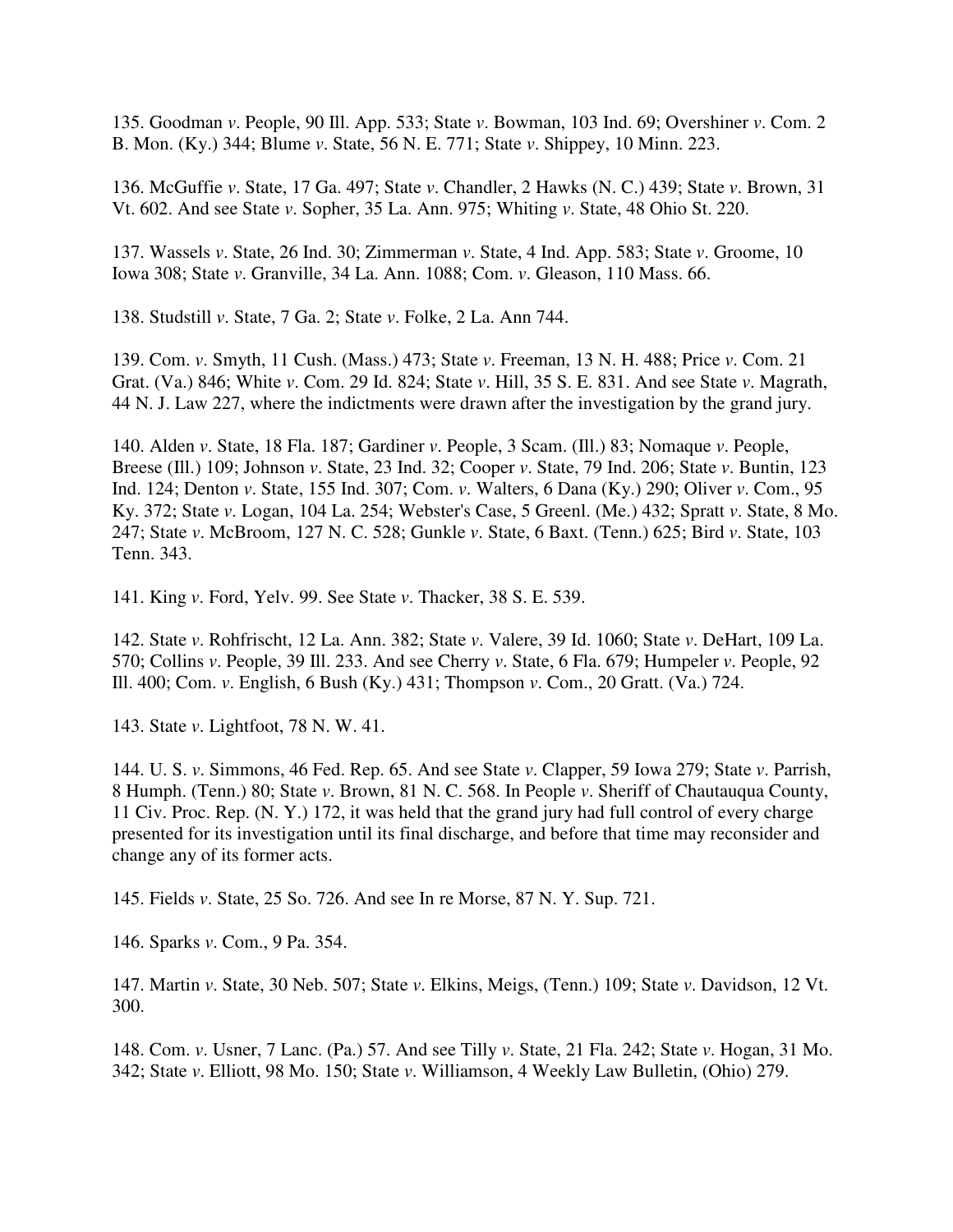149. U. S. *v*. Levally, 36 Fed. Rep. 687; Frisbie *v*. U. S., 157 U. S. 160.

150. Burgess *v*. Com. 2 Va. Cas. 483.

151. Cooper *v*. State, 79 Ind. 206; State *v*. Bowman, 103 Ind. 69; Strange *v*. State, 110 Ind. 354.

152. U. S. *v*. Laws, 26 Fed. Cas. 892. And see Conner *v*. State, 4 Yerg. (Tenn.) 137; State *v*. Davidson, 2 Cold (Tenn.) 184.

153. If the indictment be returned endorsed by one of the grand jurors as foreman, the record need not show his appointment as such: Yates *v*. People, 38 Ill. 527.

154. Burgess *v*. Com., 2 Va. Cas. 483; CONTRA Com. *v*. Schall, 9 Lanc. Law Rev. (Pa.) 332.

155. R. *v*. Cooke, 8 Car. & P. 582. See People *v*. Hulbut, 4 Denio. (N. Y.) 133.

156. U. S. *v*. Upham, 43 Fed. Rep. 68; Gerrish *v*. State, 53 Ala. 476; O'Brien *v*. State, 91 Ala. 25; Gardner *v*. State, 4 Ind. 632; Jones *v*. State, 11 Ind. 357. And see Skinner *v*. State, 30 Ala. 524; Levy *v*. State, 6 Ind. 281; Wilcox *v*. State, 34 S. W. 958. CONTRA State *v*. Webster, 30 Ark. 166; Com. *v*. Kelcher, 3 Met. (Ky.) 485; State *v*. Johnson, 93 Mo. 73.

157. "U. S. *v*. Riley, 74 Fed. Rep. 210. And see Cheek *v*. State, 38 Ala. 327; Winten *v*. State, 90 Ala. 637; Blodget *v*. State, 3 Ind. 403; Yost *v*. Com., 5 Ky. Law Rep. 935; State *v*. Stowe, 132 Mo. 199; Sault *v*. People, 34 Pac. 263.

158. 4 Bl. Com. 305; Reg. *v*. Austin, 4 Cox C. C. 385; Reg. *v*. Humphreys, Car. & M. 601. CONTRA 1 Chitty Cr. Law 325; R. *v*. Newton, 2 M. & Rob. 503; Queen *v*. Simmonite, 1 Cox C. C. 30.

159. U. S. *v*. Martin, 50 Fed. Rep. 918; Christmas *v*. State, 53 Ga. 81; State *v*. Green, 111 Mo. 585; State *v*. Brown, 81 N. C. 568; State *v*. Harris, 91 N. C. 656; Ex Parte Job, 30 Pac. 699; State *v*. Reinhart, 38 Pac. 822; 1 Chitty Cr. Law 325. Mr. Chitty, however, states, p. 324, when the bill is ignored "the party is discharged without further answer," which is inconsistent with his subsequent statement.

160. Rowand *v*. Com., 82 Pa. 405.

161. In U. S. *v*. Bates, 24 Fed. Cas. 1042, it was held that a prisoner was not entitled to be discharged because the grand jury ignored the bill.

162. In re Moragne, 53 Pac. 3.

163. Com. *v*. Priestley, 10 Dist. Rep. (Pa.) 217. And see Com. *v*. Allen, 14 Pa. C. C. Rep. 546; Com. *v*. Charters, 20 Pa. Superior Ct. 599; In re Moragne, 53 Pac. 3.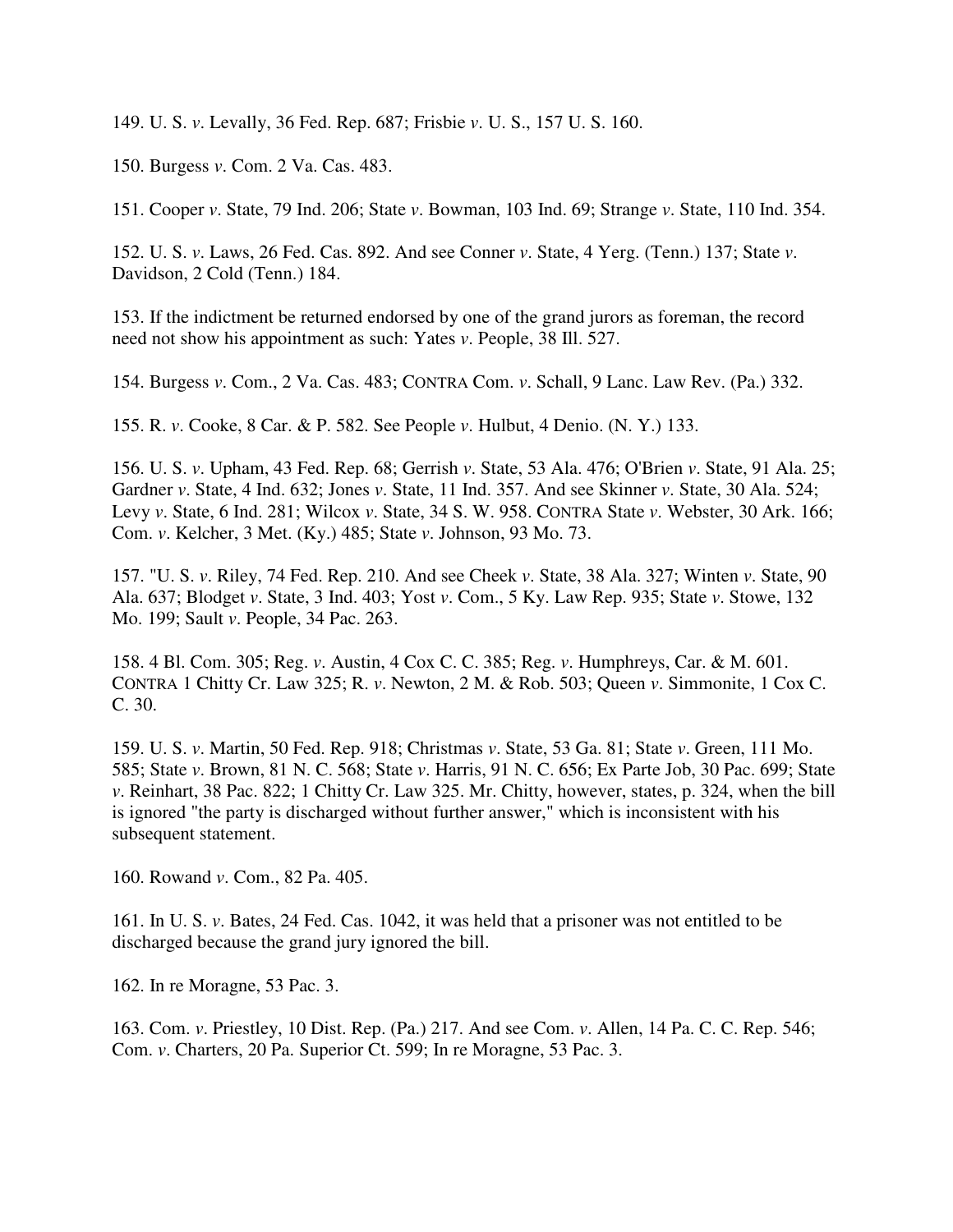164. State *v*. Collis, 73 Iowa 542; People *v*. Clements, 5 N. Y. Cr. Rep. 288; People *v*. Warren, 109 N. Y. 615.

165. People *v*. Warren, 109 N. Y. 615.

166. State *v*. Collis, 73 Iowa 542.

167. 1 Whart. Cr. Law, Sec. 500. (7th ed.)

168. Laurent *v*. State, 1 Kan. 313; Com. *v*. Cawood, *2* Va. Cas. 527. They should not be brought in by the foreman alone, but by the grand jury as a body: State *v*. Bordeaux, 93 N. C. 560. People *v*. Lee, 2 Utah 441.

169. 1 Chitty Cr. Law 324; Ex Parte Bain, 121 U. S. 1; Sparks *v*. Com., 9 Pa. 354. In Harrison *v*. Com., 123 Pa. 508, where the district attorney amended the indictment by inserting "copper" before "lightning rod," without submitting the amended bill to the grand jury, this point was raised, but the court below awarded a new trial upon other grounds.

170. Sec. II, P. L. 427.

171. R. S. U. S. Sec. 1025; Caha *v*. U. S., 152 U. S. 211.

172. Com. *v*. Woods, 10 Gray (Mass.) 477. In Com. *v*. Clune, 162 Mass. 206, the same ruling was made, although some of the grand jurors who found the former indictments were absent and their places were filled by jurors who had heard no evidence. See State *v*. Peterson, 61 Minn. 73.

173. 1 Chitty Cr. Law 325; State *v*. Allen, R. M. Charltons Rep. (Ga.) 518; Com. *v*. Woods, 10 Gray (Mass.) 477; see State *v*. Davidson, 2 Cold. (Tenn.) 184; Lawless *v*. State, 4 Lea (Tenn.) 173.

174. 121 U. S. 1; and see Watts *v*. State, 57 Atl. 542.

175. U. S. *v*. Terry, 39 Fed. Rep. 355. And see U. S. *v*. Farrington, 5 Fed. Rep. 343, where the court directs attention to this fact, but quashed the indictment upon other grounds.

176. U. S. *v*. Butler, 25 Fed. Cas. 213; Hopkins *v*. Com. 50 Pa. 9.

177. Id. And see Hogan *v*. State, 30 Wis. 428.

178. Com. *v*. Salter, 2 Pears. (Pa.) 461; Danforth *v*. State, 75 Ga. 614; Laurent *v*. State, 1 Kan. 313.

179. Holcombe *v*. State, 31 Ark. 427; Thornell *v*. People, 11 Colo. 305; Gardner *v*. People, 20 Ill. 430; Kelly *v*. People, 39 Ill. 157; Aylesworth *v*. State, 65 Ill. 301; Adams *v*. State, 11 Ind. 304; Heacock *v*. State, 42 Ind. 393; State *v*. Glover, 3 G. Greene (Iowa) 249; State *v*. Sandoz, 37 La. Ann. 376; Jenkins *v*. State, 30 Miss. 408; Pond *v*. State, 47 Miss. 39; State *v* Brown, 81 N. C.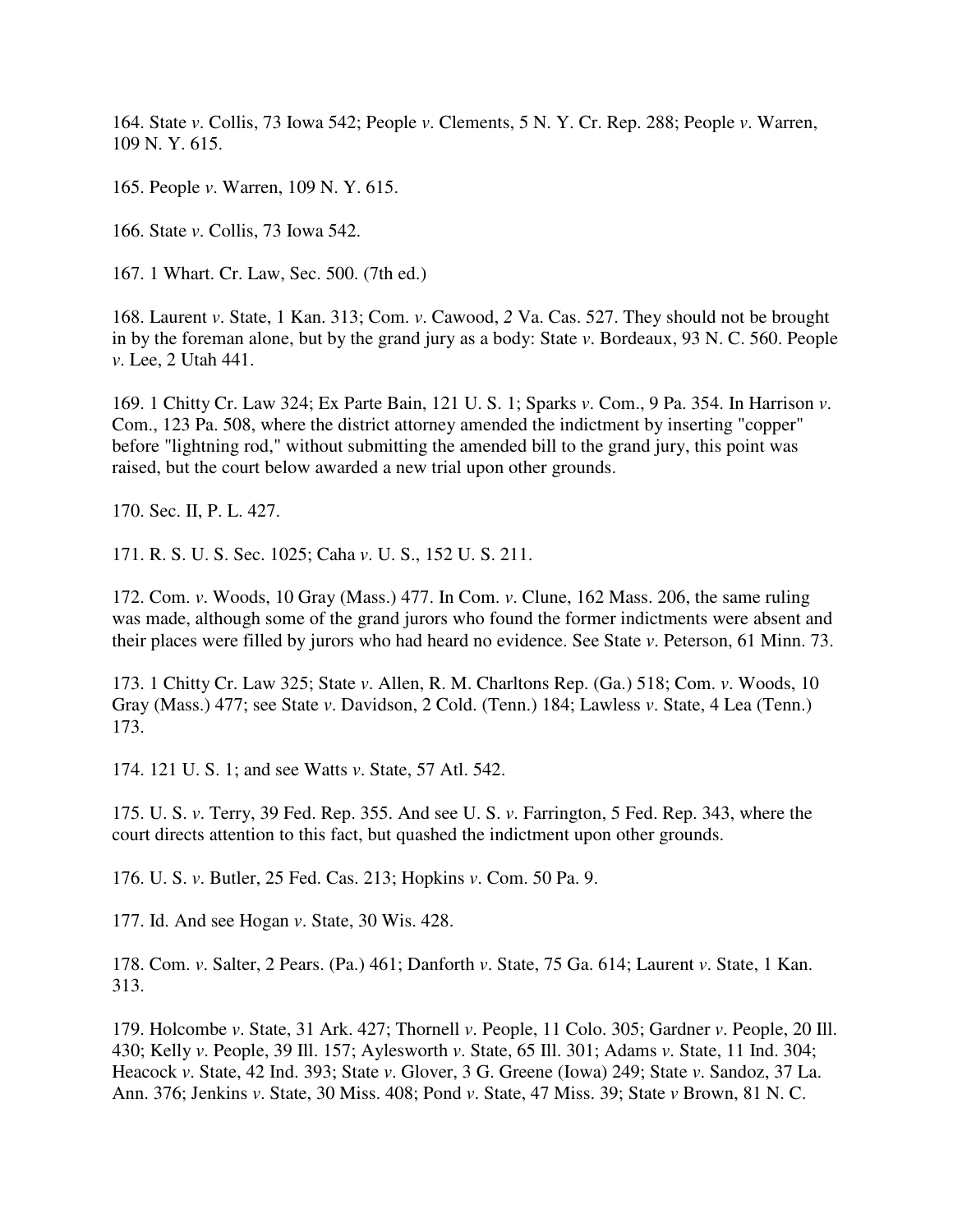568; State *v*. Davidson, 2 Cold. (Tenn.) 184; Rainey *v*. People, 3 Gil. (Ill.) 71; Chappel *v*. State, 8 Yerg. (Tenn.) 166; Brown *v*. State, 7 Humph. (Tenn.) 155; Hardy *v*. State, 1 Tex. App. 556; Simmons *v*. Com., 89 Va. 156; Com. *v*. Cawood, 2 Va. Cas. 527; State *v*. Gilmore, 9 W. Va. 641; State *v*. Heaton, 23 W. Va. 773. CONTRA Moore *v*. State, 81 S. W. 48; State *v*. Crilly, 77 Pac. 701; People *v*. Lee, 2 Utah 441; Mose *v*. State, 35 Ala. 421. And see as to a sufficient record of the finding: McCuller *v*. State, 49 Ala. 39; Robinson *v*. State, 33 Ark. 180; Johnson *v*. State, 24 Fla. 162; Fitzpatrick *v*. People, 98 Ill. 269; Kelly *v*. People 132 Ill. 363; Wall *v*. State, 23 Ind. 150; Beavers *v*. State, 58 Ind. 530; Clare *v*. State, 68 Ind. 17; Reeves *v*. State, 84 Ind. 116; Heath *v*. State, 101 Ind. 512; Millar *v*. State, 2 Kan. 174; Patterson *v*. Com., 86 Ky. 313; Nichols *v*. State, 46 Miss. 284; State *v*. Vincent, 91 Mo. 662; State *v*. Gainus, 86 N. C. 632; Hopkins *v*. Com., 50 Pa. 9; Bennett *v*. State, 8 Humph. (Tenn.) 118; Maples *v*. State, 3 Heisk (Tenn.) 408; Peoples *v*. State, 35 So. 223; Pearce *v*. Com., 8 S. W. 893; State *v*. Jones, 42 Pac. 392. In State *v*. Muzingo, 19 Tenn. (Meigs) 112, it was held that a presentment of the grand jury need not be entered on the minutes of the court.

180. Drake and Cochren's Case, 6 Gratt (Va.) 665; State *v*. Compton, 13 W. Va. 852. CONTRA State *v*. Banks, 40 La. Ann. 736.

181. Stanley *v*. State, 88 Ala. 154; Dawson *v*. People, 25 N. Y. 399.

182. Pittman *v*. State, 25 Fla. 648; Engelman *v*. State, 2 Cart. (Ind.) 91; State *v*. Jolly, 7 Iowa 15; Com. *v*. Stegala, 8 Ky. Law Rep. 142; Reynolds *v*. State, 11 Tex. 120.

183. Franklin *v*. State, 28 Ala. 9; State *v*. Gowen, 7 Eng. (Ark.) 62; James *v*. State, 41 Ark. 451; Pence *v*. Com. 95 Ky. 618; State *v*. Clark, 18 Mo. 432; Caldwell *v*. State, 5 Tex. 18; Rippey *v*. State, 29 Tex. App. 37.

184. See Judge Stowe's Charge to Grand Jury, 3 Pitts. Rep. (Pa.) page 179. It may be doubted whether this charge, so far as it relates to the power of the grand jury to originate prosecutions, is entirely correct; it is at least an inadequate statement of the authority of the grand jury.

185. Case of Lloyd and Carpenter, 3 Clark (Pa.) 188.

186. Precedents of Indictments, p. 11.

186\*. 11 Iowa 302.

186\*\*. Presentment of Grand Jury, 1 R. M., Charlt. 149.

187. Chief Justice Shaw's Charge to Grand Jury, 8 Am. Jurist 216; Addison, App. 75.

188. In re Gannon, 69 Calif. 541.

189. See Gladden *v*. State, 12 Fla. 562; Smith *v*. State, 19 Tex. App. 95; Watts *v*. State, 22 Id. 572; Drake *v*. State, 25 Id. 293; Jackson *v*. State, 25 Id. 314.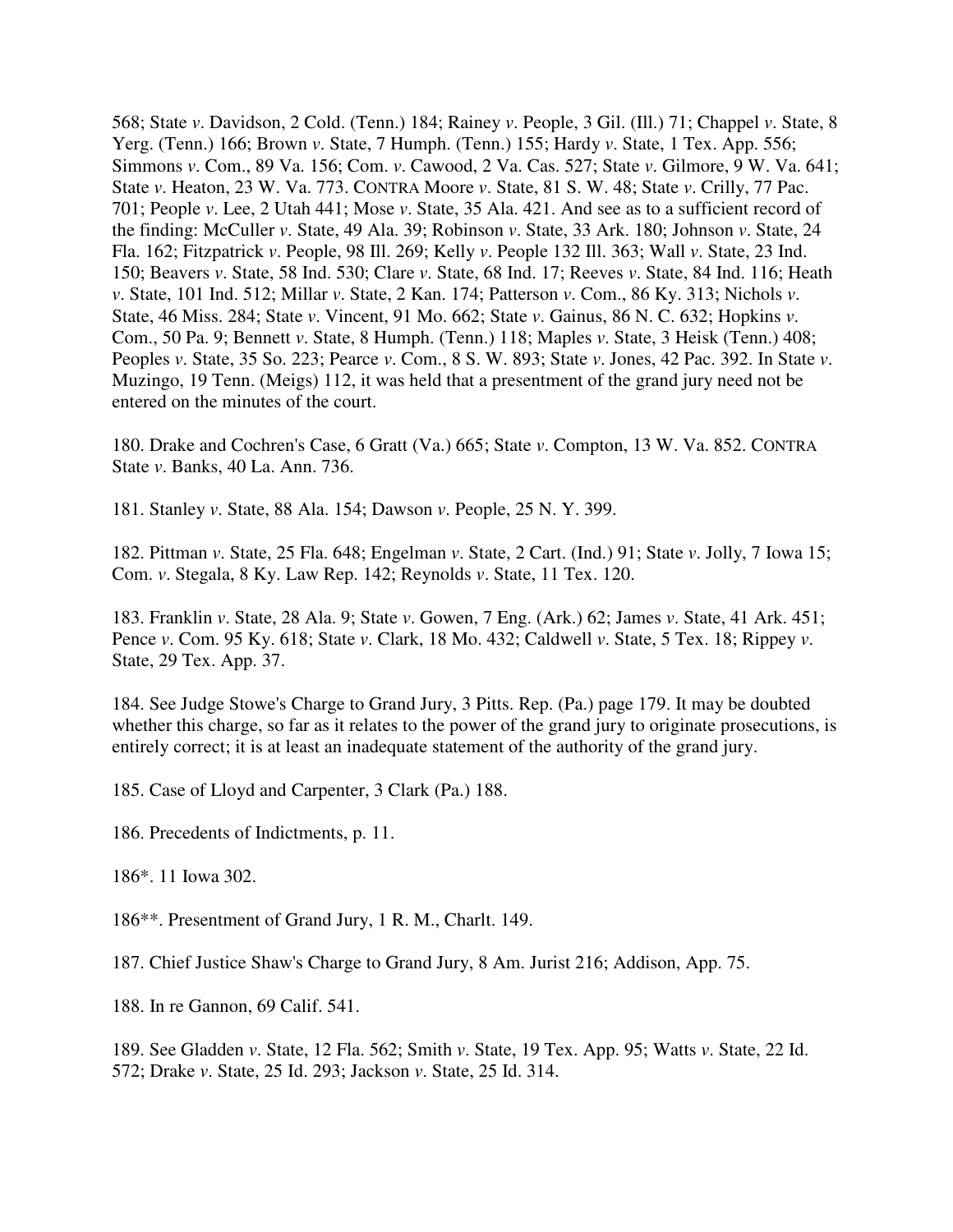190. In re Gannon, 69 Calif. 541; People *v*. Leonard, 106 Calif. 302; State *v*. Bennett, 45 La. Ann. 54; Com. *v*. Rich, 14 Gray (Mass.) 335. And see Barger *v*. State, 6 Blackf. (Ind.) 188; Harper *v*. State, 42 Ind. 405. R. S. U. S. 811 provides: "The circuit and district courts, the district courts of the Territories, and the supreme court of the District of Columbia, may discharge their grand juries whenever they deem a continuance of the sessions of such juries unnecessary."

191. Ulmer *v*. State, 14 Ind. 52; Long *v*. State, 46 Ind, 582; State *v*. Pate, 67 Mo. 488. That the grand jurors did not return until after the day designated will not dissolve the grand jury: Clem *v*. State, 33 Ind. 418.

192. Nealon *v*. People, 39 Ill. App. 481; People *v*. Sheriff of Chautauqua County, 11 Civ. Proc. Rep. 172. And see Com. *v*. Bannon, 97 Mass. 214.

193. White *v*. People, 81 Ill. 333. And see State *v*. Wingate, 4 Ind. 193.

194. Thompson & Merriam on Juries, Sec. 497.

195. See Newman *v*. State, 43 Tex. 525.

196. Precedents of Indictments, p. 30. And see Reg. *v*. Holloway, 9 Car. & P. 43.

197. Findley *v*. People, 1 Manning (Mich.) 234: In Mackey *v*. People, 2 Colo. 13, the indictment was found by a special grand jury summoned during the term and after the regular grand jury had been discharged for the term. The defendant challenged the array upon the ground that the statute provided that the regular grand jurors had been summoned for the term and that after they were discharged no grand jury could be summoned until the next term. The challenge was overruled upon the ground that there was a common law power in the court to so cause a grand jury to be summoned and that it did not conflict with the statute. And see Stone *v*. People, 2 Scam. (Ill.) 326; Empson *v*. People, 78 Ill. 248; Freel *v*. State, 21 Ark. 212; State *v*. Grimes, 50 Minn. 123.

198. Gay *v*. State, 49 S. W. 612; Matthews *v*. State, 58 S. W. 86; Trevinio *v*. State, 27 Tex. App. 372. See State *v*. Reid, 20 Iowa 413.

199. State *v*. Hart, 67 Iowa 142. It is impossible to reconcile the ruling in this case with those cases which hold a new grand jury to be illegally empanelled because the former grand jury was not legally discharged.

200. People *v*. Sellick, 4 N. Y. Cr. Rep. 329; Charge to Grand Jury, 30 Fed. Cas. 992; Com. *v*. Crans, 2 Clark (Pa.) 441; Doan's Case, 5 Pa. Dist. Rep. 211. And see Henry Bergh's Case, 16 Abb. Pr. N. S. (N. Y.) 266; People *v*. Shea, 147 N. Y. 78. The authority of the grand jury to investigate a criminal charge is not affected by an order from the President of the United States to the district attorney directing him not to prosecute the defendant: In re Miller 17 Fed. Cas. 295.

201. 2 Clark (Pa.) 441.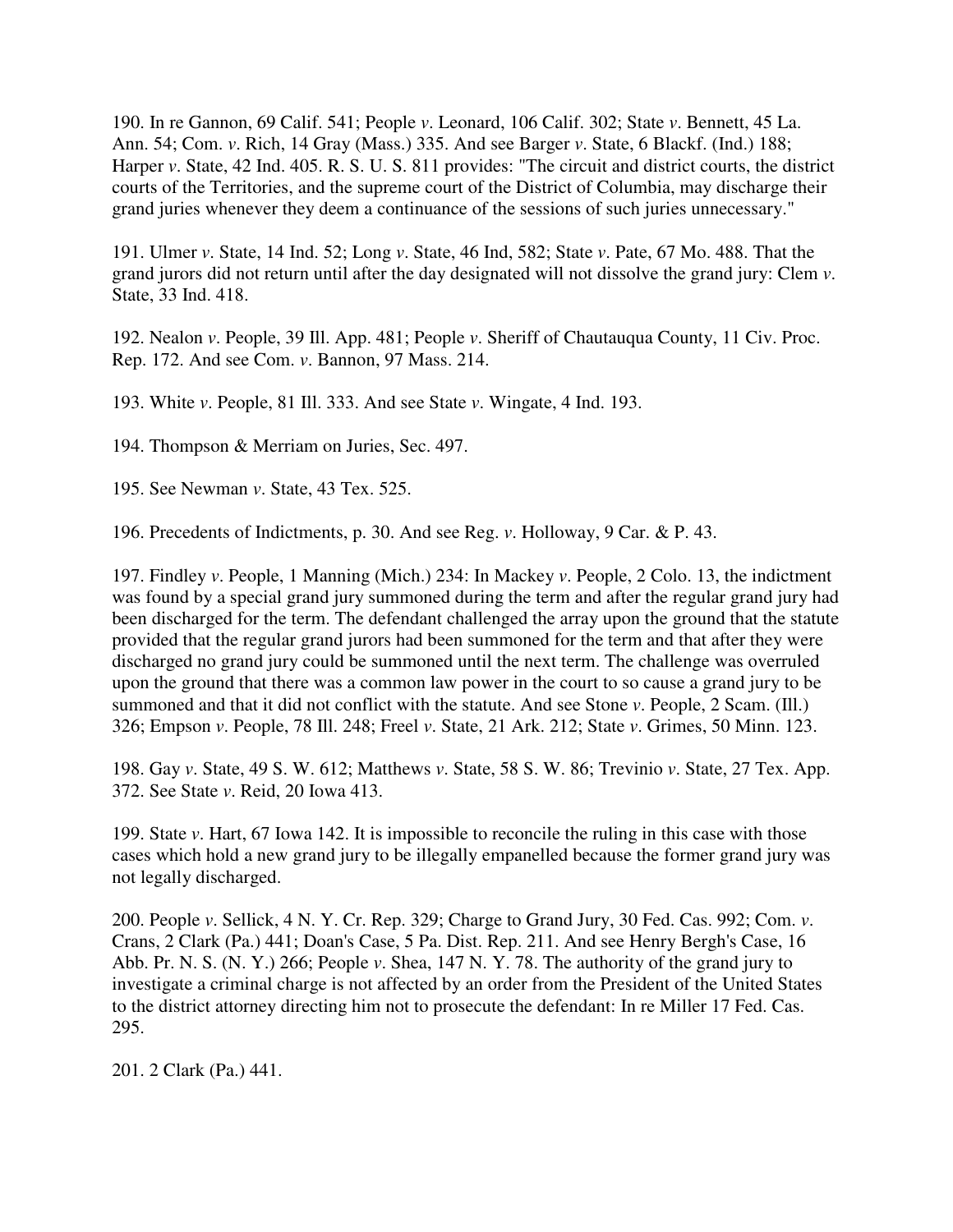202. In People *v*. Sheriff of Chautauqua County, 11 Civ. Proc. Rep. (N. Y.) 172, it was held that the grand jury is not a part of the court in which it is drawn, and that the court has no control over its sittings or adjournments.

203. Supra. 28.

204. Francis Hopkinson's Works, Vol. I, p. 194. Supra. 31.

205. King *v*. Windham, 2 Keble 180. And see Bushel's Case, Vaughn 153; 2 Hale, PI. C. 158 et seq.

206. Com. *v*. Ridgway, 2 Ash. (Pa.) 247.

207. 1 Whart. Cr. Law, Sec. 506 (7th ed.): And see State *v*. Cowan, I Head (Tenn.) 280.

207\*. 1 Head (Tenn.) 280

208. Com. *v*. Crans., 2 Clark (Pa.) 441.

209. 1 Whart. Cr. Law, Sec. 506 (7th ed.); State *v*. Squire, 10 N. H. 558; State *v*. Cowan, 1 Head (Tenn.) 280.

210. Allen *v*. State, 61 Miss. 627.

211. U. S. *v*. Kilpatrick, 16 Fed. Rep. 765.

- 212. Act June 16, 1836, P. L. 23.
- 213. In re Summerhayes, 70 Fed Rep. 769.
- 214. In re Ellis, 8 Fed. Cas. 548.
- 215. King *v*. Baker, Rowe's Rep. of Interesting Cases, 603.
- 216. Penna *v*. Keffer, Add. 290.

217. 1 Chitty Cr. Law 323. And see Floyd *v*. Barker, 12 Co. 23; Johnstone *v*. Sutton, 1 Term Rep. 513-14; Turpen *v*. Booth, 56 Calif. 65; Thornton *v*. Marshall, 92 Ga. 548; Hunter *v*. Mathis, 40 Ind. 356; Rector *v*. Smith, 11 Iowa 302; Ullman *v*. Abrams, 72 Ky. 738; Griffith *v*. Slinkard, 44 N. E. 1001. In Scarlett's Case, 12 Co. 98, a grand juror was indicted, convicted and sentenced for maliciously causing seventeen innocent persons to be indicted. And see Poulterer's Case, 9 Co. 55b. But this could not be done at the present day by reason of the policy of the law not to permit any grand juror to testify what any member of the jury had said or how he voted. In Allen *v*. Gray, 11 Conn. 95, it was held that where process issues on complaint of a grand juror for an offence of which he is not cognizant, he is liable in trespass.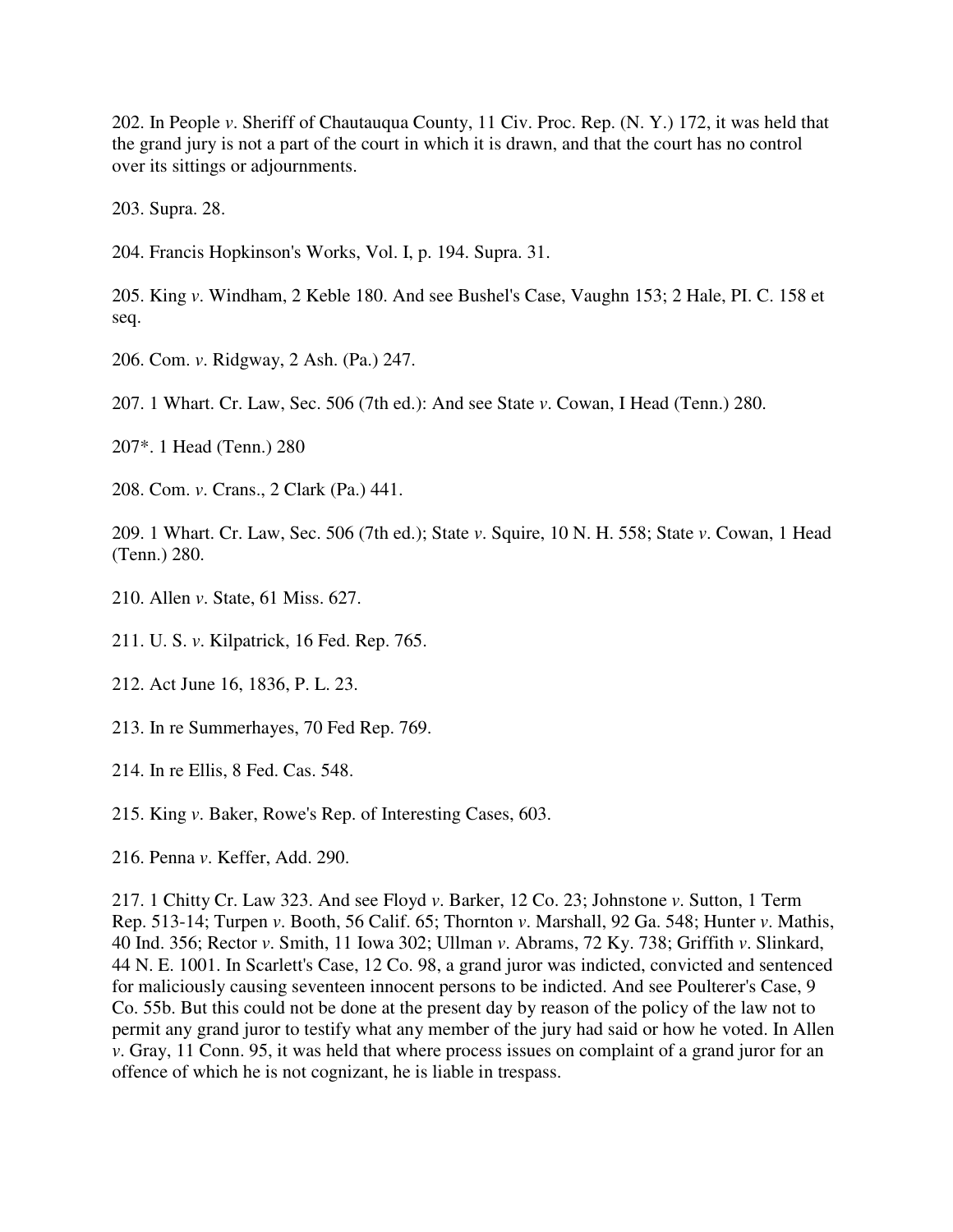## **Table of Cases**

Abram *v*. State, 25 Miss. 589 93 Abrams, Ullman *v*., 72 Ky. 738 167 Adams, Insurance Co. *v*., 110 Pa. 553 66 Adams *v*. State, 28 Fla. 511 63 Adams *v*. State, 11 Ind. 304. 156 Adams, State *v*., 20 Iowa 486 72 Adams, State *v*., 40 La. Ann. 745 128 Adams, State *v*., 70 Tenn. 647 104 Adams Express Co., Fotheringham *v*., 34 Fed. Rep. 646 119 Addison, State *v*., 2 S. C. 356 128 Agnew *v*. United States, 165 U. S. 36 69, 85, 86 Alabama, Rogers *v*., 192 U. S. 226 67 Alden *v*. State, 18 Fla. 187 149 Alderson, State v., 10 Yerg. (Tenn.) 523 49 Aleck, State *v*., 41 La. Ann. 83 128 Alexander, State *v*., 35 La. Ann. 1100 81 Allen *v*. Com. 2 Bibb (Ky.) 210 136 Allen, Com. *v*., 14 Pa. C. C. Rep. 546 153 Allen *v*. Gray, 11 Conn. 95 167 Allen, State *v*., R. M. Charlton's Rep. (Ga.) 518 155 Allen, State *v*., 22 Mo. 318 136 Allen, State *v*., 83 N. C. 680 137 Allen *v*. State, 77 Ill. 484 91 Allen *v*. State, 61 Miss. 627 165 Allen *v*. State, 5 Wis. 329 103 Ambrose, United States *v*., 3 Fed. Rep. 283 55 Ames, State *v*., 96 N. W. 330 64, 73, 74 Anderson *v*. State, 5 Ark. 444 134 Andrews *v*. People, 117 Ill. 195 135 Anonymous, 7 Cow. (N. Y.) 563 128 Antz, United States *v*., 16 Fed. Rep. 119 66 App *v*. State, 90 Ind. 73 89 Appeal, Hartranft's, 85 Pa. 433 110, 143 Archer, In re, 96 N. W. 442 120, 133 Armijo, Territory *v*., 37 Pac. 1117 87 Armstrong, State *v*., 167 Mo. 257 49 Arnold, People *v*., 15 Calif. 476 69

## PAGE

Ashburn *v*. State, 15 Ga. 246 92, 138 Ashford *v*. Thornton, 1 B. and Ald. 405 13 Austin, Reg. *v*. 4 Cox C. C. 385 152 Avirett *v*. State, 76 Md. 510 66 Aylesworth *v*. State, 65 Ill. 301 156 Ayres, United States *v*., 46 Fed. Rep. 651 56 Ayrs *v*. State, 5 Cold. (Tenn.) 26 137 Bacon, State *v*., 77 Miss. 366 140 Bain, Ex Parte, 121 U. S. 1 154, 155 Baker, King *v*., Rowe's Rep. of Int. Cases 603 166 Baker, State *v*., 20 Mo. 338 119, 120 Baker, State *v*., 33 W. Va. 319 128 Baker *v*. State, 39 Ark. 180 93 Baker *v*. State, 23 Miss. 243 83 Baldwin, In re, 2 Tyler (Vt.) 473 84 Baldwin *v*. State, 126 Ind. 24 104 Baldwin, State *v*., 15 Wash. 15 33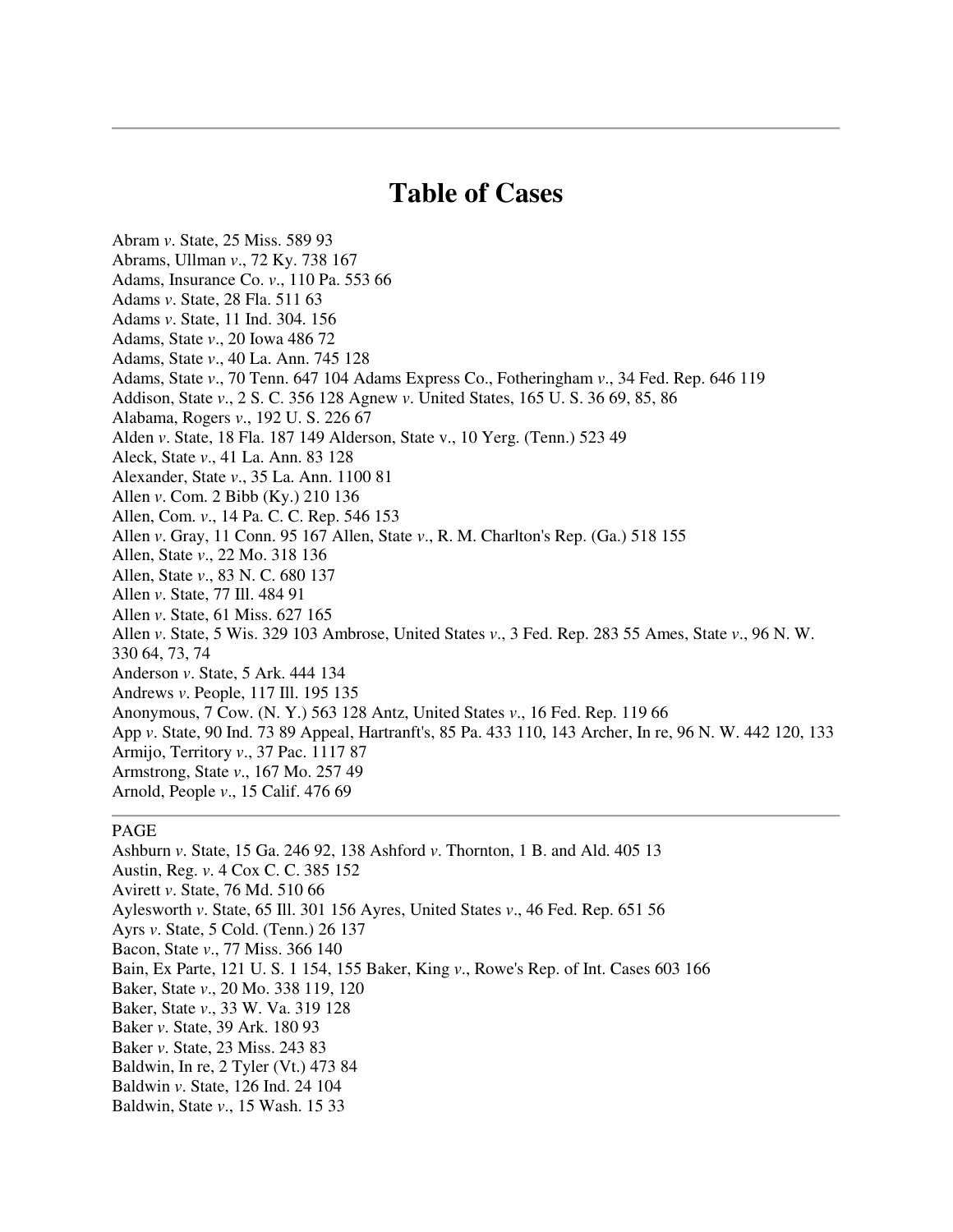Bales *v*. State, 63 Ala. 30 57 Banks, State *v*., 40 La. Ann. 736 157 Bannon, Com. *v*., 97 Mass. 214 loo Barber *v*. State, 46 S. W. 233 64, 71, 87 Barger *v*. State, 6 Blackf. (Ind.) 188 160 Barker, Floyd *v*., 12 Co. 23 167 Barker, State *v*., 107 N. C. 913 147 Barkmann *v*. State, 52 S. W. 69 71 Barnes, State *v*., 73 Tenn. 398 104 Barnett, State *v*., 3 Kan. 250 33 Barney *v*. State, 12 Smedes & M. (Miss.) 68 61, 62, 68, 85, 87, 147 Barrett, Territory *v*., 42 Pac. 66 87 Barron *v*. People, 73 Ill. 256 56 Barth, Territory *v*., 15 Pac. 673 83, 84 Bartlett *v*. Humphreys, Hardin (Ky.) 513 136 Bartley *v*. People, 156 Ill. 234 135 Battle, State *v*., 126 N. C. 1036 54 Bates, State *v*., 148 Ind. 610 140 Bates, United States *v*., 24 Fed. Cas. 1042 153 Beal *v*. State, 15 Ind. 378 103 Beam *v*. Link, 27 Mo. 261 120 Beasley *v*. People, 89 Ill. 571 51 Beason *v*. State, 34 Miss. 602 60 Beatty, People *v*., 14 Calif. 566 69, 103 Beavers *v*. State, 58 Ind. 530 156 Beckey, State *v*., 79 Iowa 368 66 Beebe, State *v*. 17 Minn. 241 120 Beldham, Com. *v*., 15 Pa. Superior Ct. 33 110 Bell *v*. State, 42 Ind. 335 88, 89 Bellair *v*. State, 6 Blackf. (Ind.) 104 64 Belvel, State *v*. 89 Iowa 405 68 Belvin, United States *v*., 46 Fed. Rep. 381 77, 90 Bennet *v*. Watson, 3 M. & S. 1 133 Bennett, State *v*., 45 La. Ann. 54 160 Bennett *v*. State, 62 Ark. 516 139, 140 Bennett *v*. State, 1 Martin & Yerg. (Tenn.) 133 48 Bennett *v*. State, 8 Humph. (Tenn.) 118 156 Benson *v*. State, 68 Ala. 513 50, 57 Benson *v*. State, 68 Ala. 544 148 Benson, United States *v*., 31 Fed. Rep. 896 78 Bergh's Case, Henry, 16 Abb. Pr. N. S. (N. Y.) 266 162 Berry *v*. State, 63 Ala. 126 51 Betts *v*. State, 66 Ga. 508 76, 80 Billings, State *v*. 77 Iowa 417 76, 78, 82 Billingslea *v*. State, 68 Ala. 486 65 Bindley, Stark *v*., 52 N. E. 804 103 Bird *v*. State, 14 Ga. 43 48 Bird *v*. State, 50 Ga. 585 137 Bird *v*. State, 103 Tenn. 343 150 Blackmore *v*. State, 8 S. W. 940 90 Blaney *v*. State, 74 Md. 153 104 Blau *v*. State, 34 So. 153 31, 127 Bleekley, State *v*., 18 Mo. 428 77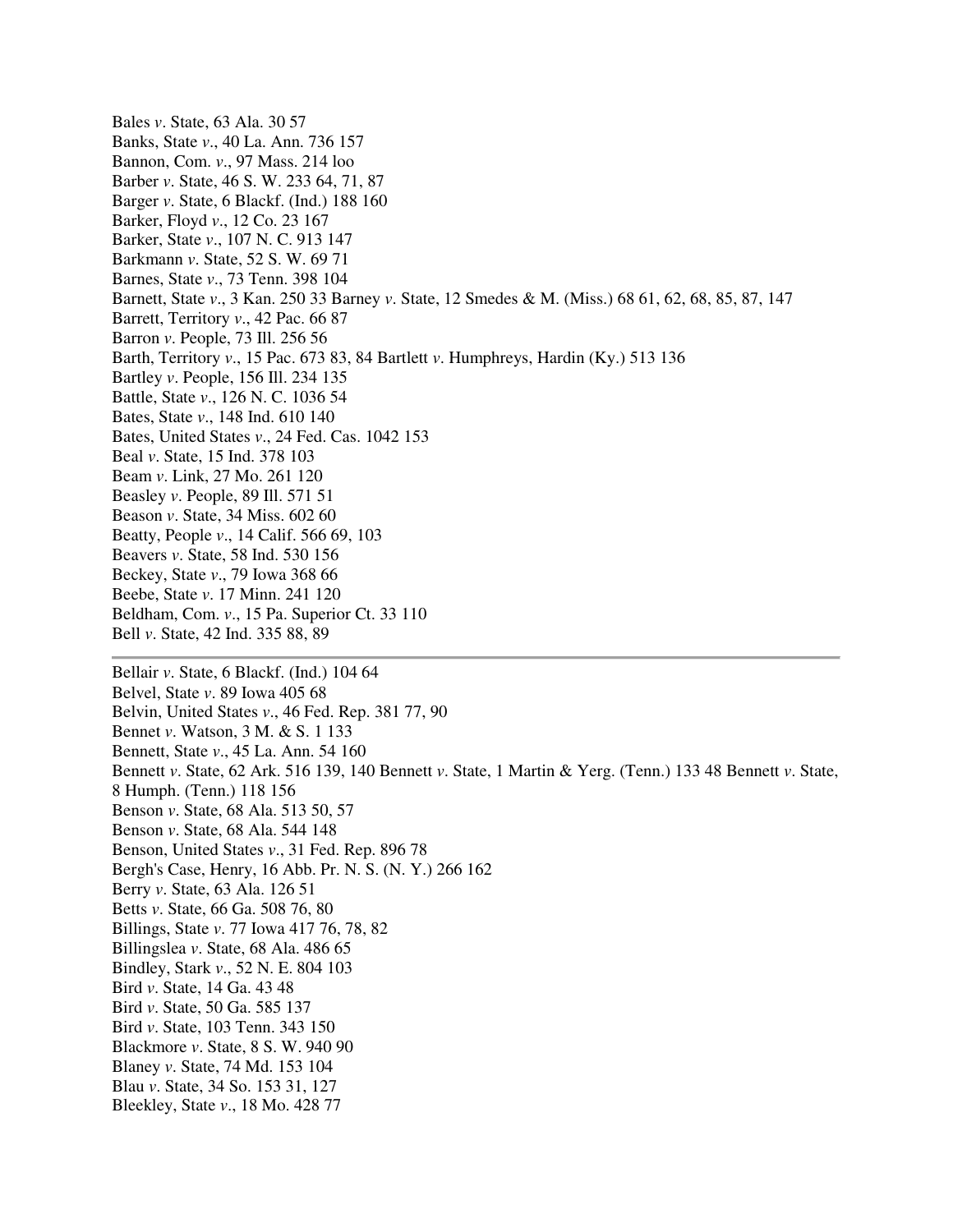Blevins *v*. State, 68 Ala. 92 51, 129 Blodgett *v*. State, 3 Ind, 403 152 Blodgett, United States *v*., 30 Fed. Cas. 1157 69, 85, 103 Blodgett, United States *v*., 35 Ga. 336 68, 85 Bloomer *v*. State, 3 Sneed. (Tenn.) 66 145 Blume *v*. State, 56 N. E. 771 149 Bollyn *v*. Nebraska, 176 U. S. 83 33 Booth *v*. Com., 16 Gratt. (Va.) 519 73 Booth, Turpen *v*., 56 Calif. 65 167 Bordeaux, State *v*., 93 N. C. 560 154 Borgstrom, People *v*. 178 N. Y. 254 64, 65 Borough, Millville, 10 Pa. C. C. Rep. 321 121 Borroum, State *v*., 25 Miss. 203 87 Boswell, State *v*., 104 Ind. 541 115 Boulo *v*. State, 51 Ala. 18 65 Bowen *v*. State, 24 So. 551 70 Bowman, State *v*., 103 Ind. 69 149, 151 Bowman, State *v*., 73 Iowa 110 83 Bowman, State *v*., 90 Me. 363 140 Boyd, State *v*., 2 Hill (S. C.) 288 146 Boyd *v*. State, 08 Ala. 33 51 Boyd *v*. State, 46 Tenn. 1 48 Boyington *v*. State, 2 Port. (Ala.) 100 85 Box *v*. State, 34 Miss. 614 46 Bradford, State *v*. 57 N. H. 188 48, 84

Bradley, State *v*. 32 La. Ann. 402 66 Bradney, Com. *v*., 126 Pa. 199 78, 84, 128, 129 Bradner, People *v*., 44 Hun. (N. Y.) 233 129 Brady, United States *v*., 3 Cr. Law. Mag. 69 33 Brainerd, State *v*., 56 Vt. 532 45, 77, 147 Branch, State *v*., 68 N. C. 186 117 Brandon, State *v*., 28 Ark. 410 86 Brandt, State *v*., 41 Iowa 593 58, 90 Brannigan *v*. People, 3 Utah 488 45, 56 Bredin, Com. *v*., 165 Pa. 224 114 Brewer, State *v*., 8 Mo. 373 120 Brewster, State *v*., 42 L. R. A. 444 139 Bridge Appropriations, In re, 9 Kulp (Pa.) 427 127 Bridge in Nescopeck, In re, 3 Luz. Leg. Reg. (Pa.) 196 66, 77 Bridge in Nescopeck, In re, 3 Luz. Leg. Reg. (Pa.) 410 77 Bridge, Pequea Creek, 68 Pa. 427 *122* Briggs, People *v*., 60 How. Pr. Rep. (N. Y.) 17 120, 144 Brooks, State *v. 9* Ala. 9 52, 62, 72 Brooks, State *v*. 48 La. Ann. 1519 84 Broughton, State *v*., 7 Ired. (N. C.) 96 119 Brown, Com. *v*., 147 Mass. 585 81 Brown, Com. *v*. 23 Pa. Superior Ct. 470 110, 114, 134 Brown *v*. Com., 73 Pa. 321 66 Brown *v*. Com., 76 Pa. 319 66, 82, 111 Brown *v*. Com., 86 Va. 466 134 Brown, State v., 10 Ark. 78 62 Brown, State *v*., 10 Ark. 104 135 Brown, State *v*., 81 N. C. 568 150, 152, 156 Brown, State *v*., 28 Ore. 147 74 Brown, State *v*., 31 Vt. 602 149 Brown *v*. State, 10 Ark. 607 02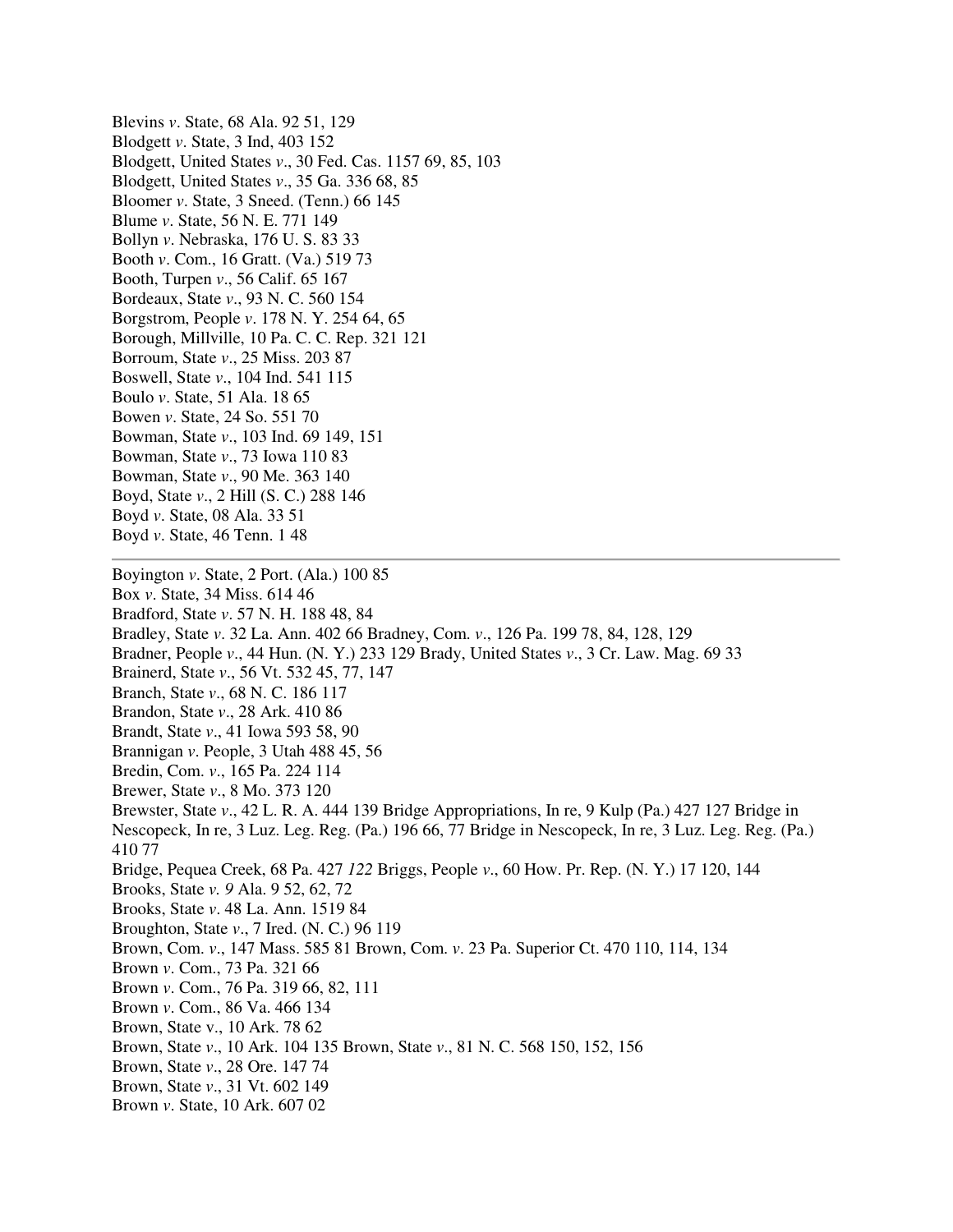Brown *v*. State, 7 Humph. (Tenn.) 155 156 Brown *v*. State, 32 Tex. Cr, Rep. 119 71 Brown, United States *v*., 24 Fed. Cas. 1273 145, 146 Broyles *v*. State, 55 S. W. 966 90 Bruce, State *v*., 77 Mo., 193 134 Bruner *v*. Superior Court, 92 Calif, 239 59 Bryant *v*. State, 79 Ala. 282 142 Bryant, State *v*., 10 Yerg. (Tenn.) 527 62 Buchanan *v*. State, 52 S. W. 769 143 Bucks County Grand Jury, 24 Pa. C. C. Rep. 162 110 Buntin, State *v*., 123 Ind. 124 149 Burdick *v*. Hunt, 43 Ind. 381 119 Burgess *v*. Com., 2 Va. Cas. 483 151 Burnham *v*. Hatfield, 5 Blackf. (Ind.) 21 119 Burns, Res, *v*., I Yeates (Pa.) 370 34 Burr, United States *v*. Aaron, 25 Fed. Cas. 55 74, 76, 82, 125, 143 Burrell *v*. State, 129 Ind. 290 84 Burton, Com. *v*. 4 Leigh (Va.) 645 84 Bushel's Case, Vaughan, 153 164 Butler, People *v*., 8 Calif. 435 147 Butler, People *v*., 1 Idaho 231 134 Butler, State *v*., 16 Tenn. 83 104 Butler, United States *v*., 25 Fed. Cas. 213 69, 156 Byrd *v*. State, 1 How. (Miss.) 247 91, 127 Caha *v*. United States, 152 U. S. 211 154 Cain, State *v*., 1 Hawks. (N. C.) 352 132 Caldwell *v*. State, 5 Tex. 18 157 Calhoon, State *v*., 1 Dev. and Bat. (N. C.) 374 148, 149 California, Hurtado *v*., 110 U. S. 516 33, 39 Cameron, State *v*., 2 Chand. (Wis.) 172 66 Campbell *v*. Com., 84 Pa. 187 66 Cantrell, State *v*., 21 Ark. 127 48 Carl *v*. State, 28 So. 505 143 Carlson, State *v*., 62 Pac. 1016 81 Carney, State *v*., 20 Iowa 82 57 Carpenter, Penfield *v*., 13 Johns (N. Y.) 350 145 Carpenter *v*. People, 64 N. Y. 483 65 Carpenter *v*. State, 62 Ark. 286 87 Carpenter *v*. State, 4 How. (Miss.) 163 45 Carter *v*. State, 75 Ga. 747 73 Carter *v*. State, 46 S. W. 236 64, 69 Carter *v*. Texas, 177 U. S. 442 67, 68, 69, 86 Carver, State *v*., 49 Me. 588 87 Case of Lloyd and Carpenter, 3 Clark (Pa.) 188 1, 44, 106, 111, 158 Cawood, Com. *v*., 2 Va. Cas. 527 154, 156 Chairs, State *v*., 68 Tenn. 196 78 Challenge to Grand Jury, 3 N. J. Law Jour. 153 48, 49, 58, 70, 71 Chambers, State *v*., 87 Iowa 1 70 Champeau, State *v*., 52 Vt. 313 67 Chandler, State *v., 2* Hawks. (N. C.) 439 149 Chappel *v*. State, 8 Yerg. (Tenn.) 166 156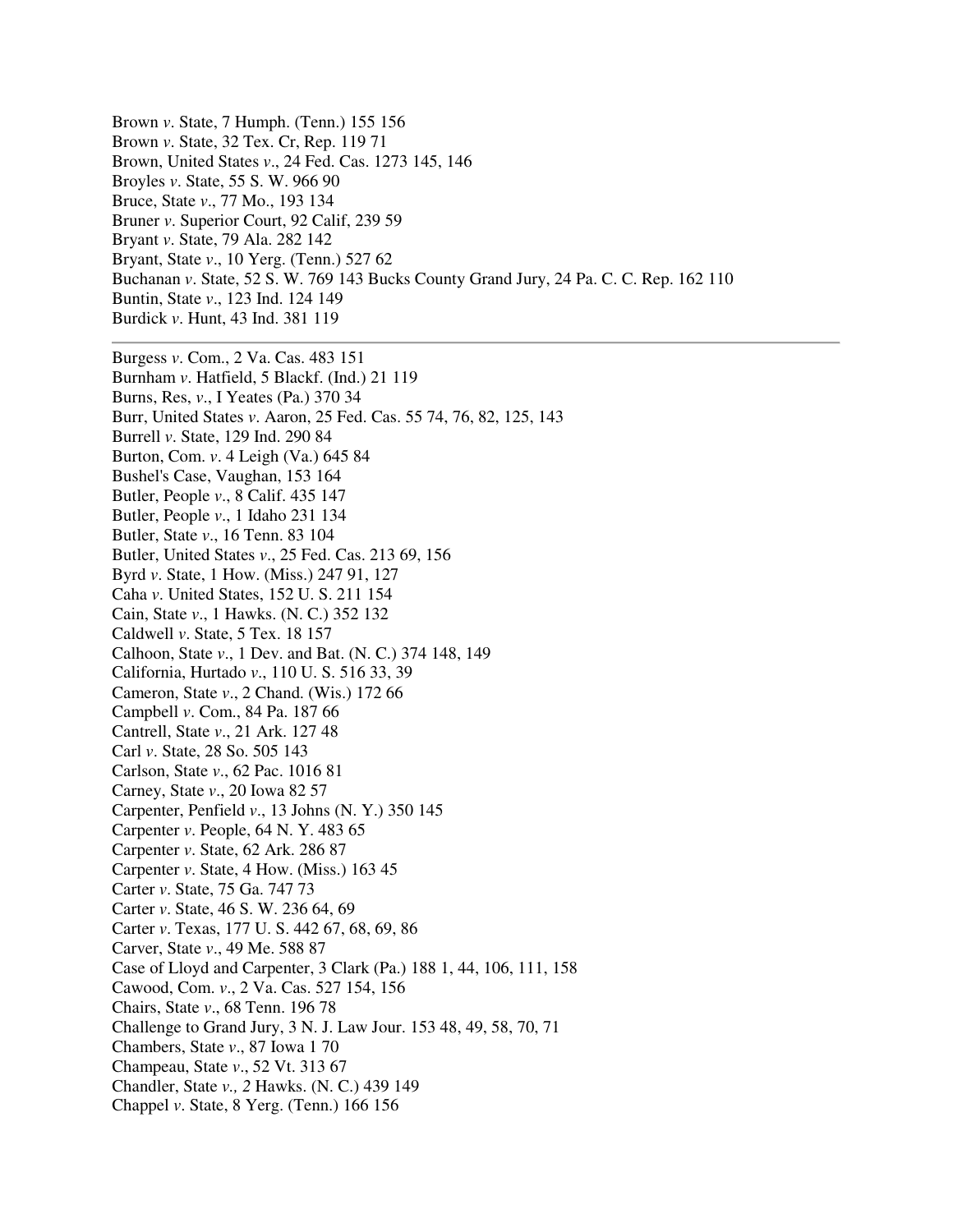Charge to Grand Jury, 5 Dist. Rep. (Pa.) 130 110 Charge to Grand Jury, Chief Justice Chase's, 30 Fed. Cas. 980 102 Charge to Grand Jury, Chief Justice Shaw's, 8 Am. Jurist 216 43, 105, 160 Charge to Grand Jury, Chief Justice Taney's, 30 Fed. Cas. 998 102 Charge to Grand Jury, Judge Stowe's, 3 Pitts. Rep. (Pa.) 179 158 Charge to Grand Jury, Mr. Justice Field's, 30 Fed. Cas. 992 101, 103, 105, 108, 127, 128, 130, 162

## PAGE

Charges to Grand Juries, Judge Addison's, Add. App. (Pa.) 1, 101, 105, 123, 131, 141, 160 Charles, United States *v*., 25 Fed. Cas. 409 118 Charters, Com. *v*., 20 Pa. Superior Ct. 599 153 Chartz *v*. Territory, 32 Pac. 166 50 Chase *v*. State, 46 Miss. 683 68 Chase *v*. State, 20 N. J. Law 218 48, 49 Chauncey, Com. *v*., 2 Ashm. (Pa.) 101 40, 66, 87 Cheek *v*. State, 38 Ala. 227 152 Cherry, Com. *v., 2* Va. Cas. 20 64 Cherry *v*. State, 6 Fla. 679 150 Christmas *v*. State, 53 Ga. 81 152 Church, Com. *v*., 1 Pa. 105 86 Citizens Association, In re, 8 Phila. (Pa.) 478 124, 135, 147 Clair *v*. State, 40 Neb. 534; 28 L. R. A. 367 124, 126 Clapper, State *v*., 59 Iowa, 279 150 Clare *v*. State, 68 Ind. 17 156 Clare *v*. State, 30 Md. 163 66, 68, 87 Clarissa, State *v*., 11 Ala. 57 76, 85, 87 dark *v*. United States, 19 App. D. C. 295 90 dark, United State *v*., 46 Fed. Rep. 633 74 Clarke, Com. *v., 2* Browne (Pa.) 325 62, 76, 82, 85 Clawson *v*. United States, 114 U. S. 477 82 Clayton, State *v*., 11 Rich. Law (S. C.) 581 45 Clayton, Territory, *v*., 8 Mont. 1 64 Clayton, Territory *v*., 19 Pac. 293 69 Clem *v*. State, 33 Ind. 418 160 Clements, People *v*., 5 N. Y. Cr. Rep. 288 153 Clemmer, Com. *v*., 190 Pa. 202 110 Clifton, State *v*., 73 Mo. 430 68, 87 dough, State *v*., 49 Me. 573 49, 50, 139 Clune, Com. *v*., 162 Mass. 206 115 Clune, United States *v*., 62 Fed. Rep. 798 63, 74 76 Clyncard's Case, Cro. Eliz. 654 147 Cobb *v*. State, 40 Neb. 545 124 Cobban, United States *v*., 127 Fed. Rep. 713 127, 128, 142 Cock *v*. Rambo, Pa. Colonial Cases 79 32 Cody *v*. State, 3 How. (Miss.) 27 135 Cole, State *v*., 17 Wis. 674 64 Cole, State *v*., 19 Wis. 129 80 Coleman, State *v*. 8 S. C. 237 134 College's Trial, 8 How. St. Tr. 549 29 Collins *v*. People, 39 Ill. 233 150 Collins, State *v*., 3 Dev. (N. C.) 117 149 Collins, State *v*., 65 Tenn. 151 91, 148 Collins *v*. State, 13 Fla. 651 130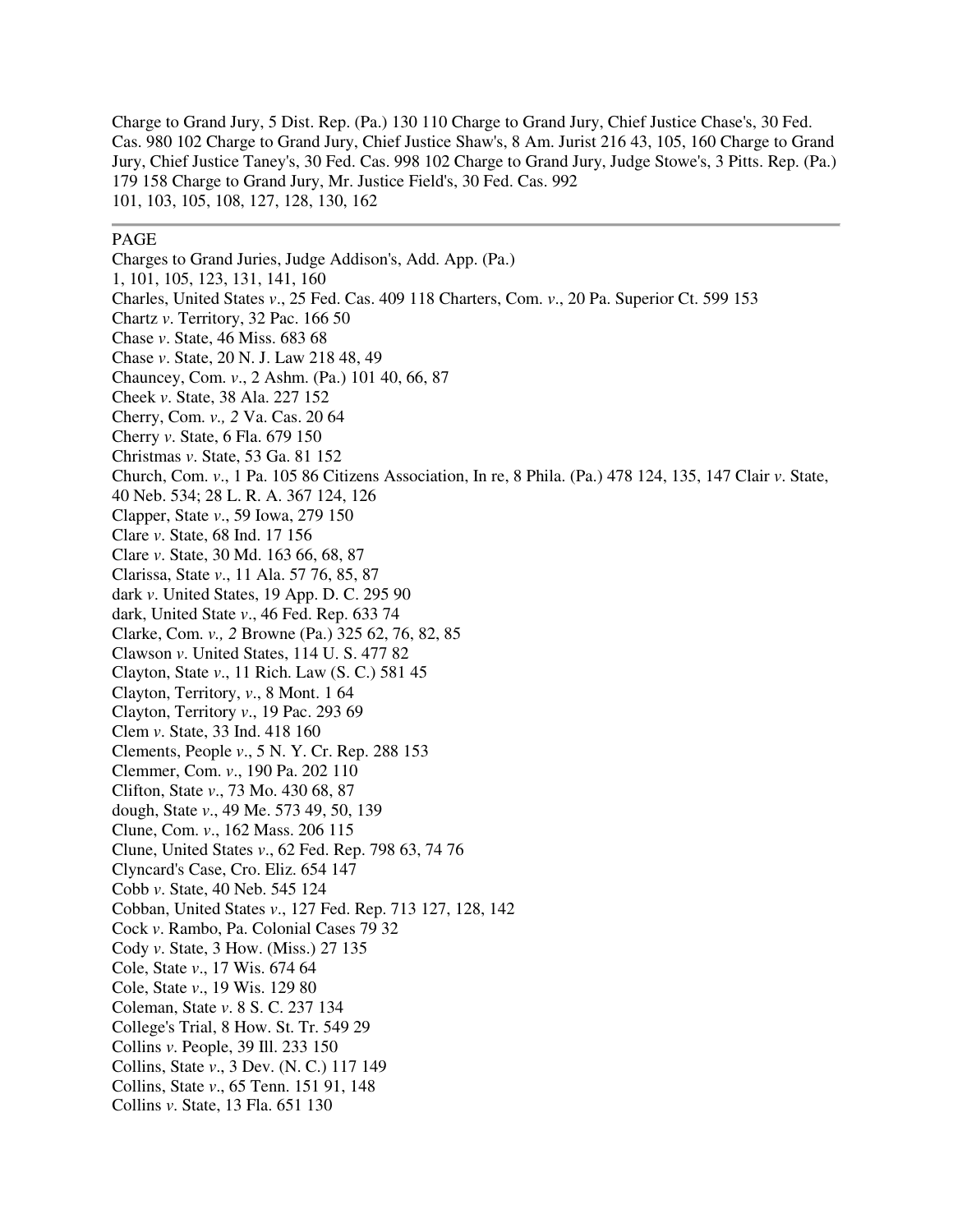Collins *v*. State, 31 Fla. 574 75 Collis, State *v*., 73 Iowa 542 153 Colmere, People *v*. 23 Calif. 632 85 Combs *v*. Com., 90 Va. 88 48 Comer, State *v*., 157 Ind. 611 133, 144 Com., Allen *v*., 2 Bibb. (Ky.) 210 136 Com. *v*. Allen, 14 Pa. C. C. Rep. 546 153 Com. *v*. Bannon, 97 Mass. 214 160 Com. *v*. Beldham, 15 Pa. Superior Ct. 33 no Com., Booth *v*., 16 Gratt (Va.) 519 73 Com. *v*. Bradney, 126 Pa. 199 78, 84, 128, 129 Com. *v*. Bredin, 165 Pa. 224 114 Com., Brown *v*., 73 Pa. 321 66 Com., Brown *v*., 76 Pa. 319 66, 82, 111 Com., Brown *v*., 86 Va. 466 134 Com. *v*. Brown, 147 Mass. 585 81 Com. *v*. Brown, 23 Pa. Superior Ct. 470 110, 114, 134 Com., Burgess *v*., 2 Va. Cas. 483 151 Com. *v*. Burton, 4 Leigh (Va.) 645 84 Com., Campbell *v*., 84 Pa. 187 66 Com. *v*. Cawood, 2 Va. Cas. 527 154, 156 Com. *v*. Charters, 20 Pa. Superior Ct. 599 153 Com. *v*. Chauncey, 2 Ashm. (Pa.) 101 49, 66, 87 Com. *v*. Cherry, 2 Va. Cas. 20 64 Com. *v*. Church, 1 Pa. 105 86 Com. *v*. Clarke, 2 Browne (Pa.) 325 62, 76, 82, 85 Com. *v*. Clemmer, 190 Pa. 202 110 Com. *v*. Clune, 162 Mass. 206 155 Com., Combs *v*., 90 Va. 88 48 Com. *v*. Cosler, 8 Luz. Leg. Reg. (Pa.) 97 62, 73 Com. *v*. Craig, 19 Pa. Superior Ct. 81 73, 78, 82 Com. *v*. Crans, 2 dark (Pa.) 441 162, 165 Com., Crimm *v*., 119 Mass. 326 46 Com. *v*. Cunningham, 6 Gratt. (Va.) 695 62 Com., Davidson *v*., 5 Cen. Rep. 484 114 Com., Davis *v*., 89 Va. 132 48 Com. *v*. Delemater, 2 Dist. Rep. (Pa.) 562 53, 66, 110 Com. *v*. Dietrich, 7 Pa. Superior Ct. 515 45 Com. *v*. Diffenbaugh, 3 Pa. C. C. Rep. 299 148 Com. *v*. Dittus, 17 Lanc. Law Rev. (Pa.) 127 105 Com. *v*. Ditzler, 1 Lanc. Bar (Pa.) 147, 148 Com. *v*. Dorwart, 7 Lanc. Bar (Pa.) 121 139 Com. *v*. Dove, 2 Va. Cas. 29 135 Com., Downs *v*., 92 Ky. 605 46 Com. *v*. English, 6 Bush (Ky.) 431 150 Com. *v*. English, 11 Phila. (Pa.) 439 111, 113 Com. *v*. Fehr, 2 Northampton Co. Rep. 275 114 Com., Foust *v*., 33 Pa. 338 70 Com., Franklin *v*., 48 S. W. 986 127 Corn. *v*. Freeman, 166 Pa. 332 68, 87 Com. *v*. Frescoln, 11 Lanc. Law Rev. (Pa.) 161 138

- Com. v. Frey, 11 Pa. C. C. Rep. 523 128
- Com. *v*. Gee, 60 Mass. 174 103
- Com *v*. Gleason, 110 Mass. 66 149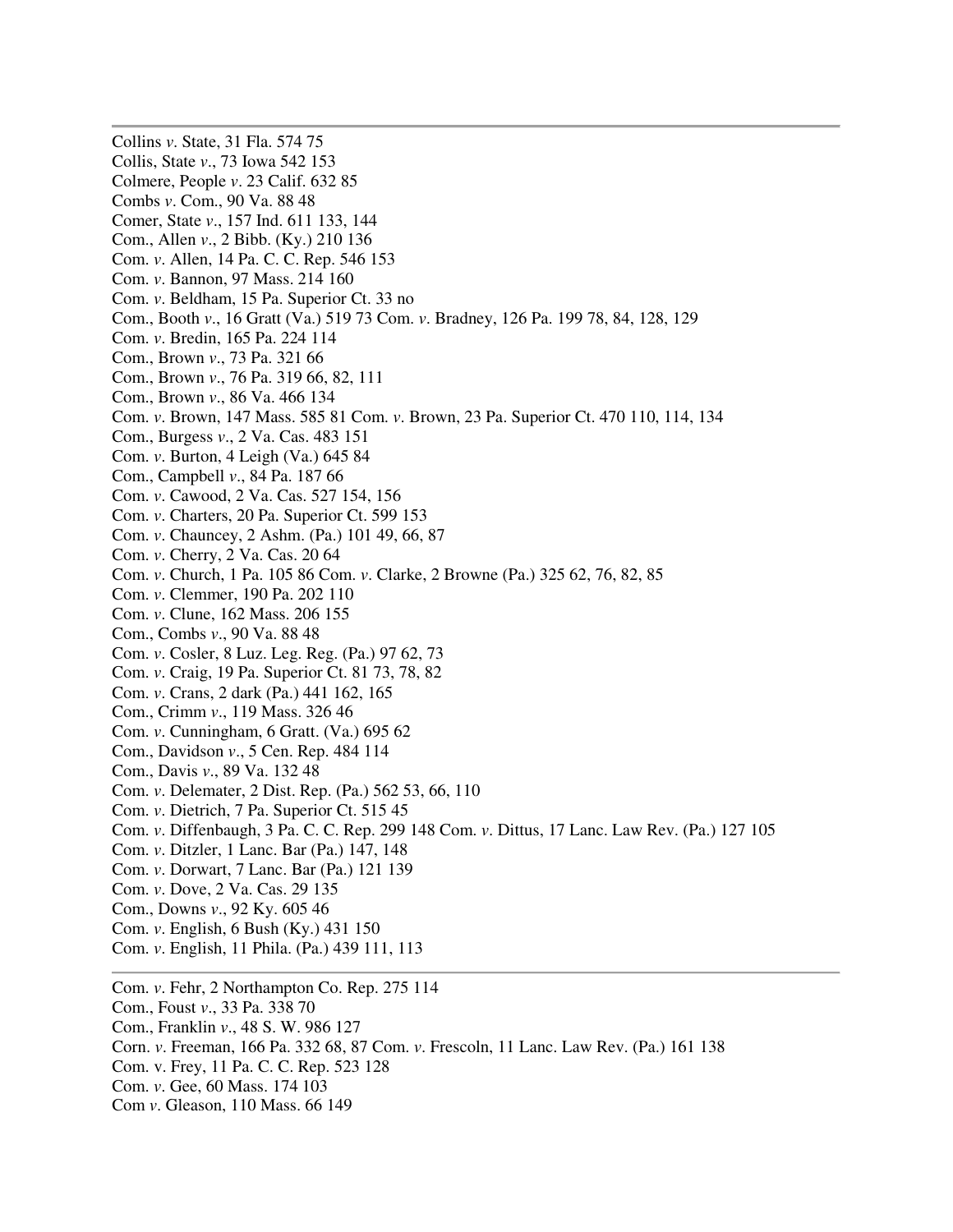Com. Gordon *v*., 92 Pa. 216 119 Com. *v*. Gore, 3 Dana. (Ky.) 474 136 Com. *v*. Graddy, 4 Metcalf (Ky.) 223 59 Com. *v*. Gressly, 12 Lanc. Bar. (Pa.) 52 148 Com. *v*. Green, 126 Pa. 531 110, 111, 119 Com. *v*. Griscom, 36 Pitts. L. J. (Pa.) 332 114 Com. *v*. Hamilton, 15 Gray (Mass.) 480 149 Com., Harrison *v*., 123 Pa. 508 114, 154 Com., Haught *v*., 2 Va. Cas. 3 135 Com. Hausenfluck *v*., 85 Va. 702 147 Com. *v*. Hayden, 163 Mass. 453 78, 132 Corn. *v*. Hill, 11 Cush. (Mass.) 137 118, 119 Com., Hopkins *v*., 50 Pa. 9. 156 Com. *v*. Hughes, 11 Pa. C. C. Rep. 470 114 Com. *v*. Hurd, 177 Pa. 481 no Com. *v*. Jadwin, 2 Law T. (N. S.) 13 111 Com., Jewell *v*., 22 Pa. 94 51 Com., Jillard *v*., 26 Pa. 169 138 Com. *v*. Keenan, 67 Pa. 203 148 Com. *v*. Kelcher, 3 Met. (Ky.) 485 152 Com., KendaII *v*., 19 S. W. 173 66 Com., *v*. Knapp, 9 Pick. (Mass.) 498 136 Com. *v*. Kulp, 17 Pa. C. C. Rep. 561 110, 119 Com. v. Leigh, 38 Leg. Int. (Pa.) 184 114 Com. *v*. Leisenring, 2 Pears. (Pa.) 466 45, 46 Com. *v*. Lenox, 3 Brews. (Pa.) 249 134 Com. *v*. Lippard, 6 S. & R. (Pa.) 395 67 Com*. v*. McComb, 157 Pa. 611 110, 119 Com., McCullough *v*., 67 Pa. 30 101, 106, 111 Com., McIntire *v*., 4 S. W. 1 132, 143, 147 Com. *v*. Mead, 12 Gray (Mass.) 167 119 Com., Mesmer *v*., 26 Gratt. (Va.) 976 48 Com. *v*. Minor, 89 Ky. 555 142, 145 Com. *v*. Moister, 3 Pa. C. C. 539 111 Com., Moore *v*., 9 Leigh (Va.) 639 62 Com. *v*. Morton, 34 Leg. Int. (Pa.) 438 54 Com. v. New Bethlehem Borough, 15 Pa. Superior Ct. 158 114 Com. *v*. Noonan, 38 Leg. Int. (Pa.) 184 90

Corn., Oliver *v*., 95 Ky. 372 150 Com., Overshiner *v*., 2 B. Mon. (Ky.) 344 149 Com. *v*. Parker, 2 Pick. (Mass.) 550 50 Com., Patterson *v*., 86 Ky. 313 156 Com., Pearce *v*., 8 S. W. 893 156 Com., Pence *v*., 95 Ky. 618 157 Com*. v. Pfaff*, 5 Pa. Dist. Rep. 59 111 Com., Porterfield *v*., 91 Va. 801 124 Com. *v*. Price, 3 Pa. C. C. Rep. 175 138, 146 Com., Price *v*., 21 Gratt. (Va.) 846 149 Com. *v*. Priestley, 10 Dist. Rep. (Pa.) 217 153 Com. *v*. Pritchett, 74 Ky. 277 78 Com. *v*. Reynolds, 2 Kulp (Pa.) 345 110 Com. *v*. Rich, 14 Gray (Mass.) 335 160 Com., Richardson *v*., 76 Va. 1007 140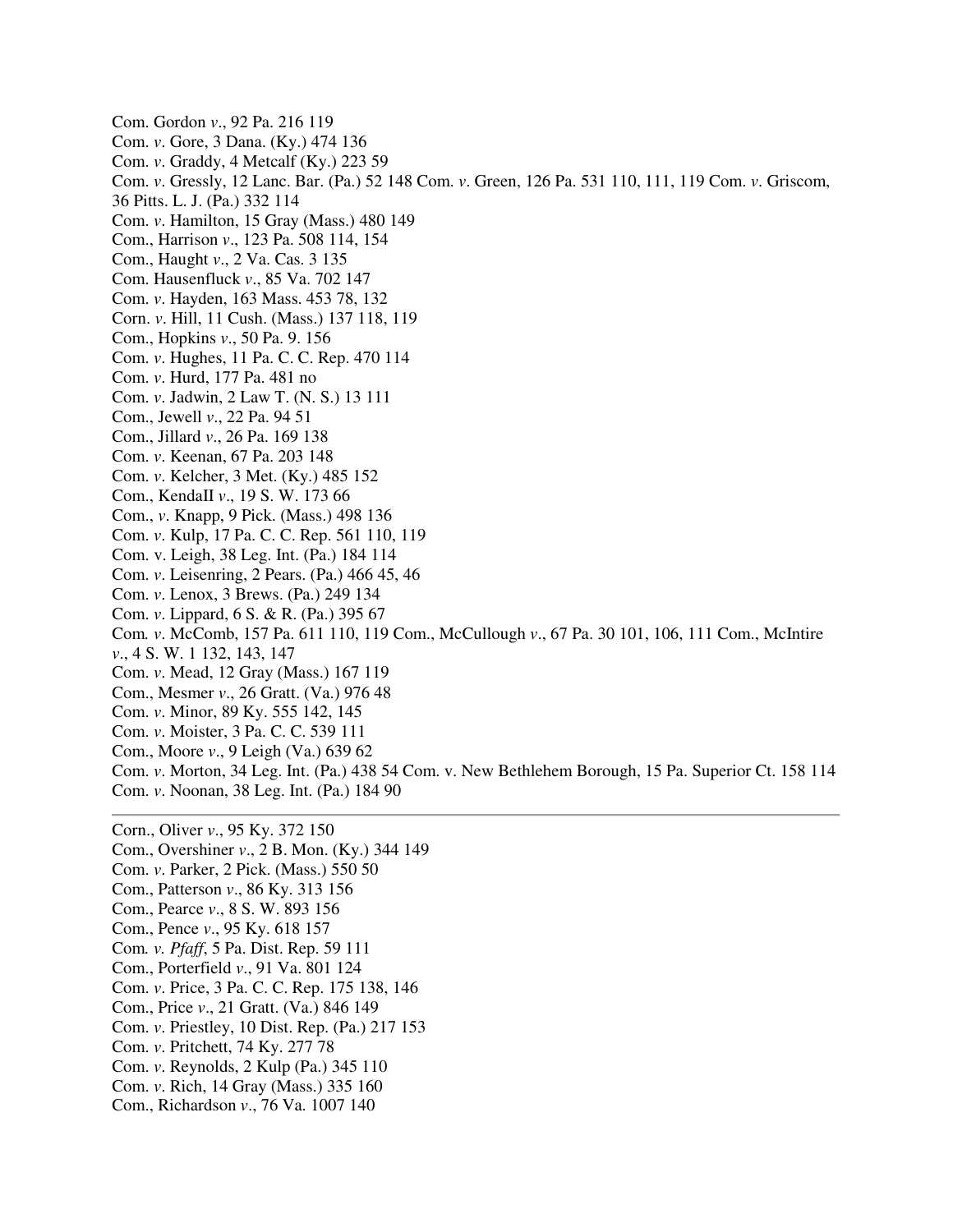Com. *v*. Ridgway, 2 Ash. (Pa.) 247 164 Com. *v*. Ripperdon, Litt. Sel. Cas. (Ky.) 194 148 Com., Robinson *v*., 88 Va. 900 48, 87 Com., Rolland *v*., 82 Pa. 306 62, 65, 66, 70, *73, 77*, 85 Com. *v*. Rovnianck, 12 Pa. Superior Ct. 86 138 Com. *v*. Rowand, 82 Pa. 405 no, 112, 152 Com. *v*. Rudd, 3 Ky. Law. Rep. 328 78 Com. *v*. Ryan, 5 Mass. 90 81 Com. *v*. Salter, 2 Pears. (Pa.) 461 45, 46, 54, 66, 128, 129, 138, 156 Com. *v*. Sanborn, 116 Mass. 61 124 Com. *v*. Sargent, Thach. Cr. Cas. (Mass.) 116 148 Com. *v*. Schall, 6 York Leg. Rec. (Pa.) 24 111, 138, 151 Com. *v*. Sheppard, 20 Pa. Superior Ct. 417 111, 114 Com. *v*. Shew, 8 Dist. Rep. (Pa.) 484 68, 87 Corn., Shouse *v*., 5 Pa. 83 148 Com. *v*. Shubel, 4 Pa. C. C. Rep. 12 111 Com. *v*. Shupp, 6 Kulp (Pa.) 430 111 Com., Simmons *v*., 89 Va. 156 156 Com. *v*. Simons, 6 Phila. (Pa.) 167 111, 114 Com. *v*. Skeggs, 66 Ky. 19 120 Com., Slagel *v*., 5 Ky. Law Rep. 545 72 Com. *v*. Smith, 10 Bush. (Ky.) 476 61, 87 Com. *v*. Smith, 9 Mass. 107 73, 81, 85 Com. *v*. Smith, 4 Pa. Superior Ct. 1 54 Com. *v*. Smith, 27 S. W. 810 86 Com. *v*. Smyth, 11 Cush. (Mass.) 473 149 Com., Sparks *v*., 9 Pa. 354 150, 154 Com. *v*. Spattenhover, 8 Luz. Leg. Reg. 101 143 Com. *v*. Stegala, 8 Ky. Law Rep. 142 157 Com. *v*. Stone, 105 Mass. 469 134 Corn. *v*. Strother, 1 Va. Cas. 186 78 Com. *v*. Taylor, 12 Pa. C. C. 326 114 Com., Thomas *v*., 2 Robinson (Va.) 795 118 Com., Thompson *v*., 20 Gratt. (Va.) 724 150 Com., Thompson *v*., 88 Va. 45 135

Com. *v*. Towles, 5 Leigh (Va.) 743 130 Com., Turns *v*., 47 Mass. 224 89 Com. *v*. Twitchell, 1 Brews. (Pa.) 551 120, 128 Com., Twitchell *v*., 7 Wall. (U. S.) 321 33 Com. *v*. Usner, 7 Lanc. (Pa.) 57 151 Com. *v*. Valsalka, 181 Pa. 17 66, 67 Com., Wadley *v*., 35 S. E. 452 143 Com. *v*. Walters, 6 Dana (Ky.) 290 148, 150 Com., Wells *v*., 15 Ky. Law Rep. 179 147 Com. *v*. Wetherold, 2 Clark Pa.) 476 111 Com. *v*. Whitaker, 25 Pa. C. C. Rep. 42 110 Com., White *v*., 29 Gratt. (Va.) 846 149 Com., Whitehead *v*., 19 Gratt. (Va.) 640 66 Com. *v*. Wilson, 2 Chester Co. Rep. (Pa.) 164 110 Com. *v*. Wilson, 9 Pa. C. C. Rep. 24 138 Com. *v*. Wood, 2 Cush. (Mass.) 149 46 Com. *v*. Woods, 10 Gray (Mass.) 477 132, 155 Com. *v*. Woodward, 157 Mass. 516 76

Com., Wortham *v*., 5 Randolph (Va.) 669 135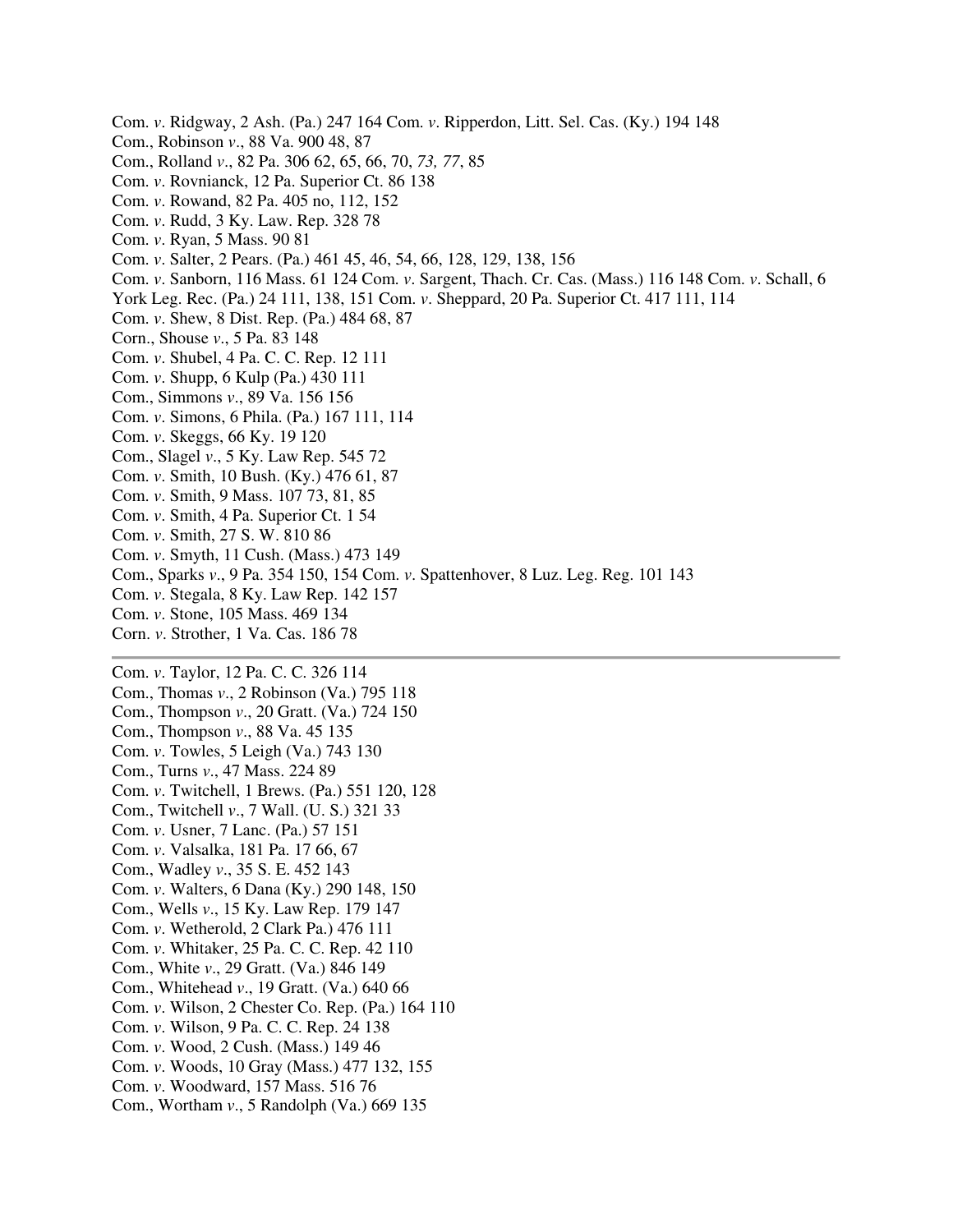Com. *v*. Wright, 79 Ky. 22 67 Com., Yost *v*., 5 Ky. Law Rep. 935 152 Com., Ziegler *v*., 22 W. N. C. (Pa.) 111 120 Com. *v*. Zillafrow, 207 Pa. 274 53, 58 Compton *v*. State, 23 So. 750 65 Compton, State *v.*., 13 W. Va. 852 157 Congdon, State *v*. 14 R. I. 267 60, 63 Conner *v*. State, 25 Ga. 515 48, 59 Conner *v*. State, 4 Yerg. (Tenn.) 137 151 Conway, State *v*. 35 La. Ann. 350 58 Cook *v*. Territory, 4 Pac. 887 65, 68 Cooke, R. *v*., 8 Car. & P. 582 148, 152 Cooley, State *v*., 75 N. W. 729 46, 56 Coolidge, United States *v*., 25 Fed. Cas. 622 138, 146 Cooper *v*. State, 79 Ind. 206 149, 151 Copp, State *v*., 34 Kan. 522 45, 51, 147 Corbett, Territory *v*., 3 Mont. 50 103 Cosler, Com. *v*., 8 Luz. Leg. Reg. (Pa.) 97 62, 73 Cotton, Huidekoper *v*., 3 Watts (Pa.) 56 116, 118, 119 Cotton *v*. State, 31 Miss. 504 84 Cotton *v*. State, 43 Tex. 169 143 Couch *v*. State, 63 Ala. 163 50, 57 Counselman *v*. Hitchcock, 142 U. S. 547 145 County Commissioners, In re, 7 Ohio N. P. 450 123 Courtney *v*. State, 5 Ind. App. 356 140 Cowan, State *v*., 1 Head (Tenn.) 280 148, 164, 165 Cox *v*. People, 80 N. Y. 500 86 Cox, State *v*., 6 Ired. (N. C.) 440 148 Craig, Com. *v*., 19 Pa. Superior Ct. 81 73, 78, 82 Crans, Com. *v*., 2 Clark (Pa.) 441 162, 165 Creighton, State *v*., 1 N. & McC. (S. C.) 256 148 Crilly, State *v*., 77 Pac. 701 156 Crimm *v*. Com., 119 Mass. 326 46 Crittenden, Ex Parte, 6 Fed. Cas. 822 127 Crocker *v*. State, Meigs (Tenn.) 127 116, 118 Cross *v*. State, 63 Ala. 40 51 Cross *v*. State, 78 Ala. 430 140 Crowley *v*. United States, 194 U. S. 461 73, 74 Cubine *v*. State, 73 S. W. 396 63 Cuitano, People *v*., 15 Calif. 327 48 Cunningham, Com. *v*., 6 Gratt. (Va.) 695 62 Danforth *v*. State, 75 Ga. 614 156 Davidson *v*. Com., 5 Cen. Rep. 484 114 Davidson *v*. People, 90 Ill. 221 73 Davidson, State *v*., 2 Cold. (Tenn.) 184 151, 155, 156 Davidson, State *v*., 12 Vt. 300 151 Davis *v*. Com., 89 Va. 132 48 Davis *v*. State, 46 Ala. 80 89 Davis, State *v*., 41 Iowa 311 65, 119, 120 Davis, State *v*., 14 La. Ann. 678 88 Davis, State *v*., 22 Minn. 423 70 Davis, State *v*., 126 N. C. 1007 54 Davis, State *v*., 12 R. I. 492 63 Dawson *v*. People, 25 N. Y. 399 157 Dayton, State *v*. 23 N. J. Law 49 143 De Hart, State *v*., 109 La. 570 150 Deitz *v*. State, 123 Ind. 85 149 Delaware, Neal *v*., 103 U. S. 370 67 Delaware River Road, 5 Dist. Rep. (Pa.) 694 65, 77 Delemater, Com.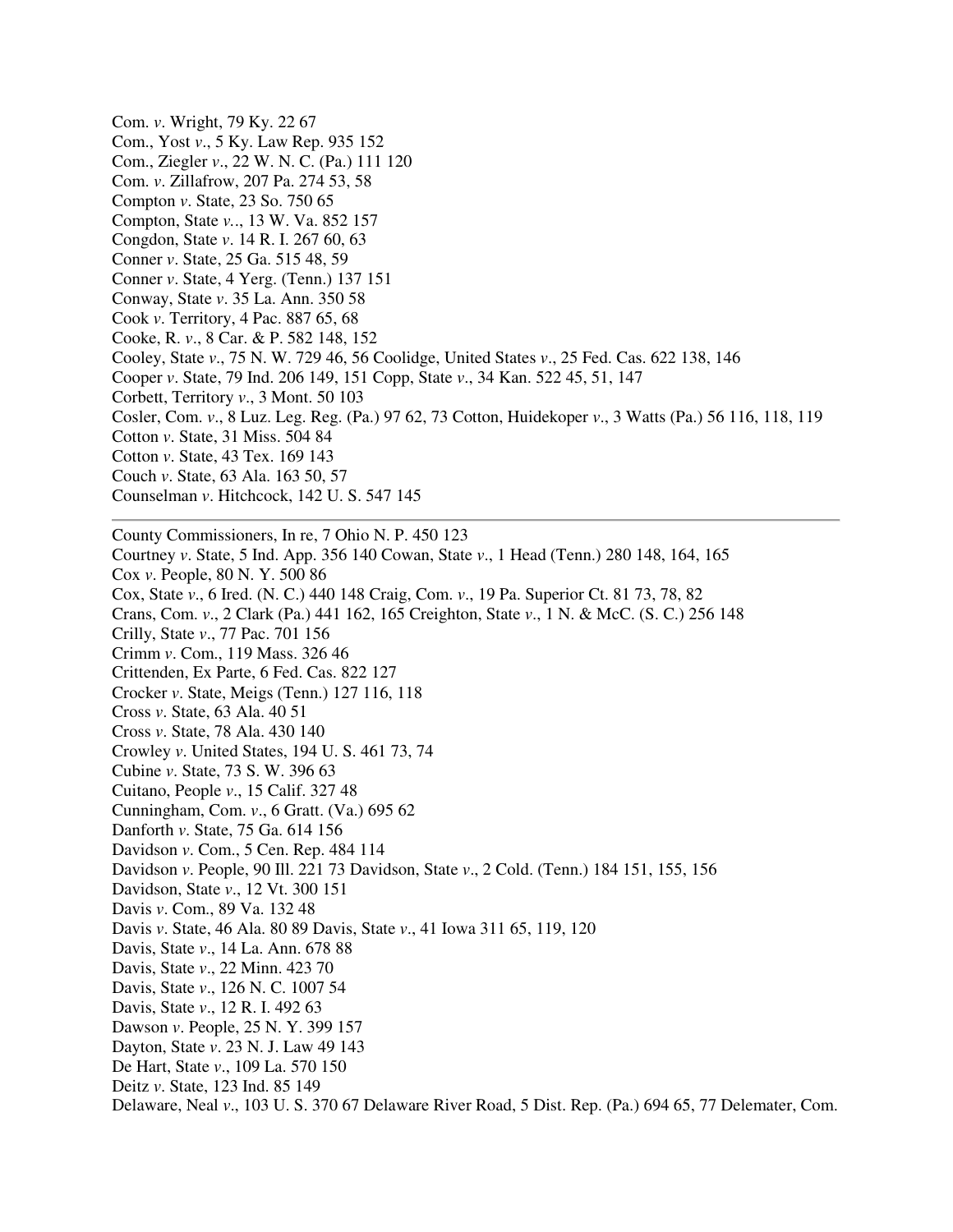*v*., 2 Dist. Rep. (Pa.) 562 53, 66, 110 Denby's Case, 1 Leach C. C. 514 142, 143 Denning *v*. State, 22 Ark. 131 84 Denton, State *v*., 14 Ark. 343 135 Denton *v*. State, 155 Ind. 307 149 Derrick, State *v*., 44 S. C. 344 49 DeSerrant, State *v*., 33 La. Ann. 979 115 Deshazo *v*. State, 23 Tenn. 275 104 Dickinson, Rex *v*., Russ. & Ry. Crown Cases 401 139 Dietrich, Com. *v*., 7 Pa. Superior Ct. 515 45

Diffenbaugh, Com. *v*., 3 Pa. C. C. Rep. 299 148 Dillard, State *v*., 35 La. Ann. 1049 88 District Attorney U. S., In re, 7 Fed. Cas. 745 128, 129 District Court, People *v*., 29 Colo. 83 76 District Court, State *v*., 55 Pac. 916 140 Dittus, Com. *v*., 17 Lanc. Law Rev. (Pa.) 127 105 Ditzler, Com. *v*., 1 Lanc. Bar (Pa.) 147, 148 Dixon *v*. State, 29 Ark. 165 87 Dixon *v*. State, 3 Iowa 416 66, 68, 69 Dixon *v*. State, 20 So. 839 64, 67 Dean's Case, 5 Pa. Dist. Rep. 211 162 Dodd, King *v*., 1 Leach C. C. 155 144 Doebler *v*. State, 31 Tenn. 473 104 Doherty, State *v*., 60 Me. 504 89 Dolan *v*. People, 64 N. Y. 485 58 Donald *v*. State, 31 Fla. 255 147 Donaldson, State *v*., 43 Kan. 431 67 Dorman *v*. State, 56 Ind. 454 50 Dorwart, Com. *v*., 7 Lanc. Bar. (Pa.) 121 139 Doss *v*. State, 28 Tex. App. 506 139 Dove, Com. *v*., 2 Va. Cas. 29 135 Dowling *v*. State, 5 Smedes & M. (Miss.) 664 50, 52, 60 Downs *v*. Com., 92 Ky. 605 46 Downs *v*. State, 78 Md. 128 68 Doyle *v*. State, 17 Ohio 222 56 Drake and Cochren's Case, 6 Gratt. (Va.) 665 157 Drake *v*. State, 25 Tex. App. 293 84, 160 Drogmond, State *v*., 55 Mo. 87 83 Duke *v*. State, 20 Ohio St. 225 137 Dukes *v*. State, 14 Fla. 499 50 Dulany, United States *v*., 25 Fed. Cas. 23 135 Duncan, State, *v*., 28 N. C. 98 66 Duncan, State *v*., 7 Yerg. (Tenn.) 271 61, 87 Durham Fertilizer Co., State *v*., 111 N. C. 658 63 Durr *v*. State, 53 Miss. 425 129 Durrah *v*. State, 44 Miss. 789 58, 86 Dusenberry, State *v*., 112 Mo. 277 89 Dutell *v*. State, 4 G. Greene (Iowa) 125 58 Dye *v*. State, 130 Ind. 87 115 Dyer *v*. State, 79 Tenn. 509 87 Eagan, United States *v*., 30 Fed. Rep. 608 56, 77, 86 Earnest, People *v*. 45 Calif. 29 89 Easter, State *v*., 30 Ohio St. 542 80 Easton, State *v*., 113 Iowa 516 138 Edens, State *v*., 85 N. C. 522 62 Edgerton, State *v*., 69 N. W. 280 73, 124, 126

Edgerton, United States *v*., 80 Fed. Rep. 374 128, 139, 145 Edmonds *v*. State, 34 Ark. 720 66 Edson *v*. State, 32 So. 308 65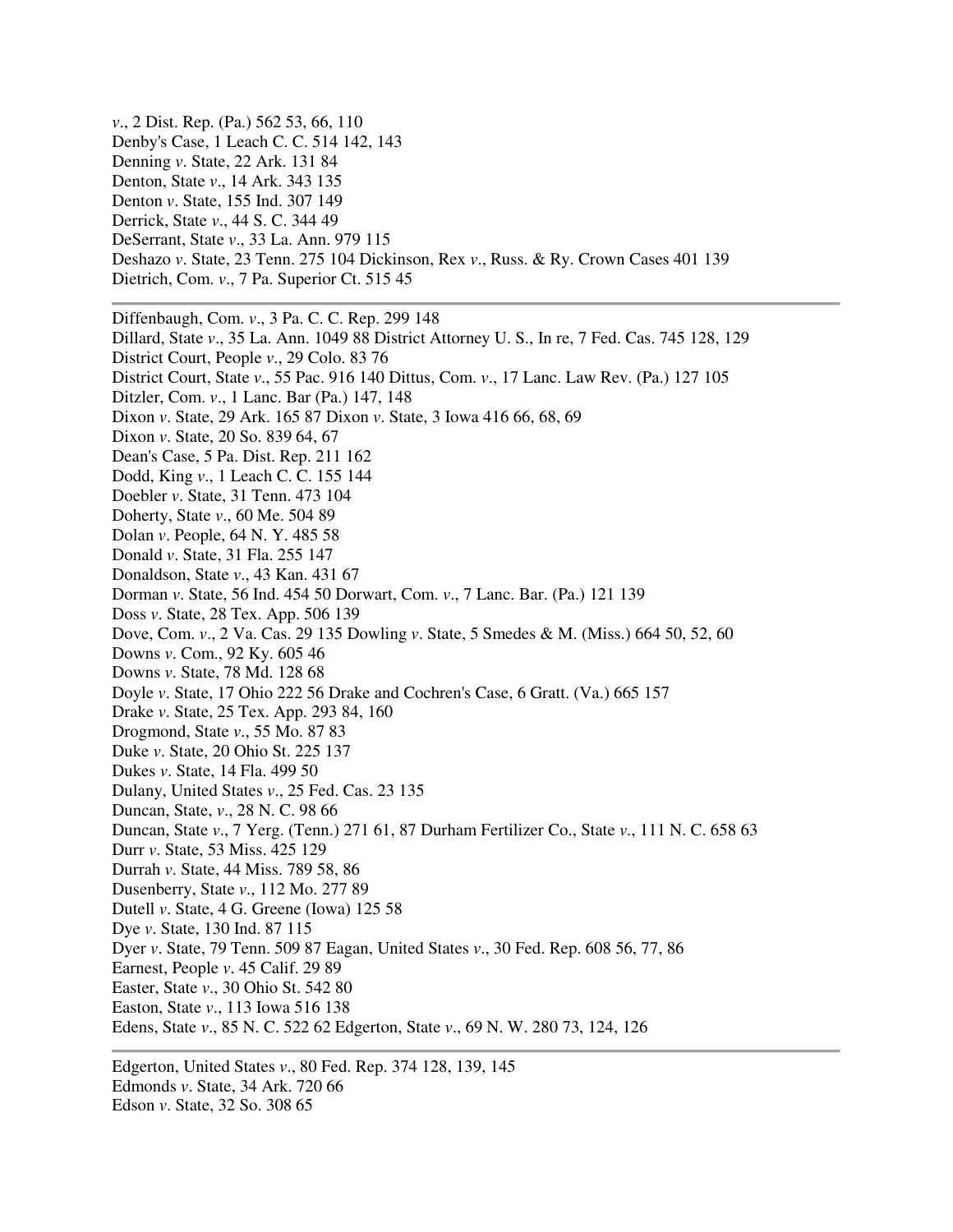Elkins, State *v*., Meigs (Tenn.) 109 151 Elliott, State *v*., 98 Mo. 150. 151 Elliott, United States *v*., 25 Fed. Cas. 1003 148 Ellis, In re, 8 Fed. Cas. 548 84, 166 Ellis *v*. State, 92 Tenn. 85 87 Elson, State *v*., 45 Ohio St. 648 74 Empson *v*. People, 78 Ill. 248 161 Engleman *v*. State, 2 Cart. (Ind.) 91 157 English, Com. *v*., 6 Bush. (Ky.) 431 150 English, Com. *v*., 11 Phila. (Pa.) 439 111, 113 English *v*. State, 31 Fla. 340 147 English, State *v*., 1 Murphy (N. C.) 435 136 Estes, State *v*., 71 Tenn. 168 104 Ex Parte Bain, 121 U. S. 1 154, 155 Ex Parte Crittenden, 6 Fed Cas. 822 127 Ex Parte Farley, 40 Fed. Rep. 66 89 Ex Parte Hammond, 91 Calif. 545 88 Ex Parte Job, 30 Pac. 699 152 Ex parte McCoy, 64 Ala. 201 67 Ex Parte Moan, 65 Calif. 216 115 Ex Parte Ogle, 61 S. W. 122 46 Ex Parte Reynolds, 34 S. W. 120 46 Ex Parte Schmidt, 71 Calif. 212 120 Ex Parte Sontag, 64 Calif. 525 119, 121 Ex Parte Wildman, 29 Fed. Cas. 1232 33 Ex Parte Wilson, 114 U. S. 417 33, 115 Farley, Ex Parte, 40 Fed. Rep. 66 89 Farrington, United States *v*., 5 Fed. Rep. 343 119, 120, 155 Fasset, State *v*., 16 Conn. 457 103, 118, 137, 143 Fee, State *v*., 19 Wis. 562 46 Fehr, Com. *v*., 2 Northampton Co. Rep. (Pa.) 275 114 Fellows, State *v*., 2 Hayw. (N. C.) 340 143, 145 Felter, State *v*., 25 Iowa 67 73 Fenalty *v*. State, 12 Ark. 630 85, 87 Fertig, State *v*., 98 Iowa 139 139 Fieldhouse, Rex *v*., 1 Cowper 325 147 Fields *v*. State, 25 So. 726 150 Findley *v*. People, 1 Manning (Mich.) 234 51, 52, 161 Finley *v*. State, 61 Ala. 201 50, 56, 83, Finnegan *v*. State, 57 Ga. 427 89 Fisher *v*. State, 93 Ga. 309 77 Fisher *v*. United States, 31 Pac. 195 86 Fitch, King *v*., Cro. Chas. 414 26 Fitzgerald *v*. State, 4 Wis. 395 147

Fitzhugh, State *v*., 2 Ore. 227 65 Fitzpatrick *v*. People, 98 Ill. 269 156 Fitzpatrick, People *v*., 30 Hun. (N. Y.) 493 66 Fleming, State *v*., 66 Me. 142 48 Flint, State *v*., 52 La. Ann. 62 66 Flores, State *v*., 33 Tex. 444 148 Floyd *v*. Barker, 12 Co. 23 167 Foike, State *v*., 2 La. Ann. 744 93, 149 Ford, King *v*., Yelv. 99 148, 150 Foster *v*. State, 31 Miss. 421 93 Fotheringham *v*. Adams Express Co., 34 Fed. Rep. 646 119 Foust *v*. Com., 33 Pa. 338 70 Fout *v*. State, 3 Hayw. (Tenn.) 98 134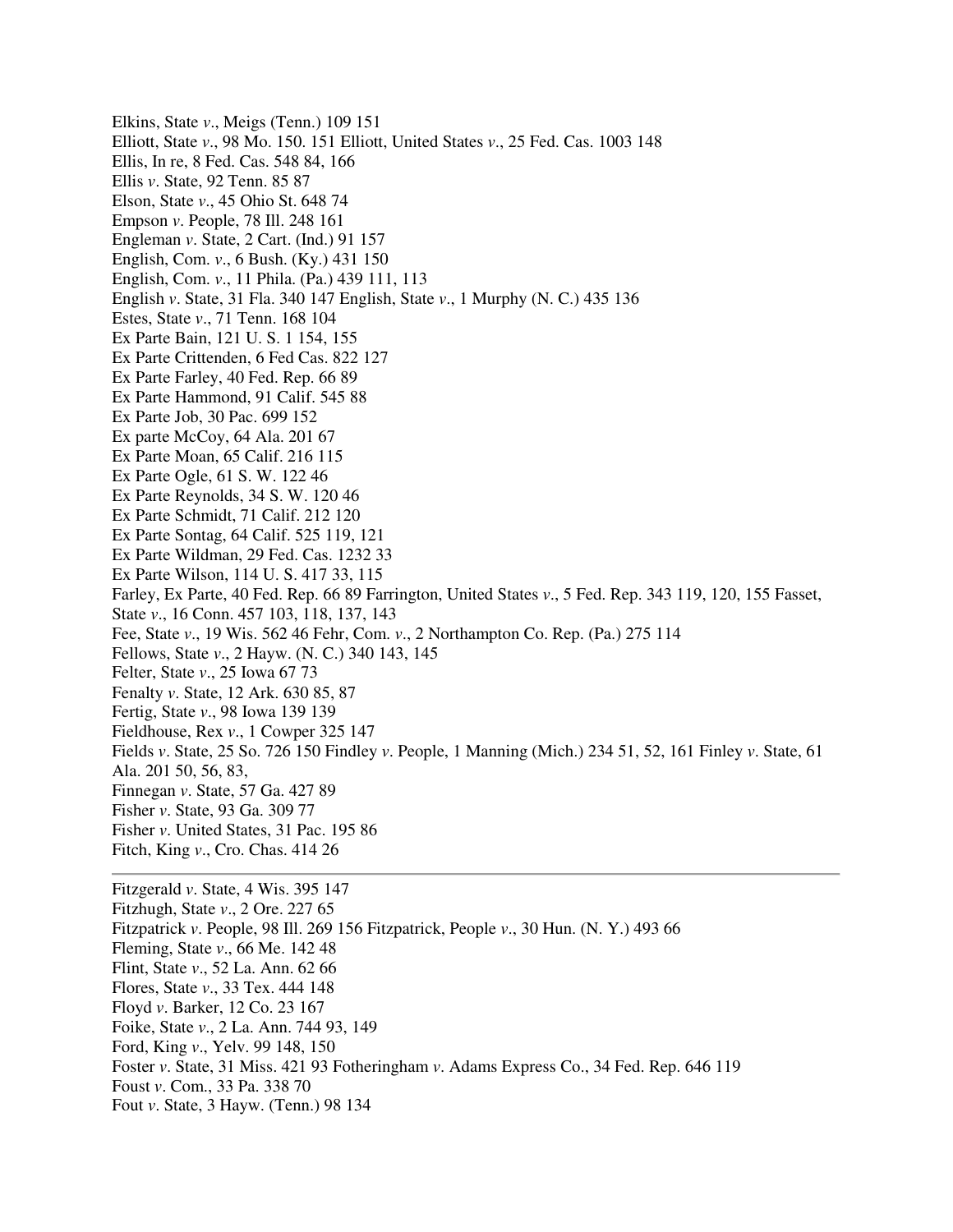Fowler *v*. State, 100 Ala. 96 62 Fowler, State *v*., 52 Iowa 103 51, 85, 142 Fox, State *v*., 9 N. J. Law 244 91 Franklin *v*. Com., 48 S. W. 986 127 Franklin *v*. State, 28 Ala. 9 157 Freel *v*. State, 21 Ark. 212 66, 161 Freeman, Com. *v*., 166 Pa. 332 68, 87 Freeman, State *v*., 13 N. H. 488 149 Frescoln, Com. *v*., 11 Lanc. Law Rev. (Pa.) 161 138 Frey, Com. *v*., 11 Pa. C. C. Rep. 523 128 Friar *v*. State, 3 How. (Miss.) 422 91 Frisbie *v*. United States, 157 U. S. 160 148, 151 Frizell, State *v*., 111 N. C. 722 146 Froiseth, State *v*., 16 Minn. 313 51, 52, 124, 144, 145 Fuers, United States *v*., 25 Fed. Cas. 1223 110 Furco, State *v*., 51 La. Ann. 1082 70, 92, 124 Gabe *v*. State, 1 Eng. (Ark.) 540 136 Gainus, State *v*., 86 N. C. 632 156 Gale, United States *v*., 109 U. S. 65 63, 65, 69, 86 Gallagher, People *v*., 55 Calif. 462 58 Gannon, In re, 69 Calif. 541 88, 160 Gardiner, In re, 64 N. Y. Sup. 760 132 Gardiner *v*. People, 3 Scam. (Ill.) 83 149 Gardner *v*. People, 20 Ill. 430 156 Gardner *v*. State, 4 Ind. 632 152 Gardner, State *v*., 88 Minn. 130 145 Garhart, State *v*., 35 Iowa 315 50, 51 Garret *v*. State, 17 Tenn. 389 104 Garrett, Kirk *v*., 84 Md. 383 119 Gatewood, People *v*., 20 Calif. 146 147 Gay *v*. State, 49 S. W. 612 162 Gee, Com. *v*., 60 Mass. 174 103 Geiger, People *v*., 49 Calif. 643 69 Geiger *v*. State, 25 Ohio Cir. Ct. Rep. 742 149 Germolgez *v*. State, 99 Ala. 216 85 Gerrish *v*. State, 53 Ala. 476 152 Gibbs, State *v*., 39 Iowa 318 64, 69, 119 Gibbs *v*. State, 45 N. J. Law 379 65 Gillick, State *v*., 7 Iowa 287 76, 79 Gillick, State *v*., 10 Iowa 98 68 Gilman *v*. State, 20 Tenn. (1 Humph.) 59 137, 138 Gilmore *v*. People, 87 Ill. App. 128 119 Gilmore, State *v*., 9 W. Va. 641 156 Gitchell *v*. People, 146 Ill. 175 119 Gladden *v*. State, 12 Fla. 562 46, 160 Glascow, State *v*., 59 Md. 209 86

Gleason, Com. *v*., 110 Mass. 66 149

Glen, People *v*., 173 N. Y. 395 70, 127

Glenn *v*. State, 31 Tenn. 19 104

Glover, State *v*., 3 G. Greene (Iowa) 249 156

- Goldenson, People *v*., 76 Calif. 328 68, 103
- Gonzales, State *v*., 26 Tex. 197 127, 128, 134
- Goodman *v*. People, 90 Ill. App. 533 149
- Gordon *v*. Com., 92 Pa. 216 119
- Gordon, Virginia *v*., 28 Fed. Cas. 1224 119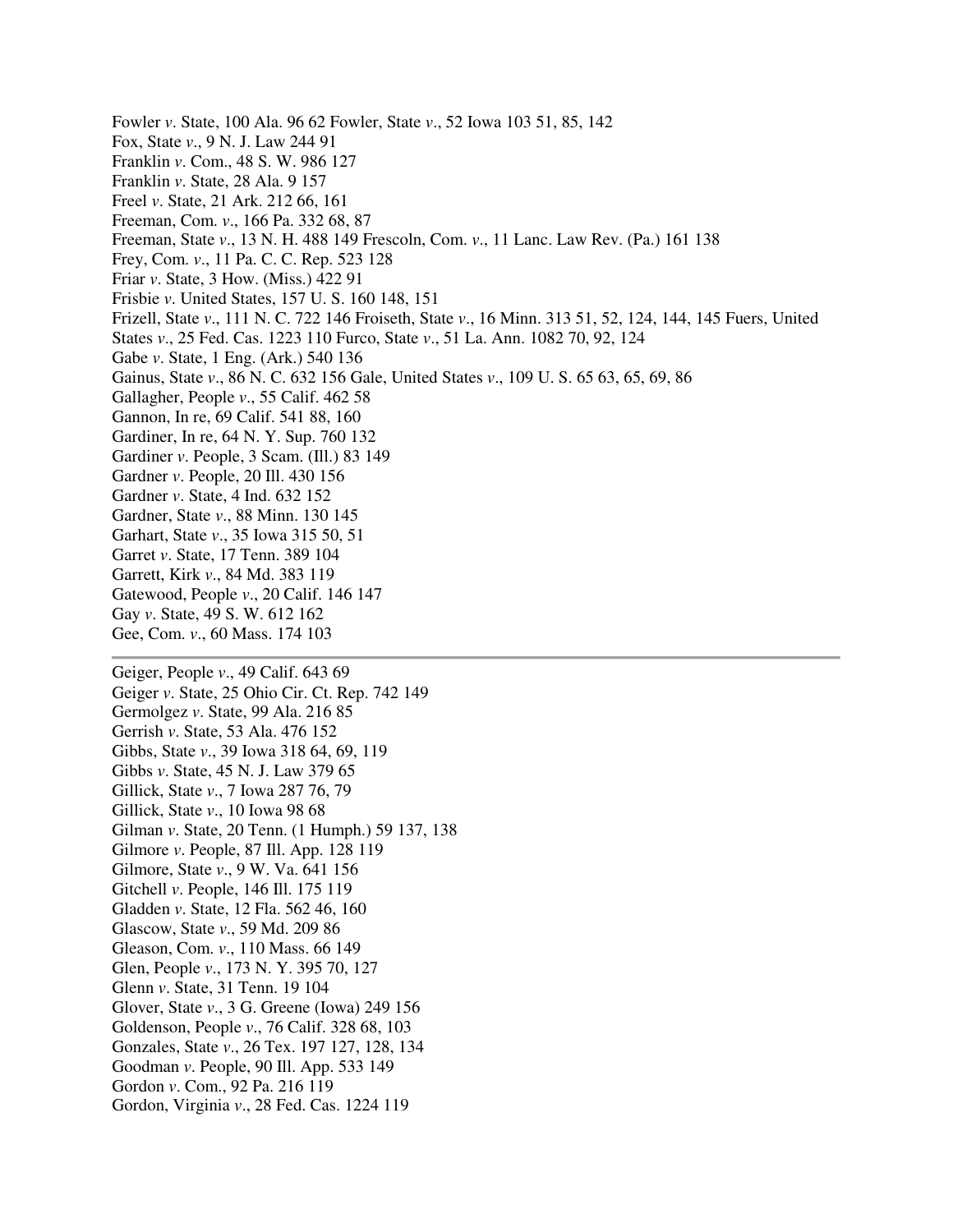Gore, Com. *v*., 3 Diana. (Ky.) 474 136 Goss, State *v*., 74 Mo. 592 136 Gouge, State *v*., 80 Tenn. 132 91 Gowen, State *v*., 7 Eng. (Ark.) 62 157 Graddy, Com. *v*., 4 Metcalf (Ky.) 223 59 Grady, State *v*., 84 Mo. 220 120, 132 Graff, State *v*., 97 Iowa 568 89 Grand Jury, Bucks County, 24 Pa. C. C. Rep. 162 110 Grand Jury, Challenge to, 3 N. J. Law Jour. 153 48, 49, 58, 70, 71 Grand Jury, Charge to, 5 Dist. Rep. (Pa.) 130 110 Grand Jury, Chief Justice Chase's Charge to, 30 Fed. Cas. 980 102 Grand Jury, Chief Justice Shaw's Charge to, 8 Am. Jurist 216 43, 105, 160 Grand Jury, Chief Justice Taney's Charge to, 30 Fed. Cas. 098 102 Grand Jury, In re, 62 Fed. Rep. 840 105 Grand Jury, Judge Addison's Charges to, Add. App. (Pa.) 1, 101, 105, 123, 131, 141, 160 Grand Jury, Judge Stowe's Charge to, 3 Pitts. Rep. (Pa.) 179 158 Grand Jury, Mr. Justice Field's Charge to, 30 Fed. Cas. 992 101, 103, 105, 108, 127, 128, 130, 162 Grand Jury, Presentment of, 1 R. M. Charlton (Ga.) 149 159 Grand Jury *v*. Public Press, 4 Brews. (Pa.) 313 116 Granger *v*. Warrington, 8 Ill. 299 120 Grant *v*. State, 2 Tex. App. 163 69 Granville, State *v*., 34 La. Ann. 1088 149 Gray, Allen *v*., 11 Conn. 95 167 Green, Com. *v*., 126 Pa. 531 110, 111, 119 Green, People *v*., 1 Utah 11 103 Green, State *v*., 66 Mo. 631 45 Green, State *v*., 111 Mo. 585 152 Green v. State, 28 Miss. 687 87 Green *v*. State, 4 Pickle (Tenn.) 614 149 Green *v*. State, 1 Tex. App. 82 65, 66, 68 Greene, United States *v*., 113 Fed. Rep. 683 55, 67 Gressly, Com. *v*. 12 Lanc. Bar (Pa.) 52 148 Grier *v*. Homestead Borough, 6 Pa. Superior Ct. 542 145 Griffice, State *v*., 74 N. C. 316 73 Griffin, People *v*. 2 Barb. (N. Y.) 427 87 Griffin, State *v*., 38 La. Ann. 502 87 Griffith *v*. Slinkard, 44 N. E. 1001 167 Grimes, State *v*., 50 Minn. 123 161 Griscom, Com. *v*., 36 Pitts. L. J. (Pa.) 332 114 Groome, State *v*., 10 Iowa 308 149 Grosbois, In re, 109 Calif. 445 130 Gross *v*. State, 2 Ind. 329 76 Groves *v*. State, 73 Ga. 205 130 Guillory, State *v*., 44 La. Ann. 317 64 Gunkle *v*. State, 6 Baxt. (Tenn.) 625 150 Gurlagh, State *v*., 76 Iowa 141 50 Gut, State *v*., 13 Minn. 341 71 Hall's Case, 3 Gratt. (Va.) 593 148 Hall *v*. State, 32 So. 750 119, 127, 128, 143 Hall, Watson *v*., 46 Conn. 204 12 Hamblett *v*. Hamblett, 6 N. H. 333 145 Hamilton, Com. *v*., 15 Gray (Mass.) 480 149 Hamilton, State *v*., 13 Nev. 386 120 Hamlin, State *v*., 47 Conn. 95 73, 74, 76, 85, 103, 119 Hammond, Ex Parte, 91 Calif. 545 88 Hammond, United States *v*., 26 Fed. Cas. 99 6l, 63, 69, 73, 87 Hansted, People *v*., 135 Calif. 149 80 Harding *v*. State, 22 Ark. 210 46 Harding, Territory *v*., 6 Mont. 323 64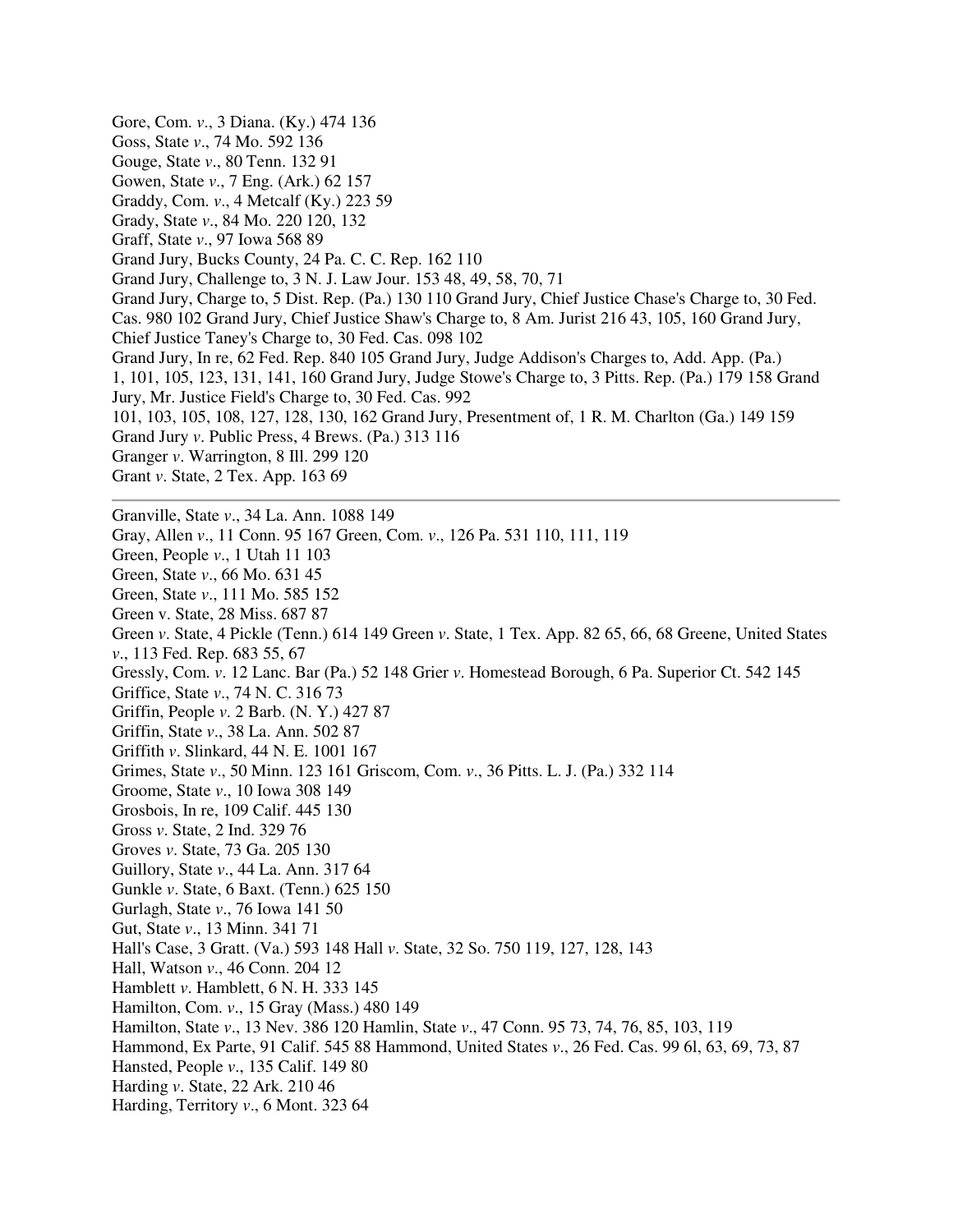Hardy *v*. State, 1 Tex. App. 556 156 Harland *v*. Territory, 13 Pac. 453 63 Harless *v*. United States, 1 Morris (Iowa) 169 81 Harmon, People *v*., 69 N. Y. Sup. 511 142 Harper *v*. State, 42 Ind. 405 160 Harrall *v*. State, 26 Ala. 53 134 Harrell *v*. State, 22 Tex. App. 692 46 Harriman *v*. State, 2 G. Greene (Iowa) 270 135 Harris, In re, 4 Utah 5 134 Harris, State *v*., 38 Iowa 242 73 Harris, State *v*., 7 N. J. Law 361 91 Harris, State *v*., 91 N. C. 656 152 Harris, State *v*., 97 N. W. 1093 78 Harris *v*. State, 13 So. 15 51 Harrison *v*. Com., 123 Pa. 508 114, 154 Harrison, State *v*., 19 Ark. 565 135 Harrison *v*. State, 44 Tenn. 195 104, 110 Hart, State *v*., 29 Iowa 268 86 Hart, State *v*., 67 Iowa 142 162 Hart, State *v*., 15 Tex. App. 202 66, 68 Hart, Territory *v., 7* Mont. 489 119 Hart, Territory *v*., 14 Pac. 768 82, 85 Hartley, State *v*., 40 Pac. 372 147 Hartranft's Appeal, 85 Pa. 433 110, 143 Hatfield, Burnham *v*., 5 Blackf. (Ind.) 21 119 Haught *v*. Com., 2 Va. Cas. 3 135 Hausenfluck *v*. Com., 85 Va. 702 147 Hawkins, State *v*., 10 Ark. 71 56 Hawks, State *v*., 56 Minn. 129 144 Hawles, Sir John, 4 State Tr. 183 105 Hayden, Com. *v*., 163 Mass. 453 78, 132 Hayes, People *v*., 59 N. Y. Sup. 761 144 Haynes, State *v*. 54 Iowa 109 60, 64 Haywood, State *v*., 73 N. C. 437 58 Haywood, State *v*., 94 N. C. 847 87 Heacock *v*. State, 42 Ind. 393 134, 156 Head *v*. State, 44 Miss. 731 64, 86 Heard *v*. Pierce, 8 Cush. (Mass.) 338 120, 134 Heath *v*. State, 101 Ind. 512 156 Heaton, State *v*., 56 Pac. 843 129 Heaton, State *v*., 23 W. Va. 773 156 Heidrick, Rahlfing *v*., 4 Phila. (Pa.) 3 145 Helriggle, United States *v*., 26 Fed. Cas. 258 135 Henderson, State *v*., 29 W. Va. 147 62 Hensley, State v., 7 Blackf. (Ind.) 324 64 Herndon, State *v*., 5 Blackf. (Ind.) 75 62, 66, 68, 73 Hess *v*. State, 73 Ind. 537 48 Hester *v*. State, 103 Ala. 83 52 Hidden, People *v*., 32 Calif. 445 69, 83, 84, 87 Hill, Com. *v*., 11 Cush. (Mass.) 137 118, 119 Hill, State *v*., 35 S. E. 831 148, 149 Hill, United States *v*., 26 Fed. Cas. 315 131 Hinckley, State *v*., 4 Minn. 345 71 Hinkle, State *v*., 6 Iowa 380 69, 76, 78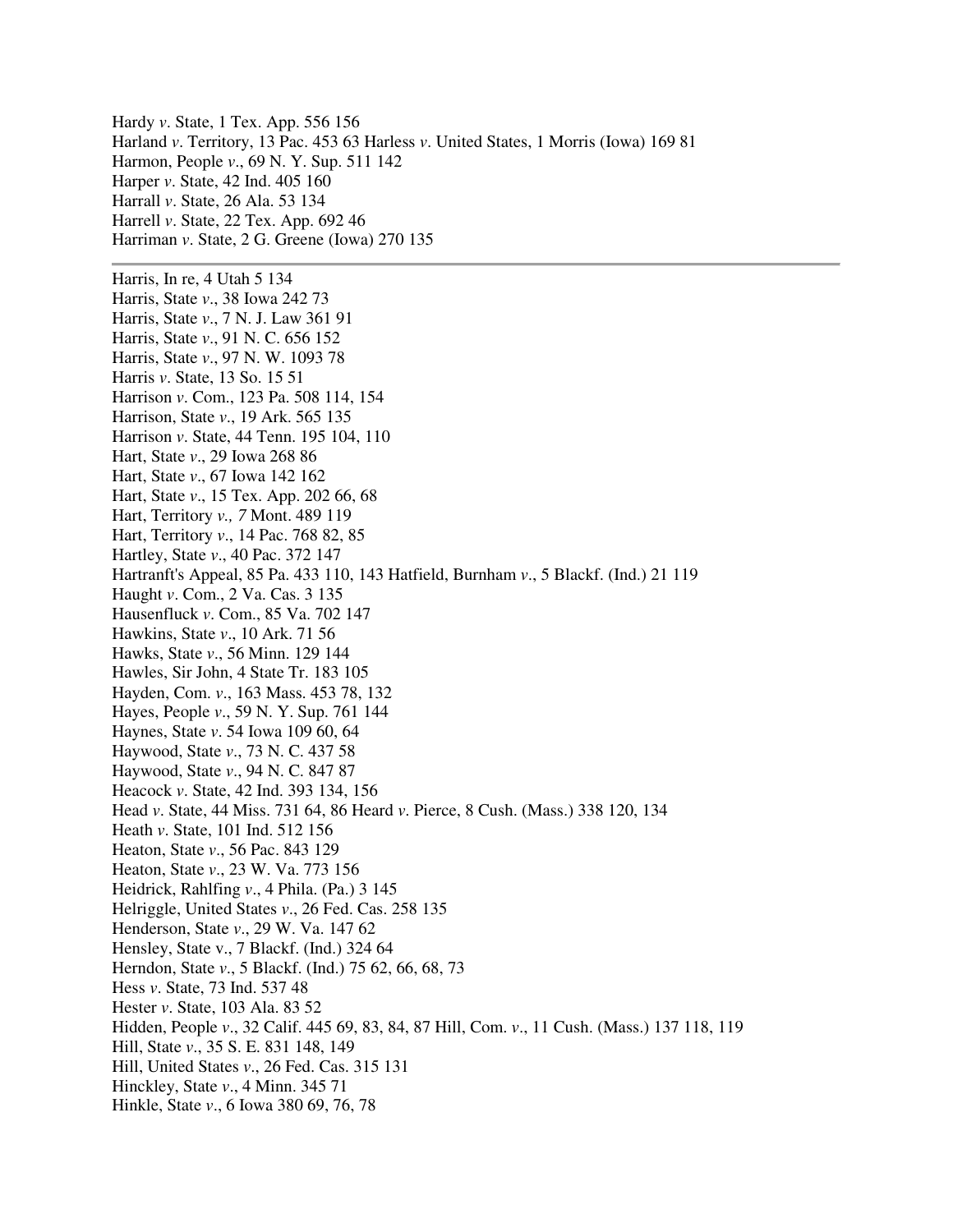Hinshaw *v*. State, 47 N. E. 157 120 Hitchcock, Counselman *v*., 142 U. S. 547 145 Hite *v*. State, 9 Yerg. (Tenn.) 198 134 Hodges, Reg. *v*., 8 Car. & P. 195 148 Hoffpauer, State *v*., 21 La. Ann. 609 68 Hogan, State *v*., 31 Mo. 342 151 Hogan *v*. State, 30 Wis. 428 156 Holcomb, State *v*., 86 Mo. 371 77 Holcombe *v*. State, 31 Ark. 427 156 Hollinsberry, United States *v*., 26 Fed. Cas. 345 135 Holloway, Reg. *v*., 9 Car. & P. 43 161 Homestead Borough, Grier *v*., 6 Pa. Superior Ct. 542 145 Hooghkerk, People *v*., 96 N. Y. 149 66 Hooker *v*. State, 56 Atl. 390 119 Hope *v*. People, 83 N. Y. 418 143 Hopkins *v. Cora;* 50 Pa. 9 156 Horton *v*. State, 47 Ala. 58 87 Horton, State *v*., 63 N. C. 595 119, 147 Howard, State *v*., 10 Iowa 101 66, 69 Hoyt, State *v*., 13 Minn. 132 71 Hubbard *v*. State, 72 Ala. 164 136 Hudson *v*. State, 1 Blackf. (Ind.) 317 70, 85 Hughes, Com. *v*., 11 Pa. C. C. Rep. 470 114 Hughes, R. *v*., I Car. & K. 519 118 Hughes, State *v*., 1 Ala. 655 72, 82, 136 Hughes *v*. State, 54 Ind. 95 54 Huidekoper *v*. Cotton, 3 Watts (Pa.) 56 116, 118, 119 Hulbut, People *v*., 4 Denio (N. Y.) 133 120, 146, 152 Huling *v*. State, 17 Ohio St. 583 65, 68 Humpeler *v*. People, 92 Ill. 400 150 Humphreys, Bartlett *v*., Hardin (Ky.) 513 136 Humphreys, Reg. *v.*. Car. & M. 601 152 Hunt, Burdick *v*., 43 Ind. 381 119 Hunter *v*. Mathis, 40 Ind. 356 167 Hunter, People *v*., 54 Calif. 65 147 Hunter *v*. Randall, 69 Me. 468 119 Hunter, United States *v*., 15 Fed. Rep. 712 133, 143 Hurd, Com. *v*., 177 Pa. 481 110 Hurt, State *v*., 7 Mo. 321 136 Hurtado *v*. California, 110 U. S. 516 33, 39 Hyler, People *v*., 2 Parker Cr. Rep. (N. Y.) 570 105 Imlay *v*. Rogers, 2 Halst. (N. J.) 347 119 Ingalls, State *v*., 17 Iowa 8 64 Ingersoll, Territory *v*., 3 Mont. 454 71 In re Annexation to Borough of Plymouth, 167 Pa. 612 76 In re Archer, 96 N. W. 442 120, 133

In re Baldwin, 2 Tyler (Vt.) 473 84 In re Bridge Appropriations, 9 Kulp (Pa.) 427 127 In re Bridge in Nescopeck, 3 Luz. Leg. Reg. (Pa.) 196 66, 77 In re Bridge in Nescopeck, 3 Luz. Leg. Reg. (Pa.) 410 77 In re Citizen's Association, 8 Phila. (Pa.) 478 124, 135, 147 In re County Commissioners, 7 Ohio N. P. 450 123 In re District Attorney U. S., 7 Fed. Cas. 745 128, 129 In re Ellis, 8 Fed. Cas. 548 84, 166 In re Gannon, 69 Calif. 541 88, 160 In re Gardiner, 64 N. Y. Sup. 760 132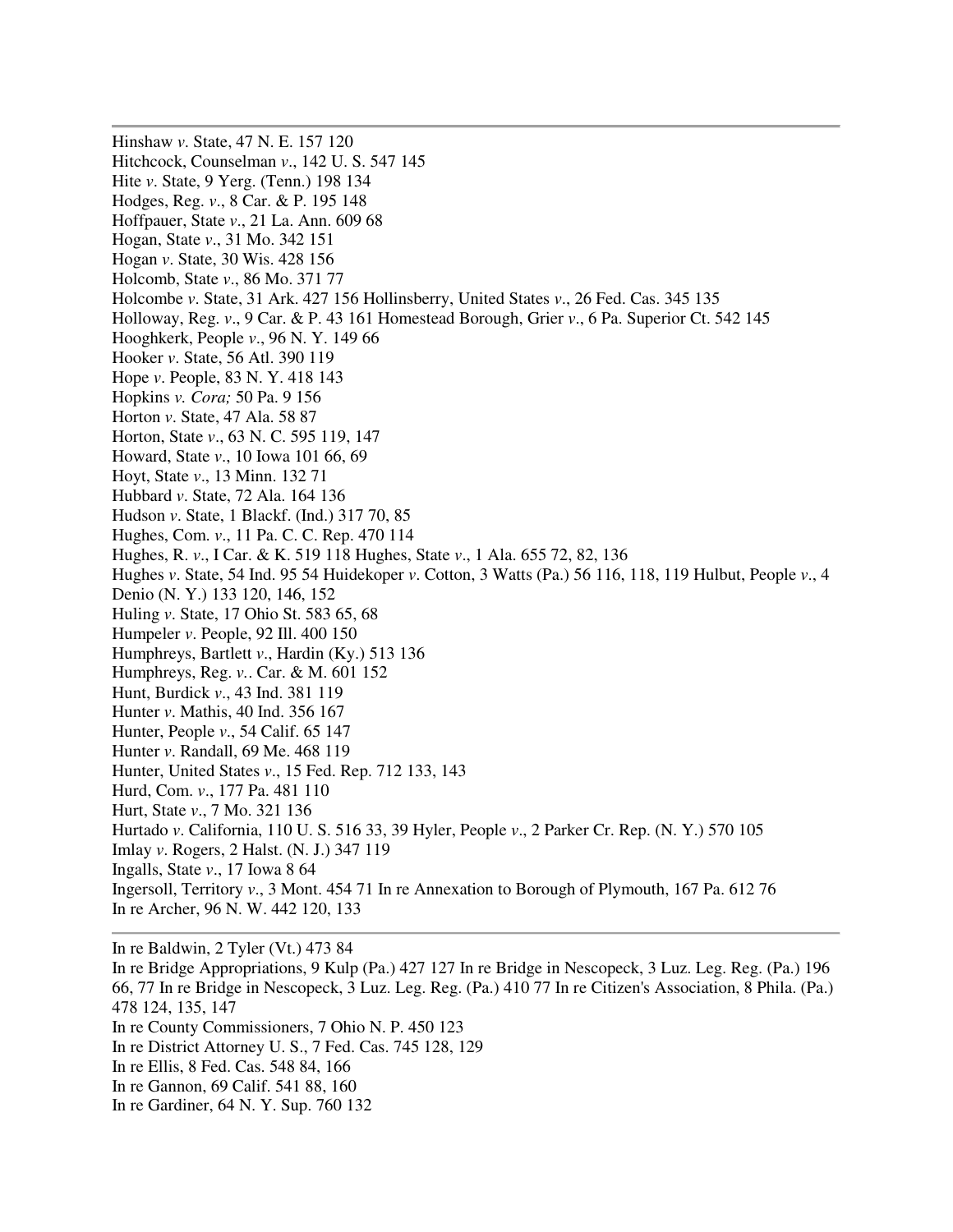In re Grand Jury, 62 Fed. Rep. 840 105 In re Grosbois, 109 Calif. 445 130 In re Harris, 4 Utah 5 134 In re Lester, 77 Ga. 143 88, 104, 138 In re Miller, 17 Fed. Cas. 295 162 In re Moragne, 53 Pac. 3 153 In re Morse, 87 N. Y. Sup. 721. 103, 133, 140, 156 In re Rogers, 129 Calif. 468 133 In re Summerhayes, 70 Fed. Rep. 769 165 In re Tillery, 43 Kan. 188 90 In re Tucker, 8 Mass. 286 77 In re Wadlin, 11 Mass. 142 51 In re Wilson, 140 U. S. 575 46, 47, 56 Insurance Co. *v*. Adams, 110 Pa. 553 66 Ivey, State *v*., 100 N. C. 539 132 Jackson *v*. State, 102 Ala. 167 88 Jackson *v*. State, 64 Ga. 344 86 Jackson *v*. State, 76 Ga. 551 73 Jackson *v*. State, 4 Kan. 150 134 Jackson *v*. State, 11 Tex. 261 62 Jackson *v*. State, 25 Tex. App. 314 160 Jackson, State *v*., 21 La. Ann. 574 33 Jackson *v*. Wood, 2 Cow. (N. Y.) 819 33 Jacobs, State *v*., 6 Tex. 99 50, 68, 84, 89 Jadwin, Com. *v*., 2 Law. T. n. s. (Pa.) 13 111 James *v*. State, 41 Ark. 451 157 Jamesson, United States *v*., 26 Fed. Cas. 585 135 Jeffcoat, State *v*., 26 S. C. 114 68 Jenkins *v*. State, 35 Fla. 737 50, 120 Jenkins *v*. State, 30 Miss. 408 156 Jetton *v*. State, 19 Tenn. 192 84, 137 Jewell *v*. Com., 22 Pa. 94 51 Jewett. People *v*., 3 Wend. (N. Y.) 314 66, 68, 73, 76 Jillard *v*. Com., 26 Pa. 169 138 Job, Ex Parte, 30 Pac. 699 152 Johnson, Railway Co. *v*., 55 Kan. 344 145 Johnson *v*. State, 24 Fla. 162 156 Johnson *v*. State, 62 Ga. 179 87 Johnson *v*. State, 23 Ind. 32 149 Johnson *v*. State, 33 Miss. 363 58, 68 Johnson, State *v*., 93 Mo. 73 152 Johnstone *v*. Sutton, 1 Term. Rep. 513-14 167 Joiner, State *v*., 19 Mo. 224 136 Jolly, State *v*., 7 Iowa 15 157 Jones, State *v*., 8 Rob. (La.) 616 61 Jones, State *v*., 42 Pac. 392 156 Jones *v*. State, 18 Fla. 889 50 Jones *v*. State, 2 Blackf. (Ind.) 475 76, 82, 85 Jones *v*. State, 11 Ind. 357 152 Jones *v*. Turpin, 6 Heisk. (Tenn.) 181 119 Jones, United States *v*., 31 Fed. Rep. 725 69, 73, 76, 80, 86

Jones, United States *v*., 69 Fed. Rep. 973 83, 143

Joyner *v*. State, 78 Ala. 448 134, 138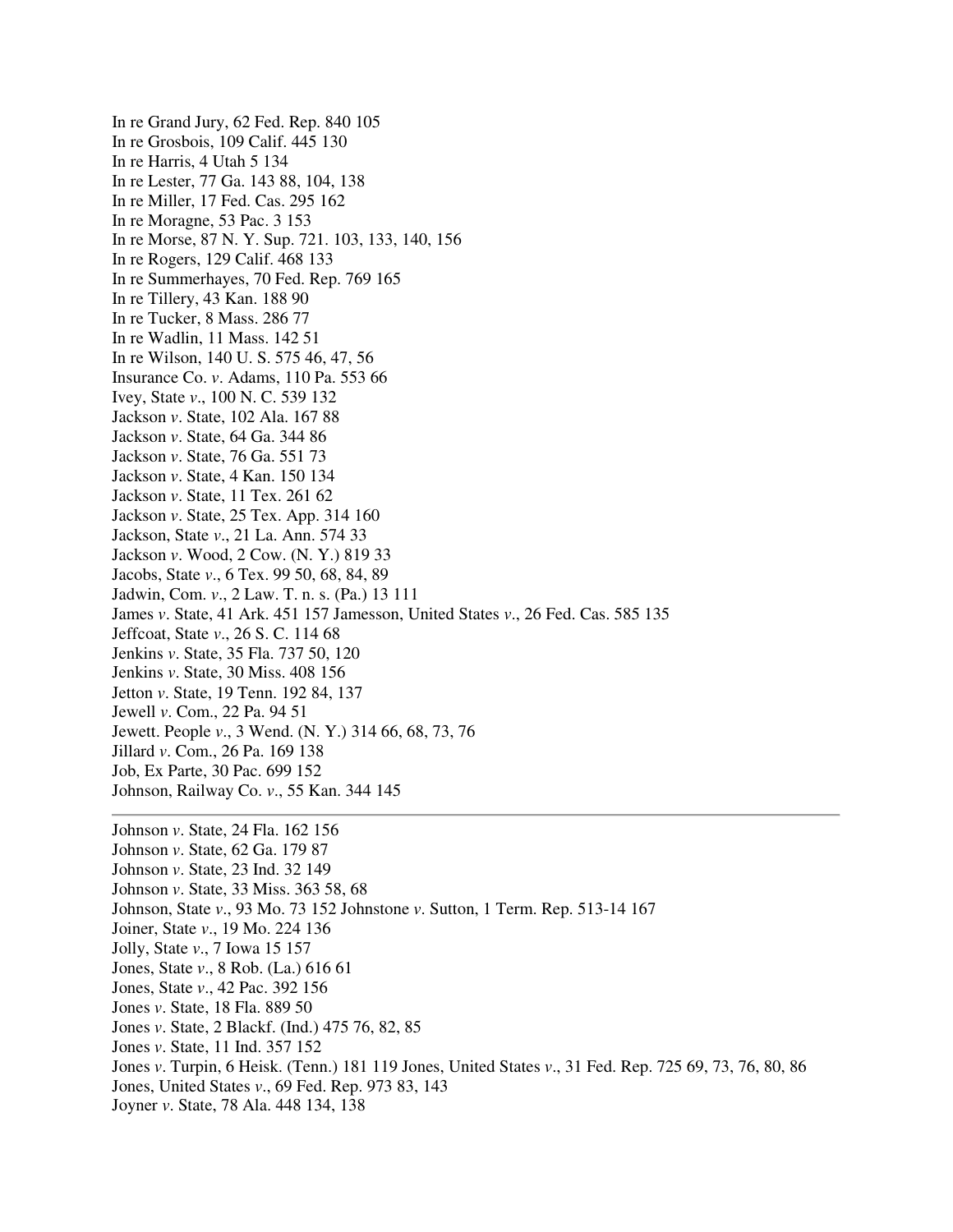Justices, People *v*., 20 Johns. (N. Y.) 310 48 Justus, State *v*., 11 Ore. 178 139 Kalloch *v*. Superior Court, 56 Calif. 229 33 Keating, State *v*., 85 Md. 188 51 Keech *v*. State, 15 Fla. 591 46, 50 Keenan, Com. *v*., 67 Pa. 203 148 Keffer, Penna. *v.*. Add. (Pa.) 200 166 Keithler *v*. State, 10 Smedes & M. (Miss.) 192 134 Keitler *v*. State, 4 G. Greene (Iowa) 291 70, 71, 83, 84 Kelcher, Com. *v*., 3 Mete. (Ky.) 485 152 Kelly, People *v*., 21 How. Pr. Rep. (N. Y.) 54 120, 133 Kelly *v*. People, 39 Ill. 157 156 Kelly *v*. People, 132 Ill. 363 156 Kemp *v*. State, 11 Tex. App. 174 71 Kendall *v*. Com., 19 S. W. 173 66 Keyes, State *v*., 8 Vt. 57 33 Kilcrease, State *v*., 6 S. C. 444 137 Kilgore *v*. State, 74 Ala. I 50 Kilpatrick, United States *v*., 16 Fed. Rep. 765 120, 142, 165 Kimball, State *v*., 29 Iowa 267 140 King, People *v*., 28 Calif. 265 144 King, People *v*., 2 Caines (N. Y.) 98 45, 46 King, State *v*., 24 Pac. 265 44 King *v*. Baker, Rowe's Rep. of Interesting Cases 603 166 King *v*. Dodd, I Leach C. C. 155 144 King *v*. Fitch, Cro. Chas. 414 26 King *v*. Ford, Yelv. 99 148, 150 King *v*. Lukens, 1 Dall. (Pa.) 5 135 King *v*. Marsh, 1 N. & P. 187 45 King *v*. State, 5 How. (Miss.) 730 136, 137, 138 King *v*. Windham, 2 Keble 180 164 Kirk *v*. Garrett, 84 Md. 383 119 Kirk *v*. State, 13 Smedes & M. (Miss.) 406 135 Kitrol *v*. State, 9 Fla. 9. 72 Klemmer *v*. Railroad Co., 163 Pa. 521 66 Knapp, Com. *v*., 9 Pick. (Mass.) 498 136 Koch *v*. State, 32 Ohio St. 353 78 Kouhns, State *v*., 103 Iowa 720 68, 81 Kovolosky, State *v*., 92 Iowa 498 128 Krause, State *v*., 1 Ohio N. P. 91 58 Krider, State *v*., 78 N. C. 481 146 Kulp, Com. *v*., 17 Pa. C. C. Rep. 561 110, 119 Lacey *v*. State, 31 Tex. Cr. Rep. 78 73, 85 Lamon, State *v*., 10 N. C. 175 87 Landis, People *v*., 139 Calif. 426 80 Lanier, State *v*., 90 N. C. 714 144 Larkin, State *v*., 11 Nev. 314 85 Lascelles *v*. State, 90 Ga. 347 80 Lauder, People *v*., 82 Mich. 109 143, 144 Lauer, State *v*., 41 Neb. 226 49

- Laurent *v*. State, 1 Kan. 313 154, 156
- Lawless *v*. State, 4 Lea (Tenn.) 173 155 Lawrence, United States *v*., 26 Fed. Cas. 886 103
- Laws, United States *v*., 26 Fed. Cas. 892 151
- Leathers *v*. State, 26 Miss. 73 46 Lee, People *v*., 2 Utah 441 84, 154, 156
- Lee, State *v*., 87 Tenn. 114 104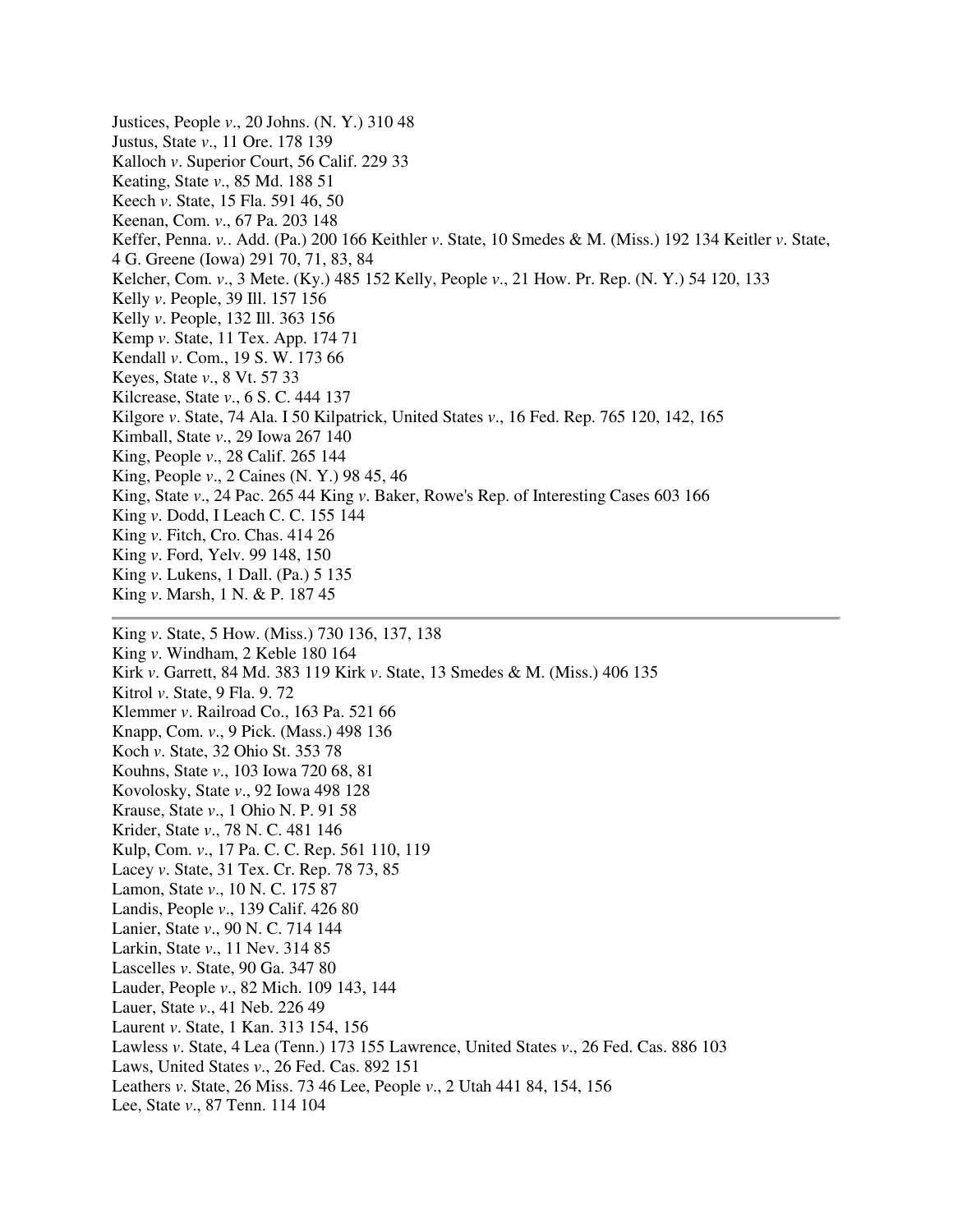Lee *v*. State, 69 Ga. 705 77, 80 Lee *v*. State, 45 Miss. 114 85, 86 Leigh, Com. *v*., 38 Leg. Int. (Pa.) 184 114 Leisenring, Com. *v*., 2 Pears. (Pa.) 466 45, 46 Lem Deo, People *v*., 132 Calif. 199 140 Lennard *v*. State, 30 S. E. 780 145 Lenox, Com. *v*., 3 Brews. (Pa.) 249 134 Leonard, People *v*., 106 Calif. 302 84, 160 Lester, In re, 77 Ga. 143 88, 104, 138 Levally, United States *v*., 36 Fed. Rep. 687 148, 151 Levy *v*. State, 6 Ind. 281 152 Levy *v*. Wilson, 69 Calif. 105 50 58 Lewis, State *v*., 38 La. Ann. 680 120, 148 Lewis, State *v*., 87 Tenn. 119 104 Lewis' Trial, 7 How. St. Tr. 249 83 Lienberger *v*. State, 21 S. W. 603 64 Lightbody, State *v*., 38 Me. 200 48 Lightfoot, State *v*., 78 N. W. 41 150 Ligon, State *v*., 7 Port. (Ala.) 167 60 Liles, State *v*., 77 N. C. 496 62 Lindenborn, People *v*., 52 N. Y. Sup. 101 105 Lindsay *v*. State, 24 Ohio Cir. Ct. Rep. 1 144 Linehan *v*. State, 21 So. 497 65 Link, Beam *v*., 27 Mo. 261 120 Lippard, Com. *v., 6* S. & R. (Pa.) 395 67 Lloyd and Carpenter's Case, 3 Clark (Pa.) 188 1, 44, 106, 111, 158 Lloyd, United States *v*., 26 Fed. Cas. 986 135 Lockett, State *v*., 3 Heisk. (Tenn.) 274 134 Loeb *v*. State, 75 Ga. 258 72 Logan, State *v*., 104 La. 254 150 Logan, State *v*., 1 Nev. 509 119, 143, 146 Logan *v*. State, 50 Miss. 269 69 Long *v*. State, 103 Ala. 55 67 Long *v*. State, 46 Ind. 582 160 Lott *v*. State, 18 Tex. App. 627 46 Love, State *v*. 4 Humph. (Tenn.) 255 110, 132 Low's Case, 4 Greenl. (Me.) 439 119, 147 Lucy *v*. State, 8 Mo. 134 136 Lukens, King *v*., 1 Dall. (Pa.) 5 135 Lung's Case, 1 Conn. 428 90, 103, 128, 147 McAvoy, United States *v*., 26 Fed. Cas. 1044 127, 134 McBroom, State *v*., 127 N. C. 528 150 McCann, State *v*., 1 Meigs (Tenn.) 91 135 McClary *v*. State, 75 Ind. 260 68, 86 McComb, Com. *v*., 157 Pa. 611 110, 119 McCourtney, State *v*., 6 Mo. 649 136 McCoy, Ex Parte, 64 Ala. 201 67 McCuller *v*. State, 49 Ala. 39 156 McCullough *v*. Com., 67 Pa. 30 101, 106, 111 McElhanon *v*. People, 92 Ill. 369 69 McGregg *v*. State, 4 Blackf. (Ind.) 101 134 McGuffie *v*. State, 17 Ga. 497 148, 149 McGuire *v*. People, 2 Parker Cr. Rep. (N. Y.) 148 48 Mclntire *v*. Com., 4 S. W. 1 132, 143, 147 McKay, People *v*., 18 Johns. (N. Y.) 212 48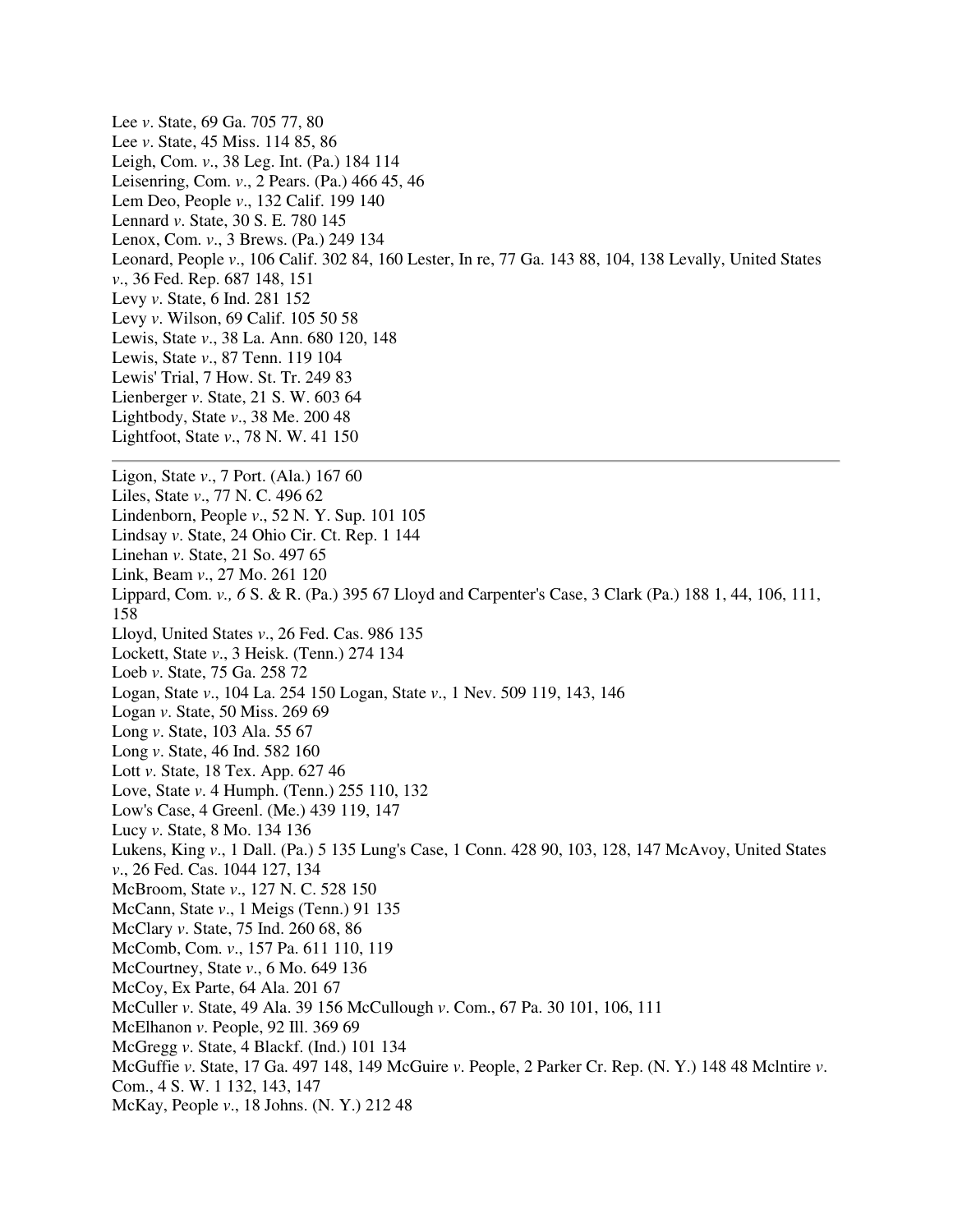McLellan *v*. Richardson, 13 Me. 82 120 McMahon, United States *v*., 26 Fed. Cas. 1131 64 McNamara, State *v*., 3 Nev. 70 49, 58 McNeill, State *v*., 93 N. C. 552 60, 147 McNinch, State *v*., 12 S. C. 89 80, 128 McPherson, State *v*., 87 N. W. 421 120 McQuillen *v*. State, 8 Smedes & M. (Miss.) 587 87 McTigue *v*. State, 63 Tenn. 313 73 McWaters *v*. State, 10 Mo. 167 136 Mackey *v*. People, 2 Colo. 13 161 Mackin *v*. United States, 117 U. S. 328 33 Madden, United States *v*., 26 Fed. Cas. 1138 131 Maddox, State *v*., 1 Lea (Tenn.) 671 81 Magrath, State *v*., 44 N. J. Law 227 149 Maher *v*. State, 1 Port. (Ala.) 265 48 Maher *v*. State, 3 Minn. 444 71 Manahan, People *v*., 32 Calif. 68 72 Maples *v*. State, 3 Heisk. (Tenn.) 408 156 Marsh, King *v*., 1 N. & P. 187 45 Marsh, R. *v*., 6 Ad. & El. 236 119 Marsh, State *v*., 13 Kan. 596 58 Marshall, State *v*., 74 N. W. 763 143 Marshall, Thornton *v*., 92 Ga. 548 167 Martin, State *v*., 2 Ired. (N. C.) 101 87 Martin, State *v*., 82 N. C. 672 58 Martin *v*. State, 30 Neb. 507 151 Martin, United States *v*., 50 Fed. Rep. 918 152 Mason *v*. State, 81 S. W. 718 139 Mathis, Hunter *v*., 40 Ind. 356 167 Matthews *v*. State, 58 S. W. 86 162 Mattson, Proprietor *v.*. Pa. Colonial Cas. 35 31 May, State *v*., 50 Ind. 170 89 Mayes, Talton *v*., 163 U. S. 376 33 Mead, Com. *v*., 12 Gray (Mass.) 167 119 Medaris *v*. State, 10 Yerg. (Tenn.) 239 135 Meiers *v*. State, 56 Ind. 336 86, 88, 89 Mellor, State *v*., 13 R. I. 666 68 Mershon *v*. State, 51 Ind. 14 60, 85, 86 Mesca, Res. *v*., 1 Dall. (Pa.) 73 64 Mesmer *v*. Com., 26 Gratt. (Va.) 976 48 Metropolitan Traction Co., People *v*., 50 N. Y. Sup. 1117 139, 143, 144, 146 Mewherter, State *v*., 46 Iowa 88 120 Mickel, State *v*., 65 Pac. 484 128 Millain, State *v*., 3 Nev. 409 77 Millar *v*. State, 2 Kan. 174 156 Miller, In re, 17 Fed. Cas. 295 162 Miller, State *v*., 53 Iowa 84 51 Miller, State *v*., 95 Iowa 368 139 Miller, State *v*., 2 Blackf. (Ind.) 35 73 Miller *v*. State, 69 Ind. 284 68, 87 Miller *v*. State, 33 Miss. 356 46 Miller *v*. State, 28 So. 208 128 Mills *v*. State, 76 Md. 274 84 Millville Borough, 10 Pa. C. C. Rep. 321 121 Minor, Com. *v*., 89 Ky. 555 142, 145

Moan, Ex Parte, 65 Calif. 216 115 Mohler *v*. People, 24 Ill. 26 91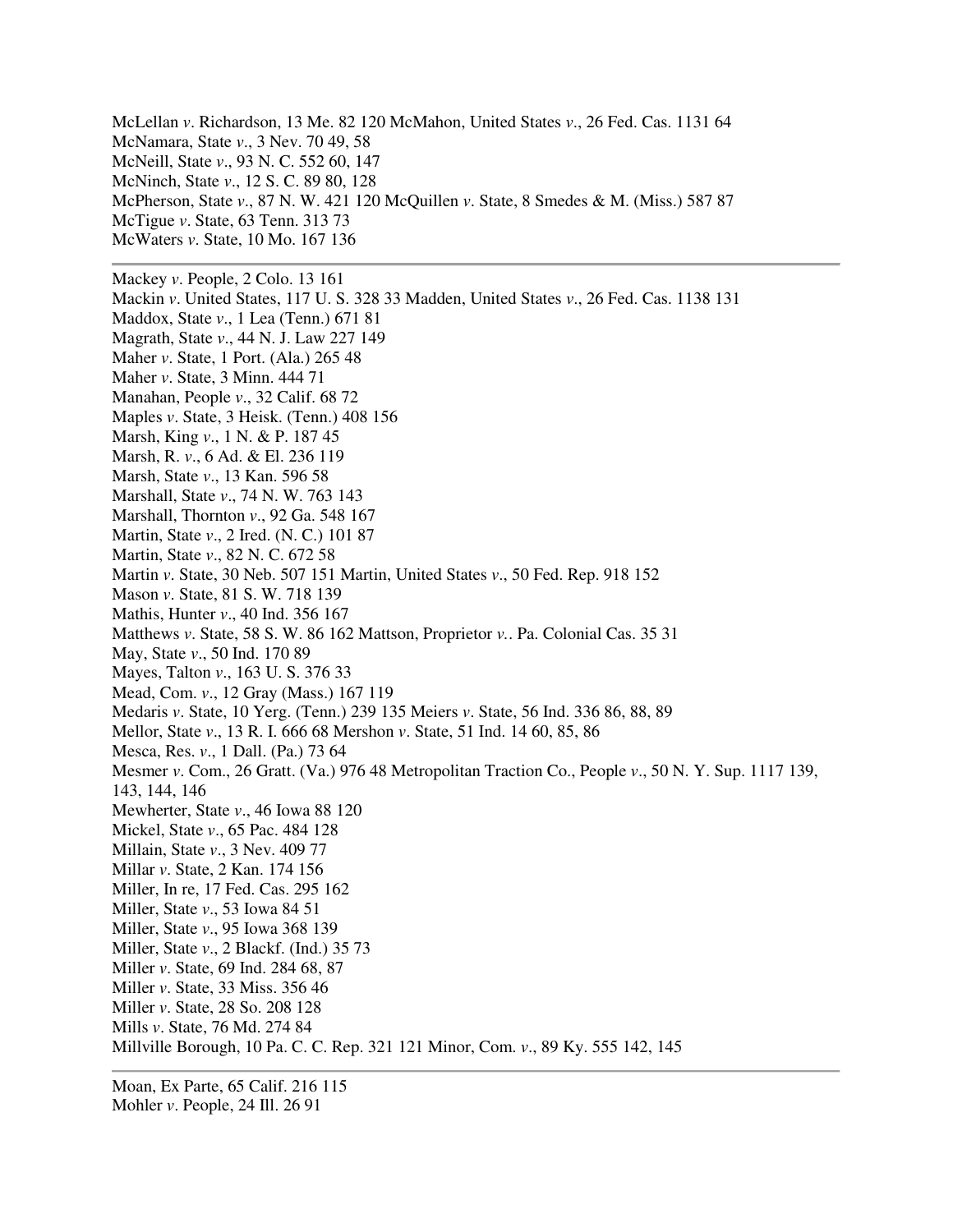Moice, People *v*., 15 Calif. 329 69 Moister, Com. *v*., 3 Pa. C. C. Rep. 539 111 Moles, State *v*., 9 Mo. 694 136 Molett *v*. State, 33 Ala. 408 136 Molineaux, People *v*., 58 N. Y. Sup. 155 143, 146 Mooney, State *v*., 10 Iowa 506 51 Moore *v*. Com., 9 Leigh. (Va.) 639 62 Montgomery *v*. State, 3 Kan. 263 50 Moore *v*. State, 13 Smedes & M, (Miss.) 259 135 Moore *v*. State, 81 S. W. 48 156 Moragne, In re, 53 Pac. 3 153 Morgan, People *v*., 95 N. W. 542 58 Morrison *v*. State, 41 Tex. 516 143 Morse, In re, 87 N. Y. Sup. 721 103, 133, 140, 150 Morton, Com. *v*., 34 Leg. Int. (Pa.) 438 54 Mose *v*. State, 35 Ala. 421 156 Moses *v*. State, 58 Ala. 117 64 Motley, State *v*., 7 S. C. 327 62, 87 Moyers *v*. State, 11 Humph. (Tenn.) 40 135 Mundell, United States *v*., 27 Fed. Cas. 23 135 Murphy *v*. State, 86 Ala. 45 65 Murphy, State *v*., 47 Mo. 274 134 Muscogee Railroad Co., Winter *v*., 11 Ga. 438 50, 51 Musick *v*. People, 40 III. 268 69, 76, 78 Mussey *v*. Mussey, 68 Me. 346 145 Muzingo, State *v*., Meigs (Tenn.) 112 156 Nagle, United States *v*., 27 Fed. Cas. 68 134 Naughton, People *v*., 38 How. Pr. Rep. (N. Y.) 430 121, 135 Neal *v*. Delaware, 103 U. S. 370 67 Nealon *v*. People, 39 Ill. App. 481 50, 160 Nebraska, Bollyn *v*., 176 U. S. 83 33 New Bethlehem Borough, Com. *v*. 15 Pa. Superior Ct. 158 114 Newfane, State *v*., 12 Vt. 422 78, 81 Newman *v*. State, 43 Tex. 525 161 Newman *v*. State, 14 Wis. 393 73 Newton, R. *v*., 2 M. & Rob. 503 152 Newton *v*. State, 21 Fla. 53 50, 52 Nichol, People *v*., 34 Calif. 211 148 Nichols *v*. State, 46 Miss. 284 156 Nicholls *v*. State, 5 N. J. Law 539 48 Nixon *v*. State, 68 Ala. 535 49, 51 Noles *v*. State, 24 Ala. 672 33 Nomaque *v*. People, Breese (Ill.) 109 149 Noonan, Com. *v*., 38 Leg. Int. (Pa.) 184 90 Nordstrom, State *v*., 7 Wash. 506 33 Norris House *v*. State, 3 G. Greene (Iowa) 513 56 Northey, People *v*., 77 Calif. 618 80, 121

Noyes, State *v*., 87 Wis. 340 88

- Nunn *v*. State, 1 Kelly (Ga.) 243 132
- O'Brien *v*. State, 91 Ala. 16 89, 152
- O'Byrne *v*. State, 51 Ala. 25 83, 89
- Offutt, State *v*., 4 Blackf. (Ind.) 355 118
- Ogle, Ex Parte, 61 S. W. 122 46
- Ogle *v*. State, 63 S. W. 1009 46
- O'Hair *v*. People, 32 Ill. App. 277 104
- Oliver *v*. Com., 95 Ky. 372 150
- Oliver *v*. State, 66 Ala. 8 52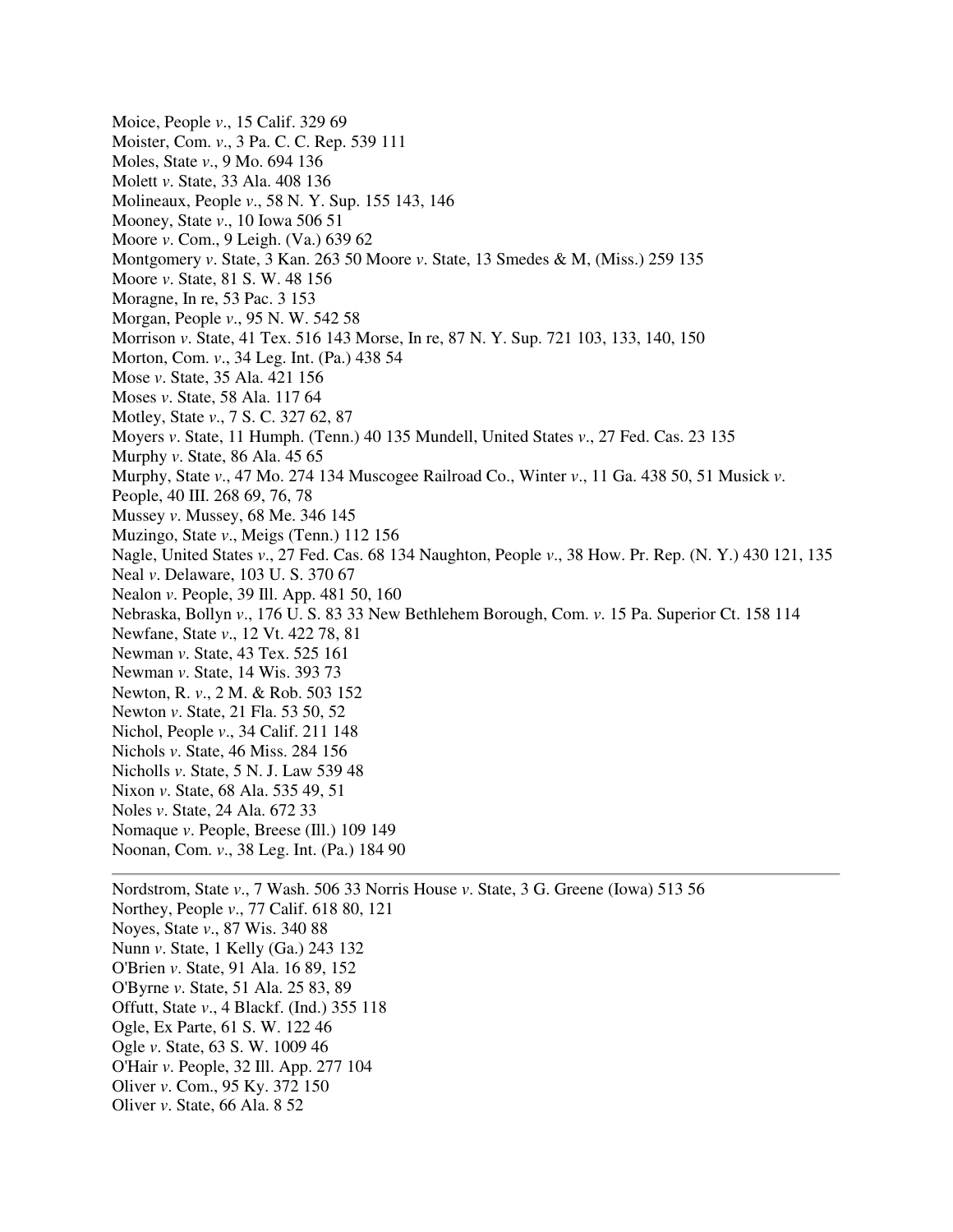O'Neill, People *v*., 107 Mich. 556 128 Osborne, State *v*., 61 Iowa 330 65, 76, 79, 80 Ostrander *v*. State, 18 Iowa 435 45, 69, 88, 147 Overshiner *v*. Com., 2 B. Mon. (Ky.) 344 149 Overstreet, State *v*., 128 Mo. 470 89, 103 Owens *v*. State, 25 Tex. App. 552 72, 78 Oxford, State *v*., 30 Tex. 428 120 Palmer, United States *v*., 27 Fed. Cas. 410 69, 78, 103 Palmore *v*. State, 29 Ark. 248 62, 70 Parker, Com. *v*., 2 Pick. (Mass.) 550 50 Parker *v*. People, 13 Colo. 155 89 Parker *v*. Territory, 52 Pac. 361 126 Parks, State *v*., 21 La. Ann. 251 61, 87 Parmer *v*. State, 41 Ala. 416 89 Parrish, State *v*., 27 Tenn. 80 104, 150 Pate, State *v*., 67 Mo. 488 160 Patrick *v*. State, 16 Neb. 330 69 Patterson *v*. Com*.*., 86 Ky. 313 156 Pearce *v*. Com. 8 S. W. 893 156 Peeples *v*. State, 35 So. 223 156 Pence *v*. Com., 95 Ky. 618 157 Pendry, Territory, *v*., 22 Pac. 760 143 Penfield *v*. Carpenter, 13 Johns. (N. Y.) 350 145 Penna. *v*. Keffer, Add. (Pa.) 290 166 People, Andrews *v*., 117 Ill. 195 135 People *v*. Arnold, 15 Calif. 476 69 People, Barren *v*., 73 Ill. 256 56 People, Bartley *v*., 156 Ill. 234 135 People, Beasley *v*., 89 Ill. 571 51 People *v*. Beatty, 14 Calif. 566 69, 103 People *v*. Borgstrom, 178 N. Y. 254 64, 65 People *v*. Bradner, 44 Hun. (N. Y.) 233 129 People, Brannigan *v*., 3 Utah 488 45, 56 People *v*. Briggs, 60 How. Pr. Rep. (N. Y.) 17 120, 144 People *v*. Butler, 8 Calif. 435 147 People *v*. Butler, 1 Idaho 231 134 People, Carpenter *v*., 64 N. Y. 483 65 People *v*. Clements, 5 N. Y. Cr. Rep. 288 153 People, Collins *v*., 39 Ill. 233 150 People *v*. Colmere, 23 Calif. 632 85 People, Cox *v*., 80 N. Y. 500 86 People *v*. Cuitano, 15 Calif. 327 48 People, Davidson *v*., 90 Ill. 221 73 People, Dawson *v*., 25 N. Y. 399 157 People *v*. District Court, 29 Colo. 83 76 People, Dolan *v*., 64 N. Y. 485 58

- People *v*. Earnest, 45 Calif. 29 89
- People, Empson *v*., 78 Ill. 248 161 People, Findley *v*., 1 Manning (Mich.) 234 51, 52, 161
- People, Fitzpatrick *v*., 98 Ill. 269 156 People *v*. Fitzpatrick, 30 Hun. (N. Y.) 493 66
- People *v*. Gallagher, 55 Calif. 462 58
- People, Gardiner *v*., 3 Scam. (Ill.) 83 149
- People, Gardner *v*., 20 Ill 430 156
- People *v*. Gatewood, 20 Calif. 146 147
- People *v*. Geiger, 49 Calif. 643 69
- People, Gilmore *v*., 87 Ill. App. 128 119
- People, Gitchell *v*., 146 Ill. 175 119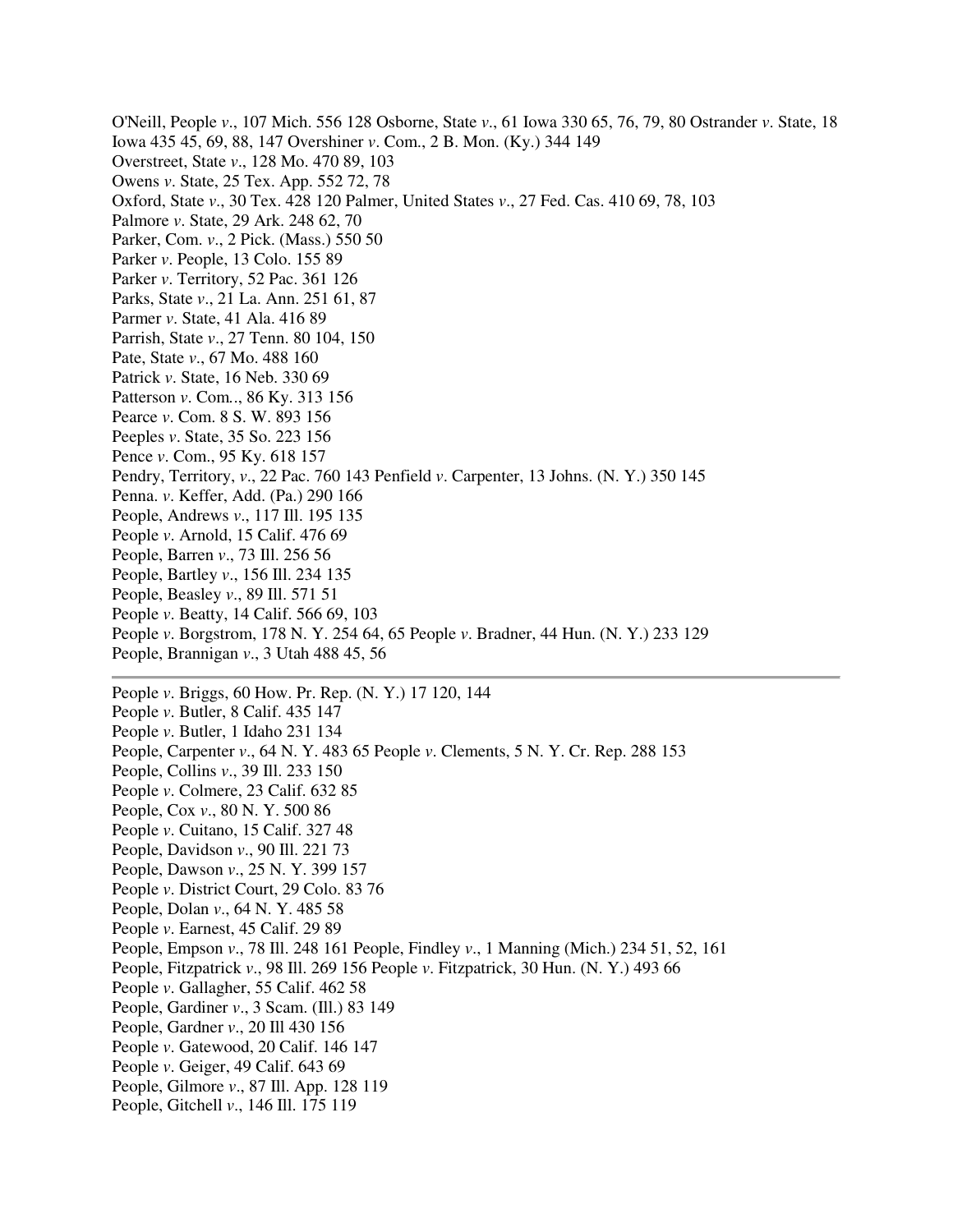People *v*. Glen, 173 N. Y. 395 70, 127 People, *v*. Goldenson, 76 Calif. 328 68, 103 People, Goodman *v*., 90 Ill. App. 533 149 People *v*. Green, 1 Utah 11 103 People *v*. Griffin, 2 Barb. (N. Y.) 427 87 People *v*. Hansted, 135 Calif. 149 80 People *v*. Harmon, 69 N. Y. Sup. 511 142 People *v*. Hayes, 59 N. Y. Sup. 761 144 People *v*. Hidden, 32 Calif. 445 69, 83, 84, 87 People *v*. Hooghkerk, 96 N. Y. 149 66 People, Hope *v*., 83 N. Y. 418 143 People *v*. Hulbut, 4 Denio (N. Y.) 133 120, 146, 152 People, Humpeler *v*., 92 Ill. 400 150 People *v*. Hunter, 54 Calif. 65 147 People *v*. Hyler, 2 Parker Cr. Rep. (N. Y.) 570 105 People *v*. Jewett, 3 Wend. (N. Y.) 314 66, 68, 73, 76 People, Kelly *v*., 39 Ill. 157 156 People, Kelly *v*., 132 Ill. 363 156 People *v*. Kelly, 21 How. Pr. Rep. (N. Y.) 54 120, 133 People *v*. King, 28 Calif. 265 144 People *v*. King, 2 Caines (N. Y.) 98 45, 46 People *v*. Landis, 139 Calif. 426 80 People *v*. Lauder, 82 Mich. 109 143, 144 People *v*. Lee, 2 Utah 441 84, 154, 156 People *v*. Lem Deo, 132 Calif. 199 140 People *v*. Leonard, 106 Calif. 302 84, 160 People *v*. Lindenborn, 52 N. Y. Sup. 101 105 People, McElhanon *v*., 92 Ill. 36:9 69 People, McGuire *v*., 2 Parker Cr. Rep. (N. Y.) 148 48 People *v*. McKay, 18 Johns. (N. Y.) 212 48 People, Mackey *v*., 2 Colo. 13 161 People *v*. Manahan, 32 Calif. 68 72 People *v*. Metropolitan Traction Co., 50 N. Y. Sup. 1117 139, 143, 144, 146 People, Mohler *v*., 24 Ill. 26 91 People *v*. Moice, 15 Calif. 329 69 People *v*. Molineux, 58 N. Y. Sup. 155 143, 146 People *v*. Morgan, 95 N. W. 542 58 People, Musick *v*., 40 Ill. 268 69, 76, 78 People *v*. Naughton, 38 How. P r. Rep. (N. Y.) 430 121, 135 People, Nealon *v*., 39 Ill. App. 481 50, 160 People *v*. Nichol, 34 Calif. 211 148 People, Nomaque *v*., Breese (Ill.) 109 149 People *v*. Northey, 77 Calif. 618 80, 121 People, O'Hair *v*., 32 Ill. App. 277 104 People *v*. O'Neill, 107 Mich. 556 128 People, Parker *v*., 13 Colo. 155 89 People *v*. Petrea, 92 N. Y. 128 58, 66 People *v*. Phelan, 123 Calif. 551 71 People, Preuit *v*., 5 Neb. 377 58 People *v*. Price, 2 N. Y. Sup. 414 144 People, Rainey *v*., 3 Gil. (Ill.) 71 156 People *v*. Ramirez, 56 Calif. 533 140 People, Raymond *v*., 30 Pac. 504 140 People, Regent *v*., 96 Ill. App. 189 128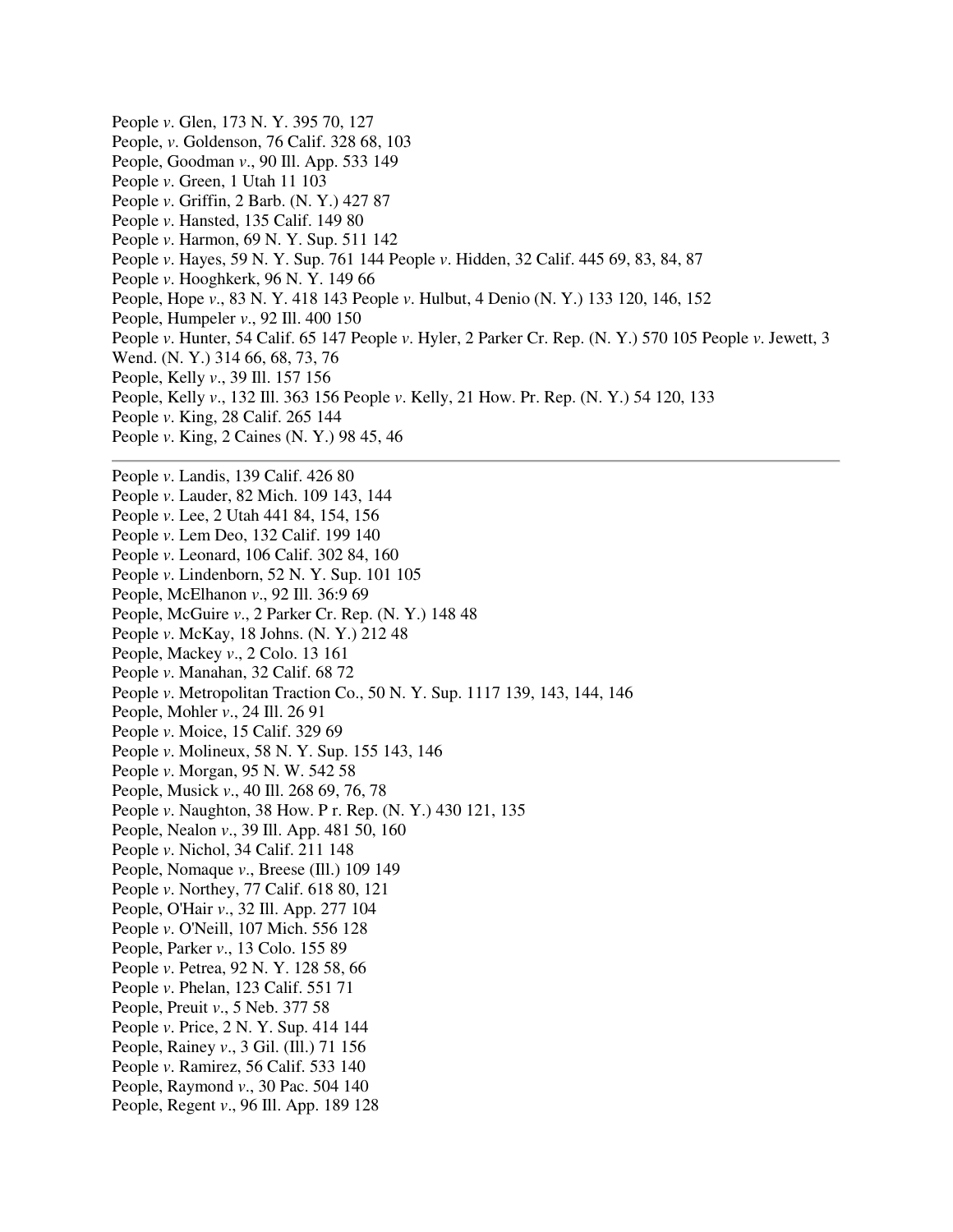People *v*. Reigel, 78 N. W. 1017 44, 56, 65 People *v*. Roberts, 6 Calif. 214 91, 147, 149 People *v*. Robinson, 2 Parker Cr. Rep. (N. Y.) 235 68, 87 People *v*. Romero, 18 Calif. 89 65 People *v*. Rose, 52 Hun. (N. Y..) 33 93 People, Sault *v*., 34 Pac. 263 152 People *v*. Scannell, 72 N. Y. Sup. 449 129 People *v*. Sellick, 4 N. Y. Cr. Rep. 329 142, 162 People *v*. Shattuck, 6 Abb. (N. Y.) 33 119 People *v*. Shea, 147 N. Y. 78 162 People *v*. Sheriff of Chautauqua County, 11 Civ. Proc. Rep. (N. Y.) 172 150, 160, 163 People, Shoop *v*., 45 Ill. App. 110 119, 128 People *v*. Simmons, 119 Calif, 1 46, 69 People *v*. Singer, 18 Abb. N. C. 96 144 People *v*. Smith, 76 N. W. 124 77 People v. Southwell, 46 Calif. 141 68 People *v*. Stem, 68 N. Y. Sup. 732 142 People, Stone *v*., 2 Scam. (Ill.) 326 161 People *v*. Strong, 1 Abb. Prac. Rep. N. S. (N. Y.) 244 142 People *v*. Stuart, 4 Calif. 218 143 People, Thayer *v*., 2 Doug. (Mich.) 417 70 People *v*. The Justices, 20 Johns. (N. Y.) 310 48 People *v*. Thompson, 81 N. W. 344 120 People, Thornell *v*., 11 Colo. 305 156 People, Thorpe *v*., 3 Utah 441 49 People *v*. Thurston, 5 Calif. 69 45 People *v*. Tinder, 19 Calif. 539 105 People, Walker *v*., 22 Colo. 415 115 People *v*. Warren, 109 N. Y. 615 112, 153 People *v*. White, 81 Ill. 333 160 People *v*. Willis, 52 N. Y. Sup. 808 144 People, Wilson *v*., 3 Colo. 325 60, 68 People *v*. Winant, 53 N. Y. Sup. 695 146 People *v*. Wintermute, 46 N. W. 694 65 People, Yates *v*., 38 Ill. 527 91, 151 People *v*. Young, 31 Calif. 563 118, 121 Pequea Creek Bridge, 68 Pa. 427 122 Perkins *v*. State, 92 Ala. 66 88 Perkins *v*. State, 4 Ind. 222 119 Perry, State *v*., 29 S. E. 384 45, 46, 75 Peter *v*. State, 3 How. (Miss.) 433 91, 135 Peters *v*. State, 98 Ala. 38 84 Peters *v*. State, 11 Tex. 762 48 Peterson, State *v*., 61 Minn. 73 132, 155 Petrea, People *v*., 92 N. Y. 128 58, 66 Pfaff, Com. *v*., 5 Pa. Dist. Rep. 59 111 Phelan, People *v*., 123 Calif. 551 71 Phillips, State *v*., 2 Ala. 297 48 Phillips *v*. State, 68 Ala. 469 65 Pickering, Proprietor *v.*. Pa. Colonial Cases 32 31 Pierce, Heard *v*., 8 Cush. (Mass.) 338 120, 134 Pierce, State *v*., 8 Iowa 231 50 Pierce, State *v*., 90 Iowa 506 64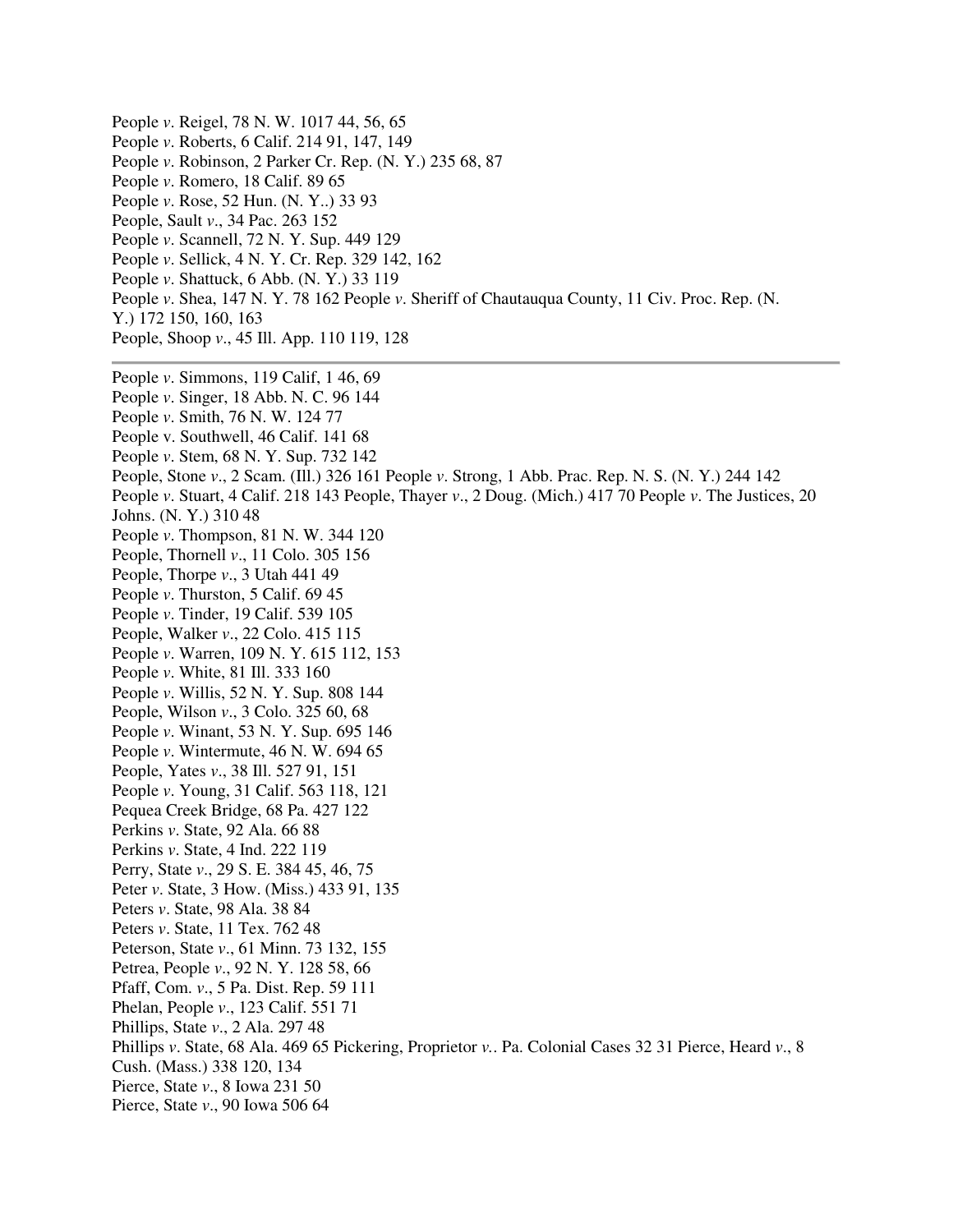Pierce *v* State, 12 Tex. 210 93 Pinson *v*. State, 23 Tex. 579 148 Pittman *v*. State, 25 Fla. 648 157 Pitner *v*. State, 23 Tex. App. 366 33 Plumer, United States *v*., 27 Fed. Cas. 561 148 Plymouth, In re Annexation to Borough of, 167 Pa. 612 76 Pointer *v*. State, 89 Ind. 255 68 Pond *v*. State, 47 Miss. 39 156 Porter, United States *v*., 27 Fed. Cas. 595 119 Porterfield *v*. Com., 91 Va. 801 124 Portis *v*. State, 23 Miss. 578 50, 83, 84, 85 Poulterer's Case, The, 9 Co. 55 b. 117, 167 Powers, State *v*, 59 S. C. 200 49 Powle's Case, 2 Rolle Rep. 52 148 Prescott *v*. State, 19 Ohio 184 33 Presentment of Grand Jury, 1 R. M. Charlt. (Ga.) 149 159 Preuit *v*. People, 5 Neb. 377 58 Price, Com. *v*., 3 Pa. C. C. Rep. 175 138, 146 Price *v*. Com., 21 Gratt. (Va.) 846 149 Price, People *v., 2* N. Y. Sup. 414 144 Priestley, Com. *v*., 10 Dist. Rep. (Pa.) 217 153 Prior, Res. *v*., 1 Yeates (Pa.) 206 34 Pritchett, Com. *v*., 74 Ky. 277 78 Proprietor *v*. Mattson, Pa. Colonial Cases 35 31 Proprietor *v*. Pickering, Pa. Colonial Cases 32 31 Public Press, Grand Jury *v*., 4 Brews. (Pa.) 313 116 Pybos *v*. State, 3 Humph. (Tenn ) 49 45 Queen *v*. Simmonite, 1 Cox C. C. 30 152 Quimby, State *v*., 51 Me. 395 72 R. *v*. Cooke, 8 Car & P. 582 148, 152 R. *v*. Hughes, 1 Car. & K. 519 118 R. *v*. Marsh, 6 Ad. & El. 236 119 R. *v*. Newton, 2 M. & Rob. 503 152

- Rahlfing *v*. Heidrick, 4 Phila. (Pa.) 3 145
- Railroad Co., Klemmer *v*., 163 Pa. 521 66 Railroad Co., Sherman *v*., 106 N. Y. 542 145
- Railroad Co., Winter *v*, 11 Ga. 438 50, 51
- Railway Co., *v*. Johnson, 55 Kan. 344 145
- Rainey *v*. People, 3 Gil. (Ill.) 71 156
- Rambo, Cock *v*., Pa. Colonial Cases 79 32
- Ramirez, People *v*., 56 Calif. 533 140
- Rampey *v*. State, 83 Ala. 31 49, 50
- Ramsey *v*. State, 21 So. 209 85
- Rand, State *v*., 33 N. H. 216 87
- Randall, Hunter *v*., 69 Me. 468 119 Rawls *v*. State, 8 Smedes & M. (Miss.) 599 51
- Raymond *v*. People, 30 Pac. 504 140
- Rector *v*. Smith, 11 Iowa 302 158, 167
- Reed, State *v*., 67 Me. 127 134 Reed *v*. State, 1 Tex. App. 1 65, 68, 69, 71 Reed, United States *v*., 27 Fed. Cas. 727 48, 55, 66, 74, 119, 123, 142
- 
- Reeves *v*. State, 84 Ind. 116 156
- Reeves, United States *v*., 27 Fed. Cas. 750 63, 69, 74, 86, 122
- Reg. *v*. Austin, 4 Cox C. C. 385 152
- Reg. *v*. Hodges, 8 Car. & P. 195 148
- Reg. *v*. Holloway, 9 Car. & P. 43 161
- Reg. *v*. Humphreys, Car. & M. 601 152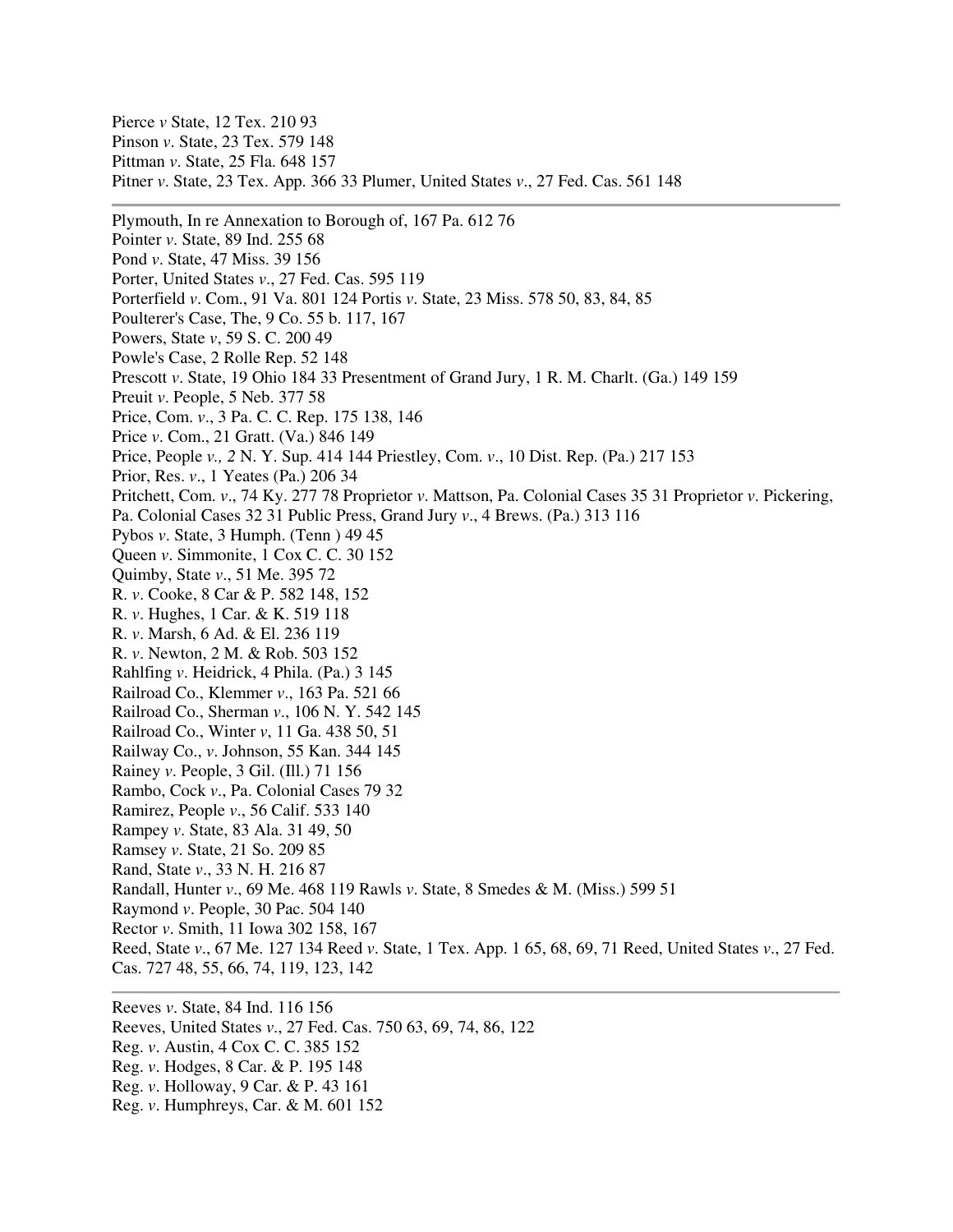Reg. *v*. Russell, 1 Car. & M. 247 139 Regent *v*. People, 96 Ill. App. 180 128 Reich *v*. State, 53 Ga 73 64 Reid, State *v*., 20 Iowa 413 60, 162 Reigel, People *v*., 78 N. W. 1017 44, 56, 65 Reinhart, State *v*., 38 Pac. 822 152 Reisz, State *v*., 48 La. Ann. 1446 84 Res. *v*. Burns, 1 Yeates (Pa.) 370 34 Res. *v*. Mesca, 1 Dall. (Pa.) 73 64 Res. *v*. Prior, 1 Yeates (Pa.) 206 34 Res. *v*. Shaffer, 1 Dall. (Pa.) 236 101, 103, 105, 140 Res. *v*. Wray, 3 Dall. (Pa.) 490 34 Rex. *v*. Dickinson, Russ. & Ry. Crown Cases, 401 139 Rex *v*. Fieldhouse, 1 Cowper 325 147 Reynolds, Com. *v*., 2 Kulp. (Pa.) 345 110 Reynolds, Ex Parte, 34 S. W. 120 46 Reynolds *v*. State, 11 Tex. 120 134, 157 Reynolds *v*. United States, 98 U. S. 145 45 Reynolds, United States *v*., 1 Utah 226 76 Rice *v*. State, 3 Kan. 141 44 Rich, Com. *v*., 14 Gray (Mass.) 335 160 Richard, State *v*., 50 La. Ann. 210 132 Richards *v*. State, 22 Neb. 145 115 Richardson *v*. Com., 76 Va. 1007 140 Richardson, McLellan *v*., 13 Me. 82 120 Richardson, United States *v*., 28 Fed. Rep. 61 55, 69, 86 Rickey, State *v*., 9 N. J. Law 293 49 Rickey, State *v*., 10 N. J. Law 83 64 Ridgway, Com. *v*., 2 Ash. (Pa.) 247 164 Ridling *v*. State, 56 Ga. 601 91 Riley, United States *v*., 74 Fed. Rep. 210 152 Ripperdon, Com. *v*., Litt. Sel. Cas. (Ky.) 194 148 Rippey *v*. State, 29 Tex. App. 37 157 Roberts, People *v*., 6 Calif. 214 91, 147, 149 Roberts, State *v*., 11 Mo. 510 136 Roberts, State *v*., 2 Dev. & Bat. (N. C.) 540 138 Robeson *v*. State, 50 Tenn. 266 104 Robinson *v*. Com., 88 Va. 900 48, 87 Robinson, People *v*., 2 Parker Cr. Rep. (N. Y.) 235 68, 87 Robinson, State *v*., 2 Lea (Tenn.) 114 143 Robinson *v*. State, 33 Ark. 180 156 Robinson *v*. State, 24 Tex. App. 4 148

Roby *v*. State, 74 Ga. 812 58

- Rocco *v*. State, 37 Miss. 357 119 Rock, State *v*., 57 Pac. 532 90
- Rockafellow, State *v*., 6 N. J. Law 332 62
- Rodes *v*. State, 10 Lea. (Tenn.) 414 135
- Roe *v*. State, 2 So. 459 93
- Rogers *v*. Alabama, 192 U. S. 226 67
- Rogers, Imlay *v*., 2 Halst. (N. J.) 347 119
- Rogers, In re, 129 Calif. 468 133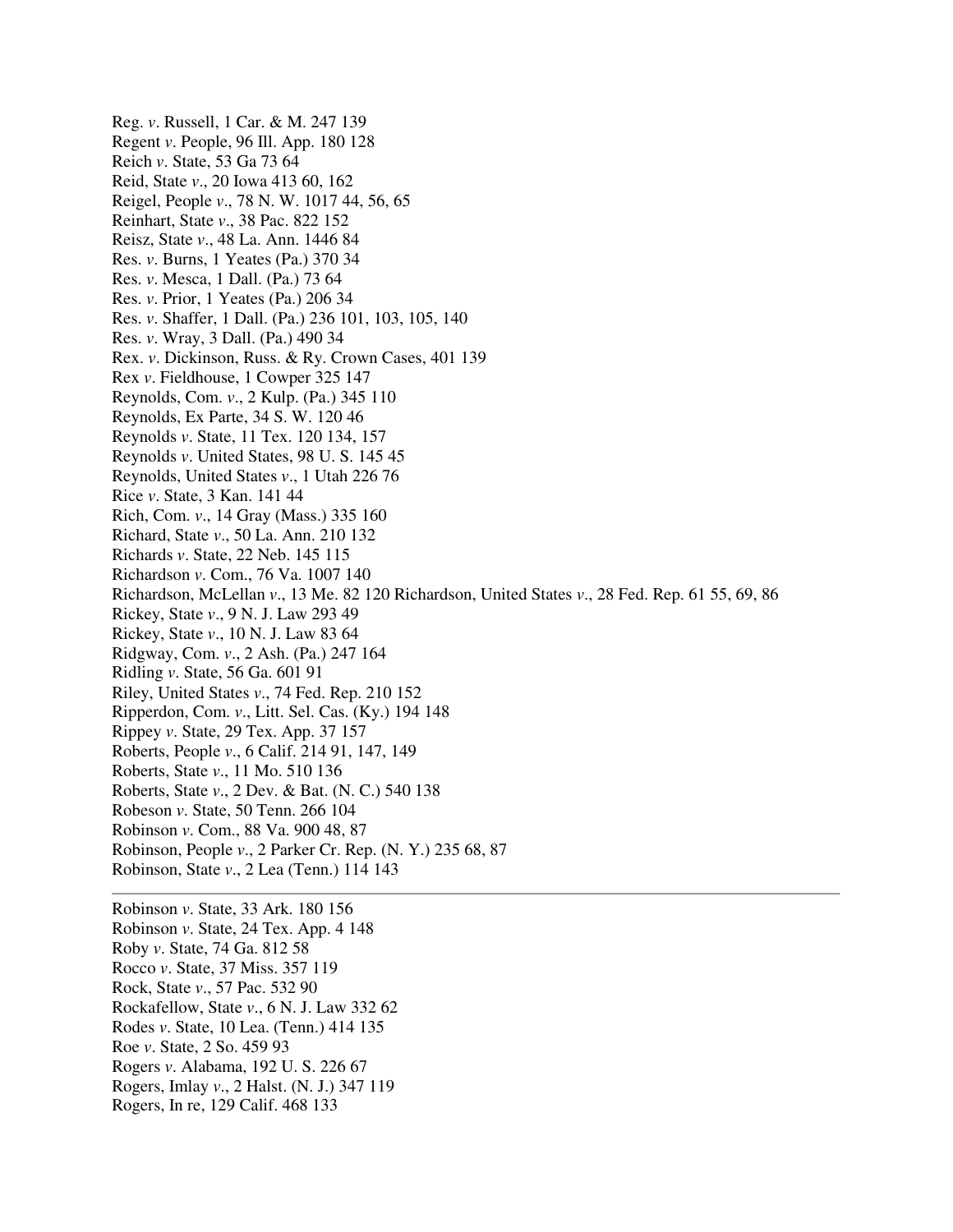Rogers, State *v*., 37 Mo. 367 136 Rohfrischt, State *v*., 12 La. Ann. 382 150 Rolland *v*. Com., 82 Pa. 306 62, 65, 66, 70, 73, 77, 85 Romero, People *v*., 18 Calif. 89 65 Romero, Territory *v*., 2 N. Mex. 474 87 Rondeau, United States *v*., 16 Fed. Rep. 109 55, 69 Rose, People *v*., 52 Hun. (N. Y.) 33 93 Ross *v*. State, 1 Blackf. (Ind.) 390 71, 85 Ross, State *v*., 14 La. Ann. 364 115 Roth *v*. State, 3 Ohio Cir. Ct. Rep. 59 73, 74 Rothschild *v*. State, 7 Tex. App. 519 128, 139 Rovnianck, Com. *v*., 12 Pa. Superior Ct. 86 138 Rowan *v*. State, 30 Wis. 129 33 Rowand, Com. *v*., 82 Pa. 405 110, 112, 152 Rowland, State *v*., 36 La. Ann. 193 61, 87 Rudd, Com. *v*., 3 Ky. Law Rep. 328 78 Rumsey *v*. Territory, 21 Pac. 152 63 Runnels *v*. State, 28 Ark. 121 51 Russell, Reg. *v*., 1 Car. & M. 247 139 Russell, State *v*., 90 Iowa 569 80 Russell *v*. State, 33 Ala. 366 71 Russell *v*. State, 10 Tex. 288 93 Ruthven, State *v*., 58 Iowa 121 69 Rutzell *v*. State, 15 Ark. 67 103 Ryan, Com. *v*., 5 Mass. 90 81 Salge, State *v*., 2 Nev. 321 134 Salter, Com. *v*., 2 Pears. (Pa.) 461 45, 46, 54, 66, 128, 129, 138, 156 Sanborn, Com. *v*., 116 Mass. 61 124 Sanders *v*. State, 55 Ala. 183 87 Sandford, United States *v*., 27 Fed. Cas. 952 135 Sandoz, State *v*., 37 La. Ann. 376 156 Sargent, Com. *v*., Thach. Cr. Cas. (Mass.) 116 148 Sault *v*. People, 34 Pac. 263 152 Sayer's Case, 8 Leigh. (Va.) 722 147 Scannell, People *v*., 72 N. Y. Sup. 449 129

Schieler, State *v*., 37 Pac. 272 84 Schmidt, Ex Parte, 71 Calif. 212 120 Scott, State *v*., 25 Ark. 107 135 Seaborn, State *v*., 15 N. C. 305 86, 87 Sears, State *v*., 86 Mo. 169 136 Sears, State *v*., 61 N. C. 146 68 Sellick, People *v*., 4 N. Y. Cr. Rep. 329 142, 162 Shackelford, United States *v*., 27 Fed. Cas. 1037 135 Shaffer, Res. *v*., 1 Dall. (Pa.) 236 101, 103, 105, 140 Shaftesbury's Case, 8 How. St. Tr. 774 29, 30, 117 Sharp, State *v*., 110 N. C. 604 80 Shattuck, People *v., 6* Abb. (N. Y.) 33 119 Shattuck *v*. State, 11 Ind. 473 127, 128 Shea, People *v*., 147 N. Y. 78 162 Shelton, State *v*., 64 Iowa 333 76, 78, 147 Shepard, United States *v*., 27 Fed. Cas. 1056 113, 115, 135 Sheppard, Com. *v*., 20 Pa. Superior Ct. 417 111, 114 Sheridan's Trial, 31 How. St. Tr. 567 74, 75 Sheriff of Chautauqua County, People *v*., 11 Civ. Proc. Rep. (N.

Scarlett's Case, 12 Co. 98 42, 117, 167 Schall, Com. *v*., 9 Lanc. Law Rev. (Pa.) 332 111, 138, 151

- Y.) 172 150, 160, 163
- Sherman *v*. Railroad Co., 106 N. Y. 542 145
- Shew, Com. *v*., 8 Dist. Rep. (Pa.) 484 68, 87
- Shippey, State *v*., 10 Minn. 223 149
- Shoop *v*. People, 45 Ill. App. 110 119, 128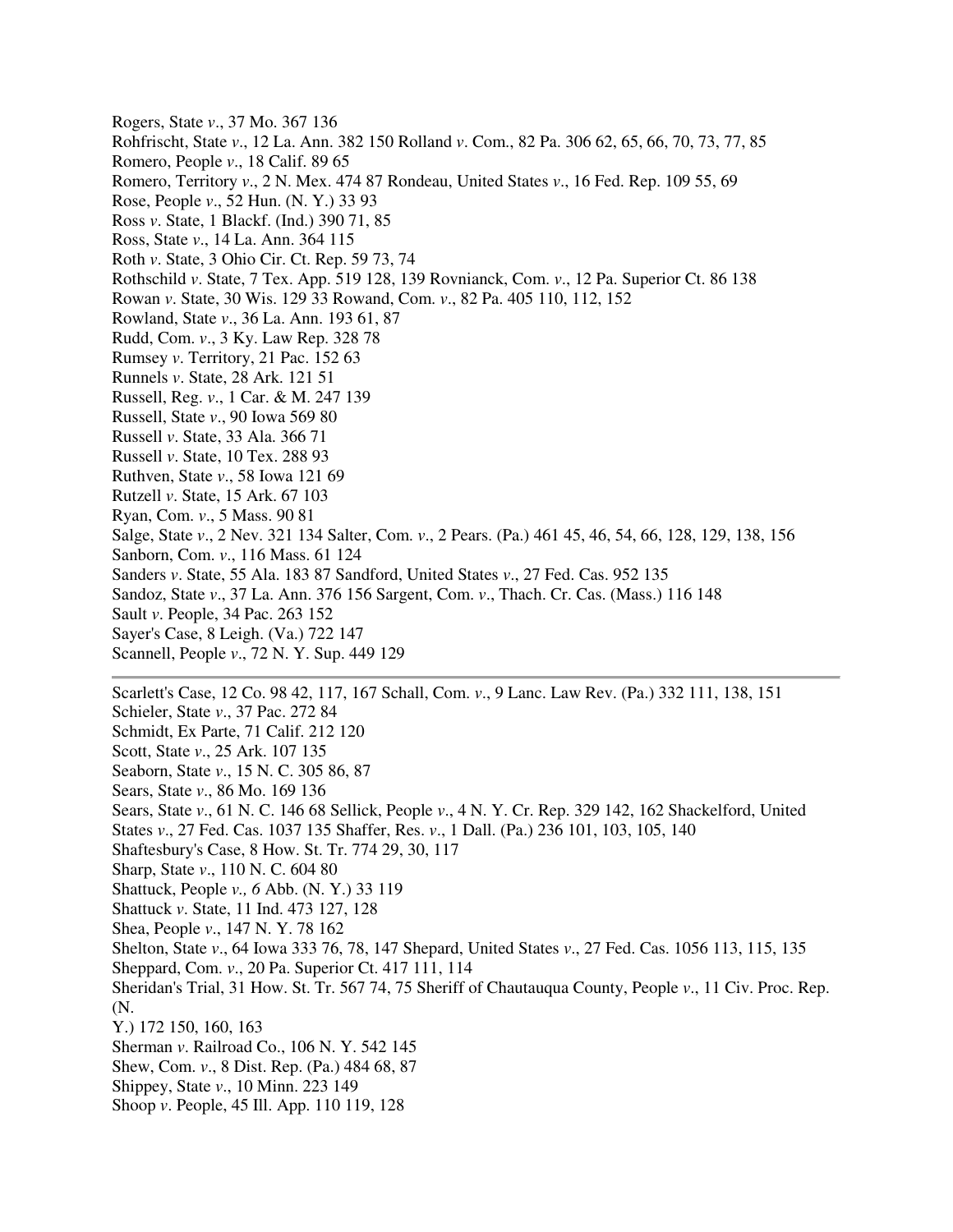Shope *v*. State, 32 S. E. 140 80 Shouse *v*. Com., 5 Pa, 83 148 Shropshire *v*. State, 12 Ark. 190 87 Shubel, Com. *v*., 4 Pa. C. C. 12 111 Shumpert, State *v*., 1 S. E. 85 33 Shupp, Com. *v., 6* Kulp (Pa.) 430 111 Silvers, State *v*., 82 Iowa 714 50 Simmonite, Queen *v*., 1 Cox C. C. 30 152 Simmons *v*. Com., 89 Va. 156 156 Simmons, People *v*., 119 Calif. 1 46 69 Simmons, United States *v*., 46 Fed. Rep. 65 139, 150 Simms *v*. State, 60 Ga. 145 119 Simons, Com *v*., 6 Phila. (Pa.) 167 111, 114 Simpson *v*. State, 34 S. E. 204 80 Sims *v*. State, 45 S. W. 705 139 Singer, People *v*., 18 Abb. N. C. 96 144 Skeggs, Com. *v*., 66 Ky. 19 120 Skinner *v*. State, 30 Ala. 524 152 Skinner, State *v*., 34 Kan. 256 67 Slagel *v*. Com., 5 Ky. Law Rep. 545 72 Slinkard, Griffith *v*., 44 N. E. 1001 167 Smallwood, State *v*., 68 Mo. 192 87 Smith, Com. *v*., 10 Bush. (Ky.) 476 61, 87 Smith, Com. *v*., 9 Mass. 107 73, 81, 85 Smith, Com. *v*., 4 Pa. Superior Ct. 1 54 Smith, Com. *v*., 27 S. W. 810 86 Smith, People *v*., 76 N. W. 124 77 Smith, Rector *v*., 11 Iowa 302 158, 167 Smith, State *v*., 88 Iowa 178 52 Smith, State *v*., 67 Me. 328 49 Smith, State *v*., 80 N. C. 410 62, 63 Smith, State *v*., 38 S. C. 270 49 Smith, State *v*., 19 Tenn. 99 104 Smith *v*. State, 19 Conn. 493 122 Smith *v*. State, 90 Ga. 133 58 Smith *v*. State, 1 Humph. (Tenn.) 396 130 Smith *v*. State, 1 Tex. App. 133 68 Smith *v*. State, 19 Tex. App. 95 84, 160 Smith, United States *v*., 27 Fed. Cas. 1186 145 Smith, United States *v*., 40 Fed. Rep. 755 115 Smyth, Com. *v*., 11 Cush. (Mass.) 473 149 Sontag, Ex Parte, 64 Calif. 525 119, 121 Sopher, State *v*., 35 La. Ann. 975 149 Southwell, People *v*., 46 Calif. 141 68 Sparks *v*. Com., 9 Pa. 354 150, 154 Sparrenberger *v*. State, 53 Ala. 481 142 Spattenhover, Com. *v*., 8 Luz. Leg. Reg. (Pa.) 101 143 Spigener *v*. State, 62 Ala. 383 72, 119 Spratt *v*. State, 8 Mo. 247 150 Squire, State *v*., 10 N. H. 558 165 Staley, State *v*., 71 Tenn. 565 104 Stanford, State *v*., 20 Ark. 145 135 Stanley *v*. State, 88 Ala. 154 157 Stanley *v*. State, 16 Tex. 557 62 Stanley *v*. United States, 33 Pac. 1025 65 Staples, Territory *v*., 26 Pac. 166 139 Stark *v*. Bindley, 52 N. E. 804 103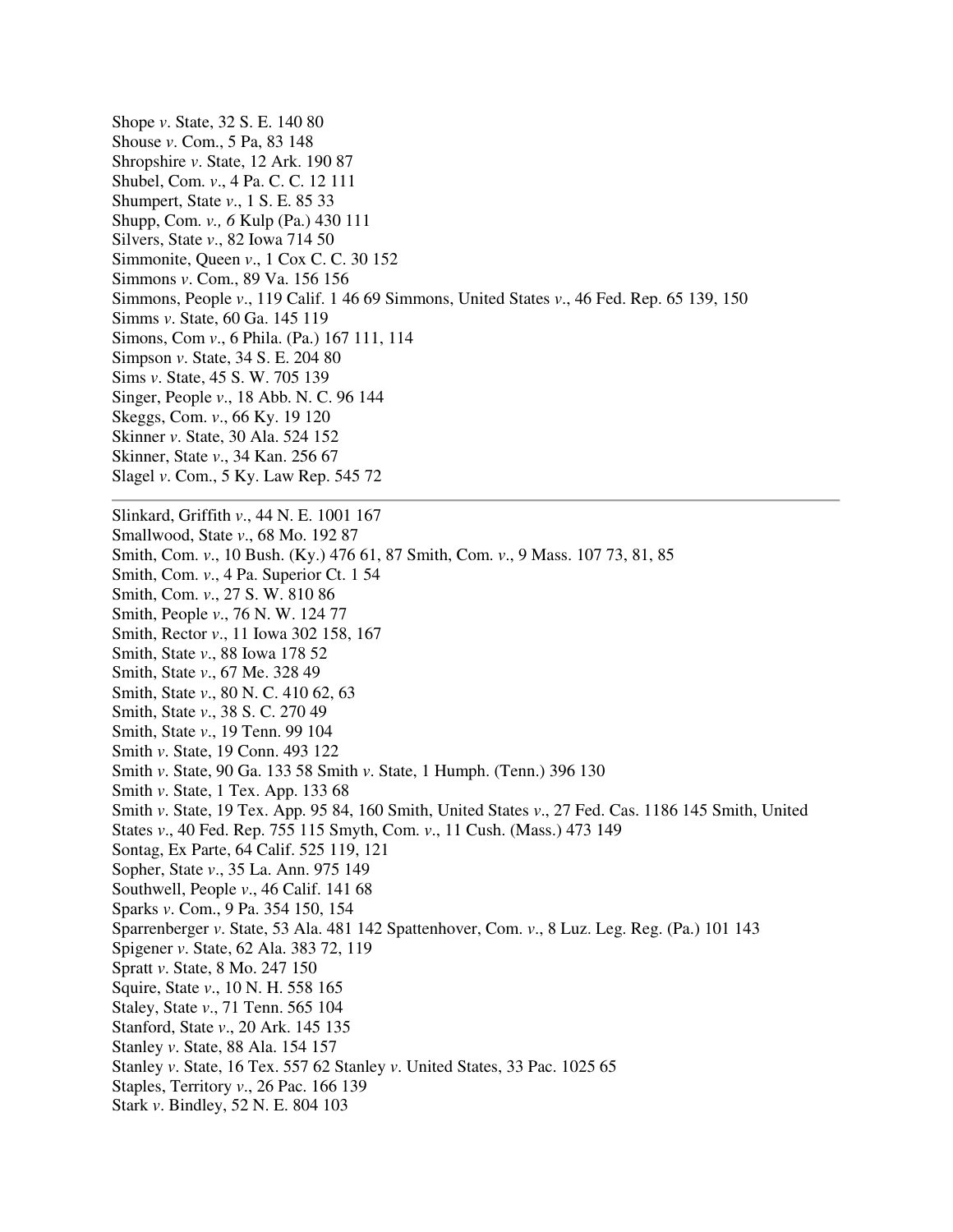State, Abram *v*., 25 Tex. 589 93 State *v*. Adam, 40 La. Ann. 745 128 State, Adams *v*., 28 Fla. 511 63 State, Adams *v*., 11 Ind. 304 156 State *v*. Adams, 20 Iowa 486 72 State *v*. Adams, 70 Tenn. 647 104 State *v*. Addison, 2 S. C. 356 128 State, Alden *v*., 18 Fla. 187 149 State *v*. Alderson, 10 Yerg. (Tenn.) 523 49 State *v*. Aleck, 41 La. Ann. 83 128 State *v*. Alexander, 35 La. Ann. 1100 81 State, Allen *v*., 77 Ill. 484 91 State, Allen *v*., 61 Miss. 627 165 State, Allen *v*., 5 Wis. 329 103 State *v*. Allen, R. M. Charlton's Rep. (Ga.) 518 155 State *v*. Allen, 22 Mo. 318 136 State *v*. Allen, 83 N. C. 680 137 State *v*. Ames, 96 N. W. 330 64, 73, 74 State, Anderson *v*., 5 Ark. 444 134 State, App. *v*., 90 Ind. 73 89 State *v*. Armstrong, 167 Mo. 257 49 State, Ashbum *v*., 15 Ga. 246 92, 138 State, Avirett *v*., 76 Md. 510 66 State, Aylesworth *v*., 65 Ill. 301 156 State, Ayrs *v*., 5 Cold. (Tenn.) 26 137 State *v*. Bacon, 77 Miss. 366 140 State, Baker *v*., 39 Ark. 180 93 State, Baker *v*., 23 Miss. 243 83 State *v*. Baker, 20 Mo. 338 119, 120 State *v*., Baker, 33 W. Va. 319 128 State, Baldwin *v*., 126 Ind. 24 104 State *v*. Baldwin, 15 Wash. 15 33 State, Bales *v*., 63 Ala. 30 57 State *v*. Banks, 40 La. Ann. 736 157 State, Barber *v*., 46 S. W. 233 64, 71, 87 State, Barger *v*., 6 Blackf. (Ind.) 188 160 State *v*. Barker, 107 N. C. 913 147 State, Barkman *v*., 52 S. W. 69 71 State *v*. Barnes, 73 Tenn. 398 104 State *v*. Barnett, 3 Kan. 250 33 State, Barney *v*., 12 Smedes & M. (Miss.) 68 61, 62, 68, 85, 87, 147 State *v*. Bates, 148 Ind. 610 140 State *v*. Battle, 126 N. C. 1036 54 State, Beal *v*., 15 Ind. 378 103 State, Beason *v*., 34 Miss. 602 60 State, Beavers *v*., 58 Ind. 530 156 State *v*. Becky, 79 Iowa 368 66 State *v*. Beebe, 17 Minn. 241 120 State, Bell *v*., 42 Ind. 335 88, 89 State, Bellair *v*., 6 Blackf. (Ind.) 104 64 State *v*. Belvel, 89 Iowa 405 68 State, Bennett *v*., 62 Ark. 516 139, 140 State, Bennett *v*., 1 Martin & Yerg. (Tenn.) 133 48 State, Bennett *v*., 8 Humph. (Tenn.) 118 156 State *v*. Bennett, 45 La. Ann. 54 160

State, Benson *v*., 68 Ala. 513 50, 57 State, Benson *v*., 68 Ala. 544 148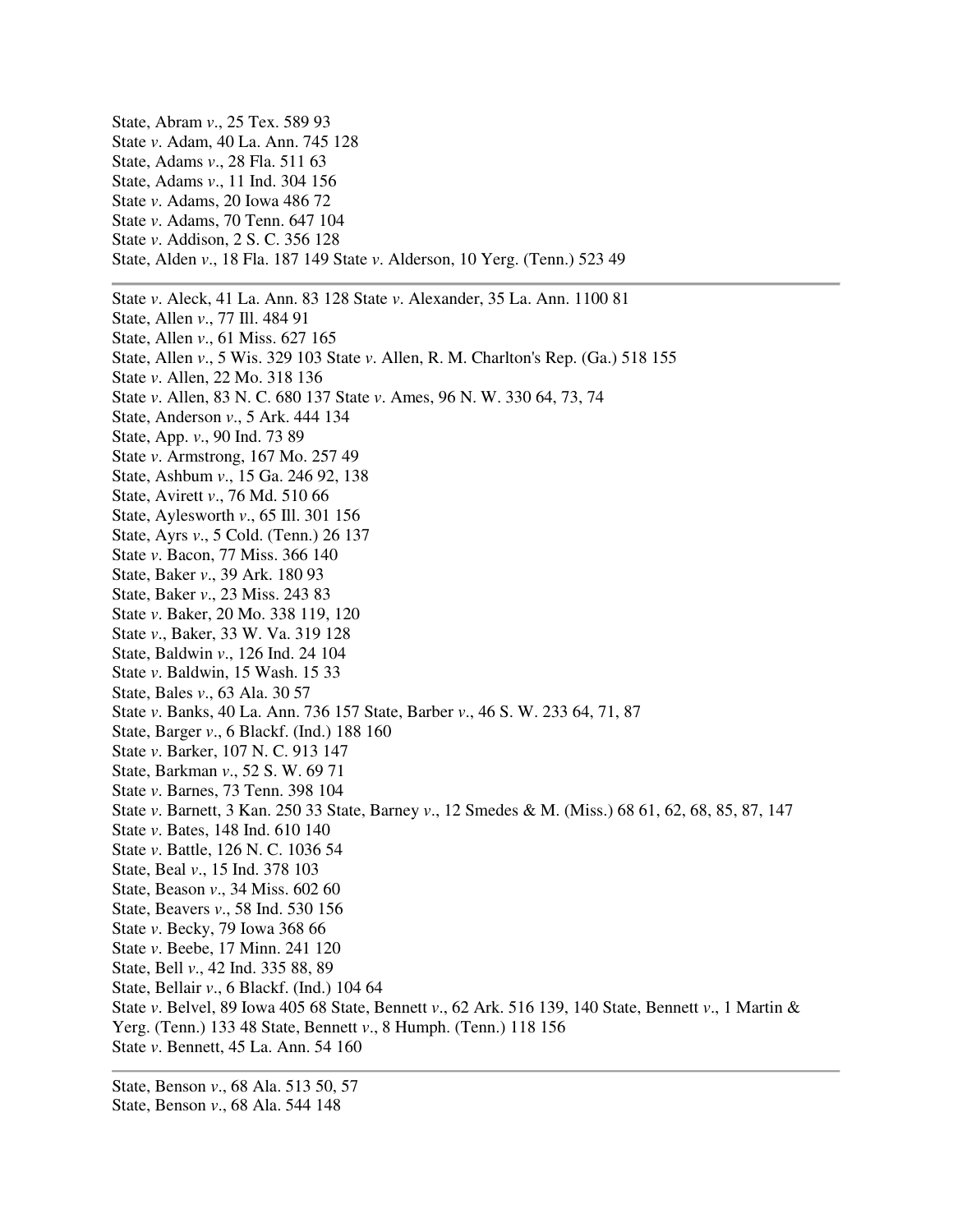State, Berry *v*., 63 Ala. 126 51 State, Betts *v*., 66 Ga. 508 76, 80 State *v*. Billings, 77 Iowa 417 76, 78, 82 State, Billingslea *v*., 68 Ala. 486 65 State, Bird *v*., 14 Ga. 43 48 State, Bird *v*., 50 Ga. 585 137 State, Bird *v*., 103 Tenn. 343 150 State, Blackmore *v*., 8 S. W. 940 90 State, Blaney *v*., 74 Md. 153 104 State, Blau *v*., 34 So. 153 31, 127 State *v*. Bleekley, 18 Mo. 428 77 State, Blevins *v*., 68 Ala. 92 51, 129 State, Blodget *v*., 3 Ind. 403 152 State, Bloomer *v*., 3 Sneed. (Tenn.) 66 145 State, Blume *v*., 56 N. E. 771 149 State *v*. Bordeaux, 93 N. C. 560 154 State *v*. Borroum, 25 Miss. 203 87 State *v*. Boswell, 104 Ind. 541 115 State, Boulo *v*., 51 Ala. 18 65 State, Bowen *v*., 24 So. 551 70 State *v*. Bowman, 103 Ind. 69 149, 151 State *v*. Bowman, 73 Iowa 110 83 State *v*. Bowman, 90 Me. 363 140 State, Box *v*., 34 Miss. 614 46 State, Boyd *v*., 98 Ala. 33 51 State, Boyd *v*., 46 Tenn. 1 48 State *v*. Boyd, 2 Hill (S. C.) 288 146 State, Boyington *v*., 2 Port. (Ala.) 100 85 State *v*. Bradford, 57 N. H. 188 48, 84 State *v*. Bradley, 32 La. Ann. 402 66 State *v*. Brainerd, 56 Vt. 532 45, 77, 147 State *v*. Branch, 68 N. C. 186 117 State *v*. Brandon, 28 Ark. 410 86 State *v*. Brandt, 41 Iowa 593 58, 90 State *v*. Brewer, 8 Mo. 373 120 State *v*. Brewster, 42 L. R. A. 444 139 State *v*. Brooks, 9 Ala. 9 52, 62, 72 State *v*. Brooks, 48 La. Ann. 1519 84 State *v*. Broughton, 7 Ired. (N. C.) 96 119 State, Brown *v*., 10 Ark. 607 92 State, Brown *v*., 7 Humph. (Tenn.) 155 156 State, Brown *v*., 32 Tex. Cr. Rep. 119 71 State *v*. Brown, 10 Ark. 78 62 State *v*. Brown, 10 Ark. 104 135 State *v*. Brown, 81 N. C. 568 150, 152, 156 State *v*. Brown, 28 Ore. 147 74 State *v*. Brown, 31 Vt. 602 149 State, Broyles *v*., 55 S. W. 966 90 State *v*. Bruce, 77 Mo. 193 134 State, Bryant *v*., 79 Ala. 282 142 State *v*. Bryant, 10 Yerg. (Tenn.) 527 62 State, Buchanan *v*. 52 S. W. 769 143 State *v*. Buntin, 123 Ind. 124 149 State, Burrell *v*., 129 Ind. 290 84

- State *v*. Butler, 16 Tenn. 83 104
- State, Byrd *v*., 1 How. (Miss.) 247 91, 127 State *v*. Cain, 1 Hawks. (N. C.) 352 132
- State, Caldwell *v*., 5 Tex. 18 157 State *v*. Calhoon, 1 Dev. & Bat. (N. C.) 374 148, 149
- State *v*. Cameron, 2 Chand. (Wis.) 172 66
- State *v*. Cantrell, 21 Ark. 127 48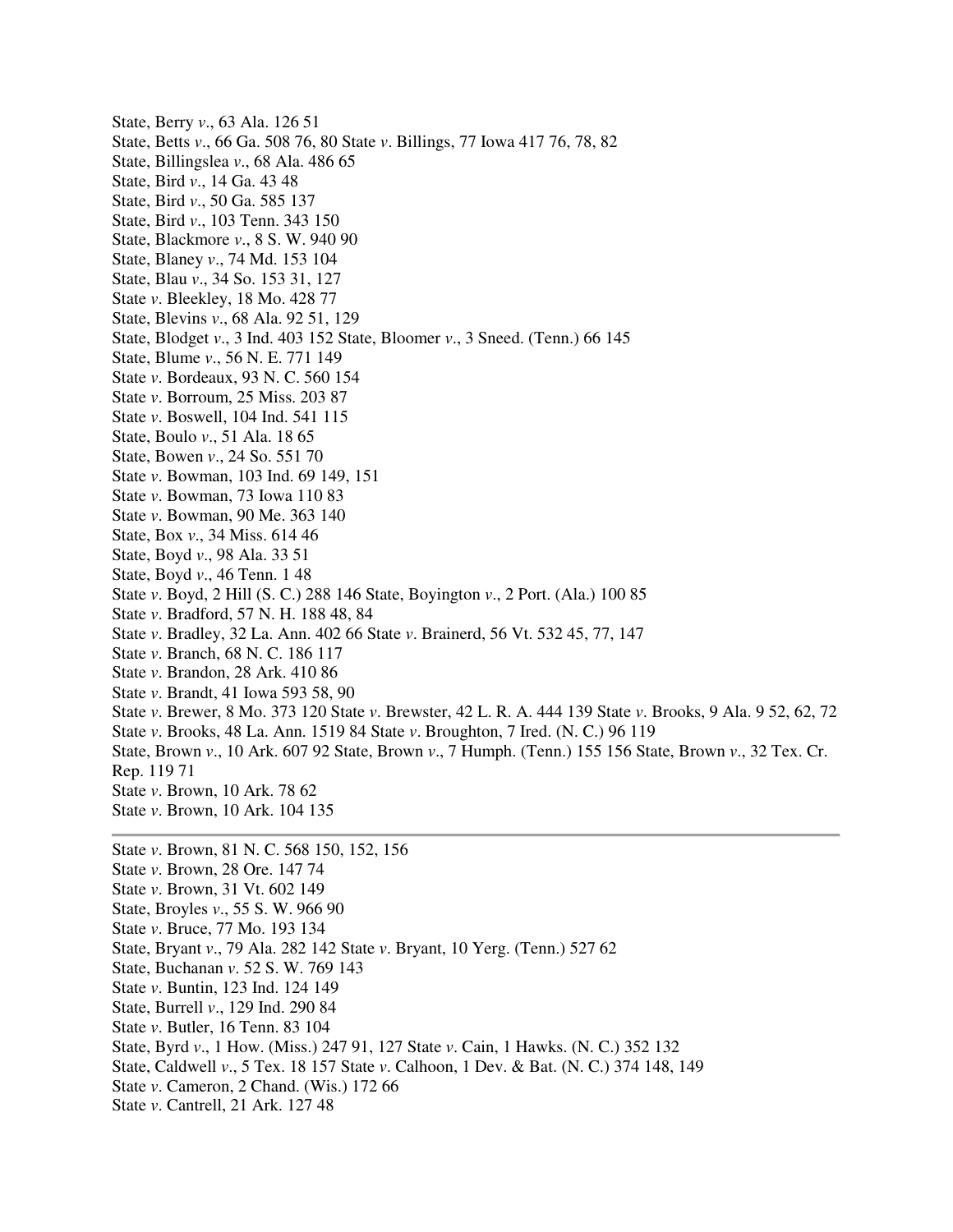State, Carl *v*., 28 So. 505 143 State *v*. Carlson, 62 Pac. 1016 81 State *v*. Carney, 20 Iowa 82 57 State, Carpenter *v*., 62 Ark. 286 87 State, Carpenter *v*., 4 How. (Miss.) 163 45 State, Carter *v*., 75 Ga. 747 73 State, Carter *v*., 46 S. W. 236 64, 69 State *v*. Carver, 49 Me. 588 87 State *v*. Chairs, 68 Tenn. 196 78 State *v*. Chambers, 87 Iowa 1 70 State *v*. Champeau, 52 Vt. 313 67 State *v*. Chandler, 2 Hawks. (N. C.) 439 149 State, Chappel *v*., 8 Yerg. (Tenn.) 166 156 State, Chase *v*., 46 Miss. 683 68 State, Chase *v*., 20 N. J. Law 218 48, 49 State, Cheek *v*., 38 Ala. 227 152 State, Cherry *v., 6* Fla. 679 150 State, Christmas *v*., 53 Ga. 81 152 State, Clair *v*., 40 Neb. 534; 28 L. R. A. 367 124, 126 State *v*. Clapper, 59 Iowa 279 150 State, Clare *v*., 68 Ind. 17 156 State, Clare *v*., 30 Md. 163 66, 68, 87 State *v*. Clarissa, 11 Ala. 57 76, 85, 87 State *v*. Clark, 18 Mo. 432 157 State *v*. Clayton, 11 Rich. Law (S. C.) 581 45 State, Clem *v*., 33 Ind. 418 160 State *v*. Clifton, 73 Mo. 430 68, 87 State *v*. Clough, 49 Me. 573 49, 50, 139 State, Cobb *v*., 40 Neb. 545 124

State, Cody *v*., 3 How. (Miss.) 27 135 State *v*. Cole, 17 Wis. 674 64 State *v*. Cole, 19 Wis. 129 80 State *v*. Coleman, 8 S. C. 237 134 State, Collins *v*., 13 Fla. 651 130 State, Collins *v*., 31 Fla. 574 75 State *v*. Collins, 3 Dev. (N. C.) 117 149 State *v*. Collins, 65 Tenn. 151 91, 148 State *v*. Collis, 73 Iowa 542 153 State *v*. Comer, 157 Ind. 611 133, 144 State, Compton *v*., 23 So. 750 65 State *v*. Compton, 13 W. Va. 852 157 State *v*. Congdon, 14 R. I. 267 60, 63 State, Conner *v*., 25 Ga. 515 48, 59 State, Conner *v*., 4 Yerg. (Tenn.) 137 151 State *v*. Conway, 35 La. Ann. 350 58 State *v*. Cooley, 75 N. W. 729 46, 56 State, Cooper *v*., 79 Ind. 206 149, 151 State *v*. Copp., 34 Kan. 522 45, 51, 147 State, Cotton *v*., 31 Miss. 504 84 State, Cotton *v*., 43 Tex. 169 143 State, Couch *v*., 63 Ala. 163 50, 57 State, Courtney *v*., 5 Ind. App. 356 140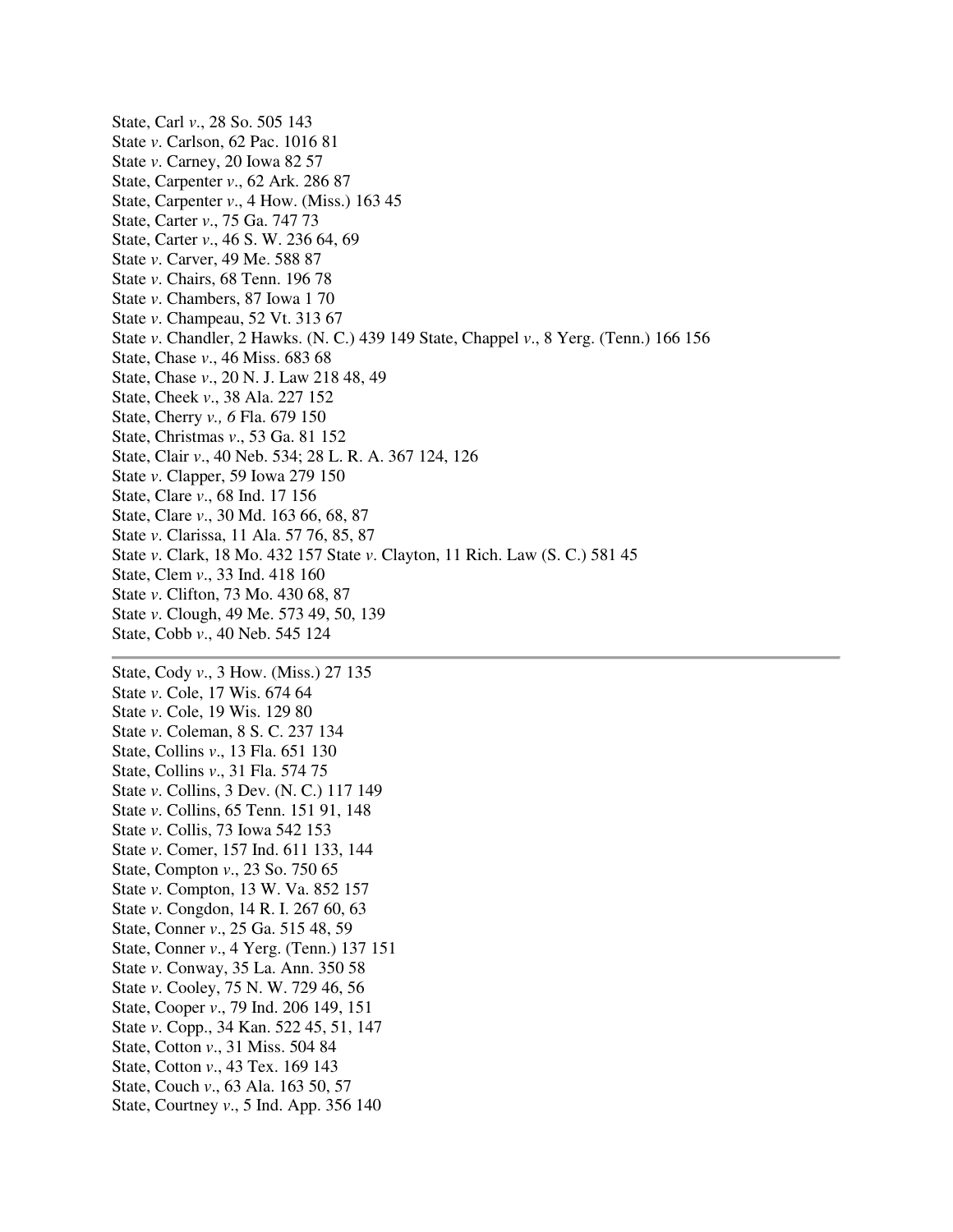State *v*. Cowan, 1 Head (Tenn.) 280 148, 164, 165 State *v*. Cox, 6 Ired. ( N. C.) 440 148 State *v*. Creighton, 1 N. & Me. C. (S. C.) 256 148 State *v*. Crilly, 77 Pac. 701 156 State, Crocker *v*., Meigs (Tenn.) 127 116, 118 State, Cross *v*., 63 Ala. 40 51 State, Cross *v*., 78 Ala. 430 140 State, Cubine *v*., 73 S. W. 396 63 State, Danforth *v*., 75 Ga. 614 156 State *v*. Davidson, 2 Cold. (Tenn.) 184 151, 155, 156 State *v*. Davidson, 12 Vt. 300 151 State, Davis *v*., 46 Ala. 80 89 State *v*. Davis, 41 Iowa 311 65, 119, 120 State *v*. Davis, 14 La. Ann. 678 88 State *v*. Davis, 22 Minn. 423 70 State *v*. Davis, 126 N. C. 1007 54 State *v*. Davis, 12 R. I. 492 63 State *v*. Dayton, 23 N. J. Law 49 143 State *v*. De Hart, 109 La. 570 150 State, Deitz *v*., 123 Ind. 85 149 State, Denning *v*., 22 Ark. 131 84 State *v*. Denton, 14 Ark. 343 135 State, Denton *v*., 155 Ind. 307 149 Slate *v*. Derrick, 44 S. C. 344 49 State *v*. De Serrant, 33 La. Ann. 979 115 State, Deshazo *v*., 23 Tenn. 275 104 State *v*. Dillard, 35 La. Ann. 1049 88 State *v*. District Court, 55 Pac. 916 140 State, Dixon *v*., 29 Ark. 165 87 State, Dixon *v*., 3 Iowa 416 66, 68, 69 State, Dixon *v*., 20 So. 839 64, 67 State, Doebler *v*., 31 Tenn. 473 104 State *v*. Doherty, 60 Me. 504 89 State, Donald *v*., 31 Fla. 255 147 State *v*. Donaldson, 43 Kan. 431 67 State, Dorman *v*., 56 Ind. 454 50 State, Doss *v*., 28 Tex. App. 506 139 State, Dowling *v*., 5 Smedes & M. (Miss.) 664 50, 52, 60 State, Downs *v*., 78 Md. 128 68 State, Doyle *v*., 17 Ohio 222 56 State, Drake *v*., 25 Tex. App. 293 84, 160 State *v*. Drogmond, 55 Mo. 87 83 State, Duke *v*., 20 Ohio St. 225 137 State, Dukes *v*., 14 Fla. 499 50 State *v*. Duncan, 28 N. C. 98 66 State *v*. Duncan, 7 Yerg. (Tenn.) 271 61, 87 State *v*. Durham Fertilizer Co., 111 N. C. 658 63 State, Durr *v*., 53 Miss. 425 129 State, Durrah *v*., 44 Miss. 789 58, 86 State *v*. Dusenberry, 112 Mo. 277 89 State, Dutell *v*., 4 G. Greene (Iowa) 125 58 State, Dye *v*., 130 Ind. 87 115 State, Dyer *v*., 79 Tenn. 509 87 State *v*. Easter, 30 Ohio St. 542 80 State *v*. Easton, 113 Iowa 516 138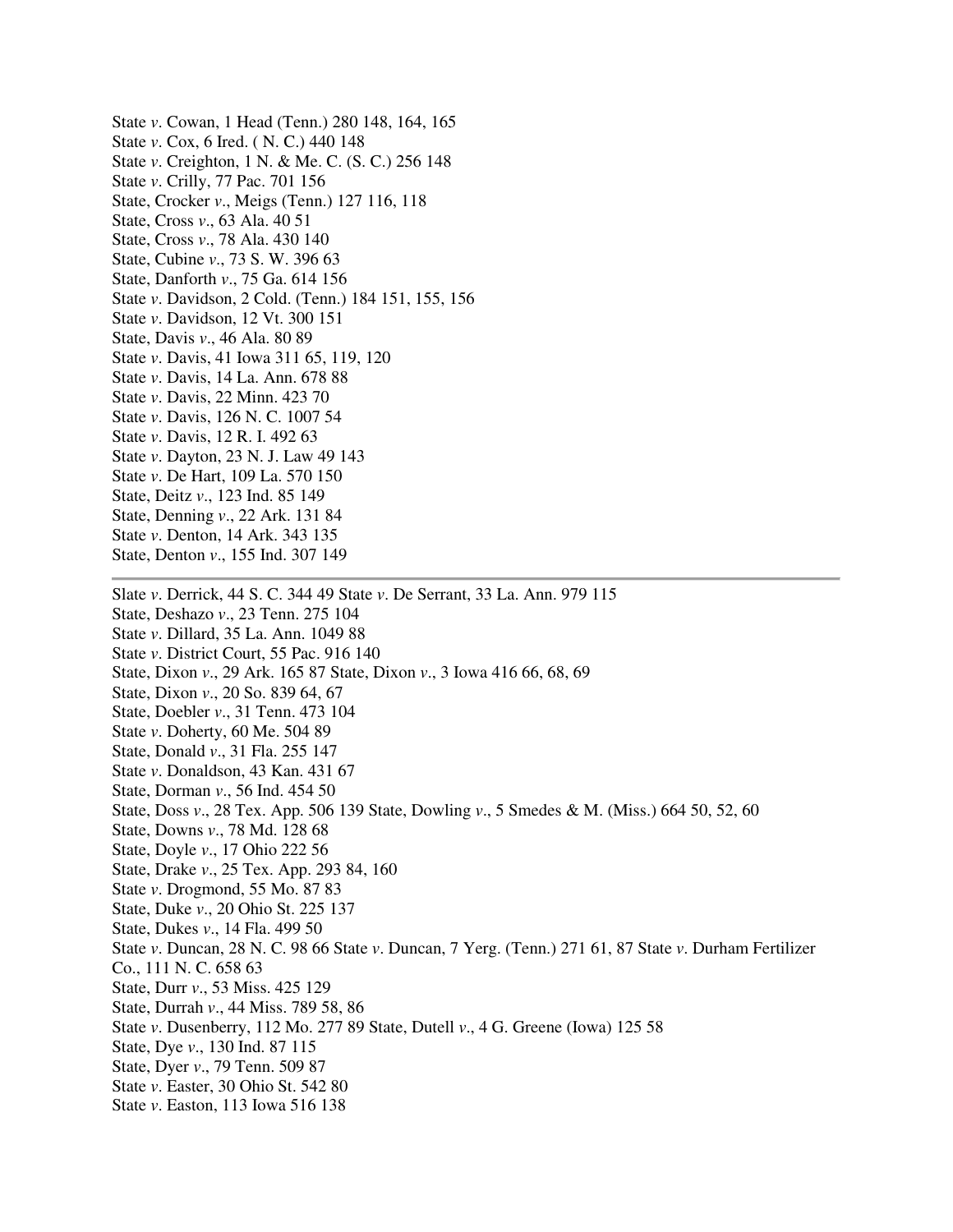State *v*. Edens, 85 N. C. 522 62 State *v*. Edgerton, 69 N. W. 280 73, 124, 126 State, Edmonds *v*., 34 Ark. 720 66 State, Edson *v*., 32 So. 308 65 State *v*. Elkins, Meigs (Tenn.) 109 151 State *v*. Elliott, 98 Mo. 150 151 State, Ellis *v*., 92 Tenn. 85 87 State *v*. Elson, 45 Ohio St. 648 74 State, Engelman *v*., 2 Cart. (Ind.) 91 157 State, English *v*., 31 Fla. 340 147 State *v*. English, 1 Murphy (N. C.) 435 136 State *v*. Estes, 71 Tenn. 168 104 State *v*. Fasset, 16 Conn. 457 103, 118, 137, 143 State *v*. Fee, 19 Wis. 562 46 State *v*. Fellows, 2 Hayw. (N. C.) 340 143, 145 State *v*. Felter, 25 Iowa 67 73 State, Fenalty *v*., 12 Ark. 630 85, 87 State *v*. Fertig, 98 Iowa 139 139 State, Fields *v*., 25 So. 726 150 State, Findley *v*., 61 Ala. 201 50, 56, 83 State, Finnegan *v*., 57 Ga. 427 89 State, Fisher *v*., 93 Ga. 309 77 State, Fitzgerald *v*., 4 Wis. 395 147 State *v*. Fitzhugh, 2 Ore. 227 65 State *v*. Fleming, 66 Me. 142 48 State *v*. Flint, 52 La. Ann. 62 66 State *v*. Flores, 33 Tex. 444 148 State *v*. Folke, 2 La. Ann. 744 93, 149 State, Foster *v*., 31 Miss. 421 93 State, Fout *v*., 3 Hayw. (Tenn.) 98 134 State, Fowler *v*., 100 Ala. 96 62 State *v*. Fowler, 52 Iowa 103 51, 85, 142 State *v*. Fox, 9 N. J. Law 244 91 State, Franklin *v*., 28 Ala. 9 157 State, Freel *v., 21* Ark. 212 66, 161 State *v*. Freeman, 13 N. H. 488 149 State, Friar *v*., 3 How. (Miss.) 422 91 State *v*. Frizell, 111 N. C. 722 146 State *v*. Froiseth, 16 Minn. 313 51, 52, 124, 144, 145 State *v*. Furco, 51 La. Ann. 1082 70, 92, 124 State, Gabe *v*., 1 Eng. (Ark.) 540 136 State *v*. Gainus, 86 N. C. 632 156 State, Gardner *v*., 4 Ind. 632 152 State *v*. Gardner 88 Minn. 130 145 State *v*. Garhart, 35 Iowa 315 50, 51 State, Garret *v*., 17 Tenn. 389 104 State, Gay *v*., 49 S. W. 612 162 State, Geiger *v*., 25 Ohio Cir. Ct. Rep. 742 149 State, Germolgez *v*., 99 Ala. 216 85 State, Gerrish *v*., 53 Ala. 476 152 State *v*. Gibbs, 39 Iowa 318 64, 69, 119 State, Gibbs *v*., 45 N. J. Law 379 65 State *v*. Gillick, 7 Iowa 287 76, 79 State *v*. Gillick, 10 Iowa 98 68 State, Gilman *v*., 1 Humph. (Tenn.) 59 137, 138 State *v*. Gilmore, 9 W. Va. 641 156 State, Gladden *v*., 12 Fla. 562 46, 160 State *v*. Glascow, 59 Md. 209 86 State, Glenn v., 31 Tenn. 19 104 State *v*. Glover, 3 G. Greene (Iowa) 249 156

State *v*. Gonzales, 26 Tex. 197 127, 128, 134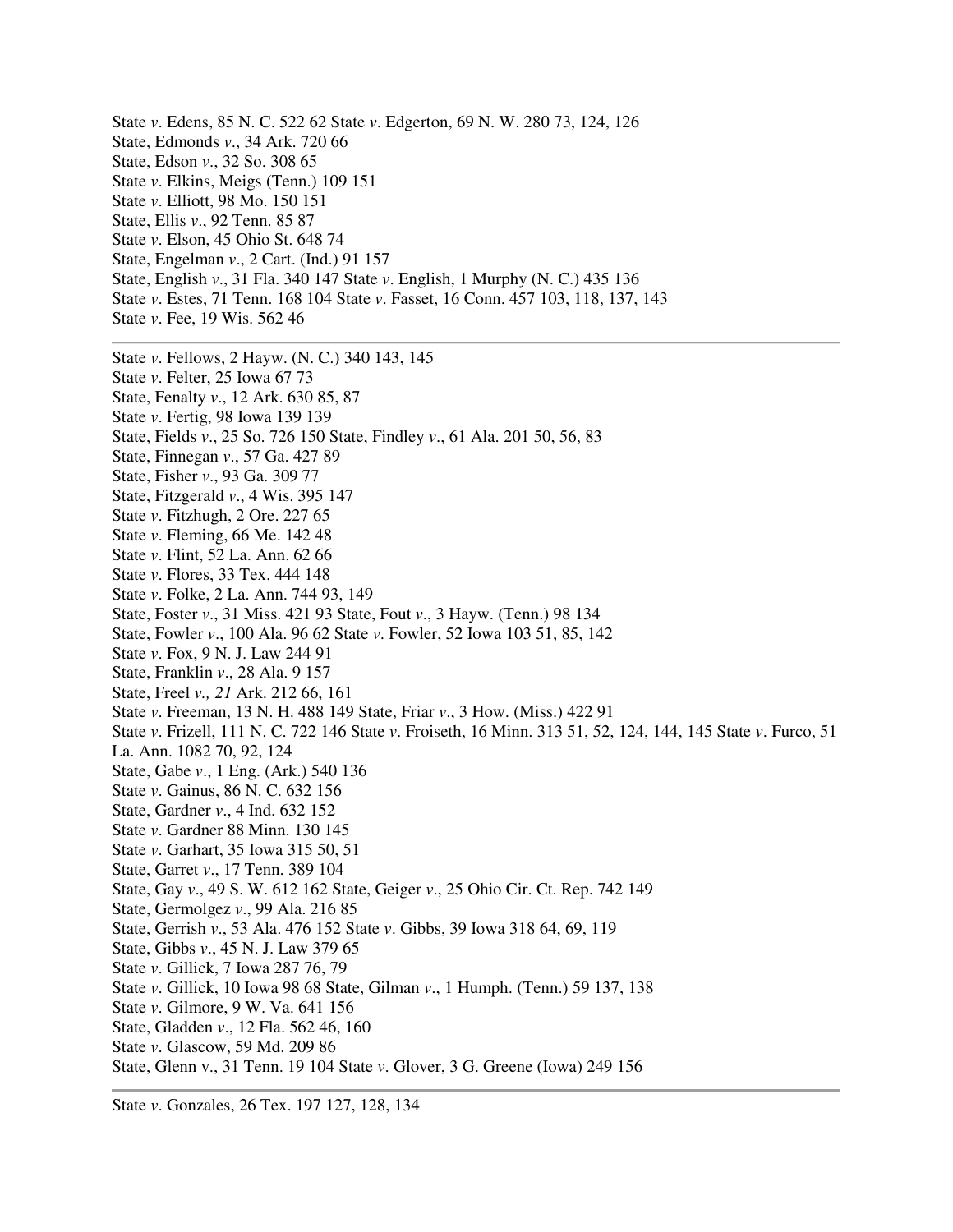- State *v*. Goss, 74 Mo. 592 136 State *v*. Gouge, 80 Tenn. 132 91 State *v*. Gowen, 7 Eng. (Ark.) 62 157 State *v*. Grady, 84 Mo. 220 120, 132 State *v*. Graff, 97 Iowa 568 89 State, Grant *v*., 2 Tex. App. 163 69 State *v*. Granville, 34 La. Ann. 1088 149 State, Green *v*., 28 Miss. 687 87 State, Green *v*., 4 Pickle (Tenn.) 614 149 State, Green *v*., 1 Tex. App. 82 65, 66, 68 State *v*. Green, 66 Mo. 6 31, 45 State *v*. Green, 111 Mo. 585 152 State *v*. Griffice, 74 N. C. 316 73 State *v*. Griffin, 38 La. Ann. 502 87 State *v*. Grimes, 50 Minn. 123 161 State *v*. Groome, 10 Iowa 308 149 State, Gross *v*., 2 Ind. 329 76 State, Groves *v*., 73 Ga. 205 130 State *v*. Guillory, 44 La. Ann. 317 64 State, Gunkle *v*., 6 Baxt. (Tenn.) 625 150 State *v*. Gurlagh, 76 Iowa 141 50 State *v*. Gut, 13 Miinn. 341 71 State Hall *v*., 32 So. 750 119, 127, 128, 143 State *v*. Hamilton, 13 Nev. 386 120 State *v*. Hamlin, 47 Conn. 95 73, 74, 76, 85, 103, 119 State, Harding *v*., 22 Ark. 210 46 State, Harding *v*., 1 Tex. App. 556 156 State, Harper *v*., 42 Ind. 405 160 State, Harrall *v*., 26 Ala. 53 134 State, Harrell *v*., 22 Tex. App. 692 46 State, Harriman *v*., 2 G. Greene (Iowa) 270 135 State *v*. Harris, 38 Iowa 242 73 State *v*. Harris, 7 N. J. Law 361 91 State *v*. Harris, 91 N. C. 656 152 State *v*. Harris, 97 N. W. 1093 78 State, Harris *v*., 13 So. 15 51 State *v*. Harrison, 19 Ark. 565 135 State, Harrison *v*., 44 Tenn. 195 104, 110 State *v*. Hart, 29 Iowa 268 86 State *v*. Hart, 67 Iowa 142 162 State *v*. Hart, 15 Tex. App. 202 66, 68 State *v*. Hartley, 40 Pac. 372 147 State *v*. Hawkins, 10 Ark. 71 56 State *v*. Hawks, 56 Minn. 129 144 State *v*. Haynes, 54 Iowa 109 60, 64 PAGE State *v*. Haywood, 73 N. C. 437 58 State *v*. Haywood, 94 N. C. 847 87 State, Heacock *v*., 42 Ind. 393 134, 156
- State, Head *v*., 44 Miss. 731 64, 86 State, Heath *v*., 101 Ind. 512 156
- State *v*. Heaton, 56 Pac. 843 129
- State *v*. Heaton, 23 W. Va. 773 156
- State *v*. Henderson, 29 W. Va. 147 62 State *v*. Hensley, 7 Blackf. (Ind.) 324 64 State *v*. Herndon, 5
- Blackf. (Ind.) 75 62, 66, 68, 73
- State, Hess *v*., 73 Ind. 537 48
- State, Hester *v*., 103 Ala. 83 52
- State *v*. Hill, 35 S. E. 831 148, 149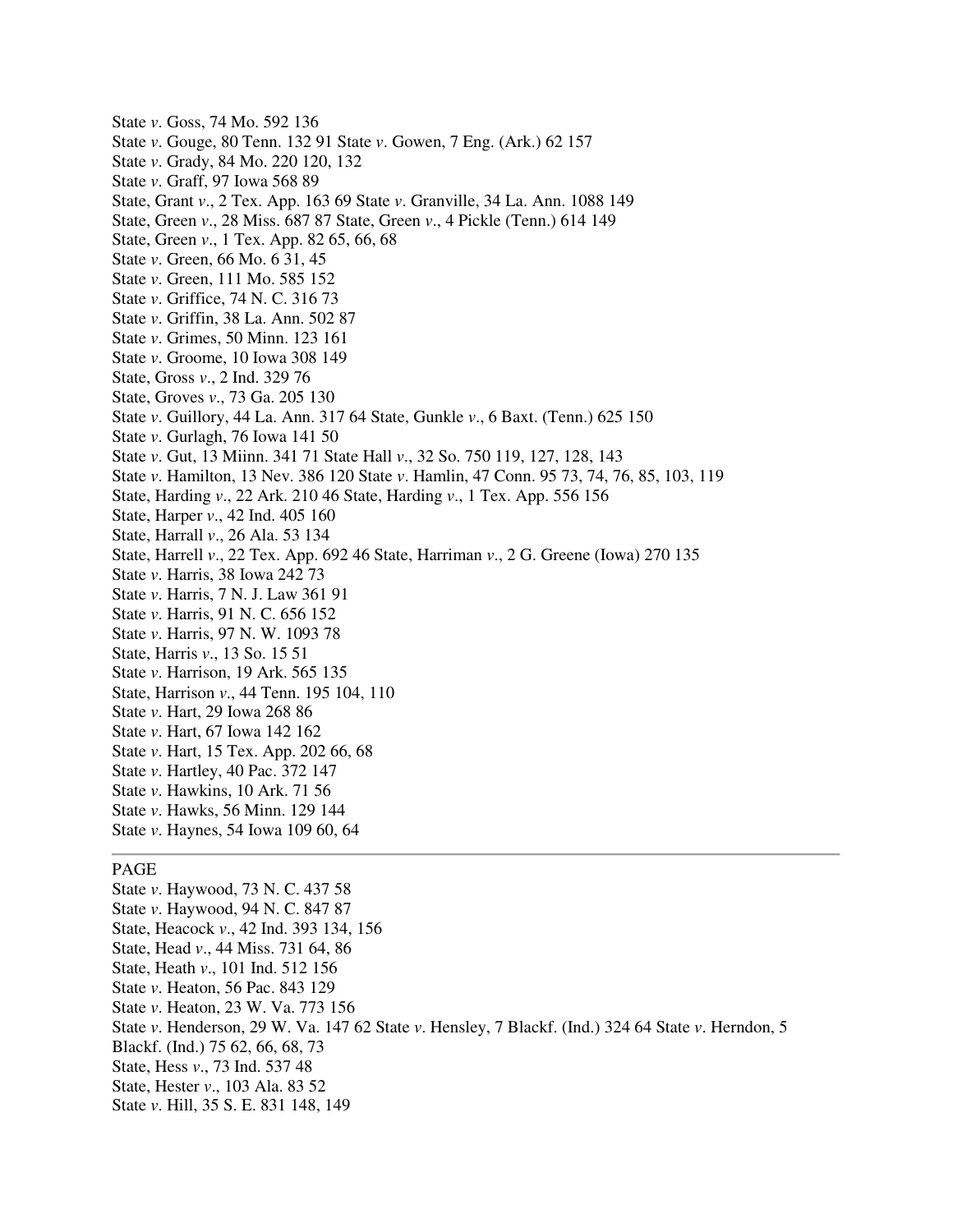State *v*. Hinckley, 4 Minn. 345 71 State *v*. Hinkle, 6 Iowa 380 69, 76, 78 State, Hinshaw *v*., 47 N. E. 157 120 State, Hite *v*., 9 Yerg. (Tenn.) 198 134 State *v*. Hoffpauer, 21 La. Ann. 609 68 State *v*. Hogan, 31 Mo. 342 151 State, Hogan *v*., 30 Wis. 428 156 State, Holcomb *v*., 31 Ark. 427 156 State *v*. Holcombe, 86 Mo. 371 77 State, Hooker *v*., 56 Atl. 390 119 State, Horton *v*., 47 Ala. 58 87 State *v*. Horton, 63 N. C. 595 119, 147 State *v*. Howard, 10 Iowa 101 66, 69 State *v*. Hoyt, 13 Minn. 132 71 State, Hubbard *v*., 72 Ala. 164 136 State, Hudson *v*., 1 Blackf. (Ind.) 317 70, 85 State *v*. Hughes, 1 Ala. 655 72, 82, 136 State, Hughes *v*., 54 Ind. 95 54 State, Huling *v*., 17 Ohio St. 583 65, 68 State *v*. Hurt, 7 Mo. 321 136 State *v*. Ingalls, 17 Iowa 8 64 State *v*. Ivey, 100 N. C. 539 132 State, Jackson *v*., 102 Ala. 167 88 State, Jackson *v*., 64 Ga. 344 86 State, Jackson *v*., 76 Ga. 551 73 State, Jackson *v*., 4 Kan. 150 134 State, Jackson *v*., 11 Tex. 261 62 State, Jackson *v*., 25 Tex. App. 314 160 State *v*. Jackson, 21 La. Ann. 574 33 State *v*. Jacobs, 6 Tex. 99 50, 68, 84, 89 State, James *v*., 41 Ark. 451 157 State *v*. Jeffcoat, 26 S. C. 114 68 State, Jenkins *v*., 35 Fla. 737 50, 120 State, Jenkins *v*., 30 Miss. 408 156 State, Jetton *v*., 19 Tenn. 192 84, 137 State, Johnson *v*., 24 Fla. 162 156 State, Johnson *v*., 62 Ga. 179 87 State, Johnson *v*., 23 Ind. 32 149 State, Johnson *v*., 33 Miss. 363 58, 68 State *v*. Johnson, 93 Mo. 73 152 State *v*. Joiner, 19 Mo. 224 136 State *v*. Jolly, 7 Iowa 15 157 State, Jones *v*., 18 Fla. 889 50 State, Jones *v*., 2 Blackf. (Ind.) 475 76, 82, 85 State, Jones *v*., 11 Ind. 357 152 State *v*. Jones, 8 Rob. (La.) 616 61 State *v*. Jones, 42 Pac. 392 156 State, Joyner *v*., 78 Ala. 448 134, 138 State *v*. Justus, 11 Ore. 178 139 State *v*. Keating, 85 Md. 188 51 State, Keech *v*., 15 Fla. 591 46, 50 State, Keithler *v*., 10 Smedes & M. (Miss.) 192 134 State, Keitler *v*., 4 G. Greene (Iowa) 291 70, 71, 83, 84 State, Kemp *v*., 11 Tex. App. 174 71 State *v*. Keyes, 8 Vt. 57 33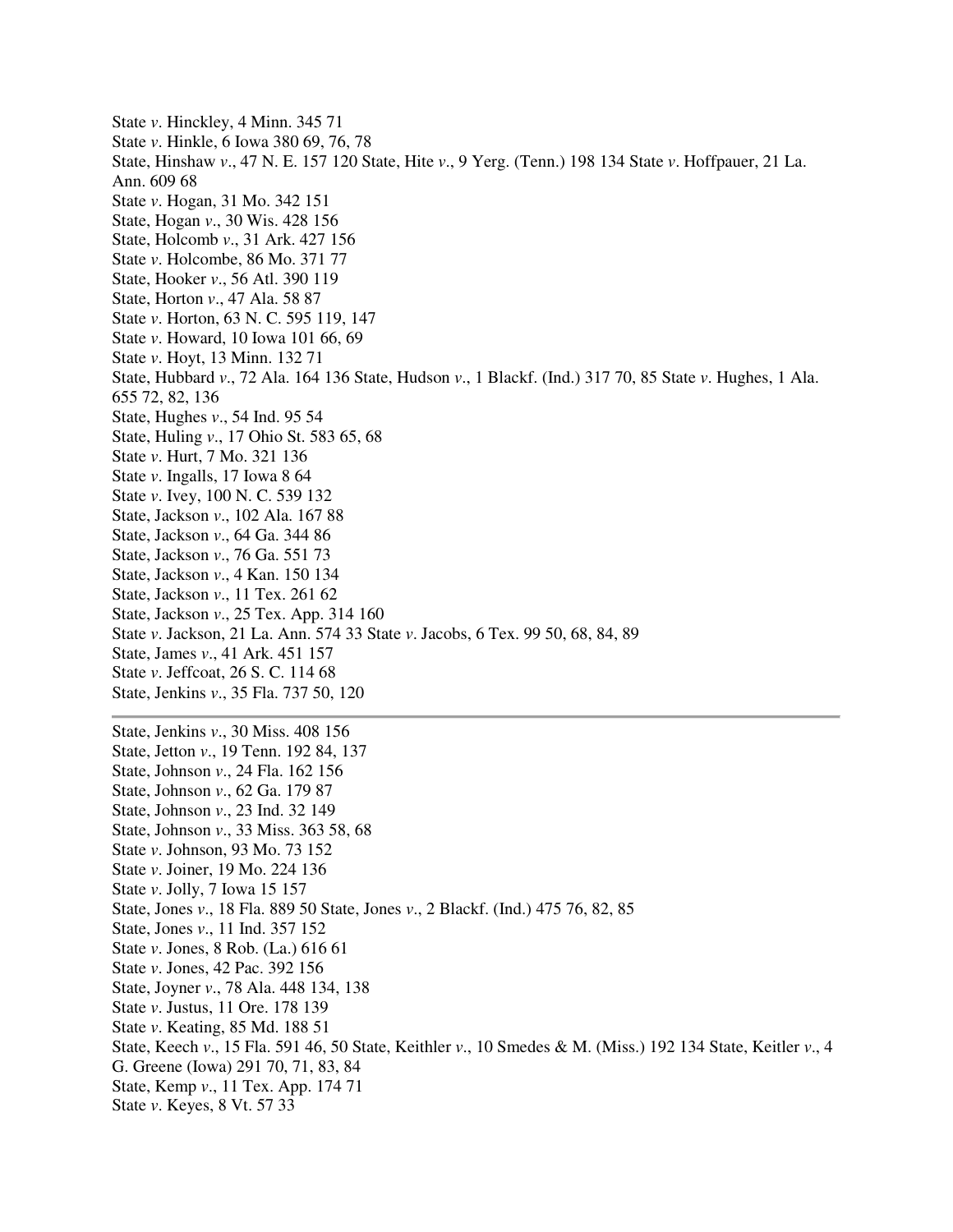State *v*. Kilcrease, 6 S. C. 444 137 State, Kilgore *v*., 74 Ala. 1 50 State *v*. Kimball, 29 Iowa 267 140 State, King *v*., 5 How. (Miss.) 730 136, 137, 138 State *v*. King, 24 Pac. 265 44 State, Kirk *v*., 13 Smedes & M. (Miss.) 406 135 State, Kitrol *v*., 9 Fla. 9 72 State, Koch *v*., 32 Ohio St. 353 78 State *v*. Kouhns, 103 Iowa 720 68 81 State *v*. Kovolosky, 92 Iowa 498 128 State *v*. Krause, 1 Ohio N. P. 91 58 State *v*. Krider, 78 N. C. 481 146 State, Lacey *v*., 31 Tex. Cr. Rep. 78 73, 85 State *v*. Lamon, 10 N. C. 175 87 State *v*. Lanier, 90 N. C. 714 144 State *v*. Larkin, 11 Nev. 314 85 State, Lascelles *v*., 90 Ga. 347 80 State *v*. Lauer, 41 Neb. 226 40 State, Laurent *v*., 1 Kan. 313 154, 156 State, Lawless *v*., 4 Lea. (Tenn.) 173 155 State, Leathers *v*., 26 Miss. 73 46 State, Lee *v*., 69 Ga. 705 77, 80 State, Lee *v*., 45 Miss 114 85 86 State *v*. Lee, 87 Tenn. 114 104 State, Lennard *v*., 30 S. E. 780 145 State, Levy *v*., 6 Ind. 281 152 State *v*. Lewis, 38 La. Ann. 680 120, 142 State *v*. Lewis, 87 Tenn. 119 104 State, Lienberger *v*., 21 S. W. 603 64 State *v*. Lightbody, 38 Me. 200 48 State *v*. Lightfoot, 78 N. W. 41 150 State *v*. Ligon, 7 Port. (Ala.) 167 60 State *v*. Liles, 77 N. C. 496 62 State, Lindsay *v*., 24 Ohio Cir. Ct. Rep. I 144

State, Linehan *v*., 21 So. 497 65 State *v*. Lockett, 3 Heisk. (Tenn.) 274 134

State, Loeb *v*., 75 Ga. 258 72

State, Logan *v*., 50 Miss. 269 69

State *v*. Logan, 104 La. 254 150

State *v*. Logan, 1 Nev. 509 119, 143, 146

State, Long *v*., 103 Ala. 55 67

State, Long *v*., 46 Ind. 582 160

State, Lott *v*., 18 Tex. App. 627 46 State *v*. Love, 4 Humph. (Tenn.) 255 110, 132

State, Lucy v., 8 Mo. 134 136

State *v*. McBroom, 127 N. C. 528 150

State *v*. McCann, 1 Meigs (Tenn.) 91 135

State, McClary *v*., 75 Ind. 260 68, 86

State *v*. McCourtney, 6 Mo. 649 236

State, McCuller *v*., 49 Ala. 39 156 State, McGregg *v*., 4 Blackf. (Ind.) 101 134

State, McGuffie *v*., 17 Ga. 497 148, 149

State *v*. McNamara, 3 Nev. 70 49, 58

State *v*. McNeill, 93 N. C. 552 60, 147

State *v*. McNinch, 12 S. C. 89 80, 128

State *v*. McPherson, 87 N. W. 421 120

State, McQuillen *v*., 8 Smedes & M. (Miss.) 587 87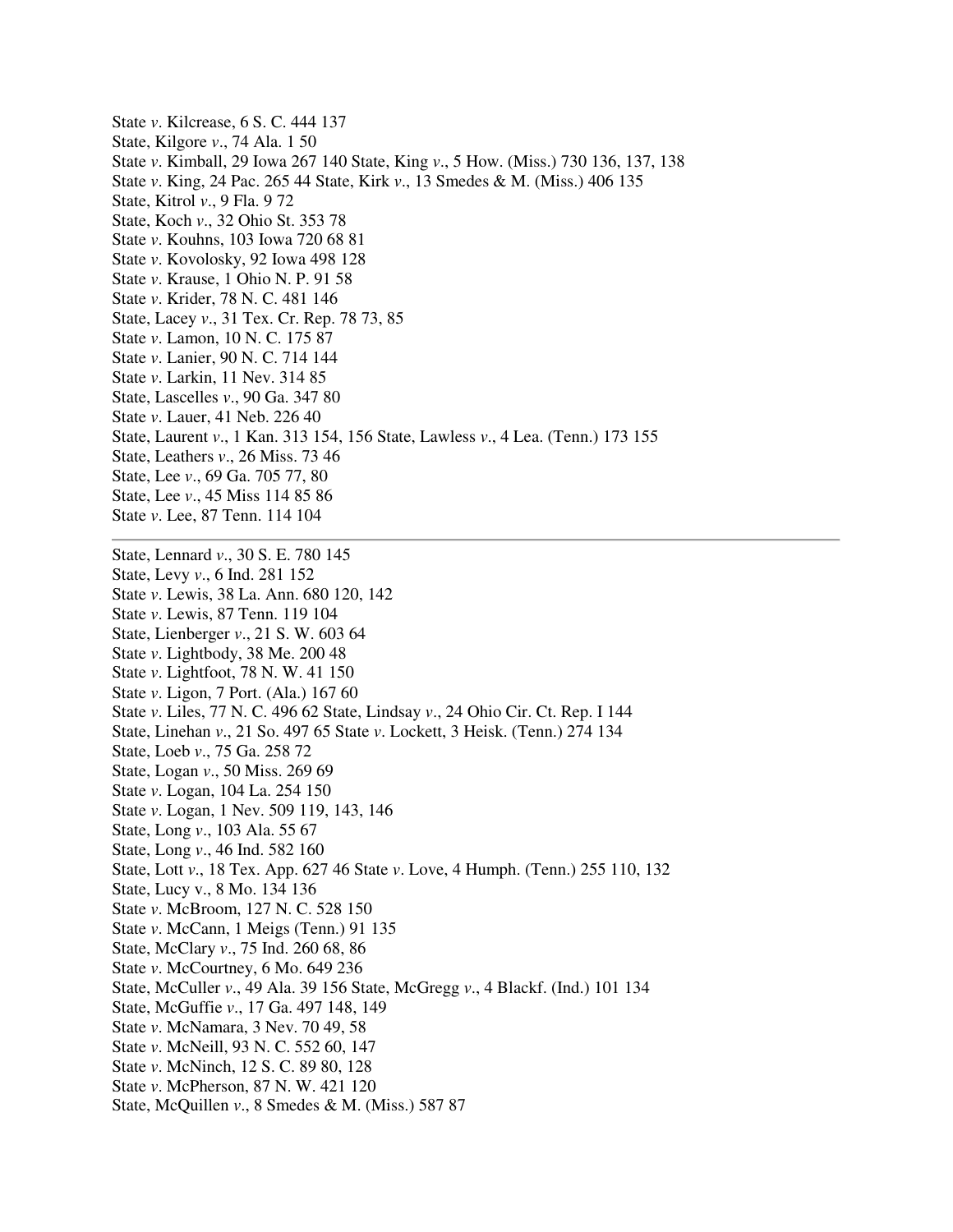State, McTigue *v*., 63 Tenn. 313 73 State, McWaters *v*., 10 Mo. 167 136 State *v*. Maddox, 1 Lea (Tenn.) 671 81 State *v*. Magrath, 44 N. J. Law 227 149 State, Maher *v*., 1 Port. (Ala.) 265 48 State, Maher *v*., 3 Minn. 444 71 State, Maples v., 3 Heisk. (Tenn.) 408 156 State *v*. Marshall, 74 N. W. 763 143 State, Martin *v*., 30 Neb. 507 151 State *v*. Martin, 2 Ired. (N. C.) 101 87 State *v*. Martin, 82 N. C. 672 58 State *v*. Marsh, 13 Kan. 596 58 State, Mason *v*., 81 S. W. 718 139 State, Matthews *v*., 58 S. W. 86 162

State *v*. May, 50 Ind. 170 80 State, Medaris *v*., 10 Yerg. (Tenn.) 239 135 State, Meiers *v*., 56 Ind. 336 86, 88, 89 State *v*. Mellor, 13 R. I. 666 68 State, Mershon *v*., 51 Ind. 14 69, 85, 86 State *v*. Newherter, 46 Iowa 88 120 State *v*. Mickel, 65 Pac. 484 128 State *v*. Millain, 3 Nev. 409 77 State, Millar *v*., 2 Kan. 174 156 State, Miller *v*., 69 Ind. 284 68, 87 State, Miller *v*., 33 Miss. 356 46 State, Miller *v*., 28 So. 208 128 State *v*. Miller, 2 Blackf. (Ind.) 35 73 State *v*. Miller, 53 Iowa 84 51 State *v*. Miller, 95 Iowa 368 139 State, Mills *v., 76* Md. 274 84 State *v*. Moles, 9 Mo. 694 136 State, Molett *v*., 33 Ala. 408 136 State, Montgomery *v*., 3 Kan. 263 50 State *v*. Mooney, 10 Iowa 506 51 State, Moore *v*., 13 Smedes & M. (Miss.) 259 135 State, Moore *v*., 81 S. W. 48 156 State, Morrison *v*., 41 Tex. 516 143 State, Mose *v*., 35 Ala. 421 156 State, Moses *v*., 58 Ala. 117 64 State *v*. Motley, 7 S. C. 327 62, 87 State, Moyers *v*., 11 Humph. (Tenn.) 40 135 State, Murphy *v*., 86 Ala. 45 65 State *v*. Murphy, 47 Mo. 274 134 State *v*. Muzingo, Meigs (Tenn.) 112 156 State *v*. Newfane, 12 Vt. 422 78, 81 State, Newman *v*., 43 Tex. 525 161 State, Newman *v*., 14 Wis. 393 73 State, Newton *v*., 21 Fla. 53 50, 52 State, Nichols *v*., 46 Miss. 284 156 State, Nicholls *v*., 5 N. J. Law 539 48 State, Nixon *v*., 68 Ala. 535 49, 51 State, Noles *v*., 24 Ala. 672 33 State *v*. Nordstrom, 7 Wash. 506 33 State, Norris House *v*., 3 G. Greene (Iowa) 513 56 State *v*. Noyes, 87 Wis. 340 88 State, Nunn *v*., I Kelly (N. C.) 243 132 State, O'Brien *v*., 91 Ala. 16 89, 152 State, O'Byrne *v*., 51 Ala. 25 83, 89 State *v*. Offutt, 4 Blackf. (Ind.) 355 118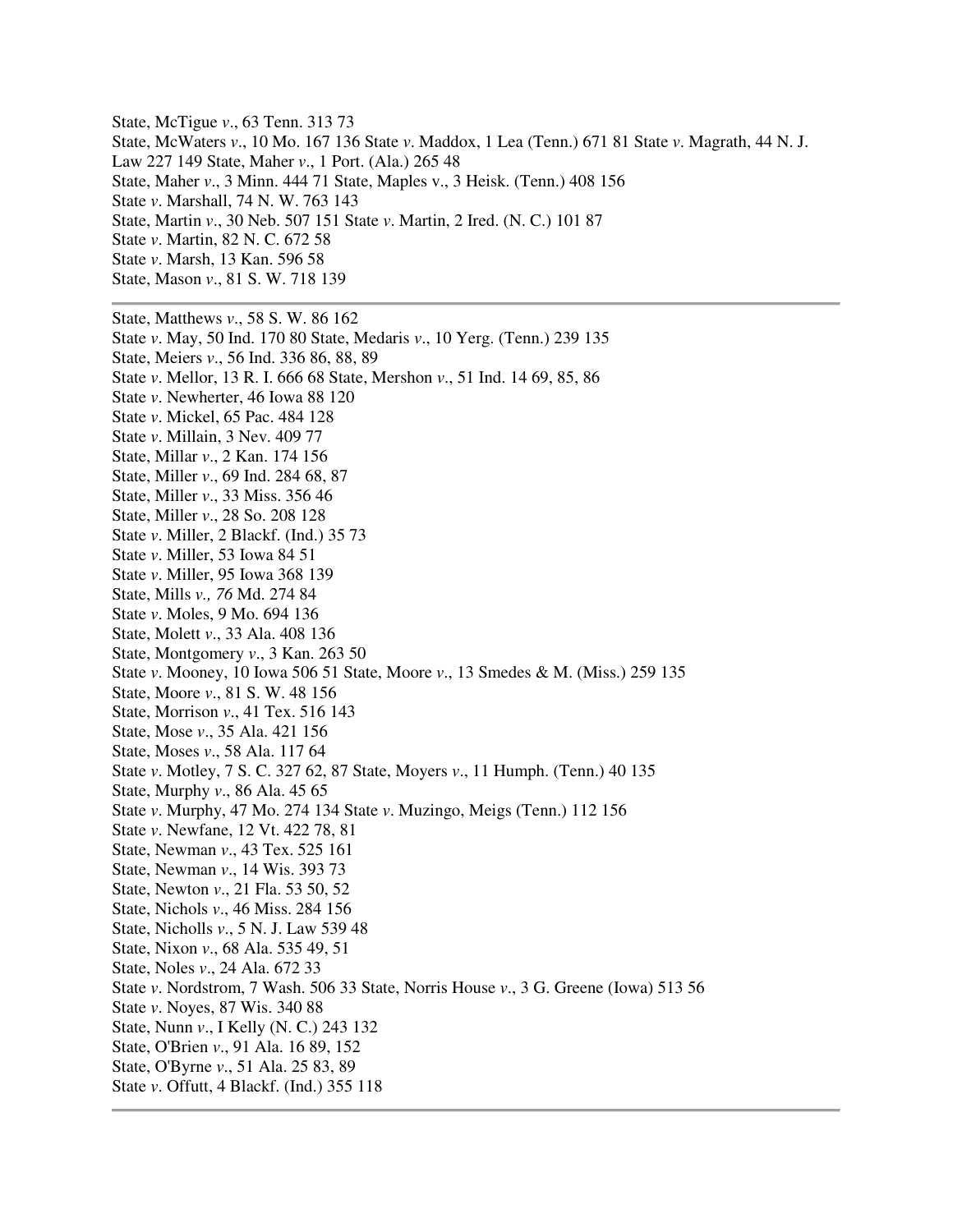State, Ogle *v*., 63 S. W. 1009 46 State, Oliver *v*., 66 Ala. 8 52 State *v*. Osborne, 61 Iowa 330 65, 76, 79, 80 State, Ostrander *v*., 18 Iowa 435 45, 69, 88, 147 State *v*. Overstreet, 128 Mo. 470 89, 103 State, Owens *v*., 25 Tex. App. 552 72, 78 State *v*. Oxford, 30 Tex. 428 120 State, Palmore *v*., 29 Ark. 248 62, 70 State *v*. Parks, 21 La. Ann. 251 61, 87 State, Parmer *v*., 41 Ala. 416 89 State *v*. Parrish, 27 Tenn. 80 104, 150 State *v*. Pate, 67 Mo. 488 160 State, Patrick *v*., 16 Neb. 330 69 State, Peoples *v*., 35 So. 223 156 State, Perkins *v*., 92 Ala. 66 88 State, Perkins *v*., 4 Ind. 222 119 State *v*. Perry, 29 S. E. 384 45, 46, 75 State, Peter *v*., 3 How. (Miss.) 433 91, 135 State, Peters *v*., 98 Ala. 38 84 State, Peters *v*., 11 Tex. 762 48 State *v*. Peterson, 61 Minn. 73 132, 155 State *v*. Phillips, 2 Ala. 297 48 State, Phillips *v*., 68 Ala. 469 65 State *v*. Pierce, 8 Iowa 231 50 State *v*. Pierce, 90 Iowa 506 64 State, Pierce *v*., 12 Tex. 210 93 State, Pinson *v*., 23 Tex. 579 148 State, Pitner *v*., 23 Tex. App. 366 33 State, Pittman *v*., 25 Fla. 648 157 State, Pointer *v*., 89 Ind. 255 68 State, Pond *v*., 47 Miss. 39 156 State, Portis *v*., 23 Miss. 578 50, 83, 84, 85 State *v*. Powers, 59 S. C. 200 49 State, Prescott *v*., 19 Ohio 184 33 State, Pybos *v*., 3 Humph. (Tenn.) 49 45 State *v*. Quimby, 51 Me. 395 72 State, Rampey *v*., 83 Ala. 31 49, 50 State, Ramsey *v*., 21 So. 209 85 State *v*. Rand, 33 N. H. 216 87 State, Rawls *v*., 8 Smedes & M. (Miss.) 599 51 State *v*. Reed, 67 Me. 127 134 State, Reed *v*., 1 Tex. App. 1 65, 68, 69, 71 State, Reeves *v*., 84 Ind. 116 156 State, Reich *v*., 53 Ga. 73 64 State *v*. Reid, 20 Iowa 413 69, 162 State *v*. Reinhart, 38 Pac. 822 152 State *v*. Reisz, 48 La. Ann. 1446 84 State, Reynolds *v*., 11 Tex. 120 134, 157 State, Rice *v*., 3 Kan. 141 44 State *v*. Richard, 50 La. Ann. 210 132

- State, Richards *v*., 22 Neb. 145 115
- State *v*. Rickey, 9 N. J. Law 293 49
- State v. Rickey, 10 N. J. Law 83 64
- State, Ridling *v*., 56 Ga. 601 91
- State, Rippey *v*., 29 Tex. App. 37 157
- State v. Roberts, 11 Mo. 510 136 State *v*. Roberts, 2 Dev. & Bat. (N. C.) 540 138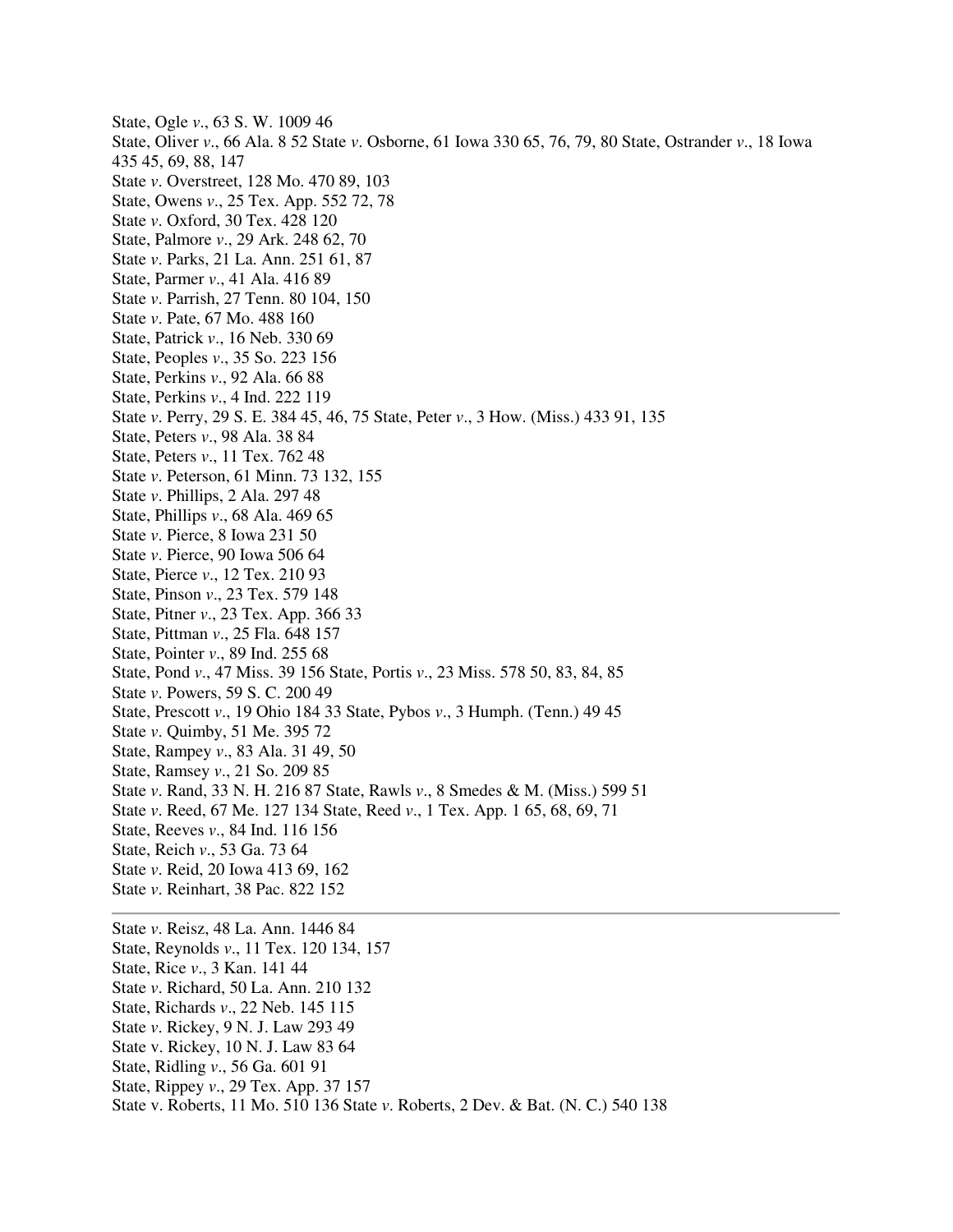State, Robeson *v*., 50 Tenn. 266 104 State, Robinson *v*., 33 Ark. 180 156 State, Robinson *v*., 24 Tex. App. 4 148 State *v*. Robinson, 2 Lea (Tenn.) 114 143 State, Roby *v*., 74 Ga. 812 58 State, Rocco *v*., 37 Miss. 357 119 State *v*. Rock, 57 Pac. 532 90 State *v*. Rockafellow, 6 N. J. Law 332 62 State, Rodes *v*., 10 Lea (Tenn.) 414 135 State, Roe *v*., 2 So. 459 93 State *v*. Rogers, 37 Mo. 367 136 State *v*. Rohfrischt, 12 La. Ann. 382 150 State, Ross *v*., 1 Blackf. (Ind.) 390 71, 85 State *v*. Ross, 14 La. Ann. 364 115 State, Roth *v*., 3 Ohio Cir. Ct. Rep. 59 73, 74 State, Rothschild *v*., 7 Tex. App. 519 128, 139 State, Rowan *v*., 30 Wis. 129 33 State *v*. Rowland, 36 La. Ann. 193 61, 87 State, Runnels *v*., 28 Ark. 121 51 State, Russell *v*., 33 Ala. 366 71 State, Russell *v*., 10 Tex. 288 93 State *v*. Russell, 90 Iowa 569 80 State *v*. Ruthven, 58 Iowa 121 69 State, Rutzell *v*., 15 Ark. 67 103 State *v*. Salge, 2 Nev. 321 134 State, Sanders *v*., 55 Ala. 183 87 State *v*. Sandoz, 37 La. Ann. 376 156 State *v*. Schieler, 37 Pac. 272 84 State *v*. Scott, 25 Ark. 107 135 State *v*. Seaborn, 15 N. C. 305 86, 87 State *v*. Sears, 86 Mo. 169 136 State *v*. Sears, 61 N. C. 146 68 State *v*. Sharp, 110 N. C. 604 80 State, Shattuck *v*., 11 Ind. 473 127, 128 State *v*. Shelton, 64 Iowa 333 76, 78, 147

State *v*. Shippey, 10 Minn. 223 149 State, Shope *v*. 32 S. E. 140 80 State, Shropshire *v*., 12 Ark. 190 87 State *v*. Shumpert, 1 S. C. 85 33 State *v*. Silvers, 82 Iowa 714 50 State, Simms *v*., 60 Ga. 145 119 State, Simpson *v*., 34 S. E. 204 80 State, Sims, *v*., 45 S. W. 705 139 State, Skinner, *v*., 30 Ala. 524 152 State *v*. Skinner, 34 Kan. 256 67 State *v*. Smallwood, 68 Mo. 192 87 State, Smith *v*., 19 Conn. 493 122 State, Smith *v*., 90 Ga. 133 58 State, Smith *v*., 1 Humph. (Tenn.) 396 130 State, Smith *v*., 1 Tex. App. 133 68 State, Smith *v*., 19 Tex. App. 95 84, 160 State *v*. Smith, 88 Iowa 178 52 State *v*. Smith, 67 Me. 328 49 State *v*. Smith, 80 N. C. 410 62, 63 State *v*. Smith, 38 S. C. 270 49 State *v*. Smith, 19 Tenn. 99 104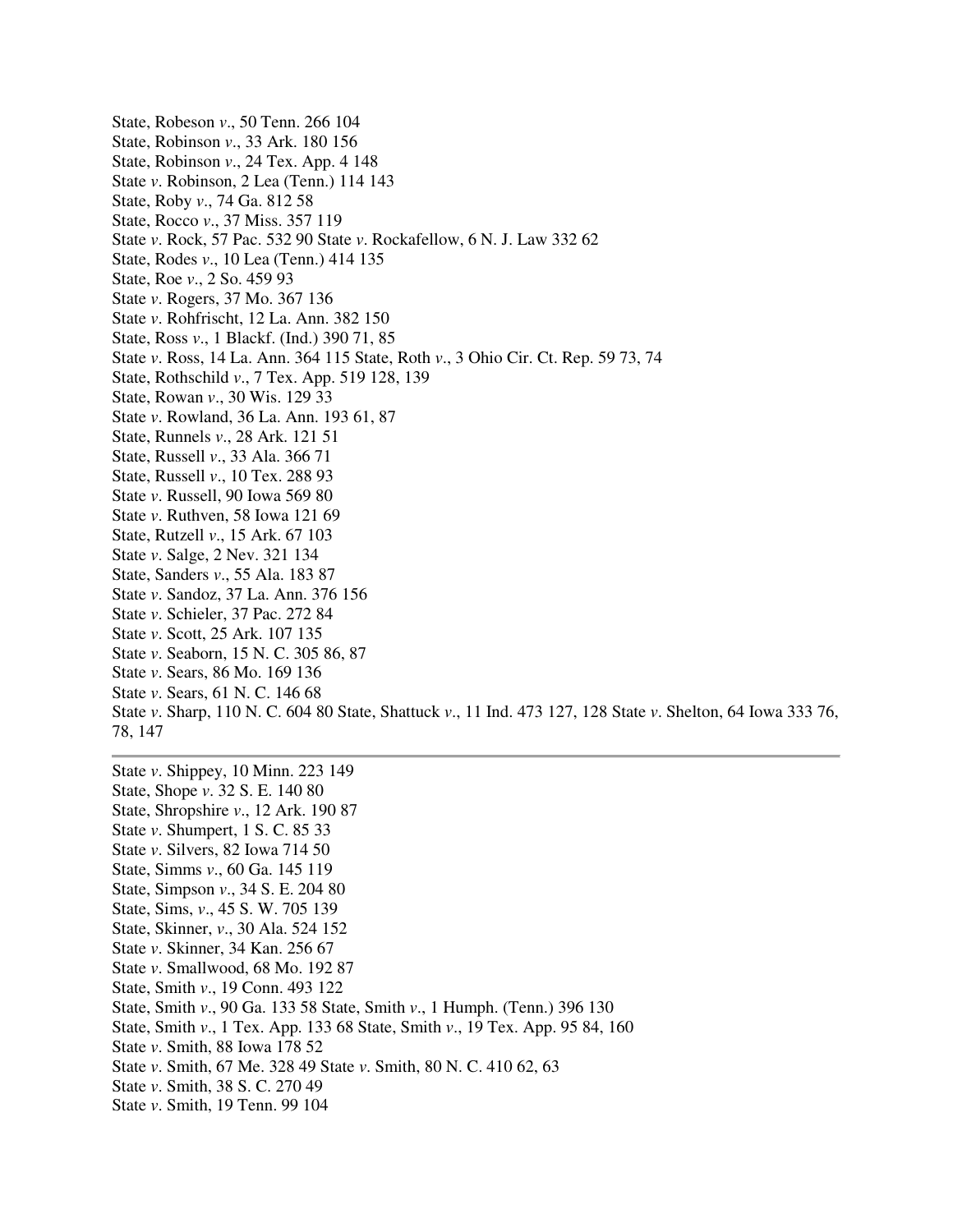State *v*. Sopher, 35 La. Ann. 975 149 State, Sparrenberger *v*., 53 Ala. 481 142 State, Spigener *v*., 62 Ala. 383 72, 119 State, Spratt *v*., 8 Mo. 247 150 State *v*. Squire, 10 N. H. 558 165 State *v*. Staley, 71 Tenn. 565 104 State *v*. Stanford, 20 Ark. 145 135 State, Stanley *v*., 88 Ala. 154 157 State, Stanley *v*., 16 Tex. 557 62 State *v*. Stedman, 7 Port. (Ala.) 495 149 State, Stevens *v*., 3 Ohio St. 453 89 State, Stevenson *v*., 69 Ga. 68 58 State, Stewart *v*., 98 Ala. 70 49 State, Stewart *v*., 13 Ark. 720 87 State, Stewart *v*., 24 Ind. 142 120, 124, 142 State *v*. Stewart, 45 La. Ann. 1164 100 State, Stokes *v*., 24 Miss. 621 88 State, Stoneking *v*., 24 So. 47 65 State, Stout *v*., 93 Ind. 150 89 State *v*. Stowe, 132 Mo. 109 152 State, Strange *v*., 110 Ind. 354 151 State, Straughan *v*., 16 Ark. 37 46, 52 State *v*. Stuart, 35 La. Ann. 1015 92 State, Studstill *v*., 7 Ga. 2 149 State *v*. Stunkle, 41 Kan. 456 72 State *v*. Swift, 14 La. Ann. 827 56 State *v*. Swim, 60 Ark. 587 50 State, Sylvester *v*., 72 Ala. 201 54 State *v*. Symonds, 36 Me. 128 51 State *v*. Taggart, 38 Me. 298 149 State *v*. Tankersley, 6 Lea (Tenn.) 582 135 State *v*. Taylor, 43 La. Ann. 1131 58 State *v*. Taylor, 171 Mo. 465 71 State, Teas *v*., 7 Humph. (Tenn.) 174 134 State, Terrell *v*., 9 Ga. 58 87 State *v*. Terry, 30 Mo. 368 118 State, Terry *v*., 15 Tex. App. 66 143 State *v*. Texada, 19 La. Ann. 436 66, 68, 90 State *v*. Thacker, 38 S. E. 539 150 State, Thayer *v*., 138 Ala. 39 140 State *v*. Thibodeaux, 48 La. Ann. 600 63 State, Thomas *v*., 6 Mo. 457 134 State *v*. Thomas, 19 Minn. 484 68 State *v*. Thomas, 61 Ohio St. 444 84, 85 State, Thomason v., 2 Tex. App. 550 68 State, Tilly *v*., 21 Fla. 242 151 State *v*. Tilly, 8 Baxt. (Tenn.) 381 139 State *v*. Tinney, 26 La. Ann. 460 90 State, Towie *v*., 3 Fla. 202 136 State *v*. Trauger, 77 N. W. 336 144 State, Trevinio *v*., 27 Tex. App. 372 84, 162 State *v*. Tucker, 20 Iowa 508 145 State, Turk *v*., 7 Ham. (Ohio) part 2, p. 240 146, 147 State *v*. Turlington, 102 Mo. 642 124, 126 State, Turner, *v*., 78 Ga. 174 46, 49, 69 State, Ulmer *v*., 61 Ala. 208 57 State, Ulmer *v*., 14 Ind. 52 160 State *v*. Underwood, 28 N. C. 96 66 State *v*. Valere, 39 La. Ann. 1060 150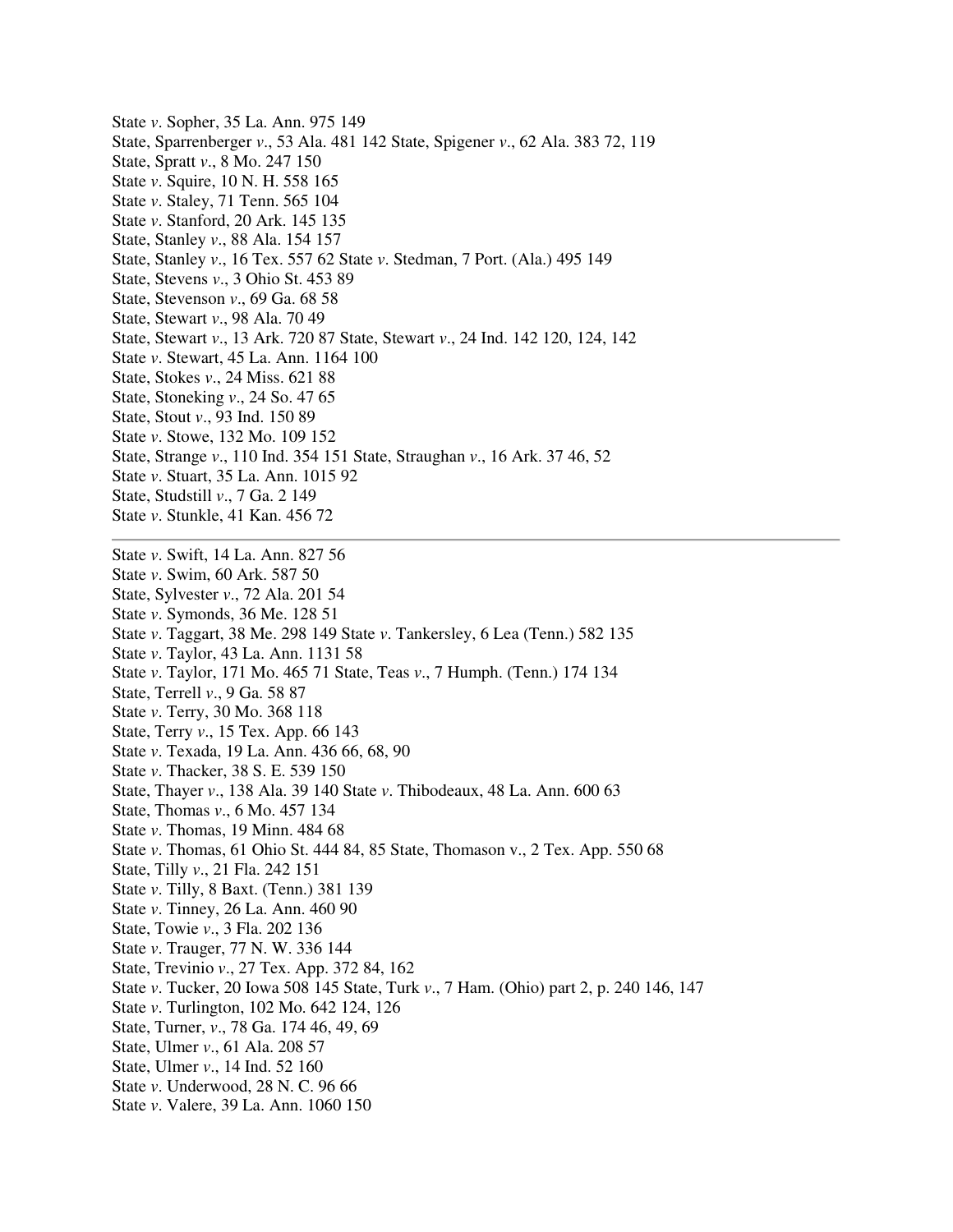State *v*. Van Auken, 68 N. W. 454 49 State, Van Hook *v*., 12 Tex. 252 65, 68 State *v*. Vincent, I Car. Law R. 493 134 State *v*. Vincent, 36 La. Ann. 770 115 State *v*. Vincent, 91 Md. 718 86 State *v*. Vincent, 91 Mo. 662 156 State *v*. Vogel, 22 Wis. 471 87 State *v*. Walcott, 21 Conn. 272 103 State, Wall *v*., 23 Ind. 150 156 State, Wallis *v*., 54 Ark. 611 46, 84, 85 State, Ward *v*., 22 Ala. 16 134 State, Ward *v*., 2 Mo. 120 103, 104 State *v*. Ward, 60 Vt. 142 74, 84, 85, 86 State *v*. Warner, 165 Mo. 399-413 65, 130 State, Warner *v*., 81 Tenn. 52 104 State, Washington *v*., 63 Ala. 189 142 State *v*. Washington, 33 La. Ann. 896 87 State *v*. Washington, 28 Tenn. 626 87 State, Wassels *v*., 26 Ind. 30 149 State, Watkins *v*., 37 Ark. 370 134 State *v*. Watson, 31 La. Ann. 379 68 State *v*. Watson, 34 La. Ann. 669 139 State *v*. Watson, 104 N. C. 735 46 State, Wattingham *v*., 5 Sneed (Tenn.) 64 135 State, Watts *v*., 57 Atl. 542 155 State, Watts *v*., 22 Tex. App. 572 84, 160 State, Webb *v*., 40 S. W. 989 71 State *v*. Webster, 30 Ark. 166 152 State, Welch *v*., 68 Miss. 341 101 State *v*. Welch, 33 Mo. 33 64, 68 State, Wells *v*., 94 Ala. 1 66 State, Wells *v*., 21 Tex. App. 594 46 State *v*. Wells, 46 Iowa 662 33 State, Welsh *v*., 96 Ala. 92 49 State, West *v*., 6 Tex. App. 485 92 State, Weston *v*., 63 Ala. 155 65 State, Wheatley *v*., 114 Ga. 175 133 State *v*. Whipple, 57 Vt. 637 115 State, White *v*., 93 Ga. 47 148 State *v*. White, 88 N. C. 698 137 State *v*. White, 17 Tex. 242 65, 68 State, Whiting *v*., 48 Ohio St. 220 132, 149 State *v*. Whitney, 7 Ore. 386 129 State, Whitney *v*., 59 S. W. 895 67 State, Wilburn *v*., 21 Ark. 198 52 State *v*. Wilburne, 2 Brevard (S. C.) 296 148 State *v*. Wilcox, 104 N. C. 847 68, 76, 80, 81 State, Wilcox *v*., 34 S. W. 958 152 State *v*. Wilhite, 11 Humph. (Tenn.) 602 148 State *v*. Will, 97 Iowa 58 119, 124, 127 State, Williams *v*., 61 Ala. 33 56 State, Williams *v*., 60 Ga. 88 86 State, Williams *v*., 69 Ga. 11 66, 77 State, Williams *v*., 9 Mo. 270 136 State *v*. Williams, 5 Port. (Ala.) 130 59 State *v*. Williams, 107 La. 789 134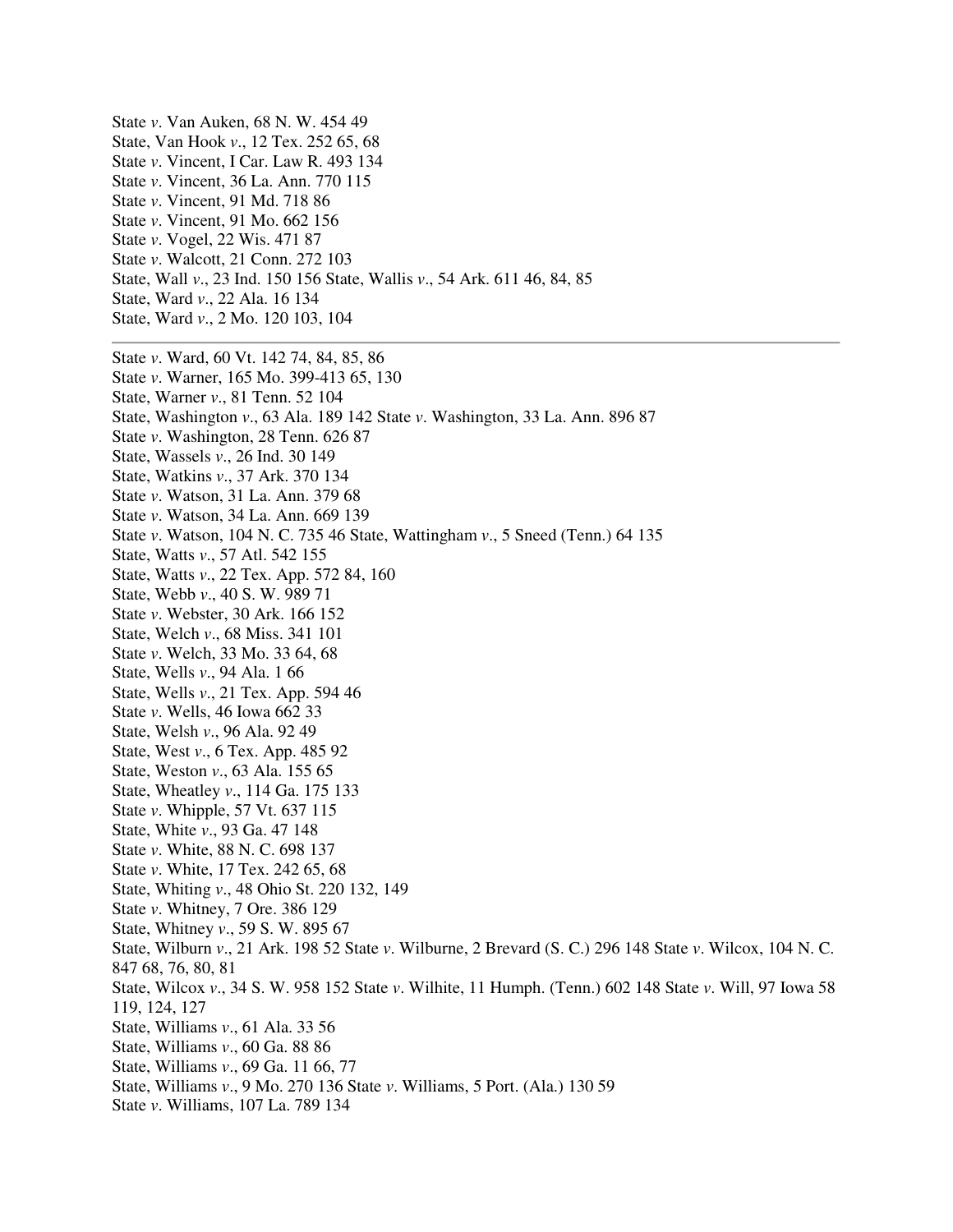State *v*. Williamson, 106 Mo. 162 77 State *v*. Williamson, 4 Weekly Law Bulletin (Ohio) 279 151 State, Willingham *v*., 21 Fla. 761 58 State, Wills *v*., 69 Ind. 286 62 State *v*. Wilmoth, 63 Iowa 380 134 State, Wilson *v*., 1 Blackf. (Ind.) 428 122, 123 State, Wilson *v*., 70 Miss. 595 101, 139 State, Wilson *v*., 51 S. W. 916 129 State *v*. Wilson, 85 Mo. 134 84 State *v*. Wilson, 2 McCord (S. C.) 393 81 State *v*. Wiltsey, 103 Iowa 54 88, 90 State *v*. Wingate, 4 Ind. 193 160 State, Winten *v., go* Ala. 637 152 State *v*. Wood, 84 N. W. 503 139 State, Woodsides *v*., 2 How. (Miss.) 655 91 State, Woodward *v*., 33 Fla. 508 86 State, Workman *v*., 36 Tenn. 425 88 State, Wright *v*., 42 Ark. 94 87 State *v*. Wright, 53 Me. 328 72 State, Zimmerman *v*., 4 Ind. App. 583 149 Stedman, State *v*., 7 Port. (Ala.) 495 149 Stegala, Com *v*., 8 Ky. Law Rep. 142 157 Stern, People *v*., 68 N. Y. Sup. 732 142 Stevens *v*. State, 3 Ohio St. 453 89 Stevenson *v*. State, 69 Ga. 68 58 Stewart, State *v*., 45 La. Ann. 1164 100 Stewart *v*. State, 98 Ala. 70 49 Stewart *v*. State, 13 Ark. 720 87 Stewart *v*. State, 24 Ind. 142 120, 124, 142 Stokes *v*. State, 24 Miss. 621 88 Stone, Com. *v*., 105 Mass. 469 134 Stone *v*. People, 2 Scam. (Ill.) 326 161 Stoneking *v*. State, 24 So. 47 65 Stout *v*. State, 93 Ind. 150 89 Stowe, State *v*., 132 Mo. 199 152 Strange *v*. State, 110 Ind. 354 151 Straughan *v*. State, 16 Ark. 37 46, 52 Strong, People *v*., 1 Abb. Prac. Rep. N. S. (N. Y.) 244 142 Strother, Com. *v*., 1 Va. Cas. 186 78 Stuart, People *v*., 4 Calif. 218 143 Stuart, State *v*., 35 La. Ann. 1015 92 Studstill *v*. State, 7 Ga. 2 149 Stunkle, State *v*., 41 Kan. 456 72 Summerhayes, In re, 70 Fed. Rep. 769 165 Superior Court, Bruner *v*., 92 Calif. 239 59 Superior Court, Kalloch *v*., 56 Calif. 229 33 Sutton, Johnstone *v*., 1 Tenn. Rep. 513-14 167

Swift, State *v*., 14 La. Ann. 827 56 Swim, State *v*., 60 Ark. 587 50 Sylvester *v*. State, 72 Ala. 201 54

State *v*. Williams, 35 S. C. 344 62, 147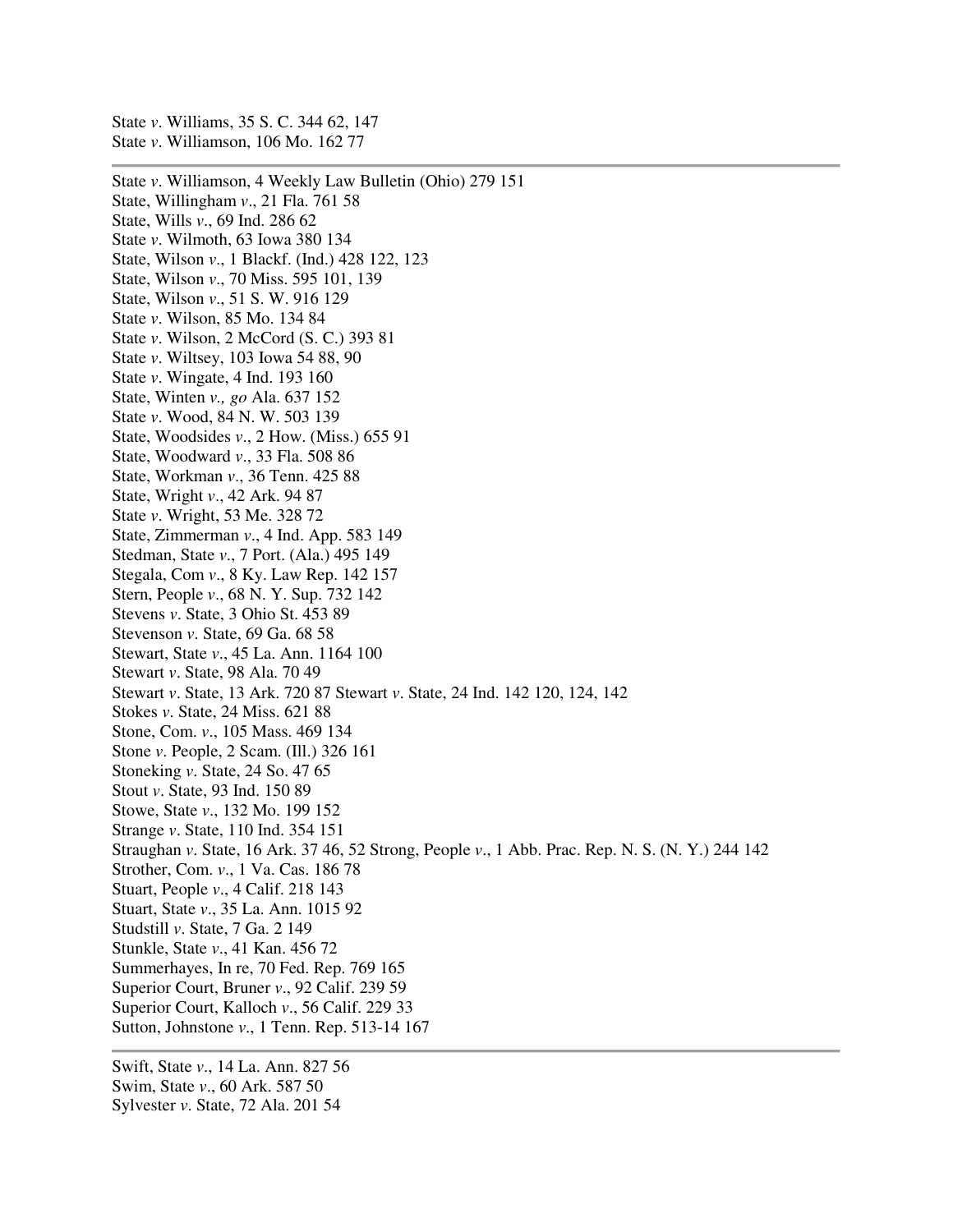Symonds, State *v*., 36 Me. 128 51 Taggart, State *v*., 38 Me. 298 149 Talton *v*. Mayes, 163 U. S. 376 33 Tankersley, State *v*., 6 Lea (Tenn.) 582 135 Taylor, Com. *v*., 12 Pa. C. C. 326 114 Taylor, State *v*., 43 La. Ann. 1131 58 Taylor, State *v*., 171 Mo. 465 71 Teas *v*. State, 7 Humph. (Tenn.) 174 134 Tenorio *v*. Territory, 1 N. M. 279 135 Terrell *v*. State, 9 Ga. 58 87 Territory *v*. Armijo, 37 Pac. 1117 87 Territory *v*. Barrett, 42 Pac. 66 87 Territory *v*. Barth, 15 Pac. 673 83, 84 Terrritory, Chartz *v*., 32 Pac. 166 50 Territory *v*. Clayton, 8 Mont. 1 64 Territory *v*. Clayton, 19 Pac. 293 69 Territory, Cook *v*., 4 Pac. 887 65, 68 Territory *v*. Corbett, 3 Mont. 50 103 Territory *v*. Harding, 6 Mont. 323 64 Territory, Harland *v*., 13 Pac. 453 63 Territory *v*. Hart, 7 Mont. 489 119 Territory *v*. Hart, 14 Pac. 768 82, 85 Territory *v*. Ingersoll, 3 Mont. 454 71 Territory, Parker *v*., 52 Pac. 361 126 Territory *v*. Pendry, 22 Pac. 760 143 Territory *v*. Romero, 2 N. Mex. 474 87 Territory, Rumsey *v*., 21 Pac. 152 63 Territory *v*. Staples, 26 Pac. 166 139 Territory, Tenorio *v*., 1 N. M. 279 135 Territory, Watt *v*., 1 Wash. T. 409 50 Territory, Yelm Jim *v*., 1 Wash. T. 63 50, 88 Territory *v*. Young, 2 N. Mex. 93 65 Terry, State *v*., 30 Mo. 368 118 Terry *v*. State, 15 Tex. App. 66 143 Terry, United States *v*., 39 Fed. Rep. 355 103, 119, 128, 155 Texada, State *v*., 19 La. Ann. 436 66, 68, 90 Texas, Carter *v*., 177 U. S. 442 67, 68, 69, 86 Thacker, State *v*., 38 S. E. 539 150 Thayer *v*. People, 2 Doug. (Mich.) 417 70 Thayer *v*. State, 138 Ala. 39 140 The Poulterer's Case, 9 Co. 55 b. 117 Thibodeaux, State *v*., 48 La. Ann. 600 63 Thomas *v*. Com., 2 Robinson, (Va.) 795 118

Thomas, State *v*., 19 Minn. 484 68 Thomas, State *v*., 61 Ohio St. 444 84, 85 Thomas *v*. State, 6 Mo. 457 134 Thomason, *v*. State, 2 Tex. App. 550 68 Thompkins, United States *v*., 28 Fed. Cas. 89 110, 131 Thompson *v*. Com., 20 Gratt. (Va.) 724 150 Thompson *v*. Com., 88 Va. 45 135 Thompson, People *v*., 81 N. W. 344 120 Thornell *v*. People, 11 Colo. 305 156 Thornton, Ashford *v*., 1 B. & Ald. 405 13 Thornton *v*. Marshall, 92 Ga. 548 167 Thorpe *v*. People, 3 Utah 441 49 Thurston, People *v*., 5 Calif. 69 45 Tillery, In re, 43 Kan. 188 90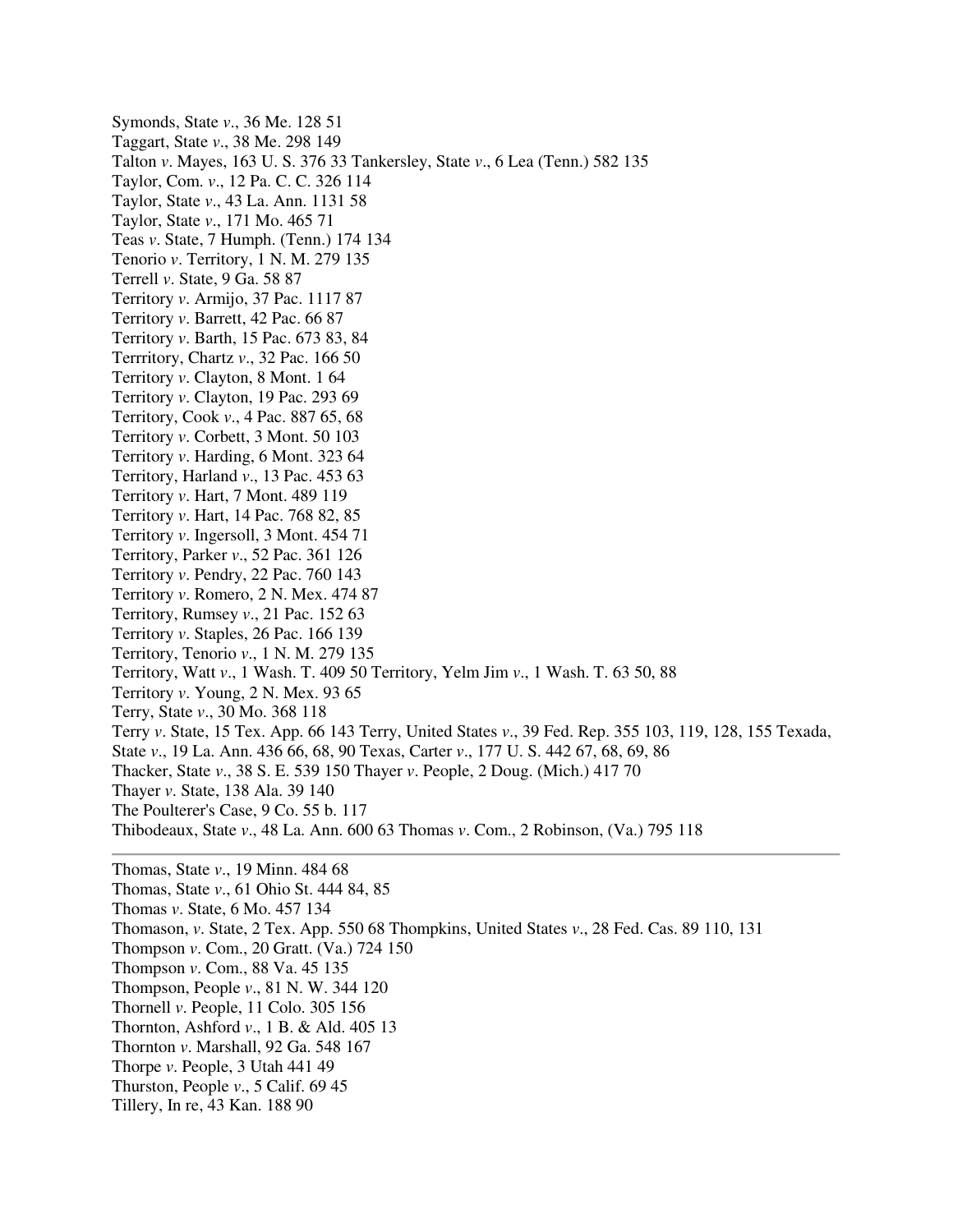Tilly *v*. State, 21 Fla. 242 151 Tilly, State *v*., 8 Baxt. (Tenn.) 381 139 Tinder, People *v*., 19 Calif. 539 105 Tinney, State *v*., 26 La. Ann. 460 90 Towie *v*. State, 3 Fla. 202 136 Towles, Com v., 5 Leigh (Va.) 743 130 Trauger, People *v*., 77 N. W. 336 144 Trevinio *v*. State, 27 Tex. App. 372 84, 162 Tucker, In re, 8 Mass. 286 77 Tucker, State *v*., 20 Iowa 508 145 Turk *v*. State, 7 Hammond (Ohio) part 2, p. 240 146, 147 Turlington, State *v*., 102 Mo. 642 124, 126 Turner *v*. State, 78 Ga. 174 46, 49, 69 Turns *v. Com*., 47 Mass. 224 89 Turpen *v*. Booth, 56 Calif. 65 167 Turpin, Jones *v., 6* Heisk. (Tenn.) 181 119 Twitchell, Com. *v*., 1 Brews. (Pa.) 551 120, 128 Twitchell *v* .Com., 7 Wall. (U. S.) 321 33 Ullman *v*. Abramis, 72 Ky. 738 167 Ulmer *v*. State, 61 Ala. 208 57 Ulmer *v*. State, 14 Ind. 52 160 Underwood, State *v*., 28 N. C. 96 66 United States, Agnew *v*., 165 U. S. 36 69, 85, 86 United States *v*. Ambrose, 3 Fed. Rep. 283 55 United States *v*. Antz, 16 Fed. Rep. 119 66 United States *v*. Ayres, 46 Fed. Rep. 651 56 United States *v*. Bates, 24 Fed. Cas. 1042 153 United States *v*. Belvin, 46 Fed. Rep. 381 77, 90 United States *v*. Benson, 31 Fed. Rep. 896 78 United States *v*. Blodgett, 30 Fed. Cas. 1157 69, 85, 103 United States *v*. Blodgett, 35 Ga. 336 68, 85 United States *v*. Brady, 3 Cr. Law Mag. 69 33

United States *v*. Brown, 24 Fed. Cas. 1273 145, 146 United States *v*. Aaron Burr, 25 Fed. Cas. 55 74, 76, 82, 125, 143

- United States *v*. Butler, 25 Fed. Cas. 213 69, 156
- United States, Caha. *v*., 152 U. S. 211 154
- United States *v*. Charles, 25 Fed. Cas. 409 118
- United States, Clark *v*., 19 App. D. C. 295 90
- United States *v*. Clark, 46 Fed Rep. 633 74
- United States, Clawson *v*., 114 U. S. 477 82
- United States *v*. dune, 62 Fed. Rep. 798 63, 74, 76
- United States *v*. Cobban, 127 Fed. Rep. 713 127, 128, 142
- United States *v*. Coolidge, 25 Fed. Cas. 622 138, 146
- United States, Crowley *v*., 194 U. S. 461 73, 74
- United States *v*. Dulany, 25 Fed. Cas. 23 135
- United States *v*. Eagan, 30 Fed. Rep. 608 56, 77, 86
- United States *v*. Edgerton, 80 Fed. Rep. 374 128, 139, 145
- United States *v*. Elliott, 25 Fed. Cas. 1003 148
- United States *v*. Farrington, 5 Fed. Rep. 343 119, 120, 155
- United States, Fisher *v*., 31 Pac. 195 86
- United States, Frisbie *v*., 157 U. S. 160 148, 151
- United States *v*. Fuers, 25 Fed. Cas. 1223 110
- United States *v*. Gale, 109 U. S. 65 63, 65, 69, 86
- United States *v*. Greene, 113 Fed. Rep. 683 55, 67 United States *v*. Hammond, 26 Fed. Cas. 99 61, 63, 69,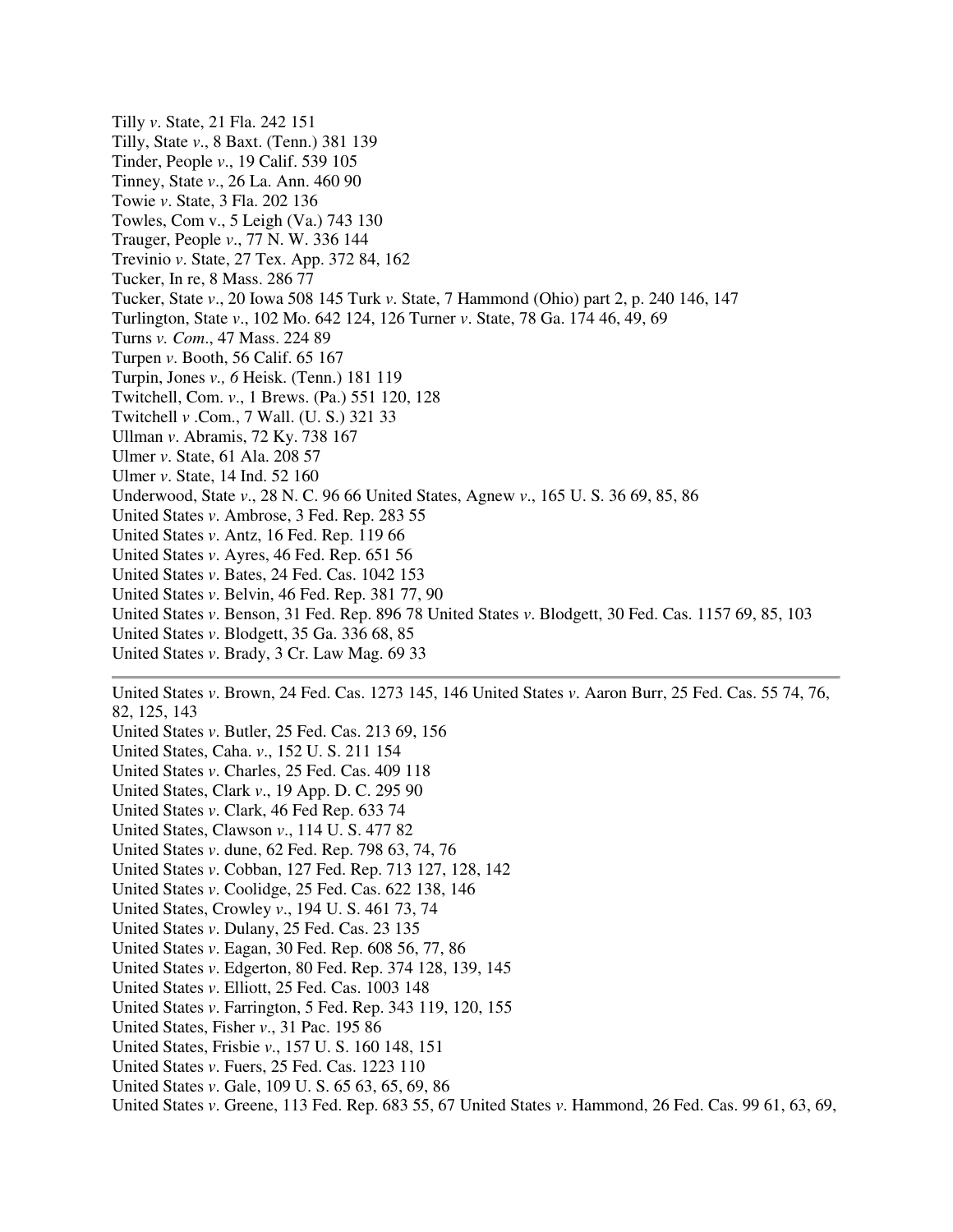## 73, 87 United States, Harless *v*., 1 Morris (Iowa) 169 81 United States *v*. Helriggle, 26 Fed Cas. 258 135 United States *v*. Hill, 26 Fed. Cas. 315 131 United States *v*. Hollinsberry, 26 Fed. Cas. 345 135 United States *v*. Hunter, 15 Fed. Rep. 712 133, 143 United States *v*. Jamesson, 26 Fed. Cas. 585 135 United States *v*. Jones, 31 Fed. Rep. 725 69, 73, 76, 80, 86 United States *v*. Jones, 69 Fed. Rep. 973 83, 143 United States *v*. Kilpatrick, 16 Fed. Rep. 765 120, 142, 165 United States *v*. Lawrence, 26 Fed. Cas. 886 103 United States *v*. Laws, 26 Fed Cas. 892 151 United States *v*. Levally, 36 Fed. Rep. 687 148, 151 United States *v*. Lloyd, 26 Fed. Cas. 986 135 United States *v*. McAvoy, 26 Fed. Cas. 1044 127, 134 United States *v*. McMahon, 26 Fed. Cas. 1131 64 United States, Mackin *v*. 117 U. S. 328 33 United States *v*. Madden, 26 Fed Cas. 1138 131 United States *v*. Martin, 50 Fed. Rep. 918 152 United States *v*. Mundell, 27 Fed. Cas. 23 135 United States *v*. Nagle, 27 Fed. Cas. 68 134 United States *v*. Palmer, 27 Fed. Cas. 410 69, 78, 103 United States *v*. Plumer, 27 Fed. Cas. 561 148 United States *v*. Porter, 27 Fed. Cas. 595 119 United States *v*. Reed, 27 Fed. Cas. 727 48, 55, 66, 74, 119, 123, 142 United States *v*. Reeves, 27 Fed. Cas. 750 63, 69, 74, 86, 122 United States, Reynolds *v*., 98 U. S. 145 45 United States *v*. Reynolds, 1 Utah 226 76 United States *v*. Richardson, 28 Fed. Rep. 61 55, 69, 86 United States *v*. Riley, 74 Fed. Rep. 210 152 United States *v*. Rondeau, 16 Fed. Rep. 109 55, 69 United States *v*. Sandford, 27 Fed. Cas. 952 135 United States *v*. Shackelford, 27 Fed. Cas. 1037 135 United States *v*. Shepard, 27 Fed. Cas. 1056 113, 115, 135 United States *v*. Simons, 46 Fed. Rep. 65 139, 150 United States *v*. Smith, 27 Fed. Cas. 1186 145 United States *v*. Smith, 40 Fed. Rep. 755 115 United States, Stanley *v*., 33 Pac. 1025 65 United States *v*. Terry, 39 Fed. Rep. 355 103, 119, 128, 155 United States *v*. Tompkins, 28 Fed. Cas. 89 110, 131 United States *v*. Upham, 43 Fed. Rep. 68 152 United States *v*. Watkins, 28 Fed. Cas. 419 126 United States *v*. White, 28 Fed. Cas. 572 73, 76 United States *v*. White, 28 Fed. Cas. 588 103, 141 United States *v*. Williams, 28 Fed. Cas. 666 73, 77

United States *v*. Wilson, 28 Fed. Cas. 725 88

United States, Wolfson *v*., 101 Fed. Rep. 430 69, 86

Upham, United States *v*., 43 Fed. Rep. 68 153

Usner, Com. *v*., 7 Lanc. (Pa.) 57 151

Valere, State *v*., 39 La. Ann. 1060 150

Valsalka, Com. *v*., 181 Pa. 17 66, 67

Van Auken, State *v*., 68 N. W. 454 49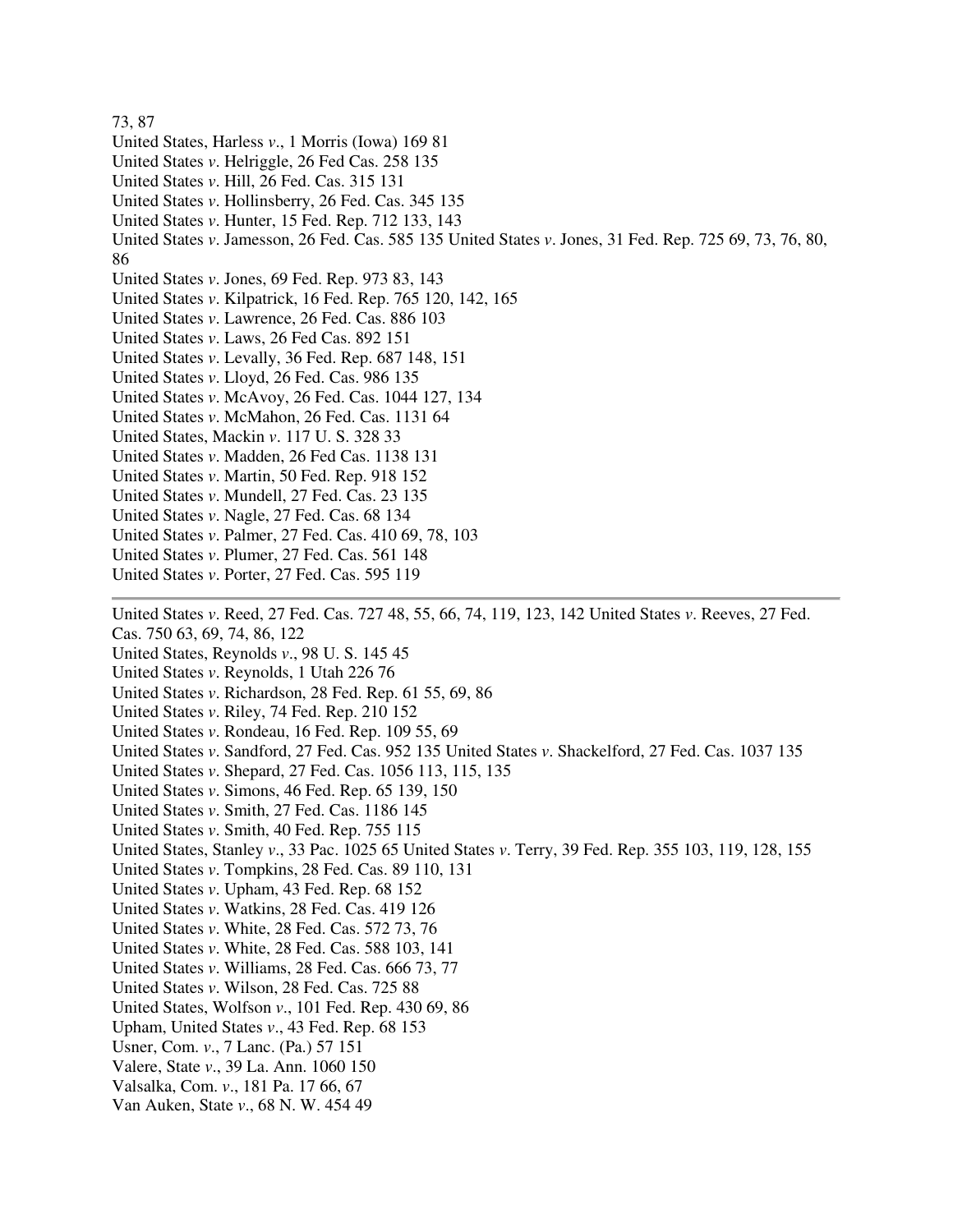Van Hook *v*. State, 12 Tex. 252 65, 68 Vincent, State *v*., 1 Car. Law R. 493 134 Vincent, State *v*., 36 La. Ann. 770 115 Vincent, State *v*., 91 Md. 718 86 Vincent, State *v*., 91 Mo. 662 156 Virginia *v*. Gordon, 28 Fed. Cas. 1224 119 Vogel, State *v*., 22 Wis. 471 87 Wadley *v*. Com., 35 S. E. 452 143 Wadlin, In re, 11 Mass. 142 51 Walcott, State *v*., 21 Conn. 272 103 Walker *v*. People, 22 Colo. 415 115 Wall *v*. State, 23 Ind. 150 156 Wallis *v*. State, 54 Ark. 611 46, 84, 85 Walters, Com. *v*., 6 Diana (Ky.) 290 148, 150 Ward *v*. State, 22 Ala. 16 134 Ward *v*. State, 2 Mo. 120 103, 104 Ward, State *v*., 60 Vt. 142 74, 84, 85, 86 Warner, State *v*., 165 Mo. 399-413 65, 130 Warner *v*. State, 81 Tenn. 52 104 Warren, People *v*., 109 N. Y. 615 112, 153 Warrington, Granger *v*., 8 Ill. 299 120 Washington *v*. State, 63 Ala. 189 142 Washington, State *v*., 33 La. Ann. 896 87 Washington, State *v*., 28 Tenn. 626 87 Wassels *v*. State, 26 Ind. 30 149 Watkins *v*. State, 37 Ark. 370 134 Watkins, United States *v*., 28 Fed. Cas. 419 126 Watson, Bennett *v*., 3 M. & S. 1 133 Watson *v*. Hall, 46 Conn. 204 12 Watson, State *v*., 31 La. Ann. 379 68 Watson, State *v*., 34 La. Ann. 669 139 Watson, State *v*., 104 N. C. 735 46 Wattingham *v*. State, 5 Sneed (Tenn.) 64 135 Watt *v*. Territory, 1 Wash. T. 409 50 Watts *v*. State, 57 Atl. 542 155 Watts *v*. State, 22 Tex. App. 572 84, 160 Webb *v*. State, 40 S. W. 989 71 Webster's Case, 5 Greenl. (Me.) 432 150 Webster, State *v*., 30 Ark. 166 152 Welch *v*. State, 68 Miss. 341 101 Welch, State *v*., 33 Mo. 33 64, 68 Wells *v*. Com., 15 Ky. Law Rep. 179 147 Wells *v*. State, 94 Ala. 1 66 Wells, State *v*., 46 Iowa 662 33 Wells *v*. State, 21 Tex. App. 594 46 Welsh *v*. State, 96 Ala. 92 49 West *v*. State, 6 Tex. App. 485 92 Weston *v*. State, 63 Ala. 155 65 Wetherold, Com. *v*., 2 Clark (Pa.) 476 111 Wheatley *v*. State, 114 Ga. 175 133 Whipple, State *v*., 57 Vt 637 115 Whitaker, Com. *v*., 25 Pa. C. C. Rep. 42 110 White *v*. Com., 29 Gratt. (Va.) 846 149 White, People *v*., 81 Ill. 333 160 White *v*. State, 93 Ga. 47 148 White, State *v*., 88 N. C. 698 137 White, State *v*., 17 Tex. App. 242 65, 68 White, United States *v*., 28 Fed. Cas. 572 73, 76 White, United States *v*., 28 Fed. Cas. 588 103, 141 Whitehead *v*. Com., 19 Gratt. (Va.) 640 66 Whiting *v*. State, 48 Ohio St 220 132, 149 Whitney, State *v*., 7 Ore. 386 129 Whitney *v*. State, 59 S. W. 895 67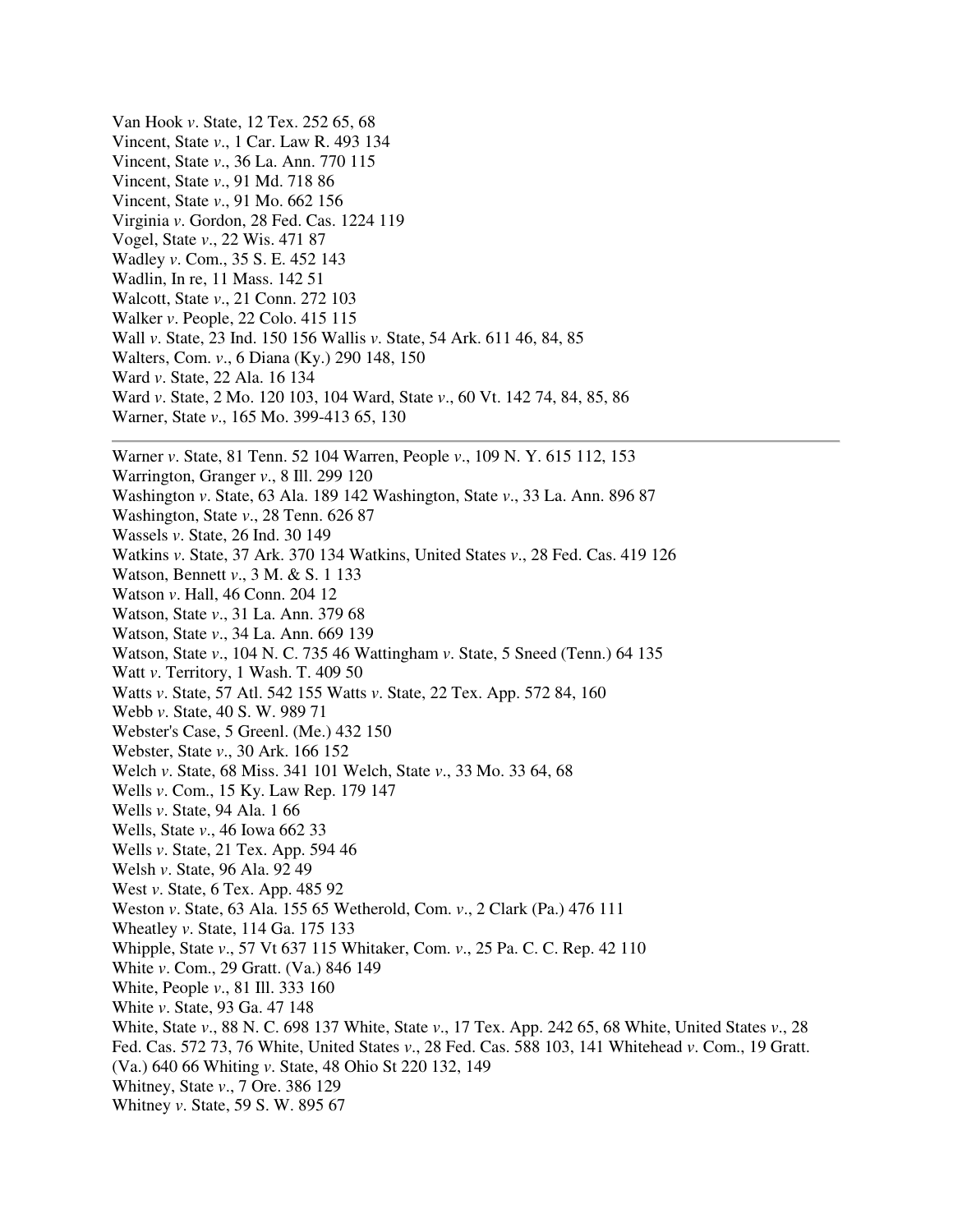Wilburn *v*. State, 21 Ark. 198 52

Wilbume, State *v*., 2 Brevard (S. C.) 296 148 Wilcox, State *v*., 104 N. C. 847 68, 76, 80, 81 Wilcox *v*. State, 34 S. W. 958 152 Wildman, Ex Parte, 29 Fed. Cas. 1232 33 Wilhite, State *v*., 11 Humph. (Term.) 602 148 Will, State *v*., 97 Iowa 58 119, 124, 127 Williams, State *v*., 5 Port. (Ala.) 130 59 Williams, State *v*., 107 La. 789 134 Williams, State *v*., 35 S. C. 344 62, 147 Williams *v*. State, 61 Ala. 33 56 Williams *v*. State, 60 Ga. 88 86 Williams *v*. State, 69 Ga. 11 66, 77 Williams *v*. State, 9 Mo. 270 136 Williams, United States *v*., 28 Fed. Cas. 666 73, 77 Williamson, State *v*., 106 Mo. 162 77 Williamson, State *v*., 4 Weekly Law Bulletin (Ohio) 279 151 Willingham *v*. State, 21 Fla. 761 58 Willis, People *v*., 52 N. Y. Sup. 808 144 Wills *v*. State, 69 Ind. 286 62 Wilmoth, State *v*., 63 Iowa 380 134 Wilson, Com. *v*., 2 Chester Co. Rep. (Pa.) 164 110 Wilson, Com. *v*., 9 Pa. C. C. Rep. 24 138 Wilson, Ex Parte, 114 U. S. 417 33, 115 Wilson, In re, 140 U. S. 575 46, 47, 56 Wilson, Levy *v*., 69 Calif. 105 50, 58 Wilson *v*. People, 3 Colo. 325 60, 68 Wilson, State *v*., 85 Mo. 134 84 Wilson, State *v*., 2 McCord (S. C.) 393 81 Wilson *v*. State, I Blackf. (Ind.) 428 122, 123 Wilson *v*. State, 70 Miss. 595 101, 139 Wilson *v*. State, 51 S.W. 916 129 Wilson, United States *v*., 28 Fed. Cas. 725 88 Wilsey, State *v*., 103 Iowa 54 88, 90 Winant, People *v*., 53 N. Y. Sup. 695 146 Windham, King *v., 2* Keble 180 164 Wingate, State *v*., 4 Ind. 193 160 Winter *v*. Muscogee Railroad Co., 11 Ga. 438 50, 51 Wintermute, People *v*., 46 S. W. 694 65 Winten *v*. State, 90 Ala. 637 152 Wolfson *v*. United States, 101 Fed. Rep. 430 69, 86 Wood, Com. *v*., 2 Cush. (Miss.) 149 46 Wood, Jackson *v*., 2 Cow. (N. Y.) 819 33 Wood, State v., 84 N. W. 503 139 Woods, Com. *v*., 10 Gray (Mass.) 477 132, 155 Woodsides *v*. State, 2 How. (Miss.) 655 91 Woodward *v*. State, 33 Fla. 508 86 Woodward, Com. *v*., 157 Mass. 516 76 Workman *v*. State, 36 Tenn. 425 88 Wortham *v*. Com., 5 Randolph (Va.) 669 135

Wray, Res *v*., 3 Dall. (Pa.) 490 34

Wright, Com. *v*., 79 Ky. 22 67

Wright *v*. State, 42 Ark. 94 87

Wright, State *v*., 53 Me. 328 72

Yates *v*. People, 38 Ill. 527 91, 151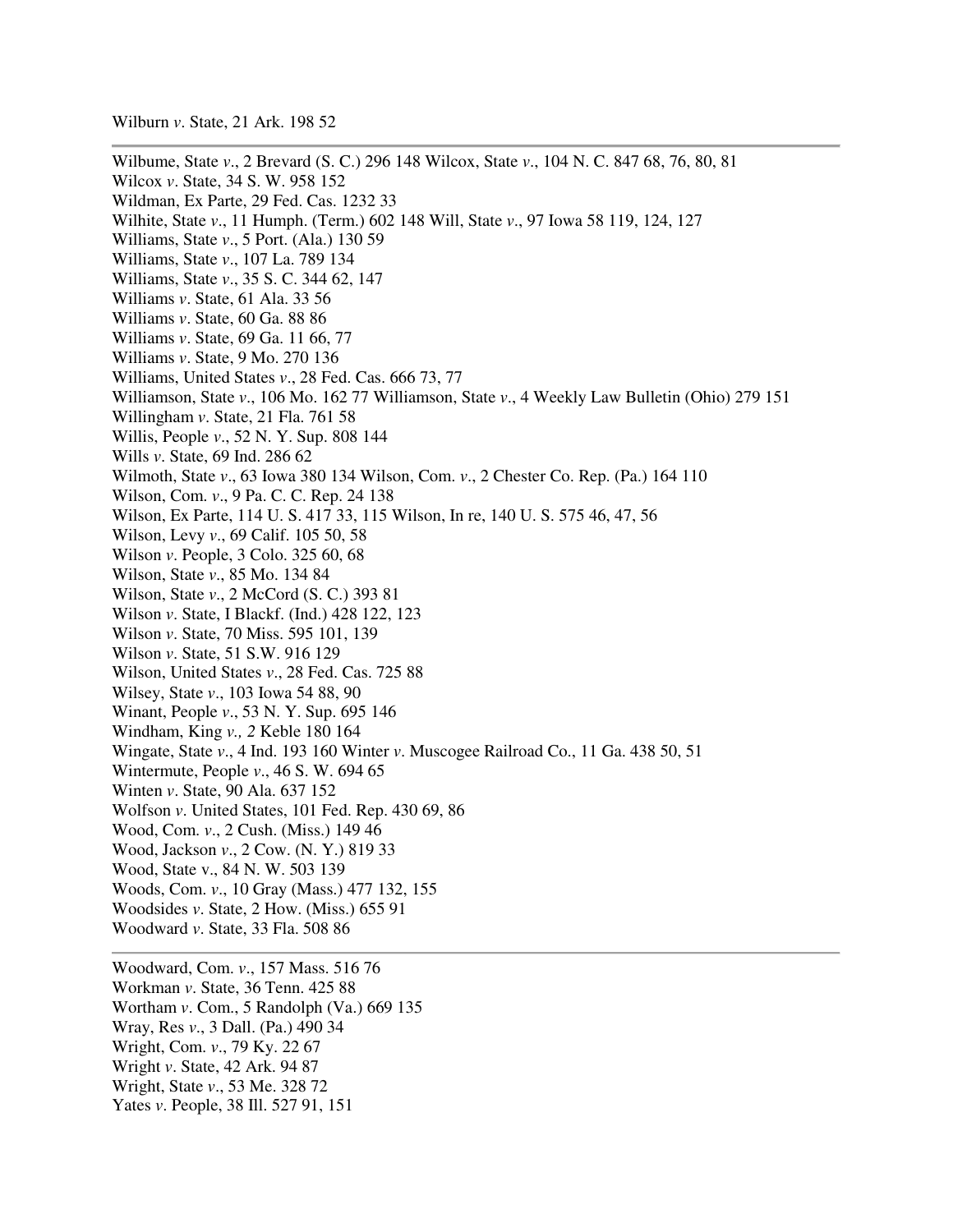Yelm Jim *v*. Territory, 1 Wash. T. 63 50, 88 Yost *v*. Com., 5 Ky. Law Rep. 935 152 Young, People *v*., 31 Calif. 563 118, 121 Young, Territory *v*., 2 N. Mex. 93 65 Ziegler *v*. Com., 22 W. N. C. (Pa.) 111 120 Zillafrow, Com. *v*., 207 Pa. 274 53, 58 Zimmerman *v*. State, 4 Ind. App. 583 149

## Table of Text Books and Miscellaneous Articles

Abolition of the Grand Jury, (C. E. Chiperfield) 5 Am. Law, 487 40 Addison's Charges to Grand Juries, (Add. Rep. Appendix)

1, 101, 105, 123, 131, 141, 160 Bacon's Abridgement, Indictment C. 84 Bacon's Abridgement, Juries 64 Bentham Rationale of Judicial Evidence 1, 35, 116 Bispham's Principles of Equity 8 Blackstone's **Commentaries** 

1, 3, 4, 5, 8, 28, 45, 61, 64, 105, 113, 116, 118, 130, 131, 147, 152 Book of Oaths 99 Boston Law Reporter. (Vol. I, p. 4) 120 Bouvier's Law Dictionary (Rawle's Revision) 3, 5 Bracton -- de legibus (Sir Travers Twiss ed.)

9, 10, 11, 12, 13, 19, 20, 21, 22, 23, 24, 27, 60, 99 Britton (Legal Classic Series) 9, 25, 27, 99 Charge to Grand Jury (Chief Justice Chase), 30 Fed. Cas. 980 102 Charge to Grand Jury, (Mr. Justice Field) 30 Fed. Cas. 992

101, 103, 105, 108, 127, 128, 130, 162 Charge to Grand Jury, (Chief Justice Shaw) 8 Am. Jurist 216 43, 105 Charge to Grand Jury, (Chief Justice Taney) 30 Fed. Cas. 998 102 Chitty's Criminal Law 60, 61, 64, 70, 103, 104, 105, 118, 142, 144, 147, 148, 152, 154, 155, 167 Chitty's English Statutes 57, 61 Coke's Institutes 41, 60, 105 Coke on Littleton 6 Crabb's History of English Law 2, 4, 22 Davis' Criminal Law in Virginia 105 Davis' Precedents of Indictments 36, 105, 142, 158, 161 Dickinson's Quarter Sessions (5th ed.) 104 East's Pleas Crown 144 Essay on the Law of Grand Juries (E. Ingersoll) 1, 4, 7, 22, 116 Fiske Beginnings of New England 31 Fiske — The Dutch and Quaker Colonies in America 32 Forsyth — Trial by Jury 4, 7, 8, 16, 17, 21, 24, 27 Glanville (Beames Translation — Legal Classic Series) 9, 10, 11, 15 Grand Juries, 29 L. T. 21 1, 35, 38

Grand Juries, 67 L. T. 381 39 Grand Juries and the Pleas of Criminals (John Lascelles Law Mag. and Rev., Vol. 4) 2, 6 Grand Juries in the United States (7 Law Journal 729) 44 Grand Jurors as Witnesses (M. W. Hopkins, 21 Cen. L. J. 104) 118 Greenleaf on Evidence 119, 120 Growth of the Grand Jury System (J. Kinghorn, Law Mag. & Rev.)

2, 3, 29, 31 127 Hale — Pleas Crown 64, 105, 133, 147, 148, 164 Hallam's Constitutional History of England 29 Hallam's Middle Ages 10, 18, 24 Hawkins — Pleas Crown 41, 60, 61, 64, 70, 142, 144, 147, 148 Francis Hopkinson's Works 31, 105, 164 Huband — Grand Jury in Ireland 2, 4, 11, 16 Jury and Its Development (Prof. J. B. Thayer, 5 Harv. Law Rev.

251) 4, 17, 18 Lesser — History of the Jury System 7, 9, 16, 17, 18, 24, 31 Maitland's Gloucester Pleas 19 North's Examen 31 Older Modes of Trial (Prof. J. B. Thayer, 5 Harv. Law Rev. 265) 6, 8, 9 On Grand Juries (E. E. Meek, 85 L. T. 395) 39 Opinions of Attorneys General U. S. 100 Origin of Grand Juries (E. Anthony, 1 Chicago Leg. News) 4 Palgrave's English Commonwealth 10 Pennsylvania Colonial Cases (Hon. S. W. Pennypacker) 31 Pollock and Maitland's History of English Law 16 Reeves History English Law 2, 3, 4, 9, 10, 11, 22, 26, 30 Robert's Digest of British Statutes 23, 64 Security of Englishmen's Lives, etc. (Lord Somers) 1, 105 Select Pleas of the Crown (Selden Society) 6, 11, 13, 14, 16, 24, 25 Smith's Laws 105 Spence — Equitable Jurisdiction of the Court of Chancery 2, 4 Stubb's Select Charters 4, 6, 17, 18 The Literary Digest (Vol. 30, p. 50) 44 Thompson and Merriam on Juries 44, 75, 121, 161 Trials per Pais (Giles Duncombe) 64, 120 Watson's Annals of Philadelphia 32 Wharton's Criminal Law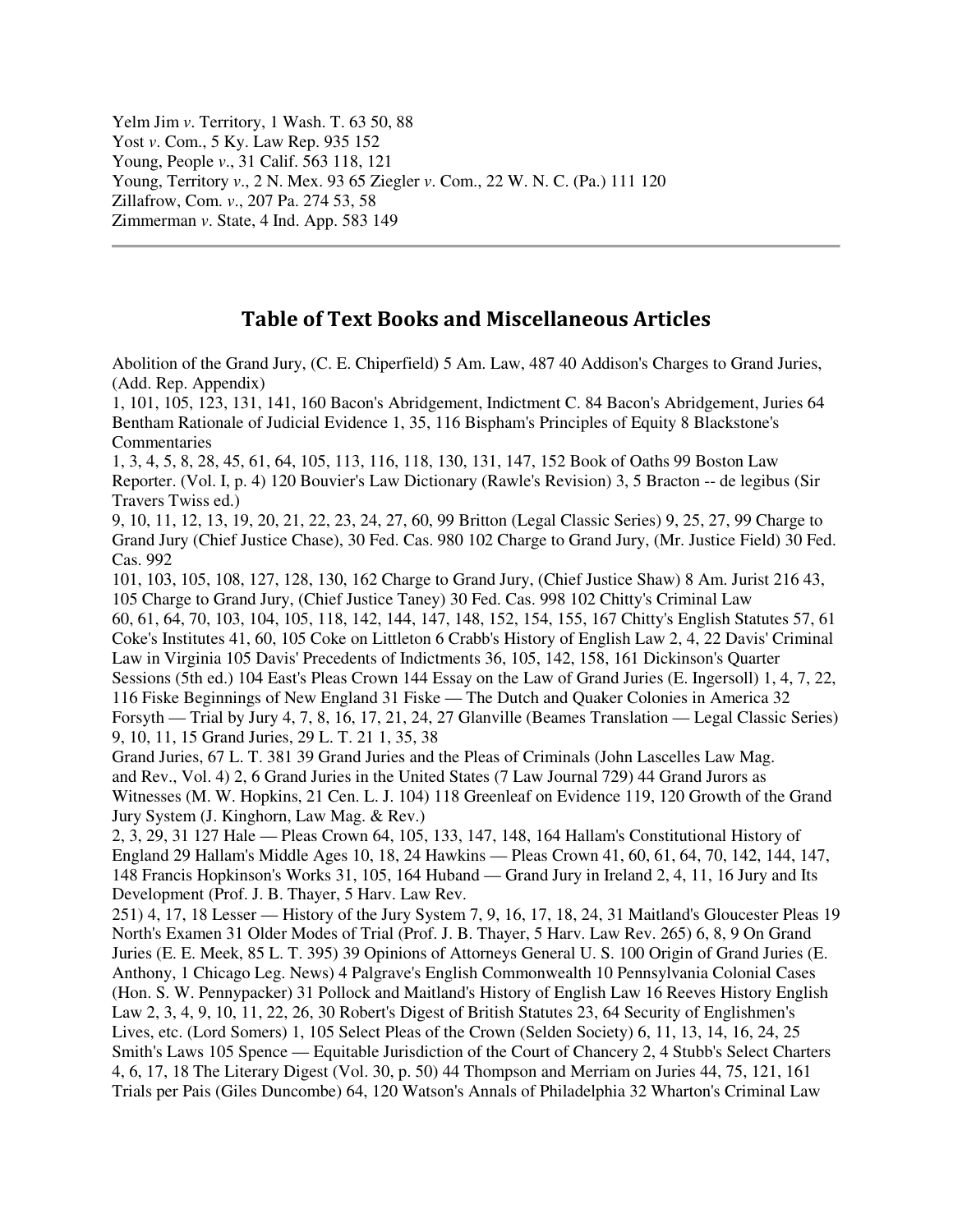(7th ed.) 45, 56, 64, 68, 77, 90, 92, loo, 104, 105, 136, 137, 139, 142, 144, 145, 147, 148, 154, 164, 165 Wilkin's Leges Anglo Saxonicae 2, 4, 5, 98 Jas. Wilson's Works 1, 94, 100, 105, 124

## Table of Statutes and Constitutions

## **England.**

Statute of Ethelred II. (A. D. 978-1016) 2 Assize of Clarendon (A. D. 1166) 7 Assize of Northampton (A. D. 1176) 7, 8 Magna Charta (King John) Article 36 17 Magna Charta (Henry III) Article 29 17, 39 25 Edw. Ill, Stat. 5, c. 5 23 11 Hen. IV, c. 9 61 3 Hen. VIII, c. 12 30, 41 59 Geo. Ill, c. 46 13 6 Geo. IV, c. 50 57, 61 **United States.**  Constitution, Art. Ill, Sec. 3 144 Amendment V. 32, 115, 131, 147 Amendment XIV. 33, 66, 67, 147 Revised Statutes, Sec. 721 63 Sec. 800 55 Sec. 801 55 Sec. 802 57 Sec. 808 45, 55 Sec. 811 160 Sec. 812 63, 73 Sec. 820 63, 73 Sec. 1021 147 Sec. 1022 115 Sec. 1025 74, 154 Sec. 1671 73 Act July 20, 1840, 5 Stat. 394 88 June 30, 1879, 21 Stat. 43 55, 63 March 22, 1882 82 Alabama. Code, 1876, Sec. 4445 64 Sec. 4767-4768 122 Code, 1896, Sec. 5024 95 Act February 28, 1887 65 March 2, 1901 65 Arizona. Code Cr. Proc., Sec. 800 98 Arkansas. Statutes, Ch. 49, Sec. 3041 96 California. Constitution 1879 130 Art. I., Sec. 8 44 Penal Code, Sec. 903 97 Sec. 915-929 44 Sec. 921 105 Colorado. Constitution 1876, Art. II, Sec. 23 44 Ann. Statutes 1891, Ch. 73, Sec. 2617 97 Connecticut. General Statutes, Tit. 20, c. 12, Sec. 23 12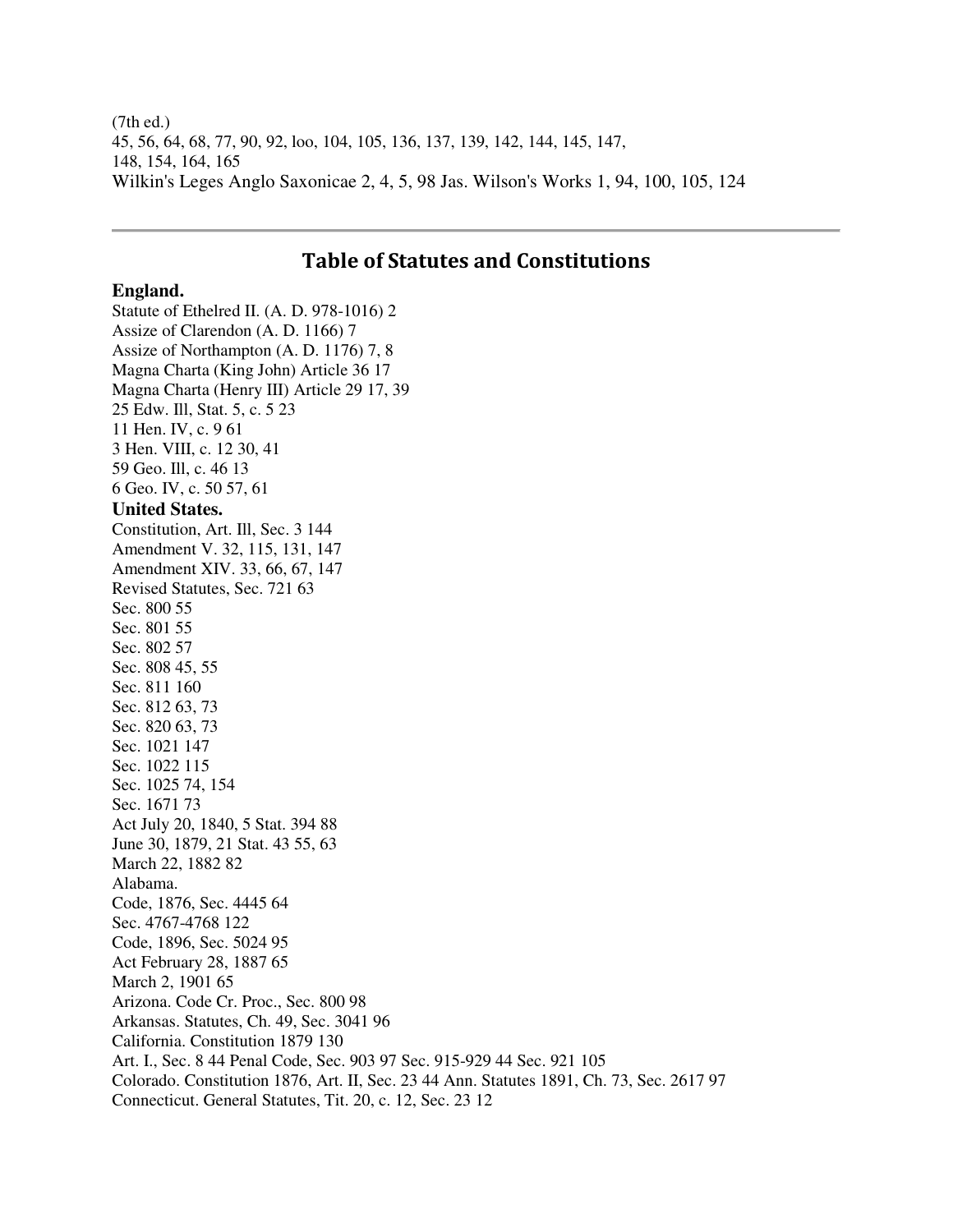Tit. 54, c. 281, Sec. 4795 95 General Statutes 1875, Sec. I, p. 531 122 Secs. 2, 3, 4, 5, p. 531 122 Florida Revised Statutes 1892, Sec. 2808 95 Sec. 2809 90 1891, Sec. 4015 Cl. 5 147 Georgia. Code 1873, Sec. 510 122 Sec. 3919 122 Sec. 3920 122 Sec. 4632 130 Penal Code 1895, Sec. 825 95 Idaho. Penal Code, Sec. 5293 96 Illinois. Constitution 1870, Art. Ill, Sec. 8 44 Statutes, Ch. 78, Sec. 18 96 Indiana. Constitution, 1851, Art. VII, Sec. 17 44 Statutes 1825, p. 21 122 Code Cr. Proc., Sec. 1721 96 Indian Territory. Statutes Cr. Proc., Ch. 20, Sec. 1418 98 Iowa. Code, Sec. 4261 79 Code 1897, Sec. 5249 98 Kansas. Statute. February 12, 1864, Sec. 7 44 General Statutes 1897, Ch. 102, Sec. 97 96 Kentucky. Statutes, Ch. 74, Sec. 2250 95 Maine. Revised Statutes, Ch. 135, Sec. 4 90 Ch. 135, Sec. 2 92, 94 Massachusetts. Revised Laws, Ch. 218, Sec. 5 92, 94 Ch. 218, Sec. 7 90 Michigan. How. Ann. Stat, Sec. 9461 96 Sec. 9554 44 Minnesota. General Statutes, Sec. 5641 96 Mississippi. Code, Sec. 2372 96 Sec. 2375 64 Revised Code 1880, Sec. 1675 122 Missouri. Revised Statutes 1899, Sec. 2489 96 Sec. 2515 136 Montana. Penal Code, Sec. 1761 98 Nebraska. Constitution 1875, Art. I, Sec. 10 44 Comp. Stat, Sec. 8139 96 Nevada. Comp. Stat, Sec. 4158 97 New Hampshire. Pub. Stat, Ch. 253, Sec. 5 94 New Mexico. Comp. Laws 1897, Sec. 967 98 New York. Crim. Code, Sec. 313 70 Code Cr. Prac., Sec. 245 95 Sec. 256 144 Sec. 270 112 North Carolina. Act 1879, c. 12 137 North Dakota. Revised Code 1895, Sec. 8004 98 Ohio. Revised Statutes, Sec. 5164 73 Sec. 7191 96 Sec. 7207 135 Oklahoma. Revised Statutes 1903, Sec. 5329 98 Oregon. Code, Sec. 1271 97 Pennsylvania. Constitution 1874, Art. I, Sec. 10 34, 113 Act. April 5, 1826 138 April 1, 1834, P. L. 163 121 April 14, 1834, Sec. 87, P. L. 357 53 April 14, 1834, Sec. 149, P. L. 366 64 April 15, 1834, P. L. 539 121 June 16, 1836, P. L. 23 116, 165 April 16, 1840, Sec. 6, P. L. 411 78 March 1, 1843, P. L. 123 53 May 3, 1850, P. L. 654 130, 134 April 20, 1858, P.L. 354 53, 62 April 13, 1859, P. L. 595 53 March 31, 1860, Sec. 10, P. L. 433 137, 138 Sec. 11, P. L. 427 154 Sec. 27, P. L. 427 135 Sec. 41, P. L. 439 54, 56 March 13, 1867, P. L. 420 53 April 10, 1867, P. L. 62 53, 62 April 16, 1870, P. L. 1199 127 June 2, 1871, P. L. 283 121

March 18, 1875, Sec. 1, P. L. 28 54 June 1, 1883, P. L. 58 121 May 23, 1887, Sec. 2, P. L. 158 144 May